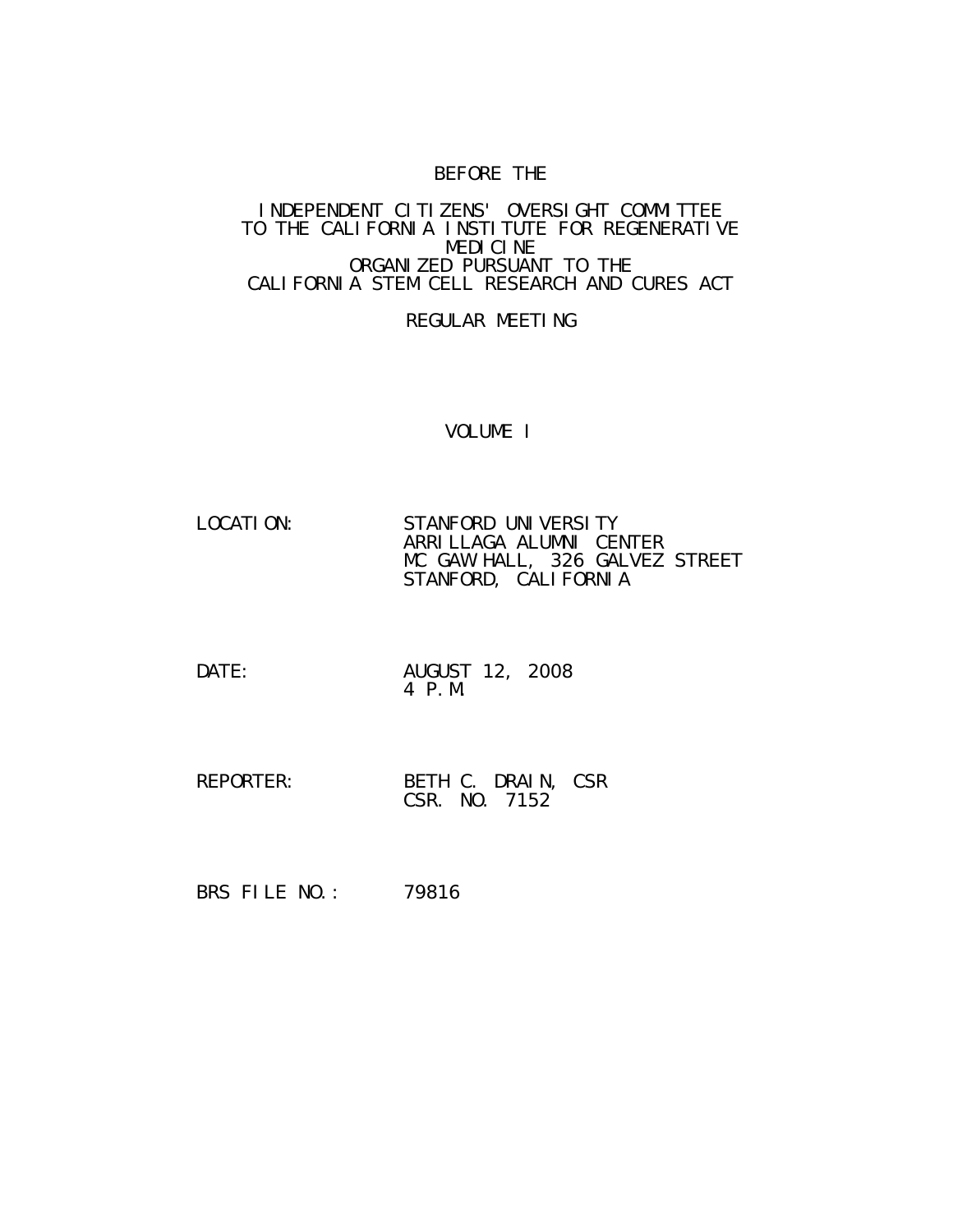# I N D E X

| I TEM<br>NO.                                                                                                                                                                                                                                                  | <b>PAGE</b> |
|---------------------------------------------------------------------------------------------------------------------------------------------------------------------------------------------------------------------------------------------------------------|-------------|
| CALL TO ORDER                                                                                                                                                                                                                                                 | 3           |
| ROLL CALL                                                                                                                                                                                                                                                     | 111         |
| APPROVAL OF MINUTES-6/26-27/2008 ICOC MEETING                                                                                                                                                                                                                 | 114         |
| EXECUTIVE PRESENTATIONS                                                                                                                                                                                                                                       |             |
| CHAI RMAN'S REPORT<br>PRESIDENT'S REPORT                                                                                                                                                                                                                      | 5<br>11     |
| <b>ACTION ITEMS</b>                                                                                                                                                                                                                                           |             |
| CONSIDERATION OF DEFINITION OF PRINCIPAL<br>INVESTIGATOR AND CO-PRINCIPAL INVESTIGATOR                                                                                                                                                                        | 34          |
| CONSIDERATION OF APPOINTMENT OF NEW SCIENTIFIC<br>MEMBERS FOR GRANTS WORKING GROUP.                                                                                                                                                                           | 61          |
| CONSIDERATION OF APPOINTMENT OF NEW MEMBER<br>TO STANDARDS WORKING GROUP.                                                                                                                                                                                     | 71          |
| CONSIDERATION OF UPDATE FROM STANDARDS WORKING<br>GROUP AND A REGULATORY AMENDMENT AUTHORIZING<br>A PROCEDURE FOR PETITIONING THE ICOC TO DESIGNATE<br>STEM CELL LINES DERIVED BEFORE NOVEMBER 2006 AS<br>ACCEPTABLY DERIVED FOR USE IN CIRM-FUNDED RESEARCH. | 83          |
| CONSIDERATION OF DEFINITION FOR<br>"CALIFORNIA SUPPLIER."                                                                                                                                                                                                     | 73          |
| CONSIDERATION OF RECOMMENDATIONS FROM GRANTS<br>WORKING GROUP ON NEW FACULTY AWARDS II<br>APPLI CATIONS.                                                                                                                                                      | 123         |
|                                                                                                                                                                                                                                                               |             |
|                                                                                                                                                                                                                                                               |             |
|                                                                                                                                                                                                                                                               |             |
| 2                                                                                                                                                                                                                                                             |             |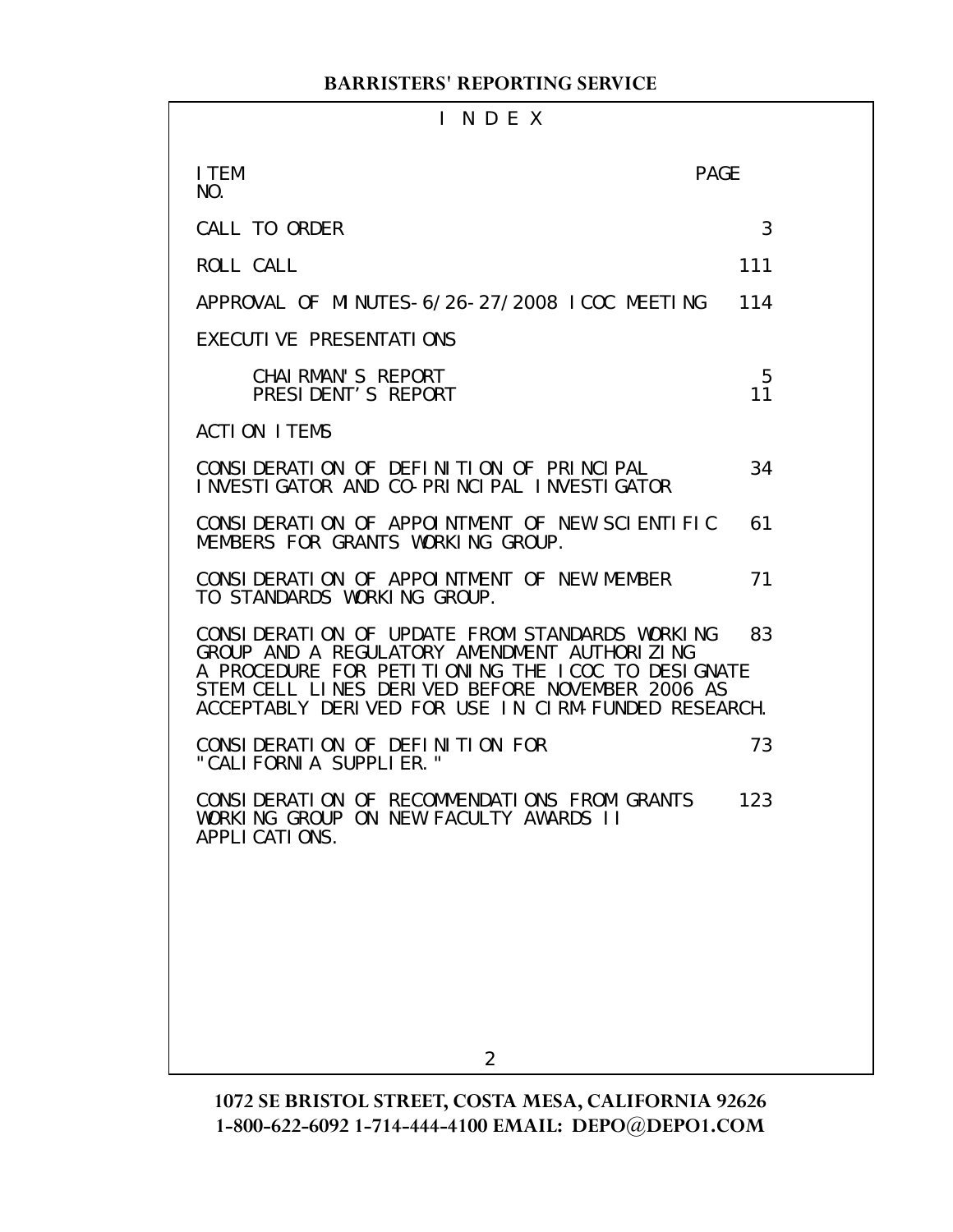| 1              | STANFORD, CALIFORNIA; TUESDAY, AUGUST 12, 2008       |
|----------------|------------------------------------------------------|
| 2              | 4 P.M.                                               |
| 3              |                                                      |
| 4              | CHAIRMAN KLEIN: IF I COULD HAVE YOUR                 |
| 5              | ATTENTION, WE'RE GOING TO CALL THIS MEETING TO       |
| 6              | ORDER. WE HAVE A COUPLE MEMBERS IN CARS IN TRANSIT,  |
| $\overline{7}$ | BUT WE CAN GO THROUGH THE ADMINISTRATIVE ISSUES AS   |
| 8              | WE BRING THIS TO ORDER AND BE PREPARED FOR THE       |
| 9              | QUORUM WHEN THEY ARRIVE.                             |
| 10             | WELCOME, EVERYONE, TO STANFORD. I HAD THE            |
| 11             | GOOD FORTUNE AT ONE TIME IN MY LIFE TO SPEND EIGHT   |
| 12             | YEARS HERE, AND I SHOULD HAVE SPENT 12. BUT MANY     |
| 13             | THANKS TO OUR HOST, DR. PIZZO AND MYRA INGEL AND     |
| 14             | KRISTEN GOLDTHORPE FROM DR. PIZZO'S OFFICE, FOR ALL  |
| 15             | THEIR HELP IN ARRANGING THIS TREMENDOUS VENUE FOR    |
| 16             | US. LIKE TO ALSO THANK JENNA PRYNE AND MELISSA KING  |
| 17             | FOR THEIR NORMAL 11 OR 12 O'CLOCK AT NIGHT HEROICS   |
| 18             | TO GET THESE MEETINGS TOGETHER. AND THE SUMMER       |
| 19             | INTERN WE HAVE SUPPORTING THEM, VICTORIA, I THINK IS |
| 20             | HERE AS WELL FROM WELLESLEY COLLEGE.                 |
| 21             | WE HAVE A VERY CHALLENGING SCHEDULE OVER             |
| 22             | THE NEXT DAY AND A HALF, BUT I'D LIKE TO BEGIN THAT  |
| 23             | SCHEDULE BY WELCOMING OUR NEW BOARD MEMBER           |
| 24             | CARDIOLOGIST, ROBERT QUINT, WHO IS OUR PATIENT       |
| 25             | ADVOCATE FOR HEART DISEASE APPOINTED BY THE          |
|                |                                                      |

3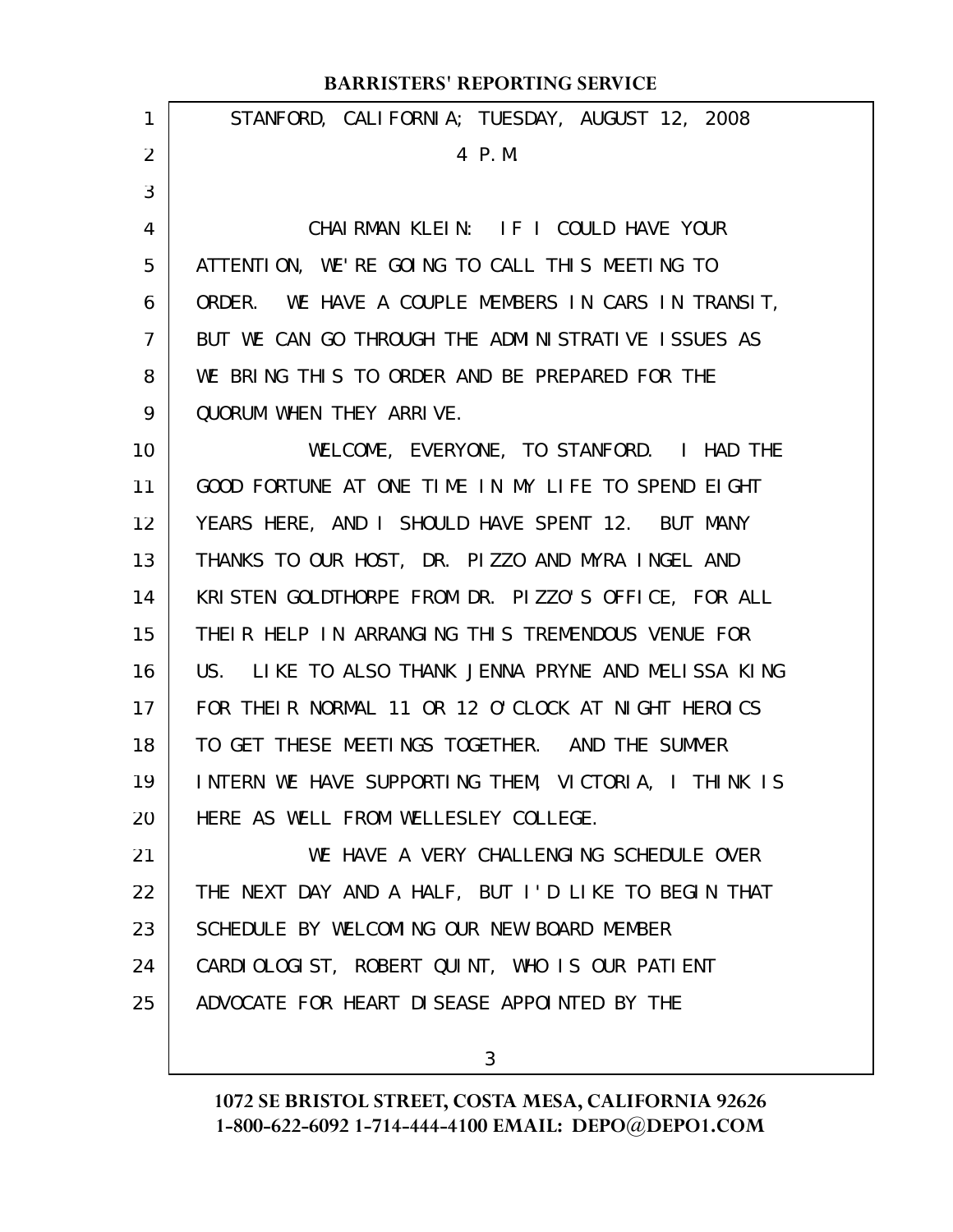| 1  | TREASURER. AND LET ME SEE. RIGHT HERE. THANK YOU     |
|----|------------------------------------------------------|
| 2  | VERY MUCH.                                           |
| 3  | (APPLAUSE.)                                          |
| 4  | CHAI RMAN KLEIN: HOPEFULLY THE TREASURER             |
| 5  | DIDN'T SAY THERE WOULD ONLY BE ONE MEETING A         |
| 6  | QUARTER. I HAD A GREAT DISCUSSION WITH DR. QUINT,    |
| 7  | AND HE HAS A TREMENDOUS COMMITMENT TO THIS           |
| 8  | ORGANIZATION AND APPRECIATION FOR THE WORK THAT'S    |
| 9  | ALREADY OCCURRED.                                    |
| 10 | BUT I'D LIKE TO ALSO DRAW TO OUR ATTENTION           |
| 11 | THAT WE HAVE ONE OF THE GREAT DEANS OF THE           |
| 12 | LEGI SLATURE, SENATOR JOHN VASCONCELLOS, A CLOSE     |
| 13 | FRIEND OF DR. QUINT, WHO IS WITH US. JOHN, COULD     |
| 14 | YOU STAND, PLEASE?                                   |
| 15 | (APPLAUSE.)                                          |
| 16 | CHAIRMAN KLEIN: SENATOR VASCONCELLOS IS A            |
| 17 | SENIOR ADVISOR TO THE LEGISLATURE. HE WAS ONE OF     |
| 18 | THE CO-SPONSORS IN 1976 WHEN I WROTE THE CALIFORNIA  |
| 19 | HOUSING FINANCE AGENCY ACT FOR THE LEGISLATURE. BUT  |
| 20 | HE HAD GREAT DISTINCTION IN LEADING THE EFFORTS TO   |
| 21 | SUPPORT CALIFORNIA EDUCATION AND THE ENVIRONMENT.    |
| 22 | HE'S A MAN OF TREMENDOUS SPECTRUM OF GREAT RESPECT,  |
| 23 | AND IS NOW A SENIOR ADVISOR TO THE LEADERSHIP OF THE |
| 24 | STATE LEGI SLATURE.                                  |
| 25 | HE'S ALSO BEEN A TREMENDOUS AND STRONG               |
|    | 4                                                    |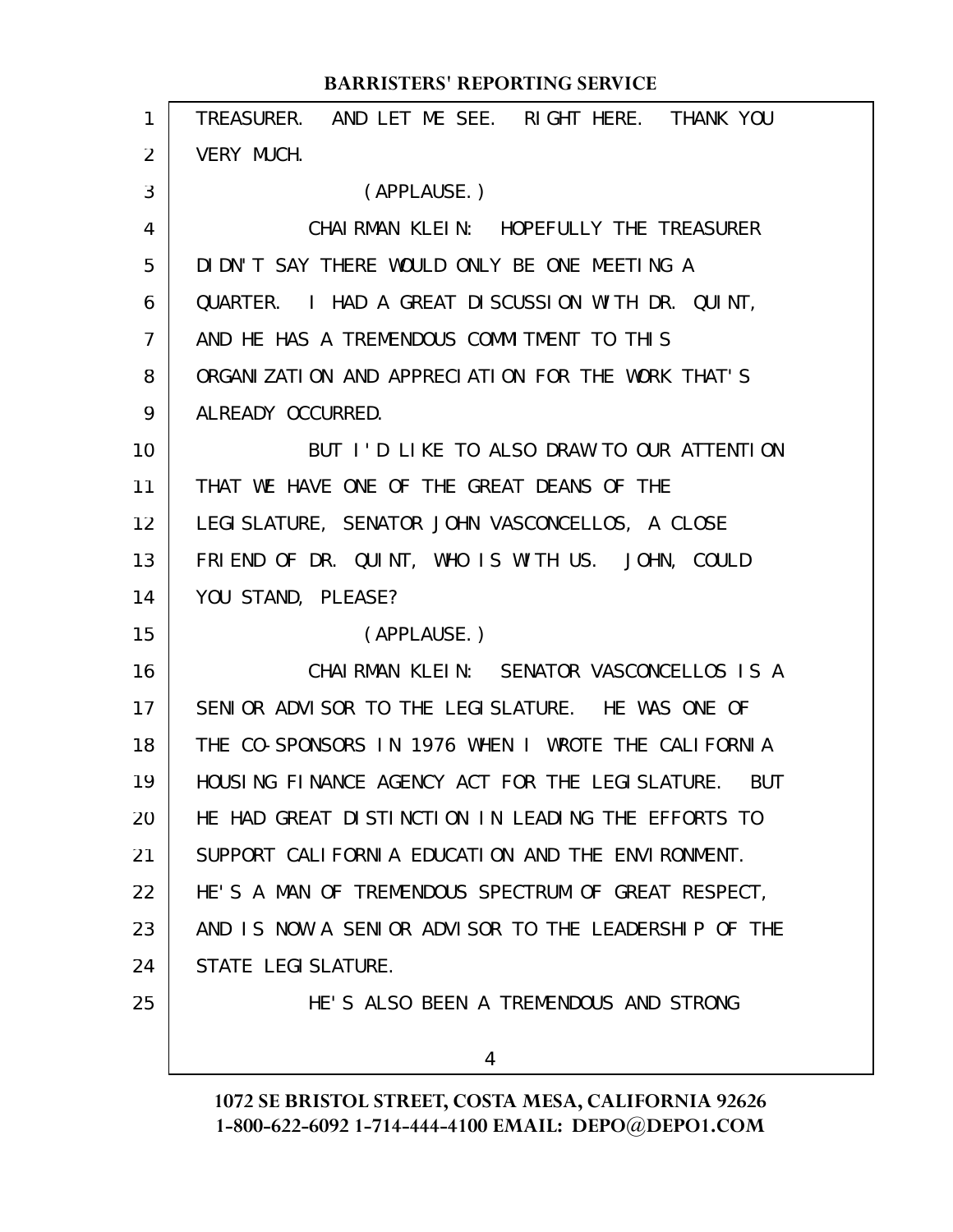| $\mathbf{1}$ | CONTINUOUS SUPPORTER OF STEM CELL RESEARCH AND        |
|--------------|-------------------------------------------------------|
| 2            | PROPOSITION 71. SO, JOHN, WE'RE DELIGHTED TO HAVE     |
| 3            | YOU HERE. WE'RE DEEPLY APPRECIATIVE OF YOUR           |
| 4            | SUPPORT, AND THANK YOU VERY MUCH FOR PRESIDING OVER   |
| 5            | 14 SUCCESSFULLY NEGOTI ATED STATE BUDGETS, AN ART     |
| 6            | FORM CERTAINLY.                                       |
| 7            | MELISSA KING, WOULD YOU PLEASE LEAD US IN             |
| 8            | THE PLEDGE OF ALLEGIANCE.                             |
| 9            | (THE PLEDGE OF ALLEGIANCE.)                           |
| 10           | CHAIRMAN KLEIN: MELISSA, I'M NOT SURE                 |
| 11           | THAT WE YET HAVE A QUORUM BECAUSE WE HAVE TWO         |
| 12           | MEMBERS IN TRANSIT. WOULD IT BE BETTER TO JUST WAIT   |
| 13           | AND DO THE ROLL CALL WHEN THESE MEMBERS GET HERE, OR  |
| 14           | WOULD YOU LIKE TO JUST DO THE ROLL CALL AND WE JUST   |
| 15           | SUPPLEMENT?                                           |
| 16           | MS. KING: I THINK WE SHOULD WAIT. THANK               |
| 17           | YOU.                                                  |
| 18           | CHAIRMAN KLEIN: AS SOON AS WE HAVE A                  |
| 19           | QUORUM PRESENT, WE HAVE AN ADDITIONAL ITEM TO ADD TO  |
| 20           | THE AGENDA THAT WE WILL DISCUSS. JAMES HARRISON       |
| 21           | WILL LEAD US THROUGH THAT AT THAT TIME.               |
| 22           | AT THIS POINT I WOULD LIKE TO LOOK AT OUR             |
| 23           | AGENDA ITEMS, AND WE WILL GO IMMEDIATELY AFTER THE    |
| 24           | CHAI RMAN'S REPORT AND THE PRESIDENT'S REPORT TO ITEM |
| 25           | NO. 16. SO JUST BEAR THAT IN MIND.                    |
|              |                                                       |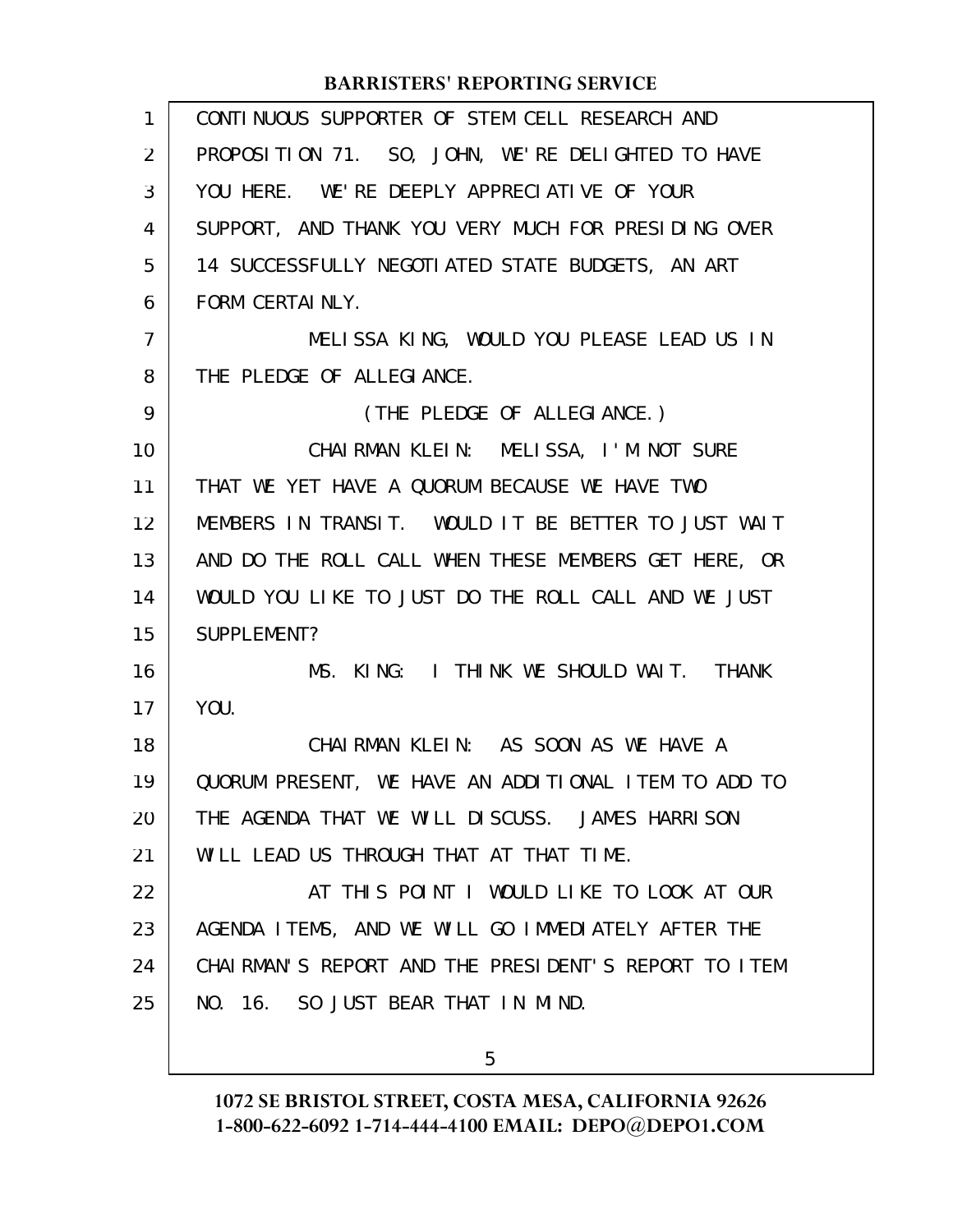| 1              | ON BEGINNING THIS MEETING TODAY, I WOULD             |
|----------------|------------------------------------------------------|
| $\overline{2}$ | LIKE TO CALL TO OUR ATTENTION FOR SPECIAL NOTE THE   |
| 3              | HEROIC EFFORTS OF DAVID AMES TO FIGHT WITH ALS, A    |
| 4              | DI SEASE THAT RECENTLY CLAIMED HIS LIFE. DR.         |
| 5              | GENNEVIEVE AMES, A PROFESSOR OF PUBLIC HEALTH AT UC  |
| 6              | BERKELEY, AND HER HUSBAND JOHN STOOD BY HIS SIDE     |
| 7              | OVER THE LAST FOUR AND A HALF YEARS AS HE FOUGHT     |
| 8              | THIS BATTLE WITH A DEADLY AND TRAGIC DISEASE.        |
| 9              | HE WAS AN ATTORNEY IN THE BAY AREA WITH A            |
| 10             | YOUNG FAMILY, AN ATTORNEY WHO, DESPITE THE DISEASE,  |
| 11             | MAINTAINED A PRACTICE CLOSE TO THE END, INCLUDING    |
| 12             | TYPING OUT MANUSCRIPTS WITH A PENCIL IN HIS MOUTH.   |
| 13             | WE NEED TO REMEMBER THAT HOWEVER DIFFICULT OUR       |
| 14             | PERSONAL EFFORTS, THE INDIVIDUALS FOR WHOM WE CHANGE |
| 15             | OUR SCHEDULES AND MAKE ALL THESE PUBLIC MEETINGS AND |
| 16             | DEDICATE OUR LIVES HAVE A MUCH MORE DIFFICULT DAILY  |
| 17             | LIFE, A MUCH MORE DIFFICULT STRUGGLE. AND PERHAPS    |
| 18             | WE CAN APPRECIATE THE FACT THAT WE HAVE THE TIME TO  |
| 19             | CONTRIBUTE WHILE REMEMBERING THOSE WHO LOSE THEIR    |
| 20             | LIVES WHILE WE TRY AND GET MEDICAL RESEARCH TO THE   |
| 21             | POINT THAT IT CAN MEANINGFULLY ADDRESS THE TRAGIC    |
| 22             | CHRONIC DISEASES AND INJURIES THAT THEY MUST FACE    |
| 23             | EVERY DAY AND EVERY NIGHT.                           |
| 24             | WE HAVE IN THAT EFFORT SOME MAJOR                    |
| 25             | MILESTONES IN RESEARCH GRANTS THAT WE'VE MADE, OVER  |
|                | 6                                                    |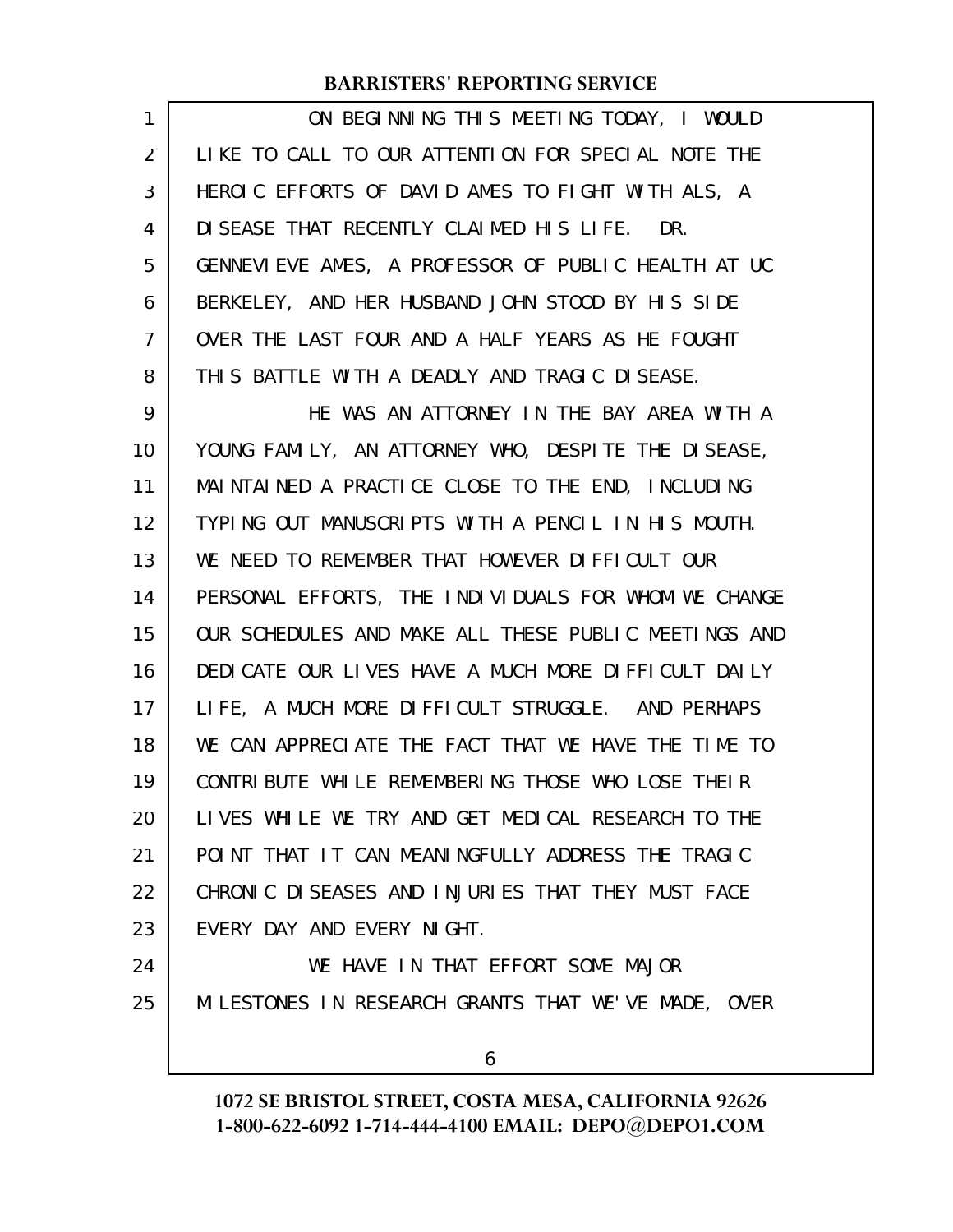| 1              | \$270 MILLION. WE HAVE MAJOR MILESTONES IN MAJOR      |
|----------------|-------------------------------------------------------|
| 2              | FACILITIES GROUNDBREAKINGS THAT ARE BEING SCHEDULED   |
| 3              | AROUND THIS GREAT STATE. THOSE FACILITIES,            |
| 4              | INCLUDING ONE HERE AT STANFORD OF 200,000 SQUARE      |
| 5              | FEET, WILL MAKE A REMARKABLE CONTRIBUTION TO THE      |
| 6              | ABILITY OF YOUNG SCIENTISTS AND CLINICIANS TO MOVE    |
| $\overline{7}$ | FORWARD THE DESPERATELY NEEDED KNOWLEDGE THAT WITH    |
| 8              | PAINSTAKING EFFORT AND YEARS OF COMMITMENT WILL       |
| 9              | HOPEFULLY YIELD RESULTS ACROSS A SPECTRUM OF CHRONIC  |
| 10             | DI SEASE.                                             |
| 11             | WE HAVE CHALLENGES BEFORE US IN LEARNING              |
| 12             | HOW TO WORK IN AN INFORMED COLLABORATIVE              |
| 13             | PARTICIPATION WITH THE STATE LEGISLATURE. SENATE      |
| 14             | BILL 1565 IS A BILL WHERE WE HAVE SOME COOPERATIVE    |
| 15             | AMENDMENTS WITH THE SPONSORING SENATOR, BUT SOME      |
| 16             | SI GNI FI CANT DI SAGREEMENTS.                        |
| 17             | WOULD LIKE TO NOTE THAT THOSE<br>L                    |
| 18             | DI SAGREEMENTS ARE NOT ONE OF OUR OBJECTIVES, AND     |
| 19             | THEY' RE NOT ONES OF VALUES. THEY' RE TECHNICAL       |
| 20             | DI SAGREEMENTS THAT REQUIRE SUBSTANTIAL DI SCUSSIONS, |
| 21             | THAT REQUIRE US TO LOOK AT THIS AS A YEAR-LONG        |
| 22             | PROCESS, NOT A PROCESS LIMITED TO THE PERIOD OF       |
| 23             | LEGI SLATI VE SESSI ONS.                              |
| 24             | I WOULD HOPE THAT ALL MEMBERS OF THIS                 |
| 25             | BOARD AND THE PUBLIC WILL MEET WITH THEIR             |
|                | $\overline{7}$                                        |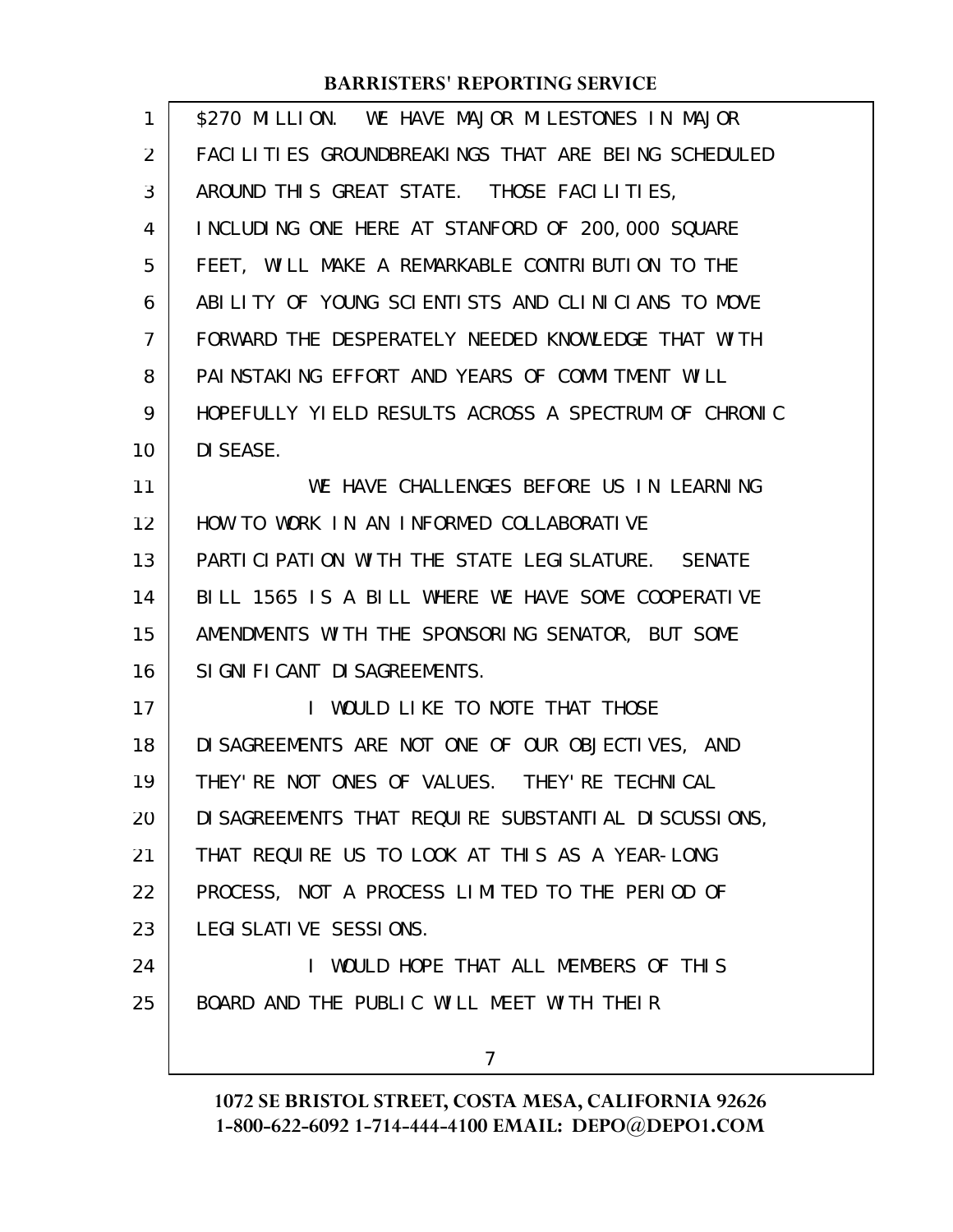| 1              | ASSEMBLYMEN AND STATE SENATORS TO TRY AND WALK                 |
|----------------|----------------------------------------------------------------|
| $\overline{2}$ | THROUGH SOME OF THESE COMPLICATED ISSUES BECAUSE               |
| 3              | CERTAINLY THEY ARE VERY MUCH DEDICATED TO THE SAME             |
| 4              | OUTCOMES. AND IT WILL BE CRITICAL TO RAISE THE                 |
| 5              | LEVEL OF INFORMATION SO WE CAN WORK ON A COMMON                |
| 6              | PLATFORM WHERE THE ARGUMENTS ARE BASED UPON                    |
| 7              | SCIENTIFIC DIFFERENCES, FINANCIAL ANALYSIS                     |
| 8              | DIFFERENCES, AND ARE NOT BROKEN OR OBSTRUCTED BY THE           |
| 9              | LACK OF INFORMATION, INFORMATION THAT CANNOT                   |
| 10             | EFFECTIVELY BE DELIVERED DURING A LEGISLATIVE                  |
| 11             | SESSION WHEN INDIVIDUAL ASSEMBLYMEN OR STATE                   |
| 12             | SENATORS MAY BE TRYING TO MOVE FORWARD ON 20 OR 30             |
| 13             | BILLS.                                                         |
|                |                                                                |
| 14             | SO WE HAVE A MAJOR TASK BECAUSE CERTAINLY                      |
| 15             | THE LEGISLATORS REPRESENT THE LEADING TRANSLATORS IN           |
| 16             | THE SOCIETY FOR TURNING GREAT CONCEPTS INTO                    |
| 17             | POLITICAL REALITY IN THERAPIES. WE WILL NEED TO                |
| 18             | WORK OUT A BETTER PARTNERSHIP, A MORE INFORMED                 |
| 19             | PARTNERSHIP, AND A MORE DYNAMIC PARTNERSHIP WITH               |
| 20             | THEM AS WE GO FORWARD.                                         |
| 21             | WE WILL BE TODAY DISCUSSING THE OUTCOMES                       |
| 22             | OF THE GRANT WORKING GROUPS FOR NEW FACULTY AWARDS             |
| 23             | AND FOR THOSE OF YOU IN THE PUBLIC THAT HAVE<br>$\mathsf{H}$ . |
| 24             | NOT BEEN WITH US, AS WE DISCUSS THE BACKGROUND FOR             |
| 25             | THIS REVIEW, PLEASE REMEMBER THAT AT THE NIH IN 1985           |

8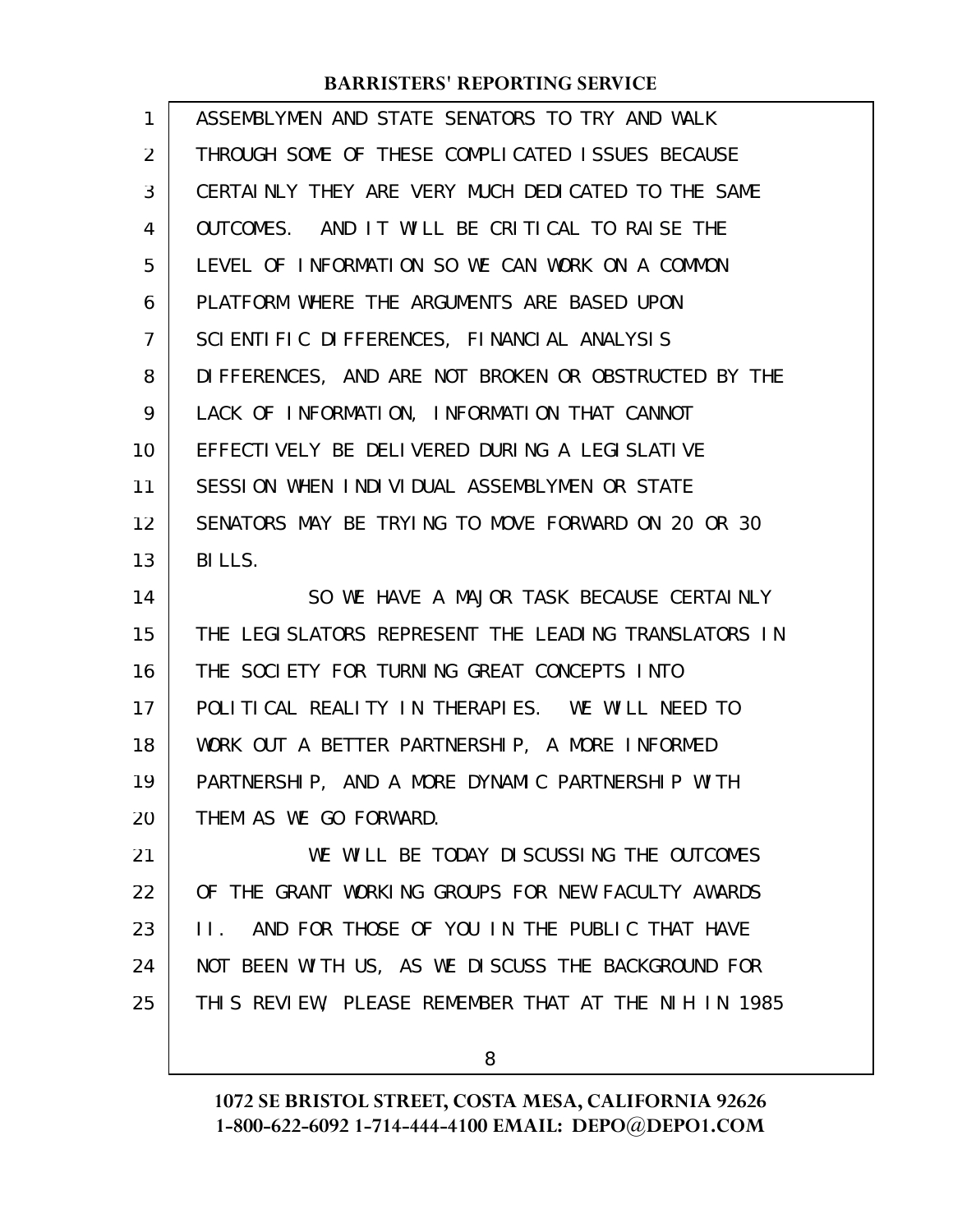| 1  | 35 PERCENT OF THE GRANTS WERE APPROVED IN THE        |
|----|------------------------------------------------------|
| 2  | BIOMEDICAL AREA. SO THERE WAS A REAL OPPORTUNITY     |
| 3  | FOR THE YOUNG, BRILLIANT SCIENTISTS TO MOVE UP IN    |
| 4  | THE BIOMEDICAL AREA.                                 |
| 5  | TODAY IT WILL BE FORTUNATE IF 4 PERCENT OF           |
| 6  | THE GRANTS ARE APPROVED IN MANY OF THE INSTITUTES AT |
| 7  | THE NIH. THE SCARCITY OF RESOURCES MEANS THAT THE    |
| 8  | GRANTS WILL MOST PROBABLY GO TO THE MOST SENIOR,     |
| 9  | WELL-ESTABLISHED INVESTIGATORS, WHICH HAS THE        |
| 10 | POTENTIAL TO KILL OFF THE SPIRIT AND DEDICATION OF   |
| 11 | AN ENTIRE GENERATION OF NEW CLINICIANS AND           |
| 12 | <b>SCI ENTI STS.</b>                                 |
| 13 | SO HOPEFULLY THE FACULTY GRANTS WE ARE               |
| 14 | LOOKING AT TODAY PROVIDE A BROAD FOUNDATION FOR      |
| 15 | ASSURANCE TO THAT GENERATION THAT THEY ARE CRITICAL  |
| 16 | MEMBERS OF THE MISSION OF PROPOSITION 71 IN          |
| 17 | CALI FORNI A.                                        |
| 18 | $PI$ ZZO.<br>DR.                                     |
| 19 | PIZZO: JUST FOR THE RECORD, I THINK<br>DR.           |
| 20 | THE POINT YOU MADE ABOUT THE NEW FACULTY AWARDS IS   |
| 21 | VERY, VERY IMPORTANT AND VERY SIGNIFICANT AND WILL   |
| 22 | MAKE AN EXTRAORDINARY DIFFERENCE. BUT I DO THINK,    |
| 23 | BECAUSE THIS IS A PUBLIC MEETING, THE NIH FUNDING, I |
| 24 | DON'T THINK, IS AS LOW AS 4 PERCENT. FURTHER, THE    |
| 25 | NIH HAS TAKEN SPECIAL EXCEPTION TO TRY AND DEVELOP   |
|    |                                                      |

9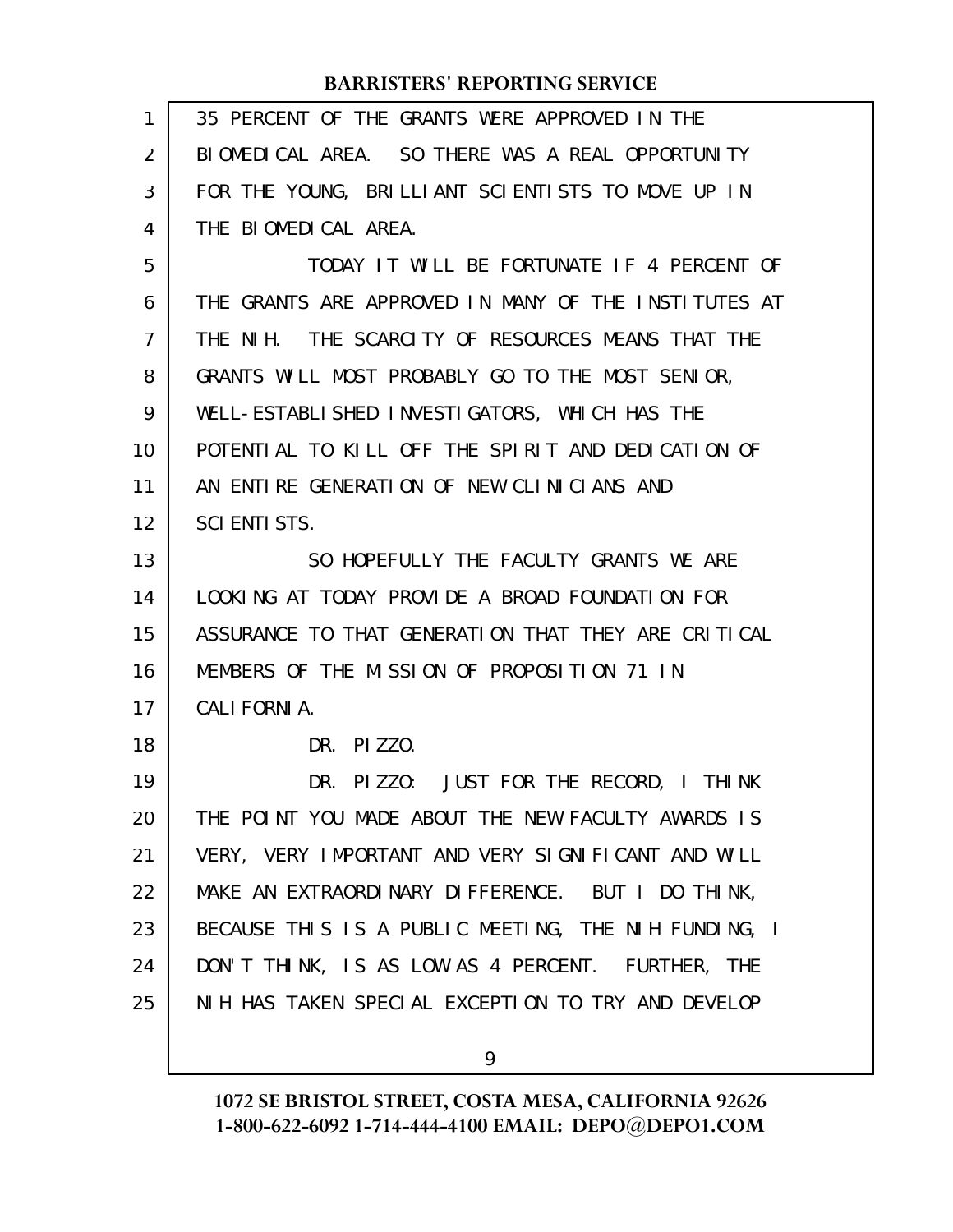| $\mathbf{1}$   | PROGRAMS FOR YOUNG INVESTIGATORS SO THAT THEY CAN   |
|----------------|-----------------------------------------------------|
| 2              | ENTER THE PIPELINE.                                 |
| 3              | THAT SAID, IT'S A PRETTY DIRE SITUATION IN          |
| 4              | BETHESDA; BUT JUST BECAUSE WE ARE IN A PUBLIC       |
| 5              | SETTING, I DON'T WANT TO GIVE THE WRONG SENSE OF    |
| 6              | <b>ACTUAL NUMBERS.</b>                              |
| $\overline{7}$ | CHAIRMAN KLEIN: AND CERTAINLY WE SHOULD             |
| 8              | APPLAUD EVERY EFFORT THE NIH MAKES TO, IN FACT,     |
| 9              | PROVIDE A LIFT TO YOUNG INVESTIGATORS TO REALLY     |
| 10             | ENCOURAGE THEIR ACTIONS AND COMMITMENT TO THIS      |
| 11             | FIELD.                                              |
| 12             | AS WE GO THROUGH THE MEETING TODAY FOR THE          |
| 13             | GRANT REVIEWS, THE CIRM STAFF AND BOARD MEMBERS     |
| 14             | HAVE, ONCE AGAIN, GONE THROUGH AN EXTENSIVE PROCESS |
| 15             | TO CHECK FOR CONFLICTS OF INTEREST AND TO ENSURE    |
| 16             | THAT BOARD MEMBERS WHO HAVE A CONFLICT ON A         |
| 17             | PARTICULAR APPLICATION WILL NOT PARTICIPATE IN THAT |
| 18             | APPLICATION. STAFF HAS PROVIDED EACH BOARD MEMBER   |
| 19             | WITH A LIST OF INSTITUTIONS THAT HAVE SUBMITTED     |
| 20             | APPLICATIONS, AND THE BOARD MEMBERS' CONFLICTS ARE  |
| 21             | NOTED.                                              |
| 22             | IN ADDITION, COUNSEL TO THE BOARD WILL              |
| 23             | MAKE CERTAIN TO REVIEW BEFORE ANY VOTES AND BEFORE  |
| 24             | DI SCUSSIONS OF GRANTS WHICH INDIVIDUALS CANNOT     |
| 25             | PARTICIPATE IN THAT DISCUSSION IN THOSE VOTES.      |
|                |                                                     |

10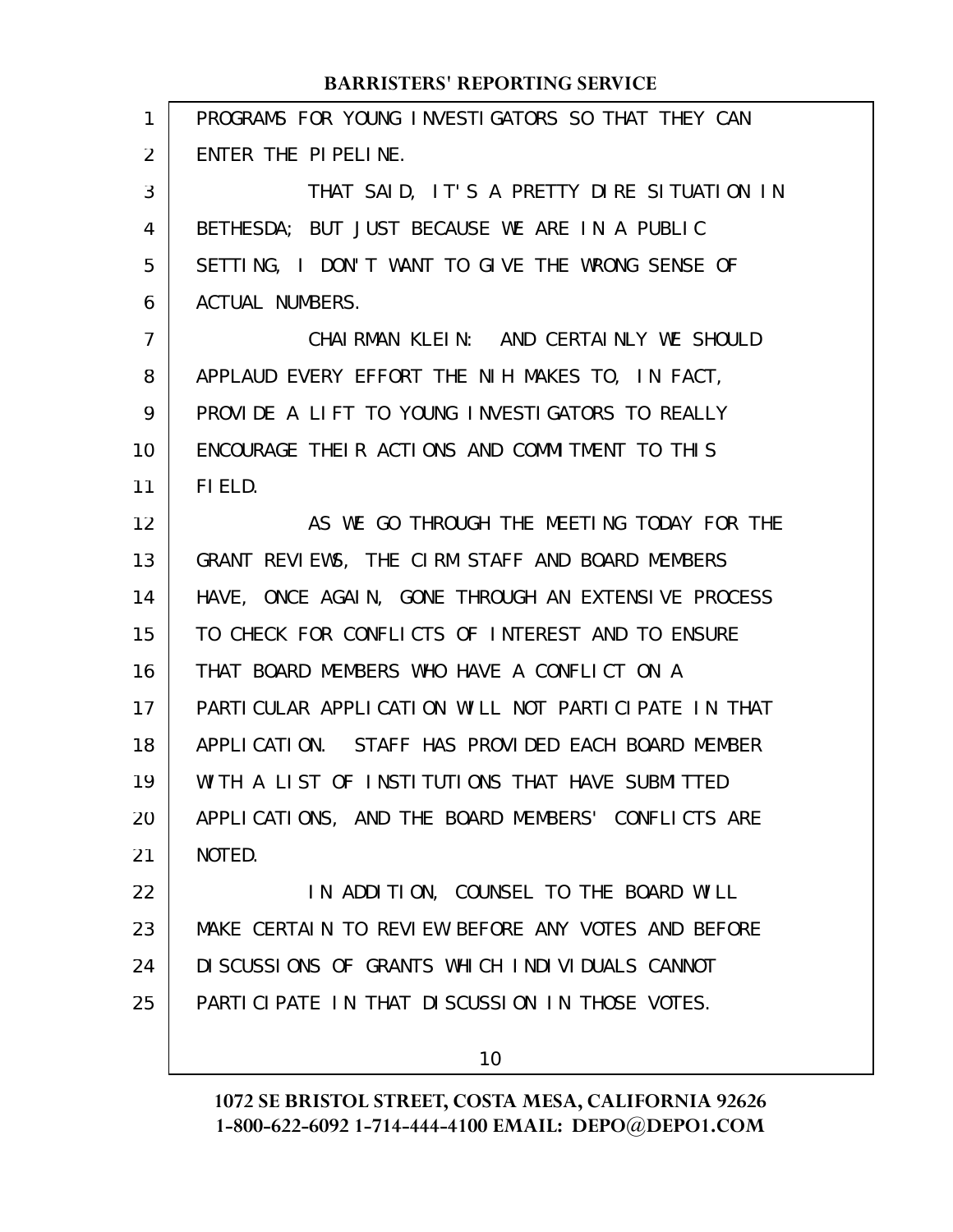| 1  | THE STAFF HAS, BESIDES THE CONFLICTS                 |
|----|------------------------------------------------------|
| 2  | LISTED, THEY' RE CLEARLY PROVIDED FOR, HAS GONE      |
| 3  | THROUGH THE FORM 700, THE PUBLIC DISCLOSURE FORMS,   |
| 4  | PROVIDED BY EVERY BOARD MEMBER TO MAKE CERTAIN AS A  |
| 5  | DOUBLE CHECK THAT THERE AREN'T ANY ADDITIONAL        |
| 6  | CONFLICTS THAT SHOULD BE NOTED.                      |
| 7  | I'D LIKE AT THIS POINT TO TURN TO DR.                |
| 8  | TROUNSON, WHO I THINK HAS A DISTINGUISHED VISITOR TO |
| 9  | INTRODUCE, AMONG OTHER GREAT POINTS THAT HE WILL     |
| 10 | COVER. THANK YOU, DR. TROUNSON.                      |
| 11 | DR. TROUNSON: THANK YOU VERY MUCH, CHAIR.            |
| 12 | LET ME BEGIN FIRST WITH AGAIN THANKING YOU FOR YOUR  |
| 13 | COLLEGIATE INPUT TO ALL THE THINGS WE DO. BUT OTHER  |
| 14 | MEMBERS OF THE BOARD, ED PENHOET, WHO'S ALWAYS THERE |
| 15 | WITH A GUIDING HAND, JOAN SAMUELSON AND JEFF SHEEHY  |
| 16 | HELPING US CONTINUOUSLY WITH PROCESSES, AND FLOYD    |
| 17 | BLOOM IN SORT OF SENDING ME MATERIAL TO AWAKEN SOME  |
| 18 | OTHER ISSUES FOR ME.                                 |
| 19 | SO THESE ARE THINGS WHICH ARE HAPPENING              |
| 20 | ALL THE TIME. WE'VE HAD IN-DEPTH DISCUSSION WITH     |
| 21 | RICARDO AZZIZ AND PHIL PIZZO. SO THERE'S A VERY      |
| 22 | GOOD RAPPORT GOING ON AND DISCUSSION, AND I JUST     |
| 23 | WANTED TO ACKNOWLEDGE THAT FORMALLY. AND I REALLY    |
| 24 | DO. WE ALL APPRECIATE IT, ALL MEMBERS OF THE STAFF.  |
| 25 | WE HAVE WITH US TODAY JOHN ROBSON WHOSE              |
|    | 11                                                   |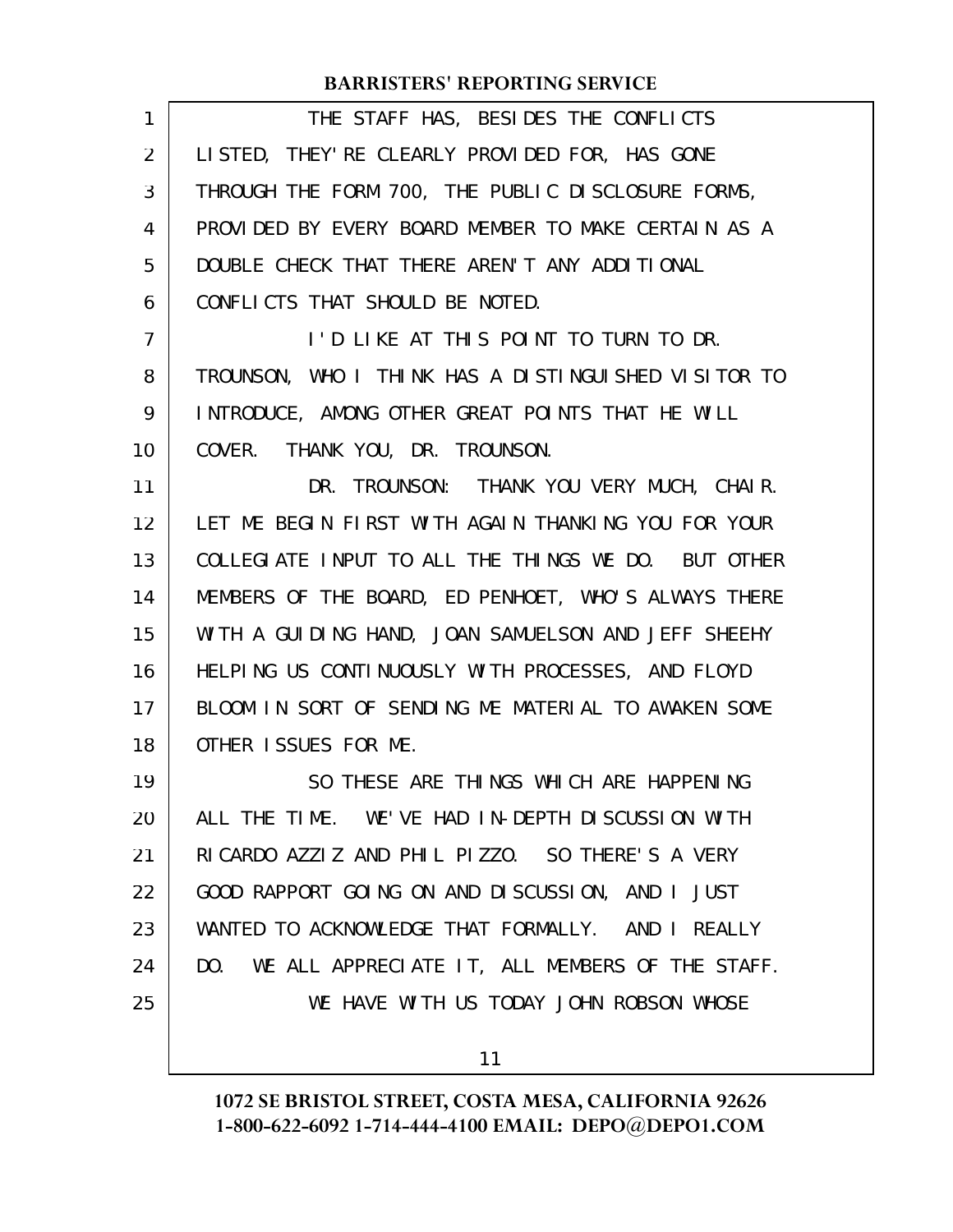| $\mathbf{1}$   | APPOINTMENT AS THE DEPUTY PRESIDENT, OPERATIONS, AND |
|----------------|------------------------------------------------------|
| 2              | SO WE THOUGHT WE'D INITIATE HIM INTO THE WILD AND    |
| 3              | WOOLY CIRCUS OF A BOARD MEETING. USUALLY THERE'S     |
| 4              | SOME EXCITEMENT GOING ON IN THE DISCUSSION, SO WE    |
| 5              | THOUGHT IT WOULD BE INFORMATIVE TO HAVE HIM WITH US  |
| 6              | TODAY. SO, JOHN, IF YOU WOULDN'T MIND STANDING, AND  |
| $\overline{7}$ | THANK YOU VERY MUCH FOR JOINING US.                  |
| 8              | (APPLAUSE.)                                          |
| 9              | DR. TROUNSON: SO YOU CAN EXPECT HIM TO BE            |
| 10             | HAVING INPUT IN THE FUTURE. HE'LL BE JOINING,        |
| 11             | ACTUALLY FORMALLY JOINING THE AGENCY IN THE MIDDLE   |
| 12             | OF SEPTEMBER. AND WE'RE CERTAINLY LOOKING FORWARD    |
| 13             | TO HIS INPUT ON MANY, MANY DIFFERENT THINGS,         |
| 14             | PARTI CULARLY THE PROCESSES WHICH ARE SO DEMANDING   |
| 15             | WITHIN THE INSTITUTION.                              |
| 16             | SO AS USUAL, CHAIR, IF I MAY, WE START OFF           |
| 17             | WITH SCIENCE. THAT'S THE BITTER PILL YOU HAVE TO     |
| 18             | HAVE WITH THE PRESIDENT. SO IF I MAY, I WANTED TO    |
| 19             | DRAW THE ATTENTION TO THIS FIRST PAPER. IT'S ABOUT   |
| 20             | THE INDUCED PLURIPOTENTIAL CELLS. YOU WILL REMEMBER  |
| 21             | THOSE ARE THE CELLS WHERE THEY INTRODUCE FOUR        |
| 22             | TRANSCRIPTION FACTORS. THESE ARE GENES THAT GUIDE    |
| 23             | OTHER GENES IN THE GENOME. AND THESE CELLS WHICH     |
| 24             | HAVE HAD THESE GENES TRANSDUCED INTO THEM USING A    |
| 25             | RETROVIRAL VECTOR CAN PRODUCE CELLS WHICH HAVE ALL   |
|                |                                                      |

12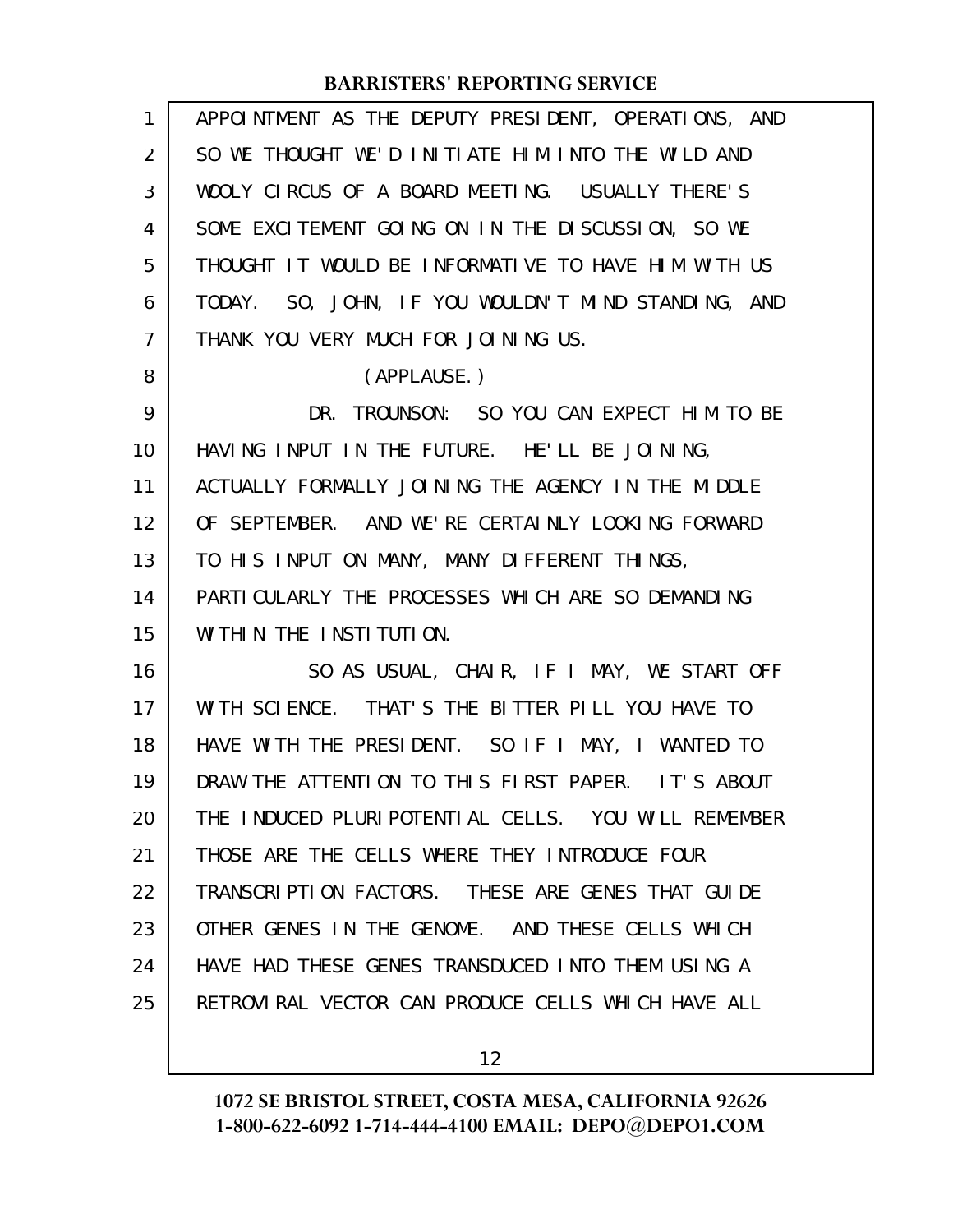| $\mathbf{1}$ | THE PROPERTIES OR APPEAR TO HAVE ALL THE PROPERTIES  |
|--------------|------------------------------------------------------|
| 2            | OF EMBRYONIC STEM CELLS, SO THEY ARE RECOGNIZED AS A |
| 3            | PLURI POTENT STEM CELL LINE.                         |
| 4            | WELL, IN THESE GENES I THINK IT'S VERY               |
| 5            | INTERESTING. IT'S WORK THAT'S COME OUT OF THE        |
| 6            | HARVARD STEM CELL CENTER AND KEVIN EGGAN'S LAB.      |
| 7            | KEVIN IS ON OUR STANDARDS COMMITTEE. HE'S A GREAT    |
| 8            | YOUNG SCIENTIST, AND ONE OF THOSE PEOPLE WHO'S       |
| 9            | DEFINITELY GOING TO FLOURISH WORLDWIDE AS A VERY     |
| 10           | IMPORTANT SCIENTIFIC LEADER FROM NOW ON.             |
| 11           | HIS WORK HAS BEEN MOVING AROUND TRYING TO            |
| 12           | WORK OUT HOW TO DRAW PLURIPOTENTIAL CELLS EITHER BY  |
| 13           | NUCLEAR TRANSFER OR BY THE VIRAL INDUCTION SYSTEMS.  |
| 14           | AND HE'S SHOWN THAT THESE CELLS -- HE'S TAKEN CELLS  |
| 15           | FROM AN 82-YEAR-OLD WOMAN WHO'S BEEN DIAGNOSED WITH  |
| 16           | A FAMILIAL FORM OF AMYOTROPHIC LATERAL SCLEROSIS,    |
| 17           | ALS. ALS, YOU WILL RECALL, I'M SURE, FROM MANY       |
| 18           | REPORTS IS ONE OF THOSE REALLY DIFFICULT DISEASES    |
| 19           | WHICH HAS VERY LITTLE HELP IN THERAPEUTICS           |
| 20           | <b>AVAI LABLE.</b>                                   |
| 21           | SO THESE CELLS, I THINK, ARE CAPABLE OF              |
| 22           | NOT ONLY FORMING IPS CELLS, BUT DIFFERENTIATING INTO |
| 23           | MOTOR NEURONS, WHICH IS THE CELL TYPE THAT'S         |
| 24           | DESTROYED IN ALS.                                    |
| 25           | SO WE BELIEVE THAT THESE CELLS WILL                  |
|              | 13                                                   |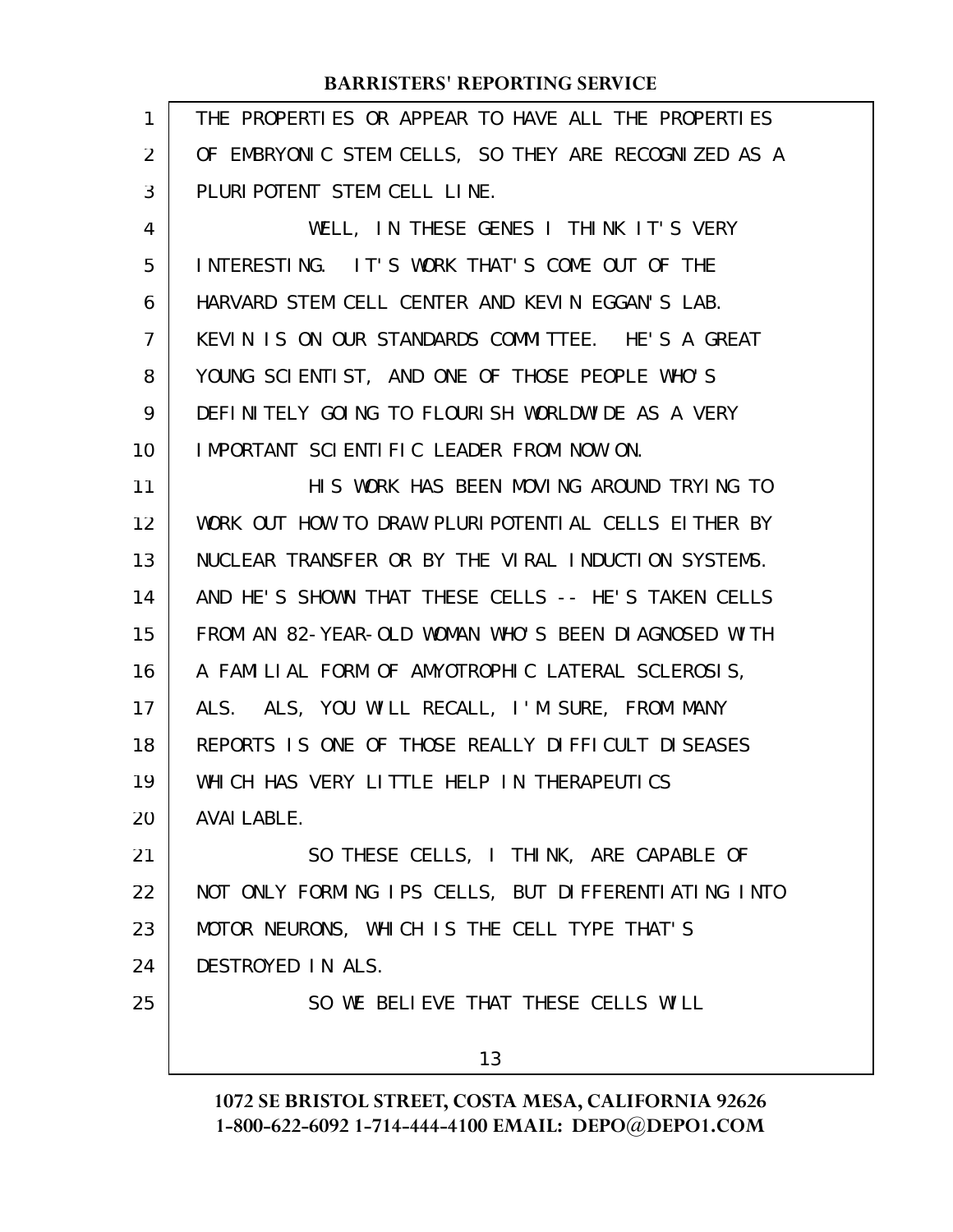| $\mathbf{1}$ | PROVIDE INSIGHT INTO THE CAUSE OF ALS, WHICH IS       |
|--------------|-------------------------------------------------------|
| 2            | REALLY IMPORTANT. THE BASIC BIOLOGY HERE IS           |
| 3            | ESSENTIAL BECAUSE THAT'S THE WAY YOU FIGURE OUT THE   |
| 4            | STRATEGY IF YOU'RE ADDRESSING THESE DISEASES. AND     |
| 5            | PARTI CULARLY CELLULAR AND MOLECULAR MECHANI SMS THAT |
| 6            | DERIVE THIS PARTICULAR PHENOTYPE. SO, OF COURSE,      |
| 7            | THEY COULD LEAD TO THE DISCOVERY OF NEW SMALL         |
| 8            | MOLECULAR DRUGS. THEY THEMSELVES MAY BECOME A         |
| 9            | PHARMACEUTICAL IN TREATING THIS DISEASE. SO THIS IS   |
| 10           | AN IMPORTANT EXAMPLE OF WHERE THESE CELLS WILL        |
| 11           | PROBABLY PLAY AN IMPORTANT PART.                      |
| 12           | THE NEXT ONE IS FROM AMY WAGER'S LAB AT               |
| 13           | HARVARD STEM CELL INSTITUTE. SHE DID HER ORIGINAL     |
| 14           | WORK AT STANFORD. SO, PHILIP, SHE'S ONE OF THE        |
| 15           | INIMITABLE GREAT YOUNG SCIENTISTS WHO ARE DEVELOPING  |
| 16           | NOW WITH AN INCREDIBLY GOOD PEDIGREE. AND I THINK     |
| 17           | SHE'S ALSO RECOGNIZED AS ONE OF THESE REALLY          |
| 18           | HIGH-FLYING SCIENTISTS IN THE YOUNG DEVELOPING        |
| 19           | GROUP. LOVE TO GET HER BACK TO CALIFORNIA SOMETIME,   |
| 20           | BUT SHE'S PART OF -- SHE'S ON OUR GRANTS WORKING      |
| 21           | GROUP.                                                |
| 22           | AND HER PAPER THERE WAS PUBLISHED IN CELL,            |
| 23           | WHICH IS ONE OF PRIMARY JOURNALS IN OUR DISCIPLINE.   |
| 24           | THEY WERE LOOKING AT THE STEM CELL POPULATION IN      |
| 25           | MUSCLE. THERE'S BEEN SOME ARGUMENT ABOUT WHETHER      |
|              |                                                       |

14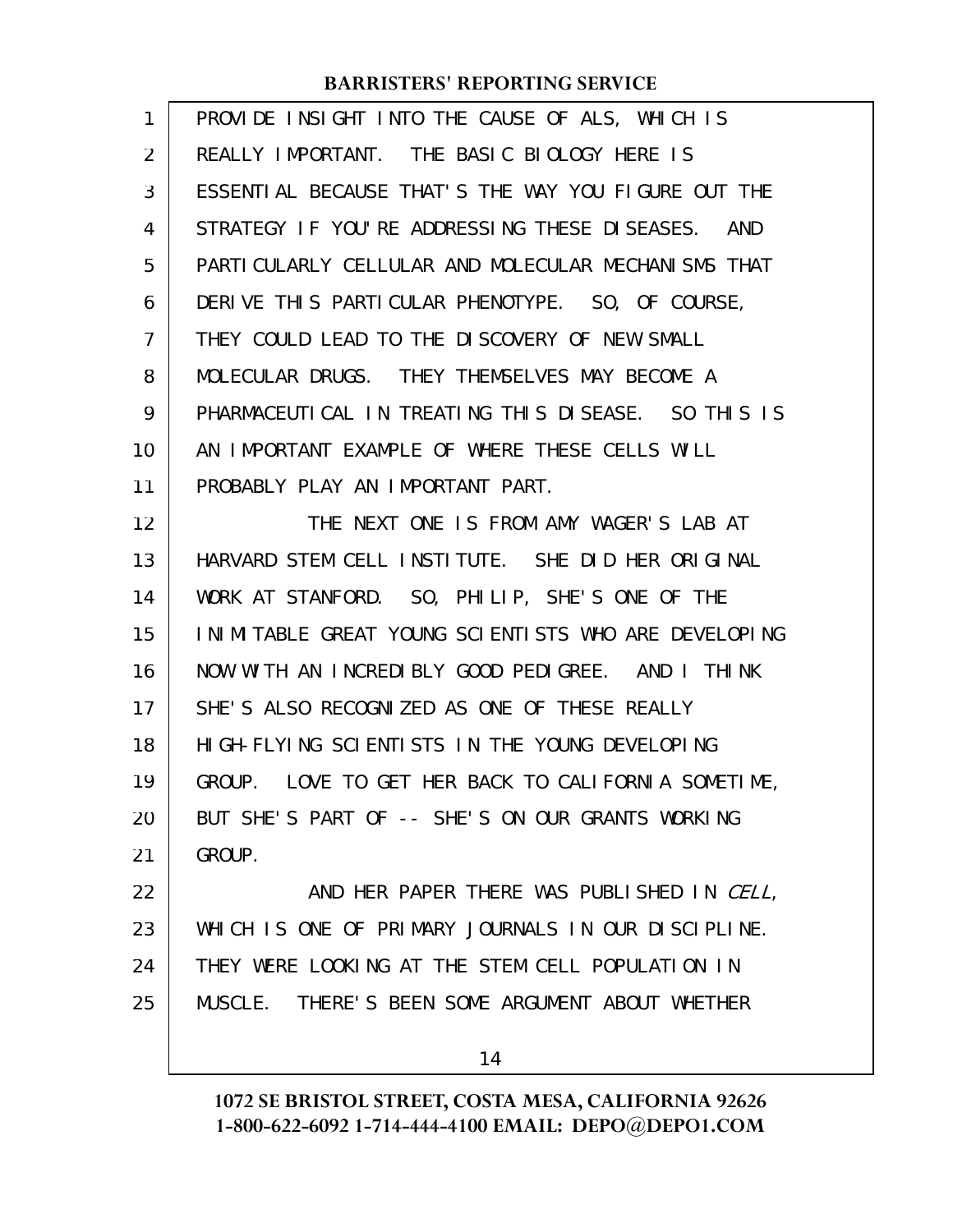| 1  | THERE IS A STEM CELL POPULATION IN MUSCLE. WHAT      |
|----|------------------------------------------------------|
| 2  | SHE'S DONE IS TO LOOK AMONGST THE SATELLITE CELLS.   |
| 3  | THE SATELLITE CELLS WERE THOUGHT TO BE AS CLOSE AS   |
| 4  | WE COULD GET TO STEM CELLS IN MUSCLE. AND SHE'S      |
| 5  | FOUND, BY LOOKING AT MARKERS, THAT YOU CAN ACTUALLY  |
| 6  | I DENTIFY A SMALL NUMBER OF THE CELLS IN THAT        |
| 7  | SATELLITE CELL GROUP THAT CAN FUNCTION AS MUSCLE     |
| 8  | CELLS. THEY ACTUALLY GO ON TO PRODUCE MUSCLE FIBERS  |
| 9  | AND ALL THE CELLS OF MUSCLE. SO THEY APPEAR TO BE A  |
| 10 | <b>GENUINE STEM CELL.</b>                            |
| 11 | AND WHEN THEY ENGRAFTED THESE INTO                   |
| 12 | DYSTROPHIN-DEFICIENT MOUSE, THAT IS, A MOUSE THAT    |
| 13 | DOESN'T HAVE THE PROTEIN DYSTROPHIN, TYPICAL OF      |
| 14 | MUSCULAR DYSTROPHY, THAT THESE HUMAN CELLS           |
| 15 | CONTRIBUTED UP TO 94 PERCENT OF THE MYOFIBERS,       |
| 16 | RESTORING DYSTROPHIN EXPRESSION AND REALLY IMPROVING |
| 17 | THE MUSCLE HISTOLOGY AND CONTRACTILE FUNCTION.       |
| 18 | SO THIS IS GOOD NEWS FOR MUSCULAR                    |
| 19 | DYSTROPHY. AND THESE DATA WILL SUPPORT THE USE OF    |
| 20 | PROGENITOR MUSCLE CELLS FOR CELL THERAPY IN MUSCULAR |
| 21 | DYSTROPHY. AND IF WE CAN GET PLURIPOTENTIAL CELLS    |
| 22 | THROUGH TO THAT POINT, OF COURSE, THEY WILL ALSO BE  |
| 23 | LIKELY TO BE SIGNIFICANT IN THIS PARTICULAR DISEASE. |
| 24 | THE NEXT ONE, I WANTED TO BRING IT TO YOUR           |
| 25 | ATTENTION BECAUSE THE SCIENTISTS AT THE INSTITUTE    |
|    | 15                                                   |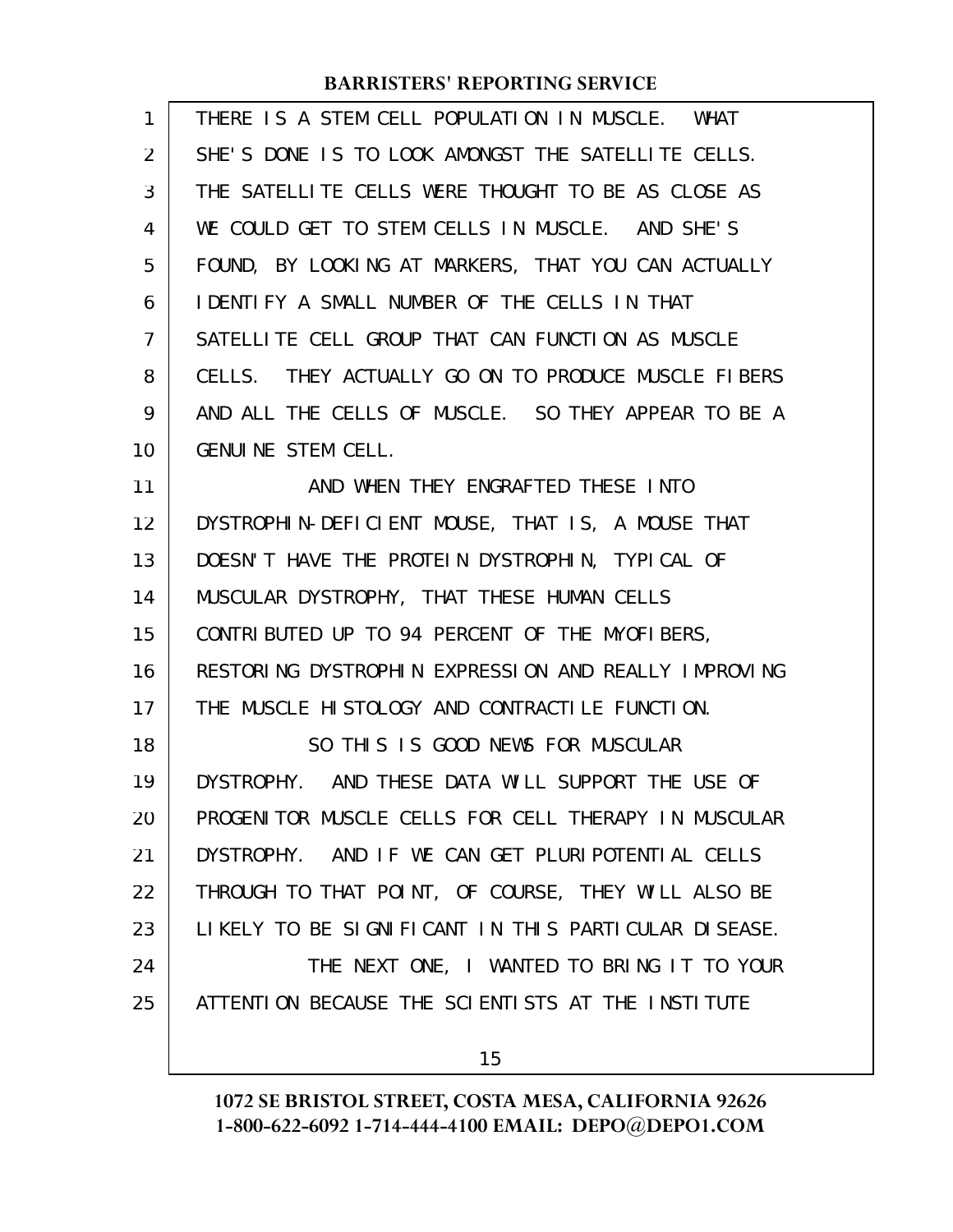| THINK THERE IS AN ISSUE HERE THAT'S NOT WELL           |
|--------------------------------------------------------|
| EXPRESSED. BUT THIS PAPER BY MARTIN ET AL. FROM DAN    |
| KAUFMAN'S LAB AT THE UNIVERSITY OF MINNESOTA DOES      |
| TALK ABOUT AN ISSUE WHICH IS REALLY PROBLEMATIC IN     |
| OUR PLURIPOTENTIAL STEM CELLS.                         |
| NOW, WE CAN DRIVE OR THE SCIENTISTS CAN                |
| DRIVE PLURI POTENTIAL STEM CELLS THROUGH TO A FETAL    |
| PHENOTYPE. AND TYPICALLY WE CAN GET GOOD FETAL,        |
| PHENOTYPI CALLY FETAL CELLS, FROM OUR PLURI POTENTI AL |
| STEM CELLS IN CULTURE. BUT HERE'S AN EXAMPLE WHERE     |
| THE HUMAN EMBRYONIC STEM CELLS, THEY FORM NATURAL      |
| KILLER CELLS VERY WELL, BUT THEY DO NOT PRODUCE        |
| EITHER T OR B CELLS.                                   |
| NOW, IF YOU ARE AIMING YOUR STRATEGIES TO              |
| CORRECTION OF DISEASES, FOR EXAMPLE, SUCH AS           |
| HIV-INDUCED AIDS, WELL, YOU WANT T-CELLS. AND IF       |
| YOU ARE LOOKING TO CORRECT IMMUNITY, YOU WANT BOTH T   |
| AND B CELLS. SO THEY SHOWED THAT UMBILICAL CORD        |
| BLOOD HAD THIS CAPACITY UNDER THE SAME SYSTEM SO       |
| THAT, YOU KNOW, THAT THE CELLS IN THE CORD BLOOD ARE   |
| MORE MATURE. SO WE THINK THAT THERE IS AN ISSUE        |
| HERE BROADLY ACROSS THE WHOLE RESEARCH DISCIPLINE.     |
| IF YOU LOOK AT THE LIVER, WE GET                       |
| FETAL-TYPE LIVER CELLS; THAT IS, CELLS WHICH DO NOT    |
| HAVE THE WHOLE CASCADE OF ENZYMES. NOW, THAT MAKES     |
| 16                                                     |
|                                                        |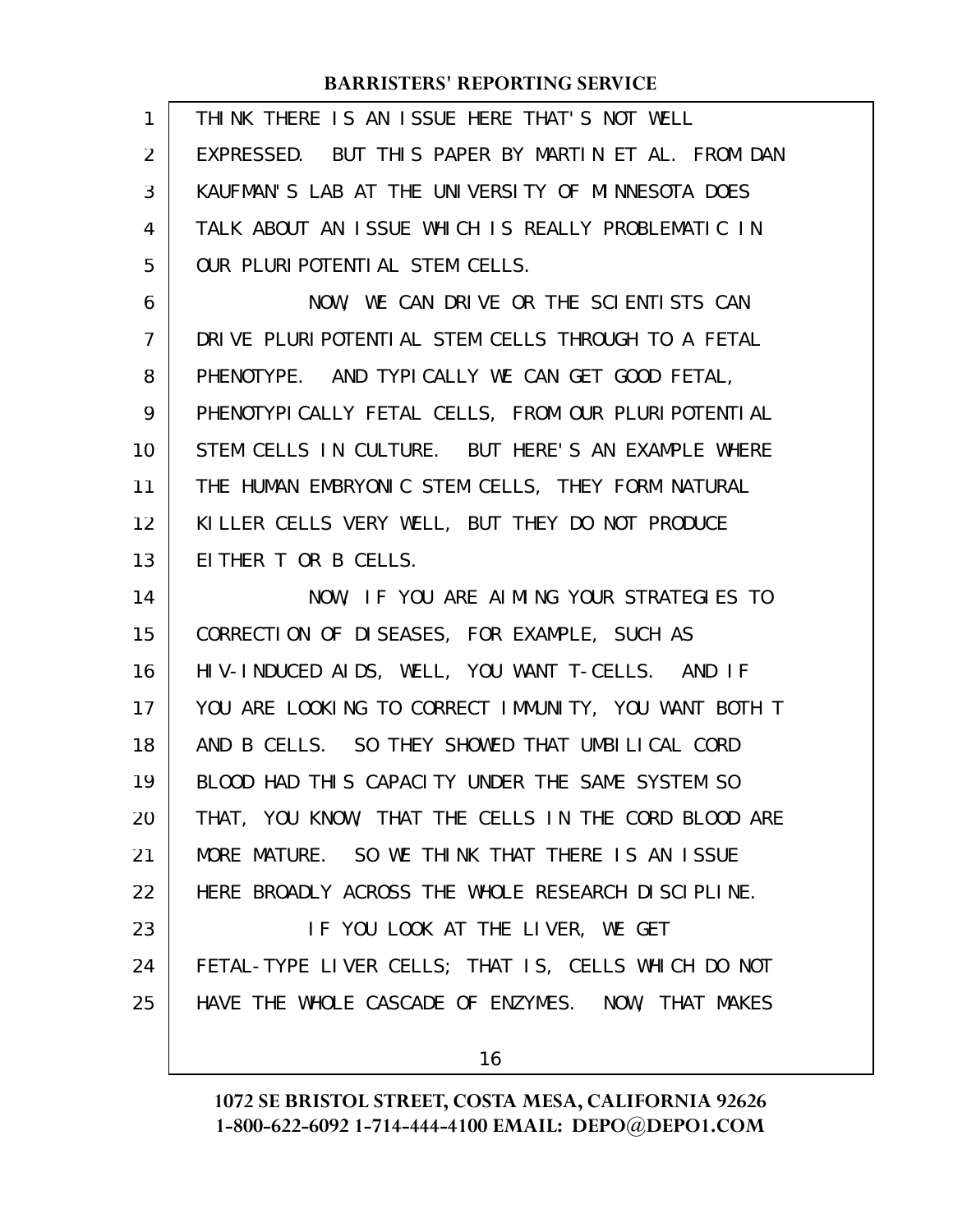| $\mathbf{1}$ | IT DIFFICULT BECAUSE LIVER CELLS AND HEART CELLS ARE |
|--------------|------------------------------------------------------|
| 2            | THE TWO CELL TYPES THAT THEY WANT TO USE FOR         |
| 3            | TOXI COLOGY SCREENING, PARTI CULARLY LIVER AND HEART |
| 4            | CELLS, BOTH IN DRUG DESIGN AND ENVIRONMENTAL         |
| 5            | TOXICOLOGY. AND YOU GET HEART CELLS WHICH HAVE THE   |
| 6            | FETAL PHENOTYPE, BUT YOU DON'T GET THE ADULT         |
| 7            | PHENOTYPE.                                           |
| 8            | SO WE ARE NOW THINKING THAT WE OUGHT TO              |
| 9            | PROGRESS, PERHAPS PUT TO THE COMMUNITY THAT THERE'S  |
| 10           | AN ISSUE HERE THAT WE NEED TO GET THESE CELLS        |
| 11           | MATURE. THERE MUST BE WAYS TO DO IT. MAYBE A         |
| 12           | TARGETED RFA IN THIS AREA MAY BE NECESSARY BECAUSE   |
| 13           | IT COULD WELL BE A BLOCK TO GETTING THESE CELLS      |
| 14           | FURTHER DOWN THE TRANSLATIONAL PIPELINE.             |
| 15           | NEXT SLIDE. INTERESTINGLY, ANOTHER COUPLE            |
| 16           | OF PAPERS PUBLISHED BACK TO BACK IN CIRCULATION      |
| 17           | WHERE IPS CELLS, ONE PAPER FROM THE GROUP IN HANOVER |
| 18           | IN GERMANY AND THE OTHER FROM THE YAMANAKA LAB IN    |
| 19           | KYOTO. SHINYA YAMANAKA WAS THE PERSON WHO            |
| 20           | DI SCOVERED IPS CELLS. AND THESE BACK-TO-BACK PAPERS |
| 21           | SHOW THAT IPS CELLS WILL FORM BEATING HEART MUSCLE   |
| 22           | CELLS WITH VENTRICULAR, ATRIAL, AND PACEMAKER        |
| 23           | PHENOTYPES, BUT THEY ARE A FETAL PHENOTYPE RATHER    |
| 24           | THAN AN ADULT PHENOTYPE, BUT THEY PRODUCE THOSE      |
| 25           | PHENOTYPES THAT ARE TYPICALLY FETAL. AND THAT'S      |
|              |                                                      |

17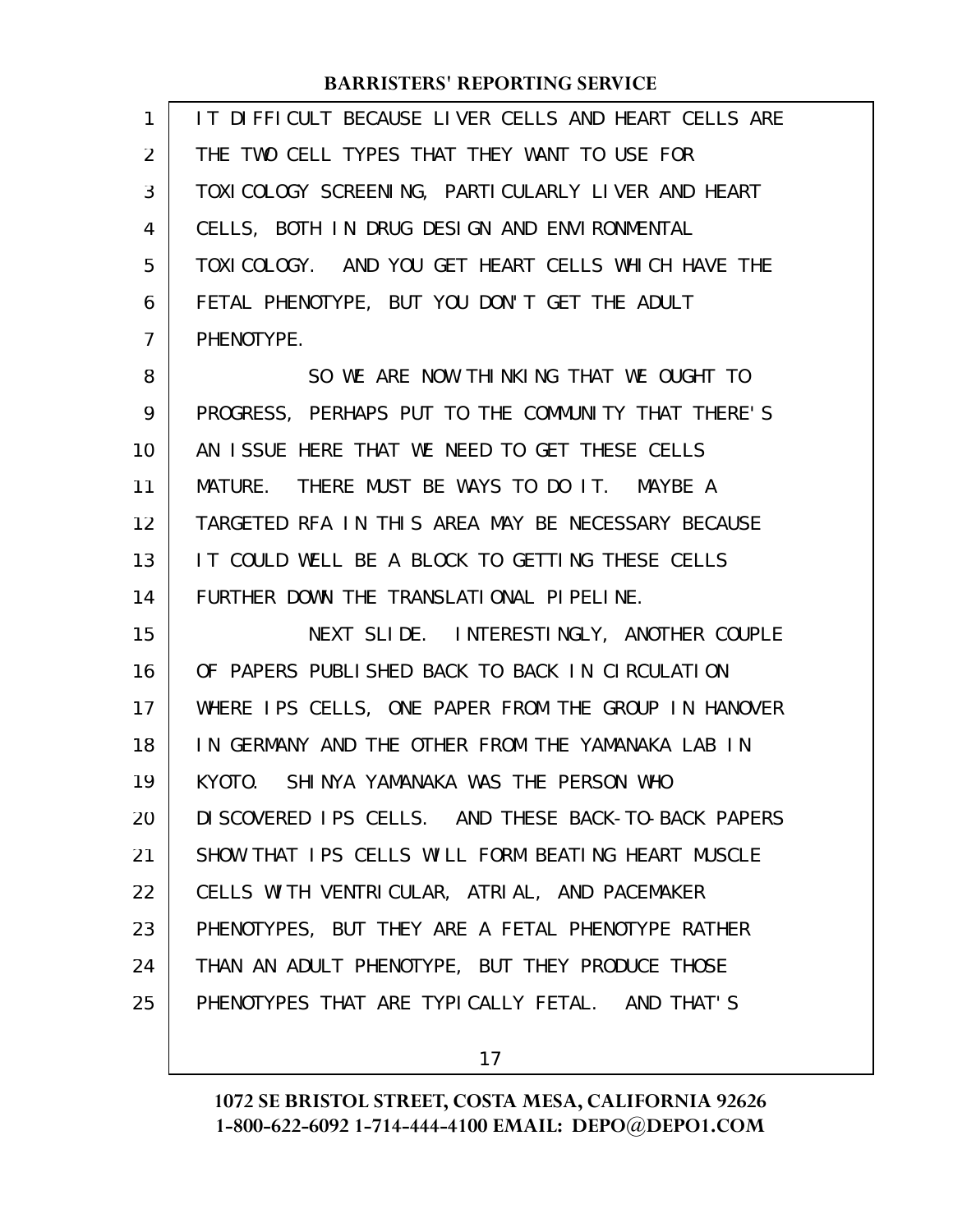| 1  | COMPARABLE TO EXACTLY THE SAME DIFFERENTIATION                     |
|----|--------------------------------------------------------------------|
| 2  | CAPACITY AS EMBRYONIC STEM CELLS.                                  |
| 3  | SO HERE WE ARE GETTING NOW DIVERGENCE OR                           |
| 4  | EMERGENCE OF TWO FIELDS COMING TOGETHER, THE                       |
| 5  | EMBRYONIC STEM CELL AREA WHERE THERE ARE                           |
| 6  | DIFFERENTIATION PROGRAMS TOGETHER WITH THE IPS                     |
| 7  | CELLS. AND BOTH PROBABLY SHOWING UP PHENOTYPES                     |
| 8  | WHICH THEMSELVES ARE VERY ENCOURAGING, BUT THERE                   |
| 9  | NEEDS TO BE A TRANSITION FROM THIS IMMATURE TO THE                 |
| 10 | MORE MATURE PHENOTYPES.                                            |
| 11 | WELL, I'VE BEEN GIVING YOU MY PRIORITIES                           |
| 12 | SO THAT YOU UNDERSTAND WHAT I'M PRESSING ON AT THE                 |
| 13 | PRESENT TIME. AND SO THAT GIVES YOU AN IDEA OF                     |
| 14 | WHERE WE'RE GOING. WE'RE REDEVELOPING OR DEVELOPING                |
| 15 | THE CIRM 2008 STRATEGIC PLAN. WE'RE IN DRAFT FORM                  |
| 16 | WITH THAT. THERE WILL BE A PROCESS OF DISCUSSIONS                  |
| 17 | WITH STAKEHOLDERS. WE'RE IN THE EARLY DRAFTS OF                    |
| 18 | THAT, AND IT'S LOOKING VERY INTERESTING.                           |
| 19 | WE'VE GOT TO FOCUS ON THE TRANSLATIONAL                            |
| 20 | DI SEASE TEAM RESEARCH, AND THEY'RE MUCH MORE DOWN                 |
| 21 | THE PIPELINE TOWARDS THE CLINIC. YOU WILL RECOGNIZE                |
| 22 | IT BRINGS IN A NEW GROUP OF SCIENTISTS.<br>THAT.<br>$\overline{1}$ |
| 23 | ALSO CONNECTS WITH THE BIOTECHNOLOGY AND POSSIBLY                  |
| 24 | EVEN PHARMACEUTICAL INDUSTRIES, AND THEY BECOMING A                |
| 25 | PART OF OUR WHOLE PROGRAM. SO THERE'S A LOT OF                     |
|    |                                                                    |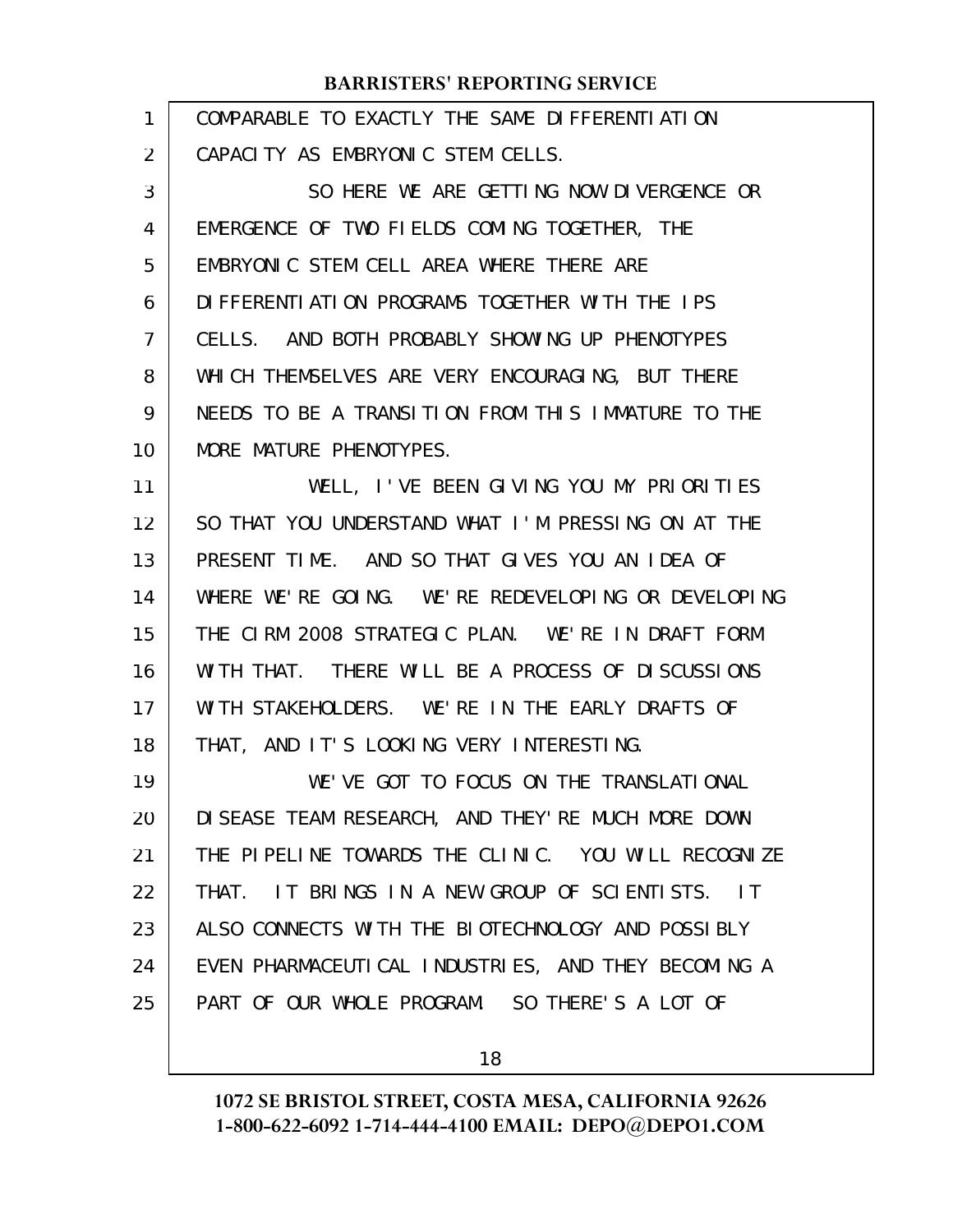| $\mathbf{1}$      | DISCUSSIONS GOING ON IN THIS AREA TO GET PEOPLE      |
|-------------------|------------------------------------------------------|
| $\overline{2}$    | COMFORTABLE, GET THEM KNOWLEDGEABLE ABOUT WHERE      |
| 3                 | WE'RE GOING, AND GET THEM INTERSECTING WITH OUR      |
| 4                 | CURRENT PRIORITIES.                                  |
| 5                 | WE'RE HAVING DISCUSSIONS WITH THE                    |
| 6                 | FOR-PROFIT BIOTECH AND PHARMACEUTICAL SECTOR. THERE  |
| $\overline{7}$    | WILL BE WORKSHOPS IN THIS AREA, BUT WE'RE ALSO       |
| 8                 | HAVING A LOT OF DISCUSSIONS WITH INDIVIDUAL          |
| 9                 | COMPANIES AND SENIOR EXECUTIVES. WE'RE GETTING A     |
| 10                | FEEL FOR, YOU KNOW, HOW THE RELATIONSHIP COULD       |
| 11                | DEVELOP.                                             |
| $12 \overline{ }$ | WE'VE BEEN BUSY ON INTERNATIONAL                     |
| 13                | CONNECTIONS. I'LL MENTION A FEW OF THOSE IN A        |
| 14                | MOMENT. THEY' RE PROGRESSING STEADILY UNDER THE      |
| 15                | DIRECTION OF NANCY KOCH. WE'RE LOOKING AT, I THINK,  |
| 16                | OF SOME INTEREST IN THE DEVELOPMENT OF PRODUCTIVITY  |
| 17                | MEASURES. WHAT'S THE DOLLARS THAT ARE COMING IN?     |
| 18                | WE NEED TO START TO CREATE MEASURES, I THINK, CREATE |
| 19                | THE MEASURES OR START TO THINK ABOUT HOW TO CREATE   |
| 20                | THE MEASURES FOR WHAT FINANCIAL, WHAT ECONOMIC       |
| 21                | BENEFITS ARE ARISING FROM THIS.                      |
| 22                | SO WE STARTED TO HAVE CONVERSATIONS WITH             |
| 23                | PEOPLE WHO WORK IN THIS INTERESTING SECTOR THAT LOOK |
| 24                | AT, SAY, THE STIMULATION OF THE COMMERCIAL SECTOR,   |
| 25                | THE NUMBER OF NEW COMPANIES, THE INCREMENT IN THE    |
|                   |                                                      |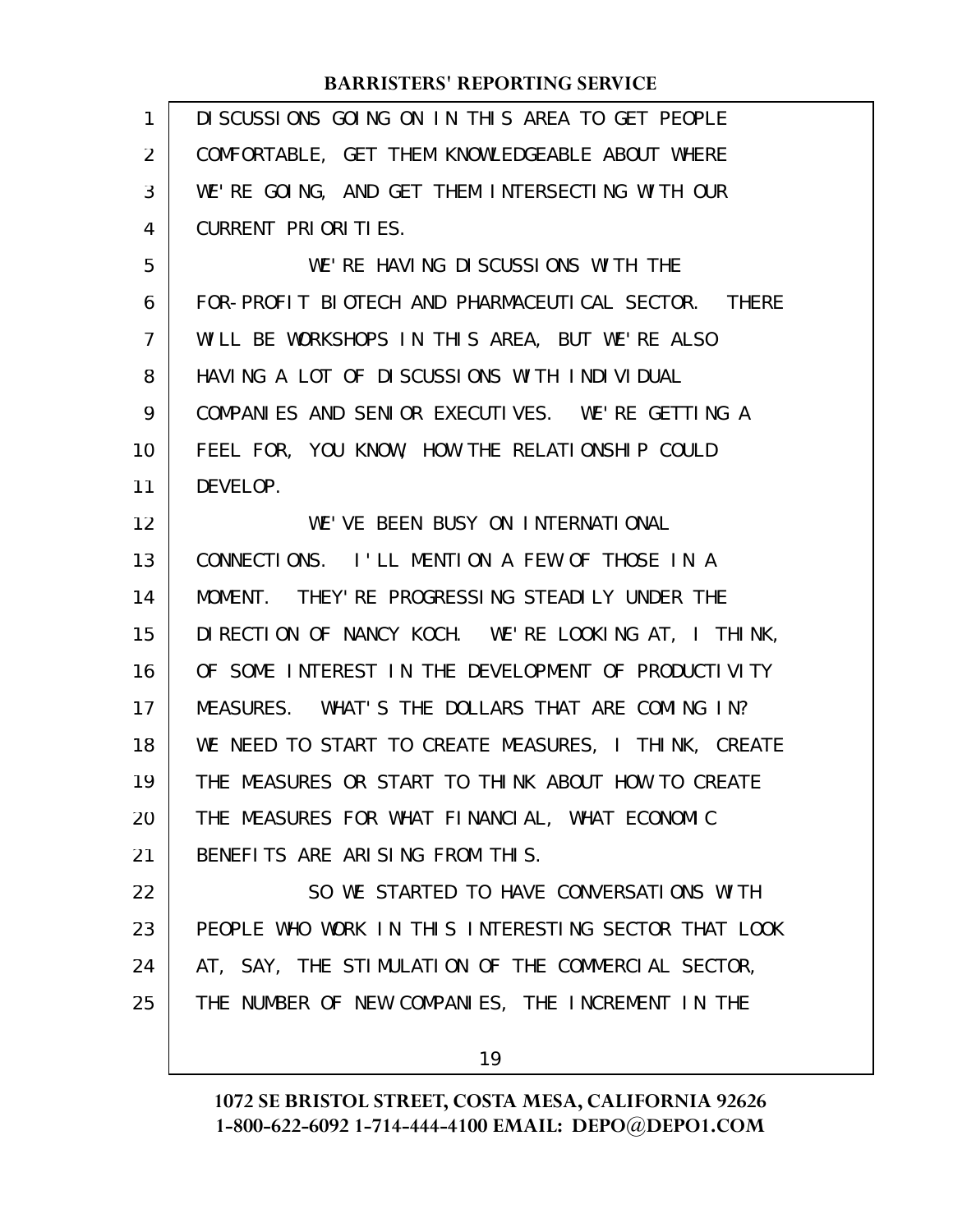| $\mathbf{1}$   | EXPANSION OF COMPANIES THAT COULD BE RELATED TO OUR  |
|----------------|------------------------------------------------------|
| 2              | MONEY COMING IN. WHAT ARE THE MULTIPLIER EFFECTS OF  |
| 3              | NEW SCIENTISTS COMING INTO INSTITUTIONS, THE         |
| 4              | INCREASING NUMBER OF SCIENTISTS, YOU KNOW, THAT HAVE |
| 5              | ARRIVED BECAUSE OF THE DEVELOPMENT OF NEW            |
| 6              | I NSTI TUTI ONS.                                     |
| $\overline{7}$ | IT IS REALLY LOOKING AT PRODUCTIVITY                 |
| 8              | MEASURES THAT WE CAN THEN PUT INTO MODELS THAT WE    |
| 9              | CAN THEN START ADDRESSING THE QUESTIONS THAT ARE     |
| 10             | COMING QUITE FREQUENTLY, I THINK, FROM DIFFERENT     |
| 11             | SECTORS ABOUT, WELL, WHAT'S HAPPENING? HOW IS        |
| 12             | CALIFORNIA STARTING TO BENEFIT FROM THIS? EVEN       |
| 13             | THOUGH IT IS VERY EARLY ON IN TIME, I RECOGNIZE THAT |
| 14             | WE WANT TO DEVELOP THOSE PRODUCTIVITY PARAMETERS.    |
| 15             | AND WE'RE HAVING A FULL OF RANGE OF                  |
| 16             | DI SCUSSION WITH RESEARCH INSTITUTES AND KEY         |
| 17             | SCIENTISTS. MARIE CSETE IS FREQUENTLY OUT THERE      |
| 18             | TALKING TO SCIENTISTS AND KEY MEMBERS OF THE         |
| 19             | COMMERCIAL SECTOR, THE WHOLE SET OF PARAMETERS HERE, |
| 20             | ALL OF THE PEOPLE THAT ARE LIKELY TO BE INTERACTING  |
| 21             | WITH US. I'M SPENDING A LOT OF TIME AT DIFFERENT     |
| 22             | INSTITUTIONS GETTING A FEEL FOR WHAT THEY'VE GOT AND |
| 23             | THEN HOW WE CAN CONNECT AND GIVING THEM A HEADS-UP   |
| 24             | THAT THERE ARE THINGS HAPPENING THAT THEY MAY WELL   |
| 25             | HAVE NOT THOUGHT OF. SO SOME OF THOSE REMINDERS OF   |

20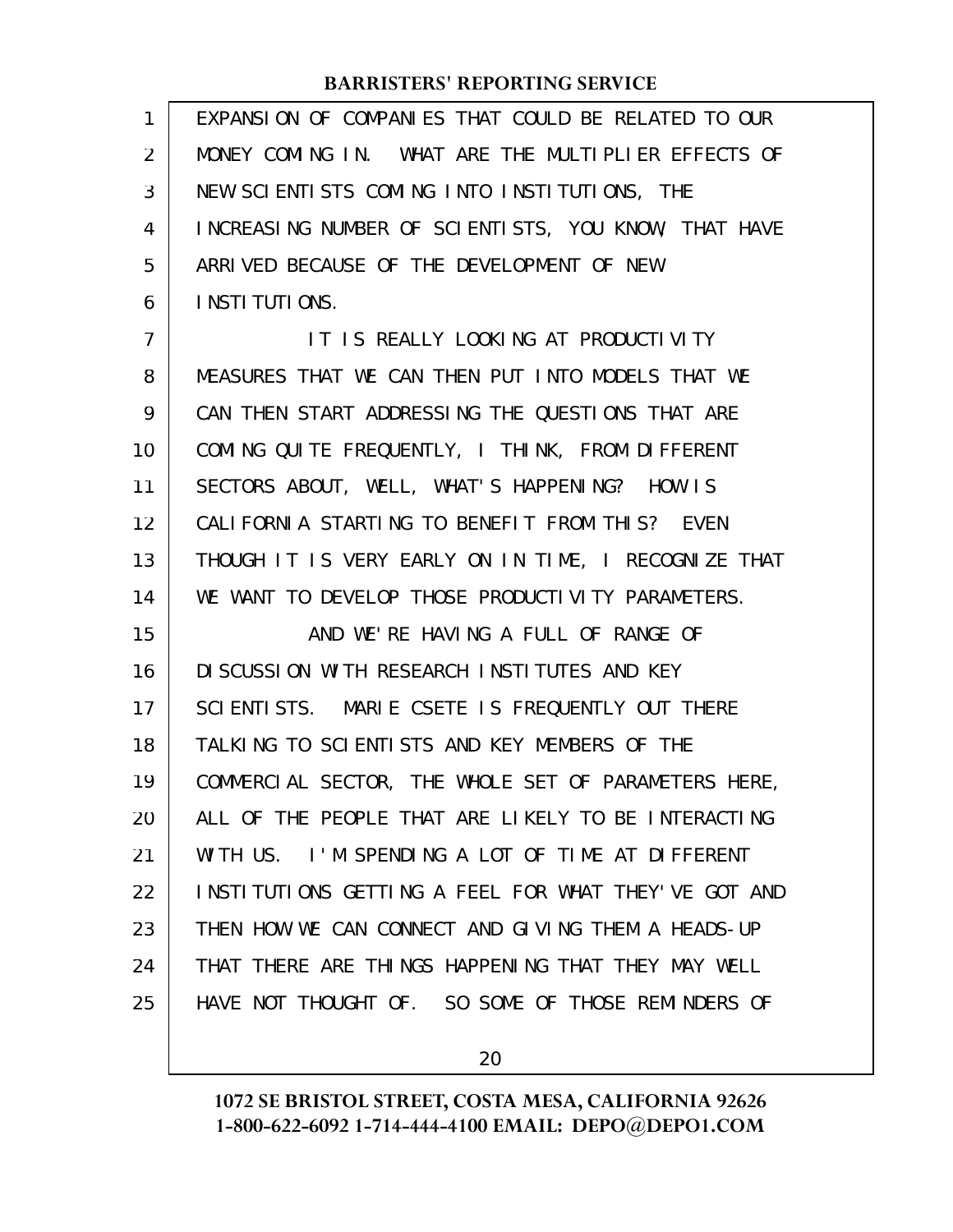| 1  | ME GETTING OUT THERE HAVE STIMULATED A WHOLE NEW     |
|----|------------------------------------------------------|
| 2  | LOOK AT SOME OF THE OPPORTUNITIES THAT ARE COMING.   |
| 3  | THE UPDATE ON THE INTERNATIONAL AND                  |
| 4  | NATIONAL LINKAGES. WE'VE GOT MOU'S SIGNED WITH THE   |
| 5  | CANADIAN CANCER STEM CELL CONSORTIUM AND THE STATE   |
| 6  | OF VICTORIA IN AUSTRALIA. UNDER NEGOTIATION, NEARLY  |
| 7  | COMPLETE, IS THE MEDICAL RESEARCH COUNCIL FROM THE   |
| 8  | UNITED KINGDOM AND ALSO THE JUVENILE DIABETES        |
| 9  | RESEARCH FOUNDATION. PEN HAS NOT GONE ON PAPER, BUT  |
| 10 | MOST OF THE NEGOTI ATIONS HAVE BEEN COMPLETED. WE    |
| 11 | KNOW WHERE THESE HIGH-LEVEL MOU'S SIT.               |
| 12 | AND INTERESTING, THE FOUNDATION FOR                  |
| 13 | FIGHTING BLINDNESS HAVE CONNECTED STRONGLY WITH US,  |
| 14 | AND THEY WANT TO BE PART OF WHAT WE'RE DOING GOING   |
| 15 | FORWARD. WE'VE INITIATED TALKS WITH THE ALLIANCE OF  |
| 16 | GENE THERAPY, GERMANY, JAPAN, AND ISRAEL, AND WE'VE  |
| 17 | ALSO REMINDED THE SINGAPOREANS THAT THEY ALSO HAD AN |
| 18 | INTEREST IN LINKING WITH US. SO WE WANT TO MAKE      |
| 19 | SURE THAT WE'RE SORT OF OPENING THE POSSIBILITIES,   |
| 20 | NOT IN ALTERING OUR PROGRAMS SPECIFICALLY AT ALL AT  |
| 21 | THIS STAGE, BUT MAYBE ALLOWING FOR THEM TO BECOME    |
| 22 | CONNECTED WITH US SO THAT THEY WOULD PAY FOR THE     |
| 23 | OUT-OF-CALL FORNLA COLLABORATIVE COMPONENT AND THAT  |
| 24 | WE GET MAYBE A BETTER EFFECT FROM THE DOLLARS THAT   |
| 25 | WE PUT IN THROUGH CALIFORNIA BY THE MULTIPLICATION   |

21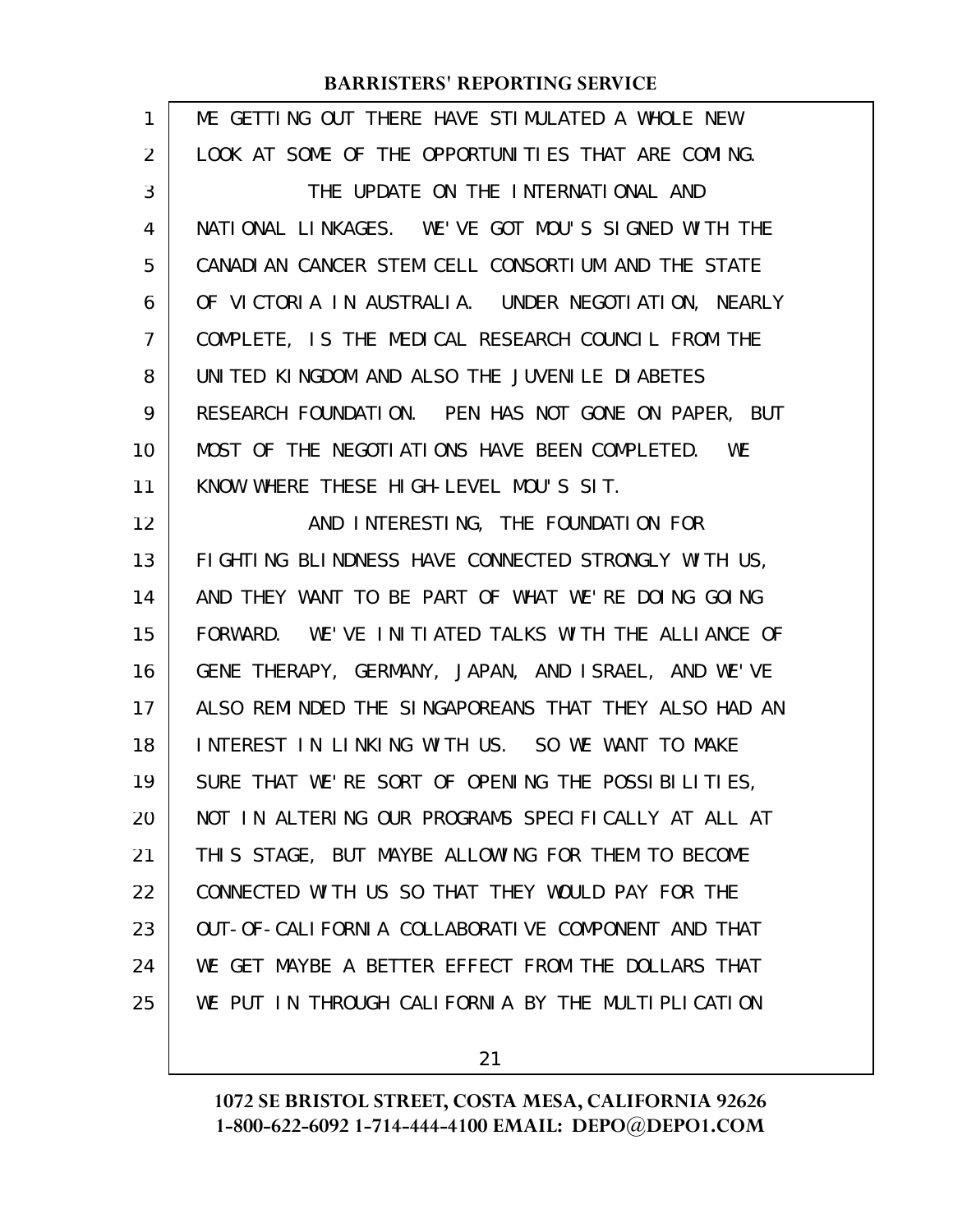| 1              | OF GETTING OUR COLLEAGUES, SAY, IN CANADA IN THE     |
|----------------|------------------------------------------------------|
| 2              | CANCER STEM CELL AREA TO JOIN WITH US.               |
| 3              | I THINK THESE ARE FANTASTIC NEW                      |
| 4              | OPPORTUNITIES FOR US. AND IT'S BEING TAKEN VERY      |
| 5              | STRONGLY AS AN INDICATION OF LEADERSHIP THAT'S       |
| 6              | COMING FROM CALIFORNIA IN THIS AREA.                 |
| $\overline{7}$ | I WANTED TO REPORT BRIEFLY ON THE                    |
| 8              | PREDICTIVE TOXICOLOGY WORKSHOP THAT WE HAD. IT WAS   |
| 9              | ORGANIZED FOR US BY ASHA, AND SHE'S HERE BEHIND US.  |
| 10             | THANKS, ASHA. THIS WAS A VERY INTERESTING WORKSHOP   |
| 11             | THAT BROUGHT MEMBERS OF THE PHARMACEUTICAL INDUSTRY, |
| 12             | IT BROUGHT THE PUBLIC AGENCIES INVOLVED IN           |
| 13             | ENVIRONMENTAL TOXICOLOGY, AND RESEARCHERS TOGETHER   |
| 14             | WITH US.                                             |
| 15             | AND SOME OF THE IMPORTANT THINGS THAT                |
| 16             | EVOLVED OUT OF THAT IS THE NEED FOR A CHEMICAL       |
| 17             | REFERENCE LIBRARY TO PROVIDE A REFERENCE SET FOR     |
| 18             | VALIDATING THE CELL LINES. THAT IS, IF THE           |
| 19             | PHARMACEUTICAL INDUSTRY HAS ALL OF THESE DRUGS THAT  |
| 20             | HAVE EITHER WORKED OR NOT WORKED, PREDICTING THAT    |
| 21             | THEY MIGHT BE USEFUL, THEY' RE THE ONES THAT WE      |
| 22             | SHOULD USE FOR VALIDATION WHEN WE COME BACK AND WANT |
| 23             | TO USE THEM ON, SAY, LIVER CELLS OR HEART CELLS.     |
| 24             | AND SO THE PHRMA INDUSTRY IS QUITE                   |
| 25             | INTERESTED IN PROVIDING THAT. I DON'T SEE THAT       |
|                |                                                      |

22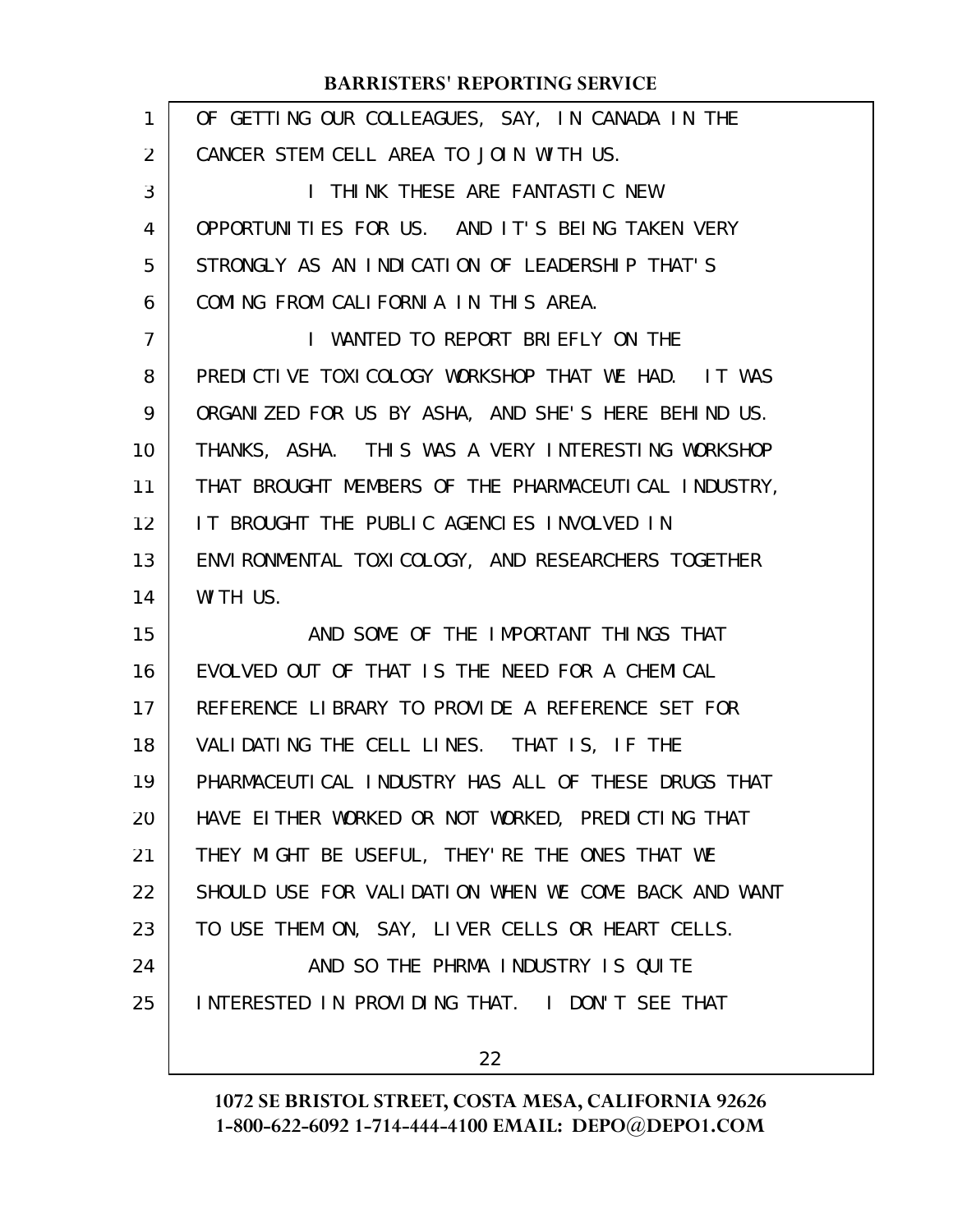| 1  | THERE'S ANY DIFFICULTY IN DOING THAT. THEY PROBABLY             |
|----|-----------------------------------------------------------------|
| 2  | WOULDN'T GIVE US THE FULL GAMUT OF EVERYTHING THAT              |
| 3  | THEY WORK WITH, BUT THEY WILL CERTAINLY GIVE US A               |
| 4  | RANGE OF DRUGS THAT CAN BE USED IN THIS SETTING.                |
| 5  | AND THE VALIDATION OF THE USE OF THESE CELL LINES               |
| 6  | COMPARED TO AN ANIMAL, A RAT OR A MOUSE, IS A REALLY            |
| 7  | IMPORTANT OPPORTUNITY FOR PARTICULARLY THE                      |
| 8  | PHARMACEUTICAL COMPANIES BECAUSE IT CUTS DOWN ON THE            |
| 9  | COST. AND, INDEED, THE PHARMACEUTICAL COMPANIES ARE             |
| 10 | ACTUALLY USING MOUSE EMBRYONIC STEM CELLS TO DO THAT            |
| 11 | ALREADY. AND I DIDN'T REALLY KNOW THAT THEY HAD                 |
| 12 | PROGRESSED THAT FAR, BUT THEY HAVE. THEY HAVEN'T                |
| 13 | SWITCHED YET TO HUMAN EMBRYONIC STEM CELLS. THERE               |
| 14 | ARE ISSUES OF IP AND COMPLEX MATTERS OF THAT                    |
| 15 | MATERIAL IN THAT AREA, BUT THEY'RE VERY KEEN TO DO              |
| 16 | THAT, TO MOVE INTO HUMAN EMBRYONIC STEM CELL DERIVED            |
| 17 | CELLS FOR THIS WORK.                                            |
| 18 | WE'RE LOOKING FOR WHAT WE CALL OLYMPIAD                         |
| 19 | CELL LINES WHICH ARE ROBUST AND THEY CAN BE                     |
| 20 | REPRODUCIBLY DIFFERENTIATED WITH HIGH EFFICIENCY.               |
| 21 | THOSE CELLS THAT GET TO BE PANCREATIC CELLS, GET TO             |
| 22 | BE HEART CELLS, GET TO BE THOSE ONES THAT ARE EASILY            |
| 23 | DRIVEN INTO THAT LINEAGE. WE HAVE THOSE. THOSE ARE              |
| 24 | THE ONES THAT WE NEED TO BE ABLE TO IDENTIFY.<br>$\overline{1}$ |
| 25 | WAS PUT TO US IF WE COULD USE OUR SOURCES TO                    |
|    |                                                                 |

23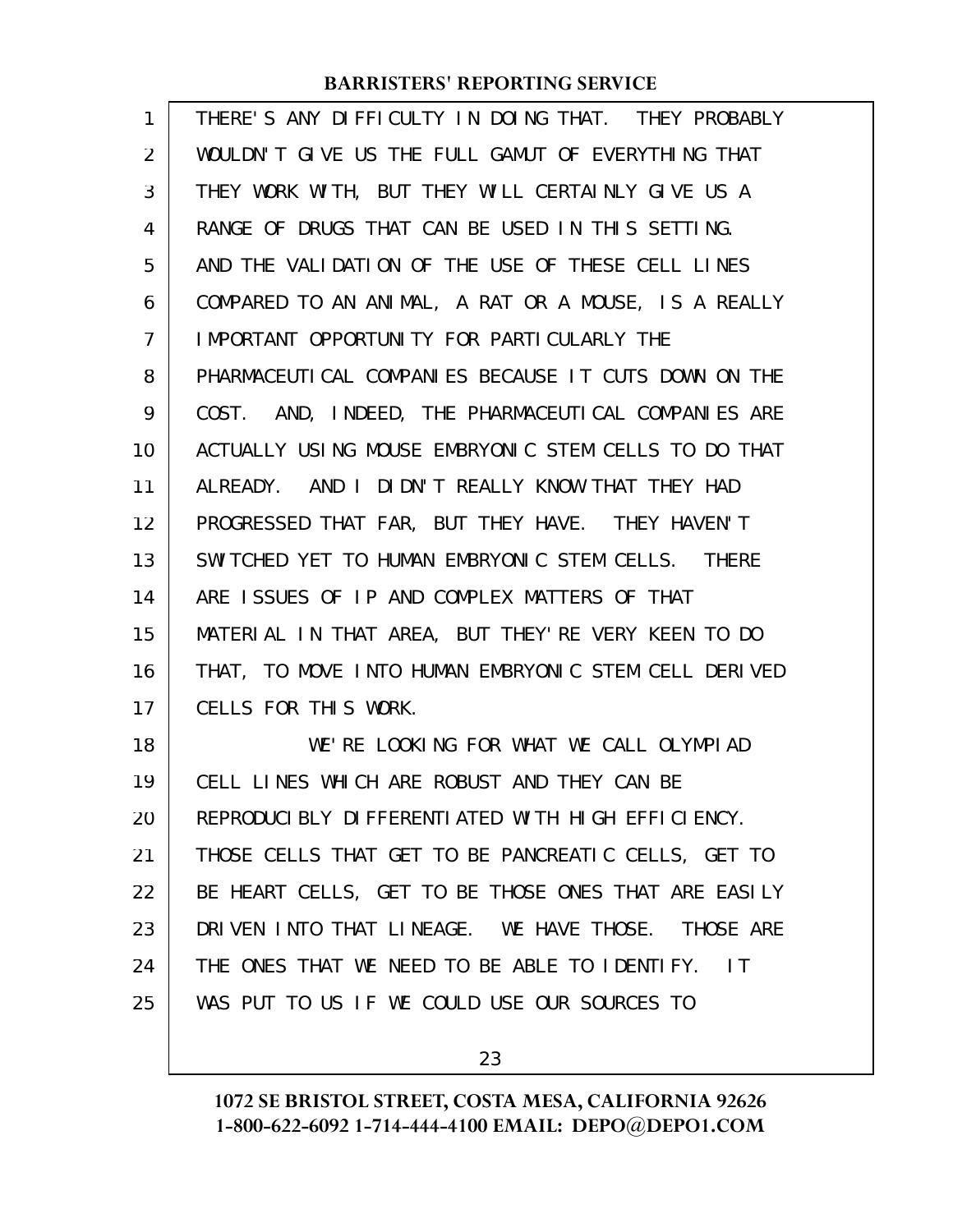| 1              | IDENTIFY SOME OF THESE SO-CALLED OLYMPIAD LINES THAT |
|----------------|------------------------------------------------------|
| $\overline{2}$ | FORM SPECIAL CELL TYPES AND THEY DO IT IN A ROBUST   |
| 3              | AND EASILY INSTRUCTED MANNER, THESE WOULD BE VERY,   |
| 4              | VERY IMPORTANT. SO WE THOUGHT THAT THAT MIGHT BE     |
| 5              | ONE AREA THAT CIRM COULD GET INVOLVED IN.            |
| 6              | THE TOXICITY TESTING IS REALLY ON -- THE             |
| $\overline{7}$ | DESIRE IS ON LIVER CELLS, HEART CELLS, AND NEURONS,  |
| 8              | PARTICULARLY LIVER CELLS AND HEART CELLS. AND, AS I  |
| 9              | SAID, THERE ARE SOME ISSUES THERE ABOUT GETTING      |
| 10             | MATURE CELL TYPES.                                   |
| 11             | CURRENT DIFFERENTIATION PROTOCOLS ARE, AS            |
| 12             | I SAID, NOT YIELDING THAT FULLY MATURE CELL TYPE.    |
| 13             | SO I THINK THERE IS A CHALLENGE HERE FOR US FOR THE  |
| 14             | SCIENTISTS TO GET US THROUGH TO THAT POINT BECAUSE   |
| 15             | IF WE DO THAT, THEN I THINK WE'VE GOT A WHOLE NEW    |
| 16             | SYSTEM FOR THE ENVIRONMENTAL AS WELL AS THE DRUG     |
| 17             | INDUSTRY, THE ENVIRONMENTAL TOXICITY TESTING GROUPS. |
| 18             | SO THIS IS JUST ADDITIONAL POINTS. I                 |
| 19             | THINK I'VE ALREADY MADE THEM. THE ENVIRONMENTAL      |
| 20             | TOXICITY TESTING, THEY ALREADY HAVE SOME MAJOR       |
| 21             | TOXI COLOGY ASSAYS, AND THEY WOULD LIKE TO WORK WITH |
| 22             | US AND MAKE IT AVAILABLE TO US AND TO UTILIZE THIS.  |
| 23             | SO WE'RE NOW GOING TO WORK OUR WAY INTO A            |
| 24             | SET OF RECOMMENDATIONS THAT WE'LL COME BACK TO YOU   |
| 25             | ON OF HOW WE MIGHT PROGRESS THIS VERY INTERESTING    |
|                |                                                      |
|                | 24                                                   |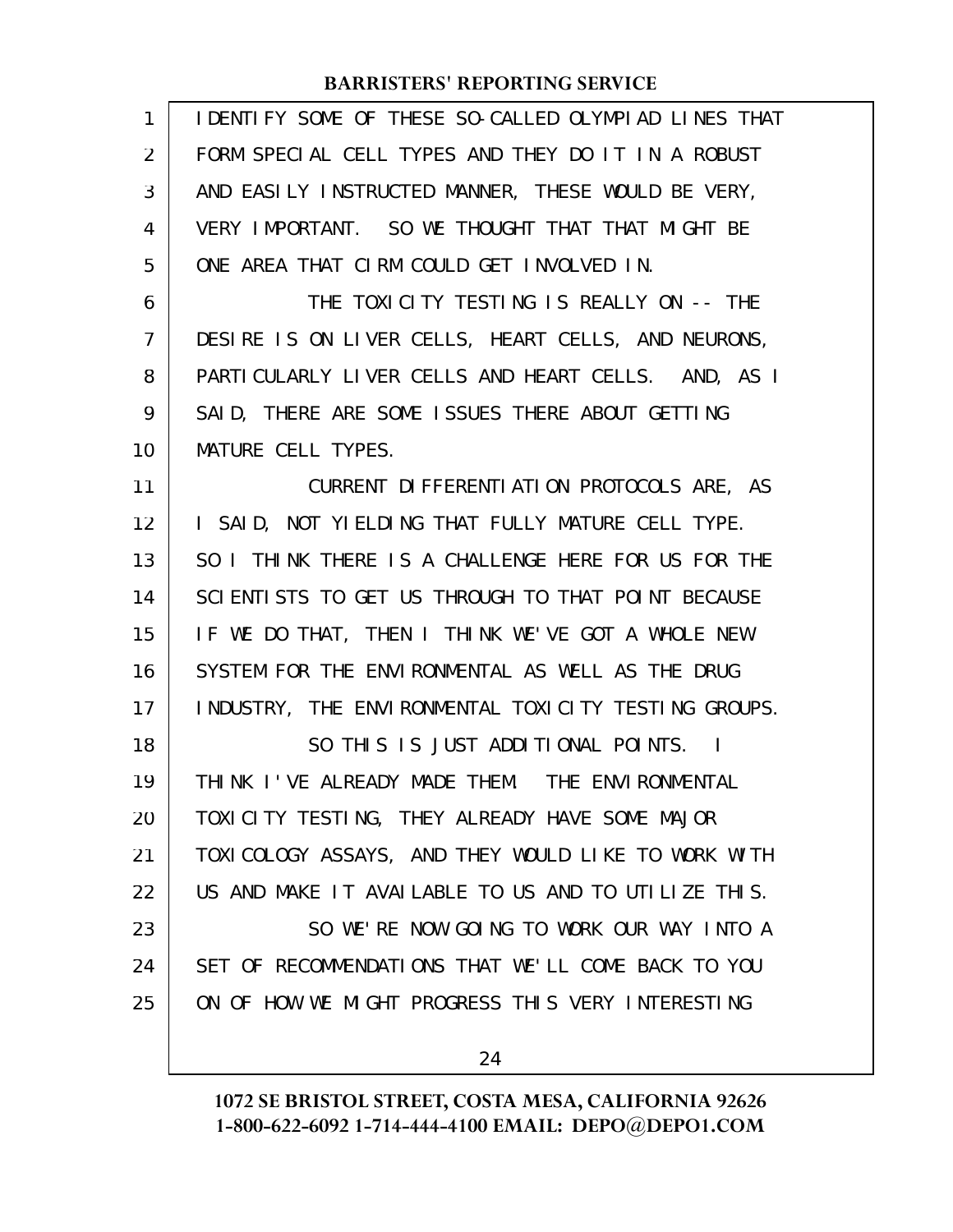| 1              | AREA, BOTH TO ASSIST THE DRUG SCREENING SYSTEMS.     |
|----------------|------------------------------------------------------|
| $\overline{2}$ | THAT WOULD BE HELPFUL ALL AROUND AND WOULD CERTAINLY |
| 3              | REDUCE THE COST AND ALSO FOR IDENTIFYING TOXIC       |
| 4              | SUBSTANCES IN OUR ENVIRONMENT. AND IF WE COULD       |
| 5              | AVOID USING HUNDREDS OF THOUSANDS OF RATS AND MICE   |
| 6              | AND ANIMALS, DOGS, AND SO, I THINK THE COMMUNITY     |
| $\overline{7}$ | WOULD BE VERY, VERY SUPPORTIVE OF US HAVING AN       |
| 8              | IMPACT IN THIS AREA AND WOULD WELCOME THAT.          |
| 9              | THE GRANT REVIEWS, WE COMPLETED THE NEW              |
| 10             | FACULTY II AWARDS, AND WE'RE BRINGING THEM TO YOU AT |
| 11             | THIS MEETING. UPCOMING GRANT REVIEWS, THERE WILL BE  |
| 12             | A DOUBLE REVIEW BECAUSE THERE WERE SO MANY           |
| 13             | APPLICATIONS FOR TOOLS AND TECHNOLOGIES. THESE ARE   |
| 14             | THE TOOLS THAT ARE NEEDED BY THE INDUSTRY, BOTH      |
| 15             | RESEARCHERS, BUT THE TRANSLATIONAL INDUSTRY TO GET   |
| 16             | THE PARAMETERS NEEDED FOR REGISTRATION OF WHATEVER   |
| 17             | STRATEGY IS BEING USED FOR CELLS OR DRUGS IN         |
| 18             | CLINICAL DEVELOPMENT.                                |
| 19             | THERE'S A TRAINING GRANTS II. WE'VE                  |
| 20             | RECEIVED 20 LETTERS OF INTEREST FROM THE BASIC       |
| 21             | CALIFORNIA STATE UNIVERSITIES AND PRIVATE COLLEGES.  |
| 22             | I HAVEN'T LOOKED SPECIFICALLY IN THERE, BUT YOU CAN  |
| 23             | CERTAINLY ASK MICHAEL, WHO'S WITH US, IF YOU WANT    |
| 24             | SOME INTERESTING DATA ON THAT.                       |
| 25             | THE BRIDGES TO STEM CELL RESEARCH, THERE             |
|                | 25                                                   |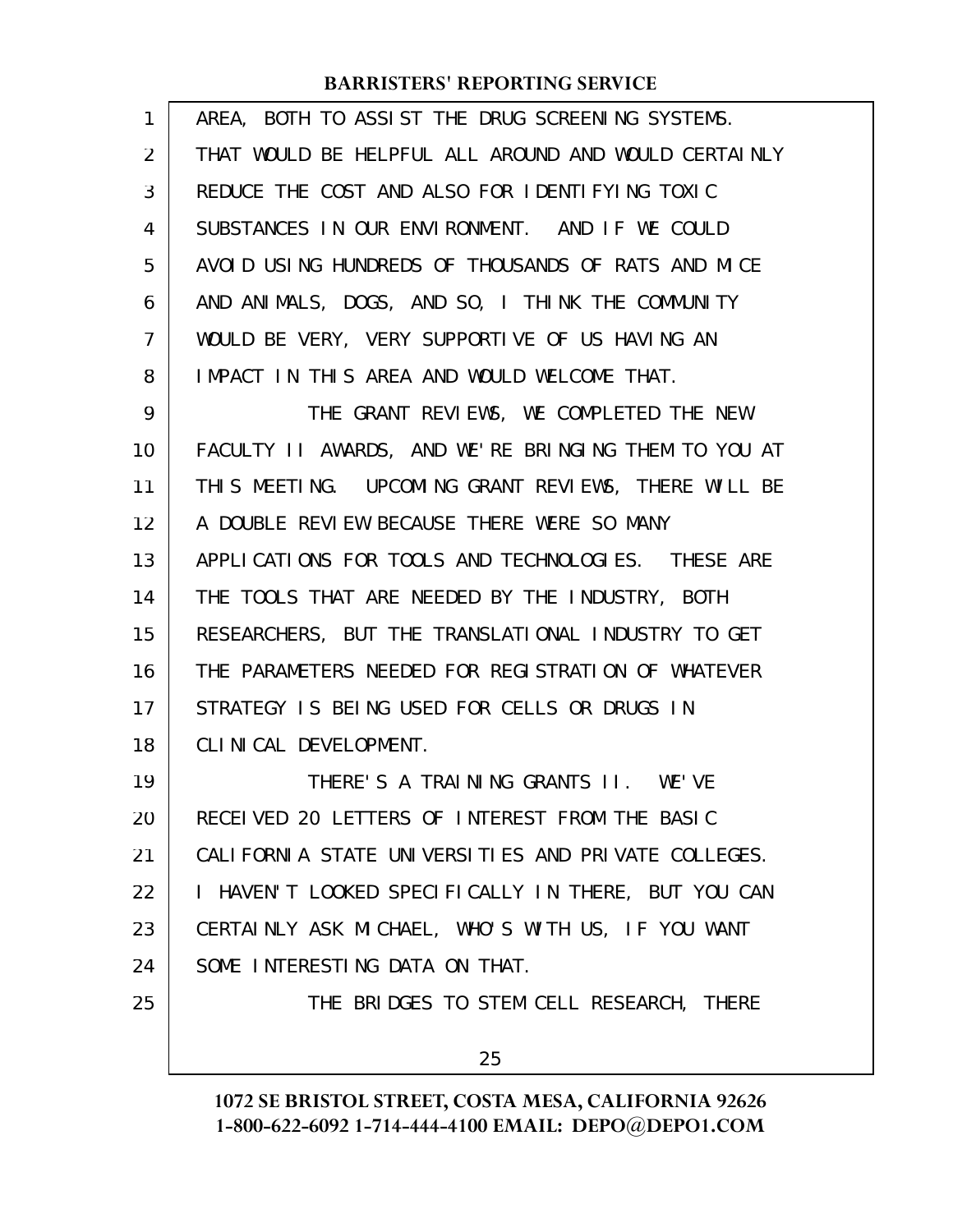| 1              | WERE 23 LOI'S. I'M SORRY. I READ IT ROUND THE        |
|----------------|------------------------------------------------------|
| $\overline{2}$ | WRONG WAY. SO THE BRIDGES TO STEM CELL RESEARCH,     |
| 3              | THERE WERE 23 OF THEM, 17 FROM THE CALIFORNIA STATE  |
| 4              | UNIVERSITIES, TWO PRIVATE COLLEGES, AND FOUR         |
| 5              | COMMUNITY COLLEGES.                                  |
| 6              | THE TRAINING GRANTS II IS A REDO OF YOUR             |
| $\overline{7}$ | ORIGINAL, LONG BEFORE I WAS HERE, ORIGINAL TRAINING  |
| 8              | GRANTS TO INSTITUTIONS. SO I THINK MANY OF THE       |
| 9              | INSTITUTIONS THAT WERE UP IN THE FIRST PLACE HAVE    |
| 10             | COME BACK WITH NEW PROPOSALS.                        |
| 11             | UP AND COMING RFA'S, THESE ARE THE                   |
| 12             | TRANSLATIONAL CLINICAL RFA'S. THE TRANSLATIONAL I,   |
| 13             | THE RFA WILL BE RELEASED IN AUGUST, AND THE GRANTS   |
| 14             | WORKING GROUP REVIEW IS TIMED FOR FEBRUARY IN THE    |
| 15             | NEW YEAR. AND THE DISEASE TEAM RESEARCH AWARDS, WE   |
| 16             | THINK WE'LL BE IN A POSITION TO RELEASE THOSE AROUND |
| 17             | NOVEMBER THIS YEAR, AND THE REVIEW WILL PROBABLY     |
| 18             | HAPPEN IN APRIL OF THE NEW YEAR.                     |
| 19             | WE HAVE SOME PROPOSED WORKSHOPS WHERE                |
| 20             | WE'RE WORKING WITH THE CALIFORNIA RESEARCHERS AND    |
| 21             | INSTITUTES AND COMPANIES. THE FIRST ONE THERE IS     |
| 22             | THE CANCER STEM CELL MEETING. IT'S IN LOS ANGELES    |
| 23             | ON AUGUST 26TH. WE ARE ADDRESSING ISSUES RELATING    |
| 24             | TO THE CALIFORNIA-CANADA COLLABORATION IN CANCER     |
| 25             | STEM CELLS. AND THE INVITED MEMBERS HAVE COME        |
|                |                                                      |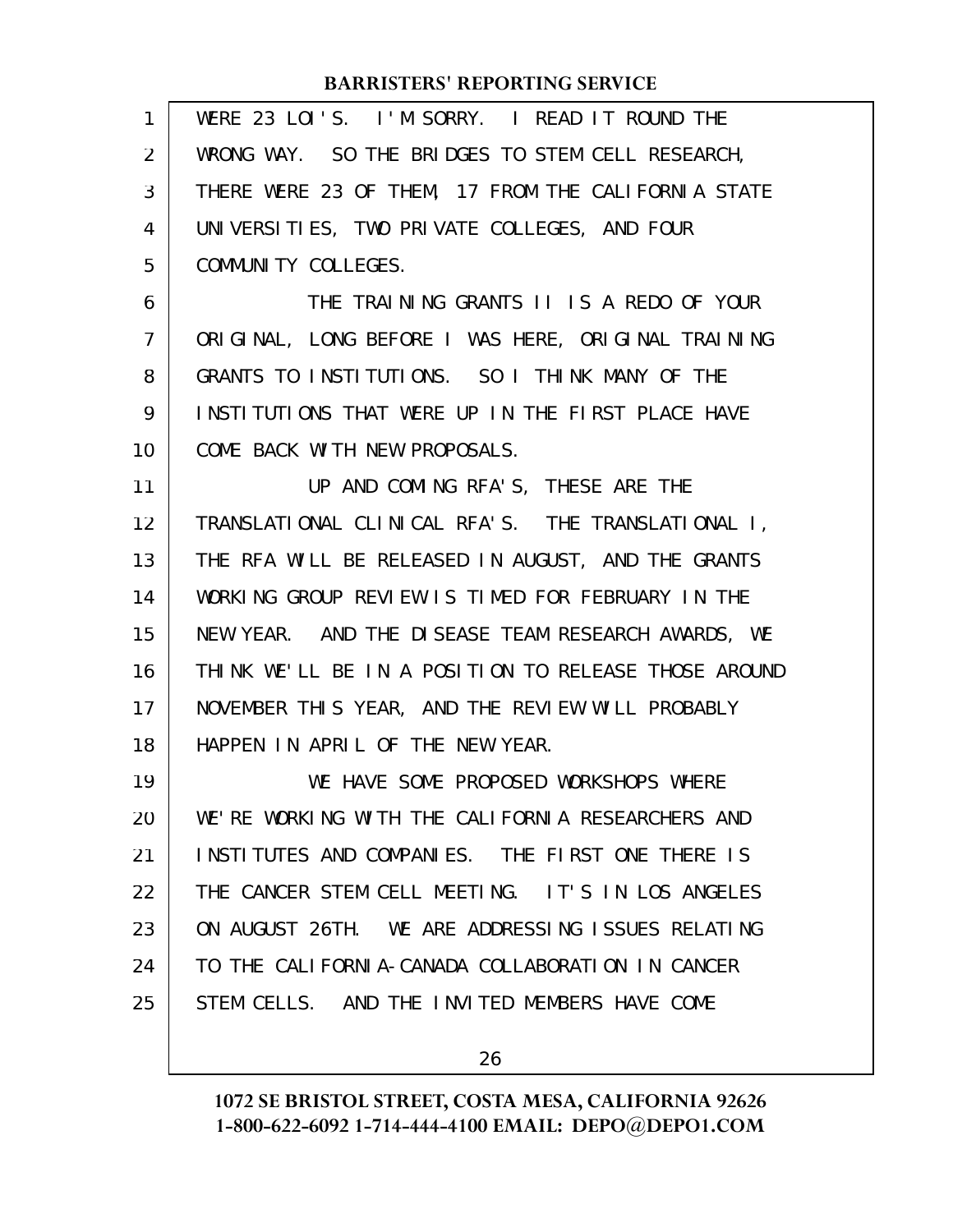| 1  | BROADLY FROM MANY PLACES, BUT THEY INCLUDE THOSE     |
|----|------------------------------------------------------|
| 2  | LISTED BELOW THERE.                                  |
| 3  | THERE'S AN INTELLECTUAL PROPERTY                     |
| 4  | REGULATIONS AND GRANT WRITING PUBLIC SESSION COMING  |
| 5  | UP ON SEPTEMBER THE 11TH IN SAN FRANCISCO AND        |
| 6  | SEPTEMBER 12TH IN SAN DIEGO. WE ARE HOPING TO HAVE   |
| 7  | THE CELL PRODUCTION FACILITIES AROUND NOVEMBER THE   |
| 8  | I THINK THAT'S WHAT WE'RE AIMING FOR, TO HAVE<br>3D. |
| 9  | THAT DISCUSSION ABOUT GMP-RELATED CELL PRODUCTION    |
| 10 | FACILITIES PROGRAM, WORKSHOP PROGRAM, TO BE          |
| 11 | DI SCUSSED AROUND THERE.                             |
| 12 | WE UNDERSTAND THAT THE MRC IN THE UNITED             |
| 13 | KINGDOM WOULD LIKE A JOINT DISCUSSION OF 12          |
| 14 | SCIENTISTS FROM THE UK, 12 SCIENTISTS FROM           |
| 15 | CALIFORNIA TO TALK ABOUT PRIORITIES IN THE           |
| 16 | COLLABORATIONS WITH THE UK IN JANUARY. AND A         |
| 17 | WORKSHOP ON IMMUNOLOGY TOOLS, I SENSE THAT IS        |
| 18 | OVERDUE NOW. WE'RE PROGRAMMING THAT FOR FEBRUARY IN  |
| 19 | THE NEW YEAR. SO LOTS OF DISCUSSION WITH ALL OF THE  |
| 20 | STAKEHOLDERS IN THESE AREAS FOR US TO LISTEN, FOR US |
| 21 | GET THE FEEDBACK, AND THEN FOR US TO COMPOSE         |
| 22 | SOMETHING THAT EVERYONE WILL BE SUPPORTIVE OF.       |
| 23 | THERE'S A GREAT CONFERENCE THAT'S BEING              |
| 24 | DEVELOPED, CIRM 2008 GRANTEE CONFERENCE TO BE HELD   |
| 25 | SEPTEMBER 17TH THROUGH THE 19TH. ASHA AND GIL HAVE   |
|    |                                                      |

27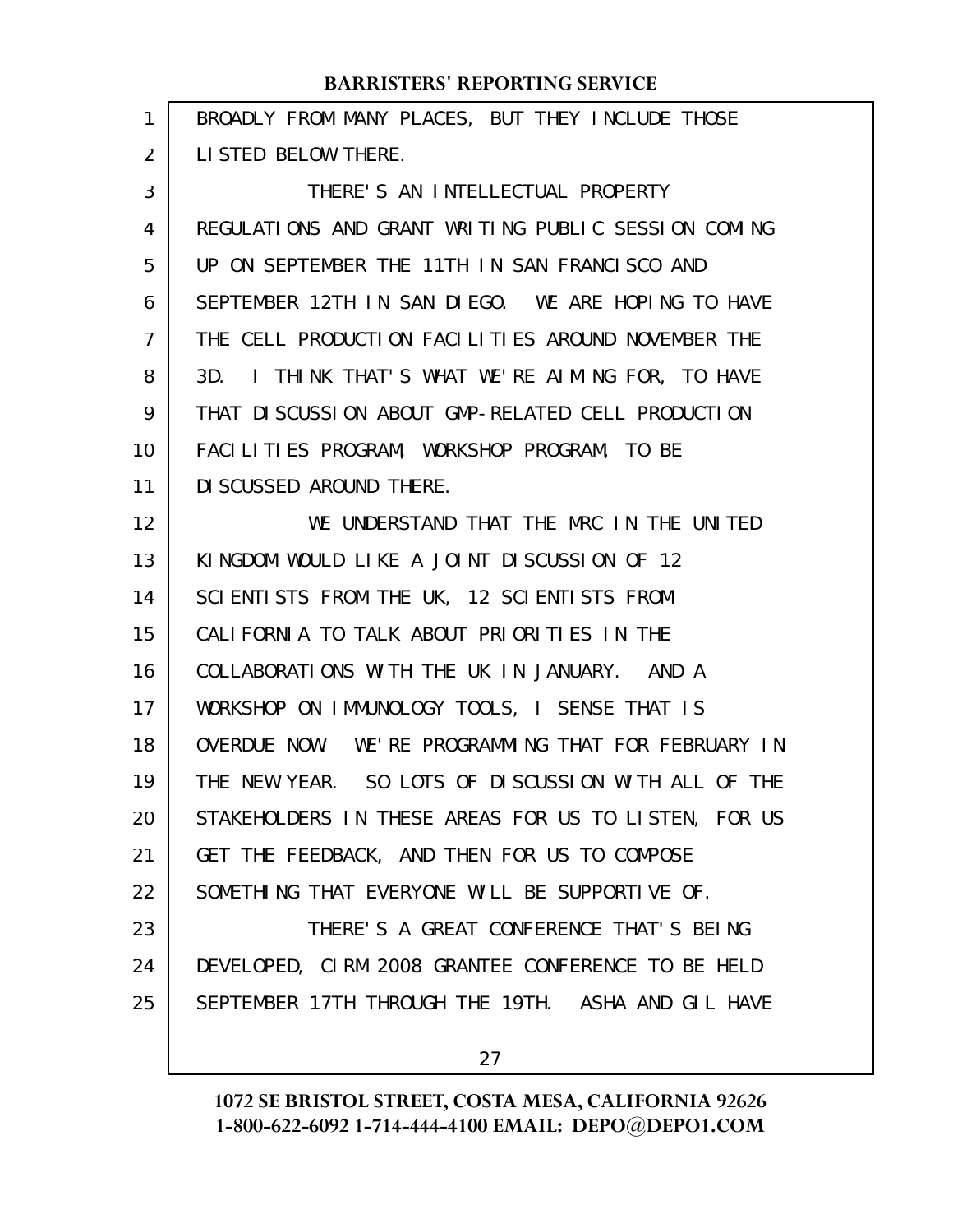| 1  | BEEN BUSY ORGANIZING THIS. IT'S BRINGING ALL OF THE |
|----|-----------------------------------------------------|
| 2  | INVESTIGATORS AND TRAINEES THAT CIRM'S FUNDING TO   |
| 3  | HIGHLIGHT THEIR RESEARCH AND PARTICULARLY ENCOURAGE |
| 4  | SCIENTIFIC DISCUSSION AND COLLABORATION. SO WE'VE   |
| 5  | SET THE PROGRAM TO BE VERY INTERLINKED AND          |
| 6  | INTERACTIVE AND TO GET PEOPLE TO KNOW WHAT WE'RE    |
| 7  | DOING AMONGST THE 350 TO 400 PEOPLE THAT ARE GOING  |
| 8  | TO BE ATTENDING THIS. WE HOPE THERE WILL BE A LOT   |
| 9  | OF NEW COLLABORATIONS DEVELOP.                      |
| 10 | THE FOUR TOPICS THAT WE'RE FOCUSED ON ARE           |
| 11 | CHALLENGES FACED IN ACHIEVING THE FUNCTIONAL        |
| 12 | INTEGRATION OF NEW CELLS INTO EXISTING TISSUES.     |
| 13 | THESE ARE IMPORTANT THINGS WHICH REALLY WE HAVEN'T  |
| 14 | COMPLETELY SOLVED THE RELATIONSHIP BETWEEN STEM     |
| 15 | CELLS AND THE IMMUNE SYSTEM IN CANCER. AGAIN, A     |
| 16 | CHALLENGING AND INTERESTING AREA THAT WE WANT TO    |
| 17 | FOCUS ON. TRANSLATING STEM CELLS RESEARCH INTO      |
| 18 | ADVANCES IN HUMAN HEALTH, SORT OF A VERY BROAD      |
| 19 | SPECTRUM. AND PLURI POTENTI ALI TY AND CELLULAR     |
| 20 | DIFFERENTIATION. AGAIN, THE ISSUE THAT I'VE BEEN    |
| 21 | TALKING TO YOU BEFORE IN THE EARLIER SLIDES.        |
| 22 | IT'S GOING TO BE A BUZZ. AND WE'VE GOT              |
| 23 | SOME OF THE REALLY TOP-LINE PEOPLE FROM OUTSIDE     |
| 24 | CALIFORNIA WHO ARE GOING TO JOIN US, AND THEY'RE    |
| 25 | SOME OF THE PEOPLE PRODUCING SOME OF THE GREAT WORK |
|    |                                                     |

28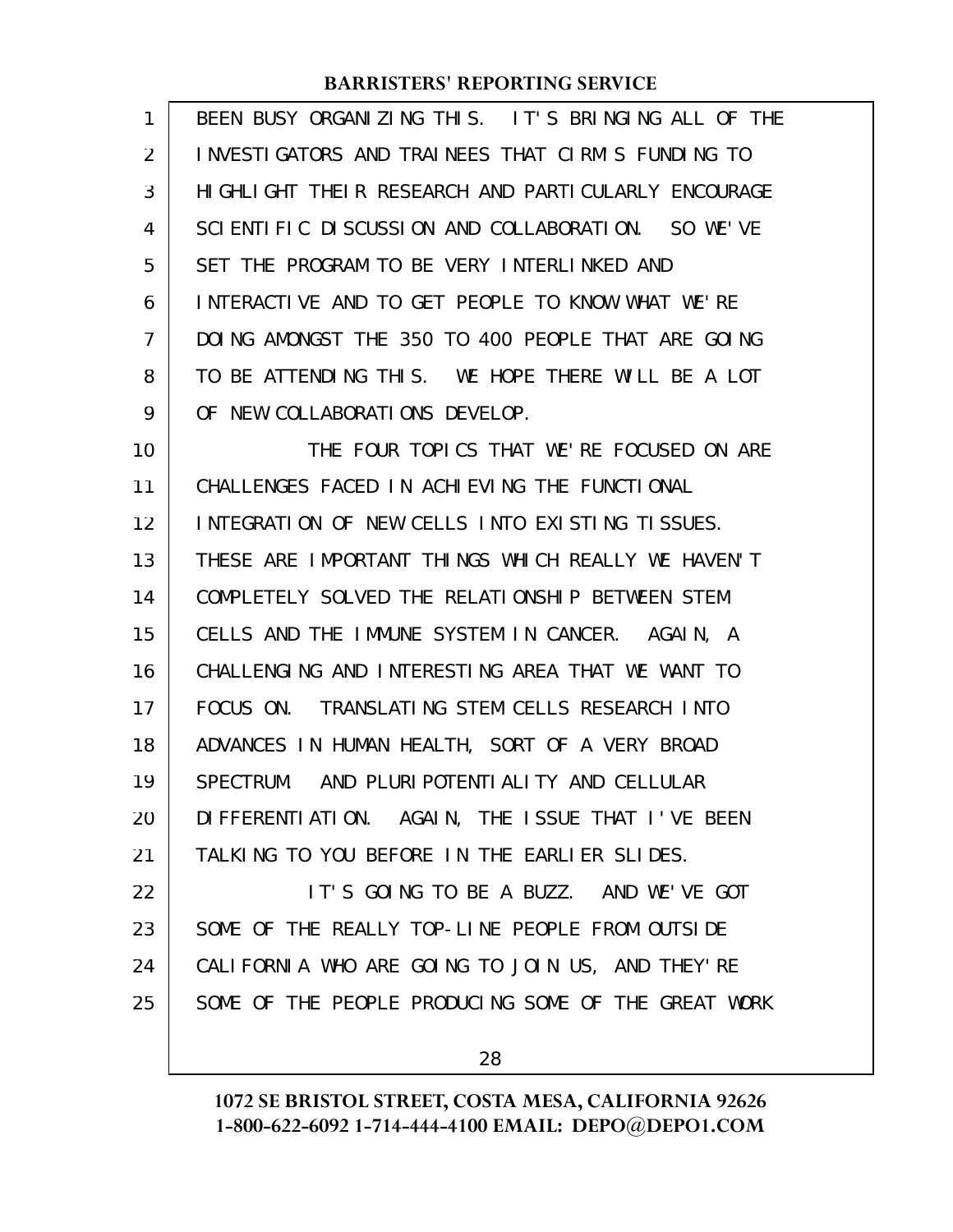THAT'S GOING ON AROUND.

1

THESE ARE ALL THE PEOPLE WHO I AND BOB AND THE REST OF THE EXECUTIVE WORK INCREDIBLY LONG HOURS AND BE AVAILABLE AT ANY TIME AND ACTUALLY GET THIS PROGRAM INTO PLACE. THEY'RE A FANTASTIC GROUP OF PEOPLE. YOU KNOW MANY OF THEM. 2 3 4 5 6

AND WE ARE GOING TO HAVE ONE DEPARTURE, AND I WANTED TO RECOGNIZE THAT IT IS WITH SORROW FOR ME AND MY COLLEAGUES THAT TAMAR PACHTER IS GOING TO GO BACK TO THE ATTORNEY GENERAL'S OFFICE, PROBABLY A MUCH HIGHER STANDING IN LIFE, OVERLOOKING MANY, MANY IMPORTANT THINGS. SHE WILL BE AVAILABLE TO US. SHE'S BEEN A VERY TRUSTED COLLEAGUE OF MINE, HAS SAT ON MY RIGHT-HAND SIDE, HAS KEPT ME OUT OF MANY DANGEROUS PLACES. I MISS HER LIKE MAD WHEN SHE'S ON HOLIDAY, AND I'M GOING TO MISS HER LIKE ANYTHING WHEN SHE LEAVES US. AND I'D LIKE TO US TO REGISTER THANKS TO TAMAR IN THE USUAL WAY. (APPLAUSE.) DR. TROUNSON: SO I THINK THERE'S ONLY ONE MORE. IT ALLOWS ME TO INTRODUCE DON GIBBONS TO YOU 7 8 9 10 11 12 13 14 15 16 17 18 19 20 21 22

TO TALK ABOUT STEM CELL AWARENESS DAY. WE WANT THE COMMUNITY TO REJOICE WITH US, ALL OF US, AS WE THINK AS WE GET UP IN THE MORNING ABOUT STEM CELLS AND AS 23 24 25

29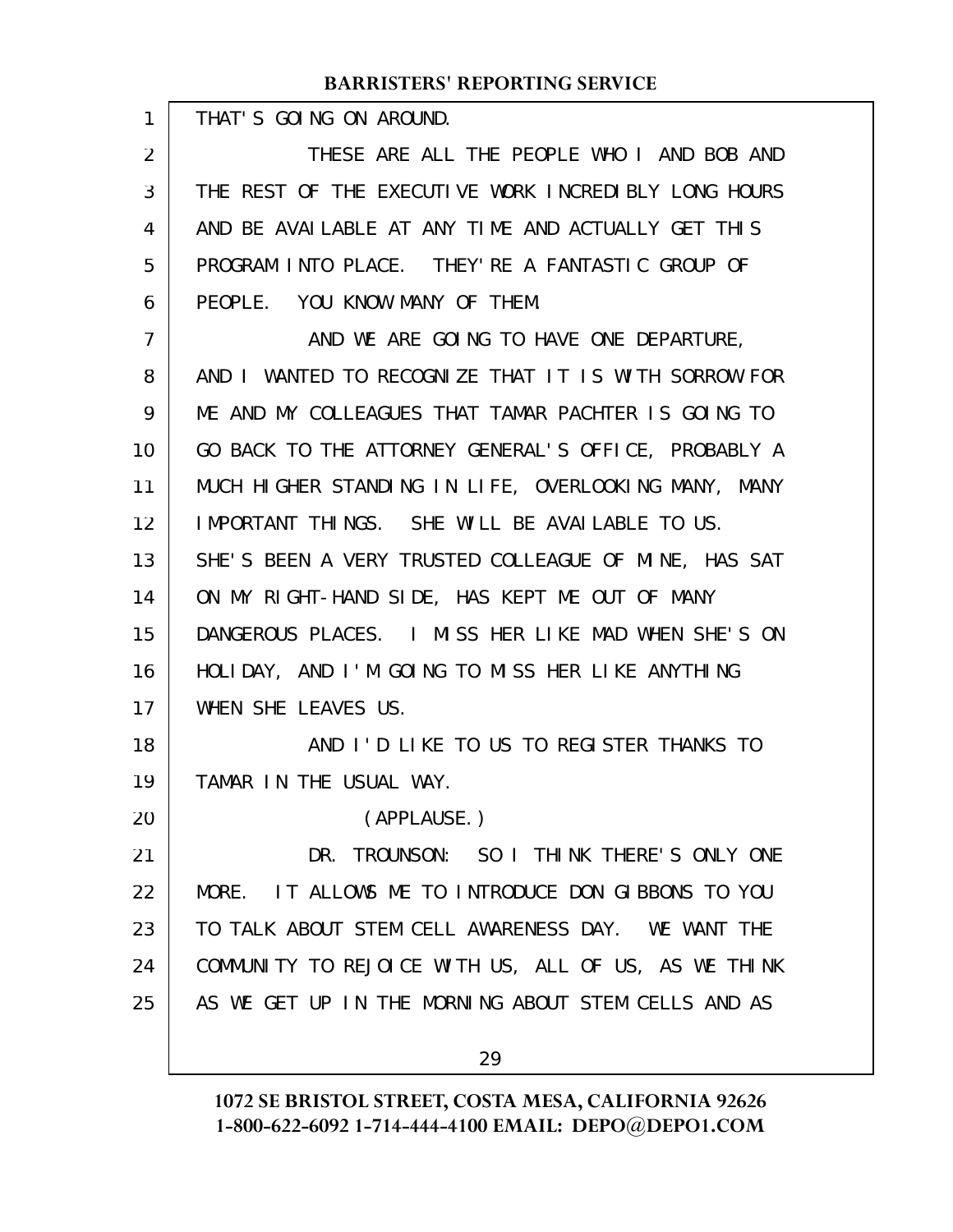| $\mathbf{1}$ | WE GO TO BED AT NIGHT. WE WANT THE WHOLE COMMUNITY   |
|--------------|------------------------------------------------------|
| 2            | IN CALIFORNIA TO THINK THAT WAY. AND DON'S UP TO     |
| 3            | IT. DON.                                             |
| 4            | MR. GIBBONS: THANK YOU, ALAN. MR.                    |
| 5            | CHAIRMAN, MEMBERS OF THE BOARD, AND MEMBERS OF THE   |
| 6            | PUBLIC, I'M GLAD SO MANY OF YOU ARE HERE TODAY       |
| 7            | BECAUSE I TAKE THAT TO MEAN I CAN ENLIST YOU TO DO   |
| 8            | SOMETHING IN YOUR COMMUNITY FOR STEM CELL AWARENESS  |
| 9            | DAY AND YOU AS WELL.                                 |
| 10           | FIRST, A LITTLE BIT OF THE HISTORY. THIS             |
| 11           | DAY WAS BORN WHEN THE PREMIER OF THE STATE OF        |
| 12           | VICTORIA IN AUSTRALIA WAS TALKING WITH GOVERNOR      |
| 13           | SCHWARZENEGGER AT BIO IN SAN DIEGO IN JUNE, AND THEY |
| 14           | THOUGHT THIS WOULD BE A GOOD IDEA. AND SO NOW WE'VE  |
| 15           | GOT AN OPPORTUNITY TO MAKE IT FUN AND MAKE IT        |
| 16           | HAPPEN. AND I WANT TO TELL YOU A LITTLE BIT OF WHAT  |
| 17           | WE'VE GOT PLANNED SO FAR.                            |
| 18           | OUR DAY WILL ACTUALLY BEGIN A HALF-DAY               |
| 19           | EARLY BECAUSE OF AUSTRALIA'S TIME ZONE ISSUES. AT    |
| 20           | THE END OF THE DAY ON SEPTEMBER 24TH, THEIR          |
| 21           | CELEBRATION IN VICTORIA WILL OPEN WITH COMMENTS LIVE |
| 22           | VIA VIDEO FROM CHAIRMAN KLEIN AND PRESIDENT          |
| 23           | TROUNSON. THEY HAVE A WHOLE DAY OF EVENTS PLANNED    |
| 24           | DOWN THERE.                                          |
| 25           | WE'LL BE DOING THE USUAL PRESS RELEASE,              |
|              | 30                                                   |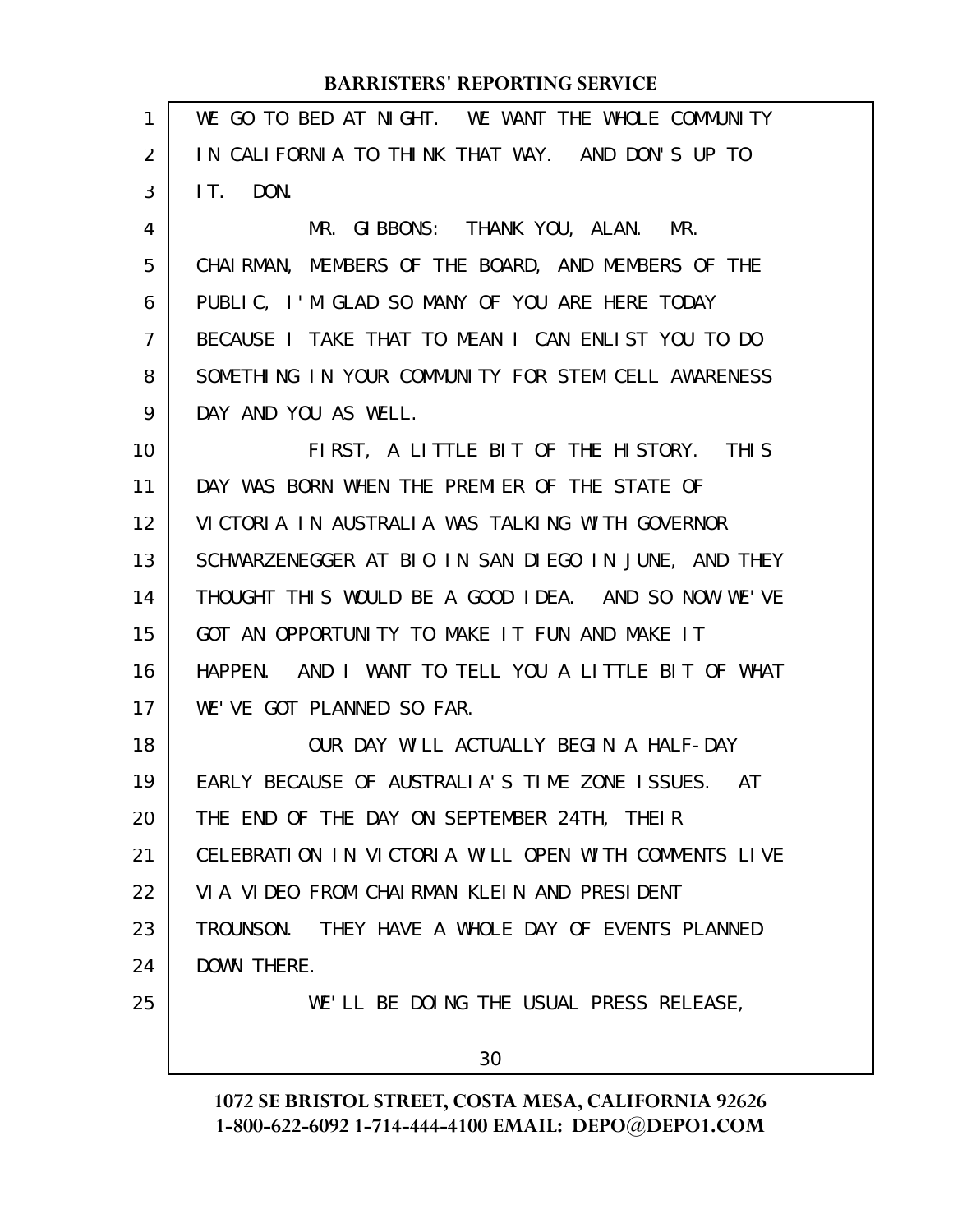| 1  | LETTING PEOPLE IN THE STATE BE AWARE OF OUR EVENTS.  |
|----|------------------------------------------------------|
| 2  | THERE WILL BE A PROCLAMATION FROM GOVERNOR           |
| 3  | SCHWARZENEGGER.                                      |
| 4  | THE DAY BEFORE JUST HAPPENS TO BE BAYBLO'S           |
| 5  | GENE ACRES ANNUAL CONFERENCE, SO WE'LL GET THEM TO   |
| 6  | ANNOUNCE IT THERE AND ENCOURAGE PARTICIPATION AT     |
| 7  | THAT EVENT. IT'S ALWAYS A SPECIAL EVENT IN THE BAY   |
| 8  | AREA.                                                |
| 9  | WE'RE GOING TO DO SOMETHING A LITTLE BIT             |
| 10 | DIFFERENT FOR THE SPOTLIGHT ON DISEASE THAT OPENS    |
| 11 | THE SECOND MORNING OF THE ICOC MEETINGS. WE'RE       |
| 12 | GOING TO CHOOSE A TOPIC THAT WE THINK WILL BE OF     |
| 13 | GREAT INTEREST TO A LARGE NUMBER OF PEOPLE. FOLKS    |
| 14 | DOWN IN SAN DIEGO IN THAT COMMUNITY ARE WELCOME TO   |
| 15 | SUGGEST IDEAS BECAUSE WE'LL BE CHOOSING PEOPLE FROM  |
| 16 | YOUR REGION. AND WE'RE GOING TO LIVE WEBCAST IT SO   |
| 17 | THAT WE CAN SHARE THOSE RICH MOMENTS WITH MANY MORE  |
| 18 | PEOPLE AROUND THE STATE, AND INFORM SOME OF THE      |
| 19 | SCHOOL SYSTEMS OF THAT BECAUSE IT'S GENERALLY DURING |
| 20 | THAT FIRST CLASS PERIOD, AND I'M SURE THERE MIGHT BE |
| 21 | SOME SCIENCE TEACHERS AROUND THE STATE THAT WILL BE  |
| 22 | WILLING TO LET THE KIDS LOG IN AND SEE IT.           |
| 23 | WE HOPE TO REVEAL THAT DAY OUR NEW AND               |
| 24 | IMPROVED AND MUCH MORE CONSUMER FRIENDLY WEBSITE. I  |
| 25 | DIDN'T SAY GO LIVE. WE HOPE THAT IS THE CASE. IT'S   |
|    | 31                                                   |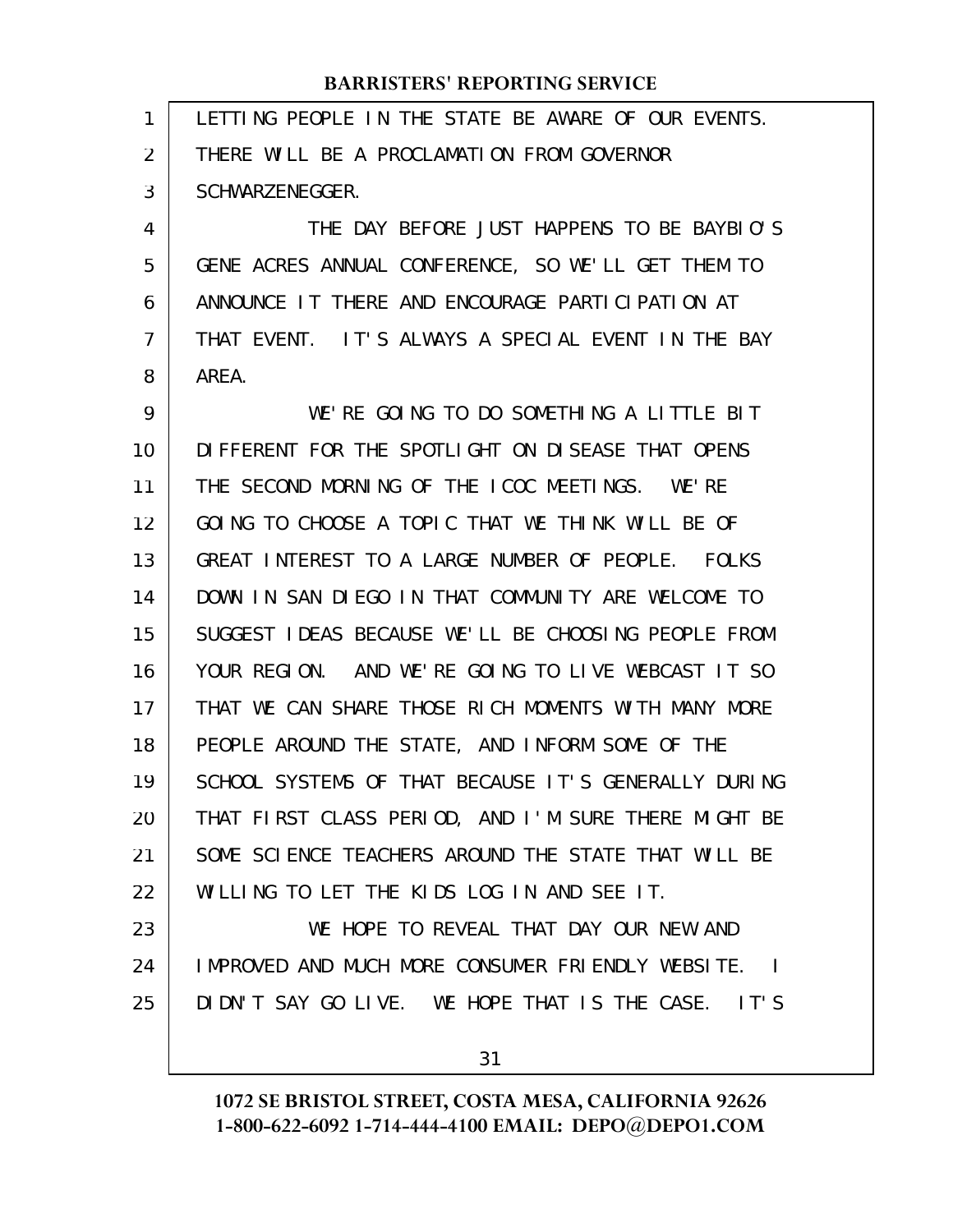| $\mathbf{1}$ | SCHEDULED TO BE THE CASE, BUT ANY OF YOU WHO HAVE    |
|--------------|------------------------------------------------------|
| 2            | BEEN INVOLVED IN LAUNCHING A WEBSITE, YOU            |
| 3            | INSTITUTIONS KNOW THAT PROMISING THAT WOULD BE A     |
| 4            | LITTLE FOOLHARDY, BUT WE WILL REVEAL IT, AND YOU     |
| 5            | WILL GET AT LEAST A PREVIEW OF IT IF IT'S NOT LIVE.  |
| 6            | AND IT WILL HAVE MAJOR NEW FEATURES IN IT FOR THE    |
| 7            | CONSUMERS OUT THERE AND THE PATIENT ADVOCATES.       |
| 8            | WE HOPE TO HAVE A LOT OF OUR RESEARCH                |
| 9            | SEARCHABLE BY DISEASE, SO YOU CAN GET TO WHAT WE'RE  |
| 10           | DOING IN THE AREA THAT YOU CARE ABOUT.               |
| 11           | AND TOWARD THE END OF THE DAY FROM THREE             |
| 12           | TO FIVE IN THAT AFTER-SCHOOL PERIOD WHEN KIDS ARE IN |
| 13           | AFTER-SCHOOL PROGRAMS, WE WOULD WORK WITH THE        |
| 14           | AFTER-SCHOOL PROGRAMS AROUND THE STATE AND HAVE A    |
| 15           | LIVE ASK THE SCIENTIST SESSION ON THE WEB, TRYING TO |
| 16           | GET A SCIENTIST THAT WE FUND FROM VARIOUS            |
| 17           | INSTITUTIONS. DR. PIZZO, RENE PERA FROM YOUR         |
| 18           | INSTITUTION HAS ALREADY VOLUNTEERED TO BE ONE OF THE |
| 19           | LIVE SCIENTISTS ON THE WEB. SHE'S GREAT AT THIS.     |
| 20           | SHE LOVES TALKING WITH THE PUBLIC.                   |
| 21           | AND WE HOPE TO ENLIST MANY OF THE PATIENT            |
| 22           | ADVOCATES AROUND THE STATE TO DO THINGS WITHIN THEIR |
| 23           | GROUPS AND IN THEIR COMMUNITIES. AND WE'VE           |
| 24           | ENCOURAGED ALL OF YOUR INSTITUTIONS DO THE SAME, AND |
| 25           | A NUMBER HAVE STEPPED UP TO THE PLATE ALREADY. UC    |
|              |                                                      |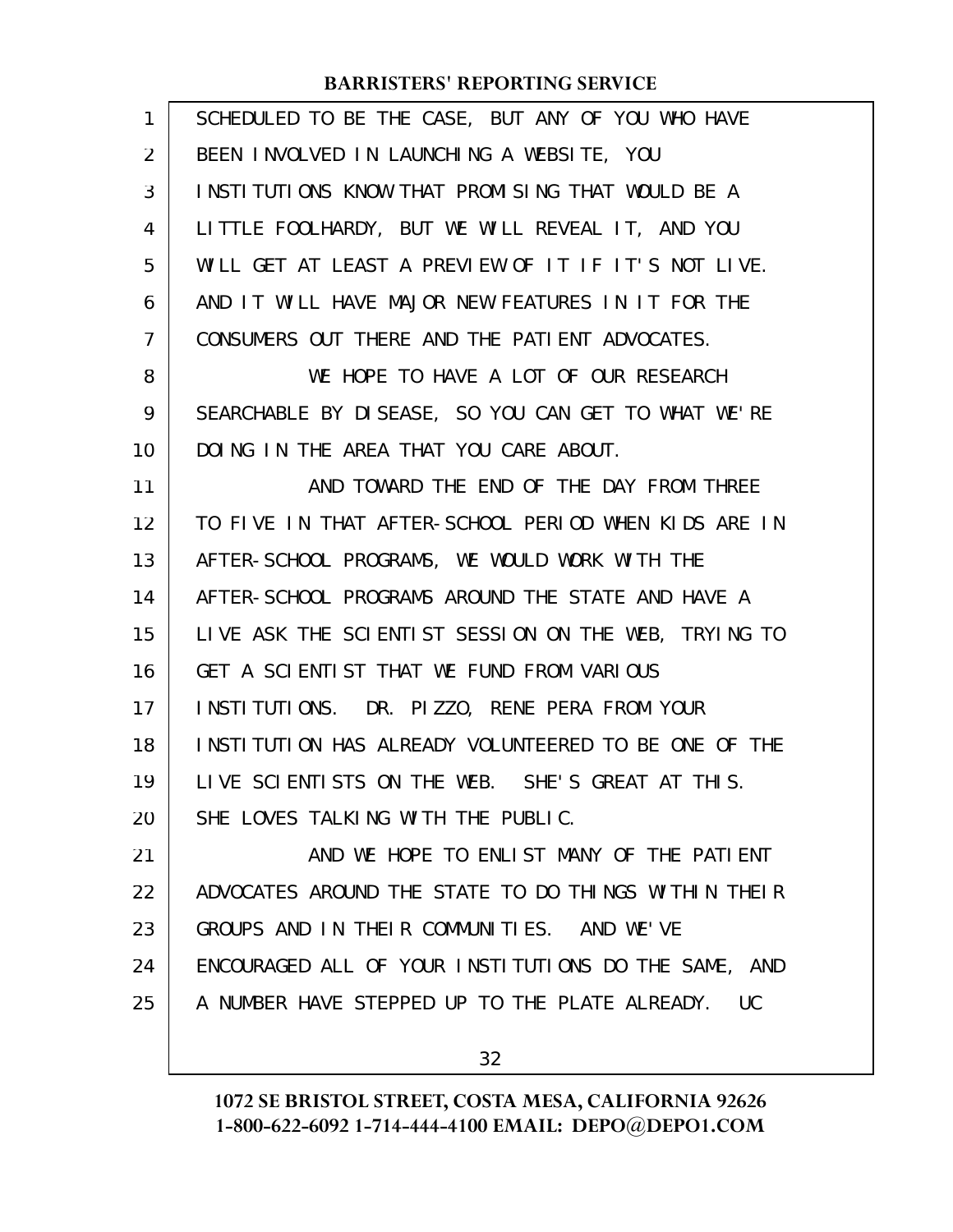| 1              | IRVINE IS DOING A PUBLIC TALK THAT DAY. THE BUCK     |
|----------------|------------------------------------------------------|
| 2              | INSTITUTE HAS GOT A PUBLIC TALK PLANNED FOR THAT     |
| 3              | DAY. I'M TOLD STANFORD IS CONSIDERING ONE, AND THAT  |
| 4              | YOUR NEW WEBSITE FOR YOUR STEM CELL CENTER WILL      |
| 5              | PROBABLY GO LIVE THAT DAY.                           |
| 6              | THE SAN DIEGO CONSORTIUM IS LOOKING FOR A            |
| $\overline{7}$ | PROJECT IN THE REGION. AND DR. POMEROY, THE UC       |
| 8              | DAVIS GROUNDBREAKING IS THE FOLLOWING DAY. WE'RE     |
| 9              | GOING TO BE AN HONORARY EXTENSION OF STEM CELL       |
| 10             | AWARENESS DAY ON THE 26TH.                           |
| 11             | BE HAPPY TO TAKE ANY QUESTIONS IF ANYBODY            |
| 12             | HAS ANY. THANK YOU.                                  |
| 13             | (APPLAUSE.)                                          |
| 14             | CHAIRMAN KLEIN: THANK YOU VERY MUCH.                 |
| 15             | IT'S GOING TO BE A FUN DAY TO JOIN WITH THE          |
| 16             | AUSTRALIANS AND GLOBALLY MOVE STEM CELL RESEARCH     |
| 17             | FORWARD. AND I WILL REMIND EVERYONE THAT DR.         |
| 18             | TROUNSON SPEARHEADED THE EFFORT IN AUSTRALIA TO      |
| 19             | LEGALIZE THE EFFORTS TO USE EMBRYONIC STEM CELL      |
| 20             | RESEARCH THERE, SETTING A GREAT EXAMPLE FOR CONGRESS |
| 21             | OF THE UNITED STATES AND THE PRESIDENT OF THE UNITED |
| 22             | STATES TO FOLLOW THE GREAT EXAMPLE OF AUSTRALIA, THE |
| 23             | PROGRESSIVE VIEW OF ALLOWING SCIENCE TO GUIDE US     |
| 24             | RATHER THAN IDEOLOGY.                                |
| 25             | I'D LIKE TO TURN TO AGENDA ITEM 16, AND WE           |
|                | 33                                                   |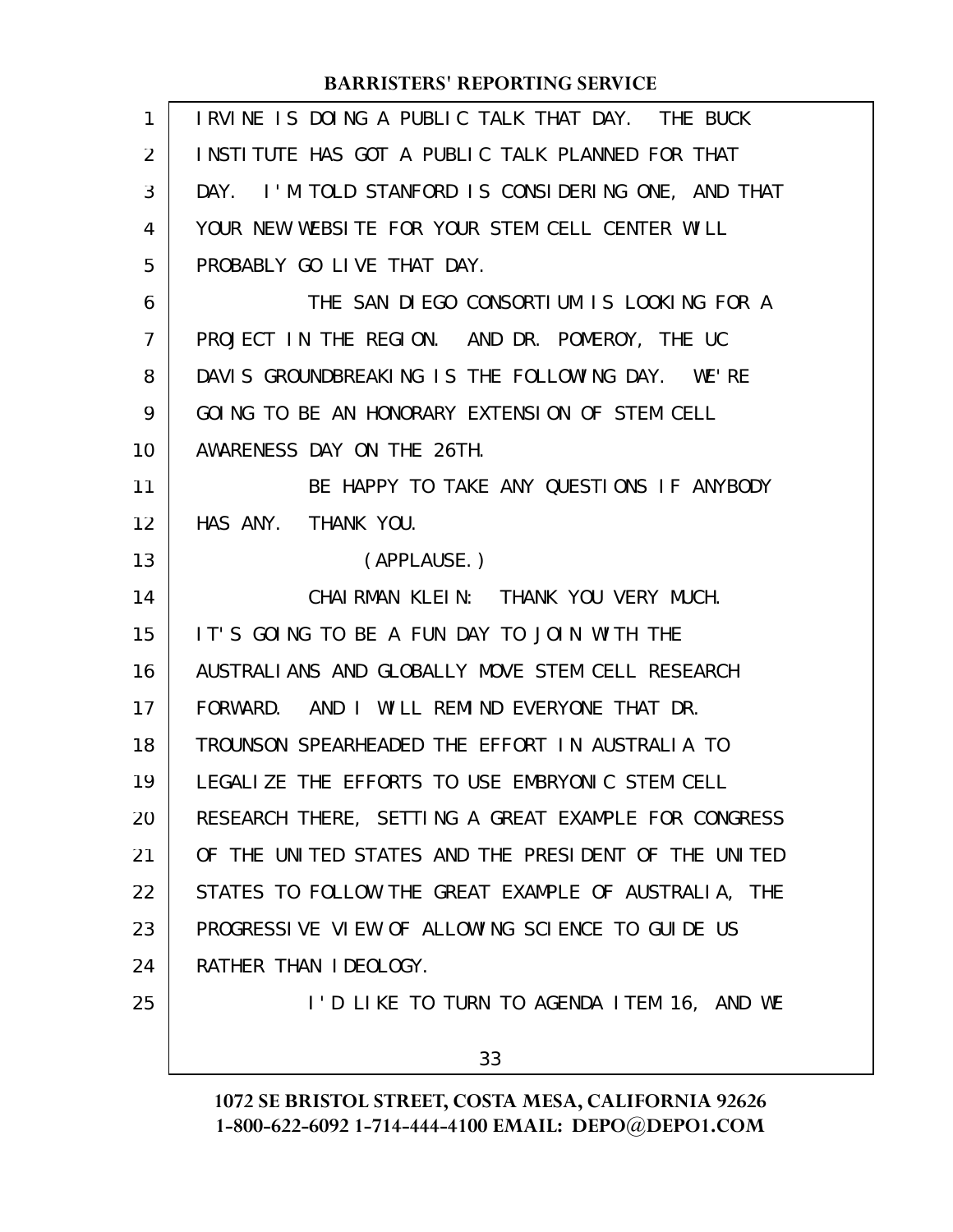| $\mathbf{1}$ | WILL BE DOING A DISCUSSION OF THIS ITEM. AS         |
|--------------|-----------------------------------------------------|
| 2            | CONTEXT, I WILL TELL YOU THAT AT 8 O'CLOCK THIS     |
| 3            | MORNING WE HAD A QUORUM WITH TWO EXTRA INDIVIDUALS. |
| 4            | WE LOST BOTH OF THOSE TO TOTALLY UNFORESEEABLE      |
| 5            | CIRCUMSTANCES. AT 2:30 THIS AFTERNOON WE HAD A      |
| 6            | QUORUM. RIGHT NOW IT APPEARS THAT WE HAVE A QUORUM, |
| 7            | BUT WE ACTUALLY HAVE A MEMBER AND AN ALTERNATE FROM |
| 8            | THE SAME INSTITUTION, SO WE HAVE 19, BUT WE DON'T   |
| 9            | HAVE 19 AS A QUORUM.                                |
| 10           | SO WE'RE WORKING ON -- WE HAVE ONE MEMBER           |
| 11           | WHO IS SUPPOSED TO BE HERE HALF AN HOUR AGO, WHO    |
| 12           | HALF AN HOUR AGO CALLED TO SAY THAT MEMBER COULDN'T |
| 13           | COME, SO WE'RE WORKING ON AN ALTERNATE FOR THAT     |
| 14           | MEMBER TO HOPEFULLY JOIN US A LITTLE LATER AS WE    |
| 15           | HAVE PROGRESSED WITH OUR DISCUSSIONS OF ALL THESE   |
| 16           | I TEMS.                                             |
| 17           | IT IS APPROPRIATE THAT AS THE SCIENCE               |
| 18           | MOVES VERY QUICKLY, WE KEEP ON OUR TOES HERE        |
| 19           | ORGANIZATIONALLY, BUT WE ARE WORKING ON             |
| 20           | RECONSTITUTING IN REAL-TIME THE QUORUM.             |
| 21           | WE WILL, THEREFORE, DISCUSS ITEM 16, MOVE           |
| 22           | THROUGH THE ITEM. WE WILL TAKE PUBLIC COMMENT, BUT  |
| 23           | WE WILL NOT HAVE A FINAL VOTE ON THE ITEM.          |
| 24           | AS WE HAVE BEEN WORKING ON THIS ITEM OVER           |
| 25           | THE LAST SEVERAL MONTHS, THE BOARD MEMBERS HEADING  |
|              | 34                                                  |
|              |                                                     |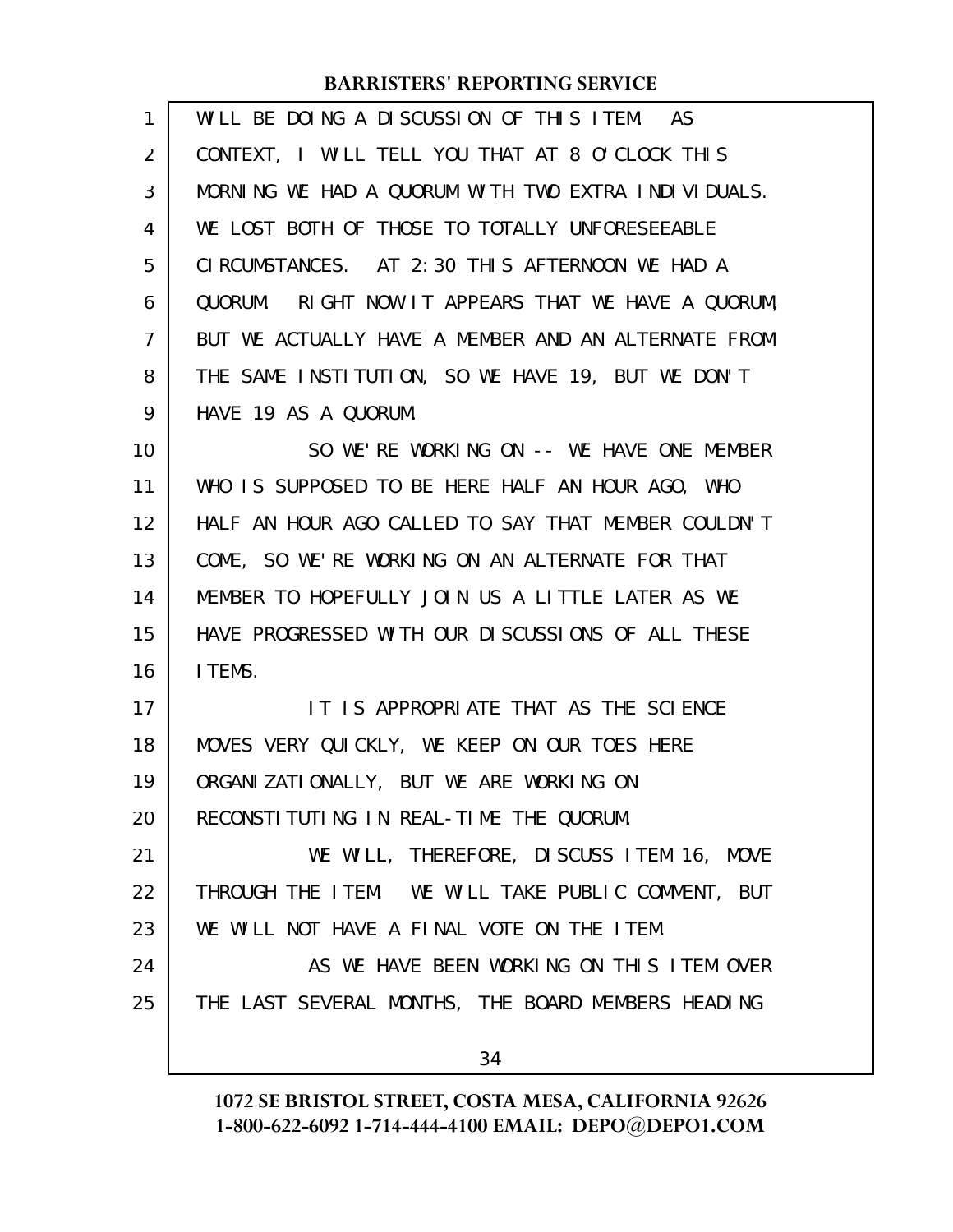| 1              | UP THE TASK FORCE HAVE BEEN DR. AZZIZ AND DR. PIZZO, |
|----------------|------------------------------------------------------|
| $\overline{2}$ | ALONG WITH STAFF MEMBERS DR. OLSON, THE CHIEF        |
| 3              | SCIENTIFIC OFFICER, DR. MARIE CSETE, AND PRESIDENT   |
| 4              | ALAN TROUNSON. I'D LIKE TO ASK DR. AZZIZ AND DR.     |
| 5              | PIZZO TO WALK US THROUGH THIS ITEM. DR. AZZIZ        |
| 6              | SPECIFICALLY FLEW UP TO PRESENT THIS ITEM WITH DR.   |
| 7              | PIZZO. I THINK, DR. AZZIZ, YOU HAVE THE FLOOR.       |
| 8              | DR. AZZIZ: THANK YOU. SO JUST TO BRING               |
| 9              | THE ICOC UP TO SPEED, ABOUT FOUR MONTHS AGO YOU HAD  |
| 10             | ASKED US TO CREATE A TASK FORCE. IT WAS A TASK       |
| 11             | FORCE WITH DR. PIZZO, MYSELF TO LOOK AT THE ISSUE OF |
| 12             | THE DEFINITIONS OF PRINCIPAL INVESTIGATORS, THE      |
| 13             | AMOUNT OF PERCENT THAT WAS BEING REQUIRED ON THE     |
| 14             | APPLICATIONS FROM PRINCIPAL INVESTIGATORS, AND THE   |
| 15             | POTENTIAL LIMIT ON NUMBERS OF APPLICATIONS.          |
| 16             | SO WE HAVE HAD A VERY PRODUCTIVE THREE               |
| 17             | MONTHS. WE HAVE HAD THREE PHONE MEETINGS WITH THE    |
| 18             | STAFF AS WELL AS DR. PIZZO AND MYSELF. WE'VE HAD     |
| 19             | EXTENSIVE DI SCUSSION REGARDING THE VARIANCES. JUST  |
| 20             | TO BRING YOU -- TO REMIND YOU, THE INITIAL ISSUE WAS |
| 21             | THAT SOMETIMES THE DEFINITIONS THAT WERE BEING USED  |
| 22             | FOR PRINCIPAL INVESTIGATORS IN SOME OF THE RFA'S     |
| 23             | WERE LIMITING PARTICULARLY TO SMALLER COMPANIES WHO  |
| 24             | WERE OBVIOUSLY IN THE PROCESS OF BRINGING EXPERTS TO |
| 25             | CALIFORNIA TO WORK ON THESE ISSUES.                  |

35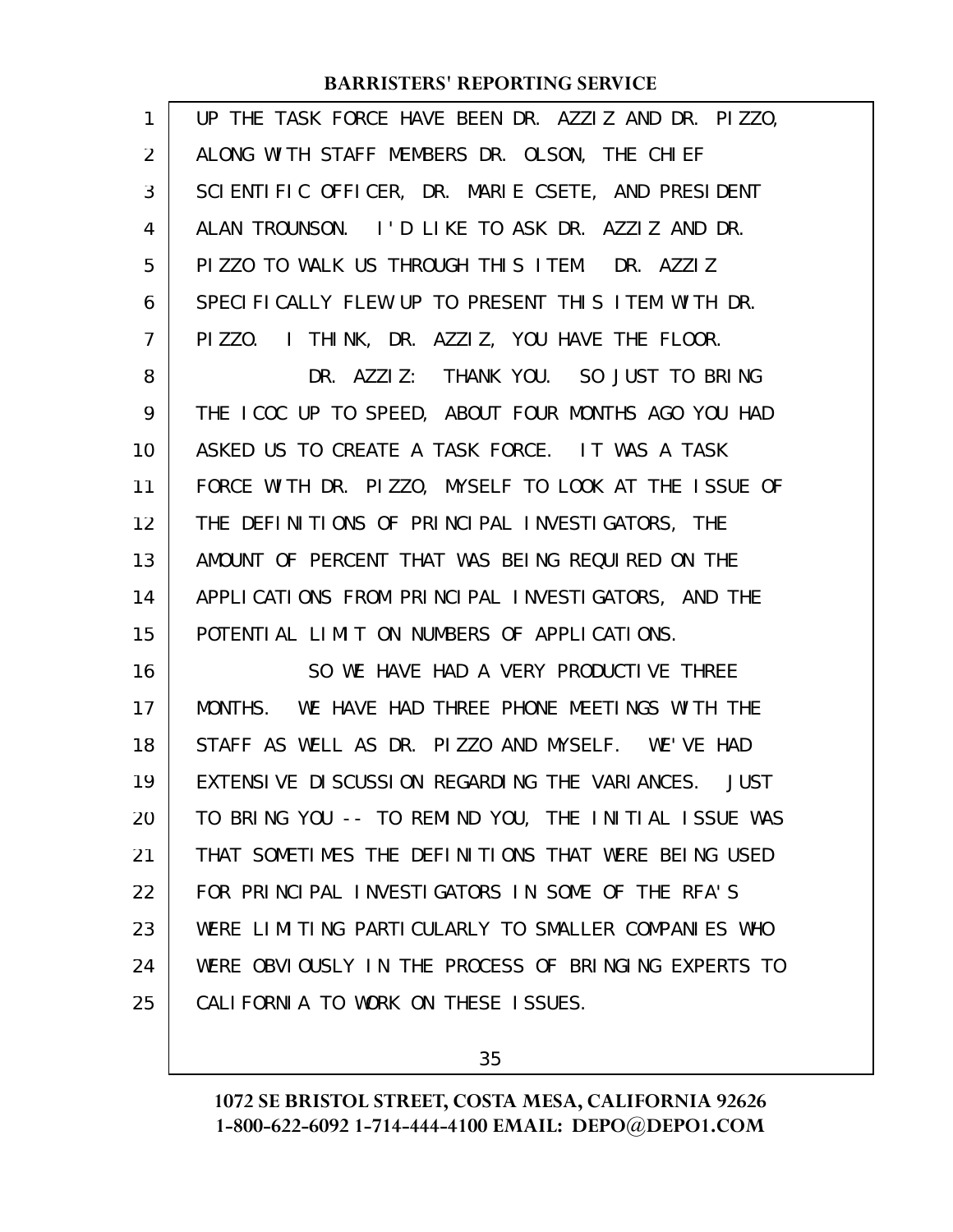THERE WAS ALSO SOME LACK OF CLARITY REGARDING WHO EXACTLY WAS A PRINCIPAL INVESTIGATOR AND WHO WOULD QUALIFY. SO THE PROPOSAL THAT YOU HAVE IN FRONT OF YOU IS THE RESULT OF EXTENSIVE DISCUSSION. AND I WILL BRIEFLY GO THROUGH IT, AND THEN SEE IF THERE ARE QUESTIONS. 1 2 3 4 5 6

THE PRINCIPAL INVESTIGATOR ELIGIBILITY DEFINITION, THE PI MUST HOLD AN M.D. OR PH.D. OR EQUIVALENT DEGREE, BE AUTHORIZED BY THE APPLICANT INSTITUTION TO CONDUCT THE PROPOSED RESEARCH IN CALIFORNIA, AND BY THE APPLICATION DEADLINE BE AN INDEPENDENT INVESTIGATOR AT A NONPROFIT APPLICANT INSTITUTION OR HAVE AN EQUIVALENT POSITION AND BE AN EMPLOYEE OF A FOR-PROFIT APPLICANT INSTITUTION, HAVE DOCUMENTED AUTHORITY FROM THE APPLICANT INSTITUTION TO STAFF THE PROPOSED PROJECT, AND HAVE DOCUMENTED AUTHORITY FROM THE APPLICANT INSTITUTION FOR ACCESS TO SPACE AND SHARED RESOURCES SUFFICIENT TO CARRY OUT THE PROPOSED RESEARCH. 7 8 9 10 11 12 13 14 15 16 17 18 19

THIS DEFINITION WAS CREATED OR EXPANDED FROM A PREVIOUS DEFINITION IN THAT THE ONUS TO ENSURE THAT AN INVESTIGATOR HAD SUFFICIENT AUTHORITY AND SUFFICIENT RESOURCES DID FALL ON THE APPLICANT INSTITUTION. THERE WAS NO WAY FOR THE CIRM TO POLICE THIS A PRIORI. SO WE FELT THAT WE SHOULD 20 21 22 23 24 25

36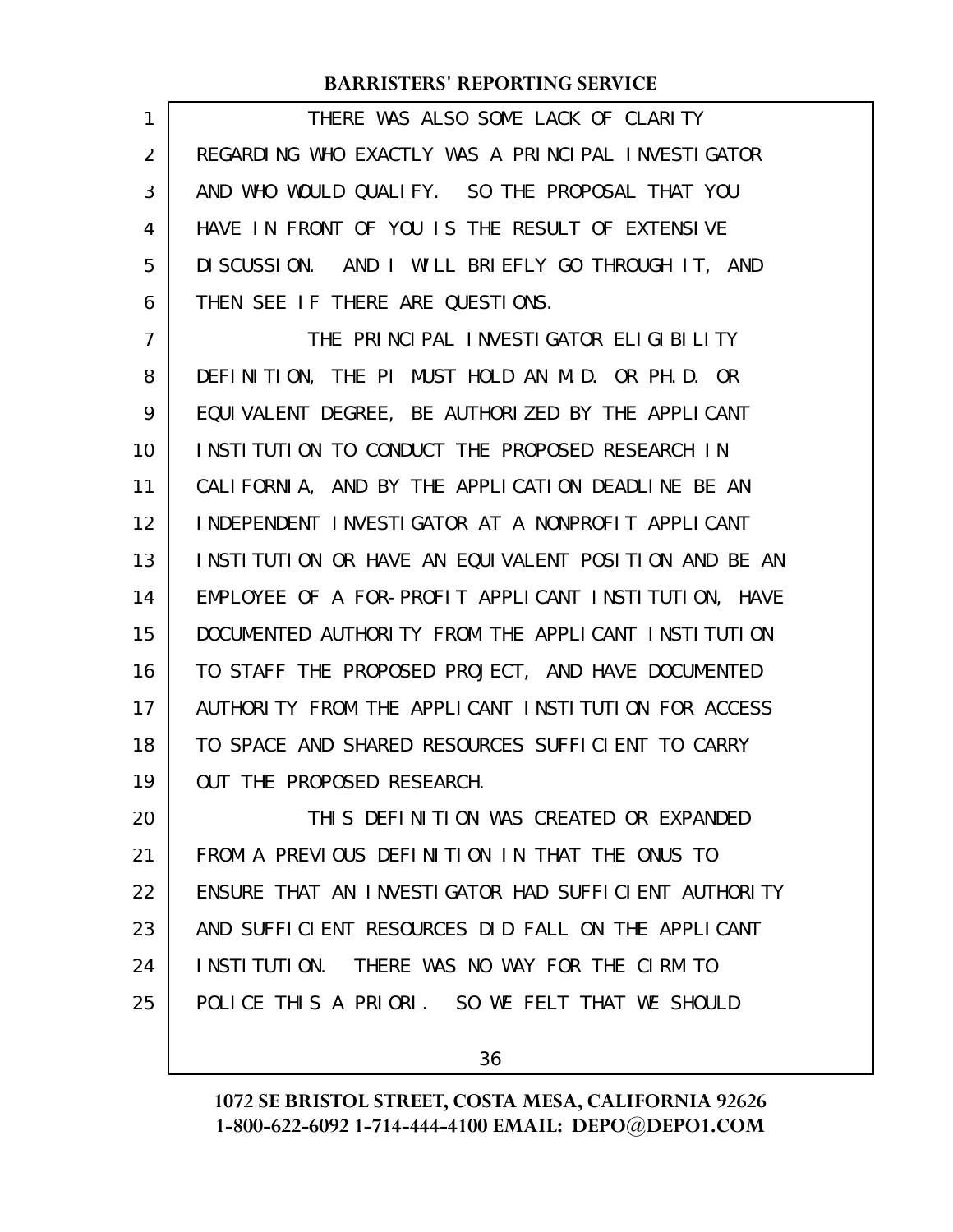| 1  | REQUIRE CERTIFICATION FROM THE APPLICANT              |
|----|-------------------------------------------------------|
| 2  | INSTITUTIONS CONCERNING THE ABILITY AND AUTHORITY OF  |
| 3  | THE PRINCIPAL INVESTIGATOR.                           |
| 4  | THE ISSUE OF CO-PRINCIPAL INVESTIGATORS               |
| 5  | WAS ALSO BROUGHT UP. THIS IS SOMETHING THAT IS        |
| 6  | EVOLVING CLEARLY IN TEAM SETTINGS, AND THESE          |
| 7  | PROPOSALS THAT REQUIRE A TEAM APPROACH AND AN         |
| 8  | INTERDISCIPLINARY APPROACH, THE PROPOSALS SHOULD AND  |
| 9  | WE SHOULD ENCOURAGE CO-PRINCIPAL INVESTIGATORS.<br>WE |
| 10 | FELT THAT THIS WAS THE CASE. WHILE CERTAINLY THE      |
| 11 | SPECIFICS OF HOW WE ARE TO MONITOR CO-PRINCIPAL       |
| 12 | INVESTIGATORS IS DIFFICULT, THE GENERAL CONCEPT THAT  |
| 13 | A PRINCIPAL INVESTIGATOR AND CO-PRINCIPAL             |
| 14 | INVESTIGATORS WILL BE ALLOWED ON FUTURE SELECTED      |
| 15 | RFA'S IS SOMETHING THAT WAS SUPPORTED BY THE STAFF    |
| 16 | OF THE CIRM AND THE TASK FORCE. AND WE, AGAIN,        |
| 17 | WANTED TO CODIFY OUR INTENT TO MOVE FORWARD IN        |
| 18 | REGARDS TO COMING UP WITH SPECIFIC GUIDELINES FOR     |
| 19 | CO-PRINCIPAL INVESTIGATORS.                           |
| 20 | FOURTHLY, WE DISCUSSED THE ISSUES OF LIMIT            |
| 21 | ON PERCENT EFFORT. AND AFTER EXTENSIVE DISCUSSION     |
| 22 | CERTAINLY RECOGNIZED THAT THE CIRM IS UNDER SOMEWHAT  |
| 23 | DIFFERENT PRESSURE THAN THE NATIONAL INSTITUTES OF    |
| 24 | HEALTH, WHICH WE HAD ORIGINALLY USED AS OUR           |
| 25 | GUI DELINE, BUT ALSO RECOGNIZE THAT SUCCESSFUL        |
|    |                                                       |

37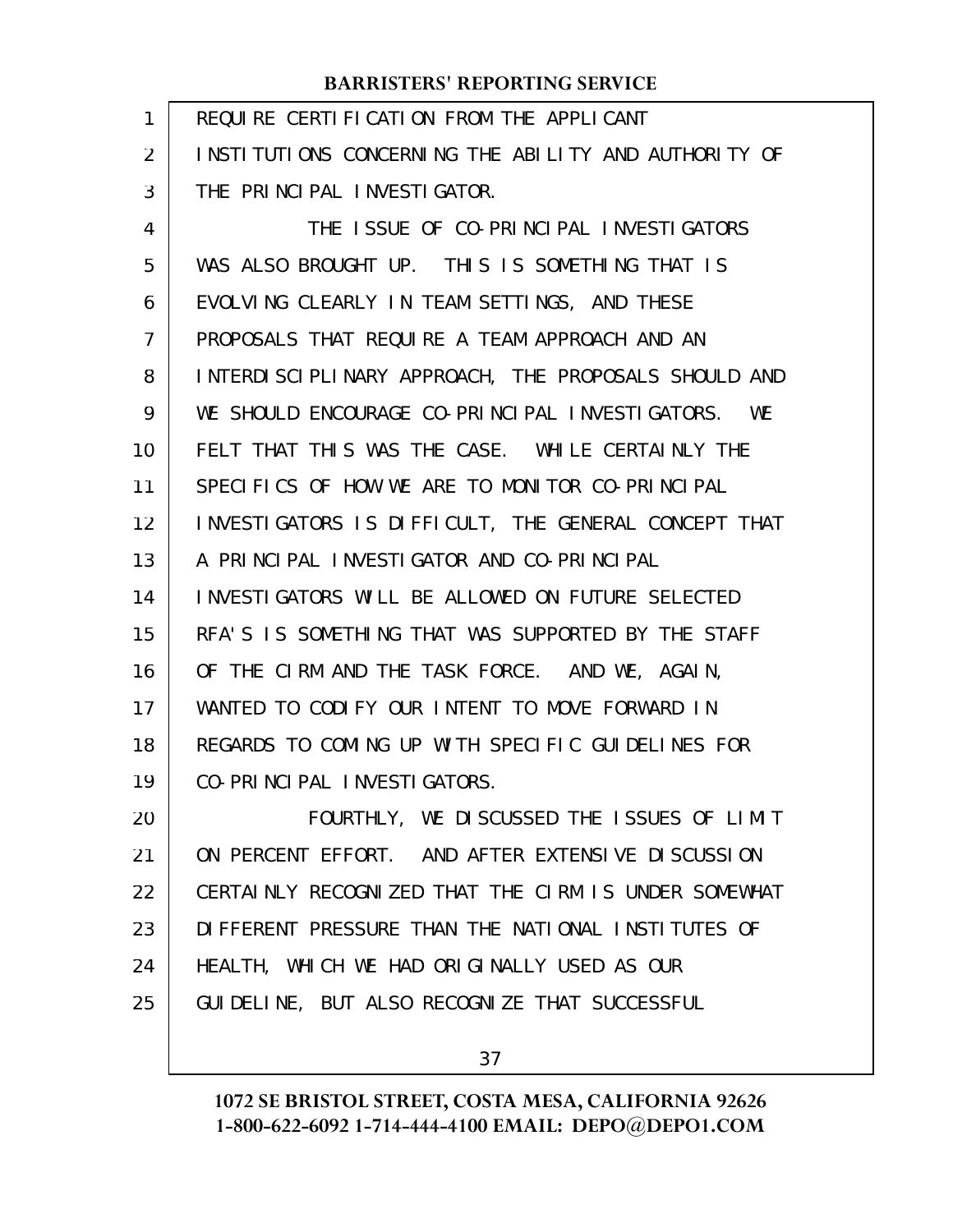| 1  | INVESTIGATORS ALSO WOULD HAVE A LIMITED AMOUNT OF    |
|----|------------------------------------------------------|
| 2  | TIME TO DEDICATE TO ANY ONE PARTICULAR PROJECT.      |
| 3  | SO MINDFUL OF THESE ISSUES, THE TASK                 |
| 4  | FORCE, AS WELL AS THE CIRM MANAGEMENT, SUGGESTED THE |
| 5  | FOLLOWING TEXT, WHICH I WILL READ FOR YOU.           |
| 6  | "THEREFORE, CIRM, MINDFUL OF THE URGENCY             |
| 7  | OF ITS MISSION, WILL REQUIRE MINIMAL PERCENT EFFORT  |
| 8  | OF THE PI AND CO-PI'S, TYPICALLY 10 PERCENT OR       |
| 9  | DEEMED SUCH MINIMAL EFFORT IS NECESSARY TO ENSURE    |
| 10 | PI, CO-PI OVERSIGHT AND TIMELY ACCOMPLISHMENT OF THE |
| 11 | PROPOSED RESEARCH. EXTRAORDINARY CIRCUMSTANCES MAY   |
| 12 | BE APPLIED BY THE CIRM AT THE DISCRETION OF THE      |
| 13 | PRESIDENT TO ALLOW SENIOR RESEARCH SCIENTISTS TO     |
| 14 | HAVE REDUCED PERCENT EFFORT COMMITMENT IN THE        |
| 15 | INTEREST OF OBTAINING THE BEST OUTCOMES FOR A        |
| 16 | RESEARCH PROJECT.                                    |
| 17 | "CIRM AND THE TASK FORCE AGREED THAT NO              |
| 18 | CHANGES WILL BE MADE TO THE GAP IN ORDER TO MAINTAIN |
| 19 | FLEXI BILITY."                                       |
| 20 | THIS LAST STATEMENT IS SOMETHING WE                  |
| 21 | ACTUALLY HAVE ALL AGREED TO THROUGHOUT. WE WILL NOT  |
| 22 | BE CHANGING THROUGH THIS MOTION THE GAP, THE GRANT   |
| 23 | ADMINISTRATION POLICY, BECAUSE WE DO WANT TO GIVE    |
| 24 | THE INSTITUTE AS MUCH FLEXIBILITY. HAVING SAID       |
| 25 | THAT, WE DO WANT TO PROVIDE THEM WITH GUIDELINES.    |
|    |                                                      |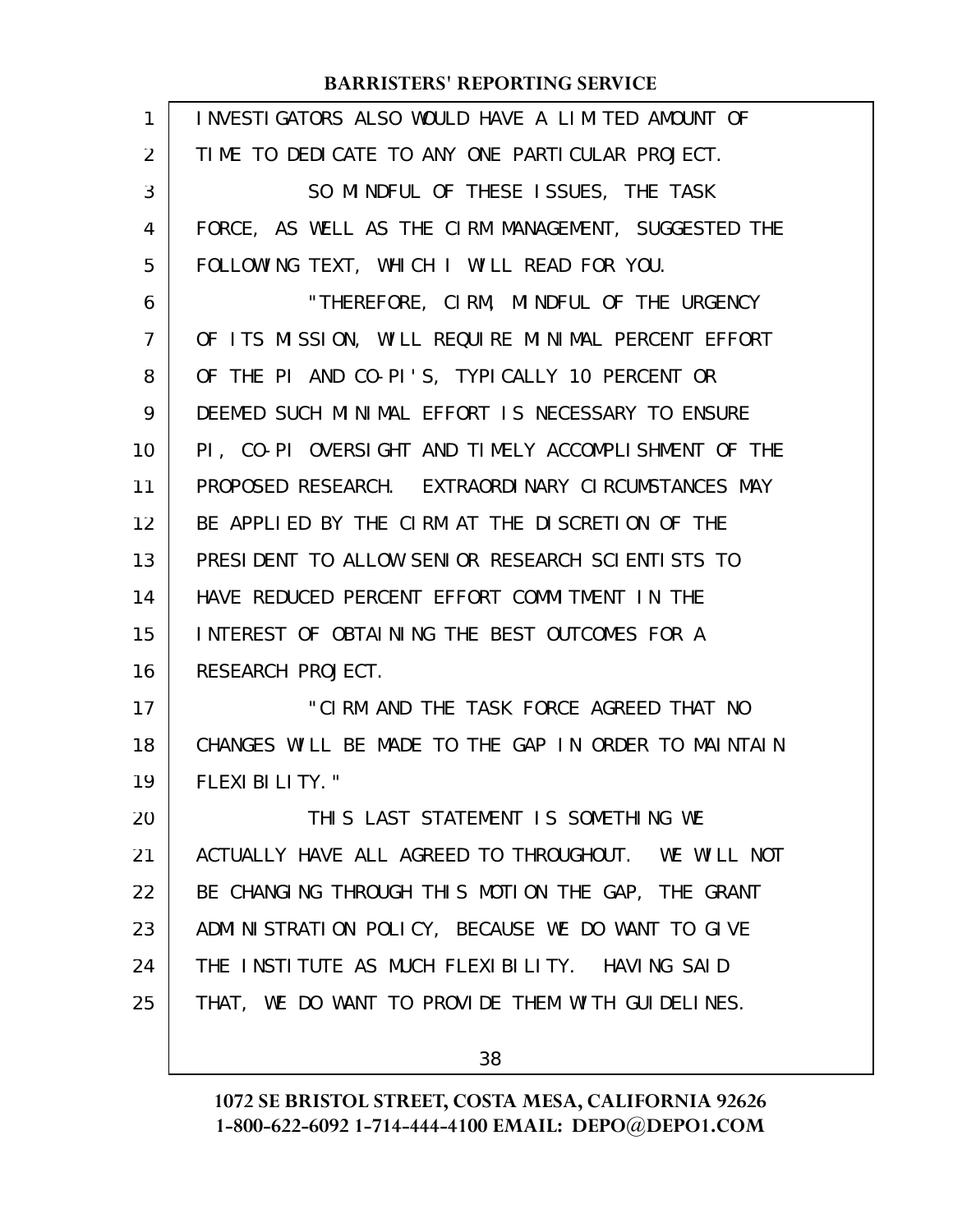| $\mathbf{1}$   | FINALLY, THERE WAS THE ISSUE OF LIMITS ON             |
|----------------|-------------------------------------------------------|
| $\overline{2}$ | NUMBER OF APPLICATIONS. AND, AGAIN, AFTER             |
| 3              | DI SCUSSION, IT WAS FELT THAT THE INSTITUTE CERTAINLY |
| 4              | SHOULD HAVE THE ABILITY TO PLACE LIMITS ON THE        |
| 5              | NUMBER OF PROPOSALS IF THERE WAS GOING TO BE LIMITED  |
| 6              | PROJECTED CAPACITY LIMITATIONS FOR RESEARCH           |
| $\overline{7}$ | MANAGEMENT OR SCIENTIFIC REVIEWS. OTHERWISE, WE       |
| 8              | FELT THAT IT WOULD NOT BE IN THE INTEREST OF          |
| 9              | PRODUCING THE BEST RESEARCH TO PUT A PRIORI           |
| 10             | LIMITATIONS.                                          |
| 11             | SO THE STATEMENT THAT WE CAME UP WITH IS              |
| 12             | "THE CIRM AND THE TASK FORCE AGREED THAT CIRM WILL    |
| 13             | PLACE LIMITS ON THE NUMBER OF PROPOSALS FROM          |
| 14             | NONPROFIT AND FOR-PROFIT INSTITUTIONS WHEN GOVERNED   |
| 15             | BY PROJECTED CAPACITY LIMITATIONS OF THE RESEARCH     |
| 16             | MANAGEMENT OR SCIENTIFIC REVIEW GROUPS, BUT IF        |
| 17             | LIMITS TO THE NUMBER OF APPLICATIONS ARE              |
| 18             | ANTICIPATED, CIRM WILL INCLUDE THE LIMITS IN THE      |
| 19             | CONCEPT PLAN WHICH WILL BE APPROVED BY THE ICOC."     |
| 20             | AND THAT'S MIND SEARCH. AGAIN, WE AGREED              |
| 21             | NOT TO CHANGE THE GAP.                                |
| 22             | SO THAT IS THE CONCLUSION OF THE TASK                 |
| 23             | FORCE'S DELIBERATIONS. THIS IS OUR RECOMMENDATIONS    |
| 24             | BOTH FOR PRINCIPAL INVESTIGATOR ELIGIBILITY,          |
| 25             | CO-PRINCIPAL INVESTIGATOR'S LIMIT ON PERCENT EFFORT   |
|                | 39                                                    |
|                |                                                       |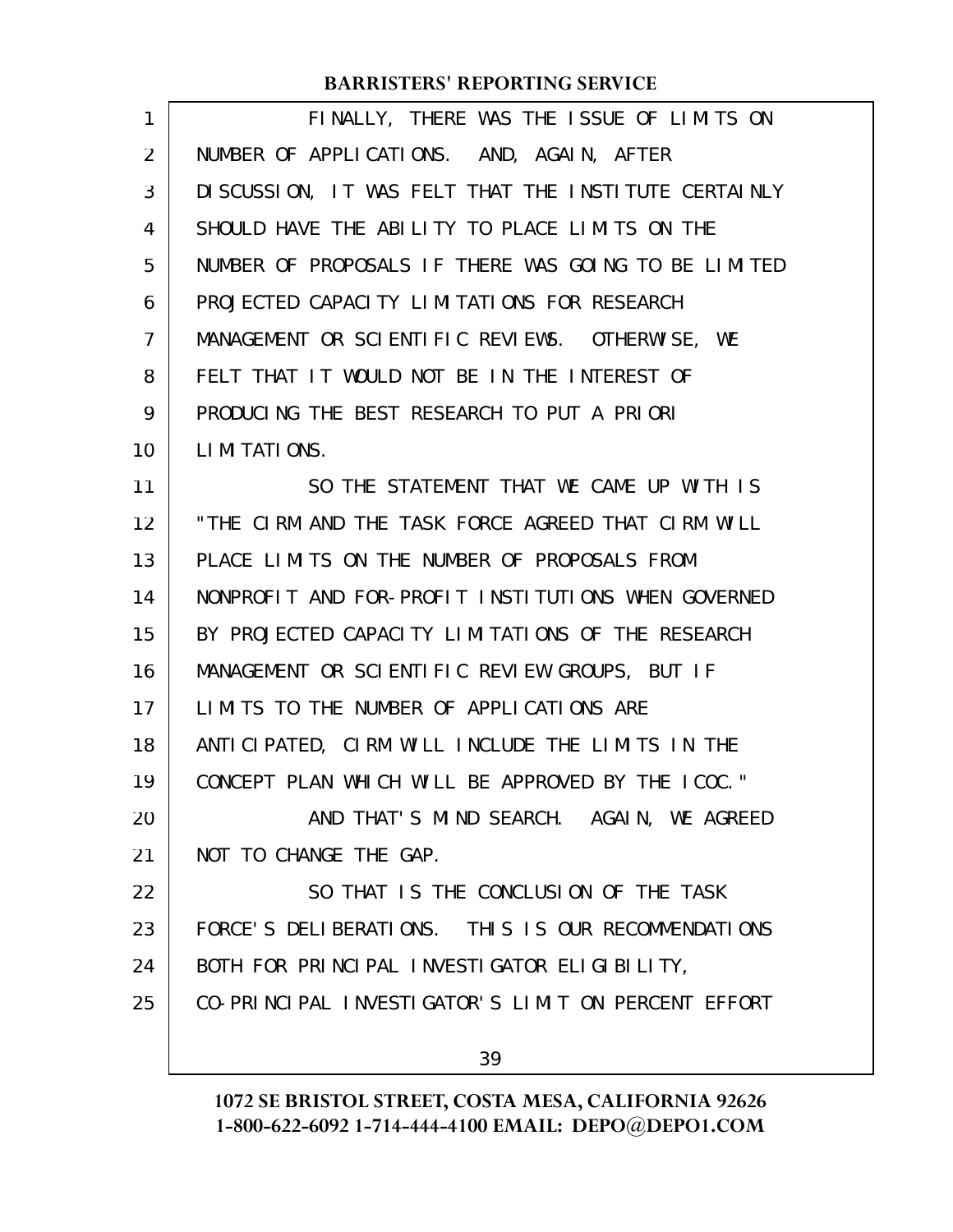| 1              | OF INVESTIGATORS, AND LIMIT ON THE NUMBER OF         |
|----------------|------------------------------------------------------|
| 2              | APPLICATIONS. AND WELCOME QUESTIONS.                 |
| 3              | CHAIRMAN KLEIN: I THINK IF WE CAN HAVE,              |
| 4              | DR. PIZZO, WOULD YOU LIKE TO ADD ANYTHING TO THIS    |
| 5              | COMMENTARY?                                          |
| 6              | DR. PIZZO: I THINK RICARDO HAS SUMMARIZED            |
| $\overline{7}$ | THINGS EXTREMELY WELL. AND I THINK WE WOULD BOTH     |
| 8              | WANT TO ADD THAT WE TRIED TO BE MINDFUL OF THE       |
| 9              | VARIOUS INSTITUTIONS THAT CONSTITUTE THE STATE OF    |
| 10             | CALIFORNIA AS WE DELIBERATED THESE AND ALSO MINDFUL  |
| 11             | OF THE NEEDS AND EFFORTS OF THE CIRM, BUT ALSO       |
| 12             | RECOGNIZE THAT WE'RE PRESENTING THIS TO THE LCOC FOR |
| 13             | THEIR DELIBERATION INDEPENDENTLY AND FOR THEIR       |
| 14             | REVIEW AS WELL BEFORE THIS BECOMES AN ACCEPTED SET   |
| 15             | OF RECOMMENDATIONS.                                  |
| 16             | CHAIRMAN KLEIN: AND, DR. TROUNSON, WOULD             |
| 17             | YOU LIKE TO ADD TO THE COMMENTARY?                   |
| 18             | DR. TROUNSON: THANK YOU, CHAIR. WE'VE                |
| 19             | APPRECIATED THE INTERACTIONS WITH BOTH MEMBERS,      |
| 20             | PHILIP AND RICARDO. AND THE DISCUSSIONS WERE ROBUST  |
| 21             | AT TIMES, AND I THINK REALLY HELPFUL BECAUSE I THINK |
| 22             | WE SORTED OUT SOME THINGS WHERE, YOU KNOW, WE CAME   |
| 23             | DOWN ON RECOMMENDATIONS, WHICH, I THINK, ARE BOTH    |
| 24             | WORKABLE, USEFUL, AND WILL DO THE JOB.               |
| 25             | AND SO I WANT TO CONGRATULATE BOTH OF THEM           |
|                | 40                                                   |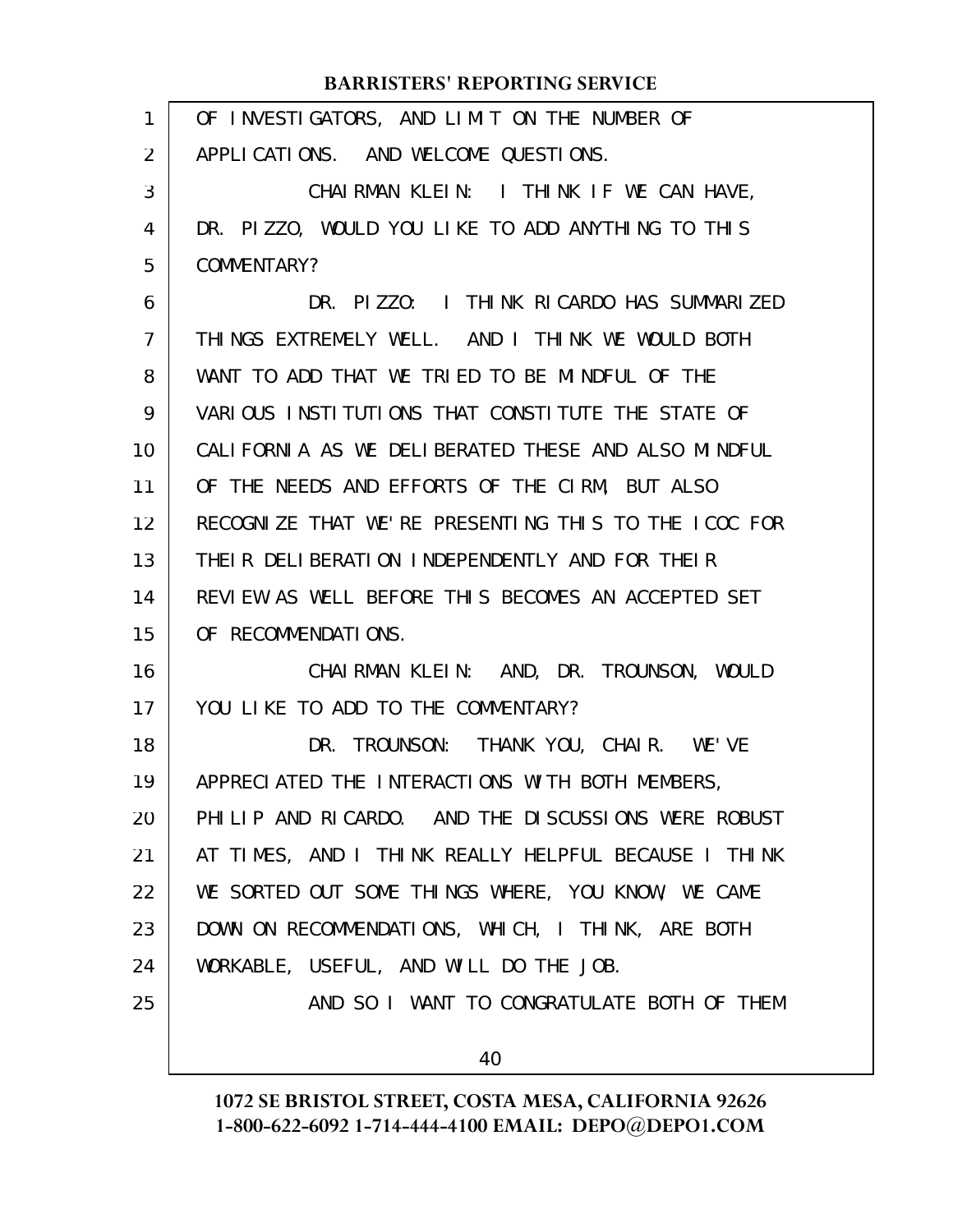| 1              | FOR THEIR PATIENCE IN GOING THROUGH DOCUMENTS AND      |
|----------------|--------------------------------------------------------|
| 2              | HAVING THE DEEP DISCUSSIONS BECAUSE WE HAD A NUMBER    |
| 3              | OF THEM. AND I FELT IT WAS A VERY GOOD PROCESS, AND    |
| 4              | STAFF APPRECIATED VERY MUCH THE SPIRIT IN WHICH IT     |
| 5              | WAS DONE. THANK YOU.                                   |
| 6              | CHAIRMAN KLEIN: THANK YOU VERY MUCH. ANY               |
| $\overline{7}$ | ADDITIONAL BOARD COMMENTS? DR. POMEROY AND THEN        |
| 8              | DR. BRENNER.                                           |
| 9              | DR. POMEROY: I'D LIKE TO ASK DR. AZZIZ                 |
| 10             | AND DR. PIZZO WHO DEFINES WHAT AN INDEPENDENT          |
| 11             | INVESTIGATOR IS? AND WHO DEFINES WHAT AN EQUIVALENT    |
| 12             | POSITION 1S?                                           |
| 13             | DR. AZZIZ: SO THE APPLICANT INSTITUTION                |
| 14             | DOES. AND SO WE NEED TO LET THE APPLICANT              |
| 15             | INSTITUTION TELL US WHAT IS AN INDEPENDENT             |
| 16             | INVESTIGATOR IN THEIR SETTING AND WHAT IS AN           |
| 17             | EQUIVALENT POSITION IN THEIR SETTING BECAUSE, IN       |
| 18             | FACT, FROM THE OUTSIDE IT WAS VERY DIFFICULT, SINCE    |
| 19             | THE DIFFERENT -- THERE'S A VARIETY AND A MYRIAD OF     |
| 20             | DI FFERENT ORGANI ZATIONS WITH DI FFERENT REGULATIONS. |
| 21             | DR. POMEROY: GOOD ANSWER.                              |
| 22             | DR. PIZZO: WE ACTUALLY SURVEYED THE                    |
| 23             | VARIOUS INSTITUTIONS, PUBLIC AND PRIVATE, AND FELT     |
| 24             | THAT THE NEED FOR INSTITUTIONAL RESPONSIBILITY AND     |
| 25             | FLEXIBILITY WAS THE BEST WAY TO PROCEED.               |
|                |                                                        |

41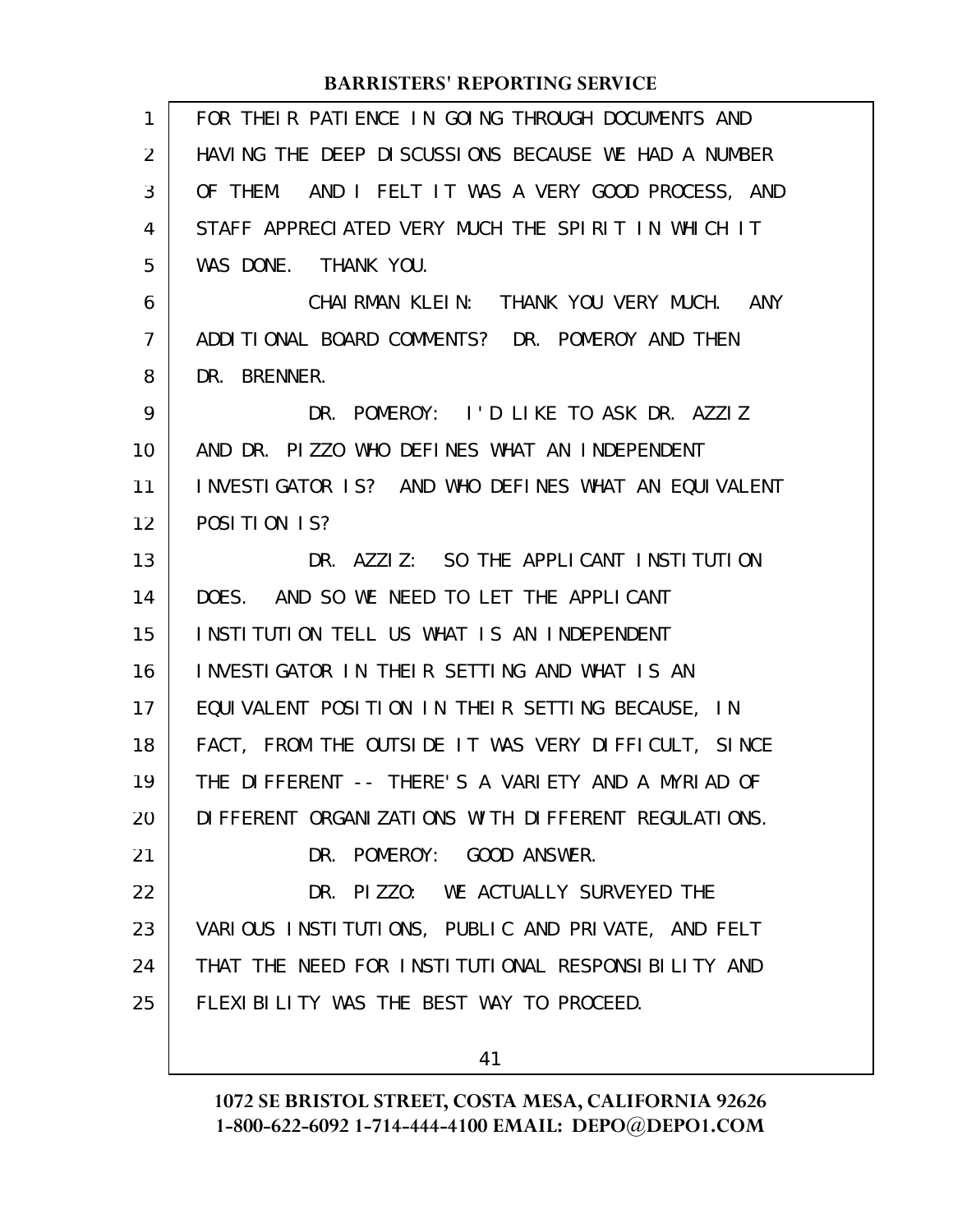| 1              | CHAIRMAN KLEIN: OKAY. AND DR. BRENNER.               |
|----------------|------------------------------------------------------|
| $\overline{2}$ | DR. BRENNER: ON THE CO-INVESTIGATORS FROM            |
| 3              | ANOTHER INSTITUTION, HOW DO YOU BUDGET FOR THE       |
| 4              | INDIRECTS BETWEEN THE INVESTIGATOR'S INSTITUTION AND |
| 5              | THE CO-INVESTIGATOR'S INSTITUTION?                   |
| 6              | DR. PIZZO: WE CAN MAKE THAT                          |
| 7              | RECOMMENDATION COME FROM DR. TROUNSON. WE DID HAVE   |
| 8              | MUCH DISCUSSION ABOUT THAT, OF COURSE. MAYBE PAT     |
| 9              | OLSON.                                               |
| 10             | DR. TROUNSON: I THINK IF I COULD GET PAT             |
| 11             | OLSON WOULD GIVE US PROBABLY A BETTER DESCRIPTION OF |
| 12             | THAT.                                                |
| 13             | DR. OLSON: WE WILL BE WORKING ON THAT.               |
| 14             | THAT IS ONE OF THE CHALLENGES ABOUT THE              |
| 15             | CO-INVESTIGATOR. WE RECOGNIZE -- I THINK IF YOU      |
| 16             | LOOKED AT THE BRIEF SUMMARY WE PUT THERE, BECAUSE OF |
| 17             | THE PROCESSES WE'RE GOING TO BE WORKING WITH, WE     |
| 18             | WILL PROBABLY PAY A CHECK TO ONE INSTITUTION, BUT WE |
| 19             | RECOGNIZE THERE IS AN ISSUE WITH DIFFERENT           |
| 20             | INDIRECTS. SO WE HAVE A TEAM THAT IS WORKING TO      |
| 21             | ADDRESS THAT. WE DO NOT HAVE AN ANSWER YET.          |
| 22             | DR. PIZZO: DAVID, AS YOU CAN IMAGINE, WE             |
| 23             | FELT VERY STRONGLY THAT THE WORK TOWARD              |
| 24             | CO-INVESTIGATORS WAS ESSENTIAL TO OUR FUTURE         |
| 25             | SUCCESS.                                             |
|                |                                                      |

42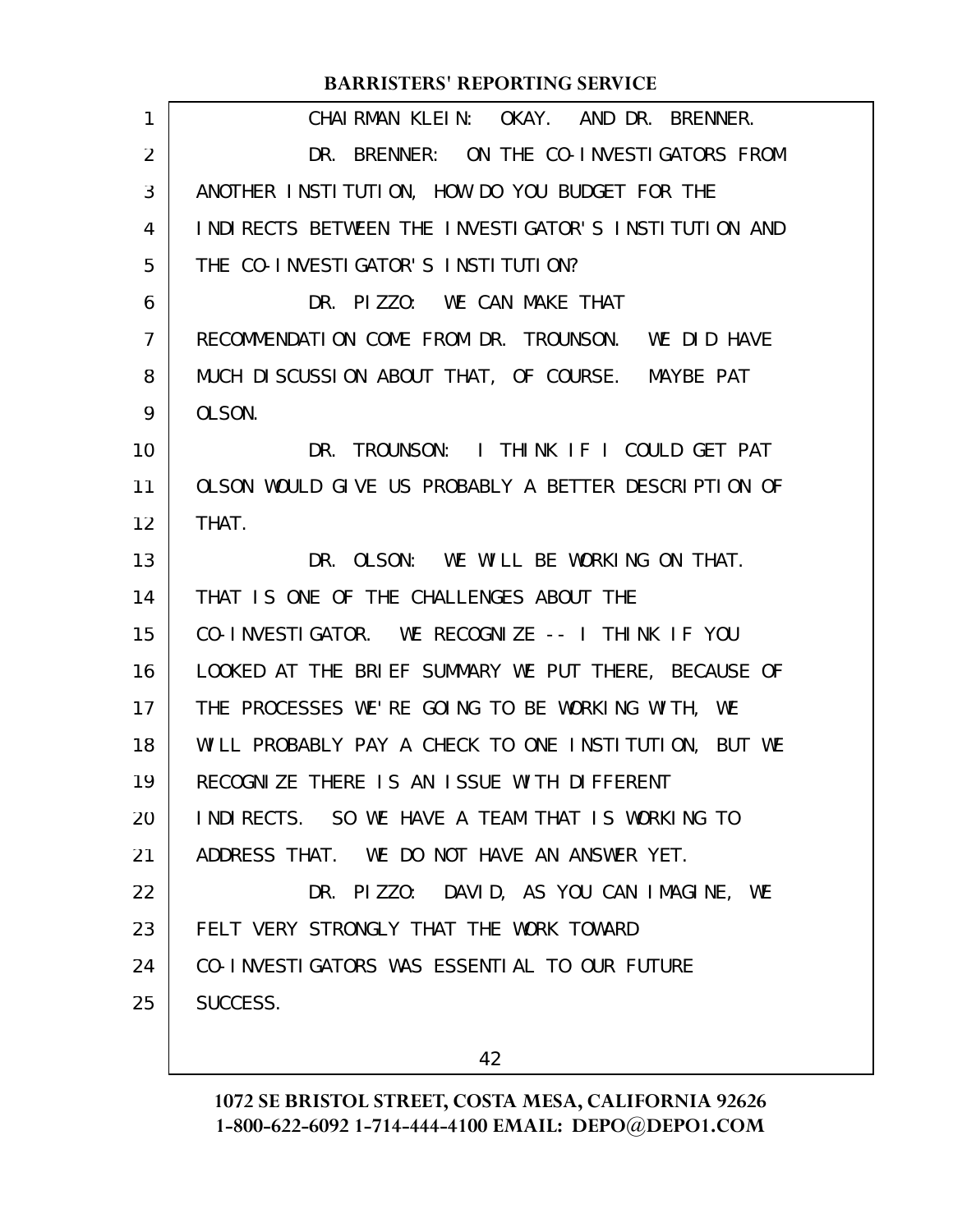| 1              | DR. OLSON: IT'S PART OF THE TEAM CONCEPT.         |
|----------------|---------------------------------------------------|
| $\overline{2}$ | CHAIRMAN KLEIN: DR. OLSON, YOU MIGHT WANT         |
| 3              | TO COMMENT. THERE'S TREMENDOUS EFFORT THAT'S BEEN |
| 4              | PUT IN CONCURRENT WITH THIS PROCESS TO BRING THE  |
| 5              | CO-INVESTIGATOR PRINCIPAL OR STRUCTURE INTO THE   |
| 6              | GRANTIUM ONLINE PROCESS.                          |
| $\overline{7}$ | DR. OLSON: YES. AS PERHAPS YOU MAY OR             |
| 8              | MAY NOT KNOW, WHAT WE ARE TRYING TO DO IS GO LIVE |
| 9              | WITH GRANTIUM AT THE TIME FOR OUR DISEASE TEAM    |
| 10             | RESEARCH AWARDS. SO WE ARE CURRENTLY ACTUALLY     |
| 11             | SHADOWING OUR TRANSLATIONAL APPLICATION IN THE    |
| 12             | GRANTIUM SYSTEM. SO SINCE WE ALSO WOULD LIKE TO   |
| 13             | INCLUDE CO-INVESTIGATORS IN THE DISEASE TEAM      |
| 14             | RESEARCH AWARDS, THIS HAS BASICALLY -- WHAT DO I  |
| 15             | WANT TO SAY? -- ADDED SOME COMPLEXITY TO OUR      |
| 16             | GRANTIUM IMPLEMENTATION.                          |
| 17             | SO THE GRANTIUM TEAM, BOTH THE EXTERNAL           |
| 18             | GRANTIUM ORGANIZATION PLUS OUR INTERNAL TEAM, HAS |
| 19             | ACTUALLY BEEN WORKING QUITE HARD TO BE ABLE TO    |
| 20             | IMPLEMENT ESSENTIALLY INDEPENDENT BUDGETS FOR     |
| 21             | CO-INVESTIGATORS INTO THAT SYSTEM, HOPEFULLY, IN  |
| 22             | TIME TO ALLOW IT TO BE USED FOR THE DISEASE TEAM  |
| 23             | RESEARCH AWARDS.                                  |
| 24             | CHAIRMAN KLEIN: THANK YOU VERY MUCH.              |
| 25             | ADDITIONAL QUESTIONS FROM THE BOARD?              |
|                |                                                   |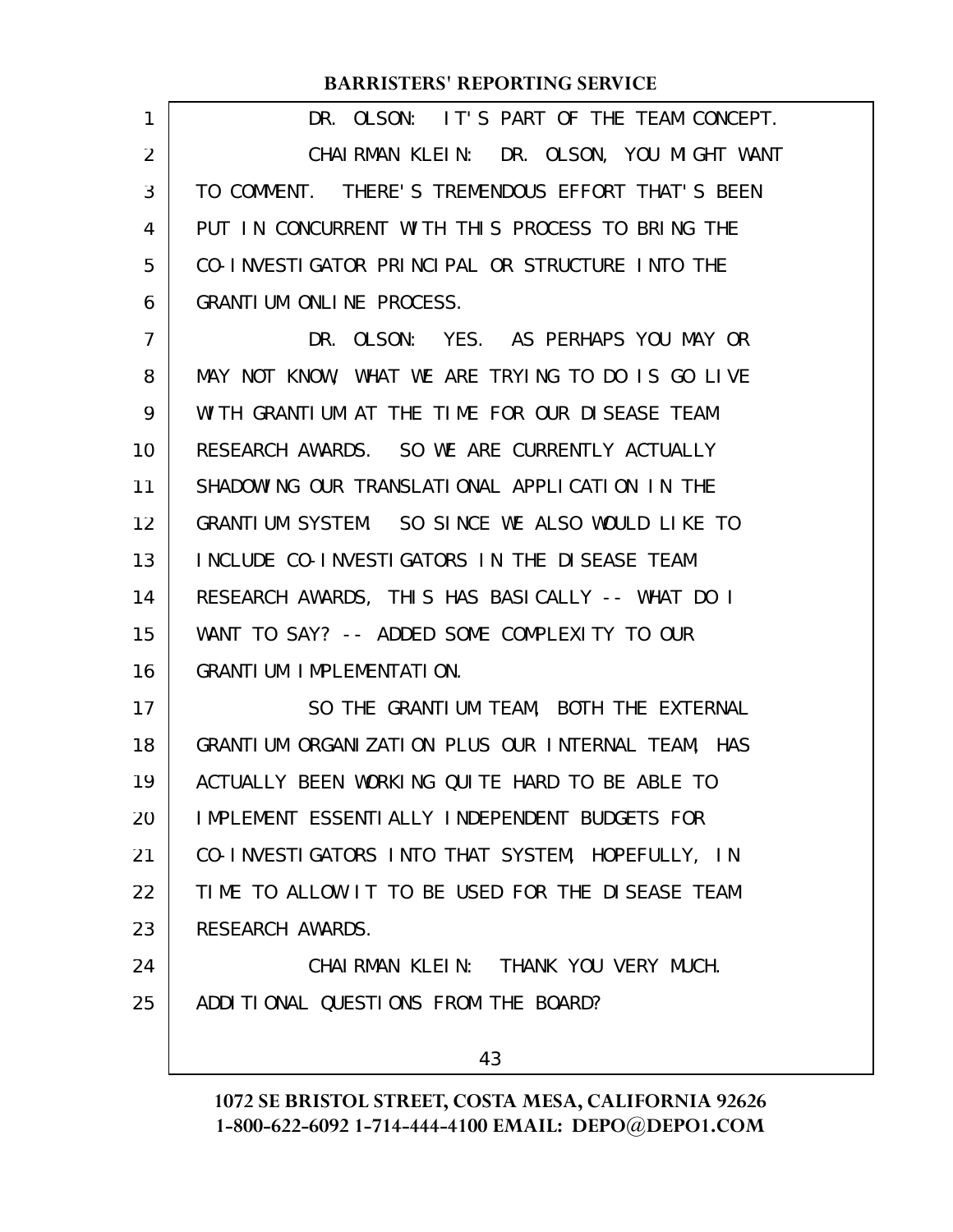| 1              | DR. TROUNSON: MR. CHAIR, JUST TO                             |
|----------------|--------------------------------------------------------------|
| 2              | EMPHASIZE TO DAVID BRENNER AGAIN, THIS CAN BE DONE.          |
| 3              | WE CAN WORK OUT THE INDIRECTS. IT'S JUST A MATTER            |
| 4              | OF SETTING SOME EXAMPLES TO HELP US WHEN IT COMES            |
| 5              | TO -- BECAUSE COMPANIES MAY BE PARTNERS AS WELL AS           |
| 6              | DIFFERENT INSTITUTIONS. AND SO THERE WILL BE                 |
| 7              | INSTITUTIONS THAT ARE COMING UP WHO WILL HAVE BEEN           |
| 8              | CIRM BUILDINGS CLEARLY, AND SO THERE'S A WHOLE LOT           |
| 9              | OF ISSUES ATTACHED TO THAT. BUT WE WILL WORK IN              |
| 10             | THESE IN A FAIR-MINDED WAY TO BRING SOME SOMETHING           |
| 11             | FORWARD.                                                     |
| 12             | I THINK THERE MAY BE QUITE A VARIETY OF                      |
| 13             | NEED FOR A VARIETY OF ARRANGEMENTS DEPENDING WHO'S           |
| 14             | THE PARTNERS.                                                |
| 15             | MS. SAMUELSON: QUESTION. ON THE LAST TWO                     |
|                |                                                              |
| 16             | PROVISIONS ON LIMITS ON PERCENT EFFORT AND LIMITS ON         |
| 17             | THE NUMBER OF APPLICATIONS, BUT THEN AT THE END OF           |
| 18             | EACH SAYING THAT THE GAP WON'T BE CHANGED. DOES THE          |
|                | GAP SAY SOMETHING CONTRADICTORY TO THIS?                     |
|                | DR. AZZIZ: THE GAP IS A VERY GENERAL --                      |
| 19<br>20<br>21 | I'M SORRY -- GENERAL STATEMENT OF GRANTS                     |
| 22             | ADMINISTRATION POLICY. THIS IS A LITTLE MORE                 |
| 23             | DETAILED THAN THE GAP. THE AGREEMENT WAS THAT WE             |
| 24             | WOULD NOT CHANGE THE GAP TO THESE SPECIFICS.<br><b>THESE</b> |
| 25             | ARE GUIDANCES TO THE INSTITUTE. BUT THEY WOULD NOT           |

44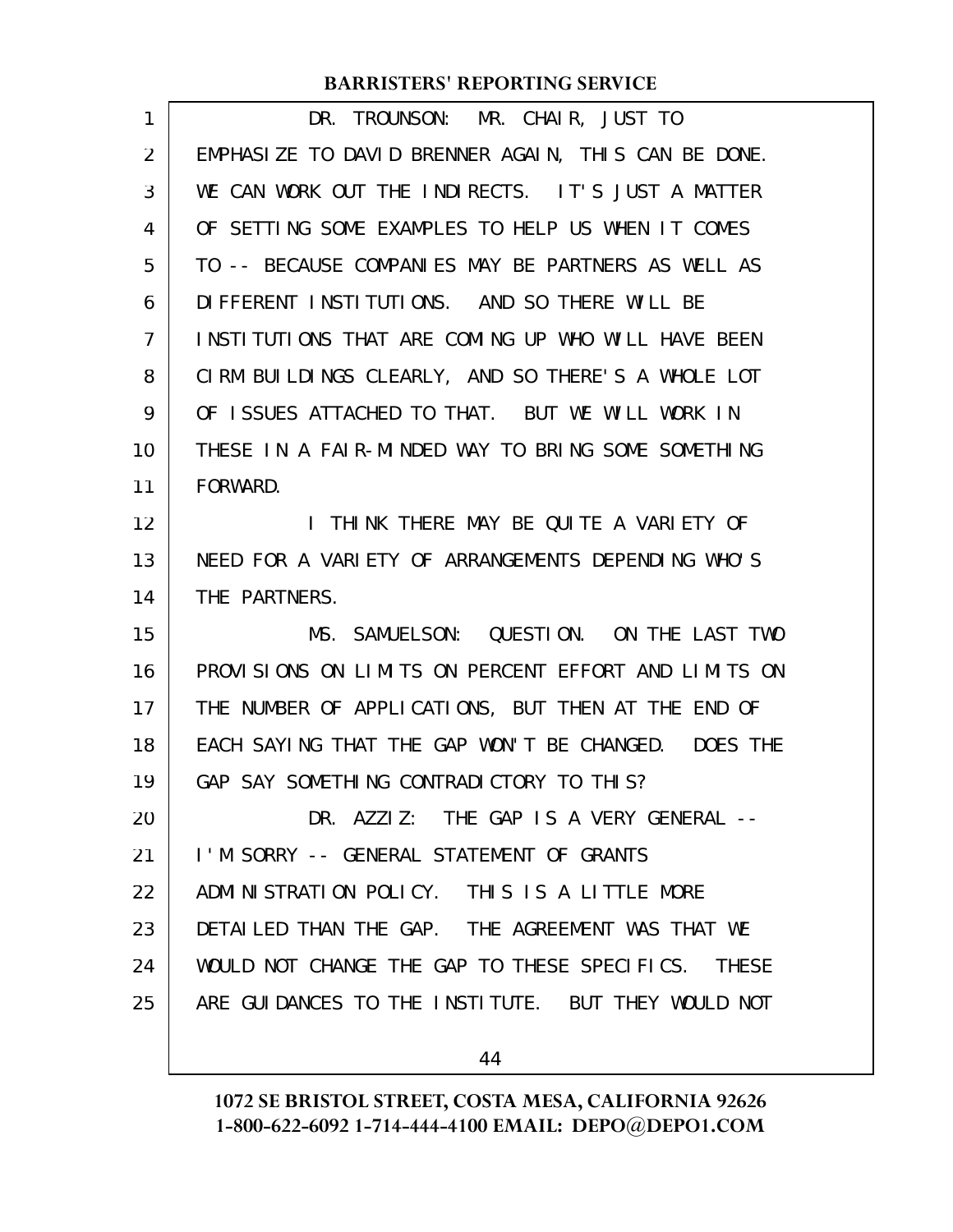| 1              | BE WRITTEN TO THE GAP, BUT TO ALLOW MAXIMUM         |
|----------------|-----------------------------------------------------|
| 2              | FLEXIBILITY FOR THE INSTITUTE.                      |
| 3              | MS. SAMUELSON: I'M JUST WONDERING IF                |
| 4              | THERE'S ANYTHING IN READING THE GAP THAT WOULD SEEM |
| 5              | TO BE IN CONTRADICTION TO THESE TWO PARAGRAPHS.     |
| 6              | DR. AZZIZ: IT'S A VERY GOOD QUESTION,               |
| $\overline{7}$ | NOT THAT I RECALL. WE DID DISSECT THE GAP<br>JOAN.  |
| 8              | BECAUSE OUR ORIGINAL PROPOSAL FROM THE TASK FORCE   |
| 9              | WAS TO MODIFY THE GAP. AND I DON'T BELIEVE THERE    |
| 10             | WAS ACTUALLY MUCH IN THE GAP CURRENTLY THAT DOESN'T |
| 11             | ALLOW THIS TO OPERATE.                              |
| 12             | CHAIRMAN KLEIN: AND SO ALLOW ME TO ASK              |
| 13             | TAMAR. COULD YOU COMMENT ON THAT, PLEASE?           |
| 14             | MS. PACHTER: THERE'S NOTHING CURRENTLY IN           |
| 15             | THE GAP THAT WOULD CONTRADICT THIS. AND IN THE      |
| 16             | REVISIONS TO THE GAP THAT ARE NOTICED THIS WEEK, WE |
| 17             | HAVE MADE EVERY EFFORT TO MAKE THE PROVISIONS THAT  |
| 18             | DO EXIST CONSISTENT WITH THESE POLICIES.            |
| 19             | CHAIRMAN KLEIN: OKAY. ANY ADDITIONAL                |
| 20             | QUESTIONS OR COMMENTS?                              |
| 21             | DR. PIZZO: I DO WANT TO MAKE ONE                    |
| 22             | ADDITIONAL COMMENT, AND THAT IS THAT THE GROUP      |
| 23             | TOGETHER WITH -- GROUP AS REALLY A DIAD, TOGETHER   |
| 24             | WITH CIRM DID TRY TO RECONCILE SOME OF THE          |
| 25             | COMPLEXITIES, NOT ONLY OF THIS, BUT ALSO SOMETHING  |
|                | 45                                                  |
|                |                                                     |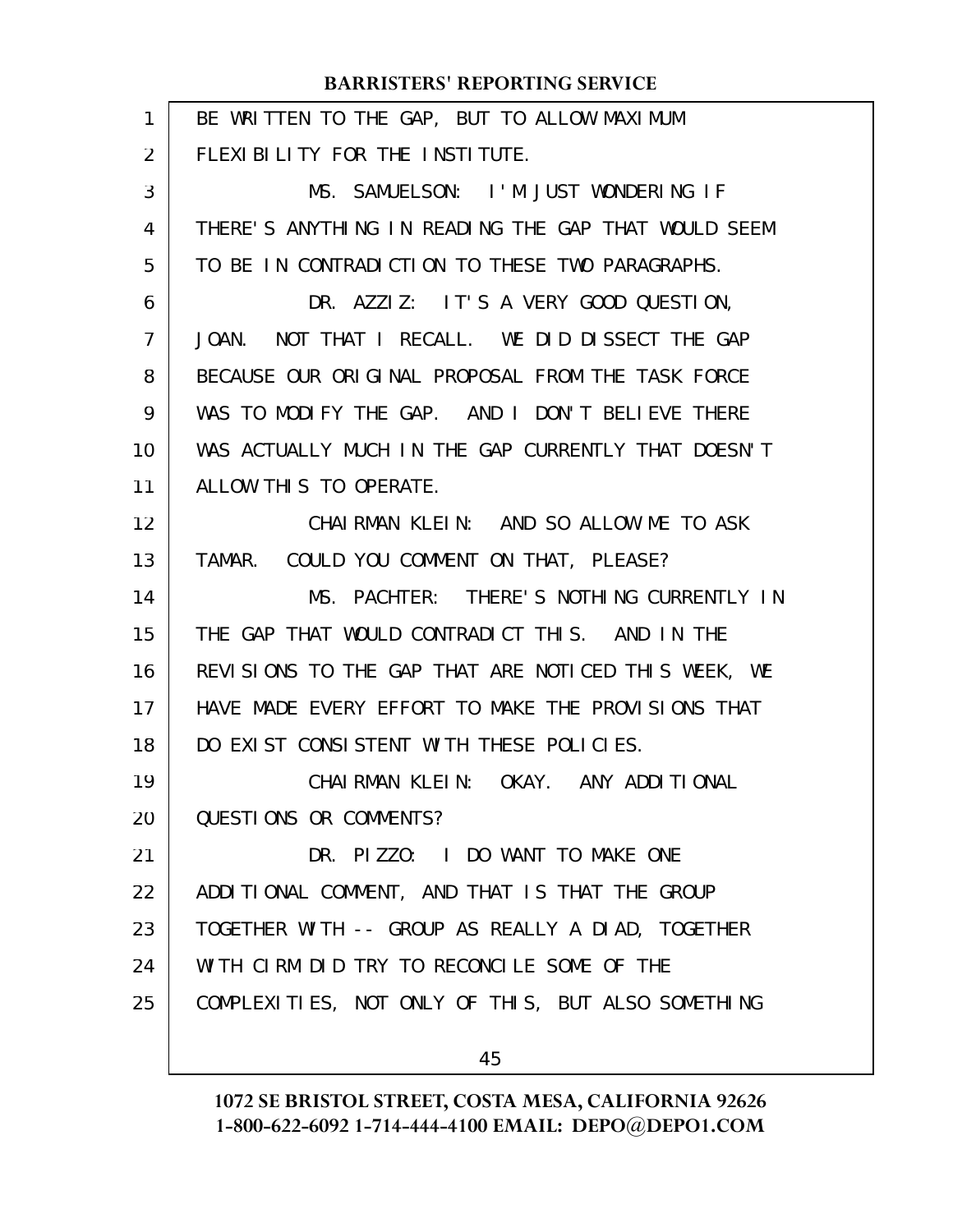THAT WE'VE TALKED ABOUT AT VARIOUS MEETINGS; THAT IS, THE NUMBER OF APPLICATIONS PER INSTITUTION. AND WE RECOGNIZE THE IMPORTANCE OF BEING COGNIZANT OF CAPACITY ISSUES, BOTH IN TERMS OF STAFF AS WELL AS THE SCIENTIFIC REVIEW GROUPS, BUT ALSO VARIANCES IN TERMS OF THE KINDS OF APPLICATIONS THAT MIGHT COME FORWARD. 1 2 3 4 5 6 7

SO, FOR EXAMPLE, FOR NEW INVESTIGATORS FROM INSTITUTIONS, IT MAKES SENSE, IF THERE IS A CAPACITY LIMIT, FOR THERE TO BE PRESCREENING THAT MIGHT TAKE PLACE WITHIN AN INDIVIDUAL INSTITUTION. FOR VERY COMPLICATED COMPREHENSIVE GRANTS FOR WHICH WE DON'T YET HAVE EXPERIENCE, SUCH AS THE DISEASE PLANNING GRANTS, WHERE MULTIPLE INSTITUTIONS OR MULTIPLE INDIVIDUALS MAY BE INVOLVED AND WHERE THEY HAVE SPENT AN ENORMOUS AMOUNT OF TIME AND EFFORT IN PUTTING TOGETHER THE PROPOSAL, IT SEEMED, TO US AT LEAST, PRUDENT TO RECOMMEND THAT THOSE NOT BE LIMITED BECAUSE OTHERWISE WE WOULD DISCOURAGE PRO PRIMUM PEOPLE FROM WORKING TOGETHER ON WHAT MAY BE SOME OF THE MOST IMPORTANT EFFORTS GOING FORWARD. SO I ONLY PRESENT THAT AS AN EXAMPLE OF THE ARRAY AND RANGE OF THINGS THAT I'M SURE THIS BODY WILL NEED TO CONTEMPLATE THAT TRIES TO PROVIDE 8 9 10 11 12 13 14 15 16 17 18 19 20 21 22 23 24

46

BOTH FLEXIBILITY AND OPPORTUNITY AS WELL AS REALITY

25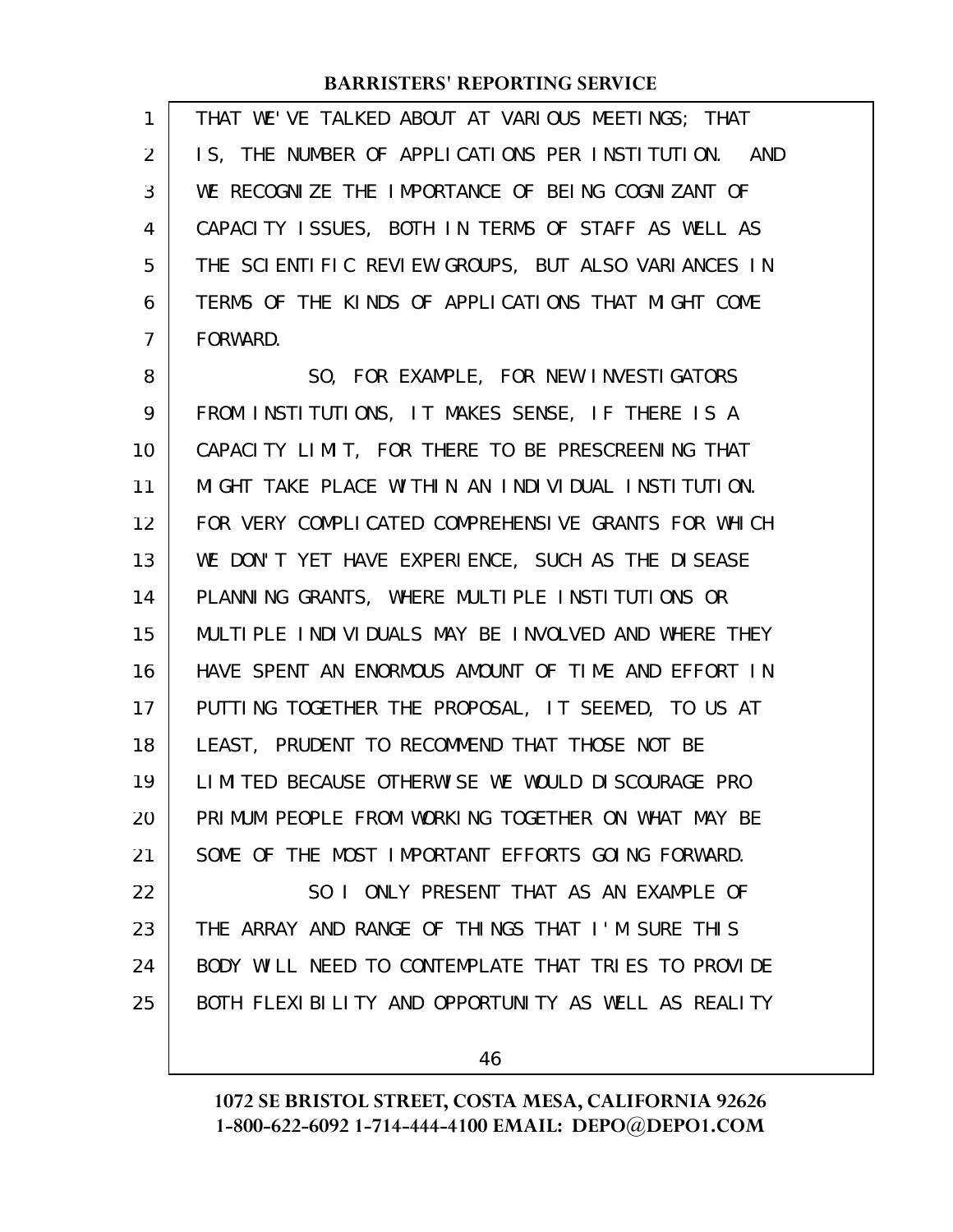| $\mathbf{1}$   | IN TERMS OF WHAT CAN BE REVIEWED IN A SUFFICIENT     |
|----------------|------------------------------------------------------|
| 2              | WAY.                                                 |
| 3              | CHAIRMAN KLEIN: THANK YOU VERY MUCH.                 |
| 4              | MR. ROTH: PHIL, JUST IF I COULD FOLLOW               |
| 5              | THAT UP WITH A SIMILAR QUESTION ON THIS EXCEPTION TO |
| 6              | THE 10-PERCENT RULE, THE RECOMMENDATION. IS THERE    |
| $\overline{7}$ | ANY CHANCE THAT CAN BE WORKED OUT PROSPECTIVELY WITH |
| 8              | THE CIRM RATHER THAN WAIT TILL AFTER THE GRANT COMES |
| 9              | IN? IF SOMEBODY REALLY CAN'T DO 10 PERCENT,          |
| 10             | WOULDN'T IT BE IMPORTANT, BEFORE YOU GO THROUGH THE  |
| 11             | PROBLEM OF WRITING THE GRANT, TO GET A RULING ON     |
| 12             | THAT?                                                |
| 13             | DR. PIZZO: IT'S A GOOD QUESTION. AND I               |
| 14             | THINK YOU'RE CORRECT, THAT IT WOULD NEED TO BE       |
| 15             | WORKED OUT. WHAT WE TRIED TO TAKE INTO ACCOUNT,      |
| 16             | DUANE, IS THE DIFFERENCES BETWEEN THE RULES THAT WE  |
| 17             | ARE MORE FAMILIAR WITH FROM THE NIH WHERE THE        |
| 18             | INVESTIGATORS MAY COME IN WITH A 5-PERCENT LEVEL AND |
| 19             | THE DIFFERENCE OF CIRM, WHICH IS THAT IT HAS A FIXED |
| 20             | LIFETIME. WE HAVE A HIGHER DEGREE OF                 |
| 21             | ACCOUNTABILITY. WE BELIEVE THAT THERE NEEDS TO BE    |
| 22             | ON THE AVERAGE A GREATER DEGREE OF, THEREFORE,       |
| 23             | COMMITMENT, AND YET WANTED TO PROVIDE SOME           |
| 24             | FLEXIBILITY TO CIRM IN TERMS OF EXCEPTIONS.          |
| 25             | SO I THINK WHAT I WOULD SAY, AND, OF                 |
|                | 47                                                   |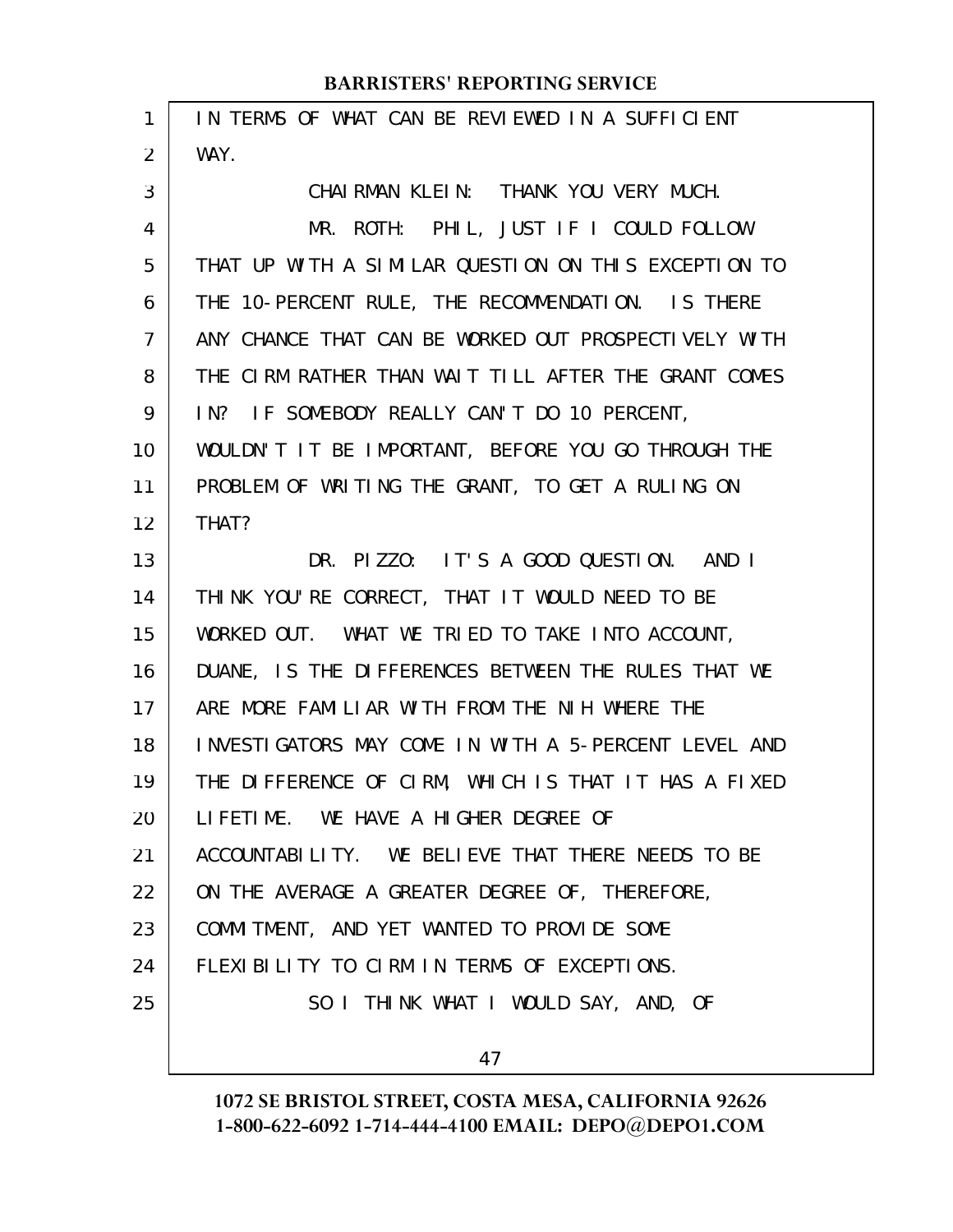| 1              | COURSE, RICARDO AND OTHERS SHOULD COMMENT, IS THAT  |
|----------------|-----------------------------------------------------|
| 2              | WE LOOKED AT 10 PERCENT AS BEING THE RECOMMENDED    |
| 3              | FLOOR OR FLOOR COMMITMENT, AND ANYTHING LESS THAN   |
| 4              | THAT BEING AN EXCEPTIONAL REVIEW. AND I THINK       |
| 5              | THAT'S GOING TO HAVE TO HAPPEN ON AN AD HOC BASIS.  |
| 6              | WE WANTED TO SIGNAL A GREATER DEGREE OF             |
| $\overline{7}$ | RESPONSIBILITY AND ACCOUNTABILITY.                  |
| 8              | MR. ROTH: I SUPPORT THAT COMPLETELY, BUT            |
| 9              | THE QUESTION STILL WOULD BE, BEFORE YOU APPLY AND   |
| 10             | THEN ARE TURNED DOWN AFTER THE FACT, COULD YOU NOT  |
| 11             | GET THAT QUESTION RESOLVED PROSPECTIVELY?           |
| 12             | DR. TROUNSON: LET ME SAY THAT I THINK               |
| 13             | MOST OF THOSE PEOPLE TALKED TO US, DUANE. AND SO    |
| 14             | WHILE IT'S NO -- YOU DON'T -- THEY DON'T READ THAT  |
| 15             | DEEPLY TO SEE THAT THERE IS A BARRIER REALLY THERE  |
| 16             | MOST OF THE TIME. SO THE DISCUSSION THAT WE HAVE    |
| 17             | WHEN THEY' RE IN THE APPLICATION PROCESS WITH US    |
| 18             | WOULD IDENTIFY THAT. AND I THINK THERE'S SOME VERY  |
| 19             | GOOD REASONS WHY YOU WOULD WANT SOME VERY SPECIAL   |
| 20             | PEOPLE TO BE PART OF A PARTICULARLY TEAM APPROACH   |
| 21             | THAT MIGHT HAVE A SMALL, BUT VERY SIGNIFICANT INPUT |
| 22             | IN SOME SPECIAL THINGS.                             |
| 23             | SO WE WANTED TO PICK UP ALL OF THE                  |
| 24             | ADVANTAGES RATHER THAN BEING TOO PRESCRIPTIVE. AND  |
| 25             | THAT'S ONE OF THE REASONS WHY MARIE AND MYSELF AND  |
|                | 48                                                  |
|                |                                                     |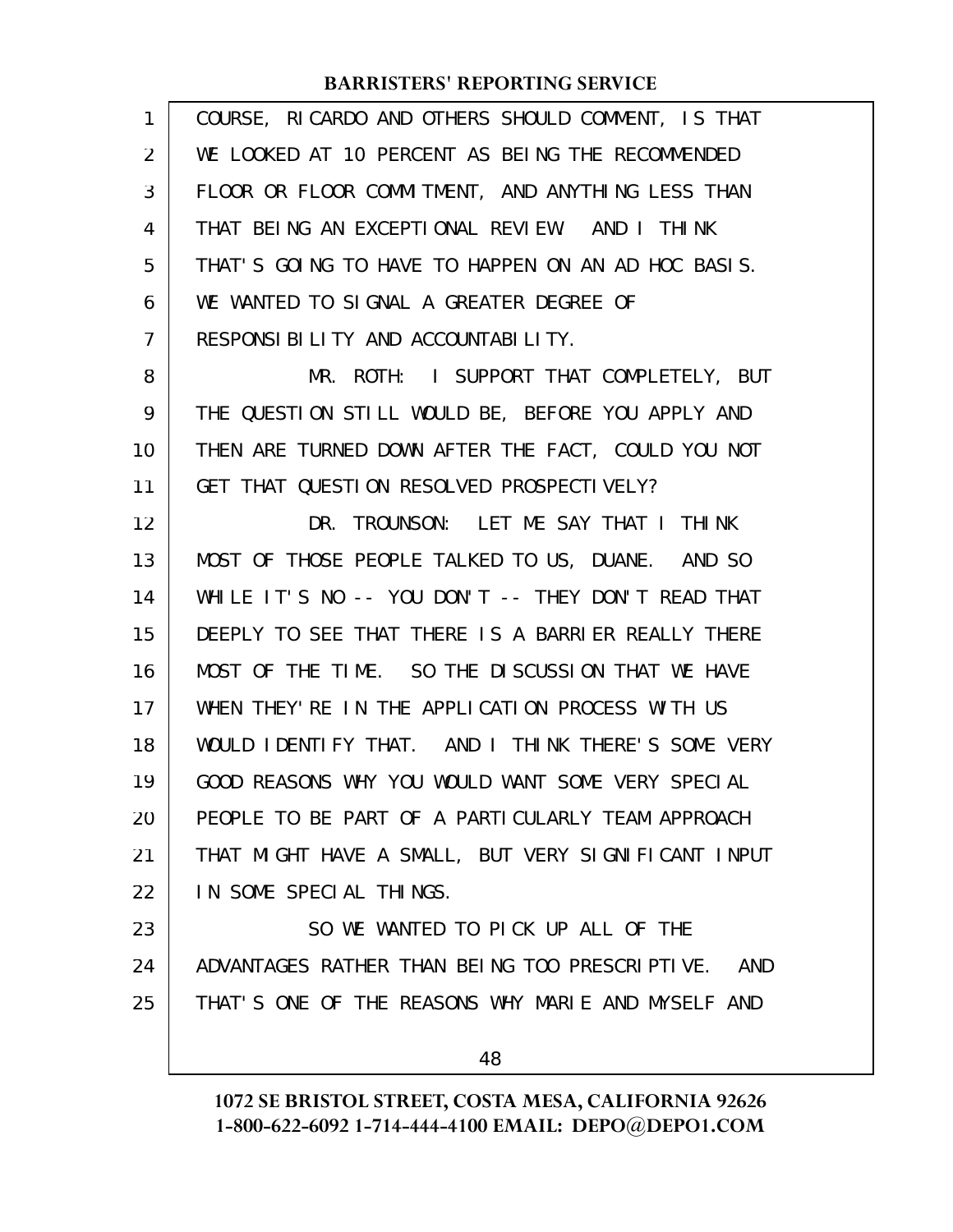| 1  | THE SCIENTISTS REALLY IN THE INDUSTRY WITH THE       |
|----|------------------------------------------------------|
| 2  | SCIENTISTS AND INSTITUTIONS AND COMPANIES, GIVING    |
| 3  | THEM THAT SORT OF VIEW.                              |
| 4  | MS. PACHTER: DUANE, I THINK I CAN HELP.              |
| 5  | THE GAP PROVIDES THAT A PI CAN REDUCE UP TO 25       |
| 6  | PERCENT THEIR COMMITMENT WITHOUT PRIOR APPROVAL.     |
| 7  | AND THERE ARE ALSO PROVISIONS FOR PRIOR APPROVAL OF  |
| 8  | OTHER CHANGES IN ADVANCE OF ISSUING THE NGA UNDER    |
| 9  | THE NEW PROVISIONS OF THE GRANTS ADMINISTRATION      |
| 10 | POLICY. SO YOU COULD APPLY AND THEN SEEK             |
| 11 | ESSENTIALLY A WAIVER OF THE 10-PERCENT COMMITMENT    |
| 12 | BEFORE THE NGA WAS ISSUED.                           |
| 13 | MR. ROTH: IT'S VERY SIMPLE. WHAT I'M                 |
| 14 | TRYING TO AVOID IS SOMEBODY HAVING A GRANT TOSSED    |
| 15 | OUT BECAUSE THEY PUT SOMEBODY IN AT 5 PERCENT ON THE |
| 16 | HOPE THAT IT WOULD BE APPROVED, AND THEN THEY SAY,   |
| 17 | WELL, THIS IMPORTANT PIECE OF WORK IS ONLY 5 PERCENT |
| 18 | AND, THEREFORE, THE WHOLE GRANT IS OUT.              |
| 19 | DR. PIZZO: I THINK YOU RAISE, OBVIOUSLY,             |
| 20 | A KEY ISSUE. I WOULD JUST FURTHER ADD, AND I THINK   |
| 21 | THAT THIS CAN HAPPEN IN PRACTICE, THAT WE WERE       |
| 22 | AWARE, AS MANY IN THIS ROOM ARE, OF THE CHANGES THAT |
| 23 | HAVE BEEN TAKING PLACE AT THE NIH AND THE GRANT PEER |
| 24 | REVIEW PROCESS. I WAS ALSO, AS WERE OTHERS,          |
| 25 | ACTIVELY INVOLVED IN SOME OF THAT AND HAD A DIRECT   |
|    |                                                      |

49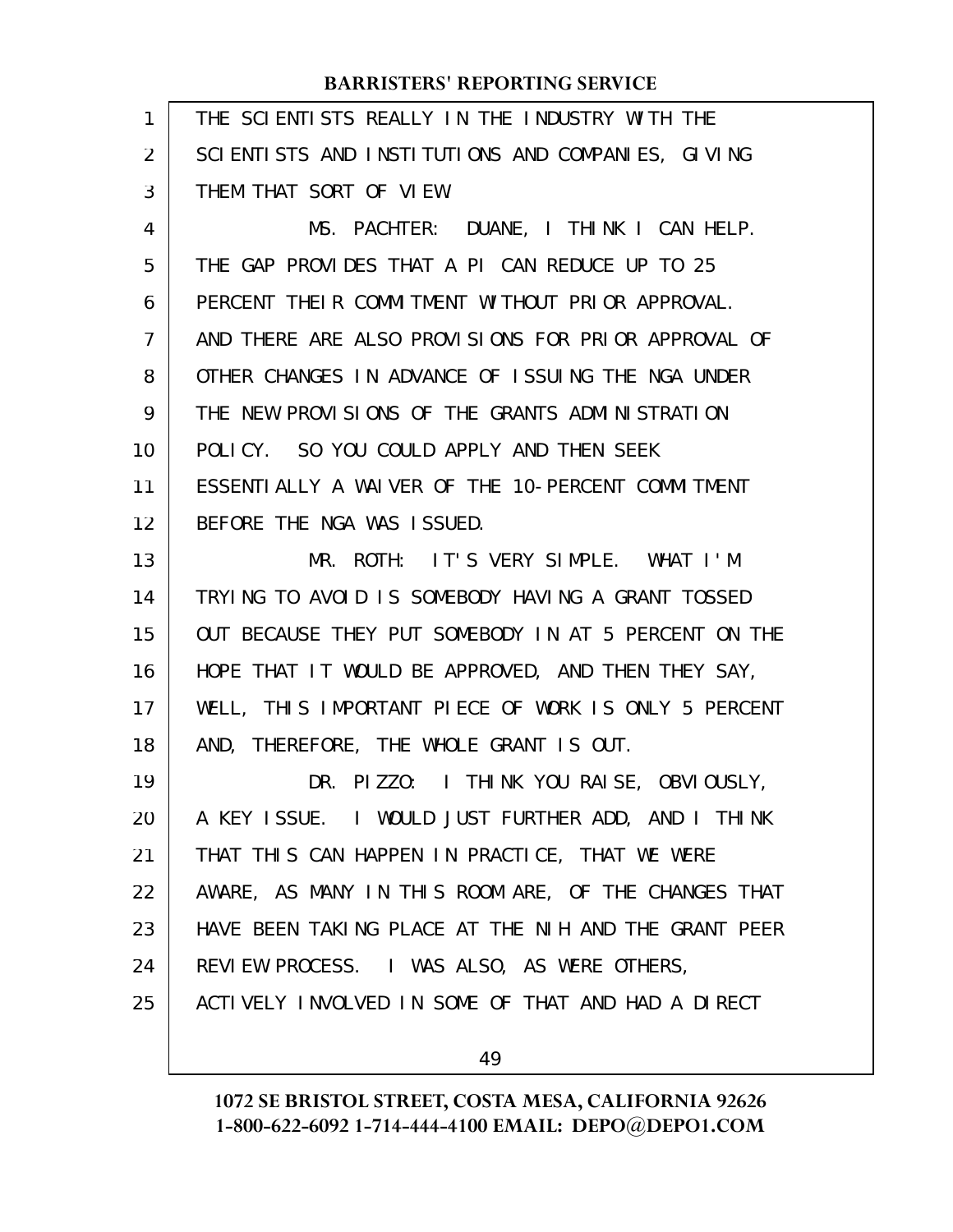| 1              | DI SCUSSION WITH ELIAS ZERHOUNI, THE DIRECTOR OF THE  |
|----------------|-------------------------------------------------------|
| 2              | NIH, ABOUT THIS VERY ISSUE, PERCENT EFFORT, BECAUSE   |
| 3              | IT WAS A POINT OF CONTENTION ON THE NATIONAL LEVEL    |
| 4              | AS WELL WITH SOME RECOMMENDING ACTUALLY A MUCH        |
| 5              | HIGHER PERCENT EFFORT.                                |
| 6              | I THINK THE NIH CONCLUDED, AND ELIAS                  |
| $\overline{7}$ | SPECIFICALLY, THAT HAVING INSTITUTE FLEXIBILITY WAS   |
| 8              | REALLY IMPORTANT. OUR ARGUMENT, MADE BY ALAN AS       |
| 9              | WELL, IS THAT WE WANT TO ENCOURAGE INDIVIDUALS,       |
| 10             | PARTI CULARLY EXPERIENCED INDIVIDUALS, TO BE INVOLVED |
| 11             | IN MULTIPLE ACTIVITIES TO ENRICH THE OVERALL          |
| 12             | TRAINING AND RESEARCH ENVIRONMENT. AND, THEREFORE,    |
| 13             | THAT FLEXIBILITY, I THINK, CAN BE HANDLED JUST AS     |
| 14             | YOU WOULD WITH A PROGRAM DIRECTOR AT THE NIH, THERE   |
| 15             | COULD BE ADVANCE DISCUSSION TO CIRM SAYING, YOU       |
| 16             | KNOW, ON THIS GRANT I WOULD REQUEST THAT WE COME IN   |
| 17             | AT 5 PERCENT RATHER THAN TEN. WHAT ARE THE            |
| 18             | REALITIES THAT THAT MIGHT BE REVIEWED? I THINK THAT   |
| 19             | THAT CAN BE DONE.                                     |
| 20             | CHAIRMAN KLEIN: DR. AZZIZ.                            |
| 21             | DR. AZZIZ: I JUST WANTED TO -- THIS IS --             |
| 22             | DUANE, THAT WAS A VERY GOOD QUESTION. AND, AGAIN,     |
| 23             | YOU'VE GOTTEN A LOT OF GOOD DISCUSSION. FROM THE      |
| 24             | TASK FORCE'S POINT OF VIEW, WE DID NOT WANT TO        |
| 25             | MI CROMANAGE THE OPERATIONS OF THE INSTITUTES SO THAT |
|                | 50                                                    |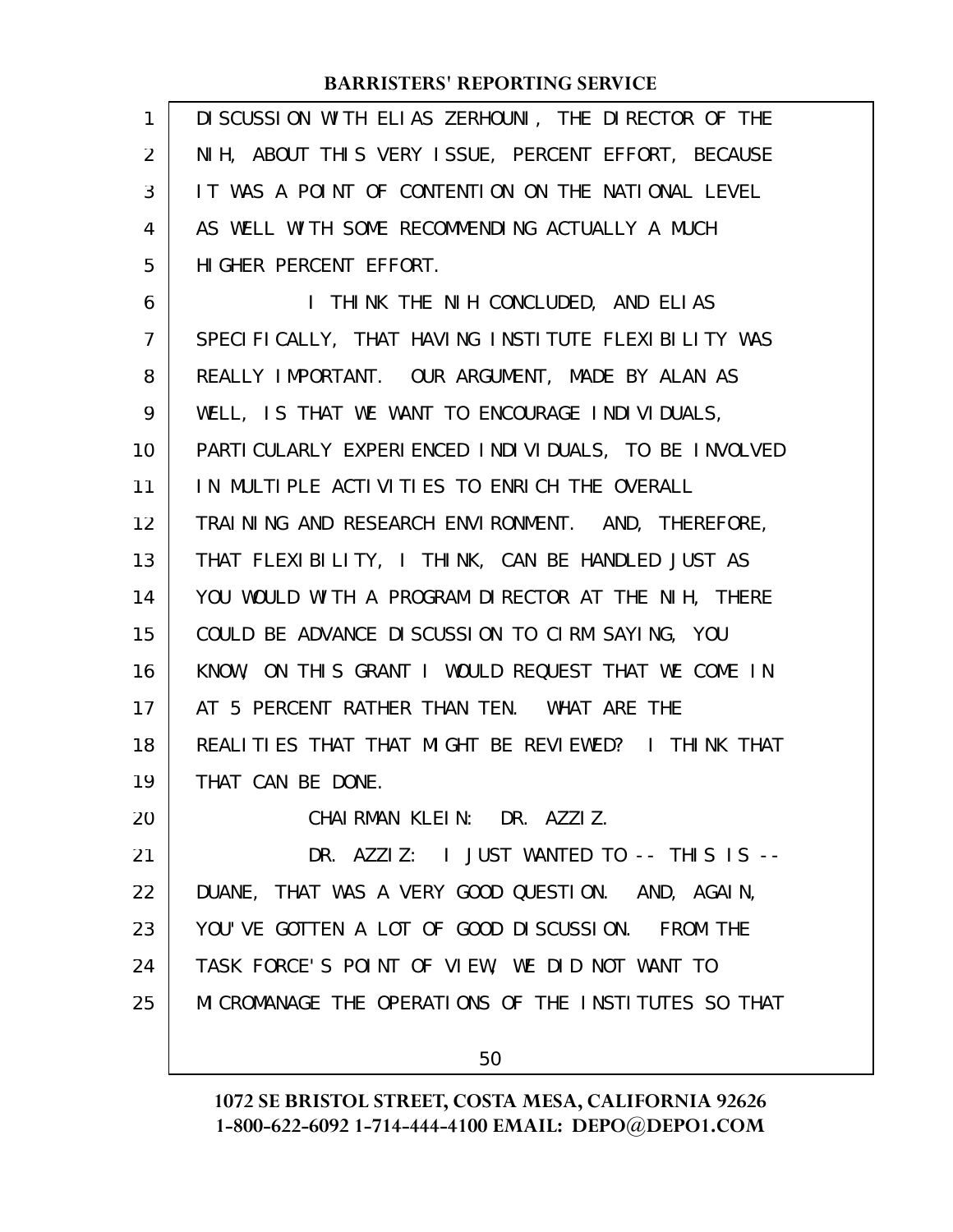| $\mathbf{1}$   | THIS IS A GENERAL PRINCIPLE. BUT I AGREE.            |
|----------------|------------------------------------------------------|
| 2              | CERTAINLY THAT WOULD BE BETTER TO BE ASKED A PRIORI; |
| 3              | BUT SINCE WE'RE GOING TO BE REQUIRING SOME SORT OF   |
| 4              | MINIMAL FLOOR, THEN INVESTIGATORS AND APPLICANTS     |
| 5              | SHOULD DO THAT AHEAD OF TIME. WE DIDN'T, AS YOU      |
| 6              | NOTICE, SPECIFY MECHANISM HERE BECAUSE THAT'S AN     |
| $\overline{7}$ | INTERNAL WORKINGS OF THE INSTITUTE.                  |
| 8              | CHAIRMAN KLEIN: ALL RIGHT. THANK YOU.                |
| 9              | ANY ADDITIONAL BOARD QUESTIONS OR COMMENTS? ANY      |
| 10             | PUBLIC COMMENTS?                                     |
| 11             | MR. REED: DON REED, MEMBER OF THE PUBLIC.            |
| 12             | I HAVE A POINT AND A QUESTION. MY QUESTION IS WOULD  |
| 13             | THE NATIONALITY OF THE PI AFFECT THE CHANCES OF THE  |
| 14             | GRANT? ONE OF THE STAKEHOLDERS MENTIONED THAT THEY   |
| 15             | FELT THAT THE FACT THAT THEIR PI'S WORKS HAD BEEN    |
| 16             | WRITTEN UP IN RUSSIAN PUBLICATIONS RATHER THAN       |
| 17             | ENGLISH HAD ACTUALLY HAD A NEGATIVE EFFECT OF THEIR  |
| 18             | CHANCE OF BEING CHOSEN.                              |
| 19             | NOW, I HAVE NO IDEA IF THAT IS A                     |
| 20             | LEGITIMATE QUESTION OR NOT, BUT I THOUGHT I WOULD    |
| 21             | RAISE IT.                                            |
| 22             | SECOND THING, AS A MEMBER OF THE PUBLIC, I           |
| 23             | FEEL I WOULD BE REMISS IN NOT MENTIONING SOMETHING   |
| 24             | ABOUT TAMAR PACHTER. THAT'S THAT ON THE -- THERE     |
| 25             | WAS A MOMENT WHEN I FEEL SHE STEPPED INTO CIRM       |
|                |                                                      |

51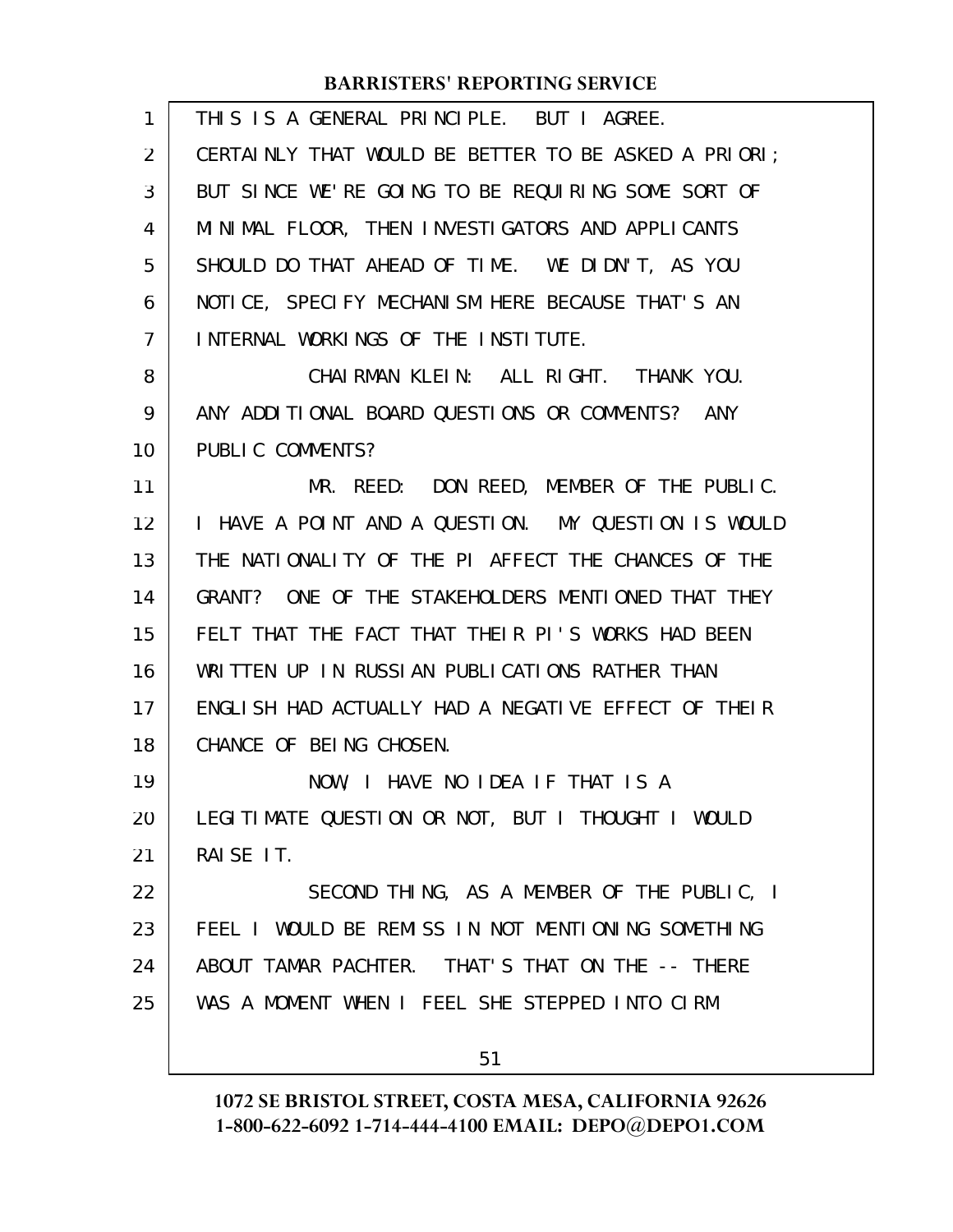| 1              | HISTORY BOOKS, AND THAT WAS DURING THE TRIAL AND THE |
|----------------|------------------------------------------------------|
| $\overline{2}$ | LAWSUITS. AND I WENT TO ALL FOUR DAYS, AND THE       |
| 3              | OPPOSITION WAS THROWING HOURS WORTH OF ONE ASSERTION |
| 4              | AND CHARGES AFTER ANOTHER, JUST ALL THIS STUFF. AND  |
| 5              | THEN SHE STOOD UP. AND I THOUGHT THIS PERSON LOOKS   |
| 6              | SO YOUNG TO BE DEFENDING US, TO HAVE SO MUCH RIDING  |
| 7              | ON HER SHOULDERS. AND USING THE LAW WITH PRECISION   |
| 8              | AND ACCURACY, LIKE A SCALPEL, SHE JUST GUTTED THE    |
| 9              | OPPOSITION, AND I CEASED TO WORRY.                   |
| 10             | AND HER LEAVING US IS A TREMENDOUS LOSS.             |
| 11             | AND AS A PATIENT ADVOCATE, I JUST HAVE TO SAY THANK  |
| 12             | YOU SO MUCH.                                         |
| 13             | (APPLAUSE.)                                          |
| 14             | DR. TROUNSON: LET ME JUST PREFACE IT BY              |
| 15             | SAYING THAT, YOU KNOW, THAT I'M STILL AUSTRALIAN. I  |
| 16             | HAVEN'T -- SO WE'RE DEFINITELY NOT -- THERE'S NO BOX |
| 17             | TO TICK ON WHERE YOU COME FROM. IT'S MORE ABOUT, IF  |
| 18             | WE GO BACK TO WHAT PHILIP AND RICARDO SAID, IT'S     |
| 19             | ABOUT WHETHER THE INSTITUTION RECOGNIZES YOU AS A    |
| 20             | MEMBER OF THEIR INSTITUTION OR THEIR COMPANY. AND    |
| 21             | IT'S REALLY NOTHING TO DO WITH, YOU KNOW, WHERE YOU  |
| 22             | COME FROM. AND HOPEFULLY THAT WILL STAY THAT WAY     |
| 23             | FOR A WHILE.                                         |
| 24             | DR. CSETE: THERE ARE COMMENTS THAT                   |
| 25             | REVIEWERS MAKE, JUSTIFIABLY, ABOUT THE QUALITY OF    |
|                | 52                                                   |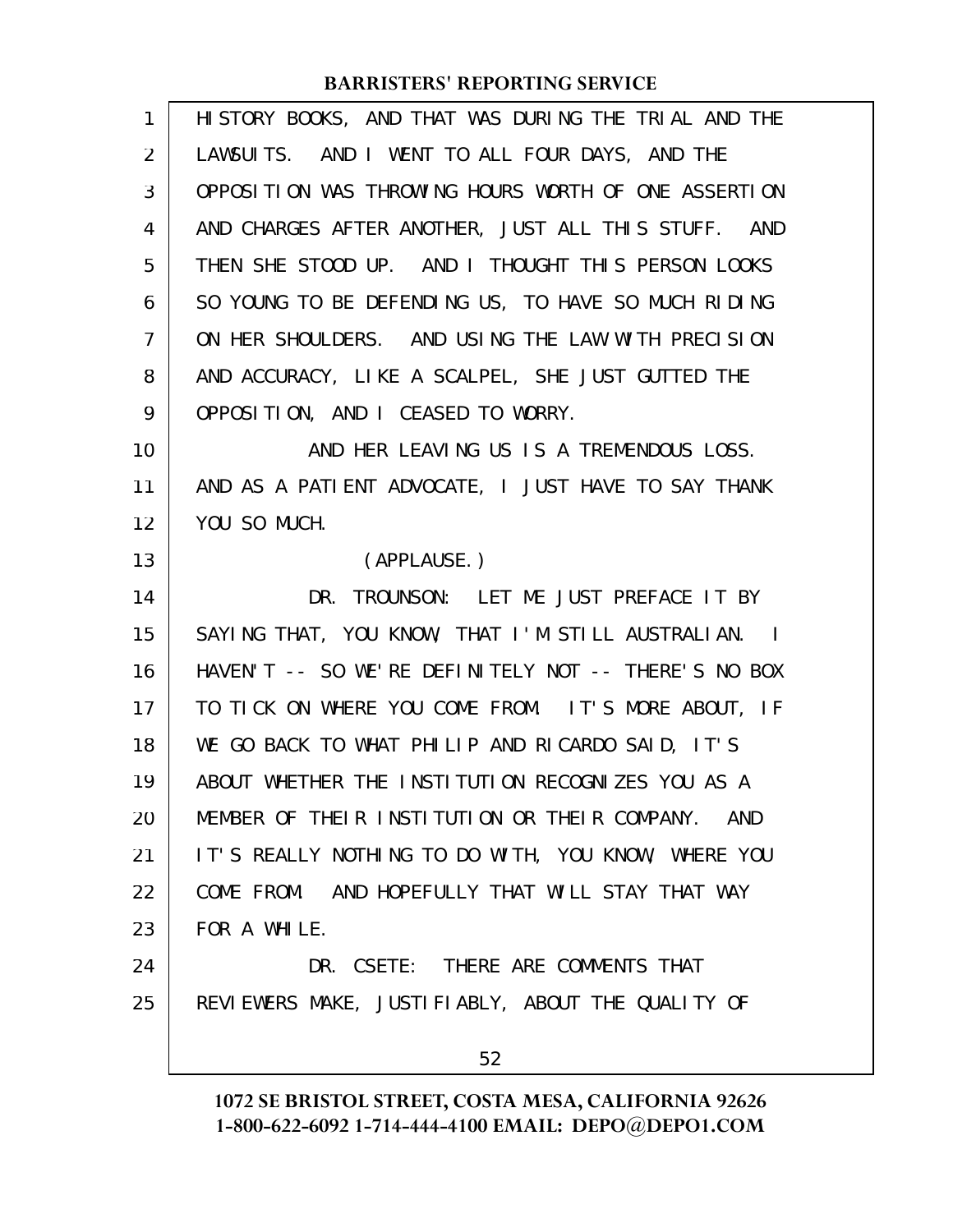| $\mathbf{1}$ | THE JOURNALS IN WHICH APPLICANTS HAVE PUBLISHED.                   |
|--------------|--------------------------------------------------------------------|
| 2            | AND WE MAKE THOSE JUDGMENTS FOR ENGLISH-SPEAKING                   |
| 3            | JOURNALS, AND IT BECOMES A DIFFICULT PROCESS TO                    |
| 4            | EVALUATE PUBLICATIONS IN OTHER LANGUAGES. AND                      |
| 5            | THAT'S WHERE YOU MAY HAVE SEEN THIS ISSUE IN                       |
| 6            | REVIEWS, BUT IT'S NOT NATIONALITY ITSELF. IT'S OUR                 |
| 7            | ABILITY TO JUDGE THE QUALITY OF THE JOURNALS.                      |
| 8            | MR. SIMPSON: JOHN SIMPSON WITH CONSUMER                            |
| 9            | WATCHDOG. TWO POINTS. UNDER THE LIMITS ON PERCENT                  |
| 10           | OF EFFORT, I, AS A MEMBER OF THE PUBLIC, AND SEEING                |
| 11           | \$3 BILLION BEING HANDED OUT, WOULD LIKE TO FEEL THAT              |
| 12           | YOUR CEILING WAS A LITTLE BIT HIGHER THAN 10 PERCENT               |
| 13           | AS A CEILING. I MEAN THERE MAY BE SOME CASES AND                   |
| 14           | SOME GRANTS WHERE YOU WOULD SUGGEST 10 PERCENT                     |
| 15           | EFFORT WOULD BE RIGHT.                                             |
| 16           | CHAIRMAN KLEIN: JOHN, YOU'RE SAYING THE                            |
| 17           | FLOOR.                                                             |
| 18           | MR. SIMPSON: THE FLOOR. IN OTHER WORDS,                            |
| 19           | I THINK TYPICALLY YOU MIGHT BE REQUIRING AT LEAST 20               |
| 20           | PERCENT AS THE NORM. I HAVE A QUESTIONS ABOUT THE                  |
| 21           | WAY THE RESEARCH FUNDS TEND TO BE HANDED OUT OVER                  |
| 22           | AND OVER AGAIN TO TOO MANY OF THE SAME SENIOR,                     |
| 23           | WELL-NETWORKED INVESTIGATORS WHO THEN ONLY PUT IN A                |
| 24           | 10-PERCENT EFFORT, AND I THINK THAT'S A PROBLEM.<br>S <sub>0</sub> |
| 25           | I THINK THAT YOUR PERCENTAGE MINIMUM PERCENT EFFORT                |
|              |                                                                    |
|              | 53                                                                 |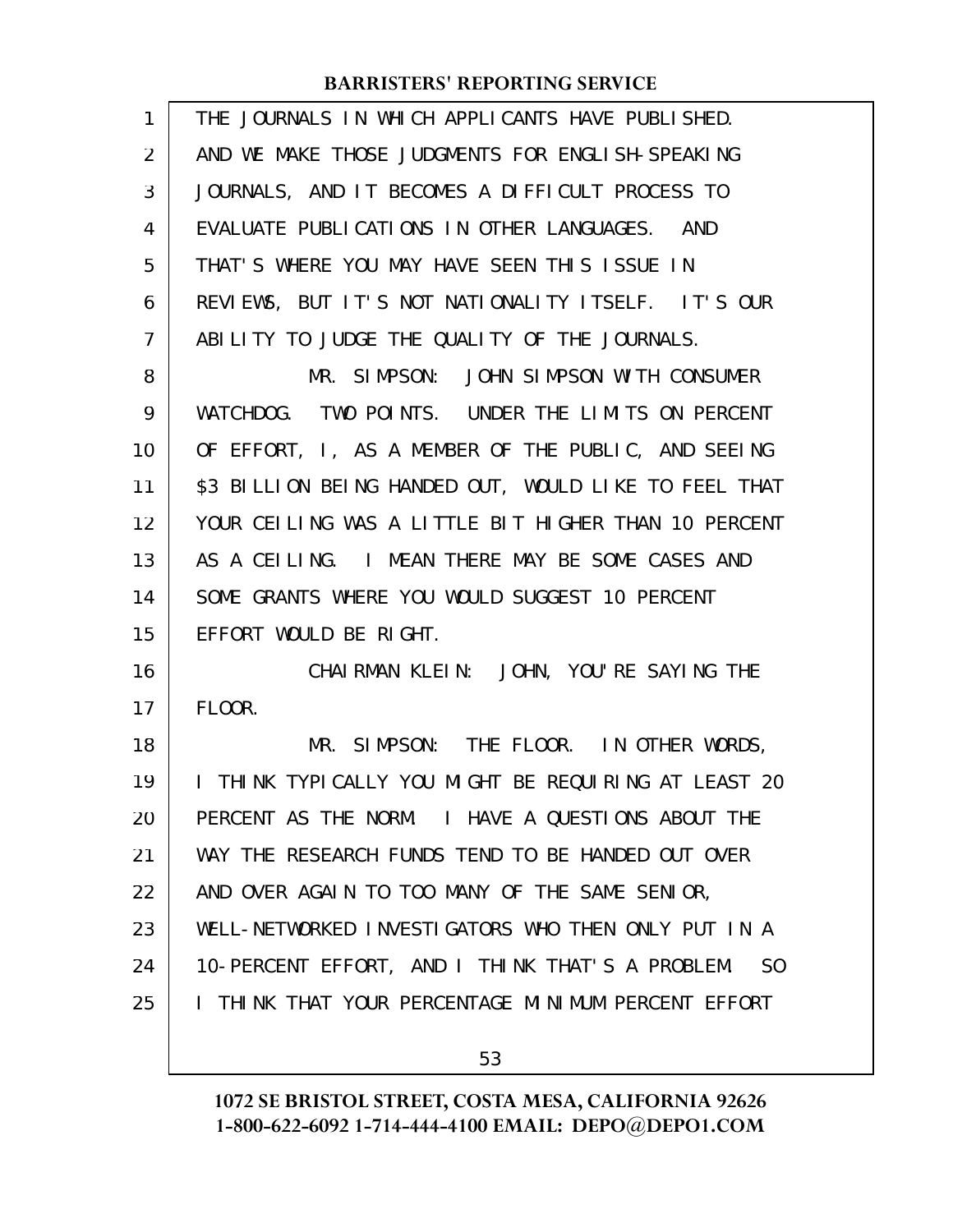| 1  | SHOULD BE AT LEAST 20 PERCENT.                       |
|----|------------------------------------------------------|
| 2  | THE SECOND POINT THAT I WOULD MAKE HAS TO            |
| 3  | DO WITH THE TIMES WHEN YOU NEED TO PUT CAPS ON       |
| 4  | THINGS. AS I RECALL, THE LAST TIME THIS CAME UP,     |
| 5  | ONE OF THE ISSUES WAS THAT THE CAPS ON THE           |
| 6  | APPLICATIONS FOR FOR-PROFIT INSTITUTIONS WERE LESS   |
| 7  | THAN THE CAPS ON NONPROFITS. AND THEN BY             |
| 8  | RESOLUTION -- BY MOTION THAT WAS AMENDED AT THE      |
| 9  | BOARD MEETING SO THAT THE CAPS WERE THE SAME ACROSS  |
| 10 | THE BOARD. I THINK, AS I RECALL, IT WAS FOUR         |
| 11 | APPLICATIONS FROM FACH ENTITY.                       |
| 12 | SO I WOULD SUGGEST THAT IF YOU ADD                   |
| 13 | LANGUAGE HERE THAT ESSENTIALLY SAYS THAT WHEN YOU    |
| 14 | HAVE AN RFA THAT'S OPEN TO BOTH NONPROFITS AND       |
| 15 | FOR-PROFITS AND THERE ARE CAPS, THAT THEY BE OFFERED |
| 16 | AT THE SAME LEVEL TO BOTH NONPROFITS AND             |
| 17 | FOR-PROFITS. I THINK THAT'S AN IMPORTANT POINT TO    |
| 18 | I DON'T THINK YOU SHOULD BE DRAWING<br>MAKE.         |
| 19 | DISTINCTIONS BETWEEN THE TWO IF EVERYONE IS OPEN UP  |
| 20 | FOR THE RFA. THANK YOU.                              |
| 21 | CHAIRMAN KLEIN: DR. AZZIZ.                           |
| 22 | DR. AZZIZ: JOHN, THOSE ARE TWO GOOD                  |
| 23 | POINTS. THE TASK FORCE ACTUALLY EXTENSIVELY          |
| 24 | DI SCUSSED THOSE. SO LET ME ACTUALLY TRY TO ADDRESS  |
| 25 | THEM.                                                |
|    |                                                      |

54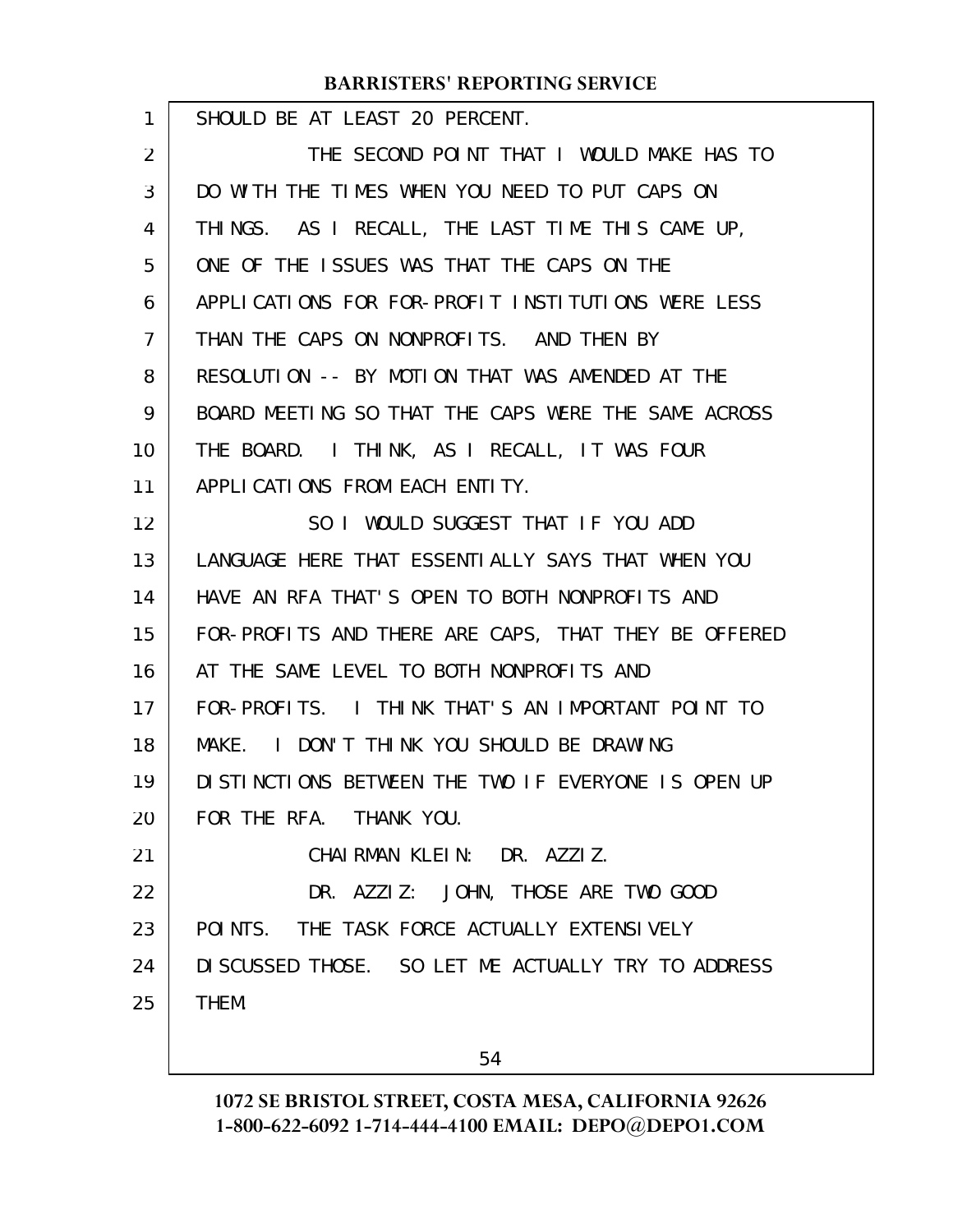| 1  | THE FIRST ONE HAS TO DO WITH PERCENT                 |
|----|------------------------------------------------------|
| 2  | EFFORT. WHILE 10 PERCENT IS, AGAIN, THE MINIMUM      |
| 3  | REQUIRED, IT IS ALSO TO BE RECOGNIZED THAT YOU DON'T |
| 4  | ACTUALLY JUST DO SCIENCE BASED ON ONE PROJECT,       |
| 5  | WHETHER IT IS CIRM WHO FUNDS IT OR NIH OR WHATEVER.  |
| 6  | IN FACT, WHILE IT MAY SEEM THAT THE SAME             |
| 7  | INVESTIGATORS GET THE KIND OF REPEATED, REMEMBER     |
| 8  | THAT WE WANTED TO DO AS A TASK FORCE WAS ACTUALLY TO |
| 9  | REWARD THE BEST SCIENCE FOR THE BEST OUTCOME. AND,   |
| 10 | AGAIN, THE BEST SCIENCE OFTEN COMES FROM             |
| 11 | INVESTIGATORS WHO ARE BUSY AND WHO HAVE ACTUALLY A   |
| 12 | LARGER TEAM PUT TOGETHER SO THAT REAL SCIENCE IN     |
| 13 | STEM CELL RESEARCH AND OTHER INTERDISCIPLINARY TYPE  |
| 14 | OF RESEARCH, IF YOU MANDATE A VERY HIGH EFFORT FOR A |
| 15 | PARTI CULAR SINGLE PROJECT, YOU BASI CALLY ARE THEN  |
| 16 | DI SSUADING A LARGE NUMBER OF PEOPLE WHO COULD       |
| 17 | CONTRIBUTE TO GREATER DEGREES BY LIMITING THE AMOUNT |
| 18 | OF EFFORT THAT THEY COULD PUT INTO HERE.             |
| 19 | IT SOUNDS PARADOXICAL BY SIMPLY SAYING               |
| 20 | THAT IF WE PUT A HIGHER LIMIT, WE'RE GOING TO GET    |
| 21 | BETTER RESPONSE. WE'RE ACTUALLY GOING TO GET A       |
| 22 | WORSE RESPONSE BECAUSE THEN THE PEOPLE WHO ACTUALLY  |
| 23 | ARE BUSY, HAVE LARGE TEAMS, AND ARE ABLE TO PRODUCE  |
| 24 | SIGNIFICANT AMOUNT OF WORK ARE SIMPLY NOT GOING TO   |
| 25 | BE ABLE TO QUALIFY. SO THAT'S ACTUALLY WHY THAT      |

55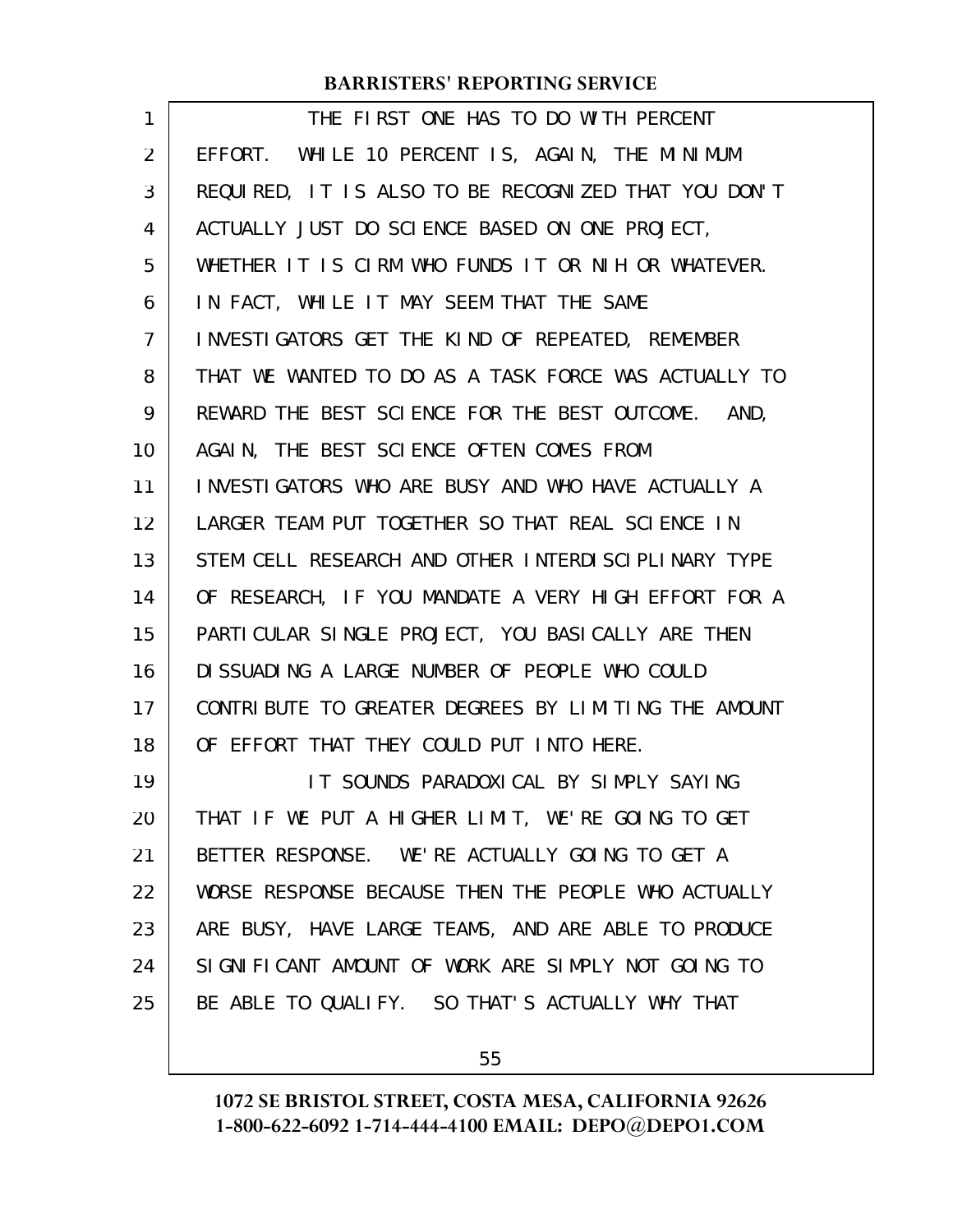| $\mathbf{1}$ | PARADOXI CAL RELATI ONSHI P THAT YOU ACTUALLY BROUGHT |
|--------------|-------------------------------------------------------|
| 2            | UP, WHICH I THINK IS SOMETHING THAT IS ON OUR MIND,   |
| 3            | IS WHAT WE TRIED TO ADDRESS BY THE TASK FORCE.        |
| 4            | THE SECOND ISSUE HAS TO DO WITH THE PROFIT            |
| 5            | AND NOT-FOR-PROFIT AND CAPS, AND WE ABSOLUTELY        |
| 6            | AGREE. THIS IS WHY IN THIS LANGUAGE AS A GUIDANCE     |
| 7            | WE ACTUALLY DIDN'T PUT A STATEMENT TO WHO WOULD BE    |
| 8            | FAVORED OR NOT. AND SINCE THESE CAPS HAVE TO COME     |
| 9            | TO THE ICOC FOR APPROVAL AS A CONCEPT PLAN, THEN WE   |
| 10           | WOULD LET IT, AT THAT TIME IF THERE WAS SUCH A CAP,   |
| 11           | LET THE DISCUSSION OF THE BOARD OCCUR IN THE VOTING.  |
| 12           | SO WE DIDN'T WANT TO MICROMANAGE IT, BUT YOU ARE      |
| 13           | ABSOLUTELY CORRECT. WE DIDN'T, IN FACT, WANT TO       |
| 14           | BUILD THAT INTO THE STATEMENT. VERY GOOD POINTS.      |
| 15           | DR. PIZZO: JUST, AGAIN, A SORT OF FACTUAL             |
| 16           | COMMENT BACK TO YOU, JOHN. THIS IS AN IMPORTANT       |
| 17           | ISSUE, AND IT WAS A BIG TOPIC ON A NATIONAL LEVEL AS  |
| 18           | WELL. AND IT WAS STUDIED IN TERMS OF HOW OFTEN DOES   |
| 19           | IT HAPPEN THAT THERE ARE INVESTIGATORS WHO HAVE       |
| 20           | MULTIPLE GRANTS, LET'S SAY THREE OR MORE. AND IT      |
| 21           | TURNS OUT TO BE A VERY SMALL PERCENTAGE OF THE        |
| 22           | OVERALL POOL OF INVESTIGATORS, SOMEWHERE BETWEEN 2    |
| 23           | TO 4 PERCENT.                                         |
| 24           | AND IT ALSO TURNS OUT THAT MANY OF THOSE,             |
| 25           | AS DR. AZZIZ SAID, HAPPEN TO BE AMONG THE MOST        |
|              | 56                                                    |
|              |                                                       |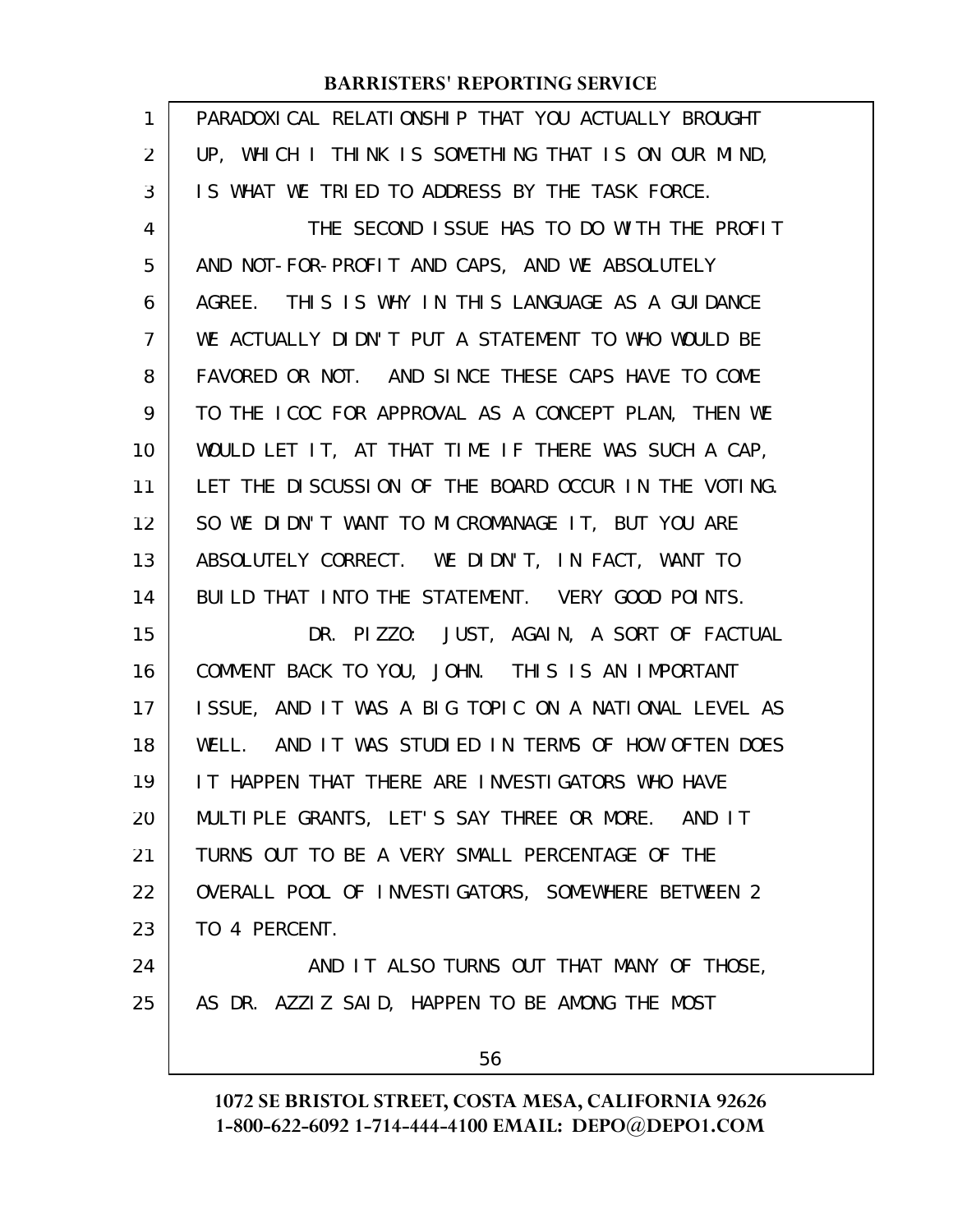| 1              | SUCCESSFUL SCIENTISTS. I THINK THAT WHAT WE'RE      |
|----------------|-----------------------------------------------------|
| 2              | TRYING TO DO IS SEND A SIGNAL, BUT ALSO SEND SOME   |
| 3              | FLEXIBILITY SO THAT, IN ESSENCE, AT THE END OF THE  |
| 4              | DAY, CIRM CAN MAKE A JUDGMENT WHICH WILL ALLOW BOTH |
| 5              | THE BEST SCIENCE AND THE MOST QUALIFIED PEOPLE TO   |
| 6              | COME FORWARD AND NOT DISCOURAGE THAT FROM HAPPENING |
| $\overline{7}$ | EI THER.                                            |
| 8              | CHAIRMAN KLEIN: I THINK IT'S ALSO                   |
| 9              | SOMETHING TO FOCUS ON. REMEMBER, WE'RE GOING TO     |
| 10             | HAVE CO-PRINCIPALS HERE ON MANY OF THESE VERY LARGE |
| 11             | GRANTS. AND SO YOU'VE GOT TO LOOK AT THE AGGREGATE  |
| 12             | INVESTED TIME OF THE CO-PRINCIPALS IN UNDERSTANDING |
| 13             | HOW THIS PIE GETS CUT UP WHERE YOU'RE GETTING THE   |
| 14             | BEST EXPERTISE FROM SEVERAL PEOPLE TO HELP LEAD A   |
| 15             | <b>VERY LARGE TEAM.</b>                             |
| 16             | DO WE HAVE -- JOAN.                                 |
| 17             | MS. SAMUELSON: I'VE JUST GOT A QUESTION             |
| 18             | AND A COMMENT ABOUT THIS. MAYBE WE NEED TO LET THIS |
| 19             | OPERATE FOR A WHILE AND THEN REVISIT IT. I DON'T -- |
| 20             | CHAIRMAN KLEIN: I THINK WE'RE GOING TO              |
| 21             | $LEARN$ --                                          |
| 22             | MS. SAMUELSON: -- CLAIM TO HAVE THE                 |
| 23             | EXPERTISE THAT THE TASK FORCE MEMBERS HAVE. BUT IF  |
| 24             | WE'RE TRYING TO BE BOLD AND HAVE AN IMPACT ON OUR   |
| 25             | MISSION, AND IF THAT EQUATES TO VERY ENGAGED        |
|                | 57                                                  |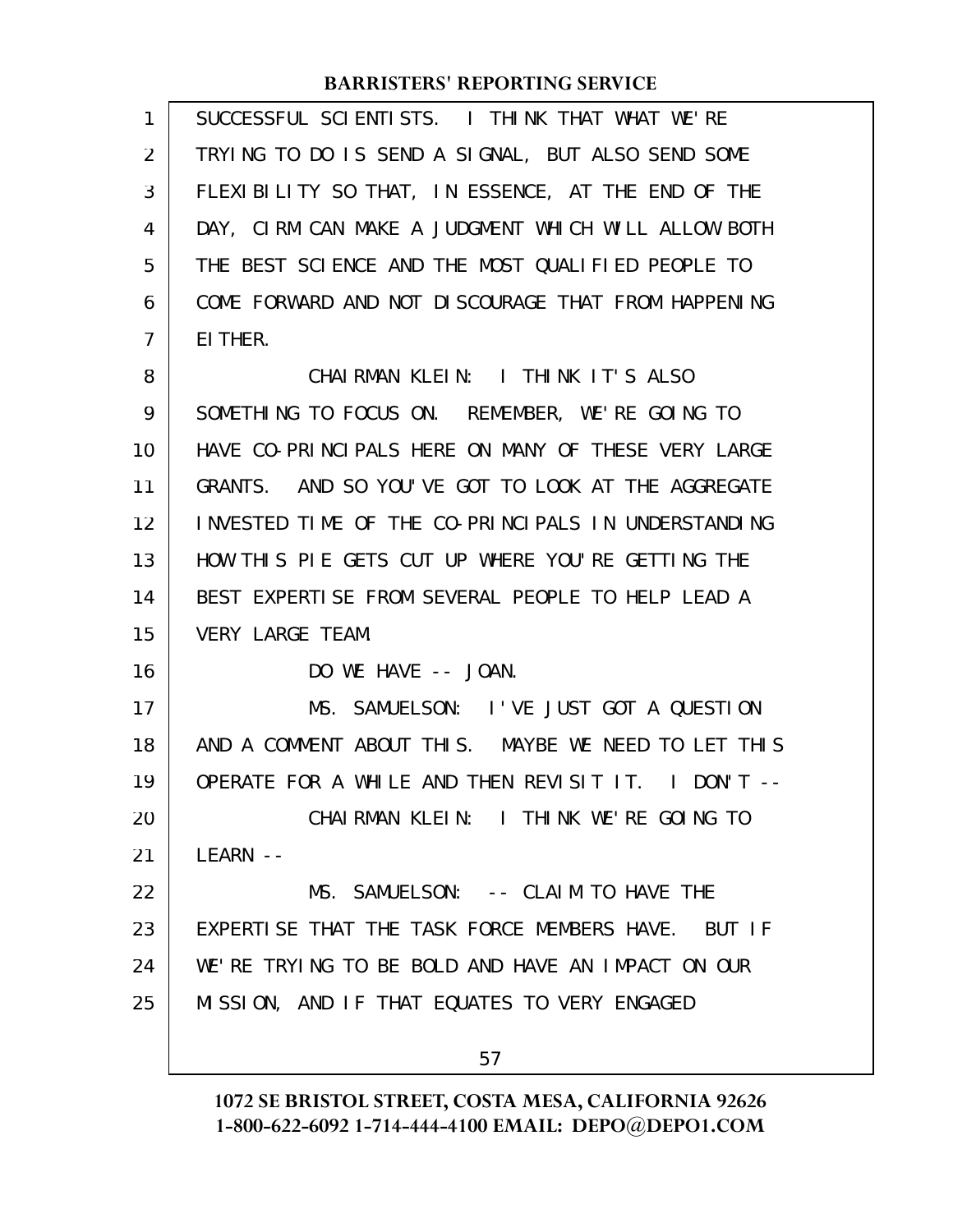| 1              | INVOLVEMENT OF THE BEST AND THE BRIGHTEST, INCLUDING |
|----------------|------------------------------------------------------|
| $\overline{2}$ | THOSE WHO HAVE EARNED THAT FROM THEIR EXPERIENCE IN  |
| 3              | THE LAB, AND SINCE WE'RE THE BIG KID ON THE BLOCK    |
| 4              | FINANCIALLY, MIGHT WE NOT TO BE ABLE TO CHANGE THE   |
| 5              | CULTURE AT LEAST INSOFAR AS OUR MONEY IS CONCERNED   |
| 6              | AND MAYBE DRIVE URGENCY A BIT BY REQUIRING A HIGHER  |
| 7              | COMMITMENT? PEOPLE ARE GOING TO WANT TO GET IN ON    |
| 8              | OUR MONEY, SO THAT MIGHT BE ONE THING THEY HAVE TO   |
| 9              | DO. AND THEN MAYBE WE WOULD HAVE SOMEWHAT MORE       |
| 10             | GRANTS THAT HAVE WORK PRODUCT THAT ISN'T SO MUCH     |
| 11             | JUST THE PRODUCT OF BUSINESS AS USUAL, BUT ACTUALLY  |
| 12             | MAKES A DIFFERENCE AND ADVANCES THE FIELD MORE       |
| 13             | QUI CKLY.                                            |
|                |                                                      |
| 14             | DR. PIZZO: ON THE AVERAGE, JOAN, I THINK             |
| 15             | THERE WILL BE CERTAIN GRANTS WHICH WILL BE VERY HIGH |
| 16             | PERCENTAGE ALLOCATIONS BECAUSE THEY'LL BE A SINGULAR |
| 17             | EFFORT OF PARTICULARLY NEWER AND YOUNGER             |
| 18             | INVESTIGATORS. WHAT WE WANTED TO AVOID WHERE         |
| 19             | POSSIBLE WAS PRECLUDING EXPERIENCED INVESTIGATORS    |
| 20             | FROM SERVING ON GRANTS THAT WERE COLLABORATIVE. AND  |
| 21             | THAT'S WHERE THE PERCENT EFFORT BECOMES POTENTIALLY  |
| 22             | A RESTRICTIVE MODE. AND THAT'S WHY WE CHOSE THE      |
| 23             | DIRECTION OR RECOMMENDED THE DIRECTION WE DID.       |
| 24             | BUT I THINK YOUR OTHER POINT, YOUR                   |
| 25             | BEGINNING POINT, IS VERY CONSISTENT WITH WHAT WE     |

58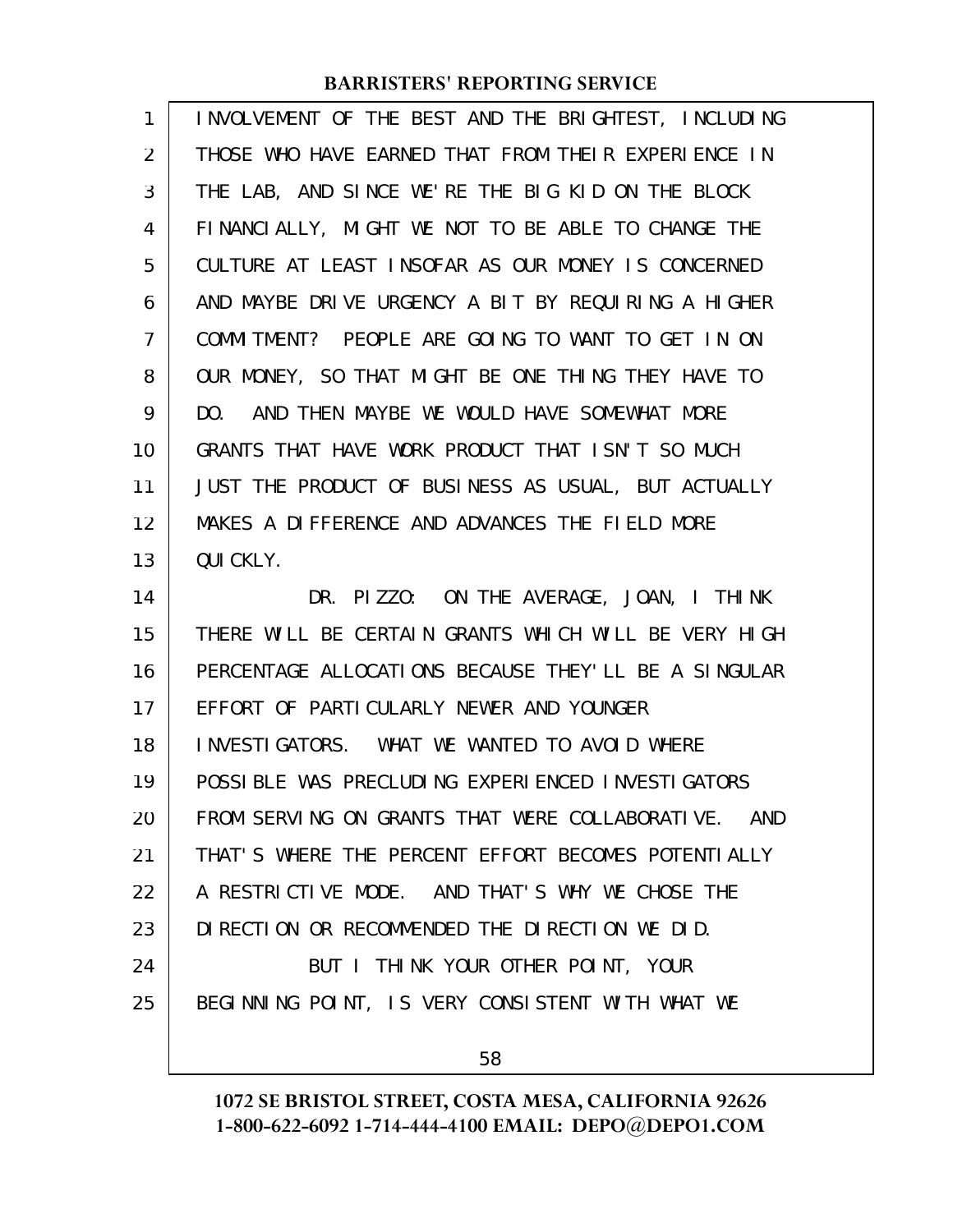| $\mathbf{1}$   | TALKED ABOUT, WHICH IS THAT THIS IS AN EXPERIENTIAL  |
|----------------|------------------------------------------------------|
| 2              | SET OF EVENTS. WE'LL SEE HOW THIS WORKS AND WE CAN   |
| 3              | REVISIT THIS. THIS IS NOT -- THAT'S WHY IT'S NOT     |
| 4              | BEING CAST IN, IF YOU WILL, GAP LANGUAGE. IT'S       |
| 5              | BEING CAST IN RECOMMENDATION.                        |
| 6              | CHAIRMAN KLEIN: THANK YOU. PUBLIC                    |
| $\overline{7}$ | COMMENT?                                             |
| 8              | MR. ADAMS: I'M WILLIAM ADAMS. I'M A                  |
| 9              | CO-FOUNDER OF INTERNATIONAL STEM CELL. AND MY FIRST  |
| 10             | QUESTION TO THE PANEL, ESPECIALLY TO DR. AZZIZ AND   |
| 11             | THE OTHER PANEL MEMBERS THAT I KNOW, IS DO YOU       |
| 12             | REALLY WANT THE BEST? DO YOU WANT THE BEST           |
| 13             | APPLICATIONS? DO YOU WANT THE BEST RFA'S THAT CAN    |
| 14             | BE PUT FORWARD? AND GIVEN THE RESTRICTIONS THAT      |
| 15             | WERE PUT ON US AS A FOR-PROFIT COMPANY AND HAVING TO |
| 16             | PICK A PI THAT CAME OUT OF OUR PH.D., M.D. STAFF,    |
| 17             | WHICH, BY THE WAY, WE'RE THE GUILTY ONES. WE'RE THE  |
| 18             | ONES THAT WERE TOLD THAT WE PUBLISHED IN OBSCURE     |
| 19             | JOURNALS, AND WE ARE RUSSIANS, ALTHOUGH I DON'T      |
| 20             | SPEAK THE LANGUAGE.                                  |
| 21             | AND THAT WAS ONE OF THE REASONS THAT I               |
| 22             | THINK WE HAD A PROBLEM, ALTHOUGH WE HAVE -- WE HAVE  |
| 23             | PUBLISHED IN CLONING AND STEM CELL BOTH THIS YEAR    |
| 24             | AND LAST YEAR, AND WE ARE THE COMPANY THAT HAS       |
| 25             | DEVELOPED PARTHENOGENIC CELL LINES AND HOMOZYGOUS    |
|                |                                                      |

59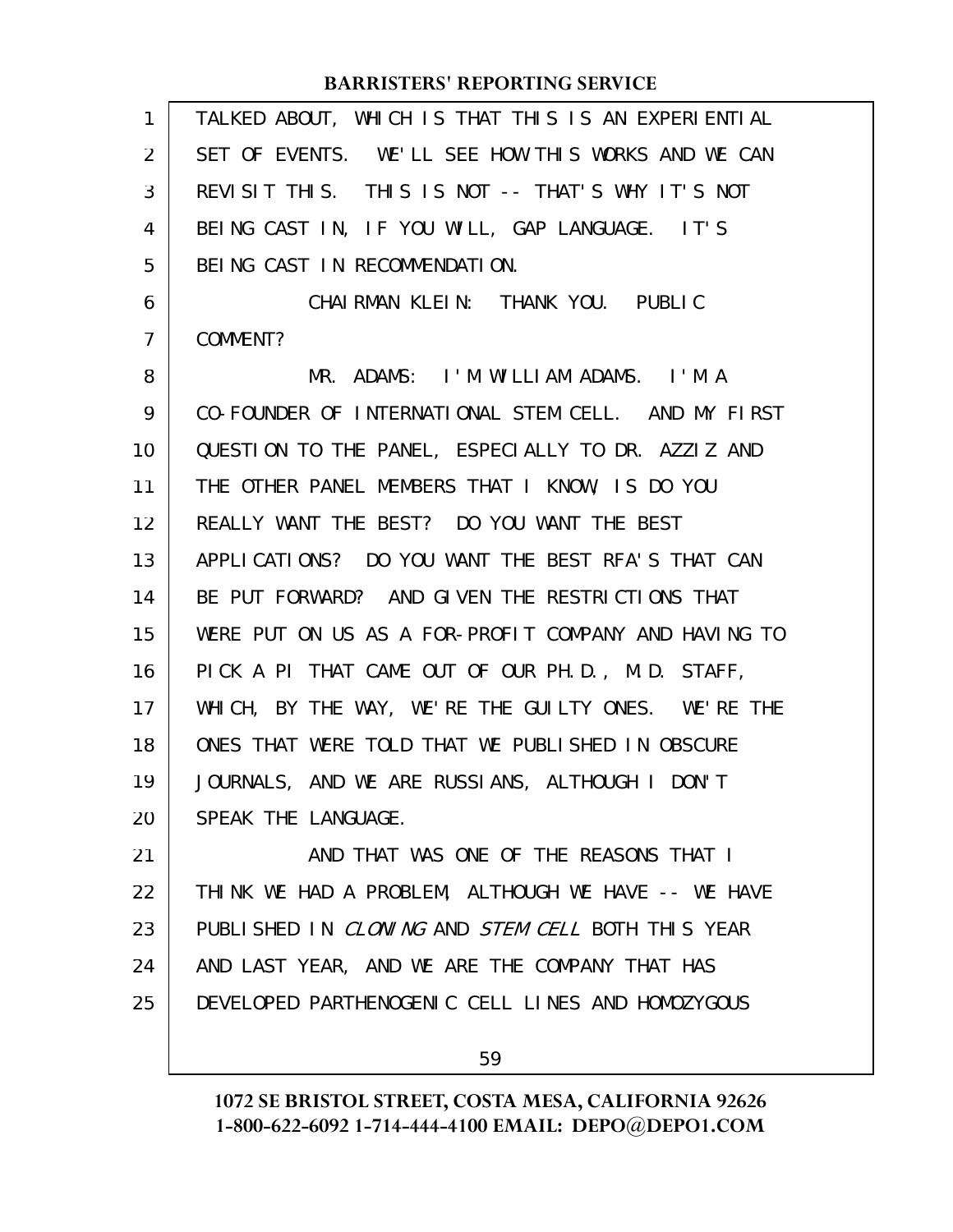LINES FROM UNFERTILIZED EGGS, WHICH IS PART OF THE REASON THAT WE ARE EXTREMELY CONCERNED ABOUT NOT BEING CONSIDERED FOR RFA 0705 FOR NEW STEM CELL LINES. 1 2 3 4

BUT GIVEN THAT, I THINK AS THE RULES ARE CURRENTLY WRITTEN, AND DR. AZZIZ IS ON THE COMMITTEE THERE, US NOT HAVING THE ABILITY TO HAVE A CO-PI, AND WE HAD SEVERAL THAT WANTED TO WORK WITH US FROM MAJOR INSTITUTIONS HERE IN CALIFORNIA, I THINK OUR APPLICATION WAS DEFICIENT; AND, THEREFORE, WE RECEIVED A SCORE THAT WE DID RECEIVE. HAD WE BEEN ABLE TO BRING IN THE TOP PEOPLE THAT WANTED TO WORK WITH US, WHO, BY THE WAY, WERE IDENTIFIED IN OUR APPLICATION, I THINK WE WOULD HAVE DONE A LOT BETTER. 5 6 7 8 9 10 11 12 13 14 15

I'VE GOT COMMENTS ON OTHER AREAS THAT ARE GOING TO COME UP HERE IN THE NEXT DAY OR TWO, BUT I THINK THE PI AREA IS ONE THAT SHOULD BE A NO-BRAINER. YOU SHOULD BE LOOKING FOR THE BEST OF THE BEST OF THE BEST ON ALL OF THESE APPLICATIONS BECAUSE YOU WANT TO SEE THE BEST SCIENCE, AND WE WANT TO GET TO THE CLINIC, AND BOB AND I WANT TO CURE DIABETES. THANK YOU. 16 17 18 19 20 21 22 23

CHAIRMAN KLEIN: THANK YOU VERY MUCH. ADDITIONAL PUBLIC COMMENT? IF THERE'S NO ADDITIONAL 24 25

60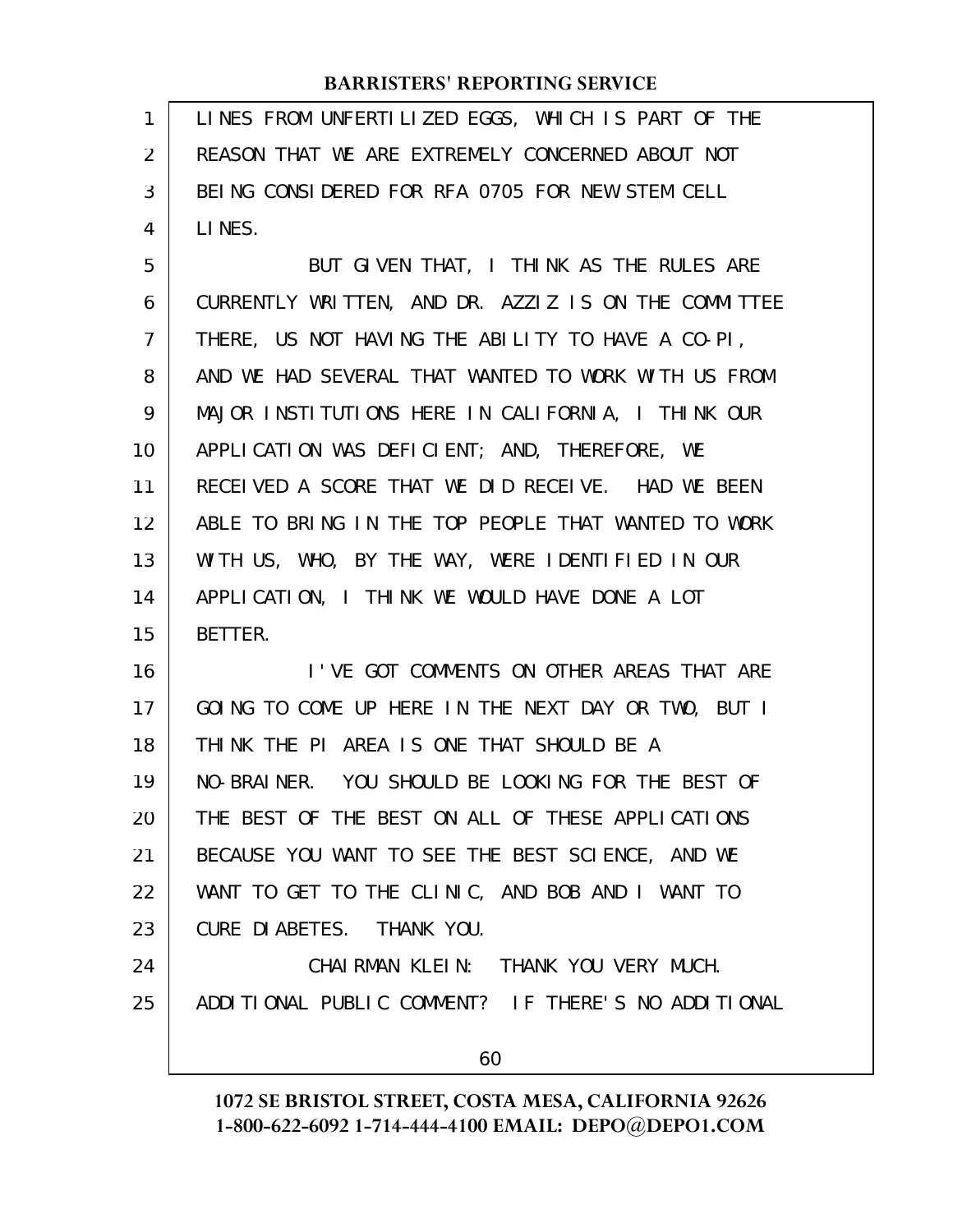| COMMENTS AT THIS TIME, WHAT I'D LIKE TO DO IS MOVE   |
|------------------------------------------------------|
| TO THE NEXT AGENDA ITEM. AND WE'LL JUST KEEP THE     |
| MOMENTUM GOING SO THAT WE'VE GONE THROUGH THE        |
| SUBSTANCE HERE. AS SOON AS WE HAVE A QUORUM, WE CAN  |
| THEN TAKE ACTION ON ALL THOSE ITEMS.                 |
| SO I'D LIKE TO MOVE AT THIS POINT TO THE             |
| NEXT AGENDA ITEM, THE ONE THAT WOULD HAVE FALLEN IN  |
| THE NORMAL ORDER, WHICH IS AGENDA ITEM NO. 7. AND,   |
| DR. GIL SAMBRANO, WOULD YOU LIKE TO WALK US THROUGH  |
| RECOMMENDATIONS FOR APPOINTMENT OF NEW SCIENTIFIC    |
| MEMBERS FOR THE GRANTS WORKING GROUP?                |
| DR. SAMBRANO: THANK YOU VERY MUCH. MR.               |
| CHAIRMAN AND MEMBERS OF THE BOARD AND THE PUBLIC,    |
| TODAY WE'RE BRINGING FOR YOUR CONSIDERATION NOMINEES |
| FOR ALTERNATE GRANTS WORKING GROUP MEMBERS WHO ARE   |
| GOING TO EXPAND OUR OVERALL EXPERTISE IN AREAS SUCH  |
| AS BIOENGINEERING, IMAGING, CHEMICAL SCREENING, AND  |
| NANOTECHNOLOGIES.                                    |
| AMONG THE GROUP ARE SEVERAL INDIVIDUALS              |
| WITH EXPERIENCE IN BIOTECH AND PHARMACEUTICAL        |
| COMPANIES THAT WILL BRING AN IMPORTANT AND NEEDED    |
| PERSPECTIVE TO THE WORKING GROUP. I THINK THE LIST   |
| OF MEMBERS IS IN YOUR NOTEBOOKS WITH THEIR BRIEF     |
| BIOS.                                                |
| I WILL JUST REMIND YOU AGAIN THAT AS                 |
| 61                                                   |
|                                                      |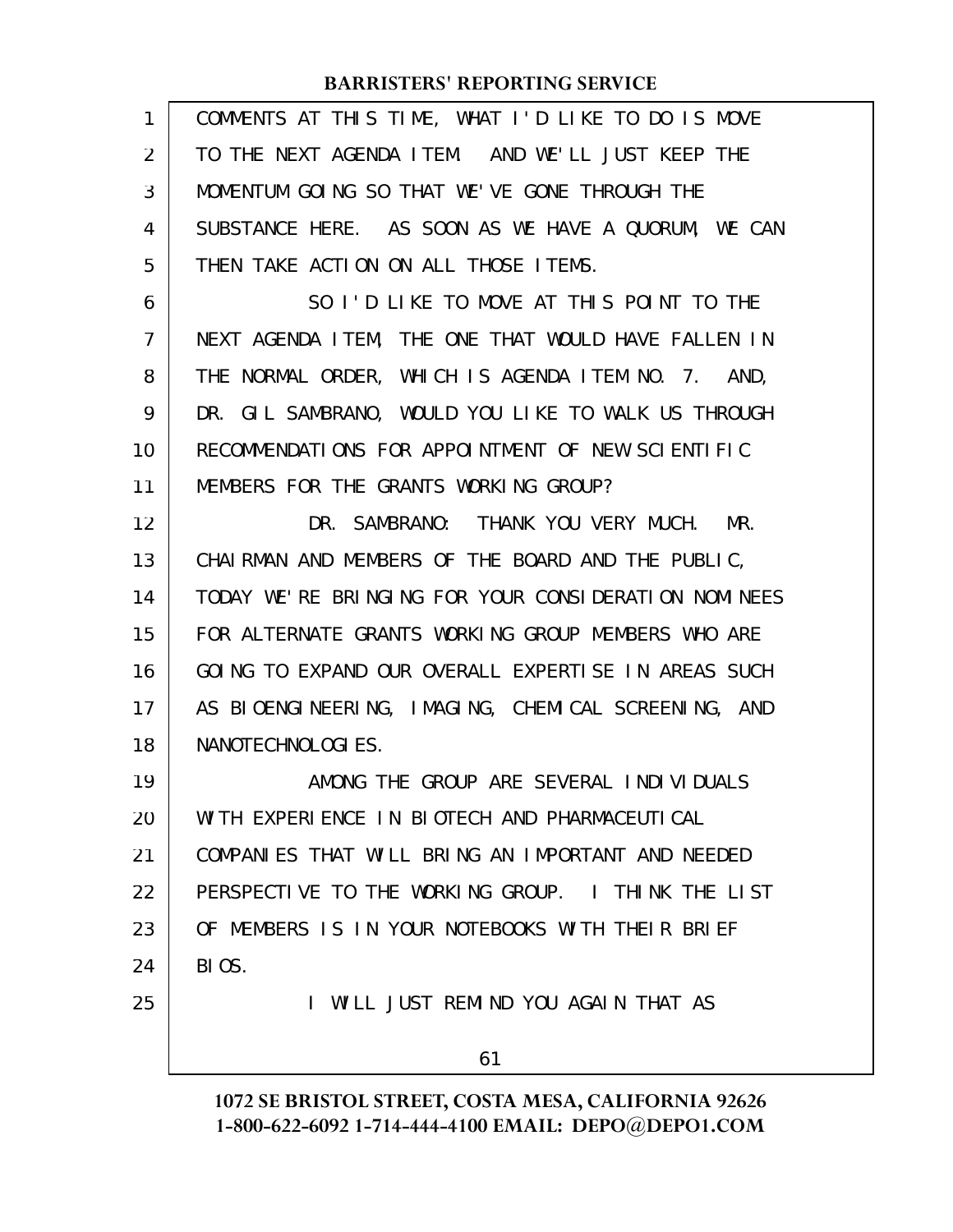| 1              | ALTERNATE GRANTS WORKING GROUP MEMBERS, THESE        |
|----------------|------------------------------------------------------|
| $\overline{2}$ | INDIVIDUALS MAY BE CALLED UPON TO PARTICIPATE IN A   |
| 3              | GRANTS WORKING GROUP MEETING AS AD HOC REVIEWERS OR  |
| 4              | ASKED TO BECOME A REGULAR MEMBER OF THE WORKING      |
| 5              | GROUP TO REPLACE CURRENT MEMBERS AS NECESSARY.       |
| 6              | ALTERNATE GRANTS WORKING GROUP MEMBERS ARE           |
| $\overline{7}$ | SUBJECT TO AND MUST AGREE TO ABIDE BY THE SAME       |
| 8              | CONFLICT OF INTEREST AND FINANCIAL DISCLOSURE POLICY |
| 9              | AS REGULAR WORKING GROUP MEMBERS. AND SO I'LL JUST   |
| 10             | GO OVER THE NAMES AND AFFILIATION OF THESE NOMINEES. |
| 11             | WE HAVE TEN OF THEM.                                 |
| 12             | WE BEGIN WITH DR. SANGEETA BHATIA FROM               |
| 13             | MIT; DR. PAULA MARIE BOKESCH FROM HOSPIRA, INC.;     |
| 14             | DR. MARK FURTH FROM WAKE FOREST BAPTIST MEDICAL      |
| 15             | CENTER; DR. MARCIE GLICKSMAN FROM BRIGHAM AND        |
| 16             | WOMEN'S HOSPITAL AT HARVARD; DR. KURT GUNTER FROM    |
| 17             | HOSPIRA, INC.; DR. PAUL KULESA FROM THE STOWERS      |
| 18             | INSTITUTE FOR MEDICAL RESEARCH; DR. HAI-QUAN MAO     |
| 19             | FROM JOHNS HOPKINS UNIVERSITY; DR. TODD MCDEVITT     |
| 20             | FROM GEORGIA INSTITUTE OF TECHNOLOGY; DR. ALAN       |
| 21             | RUSSELL FROM THE UNIVERSITY OF PITTSBURGH; AND       |
| 22             | DR. SHUICHI TAKAYAMA FROM UNIVERSITY OF MICHIGAN.    |
| 23             | SO THE CIRM REQUESTS YOUR APPROVAL AND               |
| 24             | APPOINTMENT OF THESE NOMINEES AS ALTERNATE MEMBERS   |
| 25             | OF THE WORKING GROUP.                                |
|                |                                                      |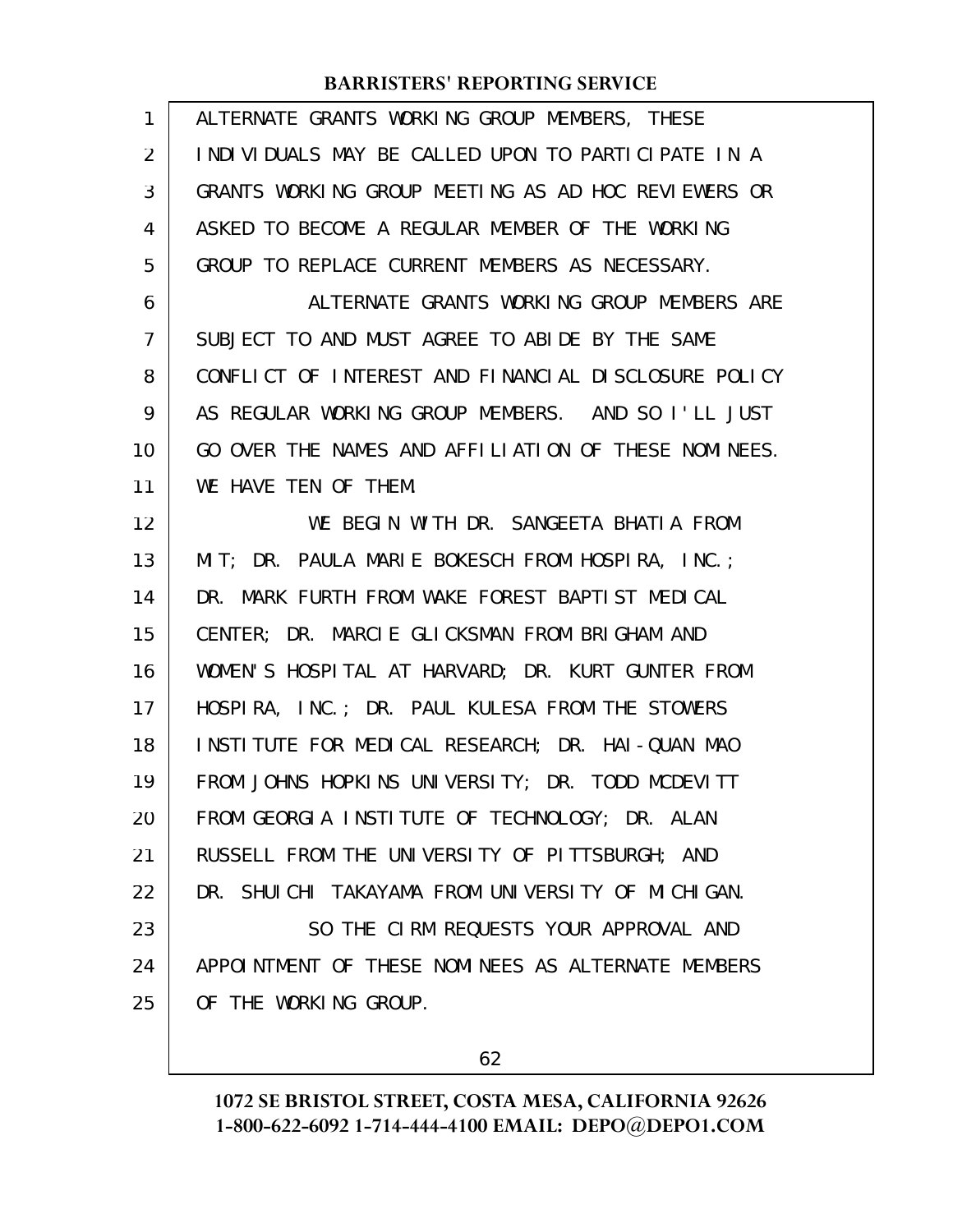| 1  | CHAIRMAN KLEIN: OKAY. AT THIS POINT ARE              |
|----|------------------------------------------------------|
| 2  | THERE ANY QUESTIONS FROM THE MEMBERS AS TO ANY OF    |
| 3  | THESE ALTERNATES?                                    |
| 4  | MS. SAMUELSON: I'D APPRECIATE IT IF, GIL,            |
| 5  | YOU COULD ELABORATE A LITTLE BIT ON WHAT THIS        |
| 6  | PACKAGE OF CANDIDATES BRINGS THAT THE WORKING GROUP  |
| 7  | DID NOT HAVE -- HAS NOT HAD ENOUGH OF.               |
| 8  | DR. SAMBRANO: SO WHAT WE'RE TRYING TO DO             |
| 9  | IS FILL IN A FEW GAPS IN THE WORKING GROUP AS WE     |
| 10 | MOVE ALONG. I THINK THIS GROUP CERTAINLY BRINGS A    |
| 11 | LOT OF EXPERIENCE IN THE BIOENGINEERING AREA. I      |
| 12 | THINK THAT'S AN AREA WHERE WE HAVE BEGUN TO GET MORE |
| 13 | APPLICATIONS, PARTICULARLY AS WE LOOK AT THE TOOLS   |
| 14 | AND TECHNOLOGIES RFA. THAT IS AN AREA WHERE          |
| 15 | BIOENGINEERING, NANOTECHNOLOGIES, CHEMICAL SCREENING |
| 16 | ARE GOING TO PLAY A BIG ROLE.                        |
| 17 | I THINK THE OTHER, AS WE ALSO MOVE ON TO             |
| 18 | ACCEPTING APPLICATIONS FROM FOR-PROFIT COMPANIES, I  |
| 19 | THINK WE NEED EXPERIENCE FROM INDIVIDUALS WHO HAVE   |
| 20 | COMPANY EXPERIENCE TO SOME EXTENT. SO THIS IS        |
| 21 | BEGINNING TO DELVE INTO THOSE AREAS OF EXPERTISE,    |
| 22 | BUT I THINK WE NEED TO CONTINUE TO BROADEN IT EVEN   |
| 23 | MORE THAN THAT.                                      |
| 24 | MR. ROTH: MR. CHAIRMAN, GIL, I WANT TO               |
| 25 | FOLLOW UP ON THAT QUESTION BECAUSE I WAS LOOKING AT  |
|    | 63                                                   |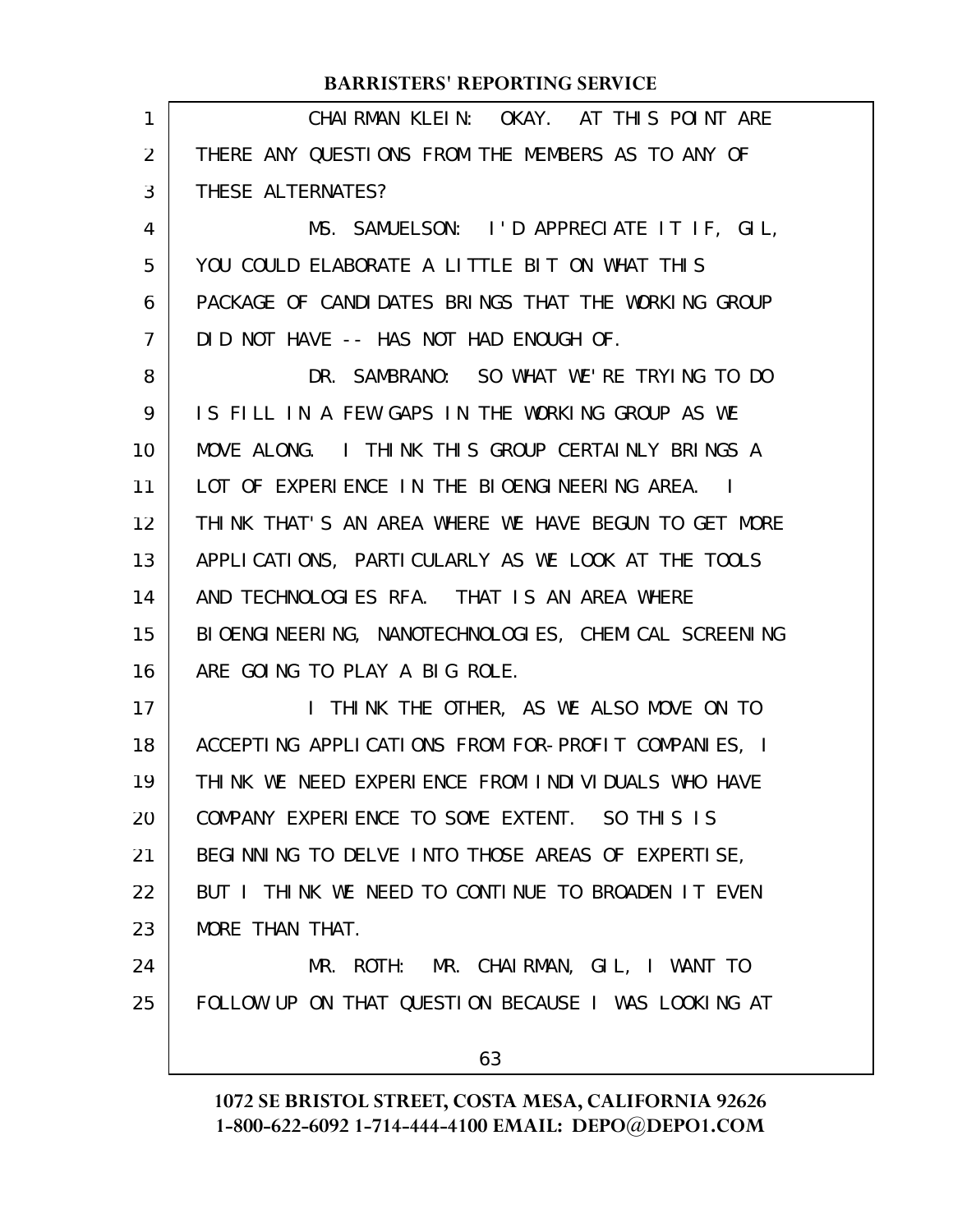| 1  | THESE APPLICANTS, AND THERE'S SOME REALLY TALENTED  |
|----|-----------------------------------------------------|
| 2  | PEOPLE HERE, BUT I WOULDN'T CONSIDER ANY OF THEM TO |
| 3  | BE REALLY EFFICIENT AT EVALUATING THE TRANSLATIONAL |
| 4  | GRANTS OR LOANS. THEIR EXPERIENCE IS QUITE LIMITED. |
| 5  | THEY' RE NOT INDUSTRY PEOPLE.                       |
| 6  | AND, ALAN, THIS REALLY I WOULD DIRECT IT            |
| 7  | AT YOU. MY VIEW IS, WHEN WE GET TO THOSE PRODUCT    |
| 8  | TRANSLATIONAL GRANTS OR LOANS, THAT WE STRONGLY     |
| 9  | CONSIDER A COMPLETELY DIFFERENT GROUP, 15 DIFFERENT |
| 10 | PEOPLE ALL FROM INDUSTRY WITH INDUSTRY EXPERIENCE,  |
| 11 | WHETHER M.D. 'S IN CLINICAL RESEARCH OR WHETHER     |
| 12 | THEY' RE REGULATORY AFFAIRS OR FINANCE OR OTHERS.   |
| 13 | OTHERWISE I VIEW A MIXTURE OF SORT OF RESEARCH      |
| 14 | SCIENTISTS TRY TO WORK OUT WITH A HANDFUL OF QUASI  |
| 15 | INDUSTRY SAVVY PEOPLE. AND I THINK IT WOULD BE FAR  |
| 16 | BETTER IF WE HAD A COMPLETELY DIFFERENT SLATE.      |
| 17 | DR. TROUNSON: I UNDERSTAND THE POINT                |
| 18 | YOU'RE MAKING, AND I ACTUALLY AGREE WITH THAT. SO   |
| 19 | WE ARE SEEKING TO GET REFEREES WHO HAVE             |
| 20 | TRANSLATIONAL EXPERIENCE. I WOULDN'T NECESSARILY    |
| 21 | WRITE OFF PEOPLE LIKE MYSELF. I ACTUALLY STARTED UP |
| 22 | SEVEN COMPANIES. FIVE OF THEM MANAGED TO STAY       |
| 23 | AFLOAT AND SO ON. SO THERE ARE BASIC SCIENTISTS WHO |
| 24 | ARE ACTUALLY IN THAT SPACE WHO ACTUALLY DO TAKE THE |
| 25 | DI SCOVERIES FORWARD WHO CAN BE PARTICULARLY USEFUL |
|    |                                                     |

64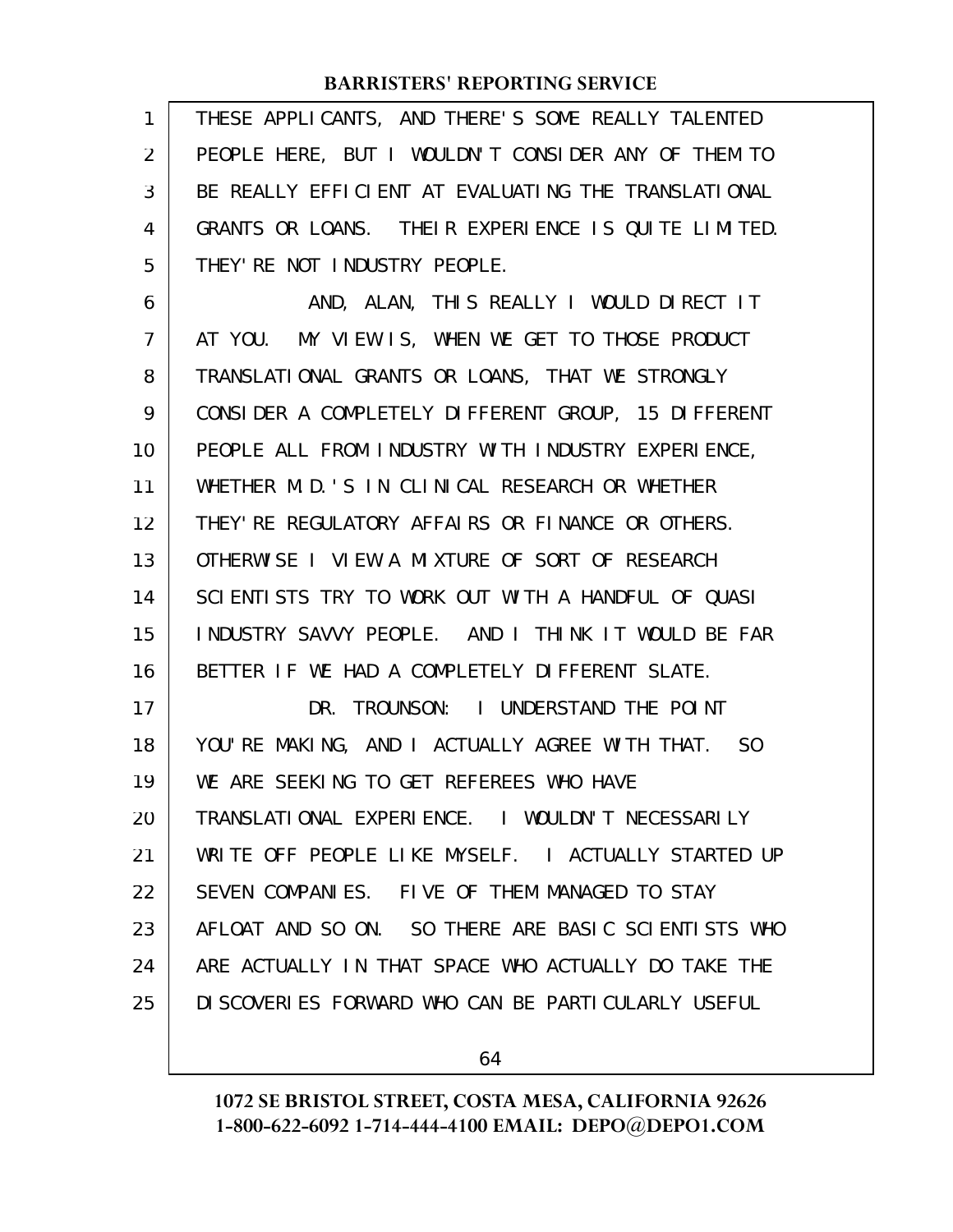IN THE PROCESS.

1

SO WHILE I RECOGNIZE THE IMPORTANCE OF HAVING BOTH A CLINICAL EXPERTISE AND THE GENUINE TRANSLATIONAL EXPERTISE FROM A COMPANY PERSPECTIVE, I WOULDN'T NECESSARILY BURN OUT THE SMART SCIENTIST WHO ALWAYS LOOKS THAT DIRECTION. I'D LIKE TO SEE MORE OF THOSE PEOPLE AROUND. SOME OF THE PHYSICIAN PH.D.'S COULD BE REALLY HELPFUL IN THAT. 2 3 4 5 6 7 8

SO WHAT WE WILL DO IS SEE IF WE CAN COMPOSE IT IN THE BEST WAY, MOST FITTING WAY. SOME OF THE -- WE'VE HAD TO ADDRESS SOME OF THE PROBLEMS OF POTENTIAL CONFLICT BECAUSE IN THE SENSE OF COMPANIES, THEY OFTEN HAVE LOTS OF CONNECTIONS WITHIN THE COMPANIES. AND THAT CAN SORT OF TAKE --GO ALL OVER THE PLACE. AND THERE'S ALSO, YOU KNOW, WHILE THEY MIGHT BE SITED OUTSIDE CALIFORNIA, THEIR COMPANY MAY WELL BE IN CALIFORNIA. SO IT'S NOT QUITE AS EASY -- AN EASY TASK AS ONE MIGHT IMAGINE TO GET A FULL LOAD OF THEM, BUT WE'RE OUT THERE PHYSICALLY DOING THOSE THINGS. 9 10 11 12 13 14 15 16 17 18 19 20

AND MARIE IS SPENDING A LOT OF TIME. HER EXPERTISE IN THE CLINICAL AREA IS VERY HELPFUL, BUT WE'RE ALSO MAKING CONNECTIONS WITH COLLEAGUES, YOUR COLLEAGUES, PEOPLE LIKE YOURSELF, TRYING TO GET SOME SUGGESTED NOMINEES THAT WE CAN SEE IF WE CAN GET 21 22 23 24 25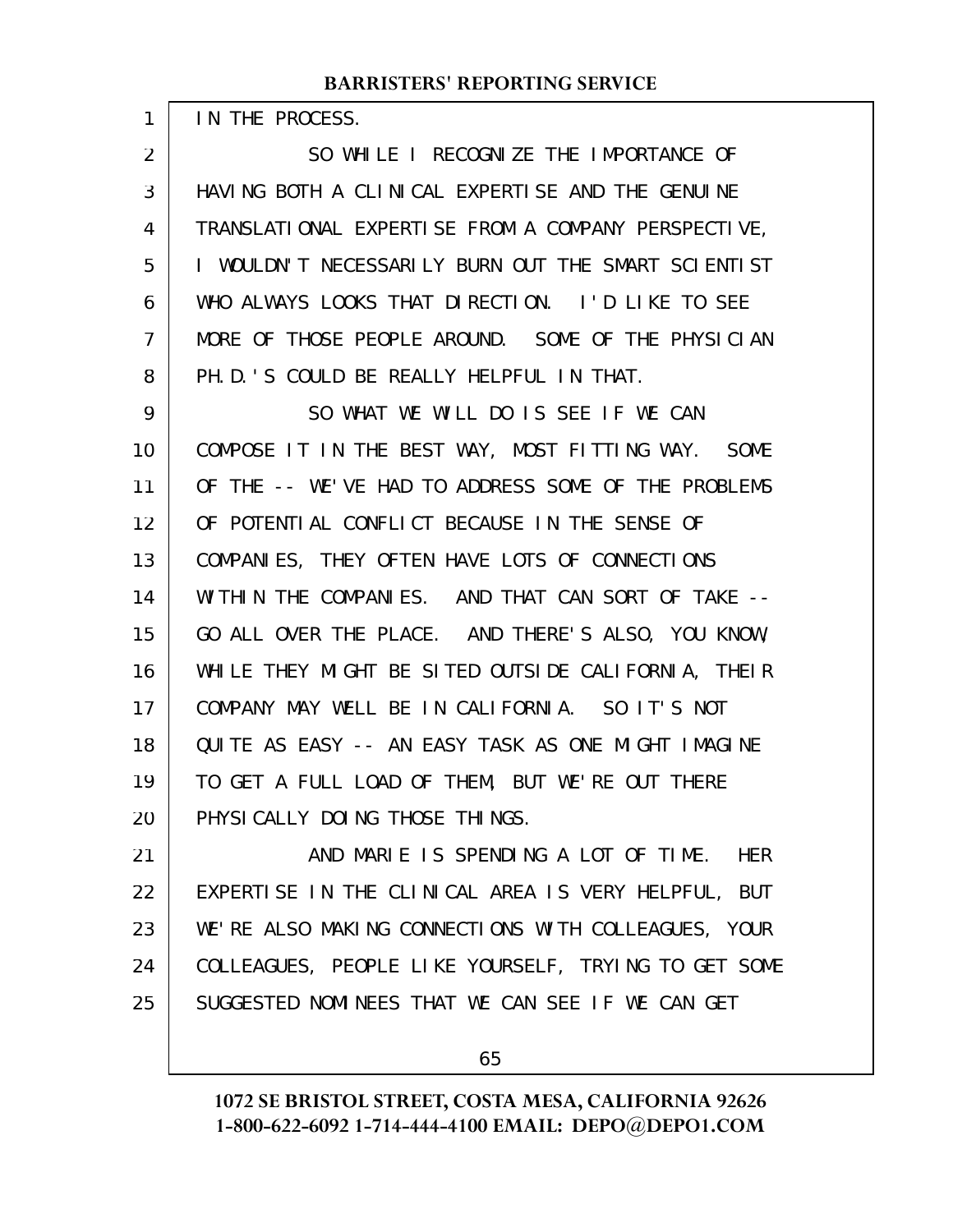| 1  | THEM TO FIT IN GIVEN THAT THE CONFLICTS PROBABLY     |
|----|------------------------------------------------------|
| 2  | COULD BE QUITE COMPLEX.                              |
| 3  | MR. ROTH: I SUPPORT THAT COMPLETELY ON               |
| 4  | THE CONFLICT QUESTION, BUT I WOULD ARGUE THAT THE    |
| 5  | SAME IS TRUE OF RESEARCH INVESTIGATORS. THEY HAVE    |
| 6  | THEIR CONNECTIONS ALL OVER THE COUNTRY. AND EVEN     |
| 7  | THOUGH THEY' RE OUTSIDE THE STATE, THEY KNOW THESE   |
| 8  | PEOPLE QUITE WELL. BUT I WOULD STRIVE -- I THINK IT  |
| 9  | WOULD BE IMPORTANT FOR US TO TAKE OUT A CLEAN SHEET  |
| 10 | OF PAPER ON THIS AND MAKE SURE WE HAVE THE RIGHT     |
| 11 | PEOPLE, EVEN INCLUDING SOME SCIENTISTS LIKE YOU      |
| 12 | SUGGEST THAT ARE REALLY CLINICALLY -- YOU KNOW,      |
| 13 | THERE'S SOME VERY BRIGHT PEOPLE IN RESEARCH          |
| 14 | INSTITUTES DOING THAT, BUT THEY HAVE TO BE THE RIGHT |
| 15 | PEOPLE.                                              |
| 16 | DR. TROUNSON: WE'RE TAKING YOUR POINT.               |
| 17 | DR. CSETE: DUANE, I ALSO WANTED TO                   |
| 18 | ADDRESS THAT BECAUSE THIS LIST REALLY REFLECTED OUR  |
| 19 | ACUTE NEED FOR PARTICULAR AREAS ON TOOLS AND         |
| 20 | TECHNOLOGIES, WHICH IS BEING REVIEWED IN SEPTEMBER.  |
| 21 | TAKES A LOT OF TIME TO CONTACT THESE PEOPLE, WORK    |
| 22 | WITH THEM, GET THEM ON THE GROUP, PUT THE            |
| 23 | BIOGRAPHIES TOGETHER. GIL AND I HAVE ESTABLISHED A   |
| 24 | LIST OF PEOPLE WITH MUCH MORE LONG-TERM EXPERIENCE   |
| 25 | IN INDUSTRY. THOSE WILL BE ON NEXT MONTH'S AGENDA.   |
|    |                                                      |

66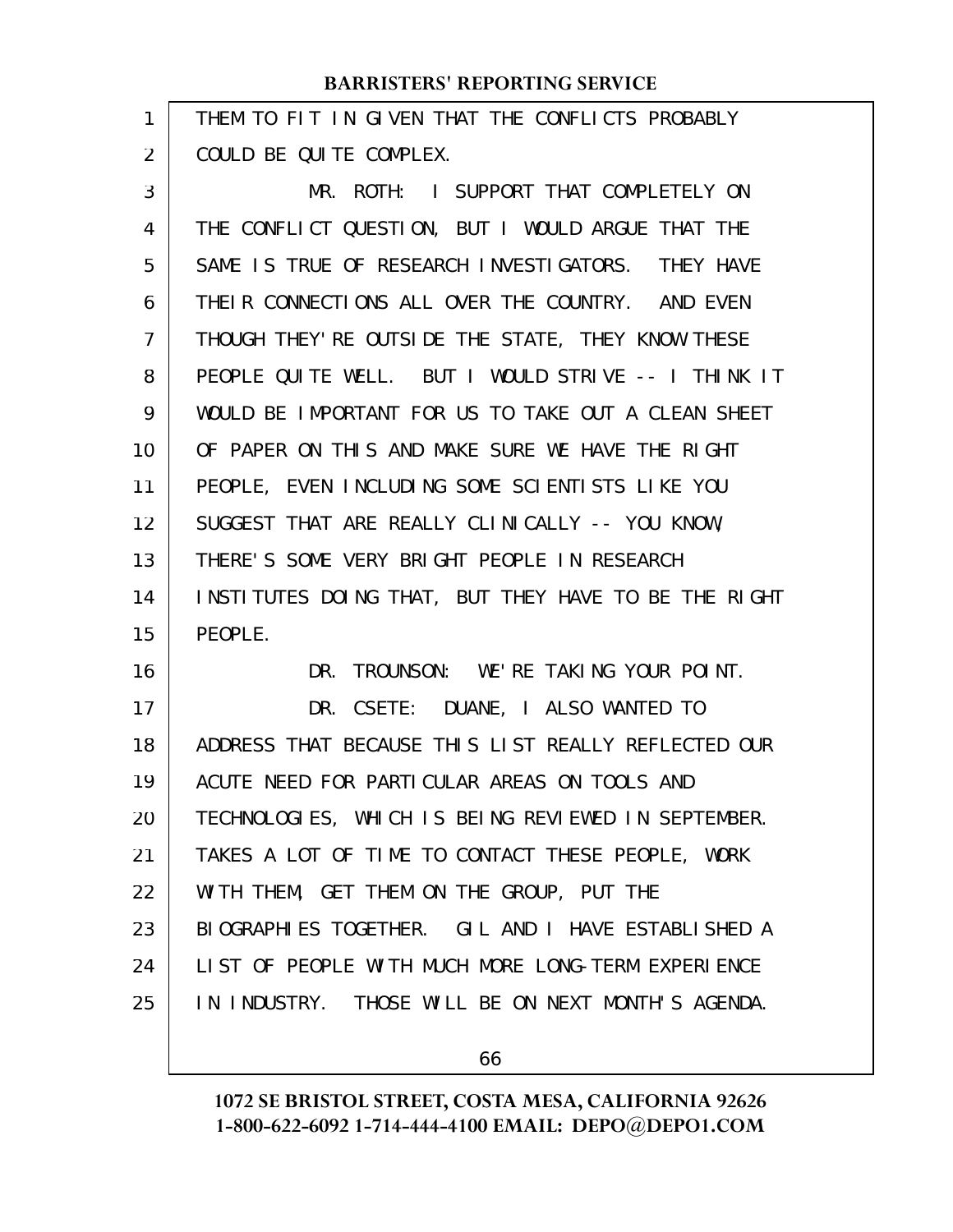| APPRECIATE, MARIE, IS A LITTLE BIT MORE ABOUT WHERE<br>$\overline{2}$<br>YOU SEE MAYBE YOURSELF AND STAFF IN THE PROCESS OF<br>3<br>DEVELOPING THE FULL TEAM THAT YOU WOULD FIND TO BE<br>4<br>EQUIPPED TO REALLY ADDRESS ALL THE STUFF THAT'S<br>5<br>BROUGHT TO US IN THE WORKING GROUP SCIENTIFICALLY.<br>6<br>DR. CSETE: I FELT REALLY STRONGLY THAT WE<br>7<br>NEED A MUCH LARGER POOL OF ALTERNATE GRANTS WORKING<br>8<br>GROUP PEOPLE BECAUSE THE BREADTH OF THE KINDS OF<br>9<br>RFA'S THAT WE'RE PUTTING OUT IS ENORMOUS. AND<br>10<br>PEOPLE ARE -- ALSO THE PEOPLE THAT WE'RE GETTING ARE<br>11<br>EXTREMELY BUSY BECAUSE THEY' RE VERY SOUGHT AFTER AS<br>12 |  |
|--------------------------------------------------------------------------------------------------------------------------------------------------------------------------------------------------------------------------------------------------------------------------------------------------------------------------------------------------------------------------------------------------------------------------------------------------------------------------------------------------------------------------------------------------------------------------------------------------------------------------------------------------------------------------|--|
|                                                                                                                                                                                                                                                                                                                                                                                                                                                                                                                                                                                                                                                                          |  |
|                                                                                                                                                                                                                                                                                                                                                                                                                                                                                                                                                                                                                                                                          |  |
|                                                                                                                                                                                                                                                                                                                                                                                                                                                                                                                                                                                                                                                                          |  |
|                                                                                                                                                                                                                                                                                                                                                                                                                                                                                                                                                                                                                                                                          |  |
|                                                                                                                                                                                                                                                                                                                                                                                                                                                                                                                                                                                                                                                                          |  |
|                                                                                                                                                                                                                                                                                                                                                                                                                                                                                                                                                                                                                                                                          |  |
|                                                                                                                                                                                                                                                                                                                                                                                                                                                                                                                                                                                                                                                                          |  |
|                                                                                                                                                                                                                                                                                                                                                                                                                                                                                                                                                                                                                                                                          |  |
|                                                                                                                                                                                                                                                                                                                                                                                                                                                                                                                                                                                                                                                                          |  |
|                                                                                                                                                                                                                                                                                                                                                                                                                                                                                                                                                                                                                                                                          |  |
|                                                                                                                                                                                                                                                                                                                                                                                                                                                                                                                                                                                                                                                                          |  |
| REVIEWERS, AND THEY'RE BUSY IN THEIR OWN<br>13                                                                                                                                                                                                                                                                                                                                                                                                                                                                                                                                                                                                                           |  |
| LABORATORIES AND IN THEIR OWN INDUSTRY.<br>14                                                                                                                                                                                                                                                                                                                                                                                                                                                                                                                                                                                                                            |  |
| 15<br>SO AT FIRST WE REALLY HAD TO SCRAMBLE TO                                                                                                                                                                                                                                                                                                                                                                                                                                                                                                                                                                                                                           |  |
| PUT TOGETHER MOSTLY BIOENGINEERING EXPERIENCE FOR<br>16                                                                                                                                                                                                                                                                                                                                                                                                                                                                                                                                                                                                                  |  |
| TOOLS AND TECHNOLOGIES JUST TO GET THE ADEQUATE<br>17                                                                                                                                                                                                                                                                                                                                                                                                                                                                                                                                                                                                                    |  |
| PEOPLE THAT WE NEEDED FOR THE SEPTEMBER REVIEW. WE<br>18                                                                                                                                                                                                                                                                                                                                                                                                                                                                                                                                                                                                                 |  |
| ARE ALSO WORKING IN THE LONG TERM TO BEEF UP, NOT<br>19                                                                                                                                                                                                                                                                                                                                                                                                                                                                                                                                                                                                                  |  |
| ONLY OUR INDUSTRY EXPERIENCE PEOPLE, BUT PEOPLE WITH<br>20                                                                                                                                                                                                                                                                                                                                                                                                                                                                                                                                                                                                               |  |
| REGULATORY EXPERIENCE, PHYSICIAN/SCIENTISTS WHO HAVE<br>21                                                                                                                                                                                                                                                                                                                                                                                                                                                                                                                                                                                                               |  |
| CARRIED OUT CLINICAL TRIALS, ETC. AND ALL THOSE<br>22                                                                                                                                                                                                                                                                                                                                                                                                                                                                                                                                                                                                                    |  |
| PEOPLE ARE PEOPLE I'VE BEEN ON THE PHONE WITH, GIL<br>23                                                                                                                                                                                                                                                                                                                                                                                                                                                                                                                                                                                                                 |  |
| HAS BEEN ON THE PHONE WITH, WE'RE WORKING TO GET<br>24                                                                                                                                                                                                                                                                                                                                                                                                                                                                                                                                                                                                                   |  |
|                                                                                                                                                                                                                                                                                                                                                                                                                                                                                                                                                                                                                                                                          |  |

67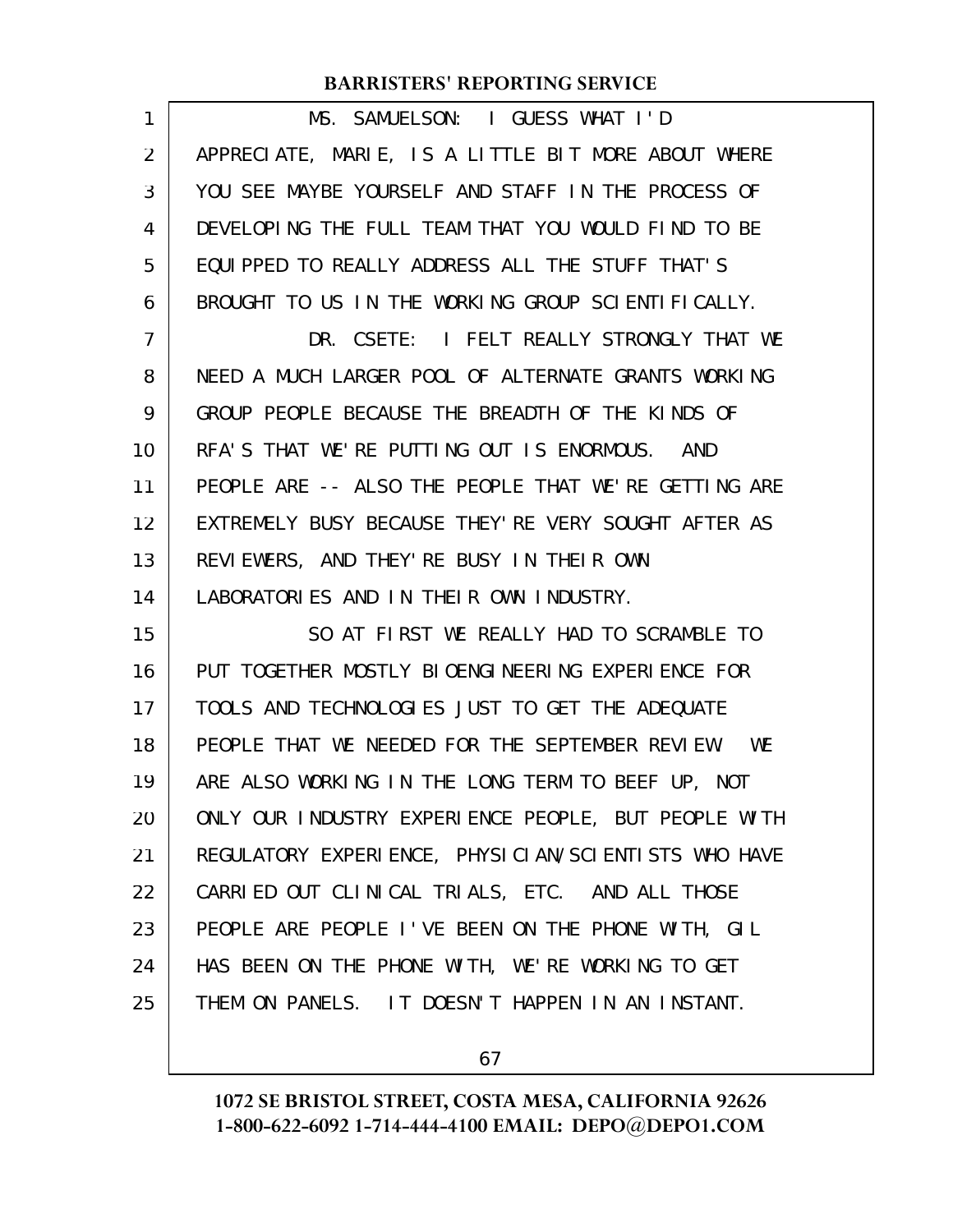| 1  | MS. SAMUELSON: SURE. AND I KNOW HOW HARD             |
|----|------------------------------------------------------|
| 2  | YOU'VE BEEN WORKING, AS STAFF DOES.                  |
| 3  | DR. CSETE: WE LOVE RECOMMENDATIONS FROM              |
| 4  | YOU, AND I'VE HARASSED SOME OF YOU. IF YOU CAN GIVE  |
| 5  | ME NAMES THAT HAVEN'T COME TO MY ATTENTION, I'D BE   |
| 6  | HAPPY TO LOOK INTO THAT.                             |
| 7  | MS. SAMUELSON: MR. CHAIRMAN, I DON'T KNOW            |
| 8  | IF THIS RISES TO THE LEVEL OF A TASK FORCE OR NOT,   |
| 9  | AND MR. PRESIDENT, BUT I WOULD LOVE US TO GET THE    |
| 10 | FULL BENEFIT OF DUANE'S THOUGHTS ABOUT THIS AND      |
| 11 | ANYONE ELSE ON THE BOARD WHO BRINGS SUCH GREAT       |
| 12 | EXPERTISE TO THIS QUESTION AND CONTEXT. PEOPLE WHO   |
| 13 | THEY COULD REALLY PUT THE HAND ON AND SELL ON BEING  |
| 14 | INVOLVED IN OUR PROCESS BECAUSE IT'S NOT AN EASY     |
| 15 | SELL BECAUSE IT IS SO HARD, AS WE ALL KNOW.          |
| 16 | SO I'D LIKE TO FORMALIZE THAT TO THE                 |
| 17 | EXTENT WE NEED TO TO BE SURE THAT WE'RE GOING TO     |
| 18 | FOLLOW UP ON IT.                                     |
| 19 | CHAI RMAN KLEIN: BETWEEN NOW AND THE                 |
| 20 | SEPTEMBER MEETING, KNOWING WE'RE GOING TO NEED TO    |
| 21 | RECRUIT A LOT OF NEW PEOPLE, I'D ASK THE BOARD       |
| 22 | GENERALLY TO SUBMIT SOME NAMES AND RECOMMENDATIONS   |
| 23 | TO MARIE SO THAT WE CAN REALLY POOL THESE RESOURCES. |
| 24 | AND THEN BASED UPON THAT, WE CAN ANALYZE WHAT        |
| 25 | ADDITIONAL STEPS WE NEED. SO WE CAN CREATE --        |
|    |                                                      |

68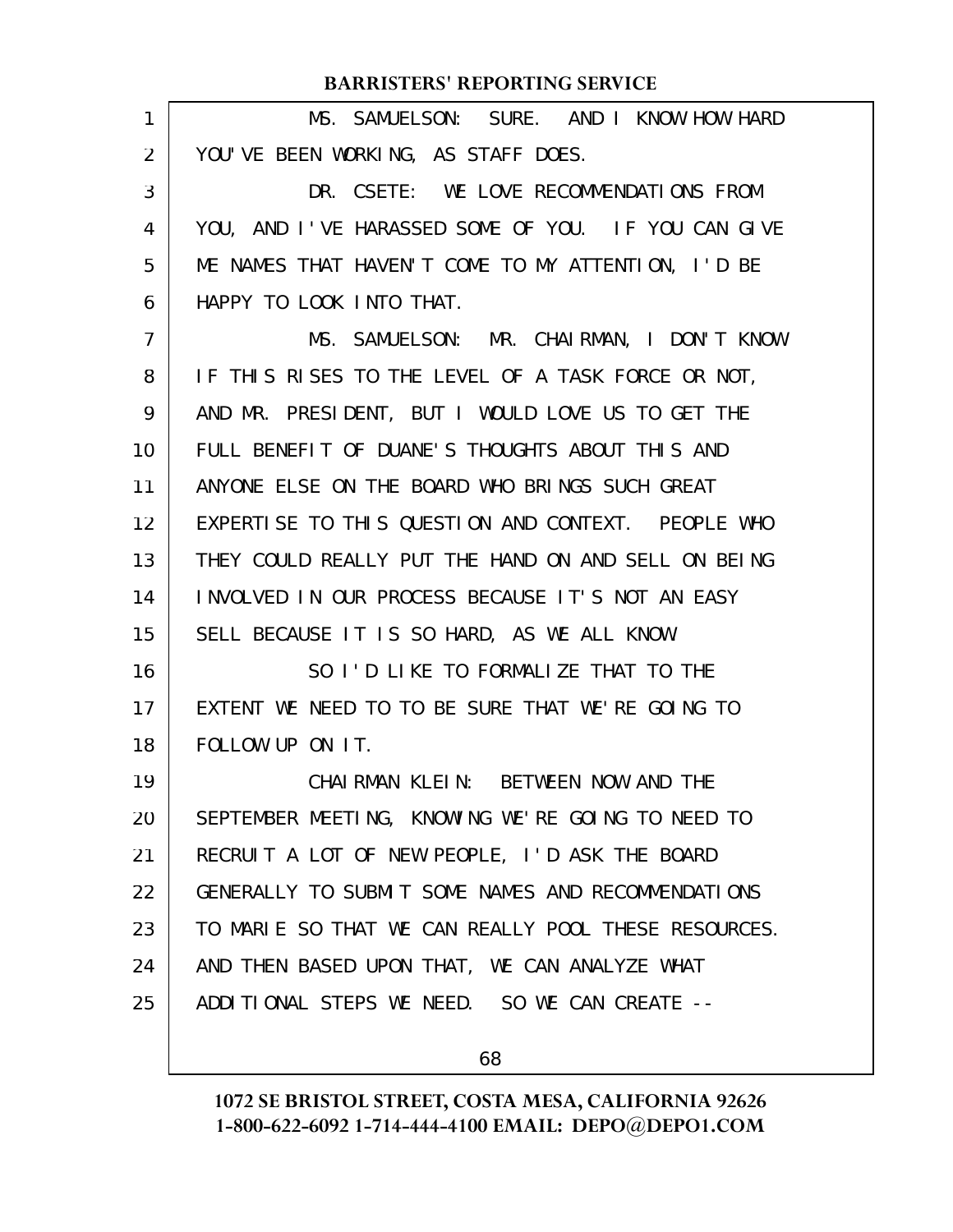| 1  | MAYBE, JOAN, YOU CAN CREATE A DIALOGUE WITH MARIE     |
|----|-------------------------------------------------------|
| 2  | BETWEEN NOW AND THEN AND SEE WHAT THE RESPONSE IS     |
| 3  | BECAUSE WE'RE GOING TO NEED VERY LARGE POOLS, AS      |
| 4  | WE'VE JUST TALKED ABOUT, BRINGING IN NEW PEOPLE.      |
| 5  | I WOULD ALSO, THOUGH, SAY, DUANE, THAT                |
| 6  | JUST AS NEW PRIVATE COMPANIES WILL GO IN AND RECRUIT  |
| 7  | SOMEONE FROM AN ACADEMIC SETTING THAT HAS A CRITICAL  |
| 8  | LINK OF KNOWLEDGE, IN THESE DISEASE TEAMS THERE MAY   |
| 9  | BE SOME VERY WONDERFUL ACADEMIC RESEARCHERS WHO ARE   |
| 10 | ON THE VERGE OF CREATING THEIR OWN COMPANY OR HAVE A  |
| 11 | CRITICAL LINK OF KNOWLEDGE THAT WOULD BE VERY GOOD,   |
| 12 | EVEN THOUGH THEY DON'T HAVE A HISTORY IN THE PRIVATE  |
| 13 | SECTOR, TO HAVE ON THOSE TEAMS. AND THE CULTURE IS    |
| 14 | SUCH THAT THAT KNOWLEDGE IS INTEGRATED WELL, AS       |
| 15 | WE'VE SEEN PREVIOUSLY WHERE WE HAVE DIFFERENT         |
| 16 | DI SPARATE BACKGROUNDS BRINGING TOGETHER AN EFFECTIVE |
| 17 | CULTURE THAT MOBILIZES ALL THE KNOWLEDGE OF THE       |
| 18 | WHOLE GROUP.                                          |
| 19 | MR. ROTH: SO MY SUGGESTION WOULD BE TO                |
| 20 | WRITE A REALLY GOOD JOB DESCRIPTION HERE AND GET IT   |
| 21 | TO CHI, BIOCOM, BAYBIO, EVEN BIO AND PHARMA AND ASK   |
| 22 | FOR THEIR HELP TO IDENTIFY PEOPLE THAT WOULD BE GOOD  |
| 23 | REVIEWERS FOR EXACTLY THE KINDS OF PEOPLE YOU'RE      |
| 24 | TALKING ABOUT. AND I THINK YOU WILL GET A VERY        |
| 25 | LARGE LIST.                                           |
|    |                                                       |

69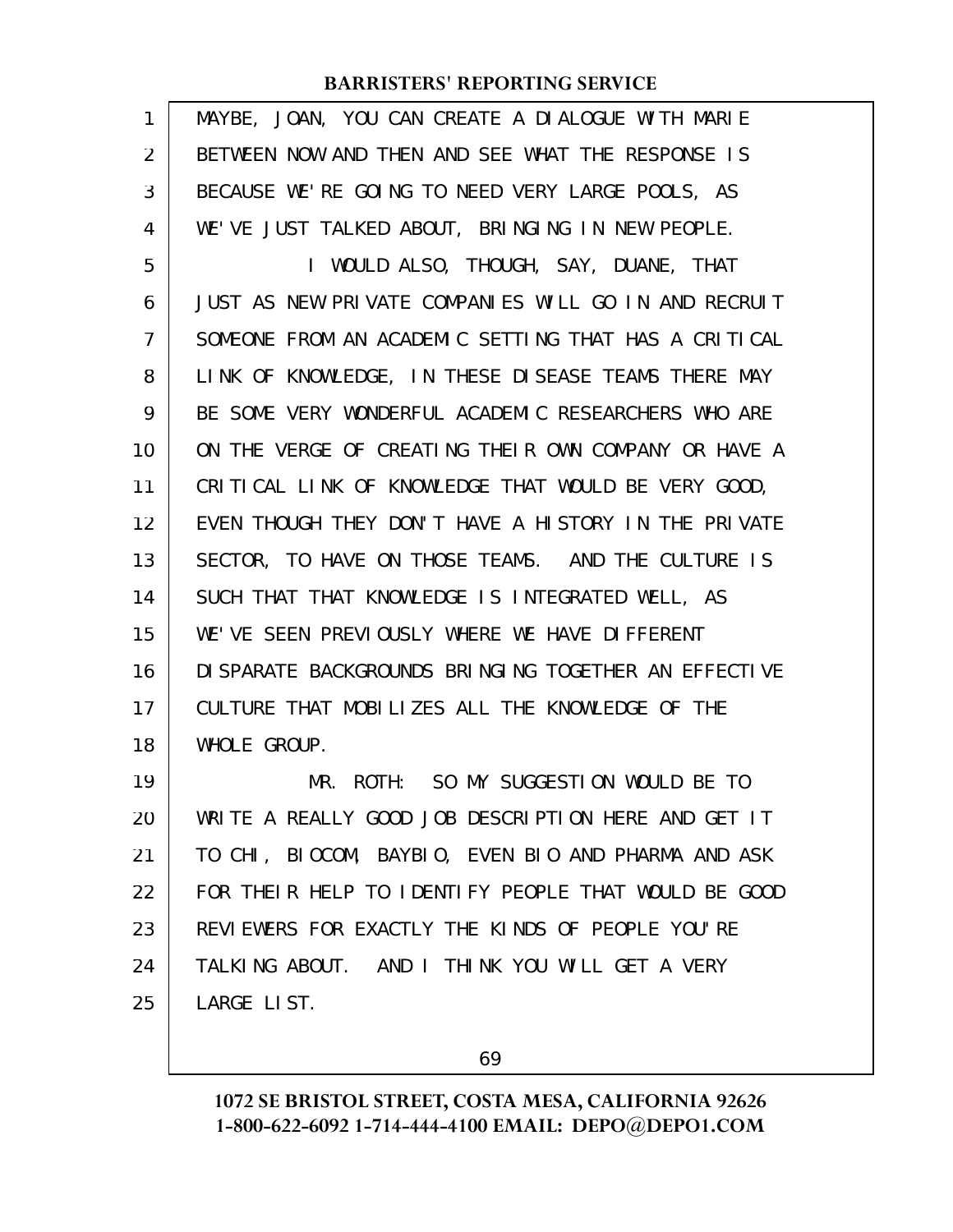| 1  | CHAIRMAN KLEIN: ALL RIGHT. MARIE WOULD               |
|----|------------------------------------------------------|
| 2  | LOVE TO RECRUIT THE WORLD. SO THANK YOU FOR THOSE    |
| 3  | SUGGESTIONS. ANY ADDITIONAL QUESTIONS OR COMMENTS    |
| 4  | ON THIS PANEL OF SUGGESTED ALTERNATES?               |
| 5  | DR. TROUNSON: MR. CHAIR, JUST TO REMIND              |
| 6  | THE BOARD THAT WE DO ALSO HAVE SPECIALISTS WHO DON'T |
| 7  | VOTE, BUT WHO ARE PREPARED TO GIVE US THEIR TIME     |
| 8  | BECAUSE THEY' VE GOT A PARTICULAR EXPERTISE IN       |
| 9  | SOMETHING THAT IS NOT READILY AVAILABLE ANYWHERE.    |
| 10 | AND SO WE'VE REACHED -- WE'VE OFTEN REACHED OUT TO   |
| 11 | GET SPECIALISTS WHO REALLY INFORM THE REVIEW PROCESS |
| 12 | WITHOUT MAKING ANY VOTES.                            |
| 13 | CHAIRMAN KLEIN: AND WHOSE TIME                       |
| 14 | REQUIREMENTS ARE MORE NARROWLY FOCUSED. SO, AGAIN,   |
| 15 | FROM THE BOARD, I THINK WE'D ASK THAT IF YOU HAVE    |
| 16 | ADVICE ON SPECIALISTS THAT COULD BE VERY HELPFUL IN  |
| 17 | PROVIDING CRITICAL INFORMATION FOR THE TRANSLATIONAL |
| 18 | OR DISEASE TEAM ROUNDS, IN PARTICULAR, BETWEEN NOW   |
| 19 | AND THE NEXT BOARD MEETING, IN FACT, LET'S TRY AND   |
| 20 | SAY TEN DAYS BEFORE THAT BOARD MEETING SO WE CAN     |
| 21 | AGGREGATE THE INFORMATION, PLEASE SUBMIT THOSE LISTS |
| 22 | TO THE SCIENTIFIC STAFF.                             |
| 23 | ARE THERE PUBLIC COMMENTS ON THIS PANEL OF           |
| 24 | NOMI NEES?                                           |
| 25 | MS. SAMUELSON: I'VE GOT ONE MORE QUICK               |
|    | 70                                                   |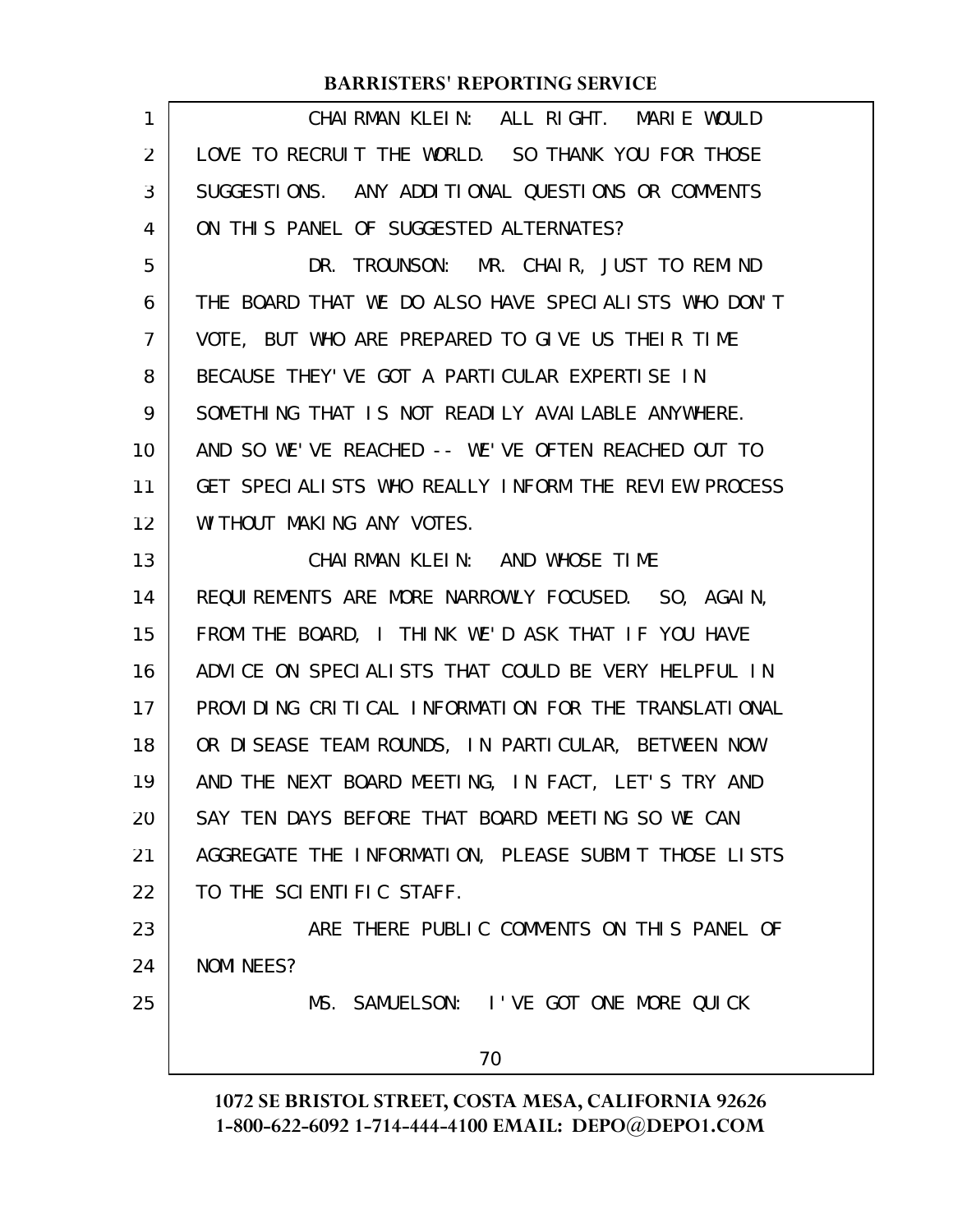| 1              | FOLLOW-UP FOR GIL. AS OF TODAY, DO WE HAVE ANY      |
|----------------|-----------------------------------------------------|
| 2              | VACANCLES ON THE ACTUAL WORKING GROUP MEMBERSHIP    |
| 3              | I TSELF?                                            |
| 4              | DR. SAMBRANO: WE HAVE ACTUALLY ONE                  |
| 5              | VACANCY IN THE GRANTS WORKING GROUP, NOT THE        |
| 6              | ALTERNATE MEMBERS, AND THEY'RE NOT -- WE OFTEN CALL |
| $\overline{7}$ | THEM PERMANENT MEMBERS, BUT THEY ACTUALLY HAVE A    |
| 8              | SIX-YEAR APPOINTMENT. THERE ARE THE 15 REGULAR      |
| 9              | MEMBERS. SO I THINK WE'D LIKE TO BRING TO YOU A     |
| 10             | NOMINATION. I THINK IF YOU HAVE THE ROSTER OF THE   |
| 11             | GRANTS WORKING GROUP MEMBERS, I THINK WE NEED TO GO |
| 12             | OVER THAT CAREFULLY AND DECIDE HOW WE WANT TO AND   |
| 13             | WHO WE WANT TO BRING INTO THAT REGULAR MEMBERSHIP   |
| 14             | FOR THAT VACANCY.                                   |
| 15             | CHAIRMAN KLEIN: THANK YOU VERY MUCH.                |
| 16             | WITH THAT, WE'LL CONTINUE OUR MOMENTUM AND MOVE TO  |
| 17             | ITEM NO. 8. AND DR. GEOFF LOMAX IS GOING TO PRESENT |
| 18             | A NEW MEMBER PROPOSAL FOR THE STANDARDS WORKING     |
| 19             | GROUP.                                              |
| 20             | DR. LOMAX: THANK YOU, MR. CHAIRMAN.<br><b>ONE</b>   |
| 21             | OF THE ETHICLST MEMBERS OF THE STANDARDS WORKING    |
| 22             |                                                     |
|                | GROUP, PATRICIA KING OF GEORGETOWN UNIVERSITY,      |
| 23             | ANNOUNCED HER NEED TO STEP DOWN FROM THE WORKING    |
| 24             | GROUP EARLIER THIS SUMMER. SHE WAS FINDING IT       |
| 25             | DIFFICULT TO ATTEND THE DELIBERATIONS. I THINK      |

71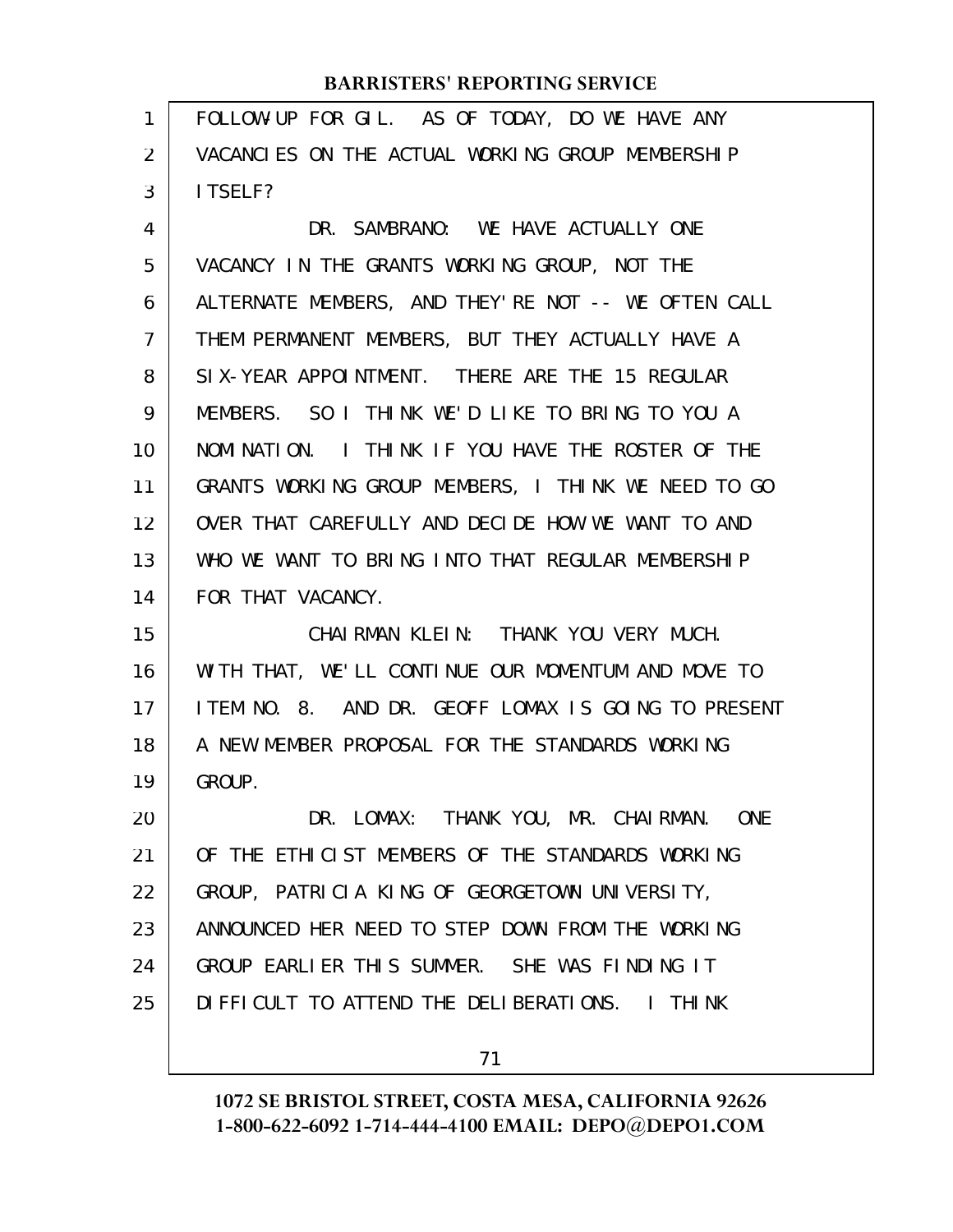| 1  | PARTICULARLY THE LONG TRAVEL WAS A BIT OF A PROBLEM. |
|----|------------------------------------------------------|
| 2  | SHE FILLED A ROLE ON THE WORKING GROUP               |
| 3  | THAT WAS FOCUSED. SHE HAD EXPERTISE PARTICULARLY ON  |
| 4  | HEALTH ISSUES, HEALTH ISSUES RELATING TO UNDERSERVED |
| 5  | COMMUNITIES. SO WE THEN SOUGHT TO IDENTIFY A         |
| 6  | REPLACEMENT MEMBER THAT COULD BRING THOSE            |
| 7  | QUALIFICATIONS TO THE WORKING GROUP.                 |
| 8  | AT THIS TIME THE RESULT OF THAT SEARCH IS            |
| 9  | THE RECOMMENDATION OF DOROTHY ROBERTS, PROFESSOR OF  |
| 10 | LAW AT NORTHWESTERN UNIVERSITY SCHOOL OF LAW IN      |
| 11 | CHICAGO. IT'S OUR RECOMMENDATION TO THE BOARD.       |
| 12 | CHAIRMAN KLEIN: ALL RIGHT. ANYONE HAVE               |
| 13 | ANY DISCUSSION OR POINTS OF INFORMATION?             |
| 14 | MS. LANSING: HI. I JUST WANT TO SAY THAT             |
| 15 | OBVIOUSLY HER RESUME SPEAKS VERY MUCH FOR ITSELF.    |
| 16 | SHE'S FROM OUT-OF-STATE, WHICH IS TERRIFIC. HER      |
| 17 | QUALIFICATIONS ARE EXTRAORDINARY. MY CO-CHAIR,       |
| 18 | BERNIE LO, HAS SPOKEN TO HER. SHE'S ANXIOUS TO       |
| 19 | SERVE, AND I THINK SHE'LL BE A WONDERFUL, WONDERFUL  |
| 20 | ADDITION.                                            |
| 21 | CHAIRMAN KLEIN: ALL RIGHT. ANY                       |
| 22 | ADDITIONAL COMMENTS ON THIS MEMBER?                  |
| 23 | MR. SHEEHY: I WOULD JUST LIKE TO SECOND              |
| 24 | WHAT SHERRY SAID. PAT KING LEAVES A VERY DEFINITE    |
| 25 | GAP. SHE WAS VERY INFLUENTIAL, VERY KNOWLEDGEABLE    |
|    | 72                                                   |
|    |                                                      |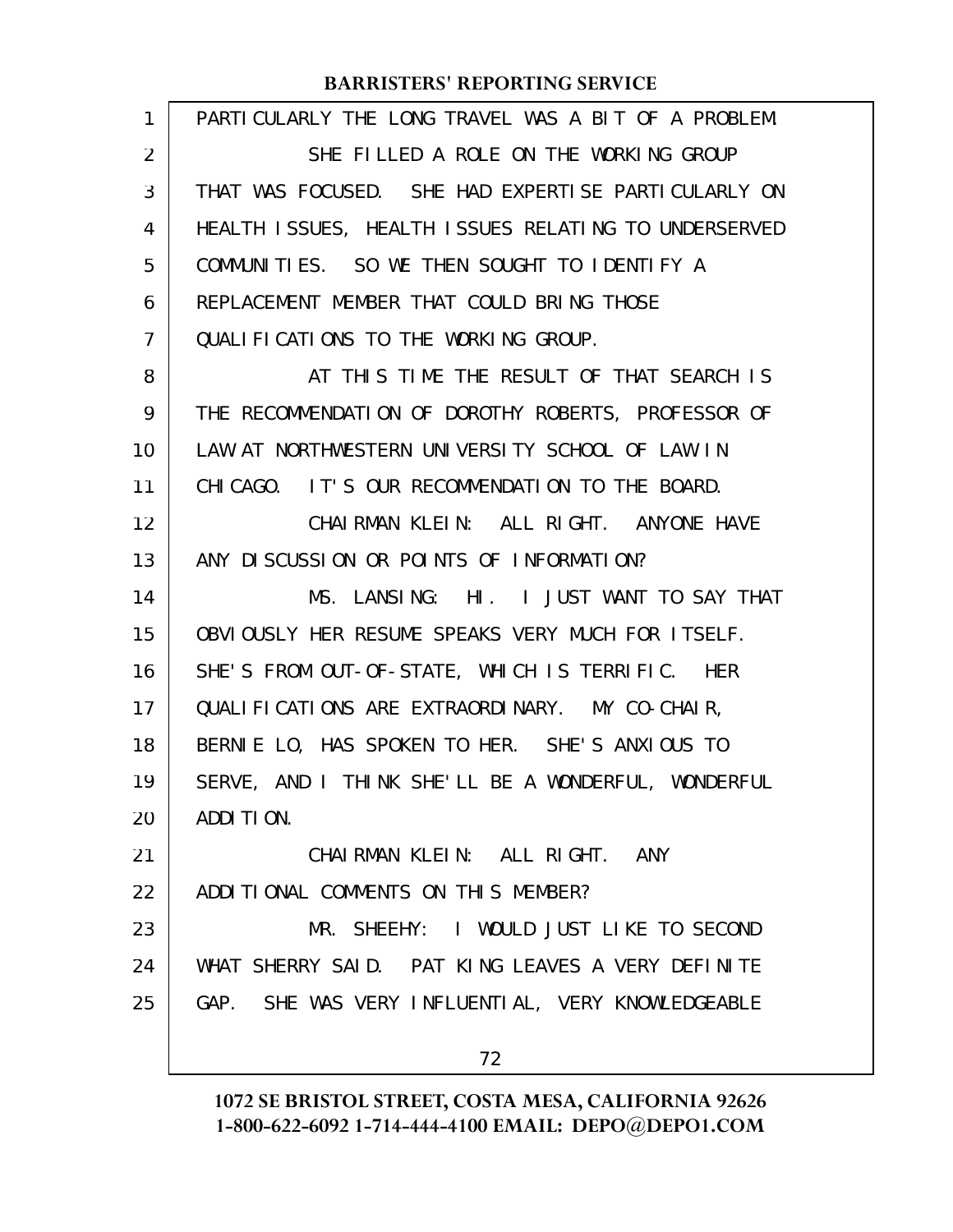| 1              | ABOUT WOMEN'S ISSUES AND THE ISSUES OF DIVERSE       |
|----------------|------------------------------------------------------|
| $\overline{2}$ | COMMUNITIES WITHIN THE STATE AND COUNTRY. AND I      |
| 3              | THINK DOROTHY ROBERTS WILL REALLY FILL THAT NICHE,   |
| 4              | THAT GAP. I DO AGREE WITH WHAT SHERRY SAID AS WELL,  |
| 5              | AND I HOPE WE MOVE HER FORWARD.                      |
| 6              | CHAIRMAN KLEIN: OKAY. THANK YOU. PUBLIC              |
| $\overline{7}$ | COMMENT? SEEING NO PUBLIC COMMENT ON THIS ITEM,      |
| 8              | I'VE BEEN TOLD THAT THERE'S A NUMBER OF INDIVIDUALS  |
| 9              | IN THE AUDIENCE THAT HAVE PUBLIC CONTRIBUTIONS TO    |
| 10             | MAKE ON ITEM NO. 10. SO FOR THE MOMENT I'M GOING TO  |
| 11             | GO TO ITEM NO. 10, CALIFORNIA SUPPLIER. AND DUANE    |
| 12             | ROTH AND TED LOVE WERE THE TWO-PERSON TASK FORCE     |
| 13             | FROM THE BOARD THAT HAVE LED THIS EFFORT VERY        |
| 14             | SUCCESSFULLY IN COLLABORATION WITH ASSEMBLYMAN       |
| 15             | MULLIN'S OFFICE TO BRING TOGETHER, I THINK,          |
| 16             | CONSENSUS ON THIS. SO, DUANE, WOULD YOU LIKE TO      |
| 17             | LEAD THE DISCUSSION ON THIS ITEM?                    |
| 18             | I WOULD BE HAPPY TO. LET ME<br>MR. ROTH:             |
| 19             | START WITH JUST RECOGNIZING THAT I PROBABLY MADE THE |
| 20             | UNDERSTATEMENT OF THE YEAR IN SACRAMENTO WHEN THIS   |
| 21             | ISSUE CAME UP, AND I SUGGESTED THAT WE COULD GET     |
| 22             | TOGETHER FOR AN HOUR AND WORK IT OUT. THAT WAS A     |
| 23             | TREMENDOUS UNDERSTATEMENT.                           |
| 24             | SO YOU'VE MENTIONED THAT TED LOVE AND I              |
| 25             | WORKED TOGETHER, AND I THANK TED FOR ALL HIS WORK    |
|                | 73                                                   |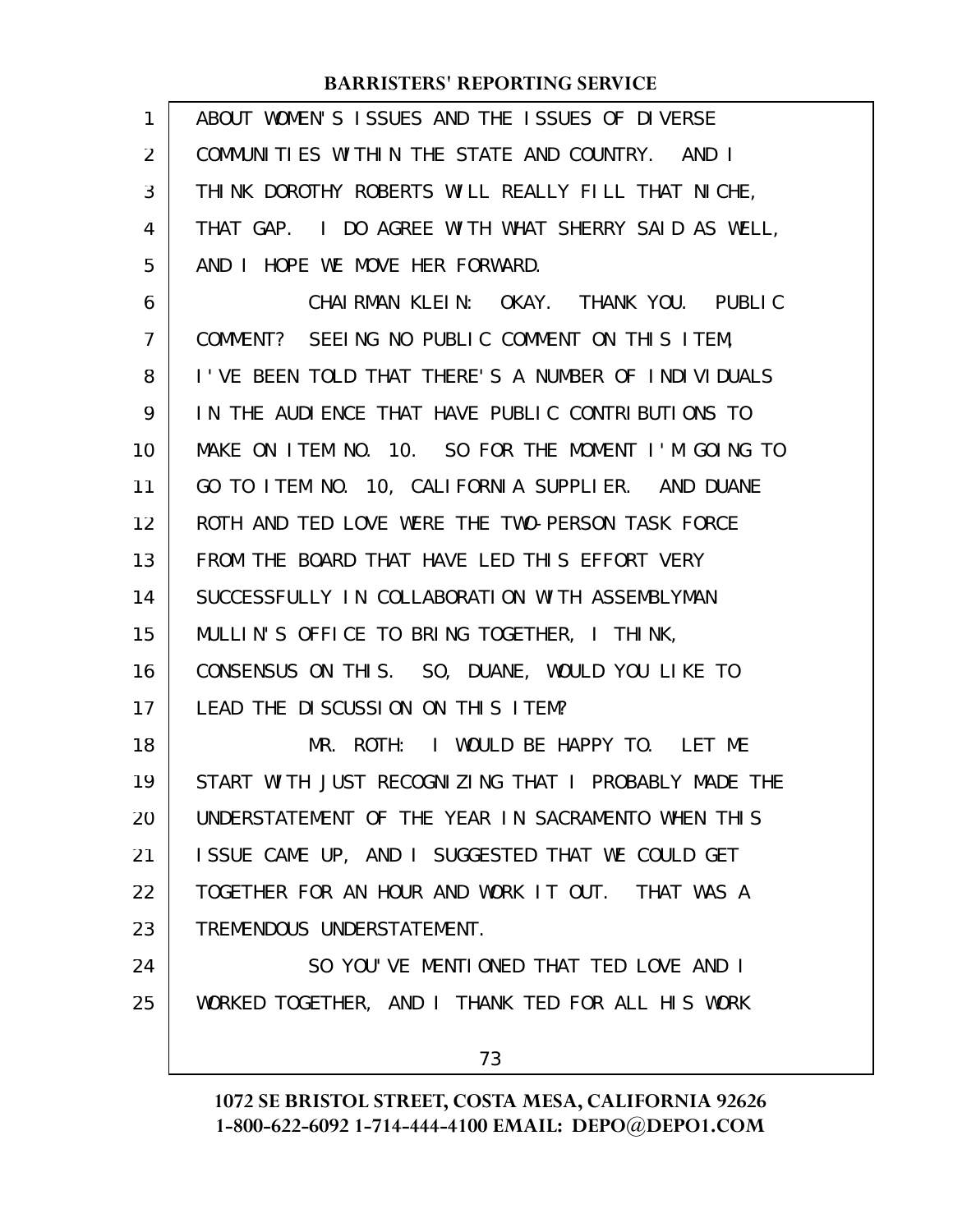| 1              | WITH SCOTT TOCHER. AND I THINK WE NOW HAVE IN FRONT               |
|----------------|-------------------------------------------------------------------|
| $\overline{2}$ | OF YOU SOMETHING THAT WE WOULD RECOMMEND AS THE                   |
| 3              | DEFINITION FOR A CALIFORNIA SUPPLIER.                             |
| 4              | YOU MENTIONED ASSEMBLYMEMBER MULLIN AND                           |
| 5              | PARTICULARLY DARCY SEARS, WHO PLAYED AN IMPORTANT                 |
| 6              | ROLE, AND A NUMBER OF THE COMPANIES, INVITROGEN,                  |
| 7              | BECKMAN DICKINSON, ROCHE, J & J, AND OTHERS, IN                   |
| 8              | COMING UP WITH THE LANGUAGE.                                      |
| 9              | SO IF YOU'D TURN TO THE DEFINITION, THE                           |
| 10             | PROPOSED ADOPTION FOR THIS MEETING, THERE ARE REALLY              |
| 11             | THREE BROAD HEADINGS TO QUALIFY AS A CALIFORNIA                   |
| 12             | SUPPLIER. AND THE FIRST ONE IS THAT YOU'RE                        |
| 13             | HEADQUARTERED IN THE STATE OF CALIFORNIA. THAT'S                  |
| 14             | YOUR PRINCIPAL PLACE OF BUSINESS AND WHERE IT'S                   |
| 15             | DI RECTED FROM.                                                   |
| 16             | THE SECOND WAY TO QUALIFY IS IF YOU HAVE A                        |
| 17             | SOLE PROPRIETORSHIP, A PARTNERSHIP, OR JOINT                      |
| 18             | VENTURE, OR OTHER CORPORATION IN THE STATE THAT                   |
| 19             | EMPLOYS AT LEAST ONE-THIRD OF ALL YOUR EMPLOYEES,                 |
| 20             | EVEN THOUGH YOU'RE NOT HEADQUARTERED HERE, YOU                    |
| 21             | EMPLOY ONE-THIRD OF YOUR TOTAL EMPLOYMENT HERE.<br>S <sub>0</sub> |
| 22             | THAT WOULD GET SMALL COMPANIES WHO ARE HEADQUARTERED              |
| 23             | IN ANOTHER STATE, BUT HAVE A REAL PRESENCE HERE,                  |
| 24             | QUALIFIED AS A CALIFORNIA SUPPLIER.                               |
| 25             | AND THEN ANY BUSINESS UNIT, DIVISION, OR                          |
|                | 74                                                                |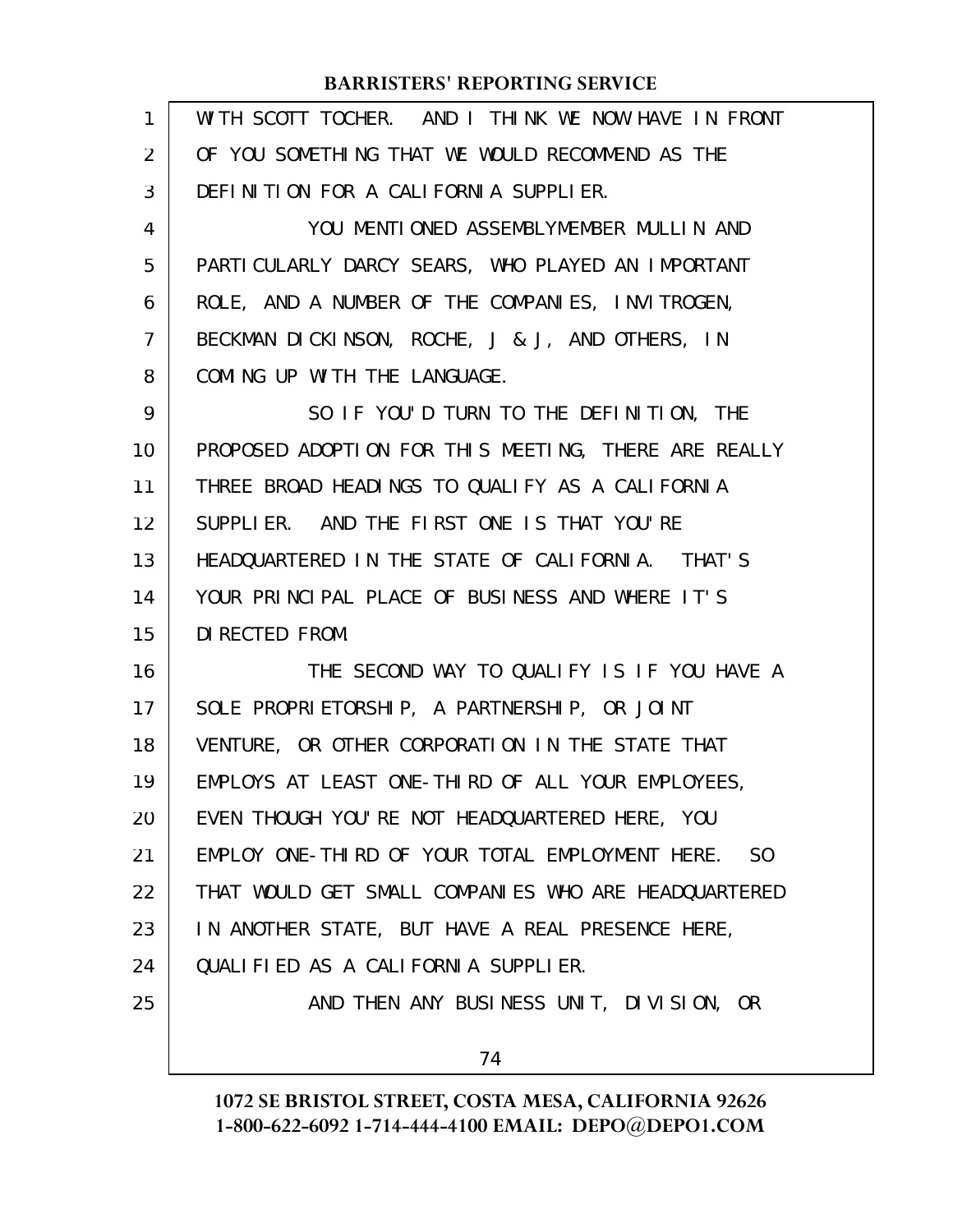| 1  | SUBSIDIARY THAT'S, AGAIN, NOT LOCATED -- WHERE THE   |
|----|------------------------------------------------------|
| 2  | HEADQUARTERS IS LOCATED, BUT A DIVISION IS LOCATED   |
| 3  | HERE THAT PRODUCES PRODUCTS THAT ARE USED BY LIFE    |
| 4  | SCIENCE RESEARCH INSTITUTES.                         |
| 5  | AND THEN THERE'S A FURTHER QUALIFICATION,            |
| 6  | NO. C, AND THAT DEALS WITH THE PRODUCTS THAT ARE     |
| 7  | ACTUALLY MANUFACTURED IN THE STATE OF CALIFORNIA AND |
| 8  | THE CORPORATION IS OUTSIDE THE STATE. SO THOSE       |
| 9  | PRODUCTS WOULD QUALIFY AS, QUOTE, CALIFORNIA         |
| 10 | PRODUCTS OR FROM A CALIFORNIA SUPPLIER. SO THAT'S    |
| 11 | THE SECOND WAY. BROAD CATEGORY. YOU'RE NOT           |
| 12 | HEADQUARTERED HERE, BUT YOU HAVE SIGNIFICANT         |
| 13 | BUSINESS UNITS FOR OPERATIONS HERE.                  |
| 14 | AND THE THIRD ONE IS ANY MAJOR CALIFORNIA            |
| 15 | SUPPLIER, AND WE HAVE TWO CATEGORIES HERE. AND A     |
| 16 | MAJOR CALIFORNIA PRESENCE. I SHOULDN'T SAY           |
| 17 | SUPPLIER. A MAJOR CALIFORNIA PRESENCE. AND SO ANY    |
| 18 | COMPANY THAT HAS 800 CALI FORNIA RESIDENTS EMPLOYED  |
| 19 | IN THE LIFE SCIENCE RESEARCH FIELD QUALIFIES         |
| 20 | EVERYTHING. AND FINALLY, IF YOU DON'T HAVE LIFE      |
| 21 | SCIENCE CATEGORIES THAT MEET THE 800, BUT YOU EMPLOY |
| 22 | 5,000 CALI FORNI ANS, THEN YOU' RE CONSI DERED A     |
| 23 | CALI FORNI A SUPPLI ER.                              |
| 24 | SO THERE'S REALLY THREE MAJOR HEADINGS.              |
| 25 | THE ONLY OTHER IMPORTANT ASPECT I'D CALL YOUR        |
|    | 75                                                   |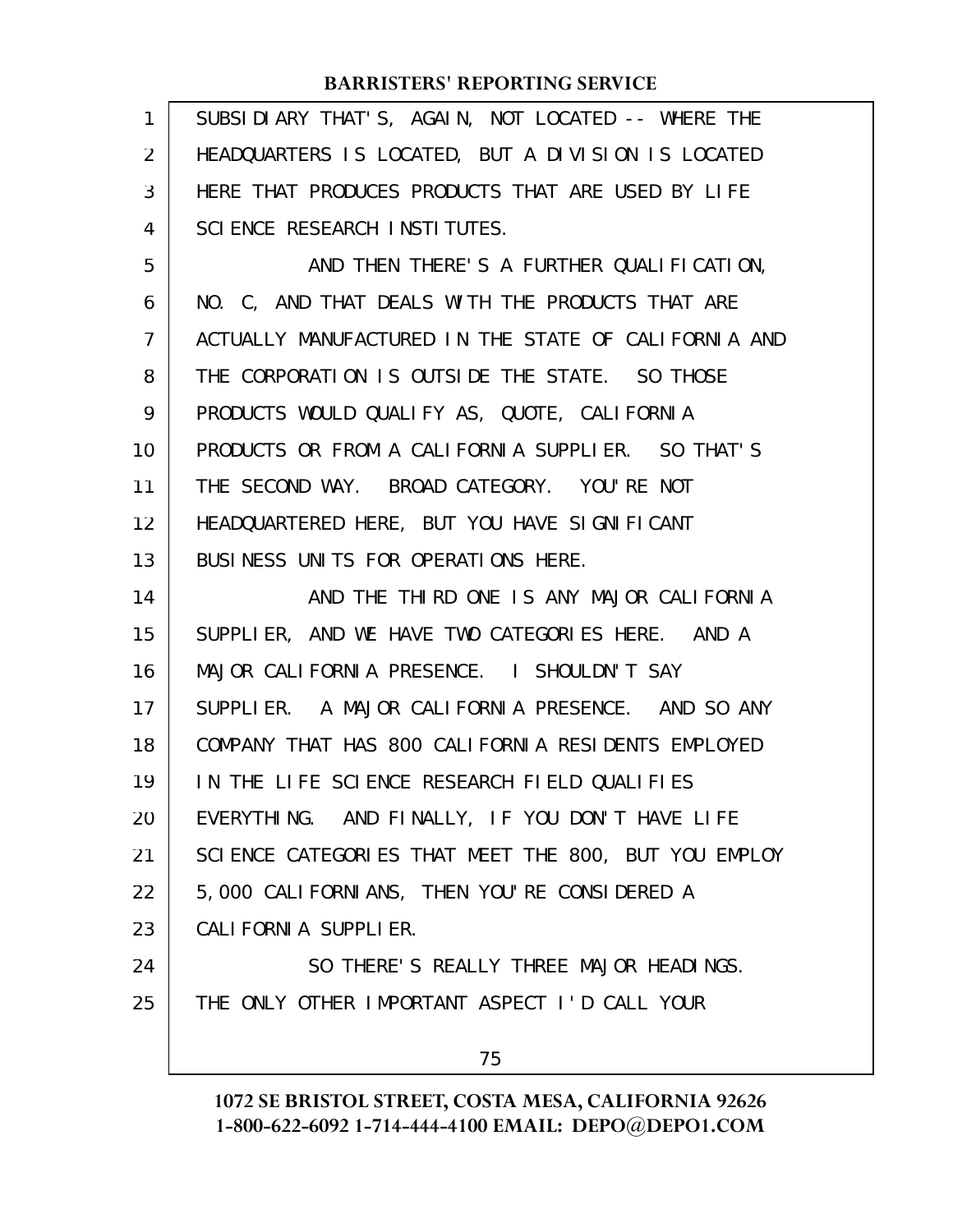| 1              | ATTENTION TO IS THAT THE COMPANIES THEMSELVES, SO    |
|----------------|------------------------------------------------------|
| 2              | THAT CIRM DOESN'T HAVE THE STAFF AND RESOURCES TO    |
| 3              | CERTIFY, THE COMPANIES WILL SELF-CERTIFY. WE'LL      |
| 4              | PROBABLY PLACE THOSE ON A WEBSITE SO IT WILL BE KEPT |
| 5              | UP TO DATE BY THEM. THAT'S STILL TO BE WORKED OUT,   |
| 6              | BUT THE GENERAL COUNSEL OF THE CORPORATION OR THE    |
| $\overline{7}$ | CEO OR A PARTNER OR A DIRECTOR WILL HAVE TO SIGN     |
| 8              | THAT CERTIFICATION SO THAT WE KEEP EVERYBODY HONEST. |
| 9              | HAVING BEEN A FORMER SALES REPRESENTATIVE            |
| 10             | EARLY IN MY LIFE, I'M QUITE SURE IT WILL BE POLICED  |
| 11             | BY THE COMPETITORS. SO I THINK WE'LL HAVE A PROGRAM  |
| 12             | THAT WORKS HERE. I THANK EVERYBODY THAT WORKED ON    |
| 13             | THIS. ED PENHOET AND BOB, YOU GUYS GAVE US SOME      |
| 14             | GOOD INPUT INTO IT. WE GOT SOME GREAT COMMENTS BACK  |
| 15             | FROM, NOT ONLY THE COMPANIES, BUT THE APPLICANTS,    |
| 16             | THE RESEARCH INSTITUTES THAT THIS IS WORKABLE.       |
| 17             | THANK YOU.                                           |
| 18             | CHAIRMAN KLEIN: SO, DUANE, JUST TO DRAW              |
| 19             | OUT YOUR POINT ABOUT POLICING, SINCE THIS WILL BE A  |
| 20             | PUBLIC SITE, THAT IF SOMEONE HASN'T CERTIFIED        |
| 21             | PROPERLY, YOU HAVE NO DOUBT THAT THE COMPETITORS     |
| 22             | WILL DRAW IT TO OUR ATTENTION AND THEREFORE --       |
| 23             | MR. ROTH: I'M QUITE SURE THAT WILL                   |
| 24             | HAPPEN.                                              |
| 25             | CHAIRMAN KLEIN: -- THERE WILL BE A GREAT             |
|                | 76                                                   |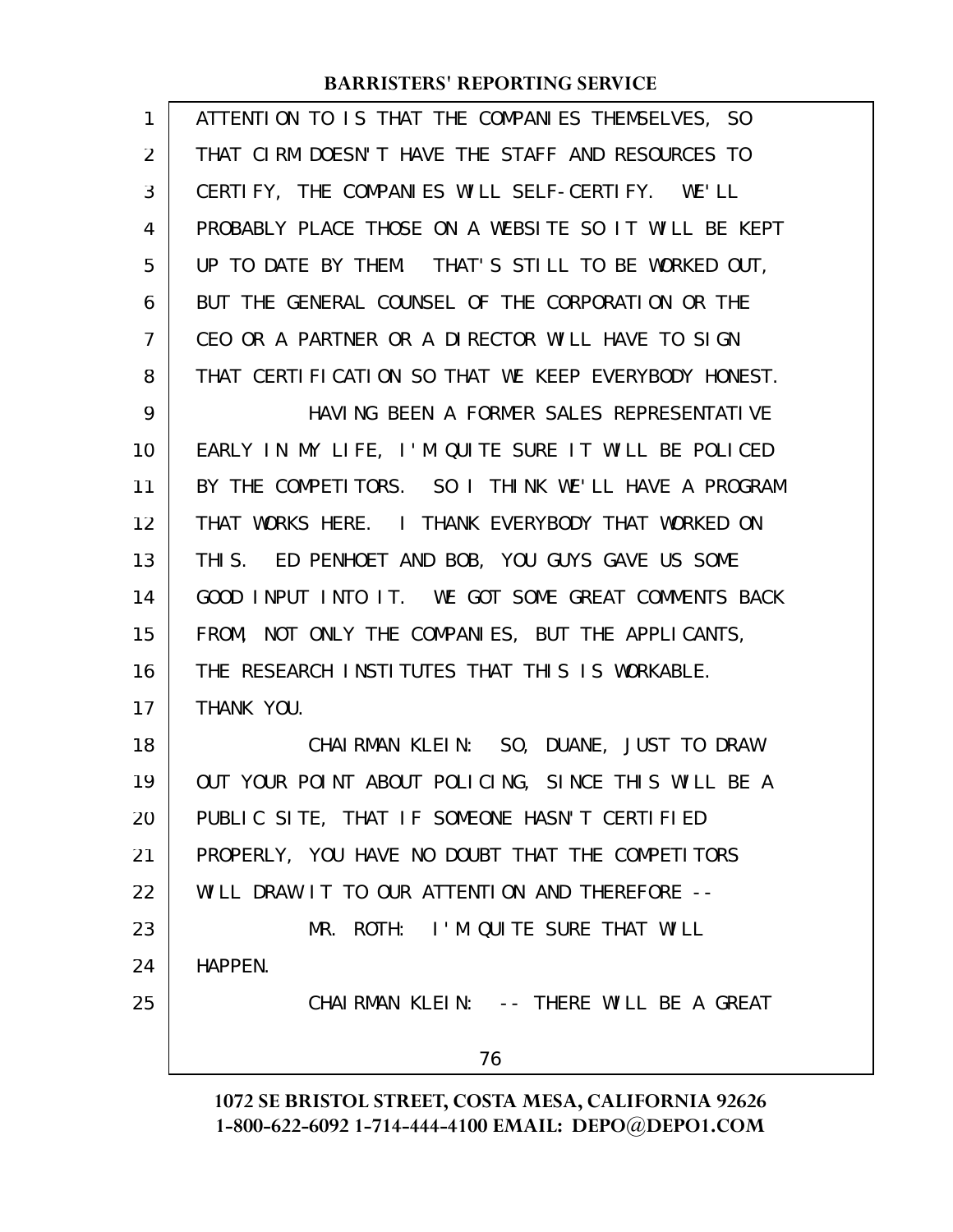| 1  | DEAL OF PUBLIC ACCOUNTABILITY AND OVERSIGHT BUILT    |
|----|------------------------------------------------------|
| 2  | <b>INTO THIS SYSTEM.</b>                             |
| 3  | MR. ROTH: CORRECT.                                   |
| 4  | CHAIRMAN KLEIN: ALL RIGHT. AND ARE THERE             |
| 5  | INDIVIDUALS, DUANE, HERE THAT WOULD LIKE TO OFFER    |
| 6  | PUBLIC COMMENT? OR LET ME ASK FIRST ARE THERE BOARD  |
| 7  | COMMENTS BEFORE THE PUBLIC COMMENTS?                 |
| 8  | DR. LOVE: MAYBE I'LL JUST ADD A COUPLE OF            |
| 9  | POINTS. ONE IS THAT I ALSO MADE THE ROTH MISTAKE IN  |
| 10 | SACRAMENTO. I JOINED IN THIS EFFORT THINKING THAT,   |
| 11 | BOY, THIS WILL BE QUICK AND THIS WILL BE SIMPLE, AND |
| 12 | I'LL BE ABLE TO GET CREDIT FOR HAVING DONE SOMETHING |
| 13 | WITHOUT DOING MUCH WORK. IN FACT, IT'S TURNED OUT    |
| 14 | TO BE EXTRAORDINARILY COMPLEX, INVOLVED A LOT OF     |
| 15 | PEOPLE CONTRIBUTING. I JUST WANT TO ACKNOWLEDGE      |
| 16 | THAT I THINK DUANE, AS CHAIR OF THIS EFFORT, DID AN  |
| 17 | EXTRAORDINARY JOB. AND MY CONTRIBUTION RELATIVE TO   |
| 18 | DUANE'S WAS REALLY MINUSCULE. AND SCOTT ALSO DID A   |
| 19 | TREMENDOUS JOB. AND I ALSO WANT TO THANK ALL THE     |
| 20 | COMPANIES AND ALL THE INDIVIDUALS FROM OUTSIDE WHO   |
| 21 | REALLY GOT INVOLVED.                                 |
| 22 | AND, IN FACT, I THINK IT WAS AN EXEMPLARY            |
| 23 | PROCESS IN THE END IN THAT ALL THE STAKEHOLDERS THAT |
| 24 | HAD A STAKE IN THIS CAME TO THE TABLE, CONTRIBUTED   |
| 25 | VIGOROUSLY TO THE PROCESS. I THINK WE ENDED UP WITH  |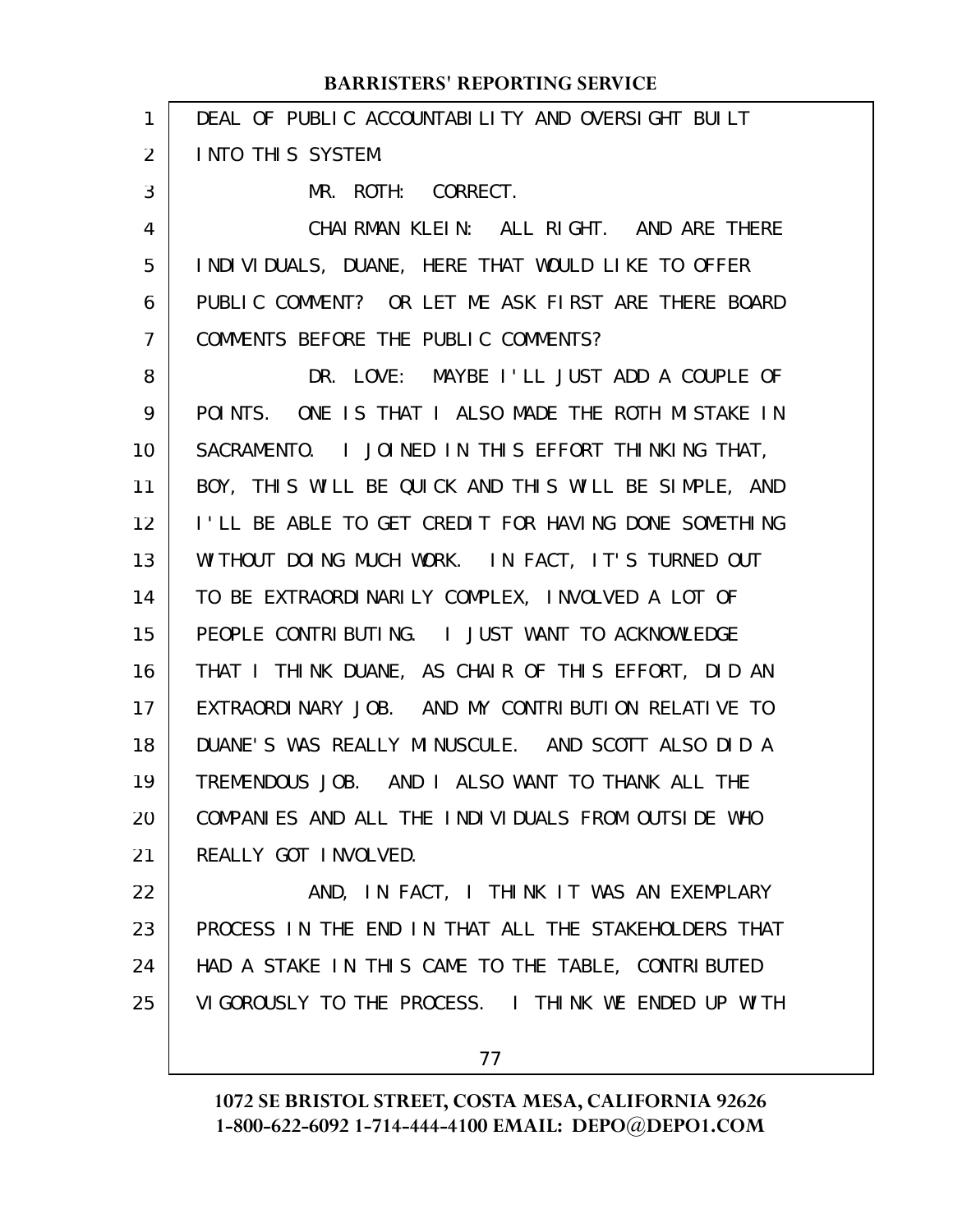| $\mathbf{1}$   | WHAT WE'RE SUPPOSED TO END UP WITH, WHICH IS A       |
|----------------|------------------------------------------------------|
| $\overline{2}$ | PROCESS WHICH REALLY DOES FOCUS ON TRYING TO DIRECT  |
| 3              | THE RESOURCES TOWARD COMPANIES THAT ARE FOCUSED ON   |
| 4              | HELPING CALIFORNIA IN BENEFITING OUR CITIZENS.       |
| 5              | CHAIRMAN KLEIN: THANK YOU VERY MUCH, DR.             |
| 6              | LOVE. PUBLIC COMMENT ON THIS ITEM?                   |
| $\overline{7}$ | MR. HAWKINS: MR. CHAIRMAN, I'M MICHAEL               |
| 8              | HAWKINS. I'M HERE ON BEHALF OF THE CALIFORNIA        |
| 9              | HEALTHCARE INSTITUTE, AND THEY'RE IN SUPPORT OF      |
| 10             | THESE REGULATIONS AND ENCOURAGE YOU TO PASS THEM.    |
| 11             | AND WANT TO THANK MR. ROTH AND MR. LOVE FOR ALL      |
| 12             | THEIR WORK ON THIS. THANK YOU.                       |
| 13             | CHAIRMAN KLEIN: THANK YOU VERY MUCH. IS              |
| 14             | THERE ADDITIONAL PUBLIC COMMENT?                     |
| 15             | MR. LAKAVAGE: GOOD EVENING. I'M TONY                 |
| 16             | LAKAVAGE, AND I'M HERE FROM BD, BECKMAN DICKINSON.   |
| 17             | AND I WANT TO THANK YOU ALL FOR YOUR PATIENCE ON     |
| 18             | THIS ISSUE. WE'VE BEEN TALKING ABOUT IT FOR MONTHS.  |
| 19             | AND THANK YOU, DUANE AND TED, FOR YOUR LEADERSHIP    |
| 20             | AND, SCOTT, FOR YOUR SUPPORT IN BRINGING US TOGETHER |
| 21             | ON THIS.                                             |
| 22             | I THINK IT WAS A LONG PROCESS, BUT WE HAVE           |
| 23             | A DEFINITION NOW THAT I THINK INCLUDES CALIFORNIA    |
| 24             | COMPANIES OF ALL SIZES AND SHAPES THAT MAKE A        |
| 25             | CONTRIBUTION. AND JUST ON BEHALF BD, WE'RE LOOKING   |
|                | 78                                                   |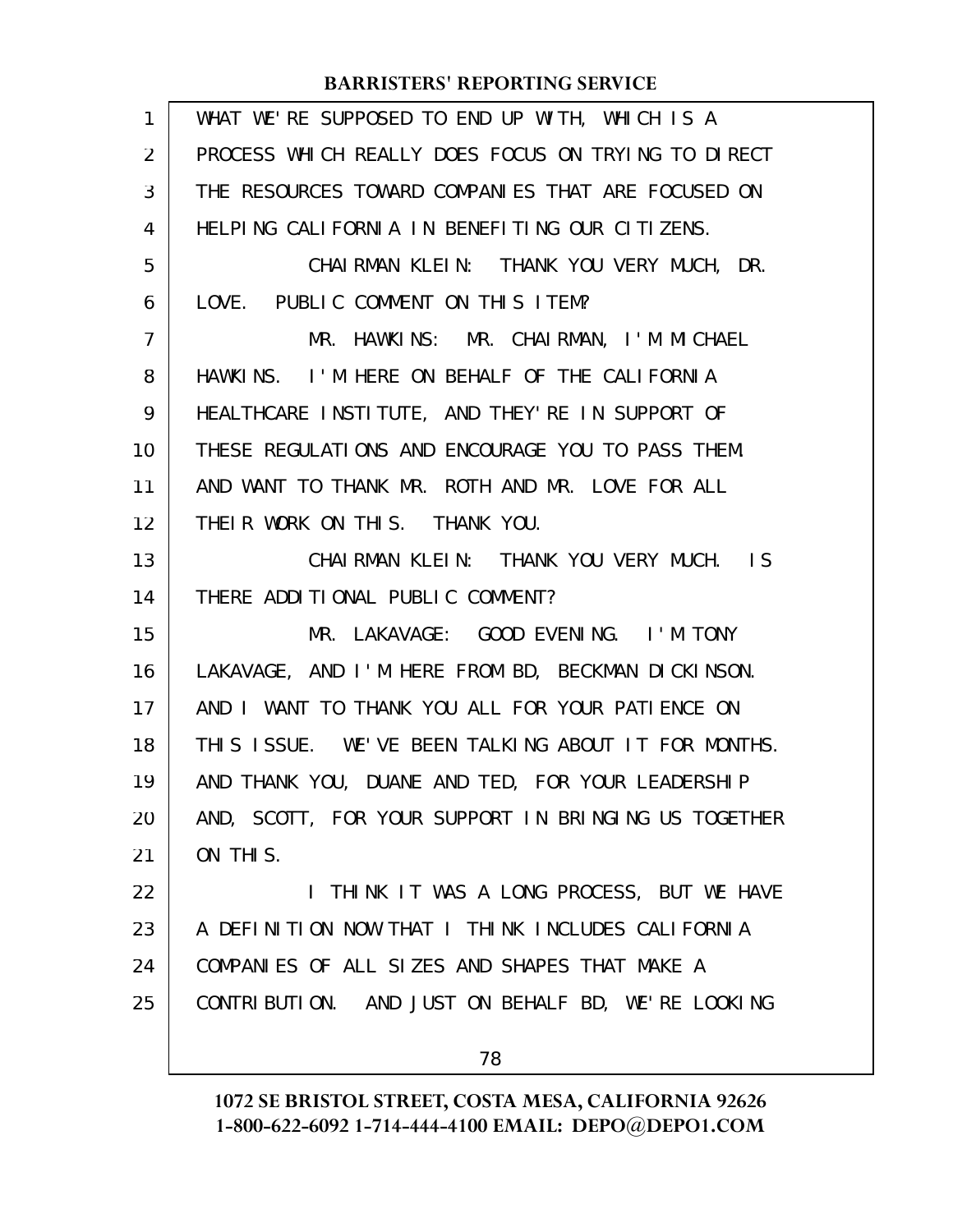| 1              | FORWARD TO WORKING TOGETHER ON THIS INITIATIVE AND   |
|----------------|------------------------------------------------------|
| $\overline{2}$ | WITH THE BIOMEDICAL RESEARCH COMMUNITY TO REALIZE    |
| 3              | THE GOALS OF THE INITIATIVE. THANKS VERY MUCH.       |
| 4              | CHAIRMAN KLEIN: THANK YOU VERY MUCH.                 |
| 5              | ADDITIONAL PUBLIC COMMENT?                           |
| 6              | MS. SNIDER: JENNIFER SNIDER ON BEHALF OF             |
| $\overline{7}$ | ROCHE. JUST ALSO WANTED TO EXPRESS OUR SUPPORT FOR   |
| 8              | THIS LANGUAGE. AND I'M APPRECIATIVE OF THE WORK OF   |
| 9              | DUANE AND THE FOLKS THAT WORKED ON THIS TOGETHER.    |
| 10             | SO THANK YOU.                                        |
| 11             | CHAIRMAN KLEIN: THANK YOU. FURTHER                   |
| 12             | PUBLIC COMMENT?                                      |
| 13             | MS. LAMBERT: WELL, I'M JANET LAMBERT FROM            |
| 14             | INVITROGEN. I GUESS I WAS ONE OF THE PEOPLE WHO GOT  |
| 15             | THIS STARTED, FOR WHICH I APOLOGIZE, MAYBE, OR I     |
| 16             | DON'T KNOW WHAT THE RIGHT TERM IS. BUT I ALSO JUST   |
| 17             | WANT TO SAY WE'RE PLEASED WITH THE WAY IT CAME OUT.  |
| 18             | WE WERE A VIGOROUS CONTRIBUTOR THROUGHOUT. AND I DO  |
| 19             | THANK DUANE AND TED FOR THEIR PATIENCE. AND I THINK  |
| 20             | WE CAME OUT WITH AN OUTCOME WHICH BOTH PRESERVES THE |
| 21             | FLEXI BILITY THAT GRANTEES NEED, RECOGNIZES THAT     |
| 22             | COMPANIES COME IN A LOT OF DIFFERENT SHAPES AND      |
| 23             | FLAVORS, BUT WHICH ALSO KIND OF HOLDS TRUE TO THE    |
| 24             | WHOLE POINT OF THE PREFERENCE, WHICH WAS TO TRY TO   |
| 25             | CREATE AS MUCH POSITIVE ECONOMIC RIPPLE EFFECT IN    |
|                |                                                      |

79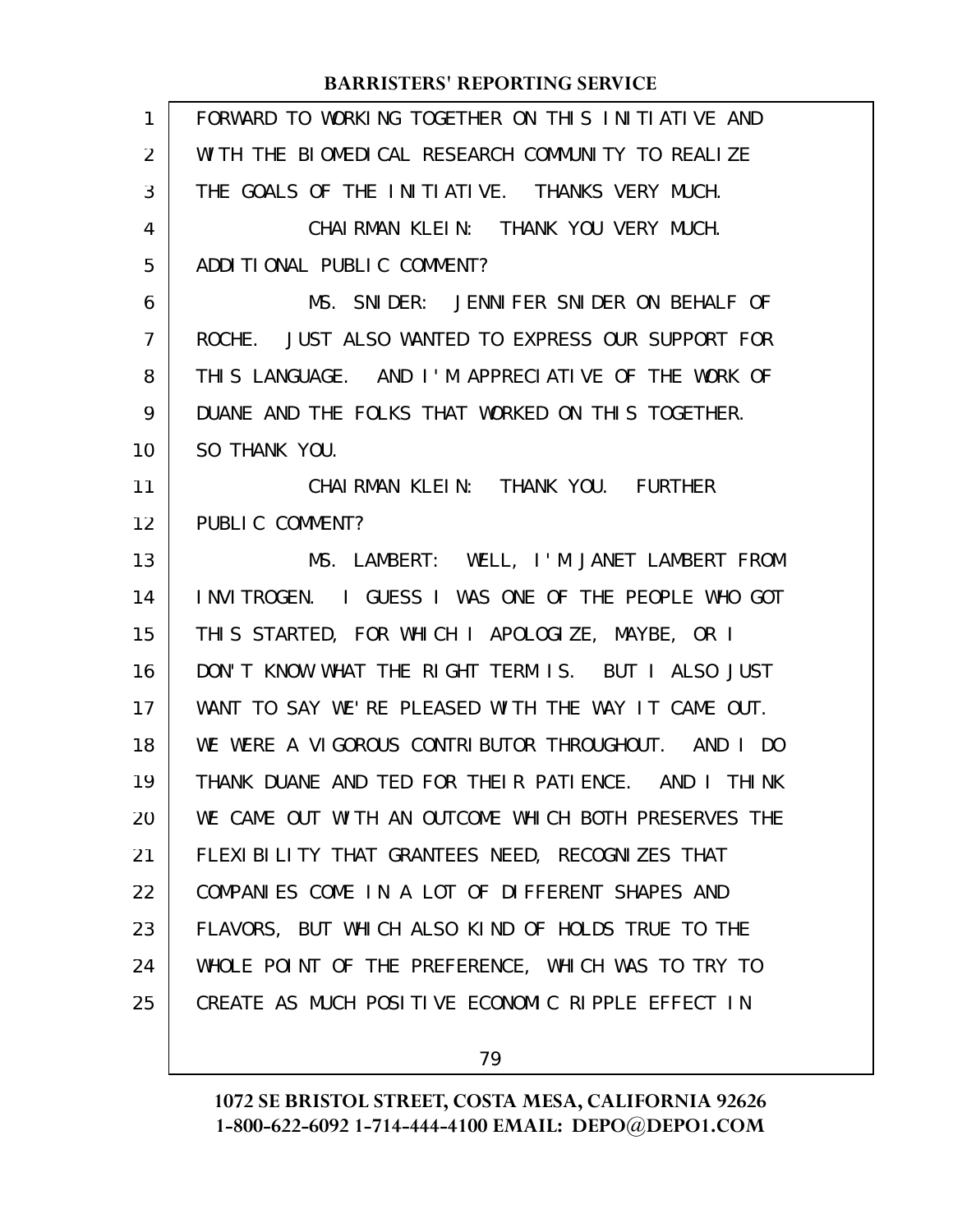| 1              | CALIFORNIA FROM WHAT IS THE MOST IMPORTANT JOB HERE, |
|----------------|------------------------------------------------------|
| $\overline{2}$ | WHICH TO DO GREAT RESEARCH AND MOVE US CLOSER TO     |
| 3              | CURES. I THINK THIS IS A JOB WELL DONE, AND WE       |
| 4              | WOULD ENCOURAGE YOU TO SUPPORT IT.                   |
| 5              | CHAIRMAN KLEIN: JANET, I THINK WE SHOULD             |
| 6              | ACTUALLY THANK YOU. IT'S A VIGOROUS PUBLIC PROCESS,  |
| 7              | BUT IT WAS WORKED OUT IN THE BEST INTERESTS OF       |
| 8              | EVERYONE WITH A NUMBER OF PUBLIC HEARINGS, DRAWING   |
| 9              | EVERYONE'S ATTENTION TO THE ISSUE SO THAT THERE      |
| 10             | COULD BE BROADER PARTICIPATION. AND CERTAINLY WE     |
| 11             | HAD A FULL RANGE OF CALIFORNIA COMPANIES THAT ENDED  |
| 12             | UP PARTICIPATING.                                    |
| 13             | MS. LAMBERT: THAT WE DID.                            |
| 14             | CHAIRMAN KLEIN: THANK YOU. ANY                       |
| 15             | ADDITIONAL PUBLIC COMMENT?                           |
| 16             | MR. SIMPSON: JOHN SIMPSON FROM CONSUMER              |
| 17             | WATCHDOG. BELIEVE IT OR NOT, I WAS PARTY TO SOME OF  |
| 18             | THOSE CONVERSATIONS AND DISCUSSIONS THAT INVOLVED    |
| 19             | THE COMPANIES. AND IT DID SEEM TO MOVE IN THE RIGHT  |
| 20             | DI RECTION.                                          |
| 21             | MY QUESTION WOULD BE, THOUGH, WHAT NOW IS            |
| 22             | THE STATUS OF ASSEMBLYMAN MULLIN'S BILL, WHICH       |
| 23             | ESSENTIALLY IS THIS LANGUAGE VERBATIM? DOES ANYONE   |
| 24             | KNOW WHETHER THAT INTENDS TO GO FORWARD OR WHAT      |
| 25             | HAPPENS? IT DOES SEEM TO ME, FOR THE RECORD, IT      |
|                | 80                                                   |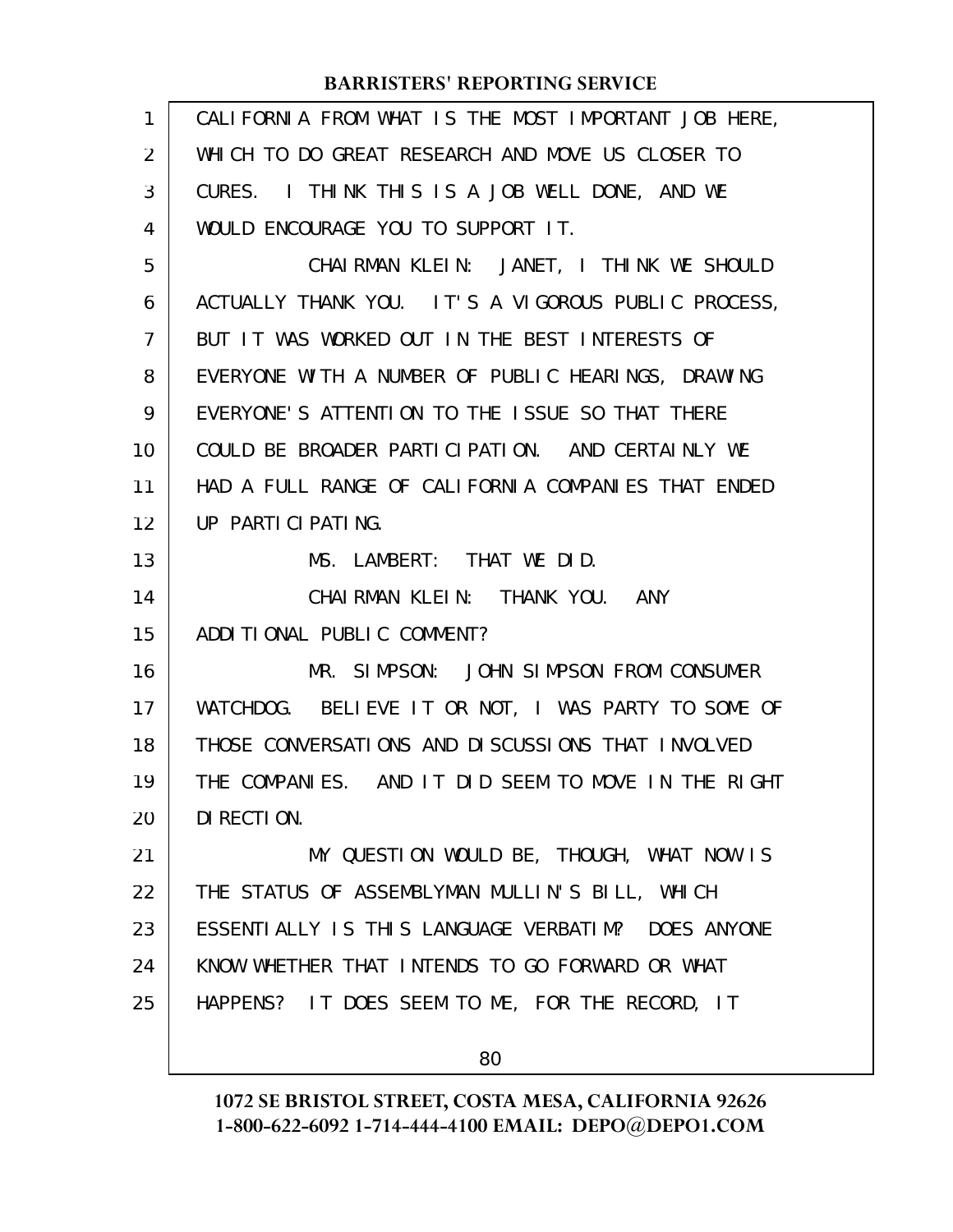| 1  | SHOULD BE MADE CLEAR THAT PART OF THE THING DRIVING |
|----|-----------------------------------------------------|
| 2  | THE WHOLE EFFORT WAS ASSEMBLYMAN MULLIN'S BILL,     |
| 3  | WHICH I THINK IS AN EXAMPLE SOMETIMES OF HOW THE    |
| 4  | LEGI SLATURE CAN HAVE A POSITIVE IMPACT ON WHAT'S   |
| 5  | DONE HERE AT CIRM BECAUSE THIS DID COME ABOUT IN    |
| 6  | WHAT IS SOMETHING THAT FITS THE BILL AND IS GOOD.   |
| 7  | SO WHATEVER ASSEMBLYMAN MULLIN DECIDES TO           |
| 8  | DO WITH HIS BILL, I ENCOURAGE YOU TO PASS THIS FOR  |
| 9  | YOUR OWN REGULATIONS. THANK YOU.                    |
| 10 | CHAIRMAN KLEIN: THANK YOU VERY MUCH, MR.            |
| 11 | SIMPSON. AND IT'S AN INTERESTING ISSUE WE HAVE TO   |
| 12 | SEPARATELY ADDRESS BECAUSE, IRONICALLY, FOR US TO   |
| 13 | PASS OUR REGULATION, WE THEN HAVE A COMMENT PERIOD  |
| 14 | BECAUSE, AS GREAT AS THE PARTICIPATION HAS BEEN,    |
| 15 | IT'S A BIG STATE. AND SO WE'RE IN AN INTERESTING    |
| 16 | POSITION WHERE WE DON'T WANT TO CUT OFF THE PUBLIC  |
| 17 | COMMENT, WHICH IS BUILT INTO THE ADMINISTRATIVE     |
| 18 | PROCEDURES ACT, SO WE'LL HAVE TO HAVE ADDITIONAL    |
| 19 | CONVERSATIONS WITH MR. MULLIN ON THIS AND HOW WE    |
| 20 | RECONCILE THESE ISSUES.                             |
| 21 | MR. ROTH: MR. CHAIRMAN, I THOUGHT I                 |
| 22 | UNDERSTOOD AT ONE TIME WE COULD ADOPT THESE ON AN   |
| 23 | EMERGENCY BASIS.                                    |
| 24 | CHAIRMAN KLEIN: WE CAN EXACTLY. WE HAVE             |
| 25 | LANGUAGE THAT'S SITTING OUT THERE. SO LET ME ASK    |
|    | 81                                                  |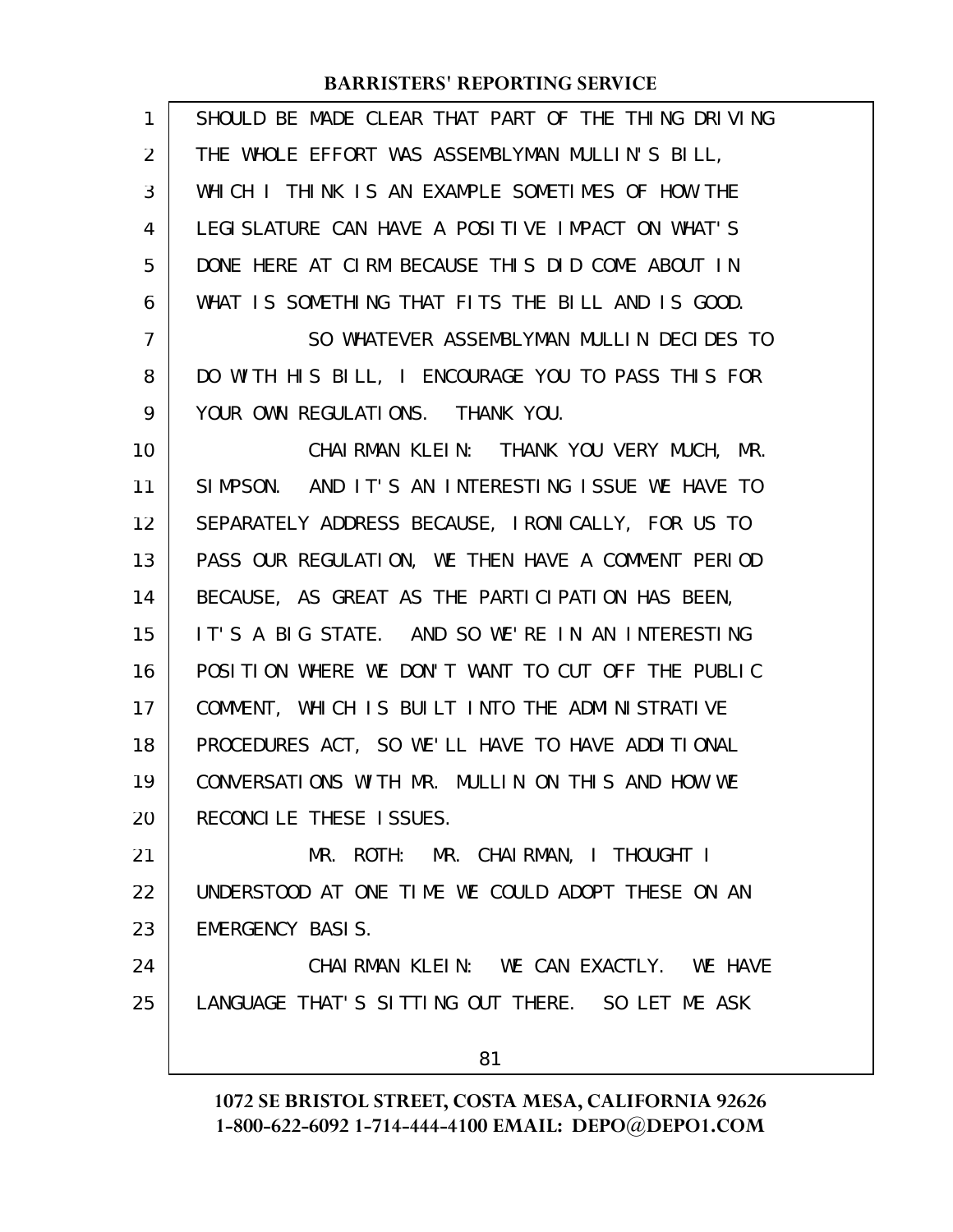| 1  | MR. HARRISON. MY UNDERSTANDING IS THAT THERE IS      |
|----|------------------------------------------------------|
| 2  | PLACEHOLDER LANGUAGE THAT WAS WAITING FOR THIS TO    |
| 3  | MATURE THAT IS, IN FACT, SITTING THERE. IS THAT A    |
| 4  | CORRECT STATEMENT?                                   |
| 5  | MR. HARRISON: THERE IS PLACEHOLDER                   |
| 6  | LANGUAGE IN THE PROPOSED AMENDMENTS TO THE GRANTS    |
| 7  | ADMINISTRATION POLICY, WHICH HAS BEEN APPROVED       |
| 8  | SOLELY FOR THE PURPOSES OF OBTAINING PUBLIC COMMENT. |
| 9  | WHAT WE'D PROPOSE TO DO WITH THE CALIFORNIA SUPPLIER |
| 10 | REGULATION IS TO ADOPT IT AS AN INTERIM REGULATION,  |
| 11 | WHICH WOULD THEN GIVE US A 270-DAY PERIOD IN WHICH   |
| 12 | TO COMMENCE AND HOPEFULLY COMPLETE THE FORMAL        |
| 13 | ADMINISTRATIVE PROCEDURE ACT PROCESS.                |
| 14 | CHAIRMAN KLEIN: THAT IS THE EMERGENCY                |
| 15 | REGS THAT YOU ARE REFERRING TO, DUANE, WHICH MAKES   |
| 16 | IT IMMEDIATELY EFFECTIVE. OKAY.                      |
| 17 | SO WITH THAT TESTIMONY, I WOULD LIKE TO BE           |
| 18 | ABLE TO MOVE TO ITEM 9, WHICH WE PASSED OVER TO GET  |
| 19 | A NUMBER OF THE COMMENTS THAT CAME FROM THE PUBLIC   |
| 20 | BECAUSE SOME OF THE PUBLIC MEMBERS THAT WERE HERE    |
|    |                                                      |
| 21 | FOR THIS ITEM HAD DEFINITIVE TIMETABLES THAT THEY    |
| 22 | HAD TO MEET IN TERMS OF MAKING PLANES OR             |
| 23 | TRANSPORTATION ARRANGEMENTS.                         |
| 24 | SO ON ITEM NO. 9, DR. LOMAX, WOULD YOU               |
| 25 | PRESENT THE ITEM?                                    |

82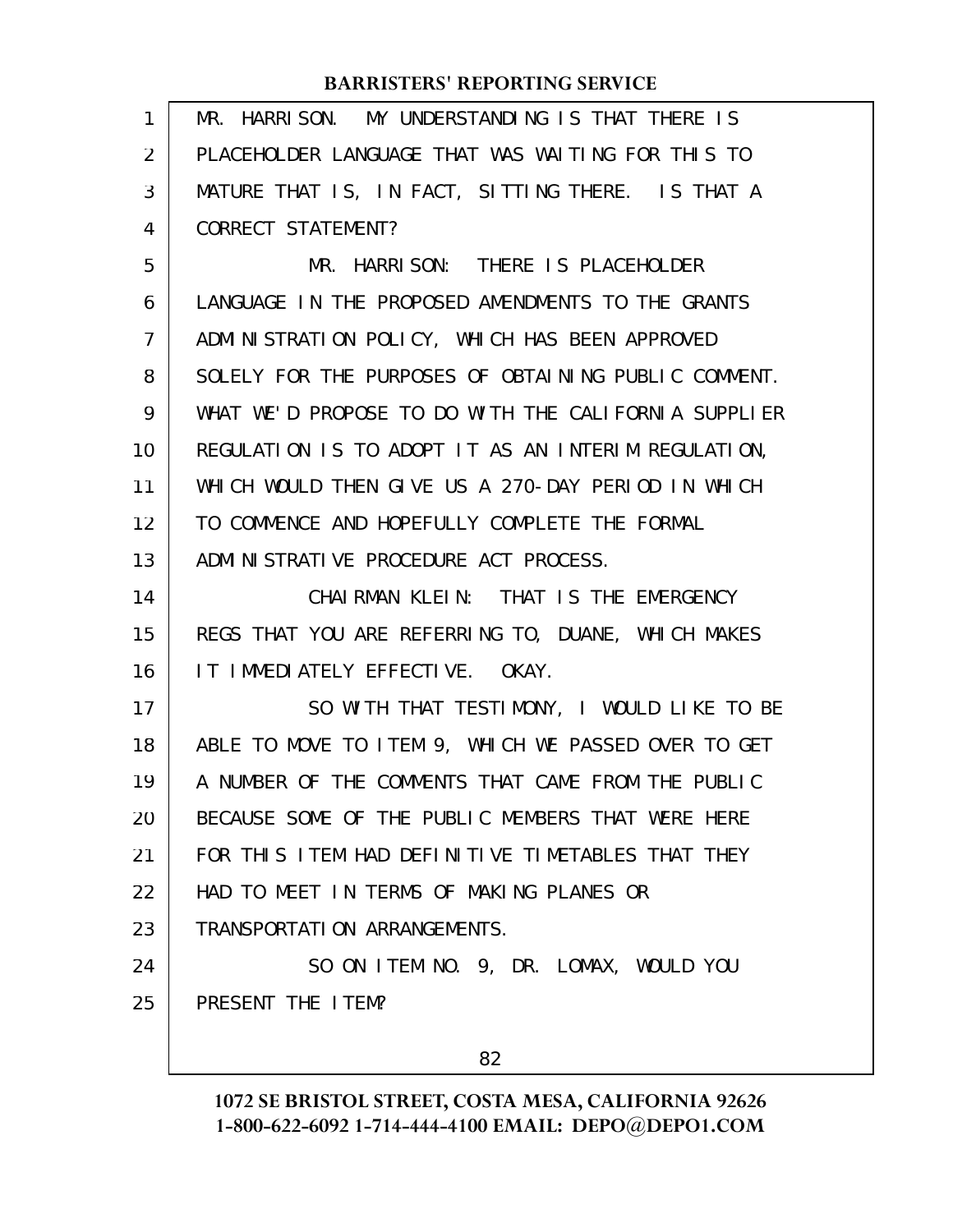| 1  | DR. LOMAX: THANK YOU, MR. CHAIRMAN. WHAT             |
|----|------------------------------------------------------|
| 2  | I'D LIKE TO DO IS REPORT BACK ON TWO ITEMS THAT      |
| 3  | EMERGED FROM THE MOST RECENT STANDARDS WORKING GROUP |
| 4  | MEETING. FIRST, I'D LIKE TO DESCRIBE THE CONCEPT OF  |
| 5  | A GRANDFATHERING PROVISION. CURRENTLY CIRM HAS       |
| 6  | DETAILED REGULATIONS FOR THE USE OF WHAT ARE DEFINED |
| 7  | AS ACCEPTABLY DERIVED HUMAN EMBRYONIC STEM CELL      |
| 8  | LINES. AND ONE ELEMENT OF THE REGULATIONS IS THAT    |
| 9  | THEY APPLY RETROACTIVELY TO LINES DERIVED PRIOR TO   |
| 10 | NOVEMBER 2006, WHICH IS THE DATE THE ICOC -- EXCUSE  |
| 11 | ME -- THE DATE THE REGULATIONS TOOK EFFECT.          |
| 12 | AS A CONSEQUENCE, STEM CELL LINES CREATED            |
| 13 | PRIOR TO THIS DATE MAY NOT BE ELIGIBLE FOR USE BY    |
| 14 | CIRM GRANTEES. IT WAS THE SENSE OF THE STANDARDS     |
| 15 | WORKING GROUP MEMBERS THAT CIRM SHOULD ADOPT A       |
| 16 | PROCESS FOR EVALUATING SUCH LINES. SO WHAT I'D LIKE  |
| 17 | TO DO IS DESCRIBE IN THE NEXT SET OF SLIDES THE      |
| 18 | CONTOURS OF THIS PROCESS.                            |
| 19 | FIRST OF ALL, AN APPLICANT, IN THIS CASE             |
| 20 | THE INSTITUTION, THAT, SAY, DEVELOPS A STEM CELL     |
| 21 | LINE, WOULD PETITION FOR THE LINE TO BECOME ELIGIBLE |
| 22 | FOR USE. AS PART OF THAT PETITION, INFORMATION       |
| 23 | WOULD BE PROVIDED REGARDING INFORMED CONSENTS THAT   |
| 24 | WENT INTO THE INFORMED CONSENTS FOR THE MATERIALS    |
| 25 | THAT WERE USED TO CREATE THAT STEM CELL LINE, THE    |
|    |                                                      |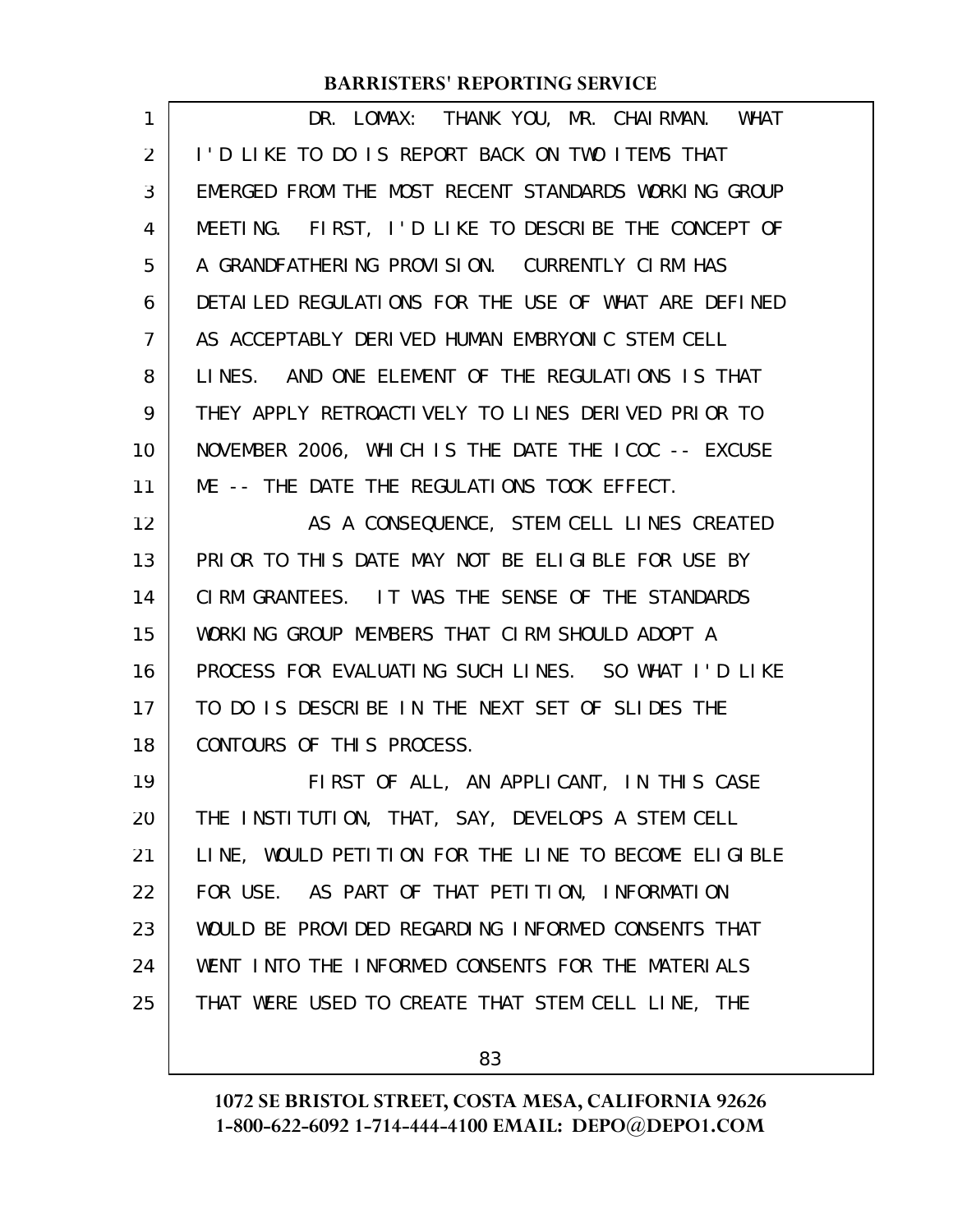| 1              | STATUS OF IRB APPROVAL OF THE STEM CELL LINE         |
|----------------|------------------------------------------------------|
| 2              | DERIVATION, ANY VALUABLE CONSIDERATION OR            |
| 3              | COMPENSATION THAT MAY HAVE BEEN PROVIDED TO DONORS   |
| 4              | OF MATERIALS THAT WERE USED TO CREATE THE EMBRYO     |
| 5              | FROM WHICH THE LINE WAS DERIVED, THE PREVAILING      |
| 6              | STANDARDS UNDER WHICH THE LINE WAS DERIVED, AND A    |
| $\overline{7}$ | STATEMENT OF THE SCIENTIFIC SIGNIFICANCE OF THE      |
| 8              | LINE.                                                |
| 9              | THIS PETITION WOULD THEN BE REVIEWED BY              |
| 10             | THE CO-CHAIRS OF THE STANDARDS WORKING GROUP AND     |
| 11             | CIRM STAFF TO DEVELOP A RECOMMENDATION REGARDING THE |
| 12             | USE OF THE STEM CELL LINE. THAT RECOMMENDATION       |
| 13             | WOULD THEN BE BROUGHT TO THE ICOC FOR YOUR           |
| 14             | SUBSEQUENT APPROVAL.                                 |
| 15             | SO WHAT WE'RE DOING IN THIS PROCESS IS               |
| 16             | TRYING TO COLLECT THE MAXIMUM AMOUNT OF INFORMATION  |
| 17             | NECESSARY TO DETERMINE WHETHER A LINE SHOULD BE      |
| 18             | BROUGHT IN FOR SCIENTIFIC USE; AND, OF COURSE, BY    |
| 19             | BRINGING IT TO THE ICOC, WE PROVIDE MAXIMUM          |
| 20             | TRANSPARENCY IN THE PROCESS, SO ALL THE INFORMATION  |
| 21             | COLLECTED AS PART OF THIS PROCESS WOULD BE AVAILABLE |
| 22             | TO THE PUBLIC.                                       |
| 23             | WE HAVE DEVELOPED LANGUAGE FOR AN INTERIM            |
| 24             | REGULATION, AGAIN, A REGULATION THAT WOULD BE IN     |
| 25             | EFFECT FOR 270 DAYS, AND THAT RECOMMENDATION TO      |
|                | 84                                                   |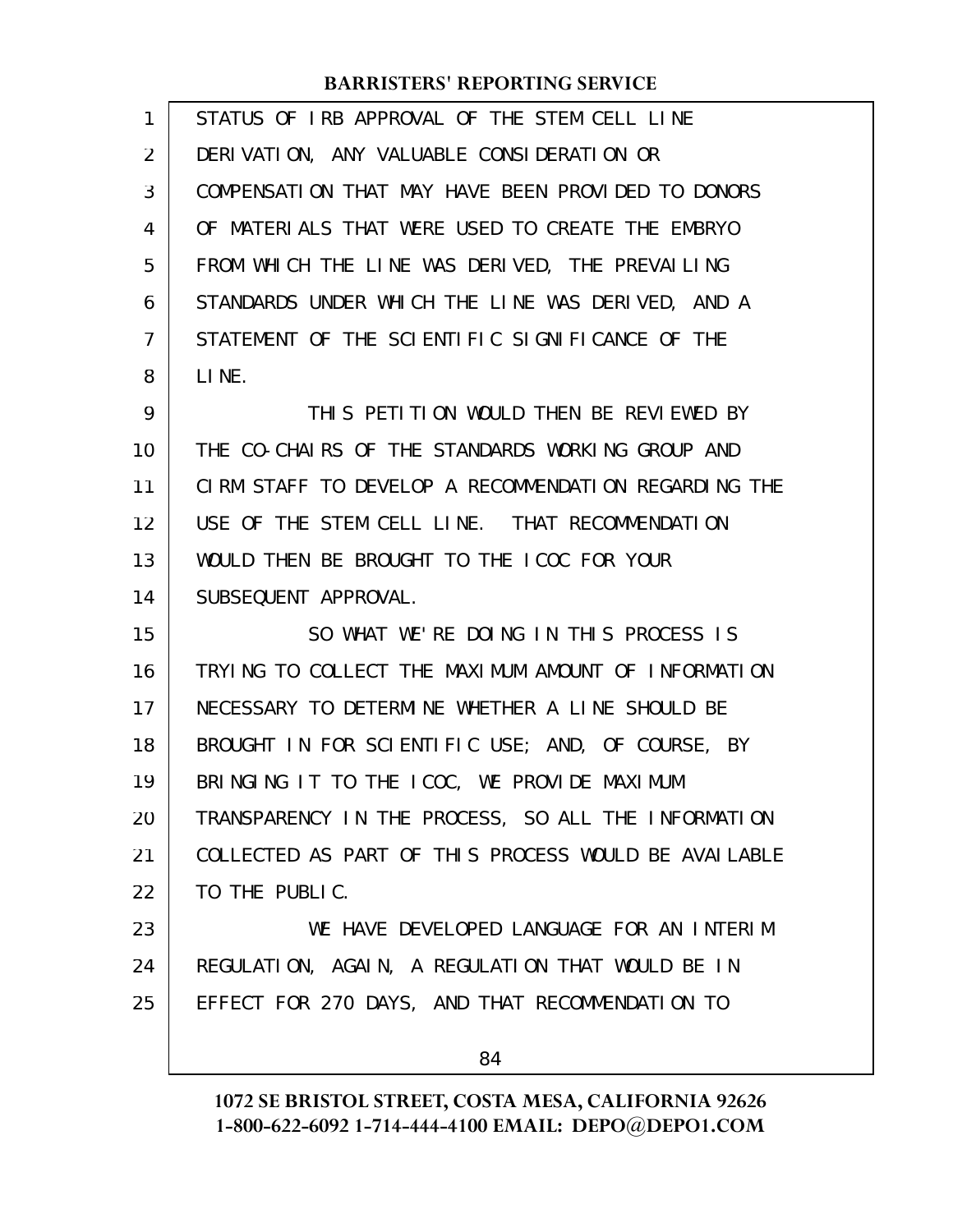| 1  | APPROVE THAT -- NOT RECOMMENDATION -- BUT YOUR       |
|----|------------------------------------------------------|
| 2  | OPPORTUNITY TO APPROVE THAT LANGUAGE WILL, I ASSUME, |
| 3  | UNDER A QUORUM, THAT'S WHAT WOULD BE REQUIRED TO     |
| 4  | HAVE THE REGULATION BECOME EFFECTIVE.                |
| 5  | SO ARE THERE ANY QUESTIONS ON THIS                   |
| 6  | SPECIFIC REGULATION?                                 |
| 7  | DR. PRICE: AT WHAT POINT DO YOU SEE AN               |
| 8  | APPLICANT MAKING THIS PETITION? I DON'T QUITE        |
| 9  | UNDERSTAND THIS.                                     |
| 10 | DR. LOMAX: IT COULD BE AT ANY POINT.                 |
| 11 | THERE ARE LINES THAT WE HAVE IDENTIFIED OF           |
| 12 | SCIENTIFIC SIGNIFICANCE THAT ARE CURRENTLY           |
| 13 | INELIGIBLE FOR USE BY OUR GRANTEES. SO ONE OF THE    |
| 14 | DRIVERS BEHIND THIS DISCUSSION WAS THE RECOGNITION   |
| 15 | THAT THERE ARE LINES THAT ARE CURRENTLY IN           |
| 16 | SCIENTIFIC USE THAT DO NOT CONFORM TO THE EXACT      |
| 17 | DETAILS OF OUR CURRENT STANDARDS, AND THE            |
| 18 | RETROSPECTIVE NATURE OF OUR STANDARDS MAKES THEM     |
| 19 | INELIGIBLE FOR USE.                                  |
| 20 | DR. PRICE: LET'S SAY WE PUT OUT AN RFA,              |
| 21 | AND ONE OF THE APPLICANTS FOR THIS RFA WANTS TO USE  |
| 22 | ONE OF THESE LINES. YOU SET UP A PROCESS WHICH IS    |
| 23 | SO LENGTHY, THAT BY THE TIME THEY GOT APPROVAL, THE  |
| 24 | DEADLINE FOR APPLICATION FOR THE GRANT WOULD HAVE    |
| 25 | PASSED.                                              |
|    |                                                      |

85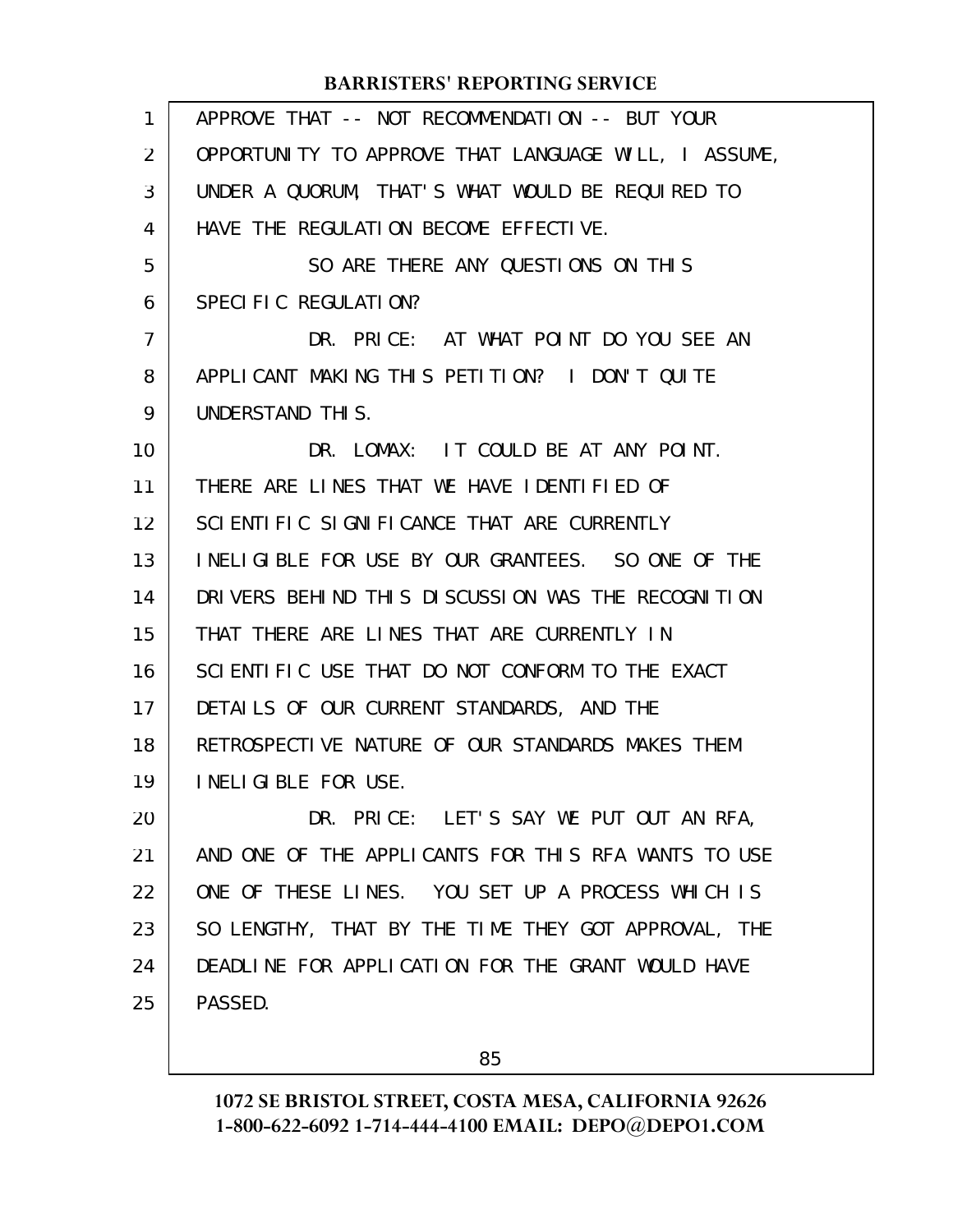| 1  | DR. LOMAX: WELL, DURING THE COURSE OF THE            |
|----|------------------------------------------------------|
| 2  | DELIBERATIONS, WHAT WAS ANTICIPATED WAS IT WOULD NOT |
| 3  | BE THE GRANTEE ACTUALLY FILING THE PETITION.         |
| 4  | RATHER, IT WOULD BE THE ENTITY THAT HAS THE LINE IN  |
| 5  | THEIR POSSESSION WHO HAS CONTROL OF THE LINE COMING  |
| 6  | TO CIRM AND ASKING THAT IT BE MADE ELIGIBLE FOR ANY  |
| 7  | FUTURE APPLICATION.                                  |
| 8  | MS. LANSING: IS IT NOT TRUE THAT WE KNOW             |
| 9  | OF CERTAIN LINES THAT OTHER STATES ARE ABLE TO USE   |
| 10 | AND WE'RE NOT ABLE TO USE THEM?                      |
| 11 | DR. LOMAX: THAT'S CORRECT.                           |
| 12 | MS. LANSING: WE DON'T WANT TO BE                     |
| 13 | PENALIZED.                                           |
| 14 | DR. PRICE: I UNDERSTAND, BUT COULDN'T WE             |
| 15 | PROACTIVELY SEEK THAT RATHER THAN WAIT FOR           |
| 16 | SOMEBODY -- SOME APPLICANT TO PETITION US?           |
| 17 | MS. LANSING: THEY'RE NOT OURS. YOU WANT              |
| 18 | TO ANSWER THAT, JEFF? YOU HAVE MORE KNOWLEDGE.       |
| 19 | MR. SHEEHY: I'M JUST VERY NERVOUS ABOUT              |
| 20 | GRANDFATHERING IN A WHOLE SET OF LINES THAT DON'T    |
| 21 | MEET THE ETHICAL STANDARDS OF THE NATIONAL ACADEMIES |
| 22 | OF SCIENCE OR OUR ETHICAL STANDARDS. AND SO I THINK  |
| 23 | DOING THIS ON A CASE-BY-CASE BASIS, I MEAN ONE OF    |
| 24 | THE MAJOR LIMITATIONS, AND I DON'T KNOW IF YOU SAW   |
| 25 | DR. MORENO'S ARTICLE WITH RICK WEISS IN THE          |
|    |                                                      |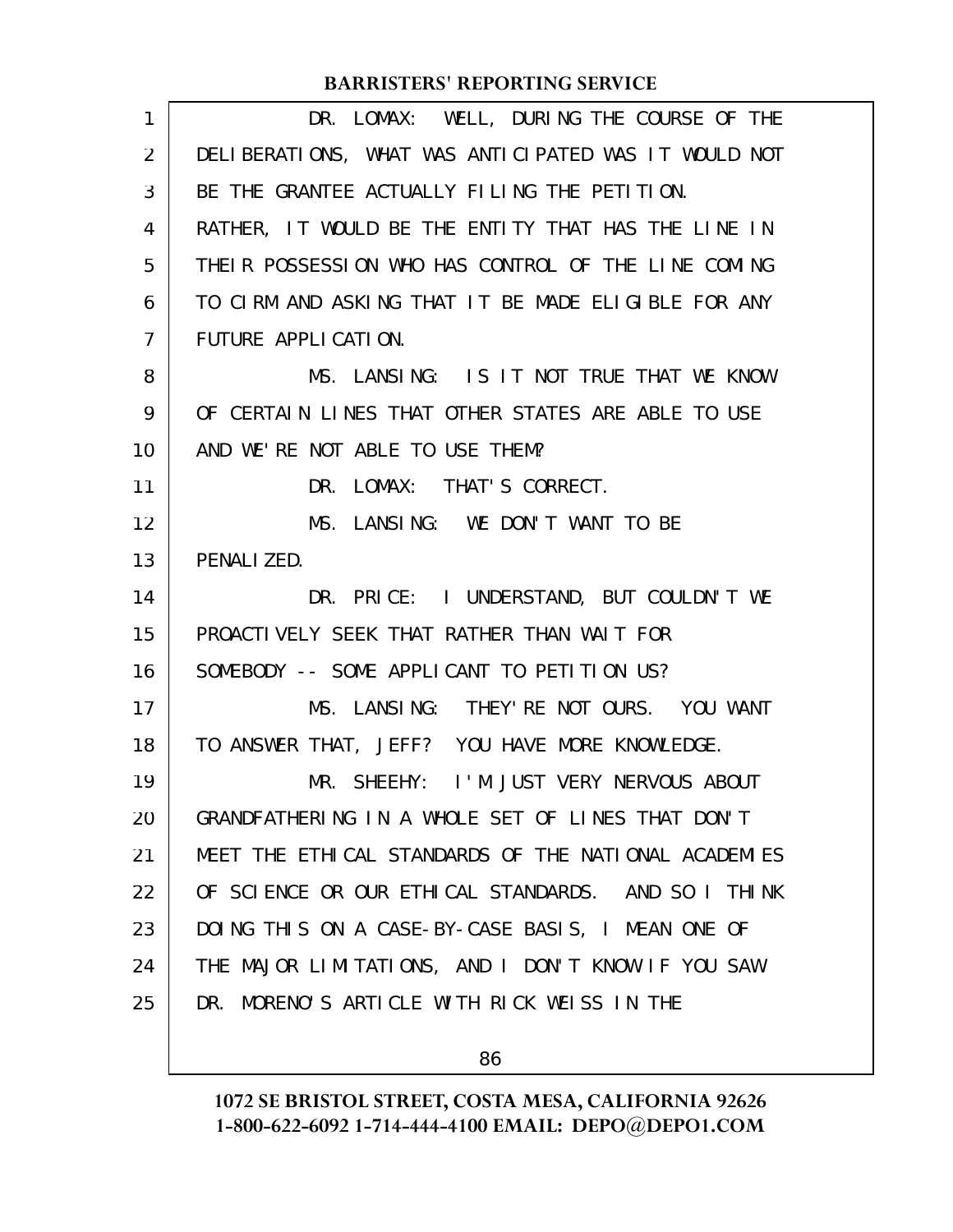| $\mathbf{1}$ | CHRONICLE. THERE ARE LINES THAT HAVE BEEN MADE          |
|--------------|---------------------------------------------------------|
| 2            | WITHOUT APPROPRIATE INFORMED CONSENT FROM ONE OF THE    |
| 3            | GAMETE DONORS, AND THOSE ARE BOTH SOMEWHAT SUSPECT      |
| 4            | BECAUSE THERE ARE -- WE ARE TAKING AWAY A CERTAIN       |
| 5            | RIGHT FROM THOSE INDIVIDUALS TO DECIDE WHETHER THEIR    |
| 6            | GENETIC MATERIAL IS USED FOR RESEARCH THAT THEY         |
| 7            | FUNDAMENTALLY DON'T SUPPORT FROM A VERY DEEP MORAL      |
| 8            | AND ETHICAL PLACE.                                      |
| 9            | AND THE OTHER POINT IS THAT NOT HAVING THE              |
| 10           | <b>I DENTITY AND THE CONSENT OF THOSE GAMETE DONORS</b> |
| 11           | MEANS THAT WE WILL NOT -- IN MANY INSTANCES, IT MAY     |
| 12           | NOT BE THE BEST LINES TO PROCEED FORWARD WITH           |
| 13           | CLINICALLY BECAUSE OF FDA CONSIDERATIONS.               |
| 14           | FOR THOSE TWO REASONS, IT SEEMS LIKE IF                 |
| 15           | SOMEONE CAN COME UP WITH A COMPELLING SCIENTIFIC        |
| 16           | RATIONALE, AND THIS IS IN THIS GRAY PERIOD BEFORE       |
| 17           | EITHER OUR STANDARDS OR THE NATIONAL ACADEMY            |
| 18           | STANDARDS WERE IN PLACE, AND THEY WANT TO ASK US TO     |
|              |                                                         |
| 19           | USE THOSE LINES, I THINK THAT WE SHOULD GIVE THEM       |
| 20           | CONSIDERATION. THERE COULD BE, YOU KNOW, VERY           |
| 21           | COMPELLING REASONS TO LET THOSE LINES BE USED.          |
| 22           | BUT I DON'T THINK WE SHOULD START DOING A               |
| 23           | BLANKET, YOU KNOW, ACCEPTANCE OF THESE LINES THAT       |
| 24           | WEREN'T DERIVED WITH APPROPRIATE ETHICAL -- UNDER       |
| 25           | APPROPRIATE ETHICAL GUIDELINES OR SCIENTIFIC            |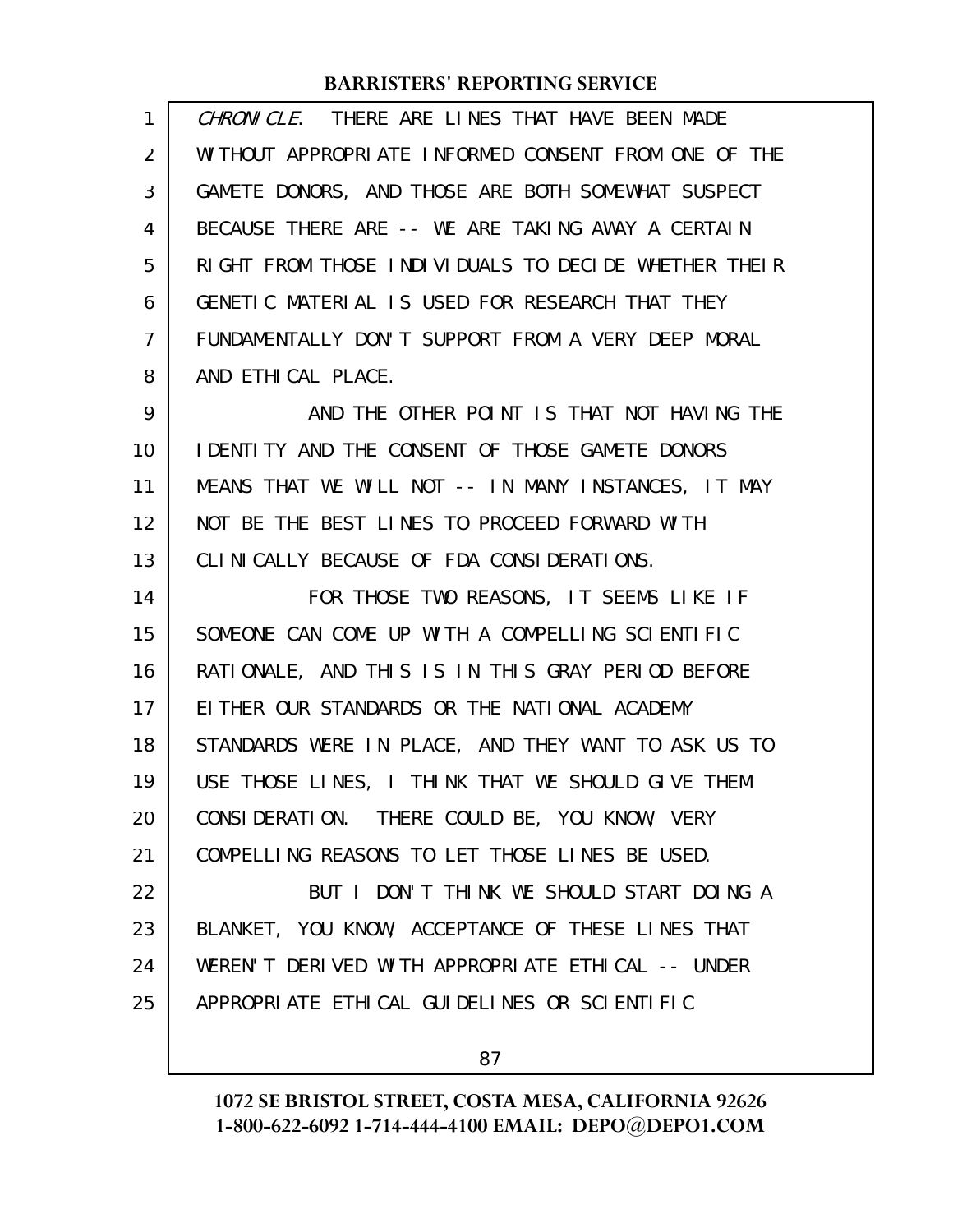| $\mathbf{1}$ | GUIDELINES, BY THE WAY, BECAUSE THERE IS A FAIRLY    |
|--------------|------------------------------------------------------|
| 2            | SCIENTIFIC RATIONALE TO HAVE THE CONSENT AND THE     |
| 3            | ABILITY TO DO GENETIC TESTING ON THE DONORS OF       |
| 4            | THESE -- EACH GAMETE DONOR.                          |
| 5            | DR. PIZZO: MAY I JUST FOLLOW UP ON JEFF'S            |
| 6            | COMMENT BECAUSE THERE ARE -- YOU REFERRED TO THE     |
| 7            | WEISS ARTICLE. AND THERE ARE TWO CELL LINES, I       |
| 8            | BELIEVE, IN THE ORIGINAL APPROVED GROUP IN AUGUST OF |
| 9            | 2001 THAT FAIL OR SEEM TO FAIL MEETING THOSE         |
| 10           | CRITERIA. AND THAT HAS LED A NUMBER OF INSTITUTIONS  |
| 11           | TO PUT IN PLACE EXAMINATIONS AS TO WHETHER THOSE     |
| 12           | CELL LINES WILL BE USED AT THOSE INSTITUTIONS.       |
| 13           | I THINK THIS IS AN ISSUE THAT HAS NOW                |
| 14           | TAKEN ON A BROADER DISCUSSION, IN FACT, OUTSIDE OF   |
| 15           | CALIFORNIA AS WELL.                                  |
| 16           | MS. LANSING: THIS WAS AN ENTIRE DAY'S                |
| 17           | DEBATE. AND THE POINTS THAT JEFF AND PHIL ARE        |
| 18           | BRINGING UP AND THAT CAME FROM THE PUBLIC AS WELL,   |
| 19           | OUR COMMITTEE MADE A DECISION TO MOVE SLOWLY, BUT WE |
| 20           | ARE A COMMITTEE THAT'S MEETING AGAIN IN THE NEXT     |
| 21           | COUPLE OF WEEKS, WE HOPE. WE'RE TRYING TO GET AN     |
| 22           | ACCEPTABLE TIME. BECAUSE THERE'S ANOTHER WHOLE       |
| 23           | ISSUE THAT YOU'RE GOING TO BRING UP ALSO THAT'S PART |
| 24           | OF THIS. AND WE'RE TAKING BABY STEPS. I'M NOT        |
| 25           | GOING TO TELL YOU THAT WE'RE NOT, BUT WE'RE VERY     |
|              |                                                      |

88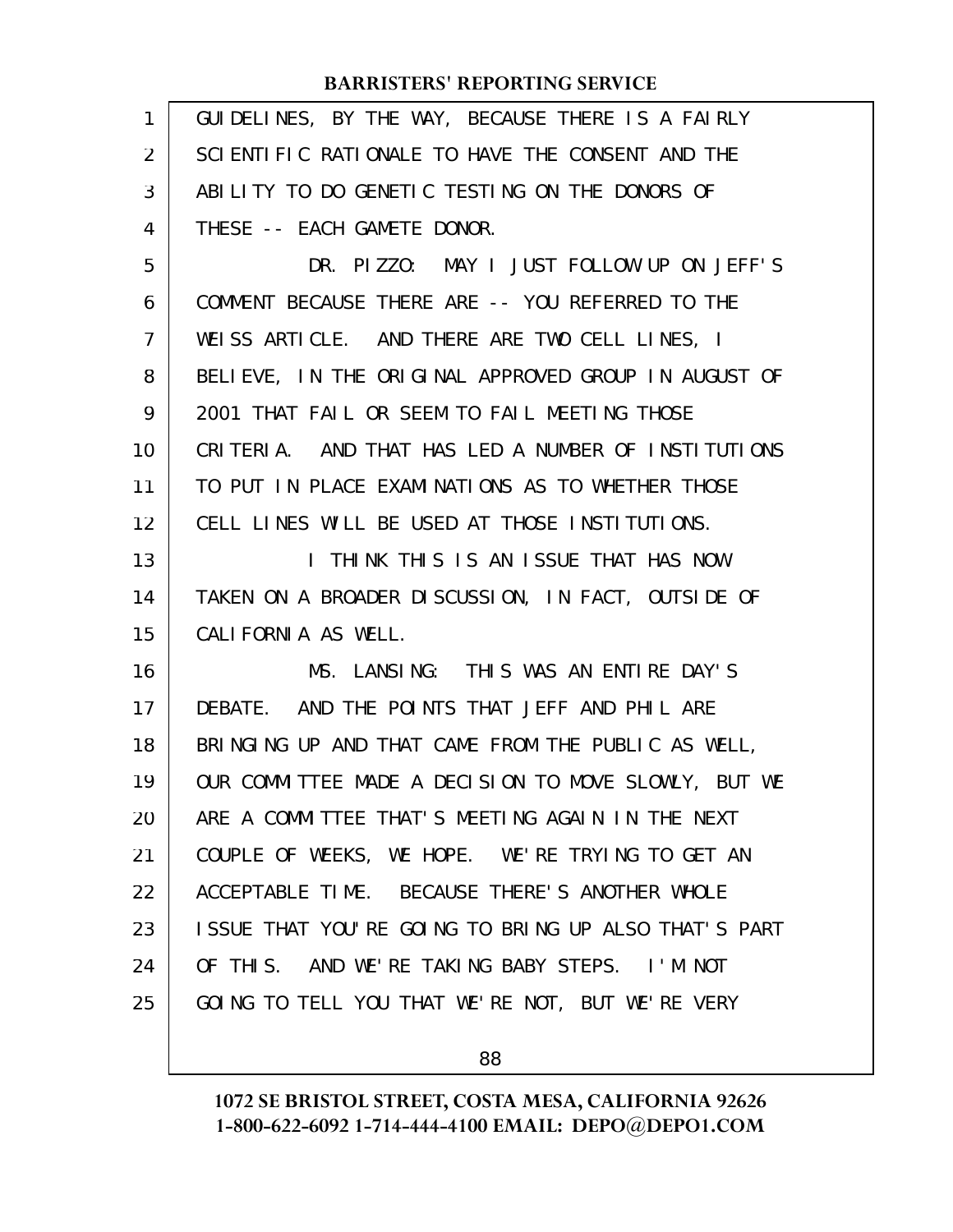| $\mathbf{1}$   | CONCERNED ABOUT GETTING THE BEST LINES POSSIBLE.     |
|----------------|------------------------------------------------------|
| 2              | AND SO WE DECLIDED TO DO IT ON A CASE-BY-CASE BASIS. |
| 3              | NOW, I THINK WE CAN MOVE AGGRESSIVELY WHEN           |
| 4              | WE HAVE AN EXCEPTION THAT WE WANT TO MAKE.           |
| 5              | DR. PRICE: I UNDERSTAND ALL THAT. THAT'S             |
| 6              | WHY YOU SET UP THIS PROCEDURE. WHAT I DON'T          |
| $\overline{7}$ | UNDERSTAND IS HOW YOU ENVISION AN APPLICANT COMING   |
| 8              | FORWARD, AND WHEN THEY DO COME FORWARD, WHETHER THIS |
| 9              | TIMELINE THAT YOU'VE SET UP HERE IS NOT SO LONG THAT |
| 10             | IT WILL DISCOURAGE ANYBODY FROM DOING IT BECAUSE     |
| 11             | THEY CAN'T DO THE SCIENCE. IT COULD TAKE MONTHS,     |
| 12             | COULD TAKE A YEAR BEFORE THAT PROCESS WORKS ITS WAY  |
| 13             | OUT.                                                 |
| 14             | DR. PENHOET: I THINK THE LIKELY CASE IS              |
| 15             | THAT A CIRM INVESTIGATOR IN CALIFORNIA WOULD         |
| 16             | INITIATE THIS PROCESS BY ASKING SOMEONE WHO HAS ONE  |
| 17             | OF THESE LINES TO BECOME A PETITIONER. THEY'RE NOT   |
| 18             | INTENDED TO DO IT ON THEIR OWN. THAT WOULD START     |
| 19             | THE PROCESS, AND IT WOULD TAKE SOME TIME.            |
| 20             | MS. LANSING: I THINK THERE'S ACTUALLY                |
| 21             | SOMETHING IN PROCESS.                                |
| 22             | DR. LOMAX: THERE IS JUST ONE OTHER                   |
| 23             | COMMENT TO MAKE ALONG THOSE LINES.                   |
| 24             | MS. LANSING: I MEAN YOUR POINTS ARE WELL             |
| 25             | TAKEN. I'M NOT GOING TO PRETEND, BUT I THINK THIS    |
|                | 89                                                   |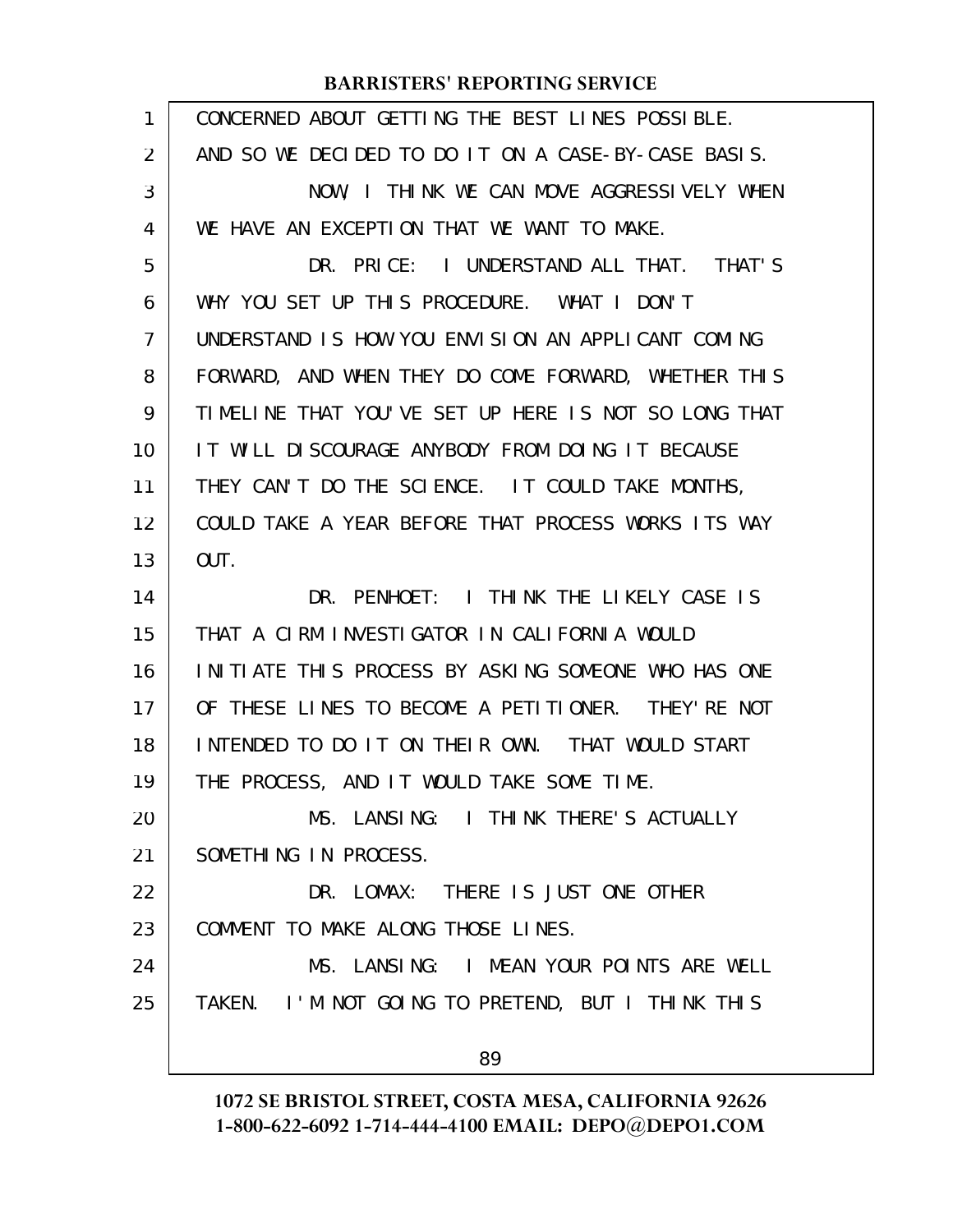| 1              | IS SUCH A COMPLICATED ISSUE, AND WE WERE ABLE TO GET |
|----------------|------------------------------------------------------|
| $\overline{2}$ | CONSENSUS AMONG OUR GROUP AND ACTUALLY, AT LEAST     |
| 3              | FROM THE PUBLIC THAT WAS THERE, WE WERE ALSO ABLE TO |
| 4              | GET CONSENSUS WITH THE IDEA THAT THIS WAS NOT DONE.  |
| 5              | SIMPLY IT WAS THE IDEA THAT WE WERE COMING BACK SOON |
| 6              | BECAUSE WE HAVE A WHOLE BUNCH OF OTHER ISSUES THAT   |
| 7              | ARE ALSO INVOLVING THIS. AND THERE'S A SECOND POINT  |
| 8              | TO THIS AS WELL.                                     |
| 9              | DR. LOMAX: ONE OTHER BIT OF INFORMATION              |
| 10             | THAT THE STANDARDS WORKING GROUP, AS A RESULT OF A   |
| 11             | CHARGE FROM THE STANDARDS WORKING GROUP, WAS TO      |
| 12             | EVALUATE THE LEVEL OF CURRENT INFORMATION THAT'S     |
| 13             | AVAILABLE TO EVALUATE EXISTING HUMAN EMBRYONIC STEM  |
| 14             | CELL LINES. AND THE RESULT OF THAT EVALUATION WAS    |
| 15             | AT THE MOMENT WE CURRENTLY LACK SUFFICIENT DETAIL ON |
| 16             | CELL LINES TO PERFORM A LEVEL OF DUE DILIGENCE TO    |
| 17             | MAKE A DETERMINATION.                                |
| 18             | NOW, THAT MAY CHANGE OVER TIME THROUGH THE           |
| 19             | DEVELOPMENT OF STEM CELL REGISTRIES, WHICH ARE BEING |
| 20             | DEVELOPED AS WE SPEAK; BUT AT THE MOMENT, THE        |
| 21             | ABSENCE OF THE TYPE OF INFORMATION THAT WE WOULD     |
| 22             | REQUIRE TO MAKE A COMPLIANCE DETERMINATION LED US TO |
| 23             | A PROCESS LIKE THIS WHERE WE WOULD ACTIVELY SEEK THE |
| 24             | I NFORMATION.                                        |
| 25             | CHAIRMAN KLEIN: DR. AZZIZ. AND THEN I'D              |
|                | 90                                                   |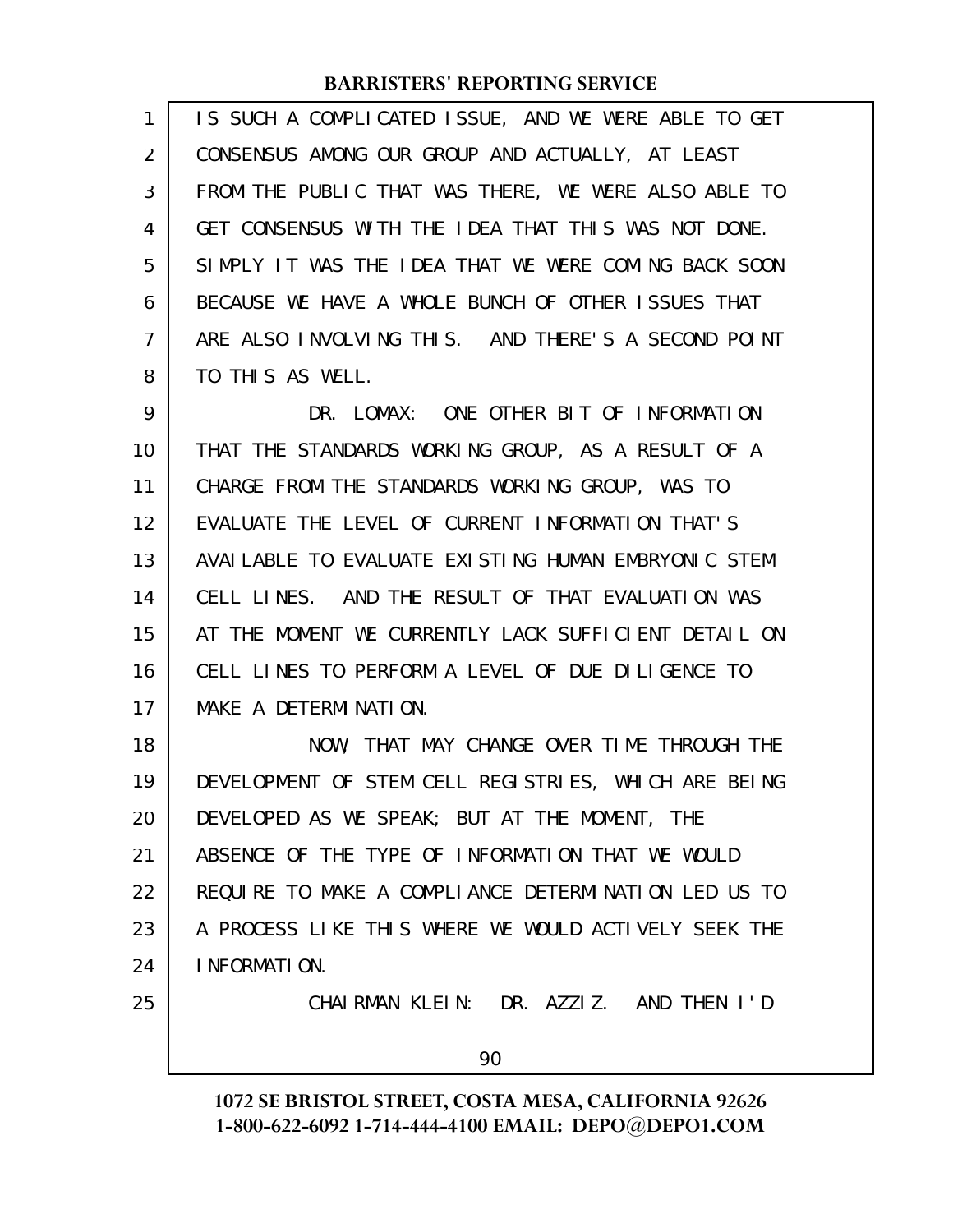| 1              | LIKE TO HAVE DR. TROUNSON ALSO HAVE AN OPPORTUNITY   |
|----------------|------------------------------------------------------|
| $\overline{2}$ | TO COMMENT.                                          |
| 3              | DR. AZZIZ: JUST A QUICK QUESTION TO                  |
| 4              | ADDRESS BOB'S CONCERN ABOUT HOW FAST THIS IS. WE'RE  |
| 5              | ASSUMING THAT THIS PROCESS ACTUALLY WILL BE A        |
| 6              | PROCESS THAT IS CONSTANTLY IN PLACE AND NOT REALLY   |
| $\overline{7}$ | JUST SET UP FOR ONE RFA. PEOPLE ARE NOT SUPPOSED TO  |
| 8              | BE SCRAMBLING AT THE LAST MINUTE TRYING TO GET THESE |
| 9              | THINGS APPROVED; IS THAT RIGHT? IT SOUNDS LIKE WE    |
| 10             | SHOULD -- SO WHILE I APPRECIATE THE CONCERN ABOUT    |
| 11             | TIME, I MEAN PEOPLE WHO ARE DOING SERIOUS STEM CELL  |
| 12             | RESEARCH SHOULD SIMPLY BE PLANNING THIS TYPE OF      |
| 13             | EXPERIMENTS YEARS IN ADVANCE. I'M NOT QUITE SURE     |
| 14             | THAT WE'LL DISSUADE PEOPLE FROM ACTUALLY USING THESE |
| 15             | WHEN THERE'S THIS PROCESS IN PLACE. I DO AGREE THAT  |
| 16             | WE HAVE TO BE SOMEWHAT CAREFUL IN USING THESE LINES. |
| 17             | DR. LOMAX: THE FACT THAT THE PROPOSED                |
| 18             | PROCESS INVOLVES THE WORKING GROUP CO-CHAIRS AND     |
| 19             | THEN THE ICOC REFLECTS THE CONCERN THAT IT BE        |
| 20             | EXPEDITIOUS AND THINGS MOVE QUICKLY. SO THAT WAS     |
| 21             | CONTEMPLATED IN THIS RECOMMENDATION, AND I THINK     |
| 22             | IT'S REFLECTED IN THE LANGUAGE WHICH WE BRING        |
| 23             | FORWARD TO YOU.                                      |
| 24             | CHAIRMAN KLEIN: DR. TROUNSON.                        |
| 25             | DR. TROUNSON: I THINK THERE'S TWO LEVELS.            |
|                | 91                                                   |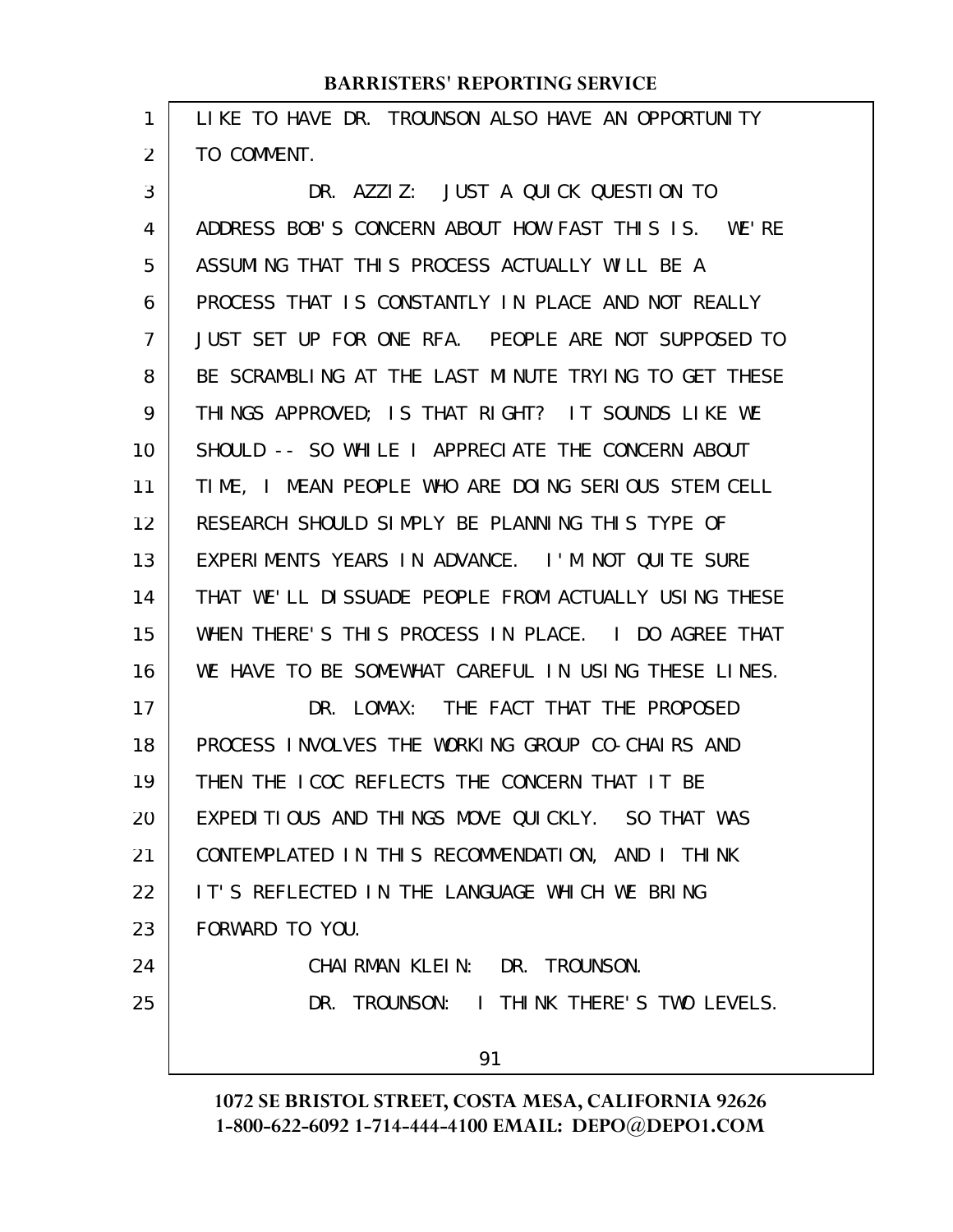| 1  | ONE IS THAT THERE ARE SOME ISSUES THAT HAVE BEEN     |
|----|------------------------------------------------------|
| 2  | BROUGHT TO OUR ATTENTION ABOUT WHETHER A CELL LINE,  |
| 3  | WHICH HAS BEEN DEVELOPED TO A VERY HIGH DEGREE AND   |
| 4  | HAS GOT A LOT OF RELIABILITY, IS GMP APPROPRIATE AND |
| 5  | SO FORTH. SO THAT THERE'S BEEN A LOT OF WORK DONE,   |
| 6  | AND BECAUSE OF ONE ELEMENT, IT DOESN'T MEET OUR      |
| 7  | REQUIREMENTS UNDER THE STANDARDS. SO HAVING A        |
| 8  | PROCESS, HAVING A PROCESS WOULD ENABLE US TO MAKE A  |
| 9  | DECISION ON THEM.                                    |
| 10 | WITHOUT THE PROCESS, YOU CAN'T GET A                 |
| 11 | DECISION BECAUSE, YOU KNOW, THERE WAS NO WAY INTO    |
| 12 | IT. SO CREATE THE PROCESS AND THEN ENABLE THE        |
| 13 | DECISION TO TAKE PLACE BECAUSE IN THIS ONE           |
| 14 | PARTICULAR EXAMPLE, IT WILL BE A VERY SIGNIFICANT    |
| 15 | DECISION BECAUSE THESE MATTERS WERE STARTED BEFORE   |
| 16 | OUR REGULATIONS CAME INTO PLACE.                     |
| 17 | SECONDLY, A LOT OF MATERIAL WHICH IS IN              |
| 18 | EMBRYONIC FORM WHICH IS FROZEN DOWN IN THE FREEZERS  |
| 19 | CAME ABOUT -- HAVE BEEN THERE FOR A LONG TIME. AND   |
| 20 | I THINK I'D ASK DR. AZZIZ MAYBE TO COMMENT ON THAT   |
| 21 | BECAUSE HE'S A PROFESSOR OF OBSTETRICS AND           |
| 22 | GYNECOLOGY AND CHAIR. BUT IT'S BEEN BROUGHT TO OUR   |
| 23 | ATTENTION THAT PRIOR TO THE PROCEDURE KNOWN AS ICSI, |
| 24 | WHERE YOU DID SPERM INJECTION OF VERY WEAK SPERM     |
| 25 | FROM HUSBANDS INTO EGGS, YOU GENERALLY USE DONOR     |
|    |                                                      |

92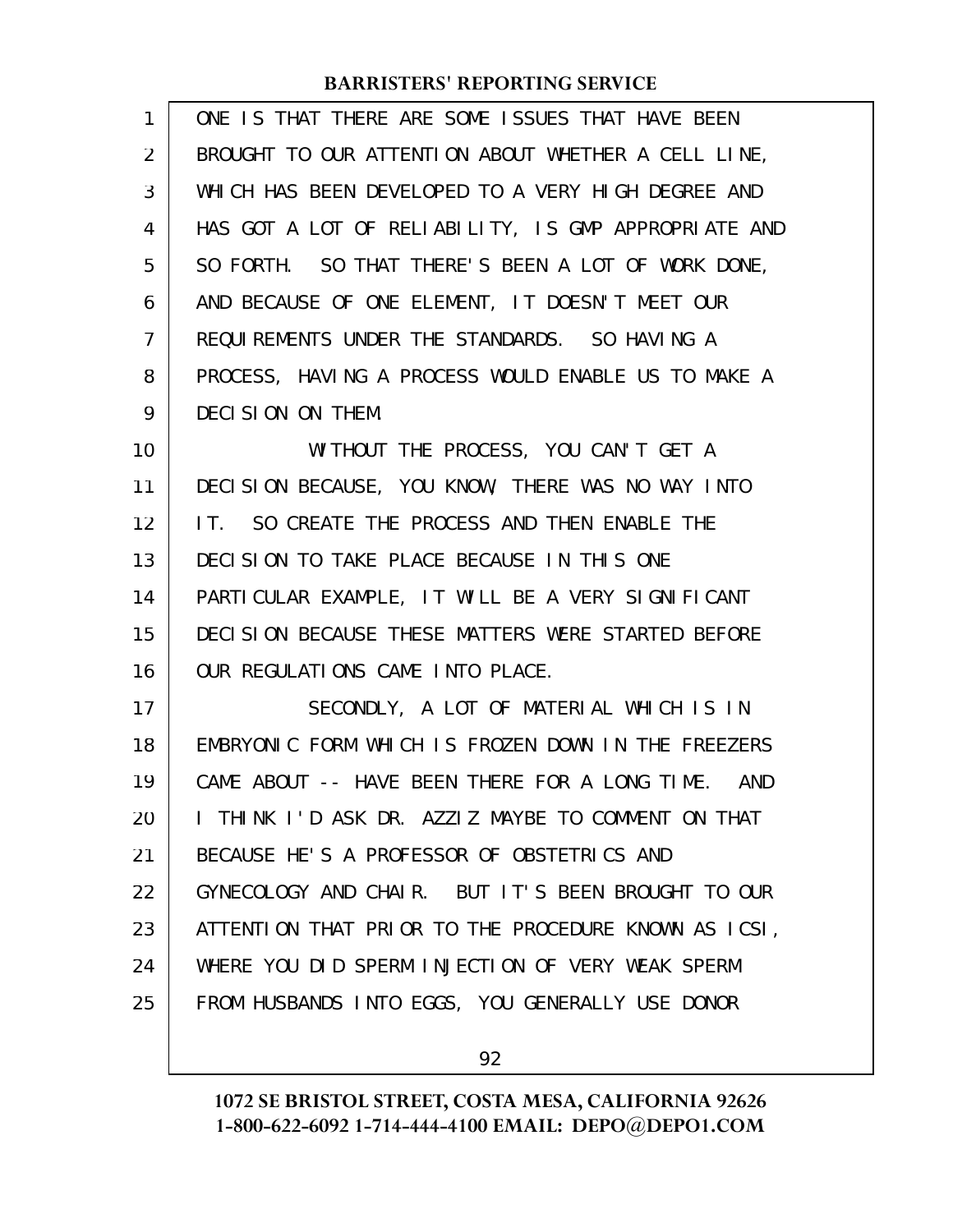| $\mathbf{1}$   | SPERM TO ENABLE FERTILIZATION TO OCCUR.              |
|----------------|------------------------------------------------------|
| $\overline{2}$ | AND SPERM DONATION VERY RARELY, IN MY                |
| 3              | KNOWLEDGE AT LEAST OUTSIDE THIS COUNTRY, WAS         |
| 4              | ACCOMPANIED BY ANY BOX ABOUT RESEARCH. SO IT'S       |
| 5              | BECAUSE SPERM DONATION HAS BEEN GOING ON FOR MANY,   |
| 6              | MANY YEARS. SO PERHAPS RICARDO CAN GIVE US A SENSE   |
| 7              | OF WHAT HAPPENS IN THIS COUNTRY, BUT THERE ARE A LOT |
| 8              | OF THOSE KIND OF EMBRYOS THAT DON'T HAVE THAT        |
| 9              | PARTICULAR INFORMED CONSENT IN THE FREEZER. SO       |
| 10             | THERE'S TWO KINDS OF SITUATIONS.                     |
| 11             | CHAIRMAN KLEIN: YOU KNOW, MY                         |
| 12             | UNDERSTANDING IS THAT'S NOT THE CASE WE'RE           |
| 13             | ADDRESSING TONIGHT. THAT CASE THE STANDARDS WORKING  |
| 14             | GROUP MAY LOOK AT IN THE FUTURE. THIS CASE WE'RE     |
| 15             | DI SCUSSING TONIGHT IS WHERE THERE'S CONSENT ON BOTH |
| 16             | THE OOCYTE AND THE SPERM.                            |
| 17             | MS. LANSING: CORRECT. THIS PROBLEM WE                |
| 18             | ARE GOING TO ADDRESS. WE DON'T HAVE THE ANSWER.      |
| 19             | AND WE'RE REALLY TRYING TO DETERMINE A LOT OF        |
| 20             | THINGS. ONE IS HOW DOES OTHER RESEARCH DEAL WITH     |
| 21             | THAT, DO YOU KNOW? WE'RE TRYING TO GET A LOT OF      |
| 22             | DATA SO WE CAN MAKE AN INFORMED DECISION.            |
| 23             | CHAIRMAN KLEIN: OKAY. DR. AZZIZ, DR.                 |
| 24             | TROUNSON WAS ASKING FOR SOME PERSPECTIVE FOR FUTURE  |
| 25             | CONSIDERATION ON THIS SPECIFIC ISSUE.                |
|                |                                                      |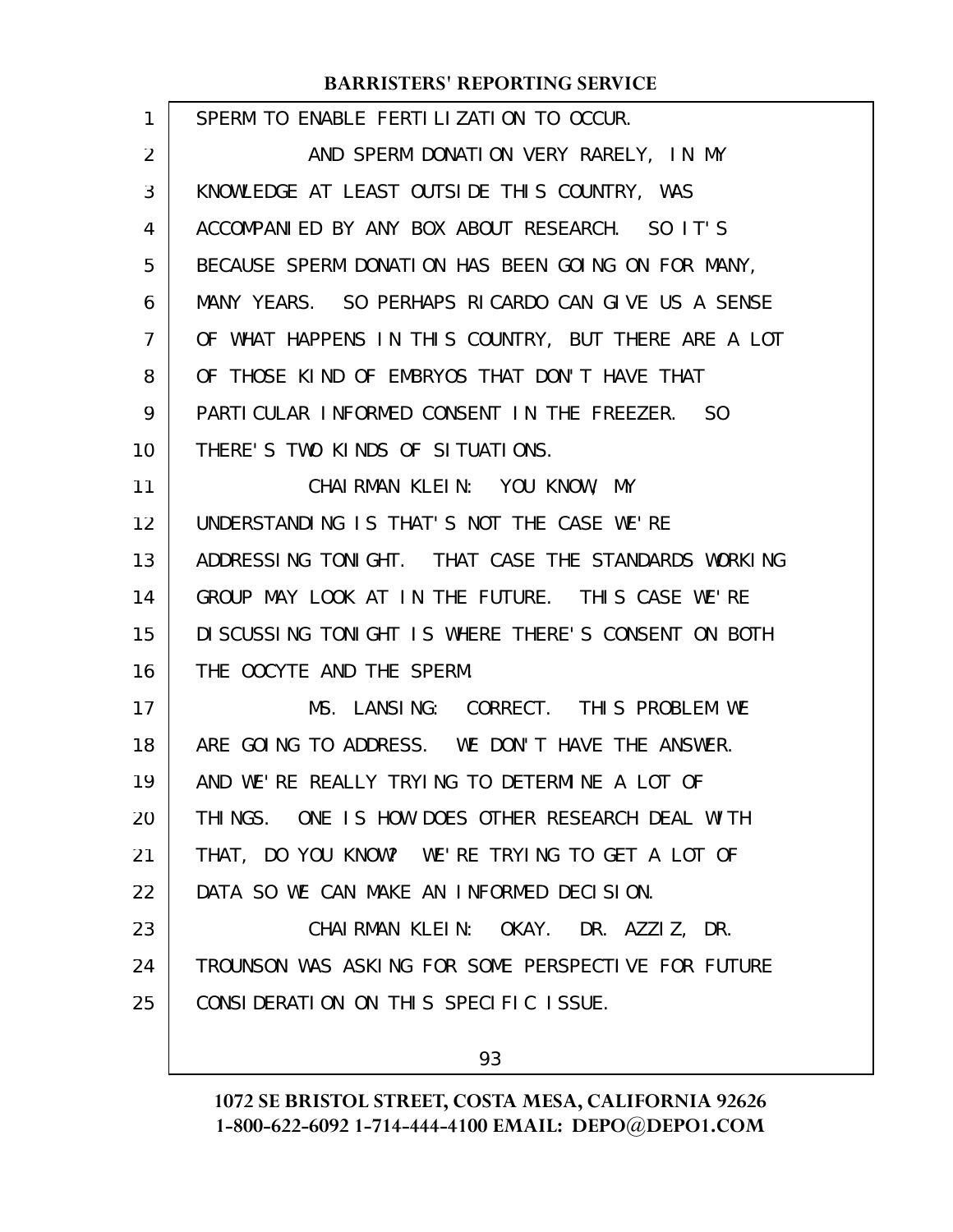| 1  | DR. AZZIZ: SO AS I UNDERSTOOD IT, ALAN,              |
|----|------------------------------------------------------|
| 2  | JUST TO MAKE SURE THAT I ADDRESS WHAT YOU SAID, I    |
| 3  | WAS TYPING, BUT THERE'S THE ISSUE OF USING SPERM     |
| 4  | DONATION, NOT JUST WITH ICSI, BECAUSE YOU MENTIONED  |
| 5  | ICSI, BUT ICSI IS A RECENT DEVELOPMENT, BUT ACTUALLY |
| 6  | IT'S BEEN USED FOR IN VITRO FERTILIZATION FOR A      |
| 7  | NUMBER OF YEARS. ACTUALLY YOU'RE RIGHT, ALAN, I DO   |
| 8  | ACTUALLY IN VITRO FERTILIZATION AS WELL AS           |
| 9  | GYNECOLOGY.                                          |
| 10 | THE ISSUE OF SPERM -- OF MALE SPERM                  |
| 11 | DONATION HAS ACTUALLY BEEN IN PLACE HISTORICALLY FOR |
| 12 | OVER A HUNDRED YEARS. THE TURKEY BASTER KIND OF      |
| 13 | APPROACH THAT YOU MAY BE FAMILIAR WITH IS ACTUALLY   |
| 14 | TRUE. SO IT'S BEEN AROUND FOR A LONG, LONG TIME.     |
| 15 | MALE SPERM DONORS ARE GENERALLY DISCONNECTED BOTH    |
| 16 | CULTURALLY AS WELL AS SYSTEMATICALLY FROM THE        |
| 17 | PROGENY. THEY' VE BEEN PROTECTED VERY WELL. THEY' VE |
| 18 | BEEN DISCONNECTED FROM THAT PROCESS. IT IS AN        |
| 19 | ANONYMOUS PROCESS. AND SO, HENCE, THERE HAS NEVER    |
| 20 | BEEN ANY MAJOR INTENT IN GETTING THESE DONORS TO     |
| 21 | SIGN UP FOR ANY RESEARCH OR CONSENT BECAUSE, IN      |
| 22 | FACT, AS YOU JUST SAID, THERE HAS NOT BEEN ANY       |
| 23 | PROCESS FOR GETTING IT. SO THEY DONATE SPERM, IT     |
| 24 | GETS PUT INTO EITHER A BANK OR A CLINIC, AND IT'S    |
| 25 | GONE, AND THEY ARE COMPLETELY DISCONNECTED FROM      |

94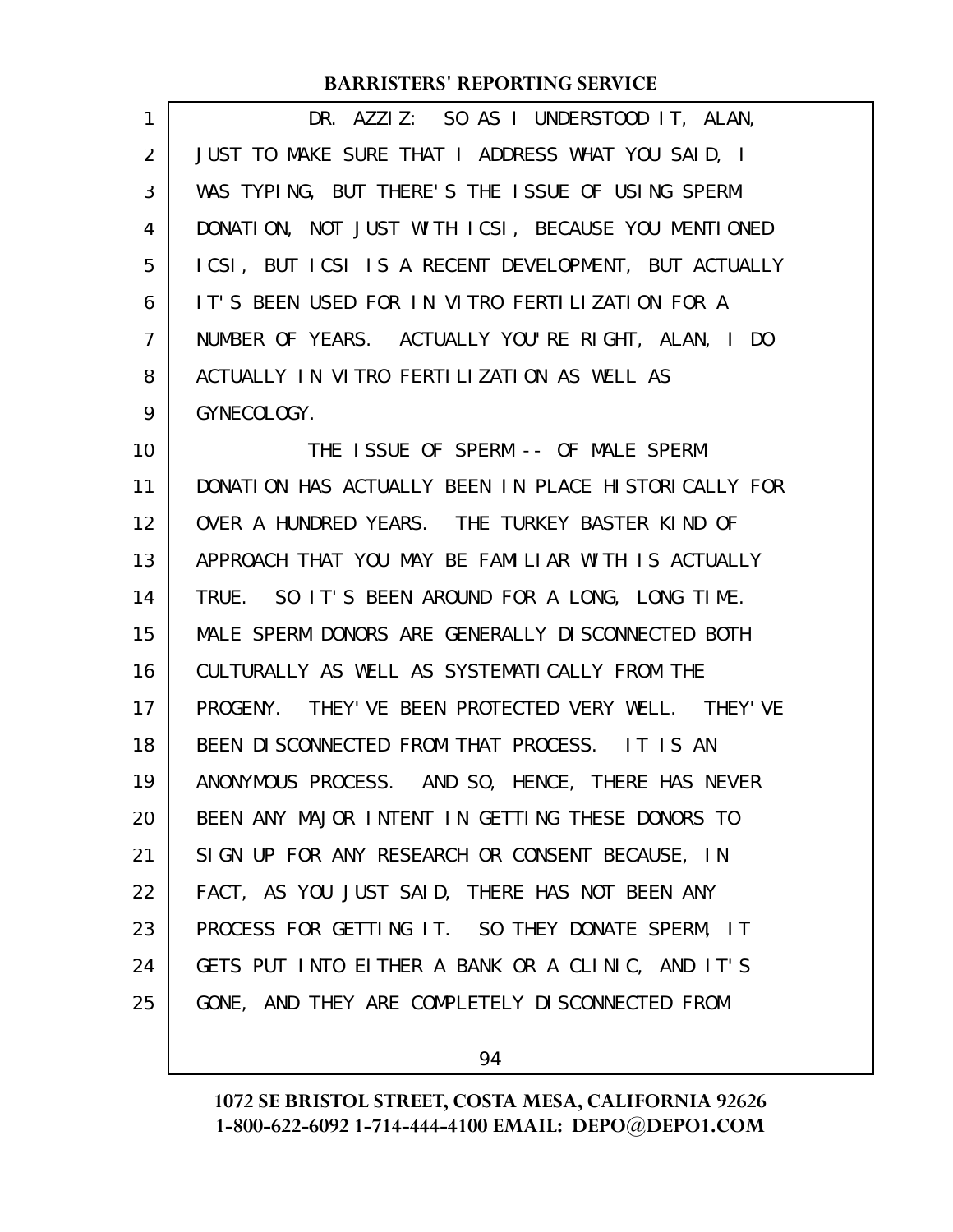THIS.

1

NOW, WE CAN SIT HERE AND ARGUE ABOUT THIS, BUT THE REALITY IS THAT ALL RESEARCH USING THAT TYPE OF SPERM DOESN'T REALLY REQUIRE A PRIORI CONSENT FROM THE DONOR BECAUSE, IN FACT, THE DONOR WANTS TO HAVE AS MUCH DISCONNECT FROM WHAT HAPPENS IN THE FUTURE. SO, IN FACT, IF THE PROBLEM IS THAT YOU'RE FACING, WHICH I'M NOT SURE, I'M NOT ON THE STANDARDS COMMITTEE -- 2 3 4 5 6 7 8 9

MS. LANSING: DO WE HAVE CONSENT FROM THEM AND DO WE NEED CONSENT. 10 11

DR. AZZIZ: CORRECT. DO YOU HAVE ASSENT? AND SO THE QUESTION IS DO YOU HAVE ASSENT, NOT CONSENT BECAUSE CONSENT WOULD REQUIRE SOMEBODY TO SPECIFICALLY SAY IT, DO YOU HAVE ASSENT FROM THE MALE DONORS TO UTILIZE WHATEVER THE PRODUCTS ARE IN WAYS THAT ARE SEEN FIT BY AN ETHICS COMMITTEE? AND THE ANSWER IS YES. WE HAVE ALWAYS TAKEN THAT APPROACH BECAUSE, AGAIN, DONORS WANT THE MINIMUM AMOUNT OF -- MALE DONORS WANT THE MINIMUM AMOUNT OF INTERACTION POSSIBLE WITH -- AND, IN FACT, THE LAWS HAVE BEEN SUCH WRITTEN THAT THEY HAVE VERY LITTLE CONTACT WITH WHATEVER PRODUCT OCCURS. SO THAT IS THE QUESTION. I MAY HAVE MISSED, ALAN, YOUR QUESTION. IF THAT'S THE 12 13 14 15 16 17 18 19 20 21 22 23 24 25

95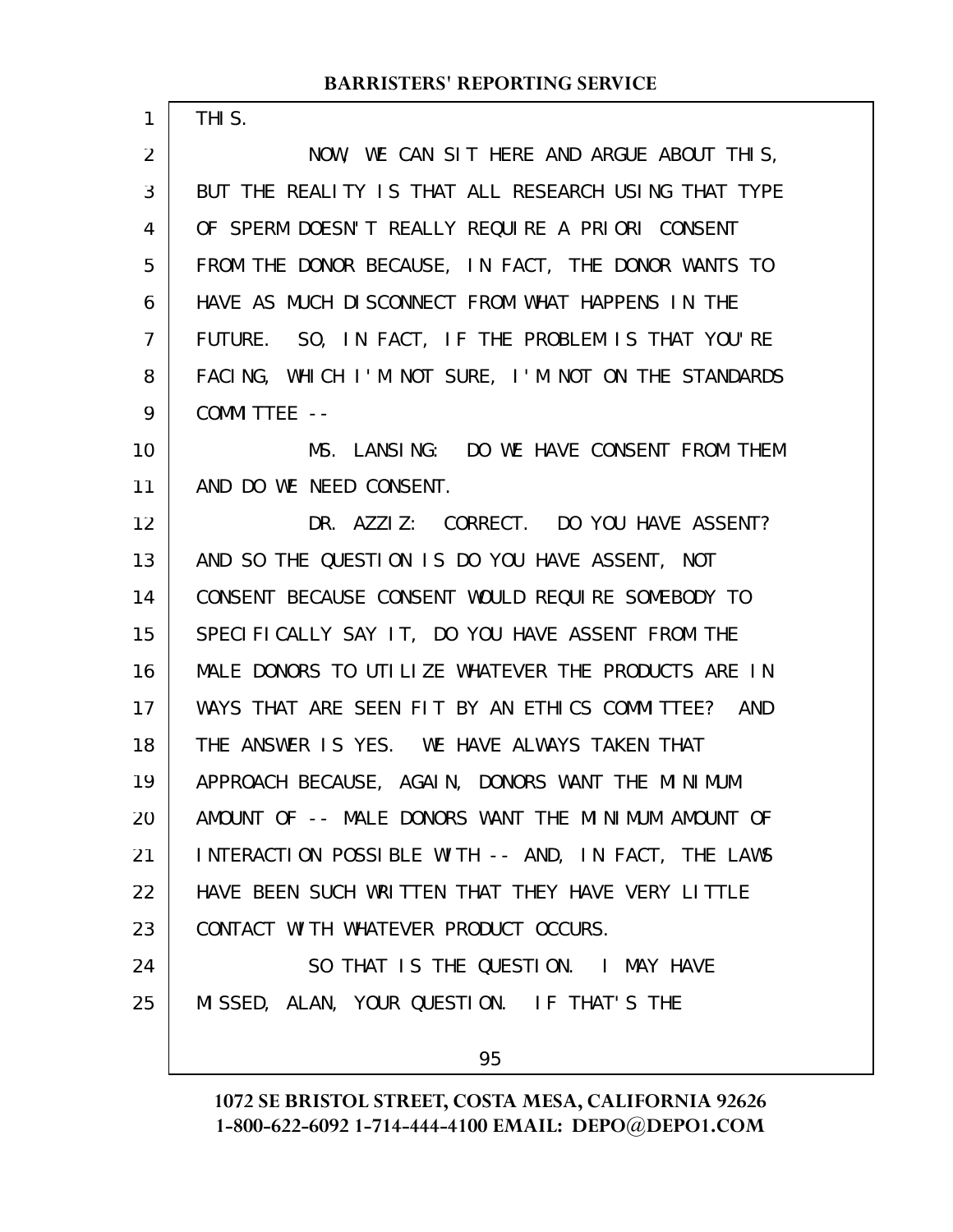| QUESTION, THEN THAT IS THE CURRENT STANDING IN BOTH |
|-----------------------------------------------------|
| IN VITRO FERTILIZATION, OF COURSE, AND REPRODUCTIVE |
| MEDICINE.                                           |
| MS. LANSING: SO THAT'S EXTREMELY HELPFUL,           |
| AND I PROBABLY WILL INVITE YOU TO SPEAK TO OUR      |
| COMMITTEE. BUT OUR COMMITTEE IS GOING TO GO BACK    |
| AND TACKLE THAT PROBLEM. I THINK IT WOULD BE UNFAIR |
| TO OUR COMMITTEE TO DECIDE, AT LEAST I WOULD NOT -- |
| CHAIRMAN KLEIN: IT'S NOT OUR INTENT TO              |
| DEAL WITH THAT ISSUE.                               |
| MR. LANSING: BUT OUR COMMITTEE, I CAN               |
| SAY, JEFF, CORRECT ME IF I'M WRONG, BUT I THINK OUR |
| COMMITTEE, THE FEELING OF OUR COMMITTEE WAS THAT WE |
| DIDN'T WANT TO HOLD STEM CELL RESEARCH TO A         |
| DIFFERENT STANDARD THAN ALL OTHER RESEARCH. AND SO  |
| THAT'S EXACTLY WHAT WE WERE TRYING TO GET THE       |
| INFORMATION ON. AND THAT'S VERY, VERY HELPFUL TO    |
| US, BUT THAT IS NOT ON THE AGENDA FOR TODAY.        |
| BUT, GEOFF, OUR GROUP NEEDS TO MEET SOON,           |
| DO YOU KNOW. AND I KNOW YOU'RE COORDINATING THAT.   |
| CHAIRMAN KLEIN: AND SO IN TERMS OF WHAT             |
| WE'RE DISCUSSING TONIGHT, YOU'RE ADDRESSING TWO     |
| SEPARATE ISSUES TONIGHT?                            |
| DR. LOMAX: THAT'S CORRECT. AND I                    |
| PRESENTED THE FIRST ISSUE FOR WHICH YOU ALL HAVE    |
| 96                                                  |
|                                                     |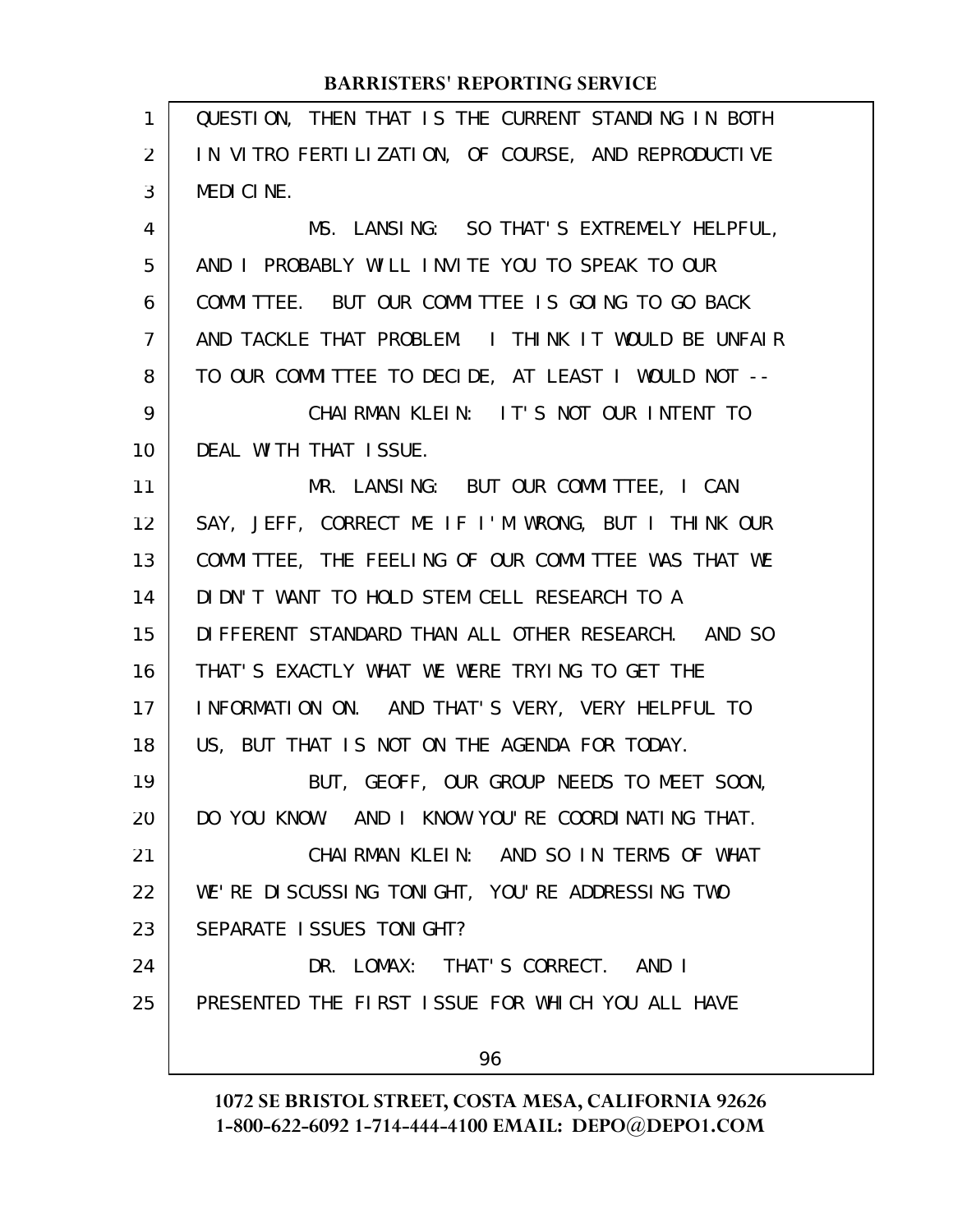|                | <b>BARRISTERS' REPORTING SERVICE</b>                  |
|----------------|-------------------------------------------------------|
| 1              | RECOMMENDED LANGUAGE FOR AN INTERIM REGULATION,       |
| $\overline{2}$ | WHICH YOU WILL CONSIDER, PRESUMABLY, TOMORROW.        |
| 3              | CHAIRMAN KLEIN:<br>RI GHT.                            |
| 4              | MS. LANSING: NOW WE SHOULD DO THE SECOND              |
| 5              | ONE.                                                  |
| 6              | CHAIRMAN KLEIN: GO AHEAD AND PRESENT THE              |
| $\overline{7}$ | SECOND ITEM.                                          |
| 8              | DR. LOMAX: MR. CHAIRMAN, WOULD YOU LIKE               |
| 9              | TO TAKE PUBLIC COMMENT ON THIS ITEM?                  |
| 10             | CHAIRMAN KLEIN: WE COULD DO IT ON BOTH OF             |
| 11             | THEM. WE'RE GOING TO TAKE IT AGAIN WHEN WE ALSO       |
| 12             | HAVE A VOTE. WE'RE GOING TO TAKE IT NOW AFTER         |
| 13             | GIVING THE PUBLIC THE FULL VIEW OF THIS, AND THEN     |
| 14             | WE'RE GOING TO TAKE IT AGAIN AT THE TIME OF THE       |
| 15             | VOTE, SO THE PUBLIC IS GOING TO HAVE TWO DIFFERENT    |
| 16             | BITES AT THIS APPLE.                                  |
| 17             | MS. LANSING: AND THEY ARE ACTUALLY                    |
| 18             | RELATED TO EACH OTHER.                                |
| 19             | DR. LOMAX: SO BY WAY OF BACKGROUND, THE               |
| 20             | EXISTING STOCK OF IVF-EMBRYOS INCLUDE EMBRYOS FOR     |
| 21             | WHICH THE SPERM OR OOCYTE DONOR WAS COMPENSATED.      |
| 22             | I'VE UNDERLINE IVF-EMBRYO THERE TO EMPHASIZE THE      |
| 23             | POINT THAT THESE WERE EMBRYOS THAT WERE CREATED       |
| 24             | SPECIFICALLY FOR REPRODUCTIVE PURPOSES.<br><b>THE</b> |
| 25             | INTENTION WAS REPRODUCTION. THEY ARE NO LONGER        |
|                |                                                       |

97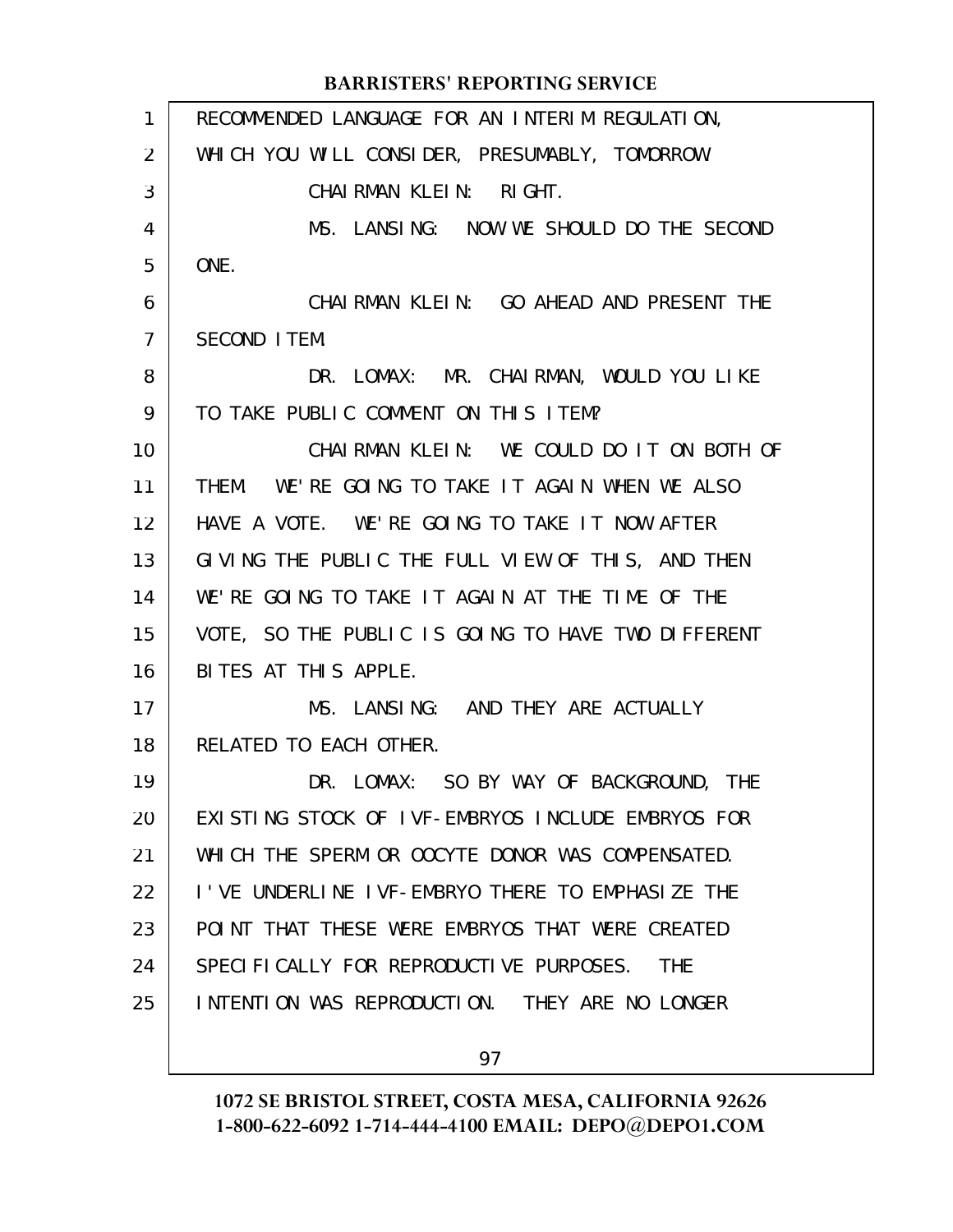| 1              | DEEMED NECESSARY FOR THAT PURPOSE, AND THEY         |
|----------------|-----------------------------------------------------|
| 2              | TYPICALLY RESIDE IN FREEZERS WAITING FINAL          |
| 3              | DI SPOSI TI ON.                                     |
| 4              | THE CIRM REGULATIONS CONTAIN A BROAD                |
| 5              | RESTRICTION ON PAYMENTS. AND AS A RESULT, CELL      |
| 6              | LINES DERIVED FROM SUCH EMBRYOS CANNOT BE USED. AND |
| $\overline{7}$ | IN ADDITION, THE EMBRYOS THEMSELVES CANNOT BE USED  |
| 8              | TO DERIVE LINES. IN THIS RESPECT THE CIRM           |
| 9              | REGULATIONS ARE INCONSISTENT WITH OTHER STATES AND  |
| 10             | THE RECOMMENDATIONS OF THE NATIONAL ACADEMIES OF    |
| 11             | SCIENCE. NONE OF THE MAJOR STATES AND NATIONAL      |
| 12             | ACADEMIES HAVE SUCH A RESTRICTION.                  |
| 13             | IT WAS THE SENSE OF THE STANDARD WORKING            |
| 14             | GROUP MEMBERS THAT IVF-EMBRYOS AND/OR CELL LINES    |
| 15             | DERIVED FROM SUCH EMBRYOS BEFORE TODAY SHOULD BE    |
| 16             | AVAILABLE FOR RESEARCH. AND SO THE SENSE OF THE     |
| 17             | STANDARD WORKING GROUP MEMBERS IS TO EXEMPT         |
| 18             | IVF-EMBRYOS CREATED ON OR BEFORE 8/12/08 FROM       |
| 19             | PAYMENT RESTRICTIONS.                               |
| 20             | THE AMENDMENT WOULD AUTHORIZE THE USE OF            |
| 21             | STEM CELL LINES DERIVED FROM IVF-EMBRYOS, AND IT    |
| 22             | WOULD AUTHORIZE RESEARCHERS TO UTILIZE SUCH EMBRYOS |
| 23             | IN RESEARCH, FOR EXAMPLE, RESEARCH TO DERIVE A STEM |
| 24             | CELL LINE.                                          |
| 25             | MS. LANSING: THESE WERE THE ISSUES THAT             |
|                | 98                                                  |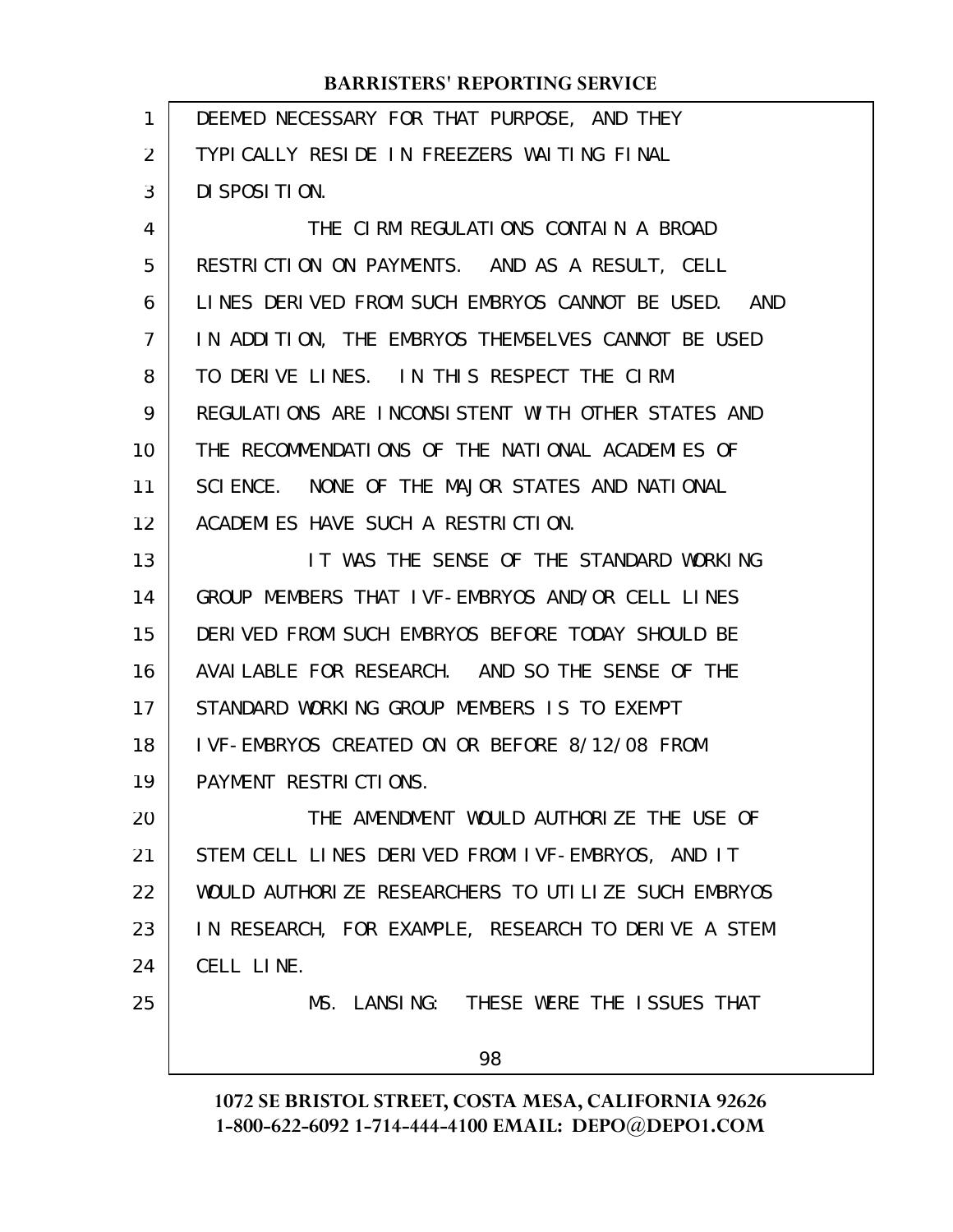| $\mathbf{1}$ | WE DEBATED. AND ACTUALLY WE GOT UNANIMOUS CONSENT,   |
|--------------|------------------------------------------------------|
| 2            | AND ACTUALLY THE PUBLIC WAS EXTRAORDINARILY HELPFUL  |
| 3            | TO US. AND, AGAIN, WE'RE GRANDFATHERING IN FROM      |
| 4            | TODAY BEHIND. WE DO NOT WANT TO HAVE ANY             |
| 5            | CONCLUSIONS REACHED FROM TODAY ON. AND THE           |
| 6            | REASON -- AND WE KNOW THAT NOBODY CAN BE PAID        |
| 7            | ACCORDING TO OUR PROPOSITION, BUT THERE WAS NOBODY   |
| 8            | WHO ENTERED INTO IN VITRO FERTILIZATION THAT DID IT  |
| 9            | WITH THE INTENT OF DONATING IT TO STEM CELL RESEARCH |
| 10           | AND, THEREFORE, GETTING PAID FOR IT.                 |
| 11           | SO THAT WAS HOW WE CAME TO THE EXCLUSION.            |
| 12           | AND, JEFF, YOU WERE SUCH A HUGE PART OF THIS. DID    |
| 13           | YOU WANT TO ADD IN ANY WAY?                          |
| 14           | MR. SHEEHY: THAT'S BASICALLY THE GIST OF             |
| 15           | IT. IT'S MAKING THAT VERY BRIGHT LINE BETWEEN        |
| 16           | EMBRYOS THAT WERE CREATED SOLELY FOR REPRODUCTIVE    |
| 17           | PURPOSES, AND THIS IS TO BE CONSISTENT WITH          |
| 18           | PROPOSITION 71, WHICH DOES NOT ALLOW PAYMENT FOR     |
| 19           | OOCYTES USED FOR RESEARCH. BY SETTING A DATE, WE     |
| 20           | KNOW THAT EVERYBODY BEFORE THE ADOPTION OF THIS      |
| 21           | REGULATION WHO WAS CONSIDERING IVF HAD ABSOLUTELY -- |
| 22           | DONATING OOCYTES FOR IVF HAD ABSOLUTELY NO IDEA THAT |
| 23           | THOSE OOCYTES WOULD EVENTUALLY END UP BEING PART OF  |
| 24           | EMBRYOS THAT WOULD BE USED FOR RESEARCH.             |
| 25           | SO THE RESEARCH CONSIDERATION WAS NOT ONE            |
|              | 99                                                   |
|              |                                                      |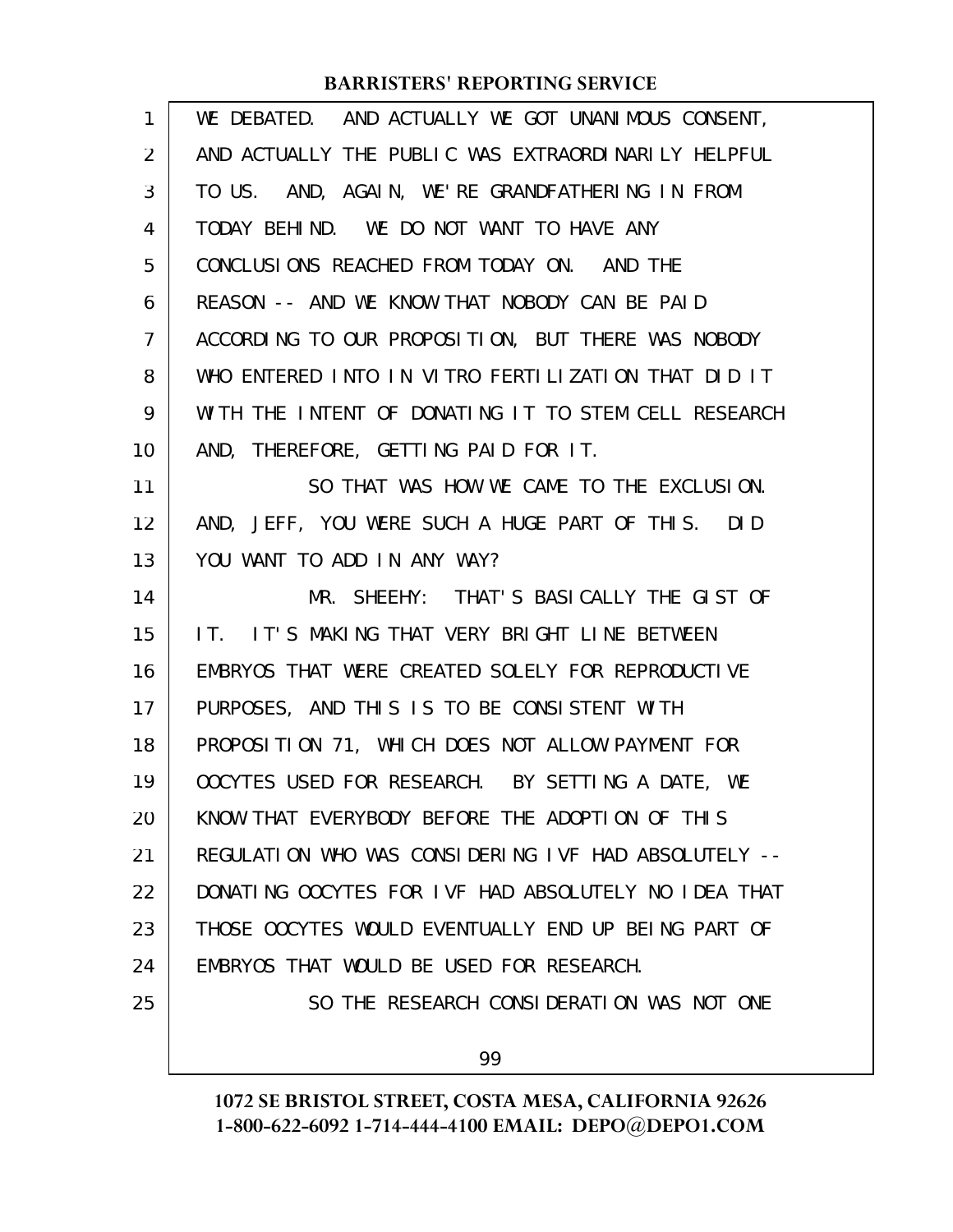| 1  | THAT WAS IN THE MIND OF THE DONOR. AND SO IN THAT        |
|----|----------------------------------------------------------|
| 2  | WAY, WE HAVE INOCULATED OURSELVES AGAINST ANY SENSE      |
| 3  | THAT THE REPRODUCTIVE ASPECT OF THIS -- WHAT WE'VE       |
| 4  | DONE IS SEPARATE THE REPRODUCTIVE ASPECT FROM THE        |
| 5  | RESEARCH ASPECT, AND WHAT WE'RE REALLY TRYING TO         |
| 6  | ADDRESS IS THAT IN MANY WAYS THOSE EMBRYOS MAY BE        |
| 7  | ONES THAT PEOPLE HAVE LESS INTEREST IN HOLDING ONTO.     |
| 8  | THE GAMETES ARE DONATED. THEY'VE FINISHED THEIR          |
| 9  | FAMILIES. THEY'RE PAYING TO STORE THESE, AND IT          |
| 10 | WOULD BE VERY VALUABLE FOR THEM TO BE ABLE TO GIVE       |
| 11 | THESE TO RESEARCH.                                       |
| 12 | ONE INSTITUTION SAID HALF OF THEIR WALK-IN               |
| 13 | DONORS ARE FROM PEOPLE IN THIS SITUATION WHO HAVE A      |
| 14 | PAID DONOR AND THEY' VE BEEN TOLD THEY CAN'T DONATE.     |
| 15 | BUT IT WAS VERY IMPORTANT FOR US TO NOT TO HAVE ANY      |
| 16 | INFLUENCE ON THE REPRODUCTIVE PROCESS, AND THIS VERY     |
| 17 | CLEARLY DOES NOT.                                        |
| 18 | MS. LANSING: THERE WAS ALSO RAISED THE                   |
| 19 | CONCERN -- THE PUBLIC WAS VERY HELPFUL TO US IN          |
| 20 | THIS. I REALLY WANT TO THANK ALL OF THEM.<br><b>THEY</b> |
| 21 | WERE JUST VERY, VERY INSIGHTFUL, AND IT WAS GREAT        |
| 22 | THAT WE WERE ABLE TO REACH UNANIMOUS CONSENT IN THIS     |
| 23 | GROUP FOR THE PAST.                                      |
| 24 | AND THE CONCERN WAS THAT IT WAS POSSIBLE                 |
| 25 | THAT SOMEONE WHO WAS DOING IN VITRO FERTILIZATION, A     |
|    | 100                                                      |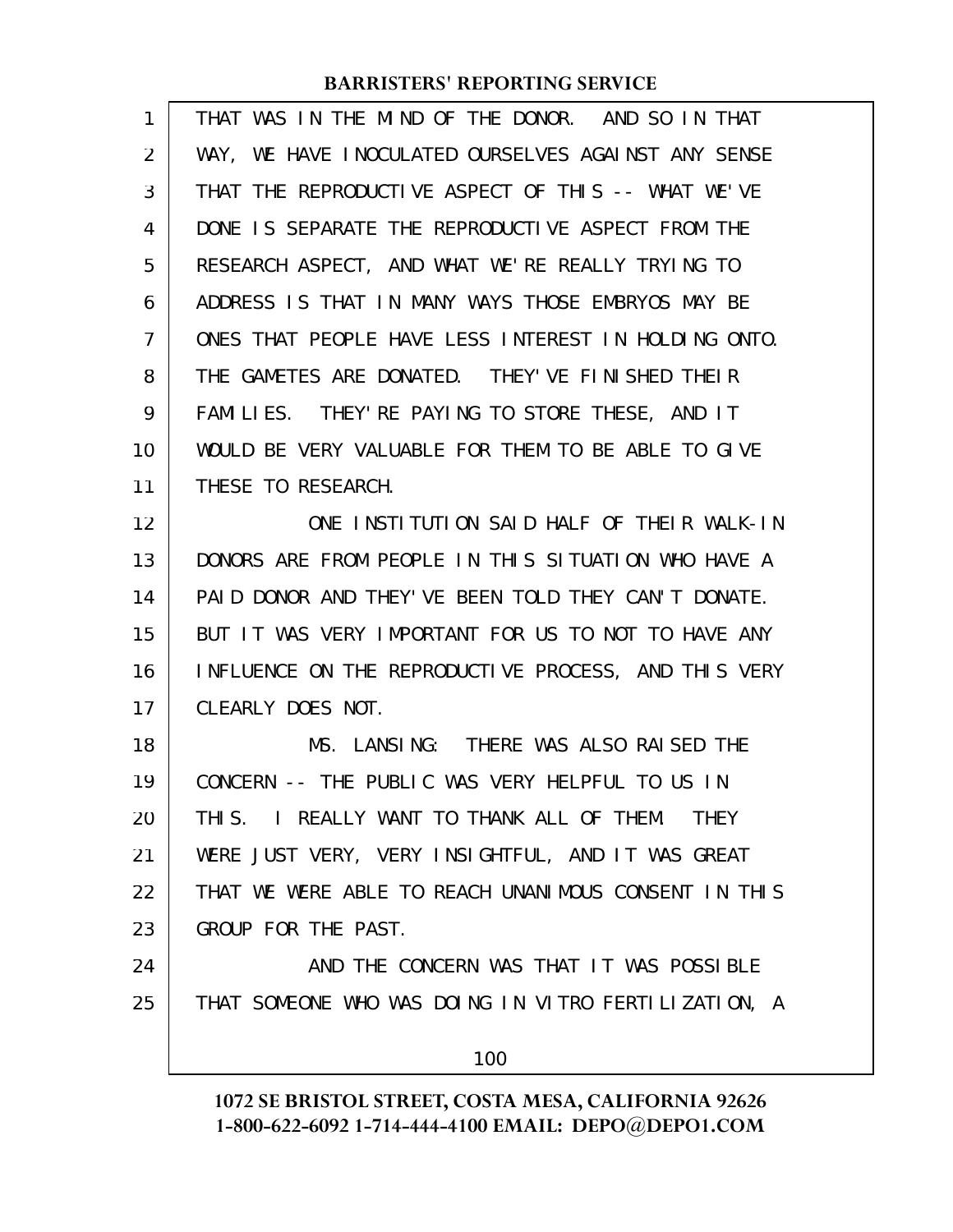| 1              | SCIENTIST, MIGHT WANT SO MUCH TO HELP A STEM CELL    |
|----------------|------------------------------------------------------|
| 2              | SCIENTIST THAT THEY MIGHT UNCONSCIOUSLY, YOU KNOW,   |
| 3              | OVERSTIMULATE THE OVARIES IN SOME WAY. THAT CAN'T    |
| 4              | HAPPEN BECAUSE IT DIDN'T EXIST IN THE PAST.          |
| 5              | SO IT BECAME A REALLY CLEAR DIVIDING LINE            |
| 6              | FOR US, AND WE WERE REALLY ALL VERY COMFORTABLE WITH |
| $\overline{7}$ | THIS RECOMMENDATION.                                 |
| 8              | CHAIRMAN KLEIN: I'M GOING TO TURN, IF I              |
| 9              | CAN, SHERRY, TO DR. PIZZO WITH A FOCUSED STATEMENT   |
| 10             | AS A TRANSITION, THAT IT'S CLEAR THAT NO PROPOSITION |
| 11             | 71 MONEY COULD BE USED TO PAY FOR THESE OOCYTES      |
| 12             | SINCE THEY WOULD ALREADY EXIST AS OF THE DATE OF     |
| 13             | THIS MEETING.                                        |
| 14             | MS. LANSING: THANK YOU. BETTER SAID.                 |
| 15             | DR. PIZZO: I THINK THIS HAS BEEN A VERY              |
| 16             | HELPFUL DISCUSSION, AND THANK YOU, SHERRY AND JEFF,  |
| 17             | FOR IT. MINE IS A SLIGHTLY MORE NUANCED COMMENT.     |
| 18             | AND THAT IS, THE NOMENCLATURE. I DON'T KNOW THAT     |
| 19             | YOU CAN PAY GAMETES OR EMBRYOS. I THINK YOU PAY THE  |
| 20             | DONORS FOR THEM. SO BEFORE THIS BECOMES PART OF OUR  |
| 21             | COMMON PARLANCE, I WOULD SUGGEST THAT WE MODIFY THIS |
| 22             | TO BE MORE BOTH SCIENTIFICALLY AND GRAMMATICALLY     |
| 23             | CORRECT.                                             |
| 24             | MS. LANSING: DULY NOTED. AND THANK YOU               |
| 25             | VERY MUCH. DULY NOTED. I APPRECIATE THE              |
|                | 101                                                  |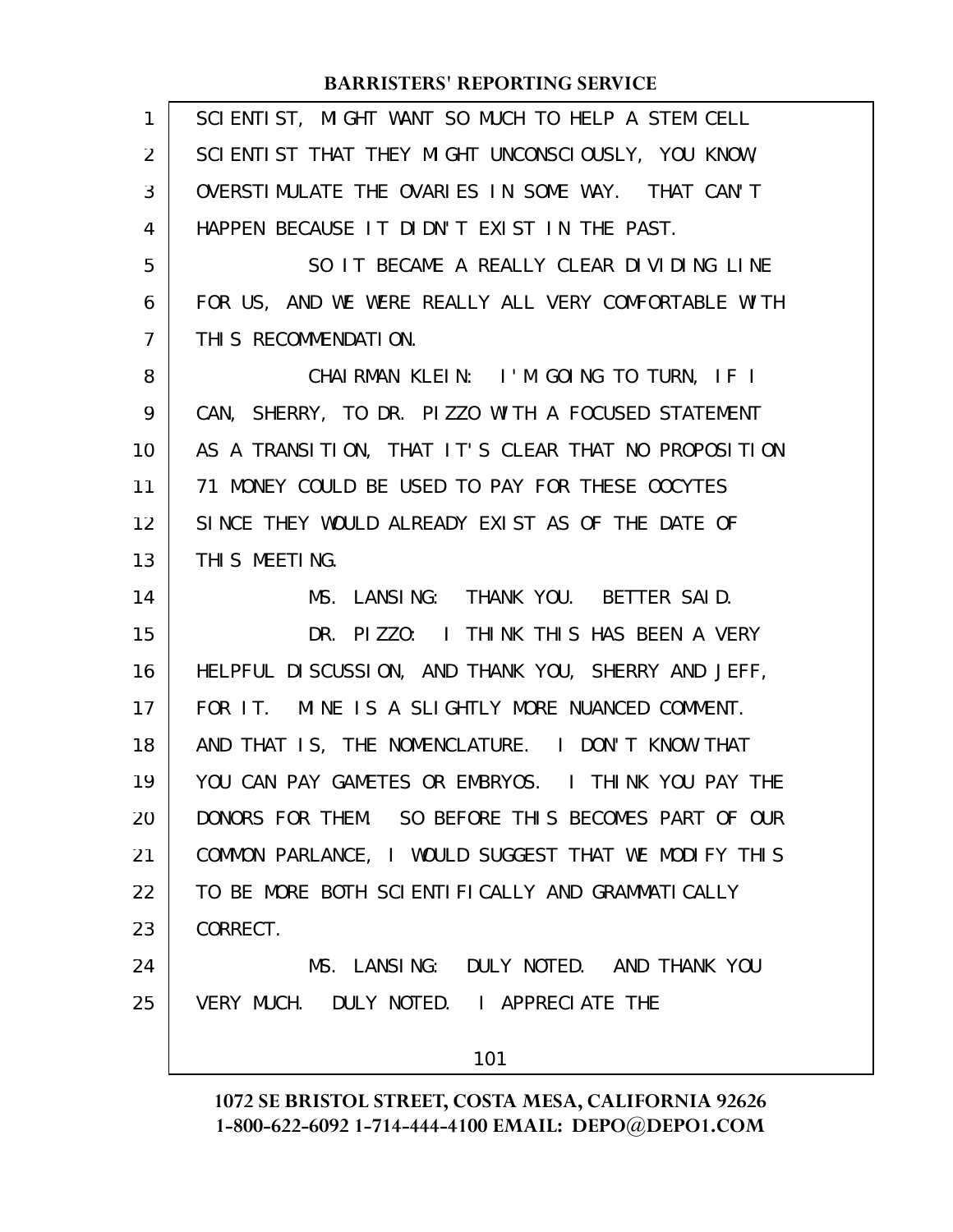| 1              | CORRECTION. I ALSO WANT TO THANK BERNIE LO WHO       |
|----------------|------------------------------------------------------|
| 2              | WOULD NOT HAVE MADE THOSE FALSE STATEMENTS THAT I    |
| 3              | DID.                                                 |
| 4              | CHAIRMAN KLEIN: ALL RIGHT. I THINK IT IS             |
| 5              | APPROPRIATE AT THIS POINT TO ASK FOR PUBLIC COMMENT. |
| 6              | MR. REYNOLDS: HELLO. GOOD EVENING.                   |
| $\overline{7}$ | THANKS FOR THE OPPORTUNITY TO SPEAK. I'M JESSE       |
| 8              | REYNOLDS OF THE CENTER FOR GENETICS AND SOCIETY.     |
| 9              | REGARDING THE FIRST PROPOSAL, ATTACHMENT             |
| 10             | 1, I THINK THAT THIS MAKES AN AWFUL LOT OF SENSE.    |
| 11             | YOU CAN'T REALLY EXPECT ANYBODY TO FOLLOW RULES THAT |
| 12             | DIDN'T EXIST AT THE TIME THAT THOSE ACTIONS WERE     |
| 13             | TAKEN. GIVEN THE NATURE OF STEM CELL DERIVATION,     |
| 14             | WHERE THE LINES EXIST FOR LENGTHS OF TIME            |
| 15             | AFTERWARDS, I THINK IT MAKES SENSE.                  |
| 16             | THE PUBLIC PROCESS, I THINK, IS KEY TO               |
| 17             | THIS. THIS WILL BE UNDERTAKEN AT A PUBLIC ICOC       |
| 18             | MEETING WHERE THE NATURE OF THE DEVIATION FROM THE   |
| 19             | STANDARDS CAN BE WEIGHED. THERE'S DIFFERENT TYPES    |
| 20             | OF -- THERE'S DIFFERENT DEGREES OF CONSENT, THERE'S  |
| 21             | DIFFERENT DEGREES OF PAYMENTS, AND THESE THINGS MUST |
| 22             | BE TAKEN IN CONTEXT. AND THE DATE IS, OF COURSE,     |
| 23             | APPROPRIATE BEING THE DATE OF THE ADOPTION OF THE    |
| 24             | RESEARCH STANDARDS.                                  |
| 25             | THE SECOND PROPOSAL I'M SOMEWHAT MORE                |
|                | 102                                                  |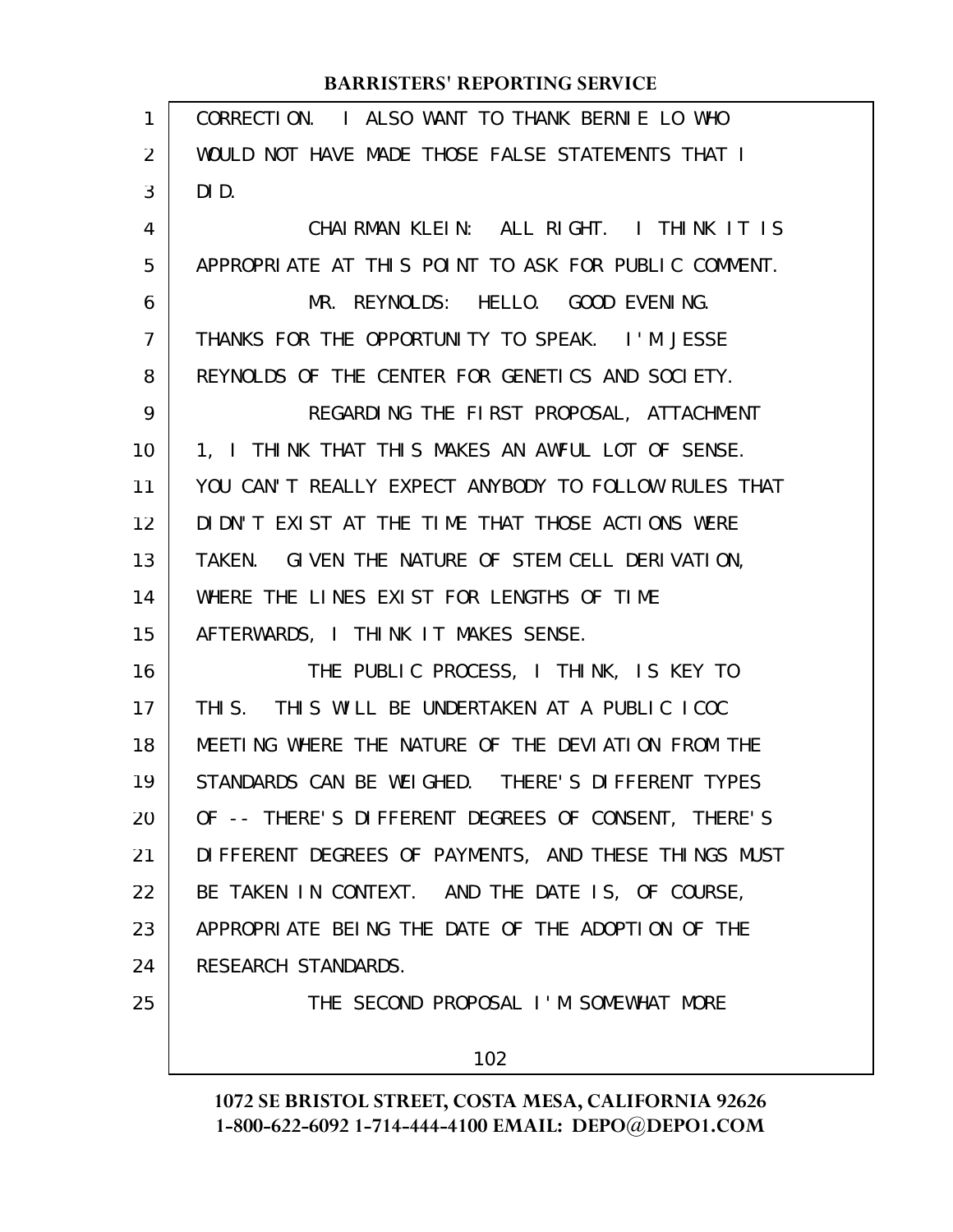| 1              | AMBIVALENT ABOUT BECAUSE -- FOR A COUPLE OF REASONS, |
|----------------|------------------------------------------------------|
| 2              | AND PERHAPS I CAN PROPOSE THESE AS QUESTIONS TO BE   |
| 3              | ADDRESSED BY THE BOARD.                              |
| 4              | FIRST, IT CREATES A BLANKET POLICY SO THAT           |
| 5              | INSTEAD OF BEING ADDRESSED ON A CASE-BY-CASE BASIS   |
| 6              | BY THE ICOC OR BY THE STANDARDS WORKING GROUP IN A   |
| $\overline{7}$ | PUBLIC SESSION, THIS IS A BLANKET POLICY AND A       |
| 8              | CHANGE IN EXISTING POLICY. SO MY FIRST QUESTION      |
| 9              | WOULD BE IS THIS SOMETHING THAT WOULD BE BETTER      |
| 10             | ADDRESSED AS A PUBLIC ISSUE?                         |
| 11             | SECOND IS THE PARTICULAR DATE ON THE                 |
| 12             | POLICY -- ON THE PROPOSAL. AS OPPOSED TO NOVEMBER    |
| 13             | OF '06, IT USES TODAY. AND IT JUST STRIKES ME AS     |
| 14             | SOMEWHAT INCONSISTENT BECAUSE CERTAINLY BY NOVEMBER  |
| 15             | OF 'O6, THE RULES WERE ESTABLISHED AND KNOWN.        |
| 16             | SO I SUPPOSE THE SECOND QUESTION WOULD BE            |
| 17             | WOULD THIS PROPOSAL BE BETTER WITH THE DATE BEING    |
| 18             | NOVEMBER OF '06?                                     |
| 19             | SUPPOSE IF YOU PUT THOSE TWO THINGS                  |
| 20             | TOGETHER, IT DOVETAILS THE TWO POLICIES INTO ONE IN  |
| 21             | A WAY. SO ARE WE TALKING ABOUT TWO ITEMS, OR ARE WE  |
| 22             | TALKING ABOUT ONE? THANKS.                           |
| 23             | CHAIRMAN KLEIN: THANK YOU VERY MUCH.                 |
| 24             | ADDITIONAL PUBLIC COMMENT?                           |
| 25             | JEFF, WOULD YOU LIKE TO RESPOND BEFORE               |
|                | 103                                                  |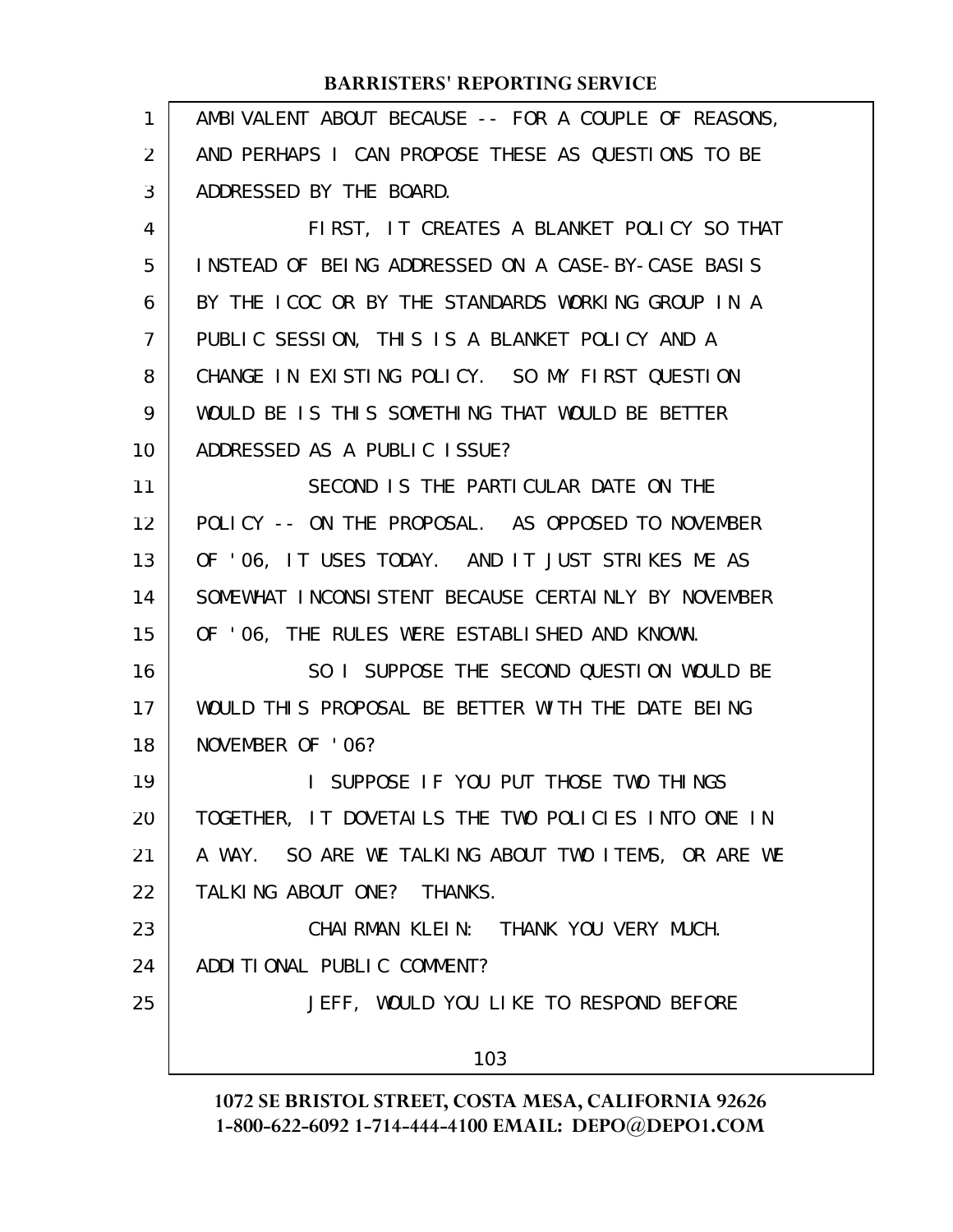THIS PUBLIC COMMENT?

1

MR. SHEEHY: IT'S EASIER BECAUSE I THINK YOU'RE KIND OF MISSING THIS, JESSE. IT'S KIND OF SURPRISING BECAUSE MARCY WAS THERE. THESE ARE REALLY TWO SEPARATE ISSUES. AND ONE IS IT INVOLVES INFORMED CONSENT PRIMARILY, AND THIS ONE INVOLVES PAYMENT FOR AN OOCYTE DONATION THAT IS COMPLETELY UNRELATED TO RESEARCH. WE PICKED THIS AUGUST DATE BECAUSE THERE'S NO CONCEIVABLE WAY BEFORE THIS DATE THAT ANYBODY WAS PAID FOR AN OOCYTE DONATION TO CREATE AN EMBRYO WITH THE IDEA THAT THAT EMBRYO WOULD BE USED IN RESEARCH BECAUSE THAT SIMPLY WAS NOT POSSIBLE UNDER CIRM RULES. 2 3 4 5 6 7 8 9 10 11 12 13

SO, YOU KNOW, THE IDEA HERE IS TO NOT HAVE THOSE EMBRYOS THAT WERE CREATED, THAT PARENTS ARE PAYING TO STORE, THAT THEY WISH TO DONATE TO BE DENIED THEIR RIGHT TO MAKE THAT DONATION, ASSUMING THAT THEY AND THE DONOR OF THE OOCYTE ALL AGREE THAT THIS DONATION IS APPROPRIATE. AND THE VALUE THAT WE'RE TRYING TO PRESERVE IN THAT PARTICULAR INSTANCE IS THE VALUE OF THE REPRODUCTIVE PROCESS. AND WE FEEL VERY, VERY CERTAIN THAT THE VALUE OF THE REPRODUCTIVE PROCESS IS THERE. THE INFORMED CONSENTS ARE ALL THERE. THESE ALL COMPLY -- THESE EMBRYOS WOULD ALL COMPLY WITH ALL OF OUR STANDARDS 14 15 16 17 18 19 20 21 22 23 24 25

104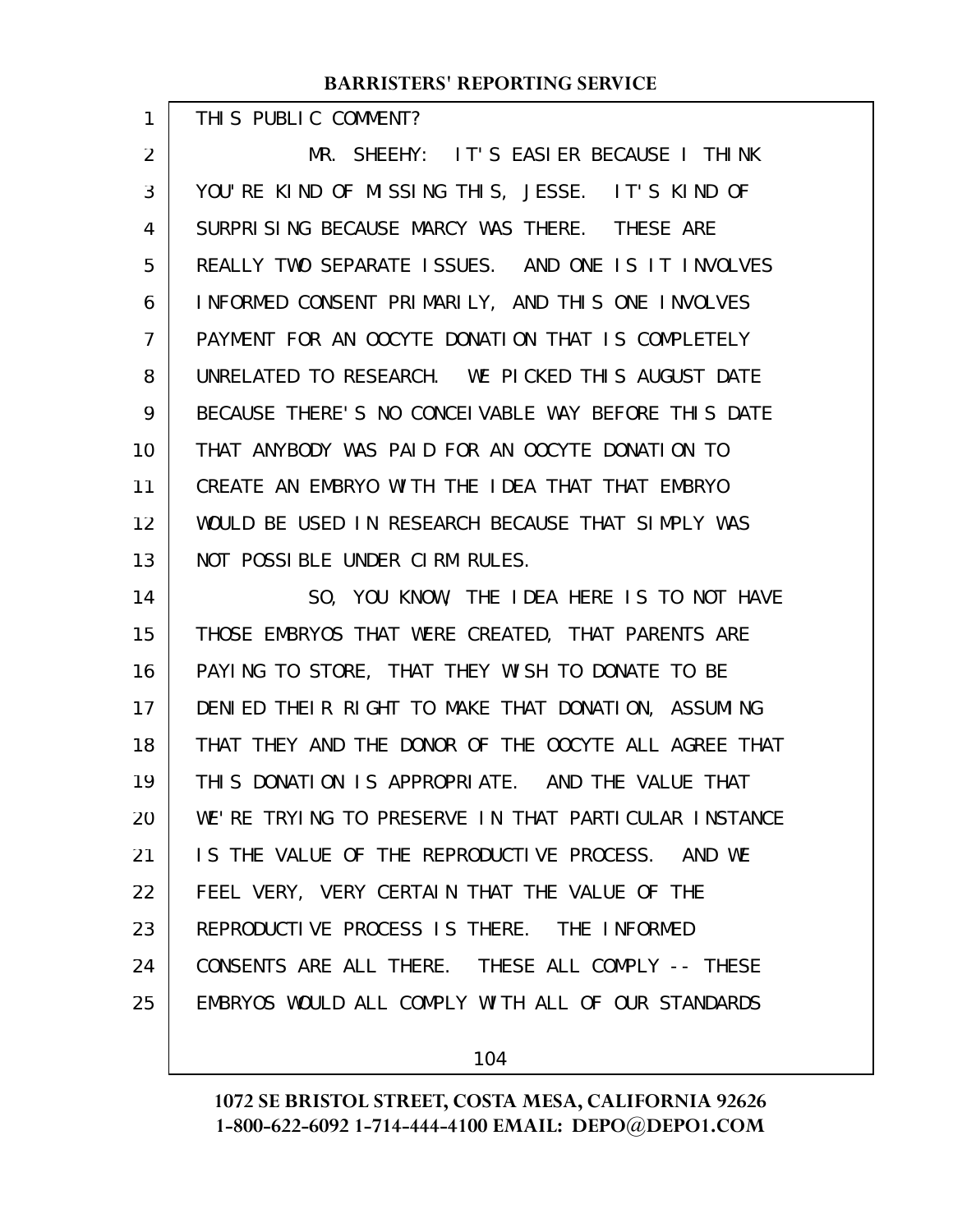| 1  | AND THE NATIONAL ACADEMY STANDARDS.                  |
|----|------------------------------------------------------|
| 2  | THE ONLY SUSPECT ISSUE IS THE OOCYTE                 |
| 3  | DONATION AND WHETHER THAT OOCYTE DONATION MIGHT IN   |
| 4  | EVEN THE MOST CONCEIVABLE WAY HAVE BEEN PAID FOR IN  |
| 5  | A WAY THAT THEY THOUGHT THAT THIS OOCYTE DONATION    |
| 6  | AND THE RESULTING EMBRYO WOULD HAVE ENDED UP IN      |
| 7  | RESEARCH. THAT'S JUST SIMPLY NOT POSSIBLE BECAUSE    |
| 8  | IT WASN'T POSSIBLE WHEN THE DONATION WAS MADE.       |
| 9  | CHAIRMAN KLEIN: THANK YOU, JEFF. PUBLIC              |
| 10 | COMMENT?                                             |
| 11 | MS. STAYN: SUSAN STAYN FROM STANFORD                 |
| 12 | UNIVERSITY. I HAVE A COMMENT ON THE SECOND           |
| 13 | PROPOSAL. I WOULD RESPECTFULLY ENCOURAGE THIS BOARD  |
| 14 | TO MAKE A DECISION BASED ON THE PRINCIPLE WITHOUT    |
| 15 | TYING THE PAYMENT ISSUE TO A PARTICULAR AUGUST DATE. |
| 16 | IF A PERSON IS PAID TO PROVIDE GAMETES TO            |
| 17 | AN INFERTILE COUPLE SO THAT THEY HELP THEM BUILD     |
| 18 | THEIR FAMILY, THAT PAYMENT IS FOR A REPRODUCTIVE     |
| 19 | PURPOSE. AND AS MR. SHEEHY NOTED, THAT'S COMPLETELY  |
| 20 | SEPARATE FROM ANY DECISION TO DONATE THE EXCESS      |
| 21 | EMBRYO LATER TO RESEARCH.                            |
| 22 | THE RESEARCHERS ARE NOT MAKING ANY PAYMENT           |
| 23 | HERE TO ANY DONOR. THE PAYMENT IS BETWEEN THE EGG    |
| 24 | OR SPERM DONOR, THE COUPLE, AND THE FERTILITY        |
| 25 | AGENCY. THOSE PARTIES ARE COMPLETELY SEPARATE FROM   |
|    | 105                                                  |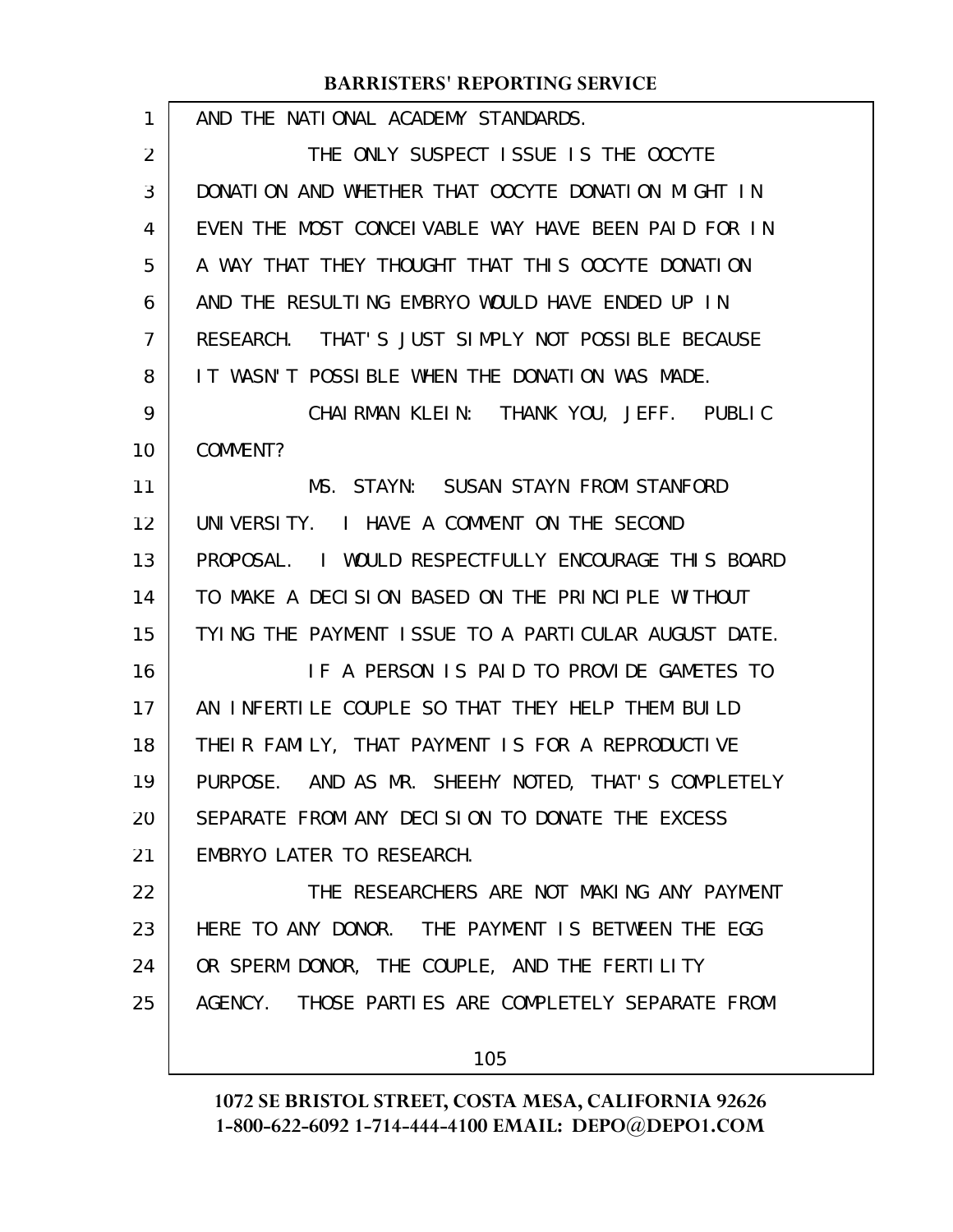| 1  | THE RESEARCH INSTITUTION AND THE RESEARCH ENTITY       |
|----|--------------------------------------------------------|
| 2  | THAT MAY RECEIVE THE DONATION LATER.                   |
| 3  | AS DR. LOMAX NOTED, CIRM'S CURRENT                     |
| 4  | REQUIREMENT IS INCONSISTENT WITH SEVERAL OTHER         |
| 5  | STATES AS WELL AS THE NAS AND ISSCR GUIDELINES.<br>SO, |
| 6  | AGAIN, I WOULD RESPECTFULLY ENCOURAGE THIS BOARD TO    |
| 7  | CONSIDER MAKING A DECISION BASED ON PRINCIPLE, THAT    |
| 8  | THE PAYMENT WAS FOR REPRODUCTIVE PURPOSES, NOT FOR     |
| 9  | THE DONATION, AND TO PLEASE ATTEND THAT THE PAYMENT    |
| 10 | EARLIER ON IN THE CHAIN DOESN'T TAINT THE LATER        |
| 11 | DECISION TO DONATE TO RESEARCH. THANK YOU.             |
| 12 | CHAIRMAN KLEIN: I THINK YOU MAY FIND THE               |
| 13 | CHAIR OF THE STANDARDS WORKING GROUP INVITING YOU TO   |
| 14 | THE NEXT STANDARDS WORKING GROUP BECAUSE IT'S VERY     |
| 15 | IMPORTANT TESTIMONY, BUT RIGHT TODAY WHAT WE HAVE      |
| 16 | BEFORE US IS AT LEAST BRING IT A CURRENT DATE SO       |
| 17 | THAT RESEARCHERS CAN ADEQUATELY ACCESS THOSE EMBRYOS   |
| 18 | THAT ARE AVAILABLE FOR ACCESS -- AVAILABLE FOR         |
| 19 | CONTRIBUTION. AND DEAL WITH THE ISSUE THAT WE HAVE     |
| 20 | SOME VERY FRUSTRATED INDIVIDUALS WHO WANT TO           |
| 21 | CONTRIBUTE THOSE GAMETES WHO DEEPLY FEEL THAT THE      |
| 22 | RESEARCH IS IMPORTANT, BUT CANNOT AT THIS POINT. SO    |
| 23 | WE'RE TRYING TO INCREMENTALLY ADDRESS THIS SUBJECT,    |
| 24 | BUT YOU MIGHT HAVE AN INVITATION THAT WE HOPE YOU      |
| 25 | WILL BE OPEN TO.                                       |
|    |                                                        |

106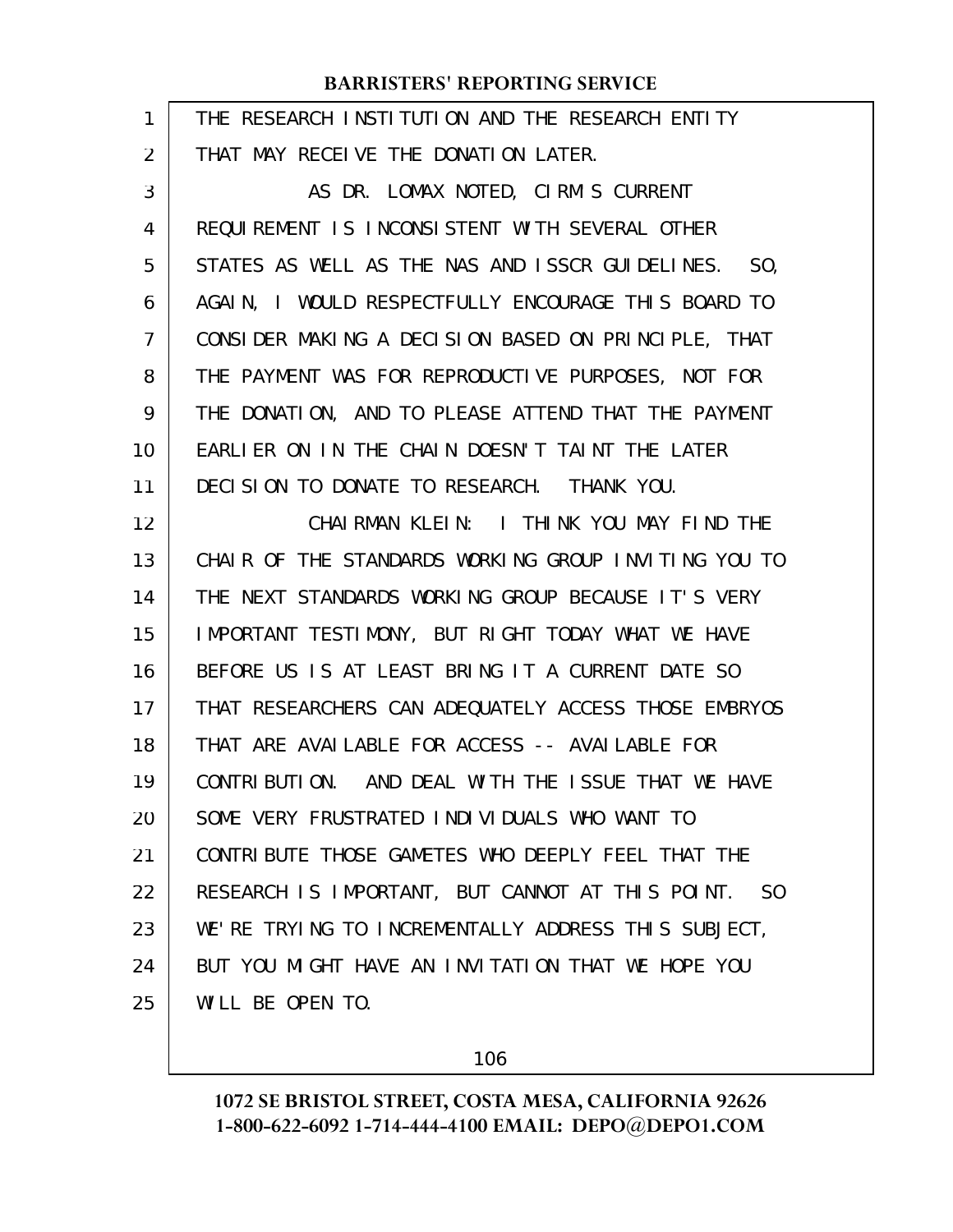| 1               | MS. LANSING: YOU DEFINITELY DO.                        |
|-----------------|--------------------------------------------------------|
| 2               | MS. STAYN: THANK YOU.                                  |
| 3               | CHAIRMAN KLEIN: THANK YOU VERY MUCH.                   |
| 4               | JEFF SHEEHY.                                           |
| 5               | MR. SHEEHY: JUST TO BE CLEAR, WE DID IN                |
| 6               | SOME WAYS START TO TALK ABOUT THE LARGER PRINCIPLE.    |
| $\overline{7}$  | BUT ONE OF THE THINGS I THINK TO BEAR IN MIND IS       |
| 8               | THAT AN EMBRYO CREATED AFTER THIS DATE COULD NOT       |
| 9               | CONCEI VABLY BE AVAI LABLE FOR A RESEARCH DONATION FOR |
| 10 <sup>°</sup> | AT LEAST A YEAR, AND I THINK THAT THAT WOULD BE        |
| 11              | INCREDIBLY OPTIMISTIC BECAUSE THOSE EMBRYOS THAT ARE   |
| 12 <sub>2</sub> | CREATED WOULD HAVE TO BE IMPLANTED, YOU'D HAVE TO      |
| 13              | HAVE A SUCCESSFUL PREGNANCY, THE FAMILY WOULD THEN     |
| 14              | HAVE TO MAKE SOME SORT OF DECISION ABOUT THEIR         |
| 15              | REPRODUCTIVE FUTURE, WHETHER THEY WANTED TO END IT,    |
| 16              | WHATEVER THEY WANTED TO DO.                            |
| 17              | WE HAVE SAID THAT WE WOULD GET TO THE                  |
| 18              | LARGER PRINCIPLE AT SOME LATER DATE, BUT THIS IS,      |
| 19              | FRANKLY, TO USE THE LEGAL TERM, RIPE FOR THOSE         |
| 20              | EMBRYOS THAT ARE CREATED AFTER THAT DATE BECAUSE ANY   |
| 21              | EMBRYO CREATED AFTER AUGUST 12TH THAT IS AVAILABLE     |
| 22              | FOR RESEARCH BEFORE AT LEAST A YEAR, I WOULD HAVE      |
| 23              | TROUBLE BELIEVING IT WAS ETHICALLY DERIVED.            |
| 24              | MS. STAYN: RESPECTFULLY, THE EMBRYOS THAT              |
|                 |                                                        |
| 25              | ARE CREATED TOMORROW, GENERALLY IF THERE'S A GAMETE    |
|                 | 107                                                    |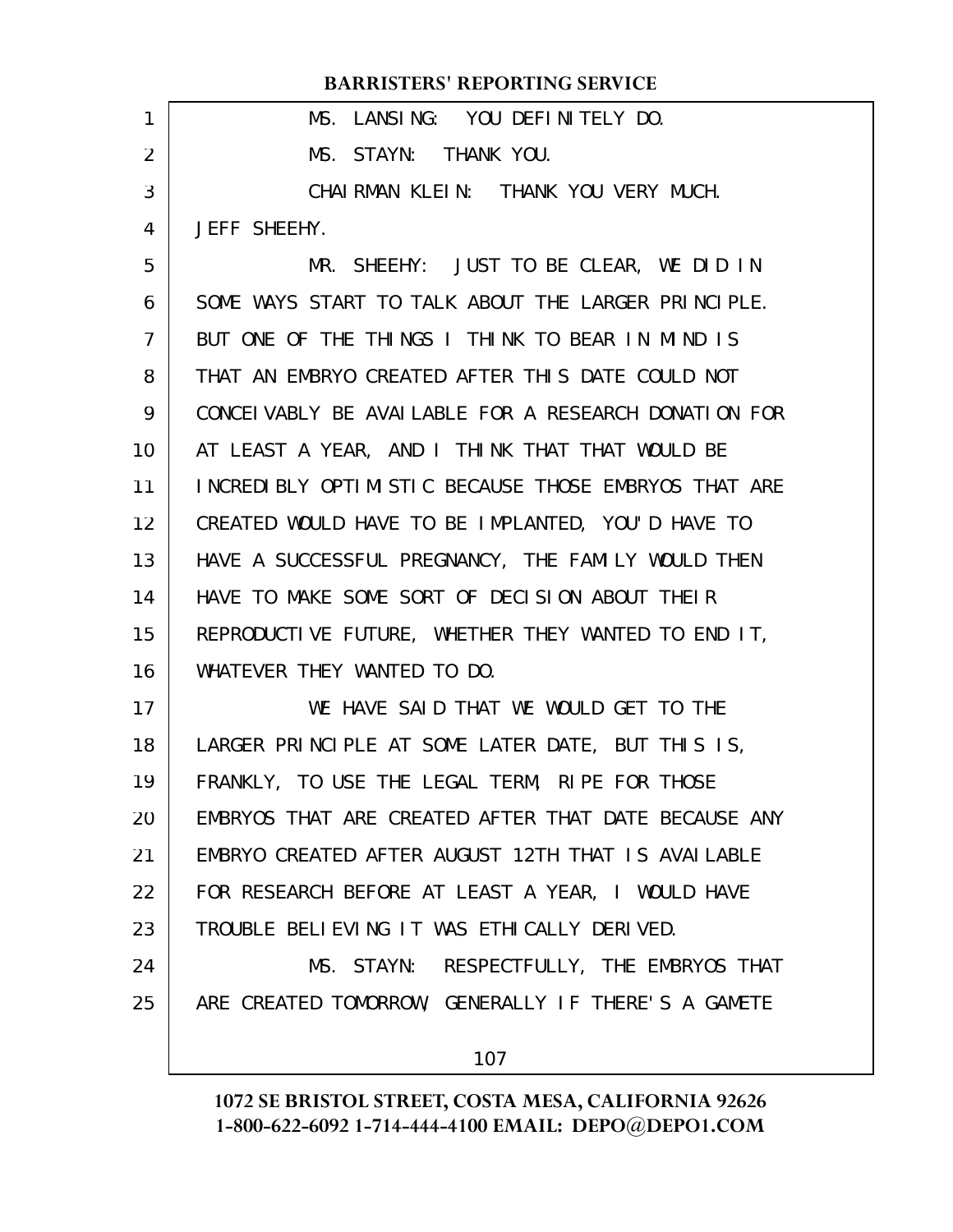| 1              | DONOR, THEY OFTEN ARE OF HIGHER QUALITY, BUT THERE   |
|----------------|------------------------------------------------------|
| 2              | ARE A CERTAIN PERCENTAGE THAT SOMETIMES MAY BE       |
| 3              | ABNORMAL. AND IF THEY' RE ABNORMAL AND UNSUITABLE    |
| 4              | FOR TRANSFER TO A PATIENT, THEN THOSE COULD BE       |
| 5              | DONATED TO RESEARCH AFTER TOMORROW. AGAIN, BECAUSE   |
| 6              | THEY ARE SEEMED ABNORMAL IN A PROCESS THAT'S         |
| $\overline{7}$ | COMPLETELY SEPARATE FROM THE TREATMENT DECISION.     |
| 8              | MS. LANSING: BUT WE'RE NOT DEALING WITH              |
| 9              | THOSE TODAY. WE'RE DEALING WITH EVERYTHING FROM THE  |
| 10             | PAST.                                                |
| 11             | CHAIRMAN KLEIN: THANK YOU FOR YOUR                   |
| 12             | INSIGHT.                                             |
| 13             | MR. SIMPSON: JOHN SIMPSON FROM CONSUMER              |
| 14             | WATCHDOG. I WAS AT THE MEETING AND PART OF THE       |
| 15             | DI SCUSSION AND THOUGHT IT WAS EXACTLY THE WAY THESE |
| 16             | SORTS OF THINGS SHOULD BE TALKED OUT. I THINK IT'S   |
| 17             | IMPORTANT TO NOTE, TO THE POINT THE LAST SPEAKER WAS |
| 18             | MAKING, THAT I UNDERSTOOD THAT THERE'S A COMMITMENT  |
| 19             | TO DEAL WITH THE ISSUE OF GOING FORWARD IN THE       |
| 20             | FUTURE AT ANOTHER MEETING. THAT'S AN IMPORTANT       |
| 21             | THI <sub>NG</sub> .                                  |
| 22             | THE OTHER THING THAT I WOULD JUST LIKE TO            |
| 23             | ADD AS A PROCESS NOTE, THE WORKING GROUP             |
| 24             | UNFORTUNATELY DID NOT HAVE A QUORUM. IT HAD A        |
| 25             | MAJORITY PRESENT, BUT BECAUSE YOU HAVE A SUPER       |
|                |                                                      |
|                | 108                                                  |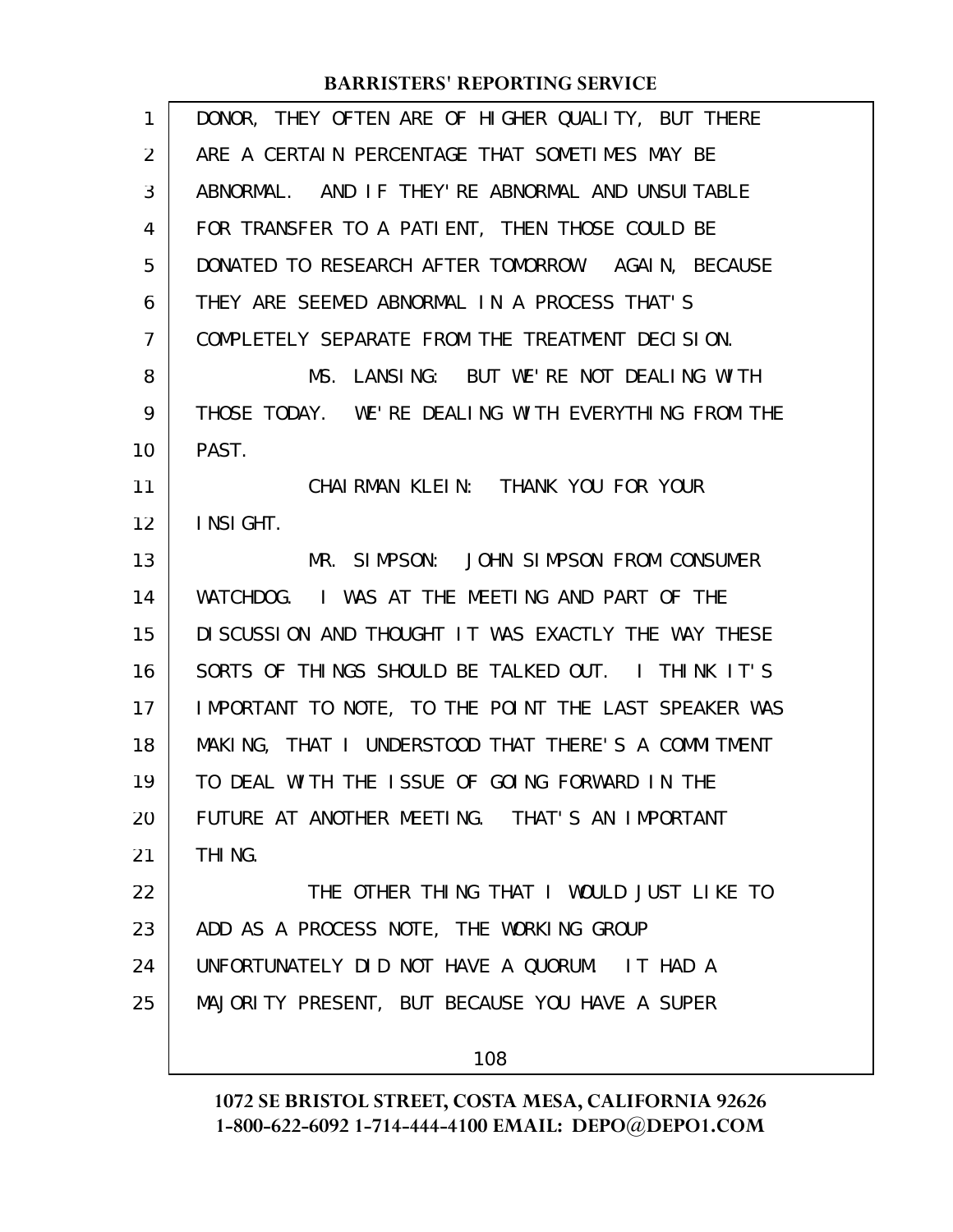| 1              | MAJORITY REQUIREMENT, THIS WAS JUST THE SENSE OF THE |
|----------------|------------------------------------------------------|
| 2              | GROUP. AND I KEEP SUGGESTING THAT YOU WOULD SERVE    |
| 3              | YOURSELVES BETTER IF YOUR WORKING GROUP BYLAWS       |
| 4              | ALLOWED FOR A QUORUM TO BE SIMPLY A MAJORITY. AND    |
| 5              | THAT WOULD HAVE GIVEN THIS THE FULL VOTED QUORUM     |
| 6              | FORCE RATHER THAN SENSE OF THE GROUP.                |
| $\overline{7}$ | MS. LANSING: AS I REMEMBER IT, AND MAYBE             |
| 8              | I'M -- WE WENT SORT OF AROUND THE ROOM AND ASKED     |
| 9              | EVERYBODY, AND IT WAS KIND OF UNANIMOUS.             |
| 10             | MR. SIMPSON: IT WAS UNANIMOUS OF ALL                 |
| 11             | PRESENT, AND I BELIEVE ALL THE PUBLIC THERE          |
| 12             | SPEAKING. IT'S JUST A PROCESS ISSUE THAT THE         |
| 13             | WORKING GROUPS COULD PERHAPS STREAMLINE THINGS WITH  |
| 14             | A SIMPLE MAJORITY.                                   |
| 15             | CHAIRMAN KLEIN: SO, SHERRY, THAT'S                   |
| 16             | SOMETHING YOU COULD DISCUSS WITH JAMES HARRISON AND  |
| 17             | SOME OF THE LEADERSHIP OF THE WORKING GROUP. AND     |
| 18             | IT'S A VERY INTERESTING --                           |
| 19             | MS. LANSING: IT'S A GOVERNANCE ISSUE.                |
| 20             | CHAIRMAN KLEIN: VERY INTERESTING                     |
| 21             | SUGGESTION. THANK YOU VERY MUCH. AT THIS POINT I     |
| 22             | THINK WE HAVE HAD THE DISCUSSION THAT WE CAN HAVE.   |
| 23             | WE NEED TO BREAK FOR DINNER AT THIS POINT.           |
| 24             | NOW, MY QUESTION TO COUNSEL IS, TO BE                |
| 25             | EFFICIENT ON BREAKING FOR DINNER, COULD WE           |
|                | 109                                                  |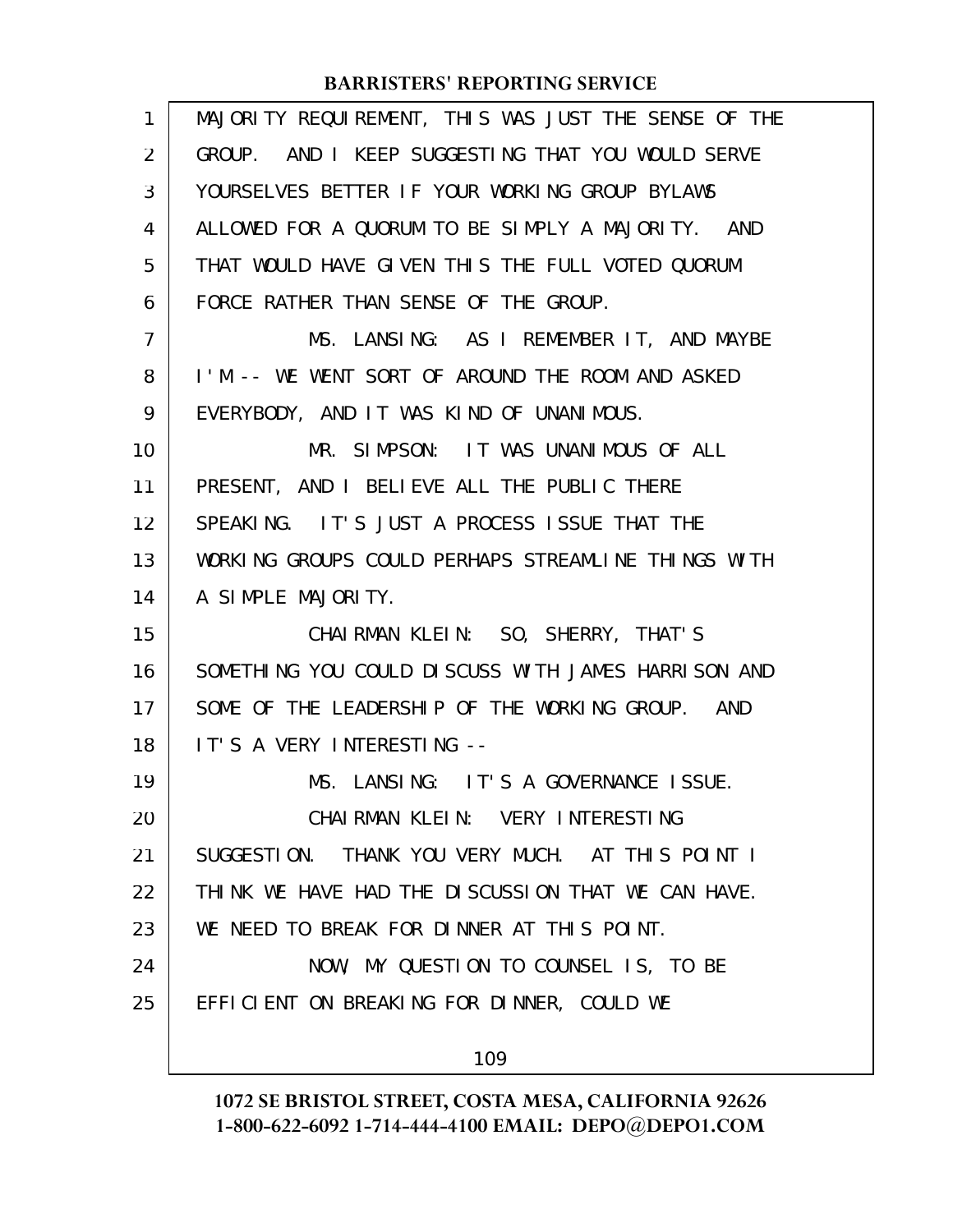#### APPROPRIATELY HAVE THE EXECUTIVE SESSION FOR THE NEW FACULTY DURING DINNER? MR. HARRISON: YES, WE COULD. CHAIRMAN KLEIN: SO WOULD YOU LIKE TO RECITE THE STATUTORY BASIS ON WHICH THAT EXECUTIVE SESSION WOULD OCCUR. MR. HARRISON: YES. WE'LL BE GOING INTO CLOSED SESSION FOR A DISCUSSION OF CONFIDENTIAL INTELLECTUAL PROPERTY OR WORK PRODUCT AND PREPUBLICATION CONFIDENTIAL SCIENTIFIC RESEARCH OR DATA RELATING TO THE NEW FACULTY II APPLICATIONS PURSUANT TO HEALTH AND SAFETY CODE SECTION 125290.30(D)(3)(B) AND (C). CHAIRMAN KLEIN: THANK YOU VERY MUCH. AND, MELISSA, IF YOU CAN INSTRUCT US AS TO WHERE THE BOARD MEMBERS WILL GO. MS. KING: WE'RE GOING OUT THE DOOR AND KEEP WALKING STRAIGHT DOWN THE HALL, AND IT WILL BE IN A ROOM, THE LAST DOOR ON THE LEFT. CHAIRMAN KLEIN: THANK YOU VERY MUCH. GIVEN THIS IS AN EXECUTIVE SESSION AND DINNER, THIS MAY BE AN HOUR, HOUR-AND-TEN-MINUTE BREAK. (A RECESS WAS TAKEN.) CHAIRMAN KLEIN: WE'RE GOING TO RECONVENE HERE. OKAY. THANK YOU. WE'RE GOING TO RECONVENE. 110 **BARRISTERS' REPORTING SERVICE** 1 2 3 4 5 6 7 8 9 10 11 12 13 14 15 16 17 18 19 20 21 22 23 24 25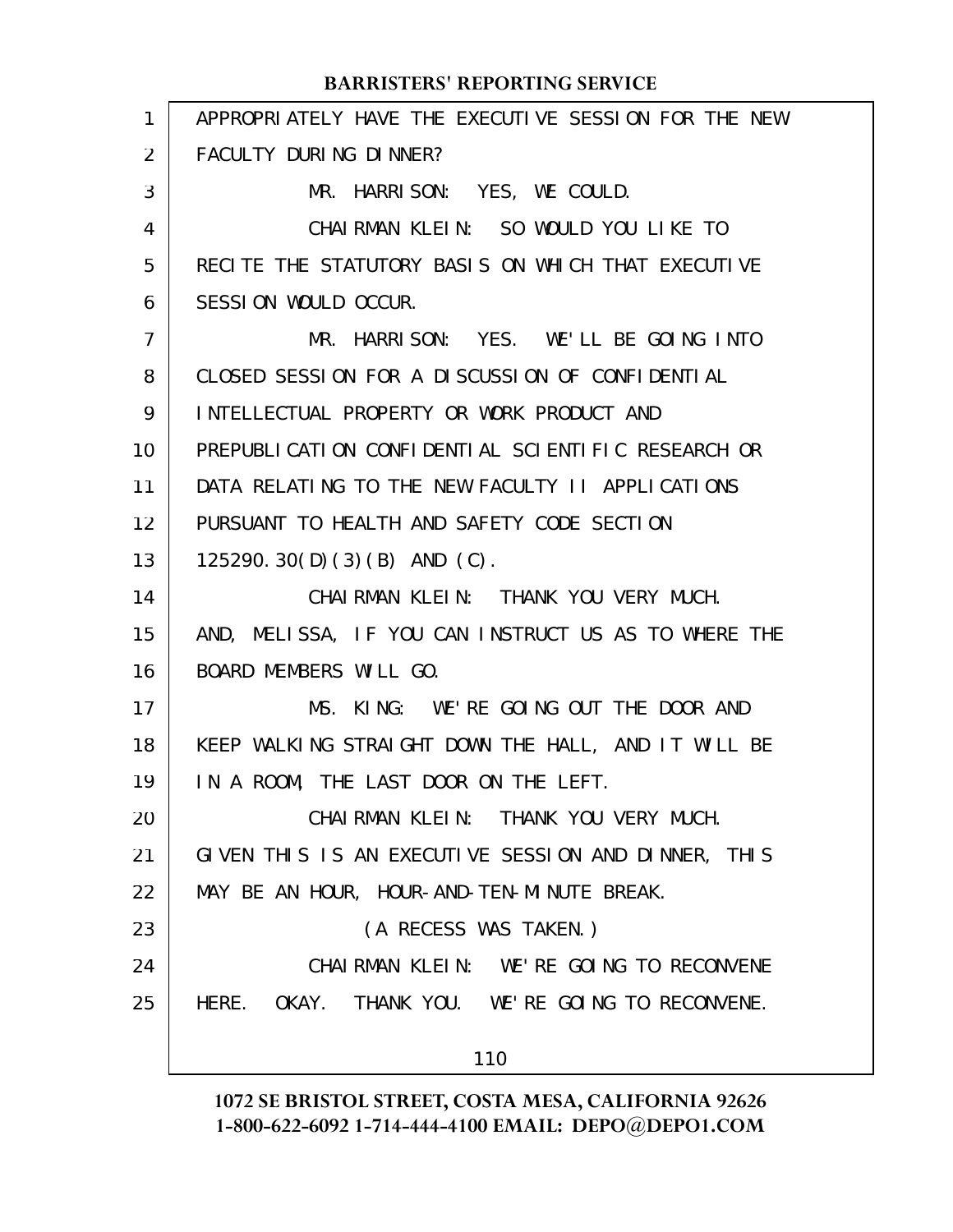| 1  | AND HAS THE COMMITTEE MADE A PLACE CARD FOR OUR --   |
|----|------------------------------------------------------|
| 2  | DR. JACOB LEVIN HAS BEEN SWORN IN IN THE<br>YES.     |
| 3  | INTERREGNUM. WE HAVE THE BENEFIT THAT DR. LEVIN WAS  |
| 4  | IN THE AUDIENCE, SO HE HAS LISTENED TO THE ENTIRE    |
| 5  | DIALOGUE. WE WEREN'T ABLE UNTIL THE BREAK TO GET IN  |
| 6  | CONTACT WITH THE MEMBER AT HIS INSTITUTION TO GET    |
| 7  | HIM DESIGNATED AS AN ALTERNATE AND GET HIM SWORN IN, |
| 8  | BUT HE DID PARTICIPATE IN THE AUDIENCE AND LISTENED  |
| 9  | TO THE DIALOGUE.                                     |
| 10 | AS WE GO THROUGH THESE ITEMS, DR. LEVIN,             |
| 11 | PLEASE FEEL FREE TO RAISE ANY SPECIFIC QUESTIONS     |
| 12 | THAT YOU FEEL WERE UNANSWERED. BUT WHAT WE'D LIKE    |
| 13 | TO DO IS CALL THE ROLL AND THEN QUICKLY RUN THROUGH  |
| 14 | THE ITEMS THAT HAVE BEEN OTHERWISE DISCUSSED BY THE  |
| 15 | AND, AGAIN, DR. LEVIN WILL ASK IF THERE'S<br>BOARD.  |
| 16 | ANY SPECIFIC QUESTIONS BEFORE WE MOVE TO A VOICE     |
| 17 | VOTE OR A ROLL CALL ON ANY ITEM. WE'D LIKE TO CALL   |
| 18 | THE ROLL.                                            |
| 19 | KING: DONALD DAFOE.<br>MS.                           |
| 20 | DR. DAFOE: HERE.                                     |
| 21 | MS. KING: ROBERT PRICE.                              |
| 22 | DR. PRICE: HERE.                                     |
| 23 | MS. KING: FLOYD BLOOM.                               |
| 24 | DR. BLOOM:<br>HERE.                                  |
| 25 | MS. KING: DAVID BRENNER.                             |
|    | 111                                                  |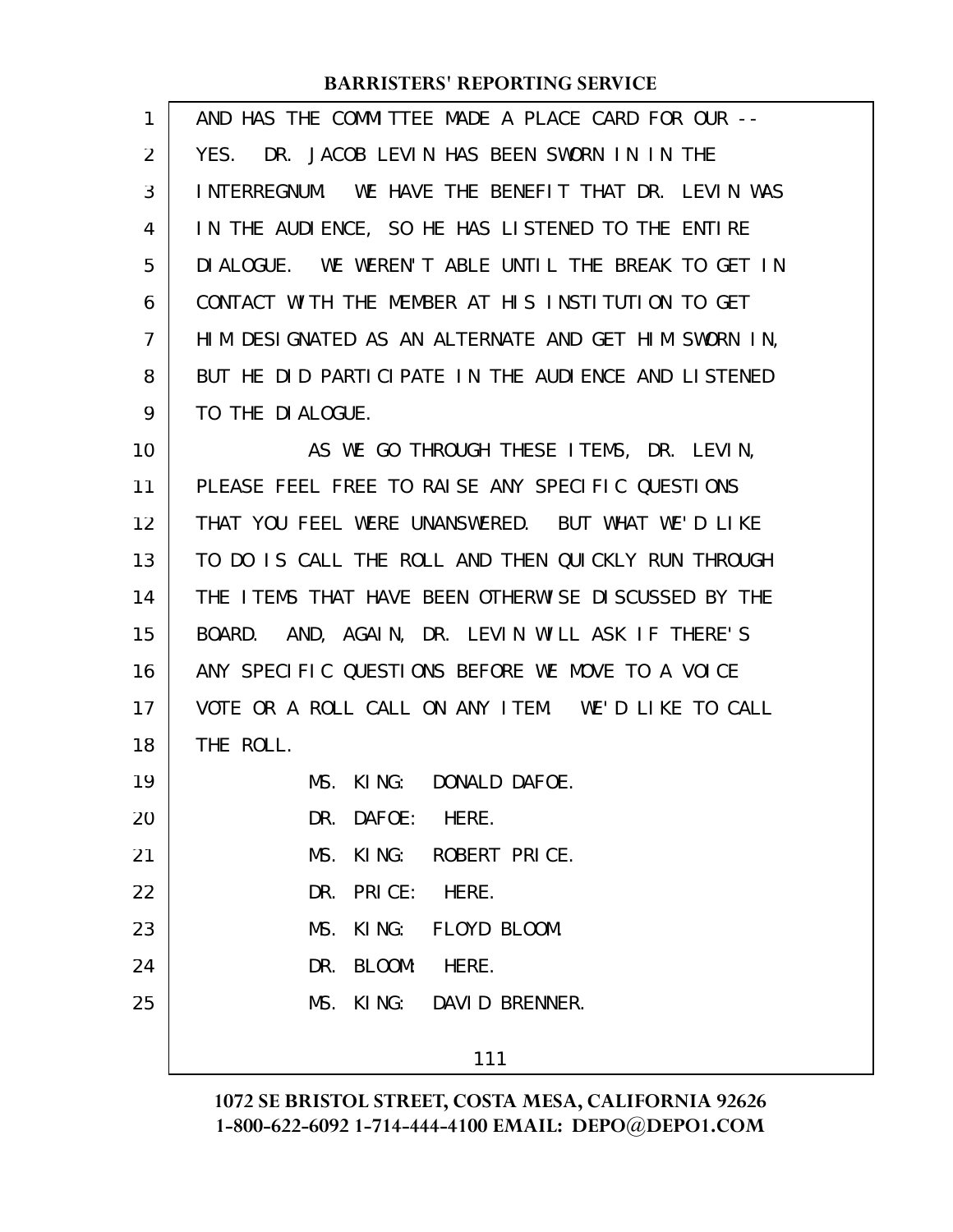|                |                     | <b>BARRISTERS' REPORTING SERVICE</b>   |  |
|----------------|---------------------|----------------------------------------|--|
| 1              |                     | DR. BRENNER: HERE.                     |  |
| 2              |                     | MS. KING: JACOB LEVIN.                 |  |
| 3              |                     | DR. LEVIN:<br>HERE.                    |  |
| 4              |                     | MS. KING: MARSHA CHANDLER. MARCY FEIT. |  |
| 5              | MI CHAEL FRI EDMAN. |                                        |  |
| 6              |                     | DR. FRIEDMAN: HERE.                    |  |
| $\overline{7}$ |                     | MS. KING: LEEZA GIBBONS. MICHAEL       |  |
| 8              | GOLDBERG.           |                                        |  |
| 9              |                     | MR. GOLDBERG: HERE.                    |  |
| 10             |                     | MS. KING: SAM HAWGOOD. BOB KLEIN.      |  |
| 11             |                     | CHAIRMAN KLEIN: HERE.                  |  |
| 12             |                     | MS. KING: SHERRY LANSING.              |  |
| 13             |                     | MS. LANSING: HERE.                     |  |
| 14             |                     | MS. KING: GERALD LEVEY. TED LOVE.      |  |
| 15             |                     | DR. LOVE: HERE.                        |  |
| 16             |                     | MS. KING: TINA NOVA. ED PENHOET.       |  |
| 17             |                     | DR. PENHOET: HERE.                     |  |
| 18             |                     | MS. KING: PHIL PIZZO.                  |  |
| 19             |                     | DR. PIZZO: HERE.                       |  |
| 20             |                     | MS. KING: CLAIRE POMEROY.              |  |
| 21             |                     | DR. POMEROY: HERE.                     |  |
| 22             |                     | MS. KING: FRANCISCO PRIETO. ROBERT     |  |
| 23             | QUI NT.             |                                        |  |
| 24             |                     | DR. QUINT: HERE.                       |  |
| 25             |                     | MS. KING: JOHN REED. DUANE ROTH.       |  |
|                |                     | 112                                    |  |
|                |                     |                                        |  |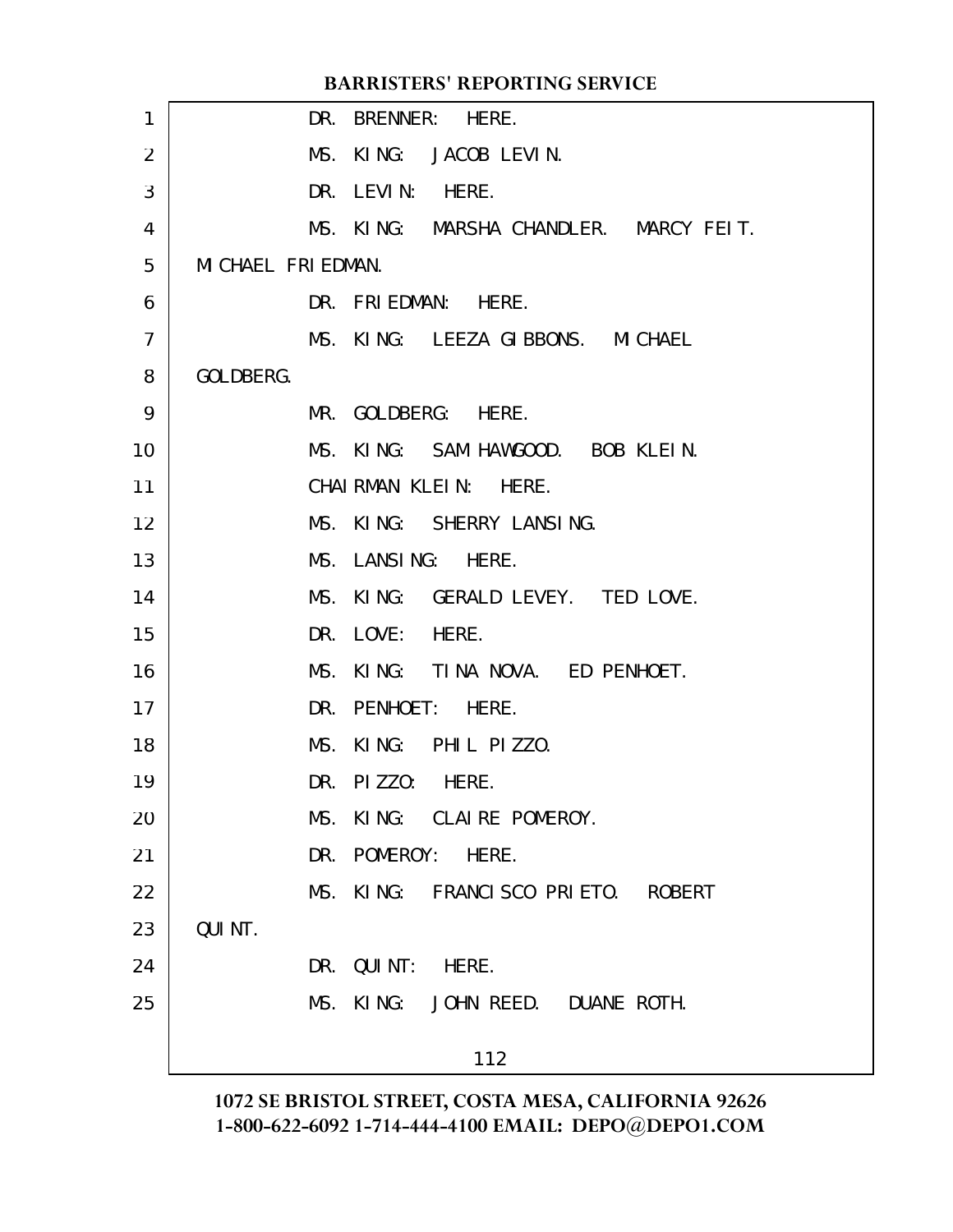| $\mathbf{1}$    | MR. ROTH: HERE.                                    |
|-----------------|----------------------------------------------------|
| 2               | MS. KING: JOAN SAMUELSON.                          |
| 3               | MS. SAMUELSON: HERE.                               |
| 4               | MS. KING: DAVID SERRANO-SEWELL.                    |
| 5               | MR. SERRANO-SEWELL: HERE.                          |
| 6               | MS. KING: JEFF SHEEHY.                             |
| $\overline{7}$  | MR. SHEEHY: HERE.                                  |
| 8               | MS. KING: JON SHESTACK. OSWALD STEWARD.            |
| 9               | DR. STEWARD: HERE.                                 |
| 10              | MS. KING: AND WE DO HAVE A QUORUM.                 |
| 11              | CHAIRMAN KLEIN: THANK YOU VERY MUCH.               |
| 12 <sup>2</sup> | NEVER BEEN QUITE AS EXCITED TO HAVE A QUORUM.      |
| 13              | WE WILL RETURN TO THE ORDER WE WERE IN             |
| 14              | BEFORE WITH THE EXCEPTION THAT I WOULD ASK FOR AN  |
| 15              | APPROVAL OF THE CONSENT ITEMS, SPECIFICALLY THE    |
| 16              | MINUTES; IS THAT CORRECT, MELISSA KING?            |
| 17              | MS. KING: YES. IT'S JUST MINUTES ON THE            |
| 18              | CONSENT CALENDAR. BUT BEFORE WE DO THAT, I BELIEVE |
| 19              | WE SHOULD CONSIDER THE ADDITIONAL AGENDA ITEM AND  |
| 20              | EXPANSION OF ITEM NO. 9.                           |
| 21              | CHAIRMAN KLEIN: I DON'T THINK THAT'S               |
| 22              | SENSITIVE TO THAT ORDER. I THINK WE CAN DO THE     |
| 23              | CONSENT ITEMS FIRST. IS THERE A MOTION TO APPROVE  |
| 24              | THE MINUTES AS A CONSENT LTEM?                     |
| 25              | MS. LANSING: SO MOVED.                             |
|                 | 113                                                |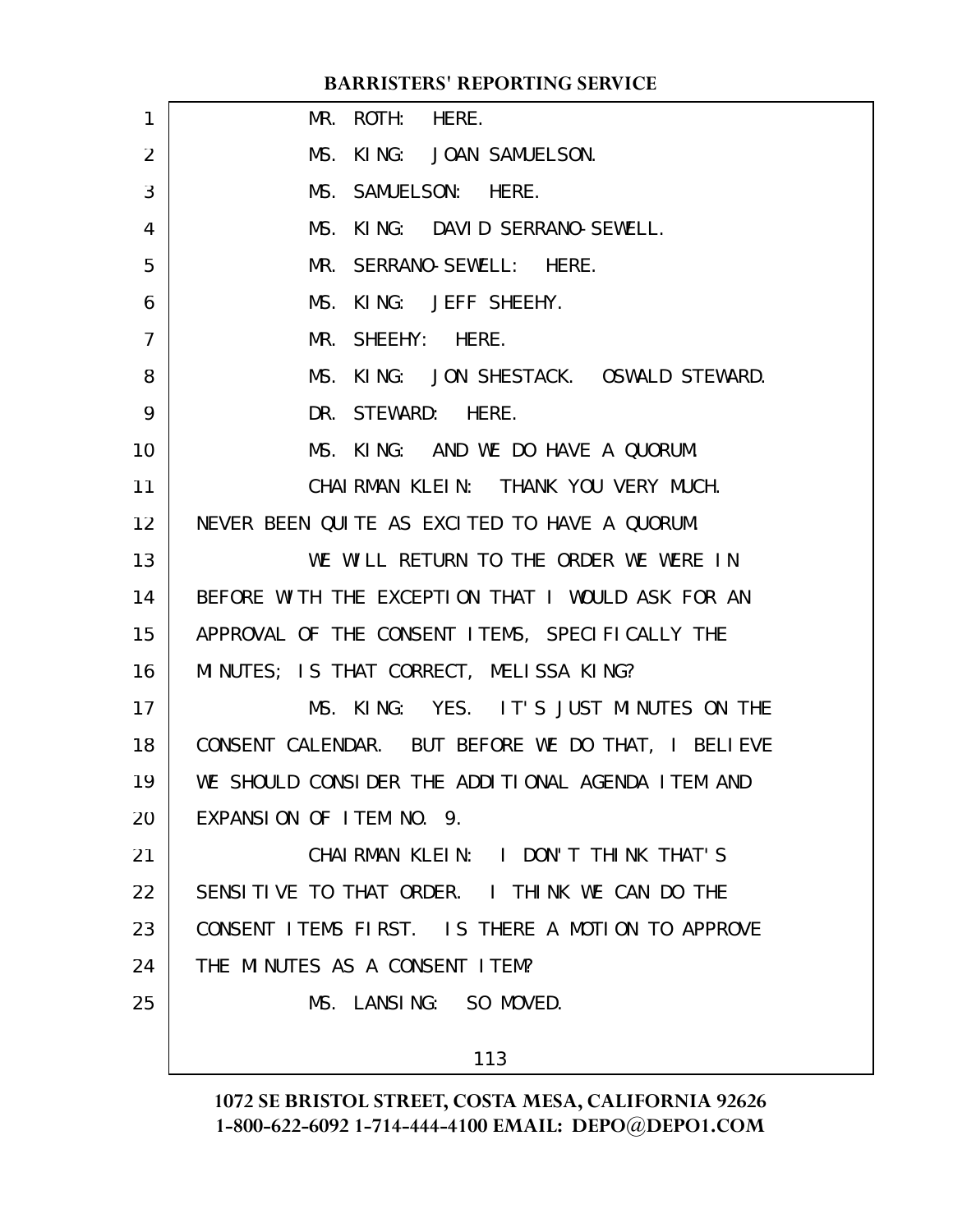| 1              | DR. BRENNER: SECOND.                                 |
|----------------|------------------------------------------------------|
| $\overline{2}$ | CHAIRMAN KLEIN: THERE'S A MOVE AND A                 |
| 3              | SECOND. CAN WE IDENTIFY WHO MADE THE MOTION?         |
| 4              | SHERRY LANSING. WHO'S THE SECOND? DR. BRENNER.       |
| 5              | THANK YOU. ANY PUBLIC DISCUSSION ON THE MINUTES?     |
| 6              | SEEING NONE, MOVE THE QUESTION. ALL IN FAVOR.        |
| $\overline{7}$ | APPROVED.                                            |
| 8              | LET'S GO TO ITEM 16. AND I'D LIKE, MR.               |
| 9              | HARRISON, DO WE HAVE AN EXTRAORDINARY MOTION WE NEED |
| 10             | TO PUT WHICH ITEM ON THE AGENDA?                     |
| 11             | MS. KING: NOT THAT ONE. WE COULD                     |
| 12             | CONSIDER 16 BEFORE.                                  |
| 13             | CHAIRMAN KLEIN: THAT'S FINE. I'M GOING               |
| 14             | TO MOVE THROUGH ITEM 16, CONSIDERATION OF THE        |
| 15             | RECOMMENDATIONS ON THE RFA APPLICANT POLICY. WE'VE   |
| 16             | HEARD THE PRESENTATION BY DR. AZZIZ AND DR. PIZZO.   |
| 17             | ANY ADDITIONAL BOARD COMMENTS? SEEING NONE,          |
| 18             | ADDITIONAL PUBLIC COMMENTS? SEEING NONE, CALL THE    |
| 19             | QUESTION. ALL IN FAVOR. APPROVED. WE MOVE            |
| 20             | FORWARD.                                             |
| 21             | MR. ROTH: YOU DON'T HAVE A MOTION.                   |
| 22             | CHAIRMAN KLEIN: THAT'S GOOD. WE SHOULD               |
| 23             | HAVE A MOTION. WHO WOULD LIKE TO MAKE THE MOTION?    |
| 24             | DR. PENHOET: SO MOVED.                               |
| 25             | CHAIRMAN KLEIN: DR. PENHOET. SECOND?                 |
|                | 114                                                  |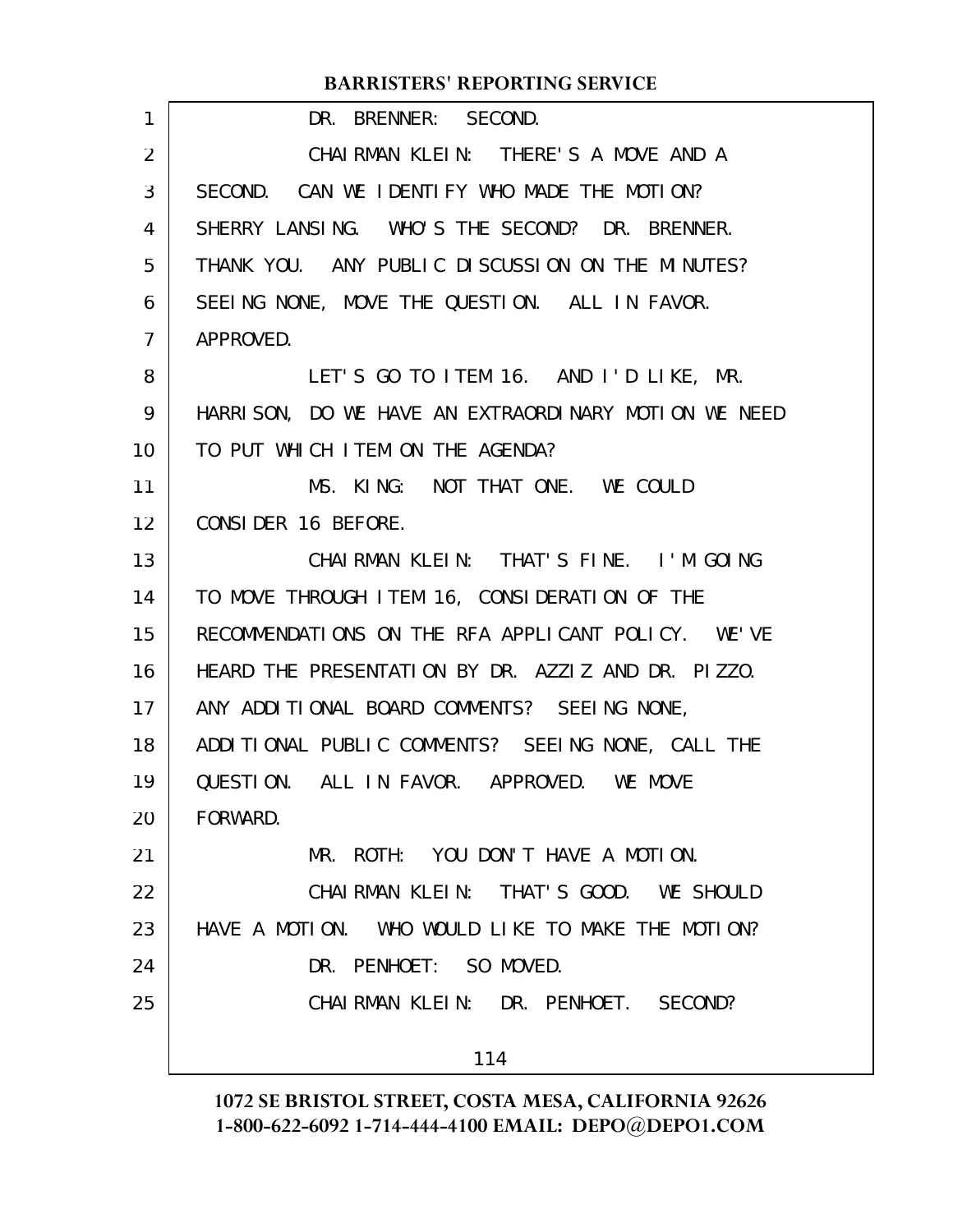|                | <b>BARRISTERS' REPORTING SERVICE</b>                |
|----------------|-----------------------------------------------------|
| 1              | DR. FRIEDMAN: SECOND.                               |
| 2              | CHAIRMAN KLEIN: AGAIN, ANY PUBLIC COMMENT           |
| 3              | ON THIS? NO. ALL IN FAVOR. OPPOSE? AYES HAVE IT.    |
| 4              | THANK YOU.                                          |
| 5              | MS. KING: JUST TO CLARIFY THAT WAS ITEM             |
| 6              | NO. 16, CHAIRMAN KLEIN?                             |
| $\overline{7}$ | CHAIRMAN KLEIN: THAT WAS ITEM NO. 16.               |
| 8              | MS. KING: EXCELLENT. THANK YOU. AND                 |
| 9              | THAT MOTION CARRIED.                                |
| 10             | CHAIRMAN KLEIN: THAT'S CORRECT. WE DON'T            |
| 11             | NEED AN EXTRAORDINARY MOTION FOR ITEM 7, SO WE WILL |
| 12             | GO TO ITEM 7, APPOINTMENT OF THE NEW SCIENTIFIC     |
| 13             | MEMBERS FOR THE GRANTS WORKING GROUP. ITEM WAS      |
| 14             | DISCUSSED AND PRESENTED BY DR. GIL SAMBRANO. WE'VE  |
| 15             | HAD DISCUSSION OF MEMBERS. THERE'S A SLATE, AND     |
| 16             | THERE ARE TEN MEMBERS; IS THAT CORRECT?             |
| 17             | DR. SAMBRANO: YES.                                  |
| 18             | CHAIRMAN KLEIN: TEN MEMBERS. ANY                    |
| 19             | DI SCUSSION BY THE BOARD ON THOSE MEMBERS?          |
| 20             | MR. ROTH: MOTION TO APPROVE.                        |
| 21             | CHAIRMAN KLEIN: MOTION TO APPROVE BY                |
| 22             | DUANE ROTH. IS THERE A SECOND?                      |
| 23             | DR. LEVIN: SECOND.                                  |
| 24             | CHAIRMAN KLEIN: SECOND JACOB LEVIN.                 |
| 25             | PUBLIC COMMENT? SEEING NONE, CALL THE QUESTION.     |
|                | 115                                                 |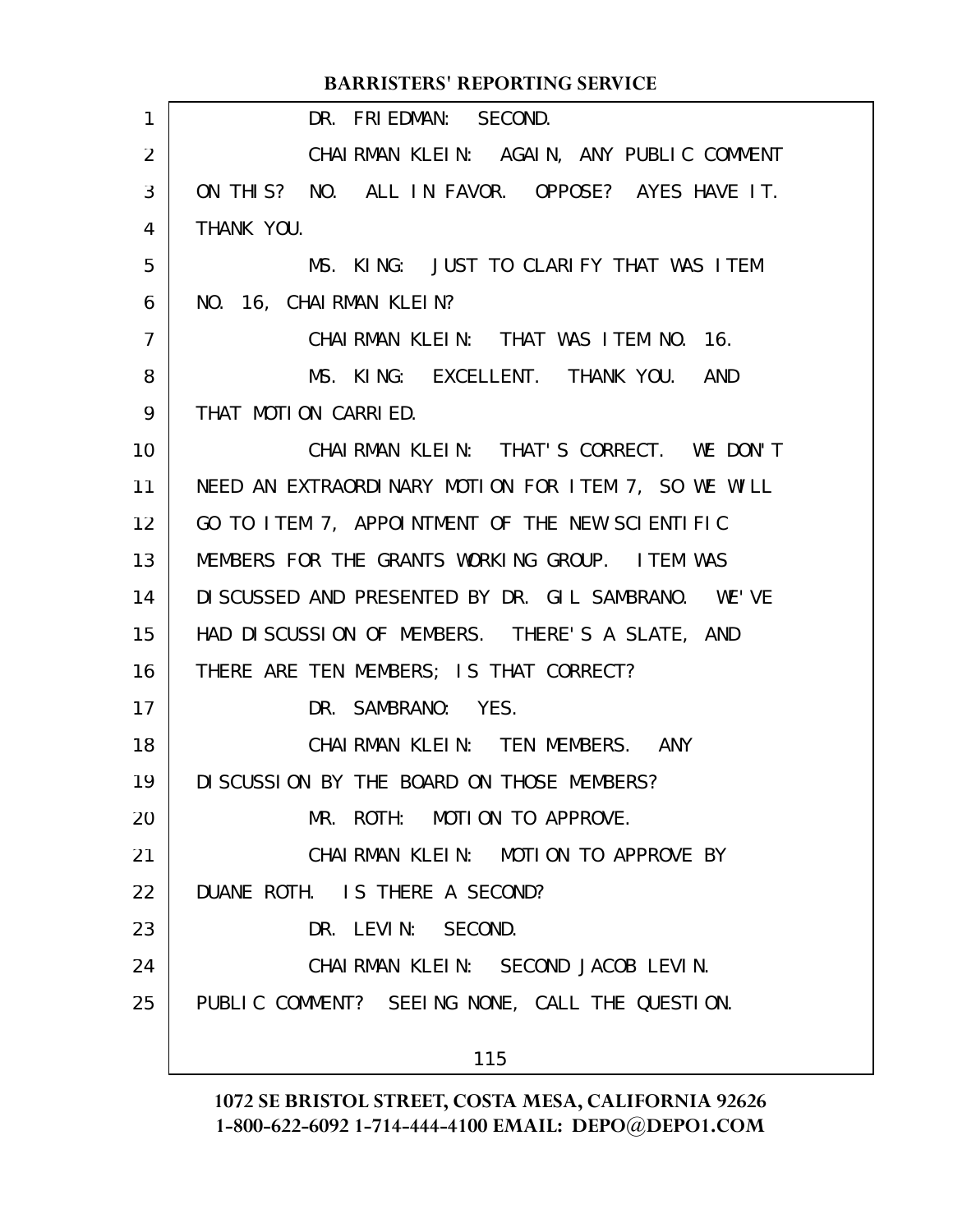| $\mathbf{1}$   | ALL IN FAVOR. OPPOSED? THE AYES HAVE IT. ITEM 7      |
|----------------|------------------------------------------------------|
| 2              | PASSES.                                              |
| 3              | ITEM 8, STANDARDS WORKING GROUP ITEM HAS             |
| 4              | BEEN PRESENTED BY DR. GEOFFREY LOMAX. IT'S           |
| 5              | APPOINTMENT OF A NEW MEMBER FOR THE STANDARDS        |
| 6              | WORKING GROUP. COMMENT?                              |
| $\overline{7}$ | MS. LANSING: I'D LIKE TO MOVE.                       |
| 8              | CHAIRMAN KLEIN: SHERRY LANSING IS MOVING             |
| 9              | THE ITEM. IS THERE A SECOND?                         |
| 10             | DR. FRIEDMAN: SECOND.                                |
| 11             | CHAIRMAN KLEIN: SECOND BY DR. FRIEDMAN.              |
| 12             | BOARD COMMENT? PUBLIC COMMENT? SEEING NONE, ALL IN   |
| 13             | FAVOR. OPPOSED? I TEM CARRIES.                       |
| 14             | I TEM 9, CONSIDERATION OF THE UPDATE FROM            |
| 15             | THE STANDARDS WORKING GROUP. DR. GEOFFREY LOMAX      |
| 16             | PRESENTED THIS ITEM.                                 |
| 17             | MS. KING: AND FOR THIS ITEM, CHAIRMAN                |
| 18             | KLEIN, WE ACTUALLY DO NEED TO APPROVE THE ADDITIONAL |
| 19             | AGENDA ITEM, AN EXPANSION OF ITEM NO. 9 IN ORDER TO  |
| 20             | COVER BOTH PARTS.                                    |
| 21             | CHAIRMAN KLEIN: I THINK THAT'S THE SECOND            |
| 22             | PART OF ITEM 9; IS THAT CORRECT?                     |
| 23             | MS. KING: BUT IT'S PART OF AGENDA ITEM 9.            |
| 24             | CHAIRMAN KLEIN: ALL RIGHT. WE'LL DO IT               |
| 25             | AT THE BEGINNING OF THE ITEM. JAMES HARRISON, WOULD  |
|                | 116                                                  |
|                |                                                      |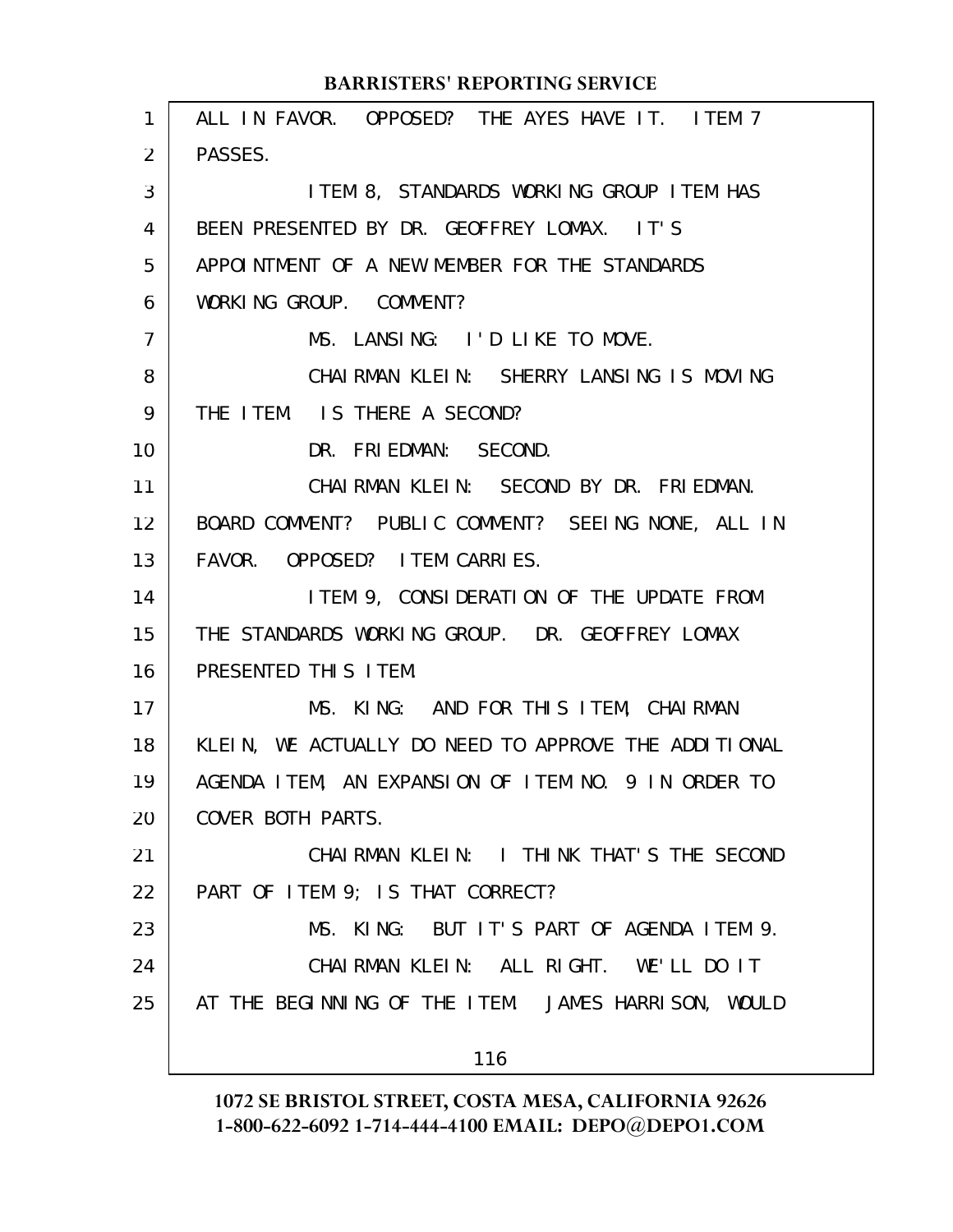| 1  | YOU LIKE TO EXPLAIN TO THE BOARD THE PROCEDURE IN    |
|----|------------------------------------------------------|
| 2  | THIS CASE?                                           |
| 3  | MR. HARRISON: YES. ITEM NO. 9 WAS                    |
| 4  | INITIALLY LIMITED TO THE FIRST REGULATION THAT DR.   |
| 5  | LOMAX PRESENTED RELATED TO GRANDFATHERING. AFTER     |
| 6  | THE AGENDA WAS ISSUED, WE AMENDED IT IN ORDER TO     |
| 7  | EXPAND THE SCOPE OF ITEM 9 TO INCLUDE CONSIDERATION  |
| 8  | OF A PROPOSED INTERIM REGULATION RELATING TO USE OF  |
| 9  | EMBRYOS DERIVED FROM PAID GAMETE DONORS --           |
| 10 | CHAIRMAN KLEIN: BEFORE --                            |
| 11 | MR. HARRISON: -- FOR REPRODUCTIVE                    |
| 12 | PURPOSES ONLY.                                       |
| 13 | CHAIRMAN KLEIN: BEFORE THE DATE OF?                  |
| 14 | MR. HARRISON: BEFORE THE DATE OF THIS                |
| 15 | <b>MEETING.</b>                                      |
| 16 | CHAIRMAN KLEIN: AUGUST 12TH, 2008.                   |
| 17 | MR. HARRISON: CORRECT. BECAUSE WE                    |
| 18 | EXPANDED THE SCOPE OF THE AGENDA ITEM AFTER THE      |
| 19 | AGENDA WAS ISSUED, WE NEED TO HAVE AN DETERMINATION  |
| 20 | BY THE BOARD AND UNANIMOUS APPROVAL OF ACTION TO     |
| 21 | CONSIDER THIS ITEM. THE GROUNDS ARE THAT THERE IS A  |
| 22 | NEED TO TAKE IMMEDIATE ACTION, AND THAT THE NEED FOR |
| 23 | THE ACTION CAME TO THE ATTENTION OF THE BOARD AFTER  |
| 24 | THE AGENDA WAS ISSUED.                               |
| 25 | CHAIRMAN KLEIN: THANK YOU VERY MUCH. IS              |
|    | 117                                                  |
|    |                                                      |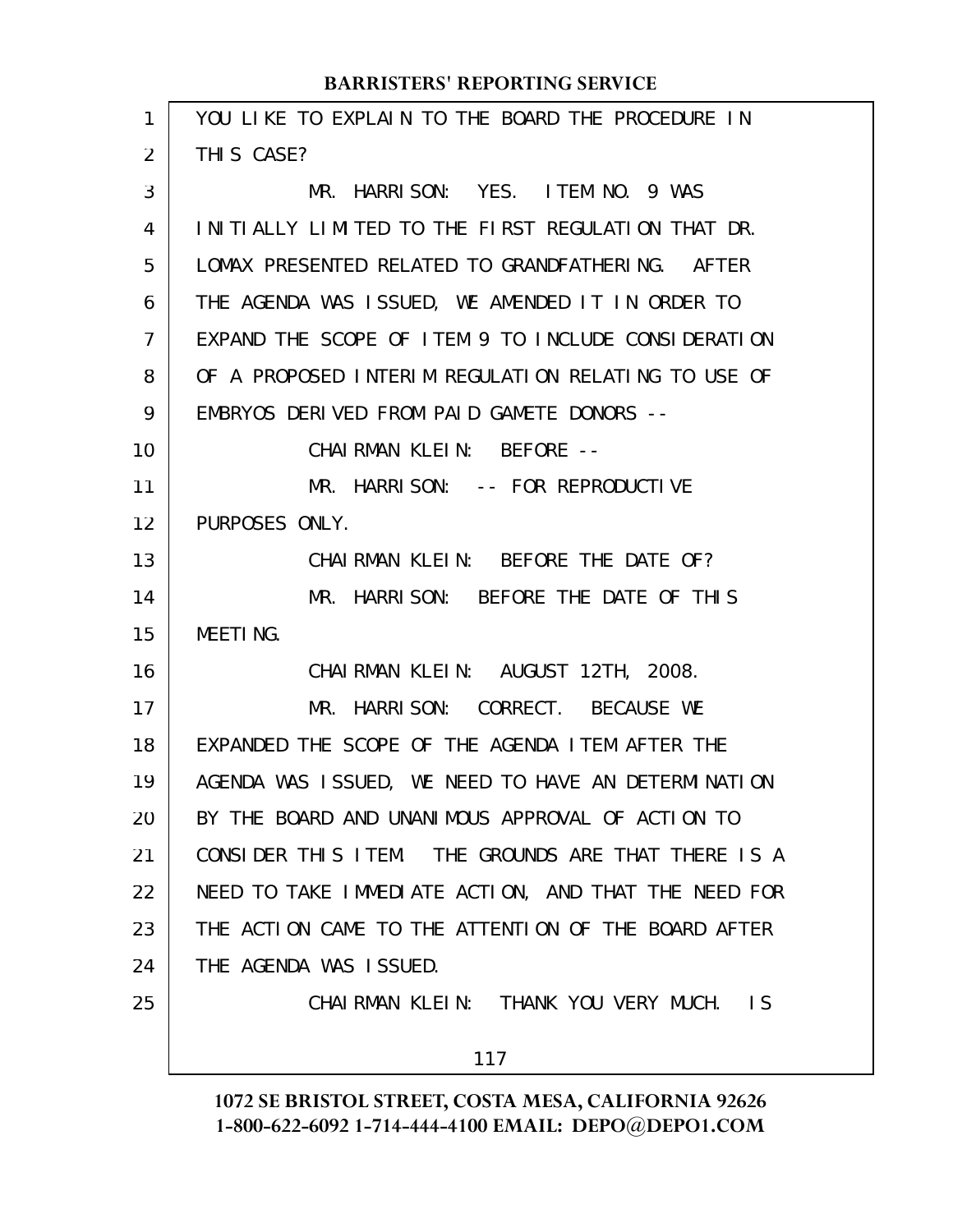THERE A MOTION TO --DR. LOVE: SO MOVED. CHAIRMAN KLEIN: SO MOVED BY DR. LOVE. IS THERE A SECOND? DR. PIZZO: SECOND. CHAIRMAN KLEIN: SECOND BY DR. PIZZO. DISCUSSION BY THE BOARD? DISCUSSION BY THE PUBLIC? ALL IN FAVOR? OPPOSED? SEEING NONE OPPOSED, IT IS UNANIMOUS APPROVAL. THE ITEM IS ATTACHED TO ITEM 9. ITEM 9, WE HAVE LANGUAGE. COULD WE SEE THE LANGUAGE ON THE BOARD, PLEASE, ON THE PRESENTATION SCREEN. ALL RIGHT. THE LANGUAGE HAS BEEN REDISPLAYED ON THE SCREEN. IT HAS BEEN PRESENTED BY DR. GEOFFREY LOMAX. IT'S BEEN DISCUSSED BY THIS BOARD. MR. HARRISON, WOULD YOU LIKE TO SUMMARIZE THIS FOR A MOTION? MR. HARRISON: YES. THE MOTION WE WOULD REQUEST WOULD BE TO ADOPT THE PROPOSED GRANDFATHERING PROVISION AS AN INTERIM REGULATION WHICH WOULD BE IN EXISTENCE FOR 270 DAYS AND PERMIT US TO UNDERGO THE FORMAL ADMINISTRATIVE PROCEDURE ACT PROCESS. CHAIRMAN KLEIN: WITH PUBLIC COMMENT. MR. HARRISON: WITH PUBLIC COMMENT. 118 **BARRISTERS' REPORTING SERVICE** 1 2 3 4 5 6 7 8 9 10 11 12 13 14 15 16 17 18 19 20 21 22 23 24 25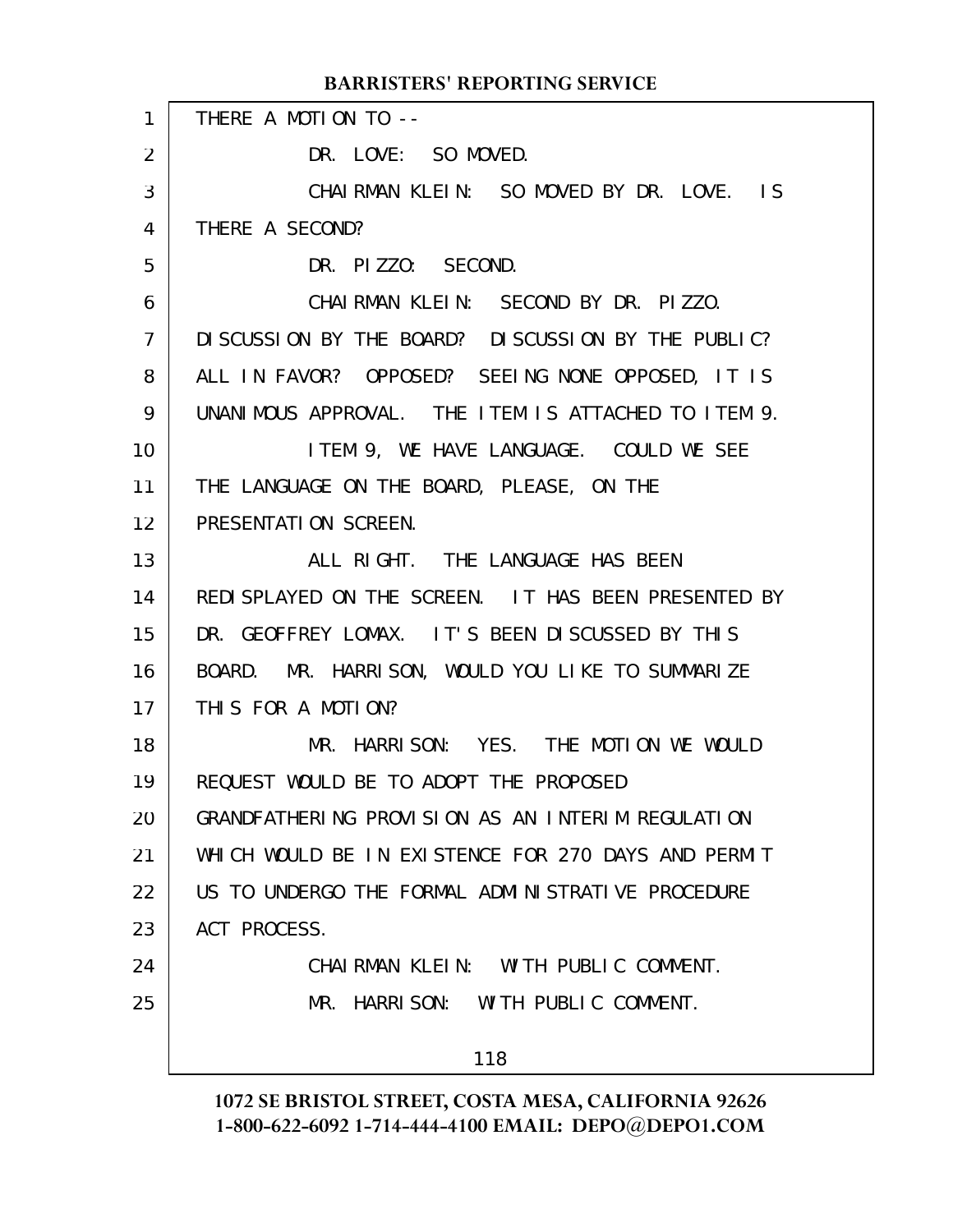#### CHAIRMAN KLEIN: ALL RIGHT. AND SO IT HAS BEEN DISPLAYED TO THE PUBLIC AND TO THE BOARD MEMBERS, AND THE LANGUAGE WILL BE CAPTURED IN THE FORMAL REGULATORY FORM; IS THAT CORRECT, SCOTT TOCHER? MR. TOCHER: THAT'S RIGHT. CHAIRMAN KLEIN: THAT'S CORRECT. OKAY. IS THERE A MOTION TO APPROVE? DR. LOVE: SO MOVED. CHAIRMAN KLEIN: MOVED BY DR. LOVE. SECOND? DR. PRICE: SECOND. CHAIRMAN KLEIN: DR. PRICE. COMMENT FROM THE PUBLIC? LET IT BE KNOWN -- DR. PENHOET. DR. PENHOET: I BELIEVE THE ALGORITHM WE'RE GOING TO APPROVE IS NOT ON THIS SLIDE. THIS IS THE BACKGROUND. MR. HARRISON: THAT'S CORRECT. WE ACTUALLY DO HAVE LANGUAGE WHICH IS IN YOUR BINDERS AND WAS POSTED ON THE WEBSITE. CHAIRMAN KLEIN: THAT'S MY REFERENCE TO THE FACT THE REGULATORY LANGUAGE CAPTURES THIS INFORMATION. DR. PIZZO: BUT DOESN'T PAY THE EMBRYOS. MR. HARRISON: THE ACTUAL LANGUAGE OF THE 119 **BARRISTERS' REPORTING SERVICE** 1 2 3 4 5 6 7 8 9 10 11 12 13 14 15 16 17 18 19 20 21 22 23 24 25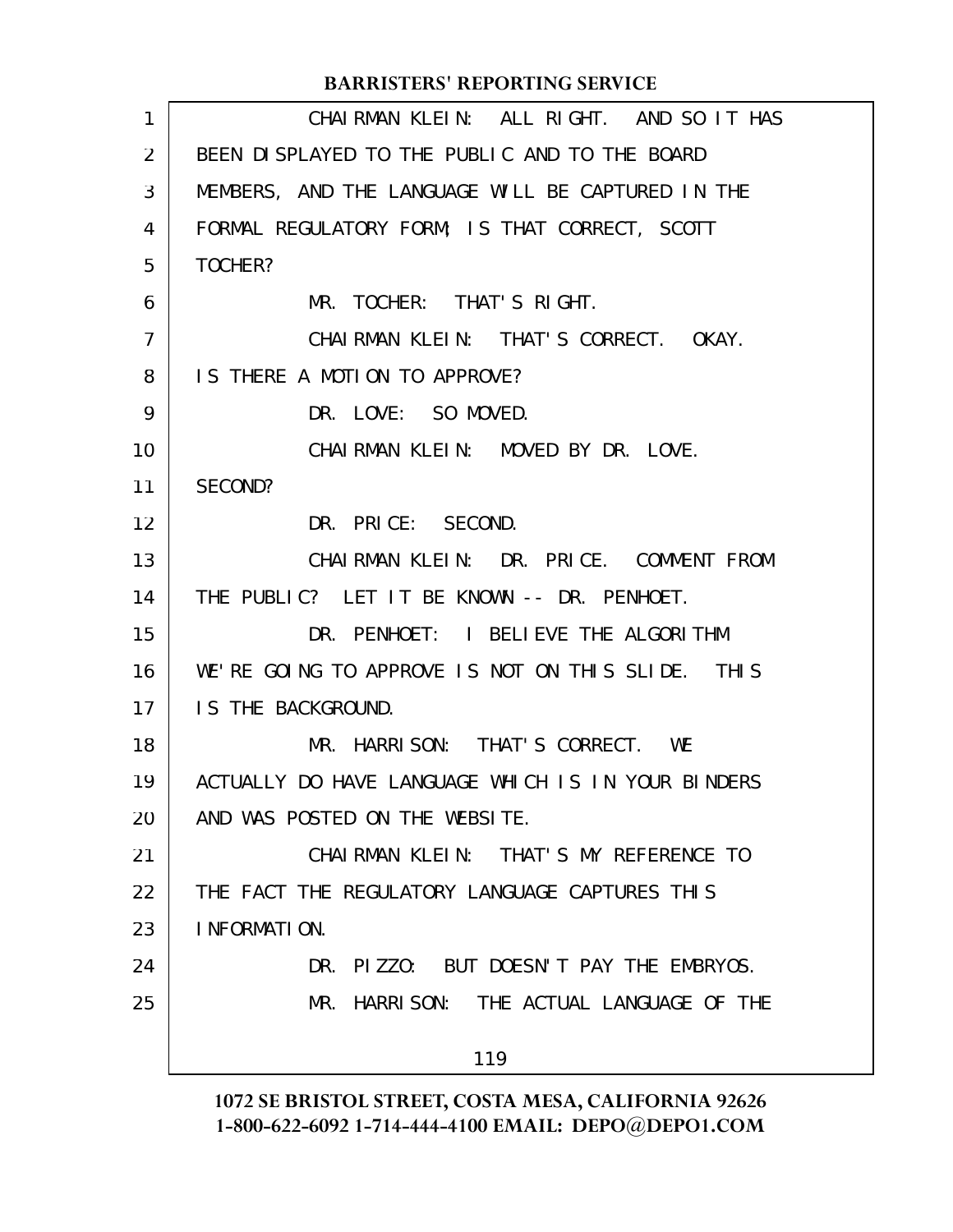| 1  | PROPOSED INTERIM REGULATION IS IN YOUR BINDER BEHIND |
|----|------------------------------------------------------|
| 2  | TAB 9.                                               |
| 3  | CHAIRMAN KLEIN: SO I WANT TO SEE THE                 |
| 4  | OTHER SLIDE. IT DOESN'T REALLY MATTER WHICH ORDER    |
| 5  | WE ADOPT THESE TWO PROVISIONS. BUT IN CASE, FOR THE  |
| 6  | RECORD, ONE OF THESE IS TO GRANDFATHER ACCEPTABLY    |
| 7  | DERIVED HUMAN CELL LINES, AND THE OTHER DEALS WITH   |
| 8  | EMBRYOS. WE'RE GOING TO DEAL WITH -- THE FIRST       |
| 9  | MOTION IS DEALING WITH HUMAN EMBRYONIC STEM CELL     |
| 10 | LINES BEING GRANDFATHERED. ALL RIGHT. SO IS THERE    |
| 11 | A MOTION ON THE TABLE?                               |
| 12 | MR. TOCHER: THERE IS.                                |
| 13 | CHAIRMAN KLEIN: THERE IS A MOTION ON THE             |
| 14 | TABLE. FINE. PUBLIC COMMENT? ALL IN FAVOR?           |
| 15 | OPPOSED? IT PASSES UNANIMOUSLY.                      |
| 16 | LET US GO TO THE SECOND SLIDE, PLEASE. SO            |
| 17 | THE SECOND SLIDE IS A GRANDFATHERING DEALING WITH    |
| 18 | I VF-DERIVED EMBRYOS. AND REMIND EVERYONE THE DATE   |
| 19 | OF AUGUST 12, 2008, WAS CHOSEN SO THERE COULD BE NO  |
| 20 | IMPLICATIONS THAT THE ACTIONS OF THIS BOARD INDUCED  |
| 21 | ANYONE TO GO INTO IVF FOR RESEARCH PURPOSES.         |
| 22 | IS THERE A MOTION TO SUPPORT THE LANGUAGE            |
| 23 | HERE THAT HAS BEEN INCORPORATED IN THE REGULATORY    |
| 24 | LANGUAGE THAT IS IN YOUR BINDER?                     |
| 25 | DR. PRICE: SO MOVED.                                 |
|    | 120                                                  |
|    |                                                      |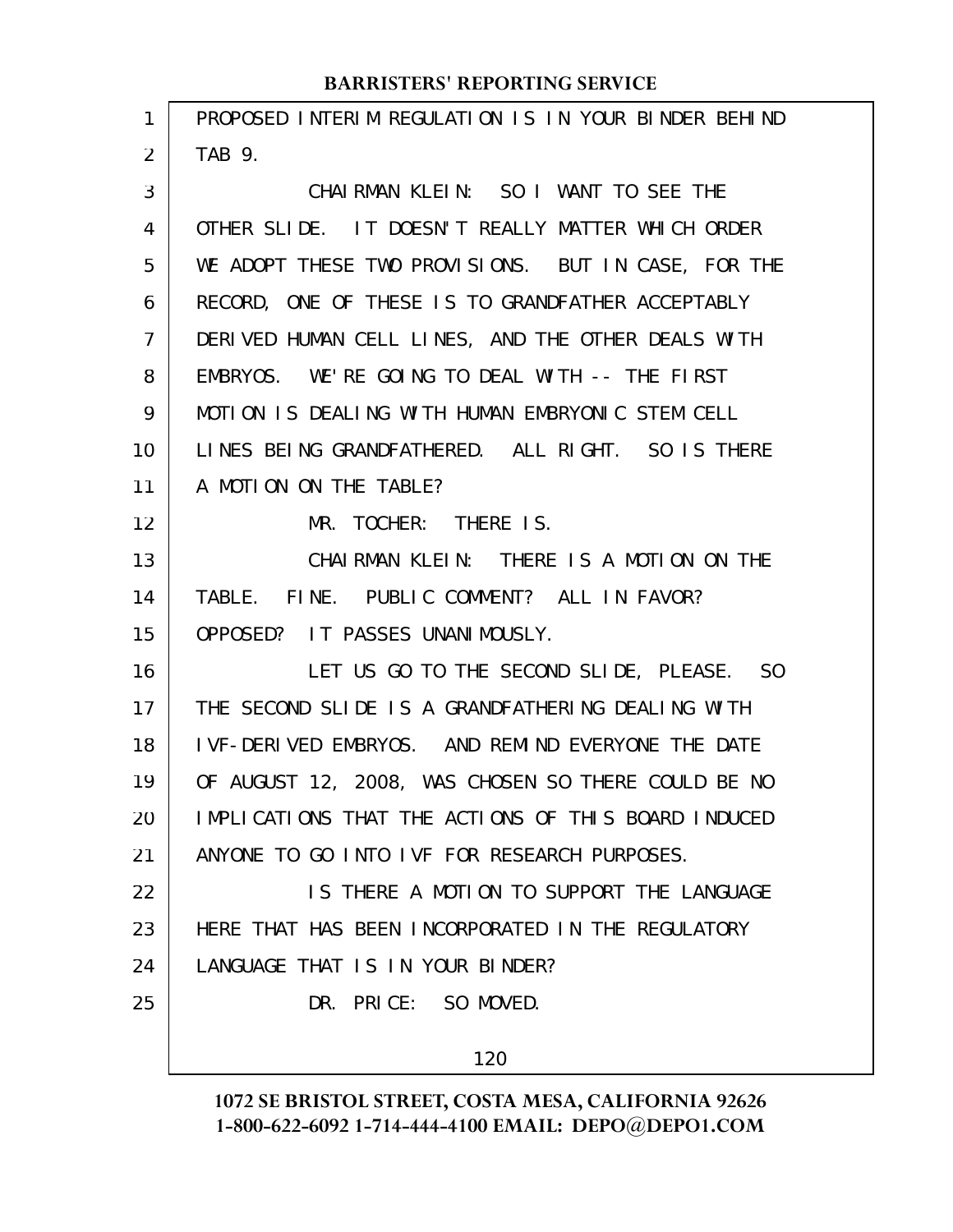|                | <b>BARRISTERS' REPORTING SERVICE</b>                |
|----------------|-----------------------------------------------------|
| 1              | CHAIRMAN KLEIN: DR. PRICE MOVES. IS                 |
| 2              | THERE A SECOND?                                     |
| 3              | DR. QUINT: SECOND.                                  |
| 4              | CHAIRMAN KLEIN: DR. QUINT. IS THERE                 |
| 5              | DISCUSSION FROM THE BOARD? IS THERE DISCUSSION FROM |
| 6              | THE PUBLIC? SEEING NONE, CALL THE QUESTION. ALL IN  |
| $\overline{7}$ | FAVOR. OPPOSED? OKAY.                               |
| 8              | ON CALIFORNIA SUPPLIERS, MR. HARRISON,              |
| 9              | COULD YOU SUMMARIZE ON CALIFORNIA SUPPLIERS THE     |
| 10             | STATUTORY BASIS FOR BEGINNING WITH AN INTERIM       |
| 11             | REGULATION AND ADOPTING THE LANGUAGE PRESENTED HERE |
| 12             | TODAY?                                              |
| 13             | MR. HARRISON: YES. PROPOSITION 71                   |
| 14             | AUTHORIZES THE BOARD TO ADOPT INTERIM REGULATIONS   |
| 15             | THAT WILL BE IN EFFECT FOR 270 DAYS TO ALLOW PUBLIC |
| 16             | COMMENT AND APPROVAL THROUGH THE FORMAL             |
| 17             | ADMINISTRATIVE PROCEDURE ACT PROCESS. SO WE WOULD   |
| 18             | PROPOSE THAT THE BOARD CONSIDER ADOPTING THE        |
| 19             | DEFINITION OF CALIFORNIA SUPPLIER THAT IS IN TAB 10 |
| 20             | OF YOUR BINDERS AS AN INTERIM REGULATION.           |
| 21             | CHAIRMAN KLEIN: AND THIS IS THE SPECIFIC            |
| 22             | LANGUAGE WHICH WAS PRESENTED EARLIER BY DUANE ROTH  |
| 23             | AND COMMENTED ON BY THE PUBLIC.                     |
| 24             | MR. HARRISON: CORRECT. AND THIS                     |
| 25             | REGULATION AS AN INTERIM REGULATION WOULD TAKE      |
|                |                                                     |
|                | 121                                                 |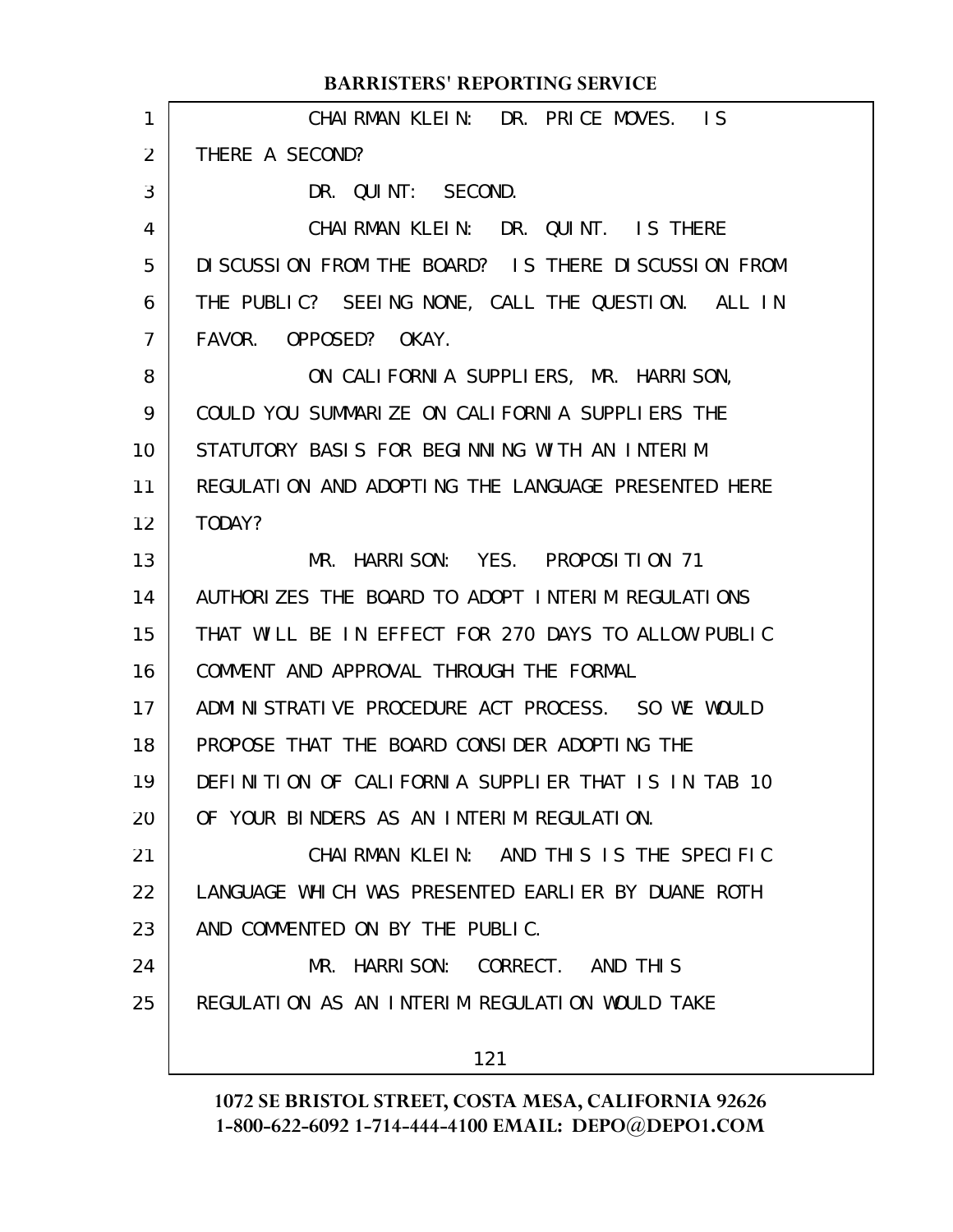| $\mathbf{1}$   | EFFECT UPON YOUR APPROVAL.                          |
|----------------|-----------------------------------------------------|
| 2              | CHAIRMAN KLEIN: THANK YOU. IS THERE A               |
| 3              | MOTION?                                             |
| 4              | MR. ROTH: I'LL RECOMMEND THAT WE APPROVE            |
| 5              | THE DEFINITION UNDER TAB 10 IN ITS ENTIRETY AS AN   |
| 6              | INTERIM REGULATION ON CALIFORNIA SUPPLIER.          |
| $\overline{7}$ | CHAIRMAN KLEIN: THANK YOU. IS THERE A               |
| 8              | SECOND?                                             |
| 9              | DR. PIZZO: SECOND.                                  |
| 10             | CHAIRMAN KLEIN: SECOND DR. PIZZO.                   |
| 11             | MR. HARRISON: MR. CHAIR, COULD I JUST               |
| 12             | REQUEST ONE CLARIFICATION. IF WE COULD INCLUDE      |
| 13             | WITHIN THE SCOPE OF THAT MOTION APPROVAL FOR THE    |
| 14             | STAFF TO INITIATE THE ADMINISTRATIVE PROCEDURE ACT  |
| 15             | PROCESS, THEN WE CAN GET THAT UNDERWAY AS WELL.     |
| 16             | CHAIRMAN KLEIN: AS A FRIENDLY AMENDMENT?            |
| 17             | MR. ROTH: YES, I ACCEPT THE FRIENDLY.               |
| 18             | CHAIRMAN KLEIN: IT'S BEEN ACCEPTED. BY              |
| 19             | THE SECOND?                                         |
| 20             | DR. PIZZO: YES.                                     |
| 21             | CHAIRMAN KLEIN: IT'S ACCEPTED BY THE                |
| 22             | SECOND. WITH THAT UNDERSTANDING, ANY COMMENT BY THE |
| 23             | BOARD? ANY COMMENT BY THE PUBLIC? MOVE THE          |
| 24             | QUESTION. ALL IN FAVOR. OPPOSED? PASSES             |
| 25             | UNANIMOUSLY. THANK YOU VERY MUCH.                   |
|                |                                                     |

122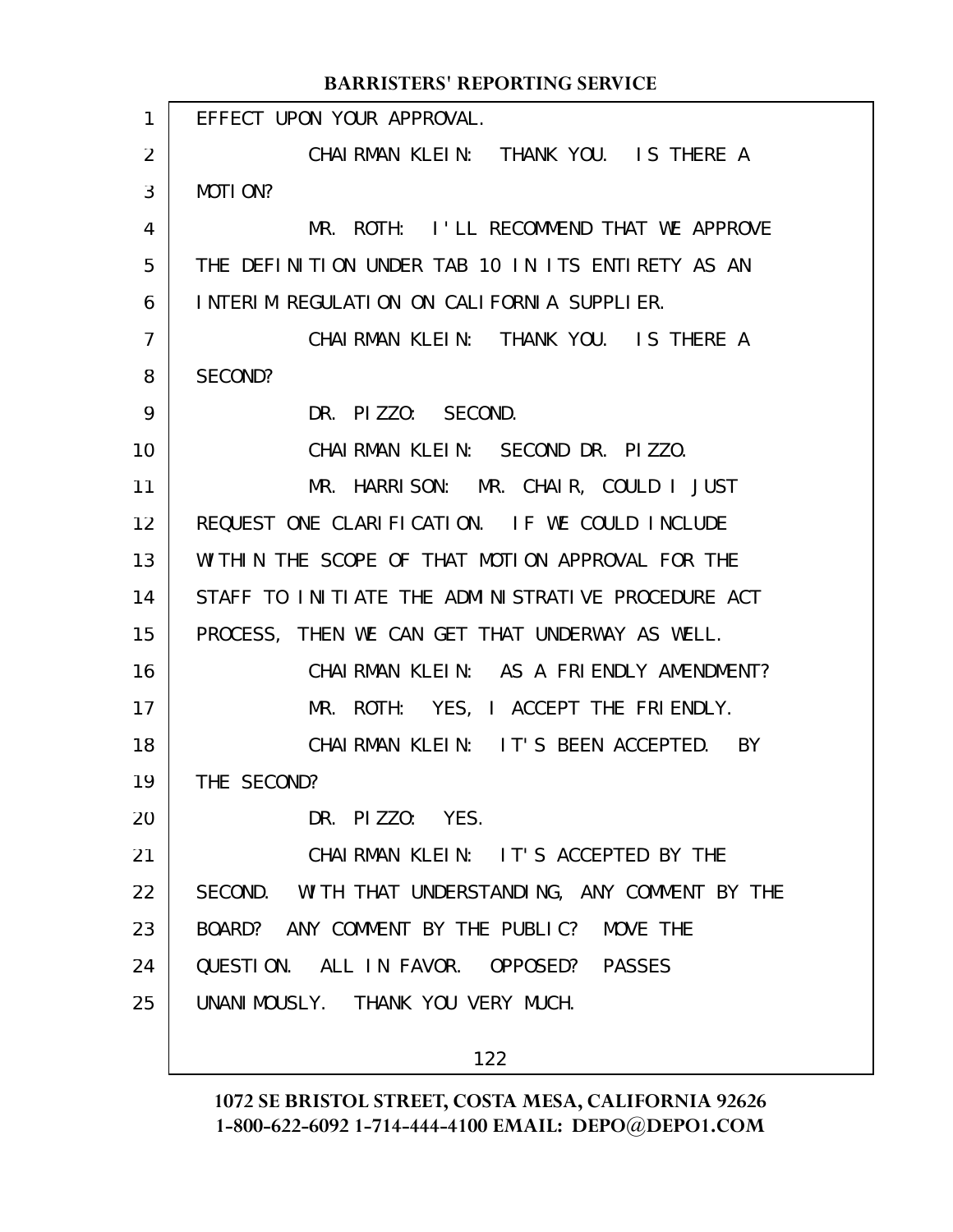|                | DARRISTERS TREI ORTHVO SERVICE                       |
|----------------|------------------------------------------------------|
| 1              | (APPLAUSE.)                                          |
| $\overline{2}$ | CHAIRMAN KLEIN: AND DO WE HAVE ANY ITEM              |
| 3              | THAT WE HAVE NOT COVERED?                            |
| 4              | MS. KING: WE DO ACTUALLY. THE ADDITIONAL             |
| 5              | AGENDA I TEM THAT THE BOARD HAS NOW AGREED TO        |
| 6              | CONSIDER, WHICH WILL IMPACT THE TRANSLATIONAL I RFA  |
| $\overline{7}$ | THAT THE BOARD CONSIDERED AT THE LAST MEETING AND    |
| 8              | ASKED STAFF TO BRING BACK PART OF WITH REGARD TO     |
| 9              | ELIGIBILITY REQUIREMENTS, IF WE COULD DO THAT NOW,   |
| 10             | THAT WOULD BE GREAT.                                 |
| 11             | CHAIRMAN KLEIN: WE COULD DO THAT                     |
| 12             | TOMORROW. WE COULD DO THAT ITEM TOMORROW. WE DON'T   |
| 13             | HAVE A TIME PRESSURE ON THAT ITEM.                   |
| 14             | MS. KING: BUT WE MIGHT HAVE A TIME                   |
| 15             | PRESSURE ON OUR QUORUM TOMORROW. I KNOW THIS HAS TO  |
| 16             | HAPPEN.                                              |
| 17             | CHAIRMAN KLEIN: WE HAVE TO HAVE A QUORUM             |
| 18             | TOMORROW. SO I TAKE IT YOU COLLECTED ALL THE         |
| 19             | PASSPORTS? THANK YOU.                                |
| 20             | SO WHAT I'D LIKE TO DO, IF THERE'S NO                |
| 21             | UNFINISHED BUSINESS FROM THIS MORNING -- FROM THIS   |
| 22             | AFTERNOON AND EVENING, IS TO BEGIN THE CONSIDERATION |
| 23             | OF THE GRANTS WORKING GROUP ON NEW FACULTY II        |
| 24             | APPLICATIONS. AND I'D LIKE TO ASK DR. MIKE YAFFE TO  |
| 25             | TAKE US THROUGH THIS ITEM. DR. YAFFE.                |
|                |                                                      |

123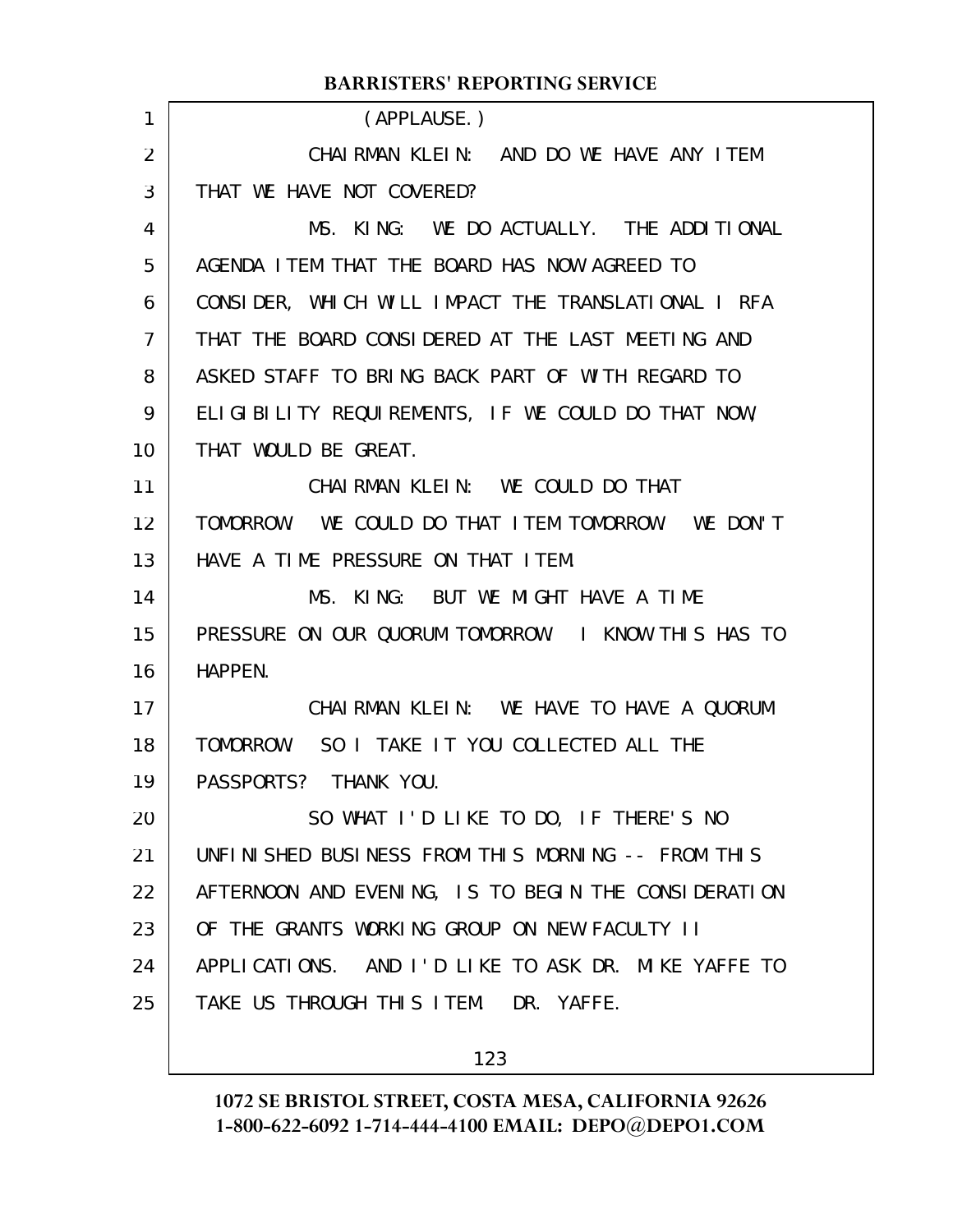| 1              | DR. YAFFE: MR. CHAIRMAN AND MEMBERS OF               |
|----------------|------------------------------------------------------|
| 2              | THE BOARD, I'D LIKE TO PRESENT TO YOU FOR YOUR       |
| 3              | CONSIDERATION THE RECOMMENDATIONS OF THE GRANTS      |
| 4              | WORKING GROUP ON THE NEW FACULTY II APPLICATIONS.    |
| 5              | THIS IS AGENDA ITEM NO. 11.                          |
| 6              | JUST TO REMIND YOU THAT THE GOALS OF THIS            |
| $\overline{7}$ | INITIATIVE ARE TO SUPPORT INNOVATIVE RESEARCH        |
| 8              | PROGRAMS FROM NEWLY INDEPENDENT SCIENTISTS AND       |
| 9              | PHYSICIAN SCIENTISTS AT A CRUCIAL EARLY STAGE IN     |
| 10             | THEIR CAREERS AND, FURTHER, TO RECRUIT THE TOP YOUNG |
| 11             | SCIENTISTS AND PHYSICIAN/SCIENTISTS TO STEM CELL     |
| 12             | RESEARCH.                                            |
| 13             | FEATURES OF THIS PROGRAM INCLUDE THE                 |
| 14             | SUPPORT FOR INNOVATIVE RESEARCH USING A FULL         |
| 15             | SPECTRUM OF STEM CELL TYPES AND EXPERIMENTAL         |
| 16             | APPROACHES, INCLUDING MODEL SYSTEMS. THESE AWARDS    |
| 17             | WILL FUND FOR UP TO FIVE YEARS DIRECT PROJECT COSTS  |
| 18             | OF UP TO \$300,000 PER YEAR FOR SCIENTIST AWARDS AND |
| 19             | \$400,000 PER YEAR FOR PHYSICIAN/SCIENTIST AWARDS.   |
| 20             | THIS HIGHER LEVEL FOR THE PHYSICIAN/SCIENTISTS IS    |
| 21             | MEANT IN PART TO COMPENSATE FOR LOSS OF CLINICAL     |
| 22             | INCOME FOR PHYSICIAN/SCIENTISTS WHO WILL BE SPENDING |
| 23             | AN INCREASED AMOUNT OF TIME IN THE LABORATORY ON     |
| 24             | THEIR RESEARCH PROGRAMS.                             |
| 25             | WITH REGARD TO THE ITEM THAT YOU DISCUSSED           |
|                | 124                                                  |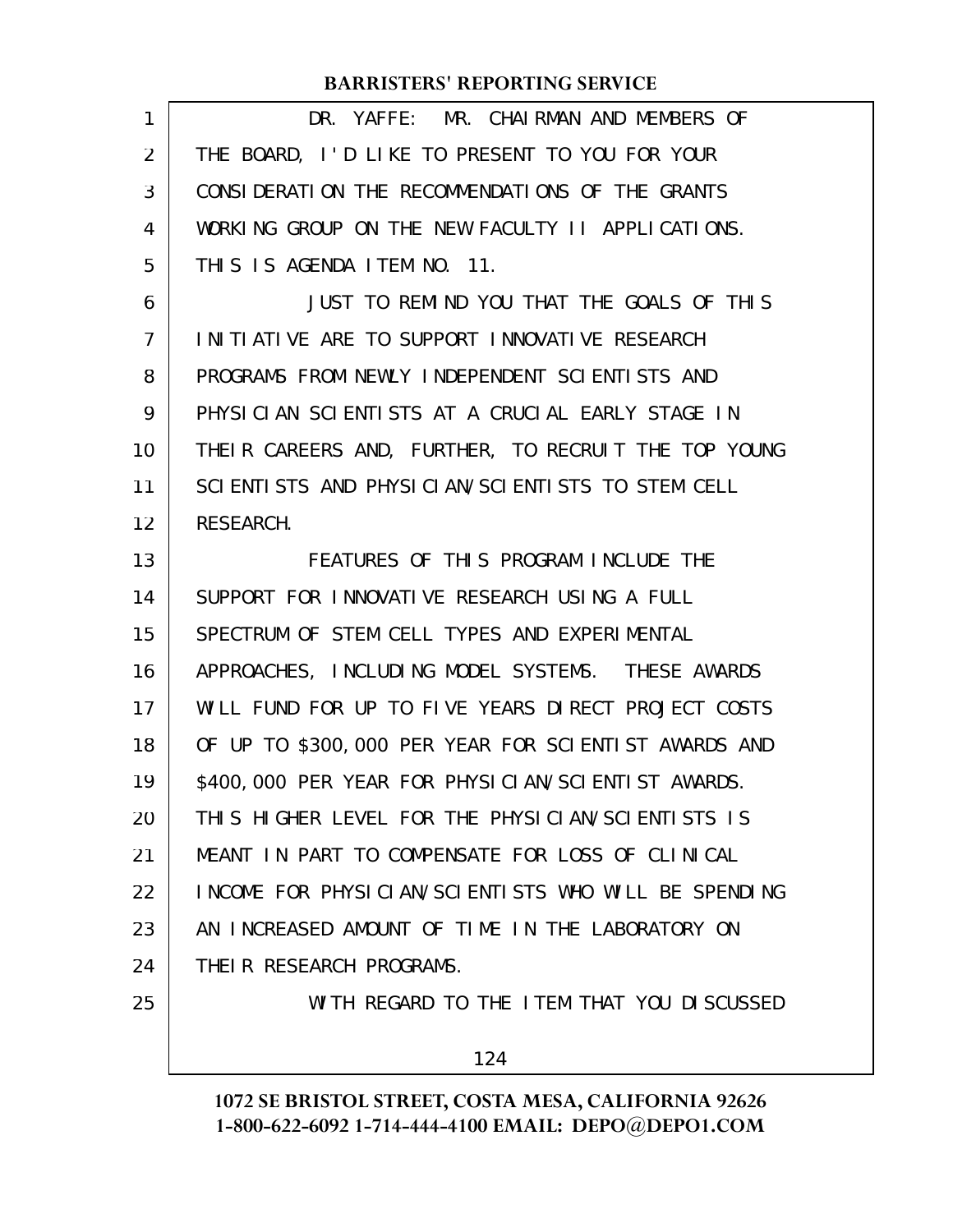| 1              | EARLIER TODAY, THERE'S A REQUIREMENT THAT AWARDEES           |
|----------------|--------------------------------------------------------------|
| $\overline{2}$ | DEVOTE AT LEAST 33 PERCENT OF THEIR TIME TO THE              |
| 3              | RESEARCH UNDER THESE AWARDS.                                 |
| 4              | YOU ORIGINALLY APPROVED IN JANUARY FUNDING                   |
| 5              | FOR 14 AWARDS WITH A TOTAL BUDGET OF UP TO \$41              |
| 6              | MILLION. THE CRITERIA BY WHICH THESE APPLICATIONS            |
| 7              | WERE JUDGED BY THE GRANTS WORKING GROUP FOCUSED ON           |
| 8              | THREE MAIN AREAS. THE FIRST WAS RESEARCH PLAN.<br><b>THE</b> |
| 9              | GRANTS WORKING GROUP REVIEWERS CONSIDERED THE                |
| 10             | SIGNIFICANCE AND INNOVATION OF THE PROJECTS AND              |
| 11             | THEIR DESIGN AND FEASIBILITY.                                |
| 12             | THE SECOND AREA WAS THE PRINCIPAL                            |
| 13             | INVESTIGATOR. HERE REVIEWERS CONSIDERED THE                  |
| 14             | QUALIFICATIONS AND PARTICULARLY THE POTENTIAL FOR            |
| 15             | LEADERSHIP IN STEM CELL RESEARCH AND, IN ADDITION,           |
| 16             | CAREER DEVELOPMENT AND MENTORING PLANS OF THE                |
| 17             | APPLI CANTS.                                                 |
| 18             | AND THE THIRD AREA WAS THE APPLICANT                         |
| 19             | INSTITUTION. HERE REVIEWERS WERE CONCERNED WITH THE          |
| 20             | COMMITMENT TO THE INSTITUTION TO THE INVESTIGATOR,           |
| 21             | THE TRACK RECORD OF THE INSTITUTION IN PROMOTION OF          |
| 22             | YOUNG FACULTY AND SUPPORT OF THEIR ACTIVITIES, AND           |
| 23             | THE FUTURE PLANS FOR THE INSTITUTION FOR ADDITIONAL          |
| 24             | GROWTH IN STEM CELL RESEARCH AND REGENERATIVE                |
| 25             | MEDICINE.                                                    |
|                |                                                              |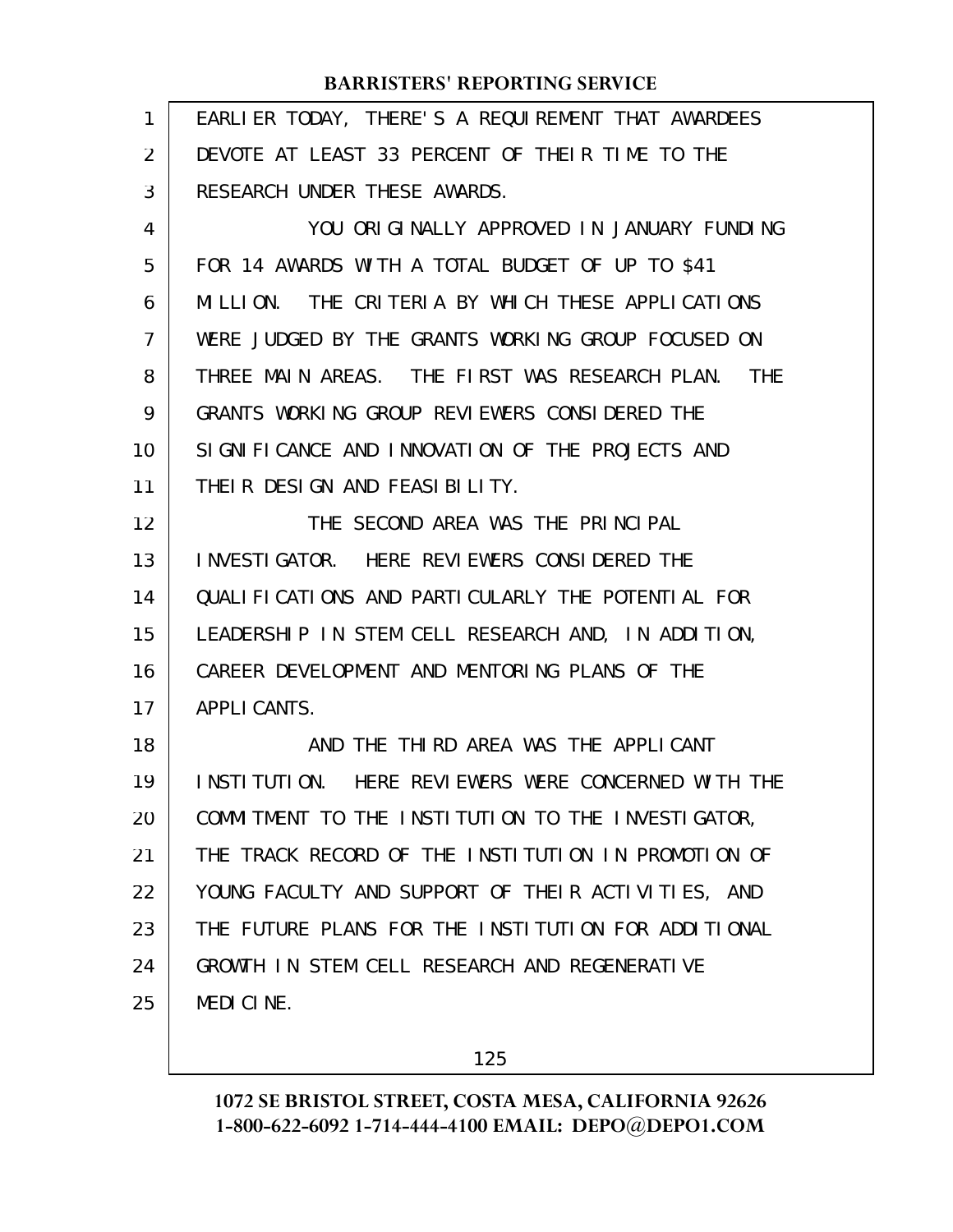| 1              | THE GRANTS WORKING GROUP MET IN JUNE AND             |
|----------------|------------------------------------------------------|
| 2              | CONSIDERED 54 APPLICATIONS. THEY RANKED THOSE        |
| 3              | APPLICATIONS FROM ZERO TO 100, 100 BEING THE TOP     |
| 4              | POSSIBLE SCORE. I'LL SHOW YOU NOW THE DISTRIBUTION   |
| 5              | OF THOSE SCORES OF THE 54 APPLICATIONS.              |
| 6              | HERE'S THE HISTOGRAM. IN GOLD ARE                    |
| $\overline{7}$ | APPLICATIONS FOR SCIENTIST AWARD. IN BLUE -- I       |
| 8              | APOLOGIZE TO OUR STANFORD HOST HERE FOR THE GOLD AND |
| 9              | BLUE COLORS. IN BLUE ARE THE APPLICATIONS FOR        |
| 10             | PHYSICIAN/SCIENTIST AWARD.                           |
| 11             | DR. PIZZO: WE'RE WINNING UNDER ANY                   |
| 12             | CI RCUMSTANCE.                                       |
| 13             | MS. SAMUELSON: LOOK AT THE COLOR OF THE              |
| 14             | FABRIC.                                              |
| 15             | DR. YAFFE: AND THE GRANTS WORKING GROUP              |
| 16             | DREW THE RED AND BLUE LINES TO INDICATE THE TIERS.   |
| 17             | TIER 1, RECOMMENDED FOR FUNDING. TIER 2,             |
| 18             | RECOMMENDED IF FUNDS ARE AVAILABLE. TIER 3, NOT      |
| 19             | RECOMMENDED FOR FUNDING.                             |
| 20             | CHAIRMAN KLEIN: AND, MIKE, IF YOU COULD              |
| 21             | POINT OUT THE DIFFERENCE IN THE TIER 2 CATEGORY IN   |
| 22             | THIS GRANT FROM THE PREVIOUS ONE.                    |
| 23             | DR. YAFFE: YES. IN THE PREVIOUS ROUND,               |
| 24             | THE EXACT LANGUAGE ESCAPES ME, BUT IT WAS NOT        |
| 25             | RECOMMENDED FOR FUNDING UNLESS THERE WERE            |
|                | 126                                                  |
|                |                                                      |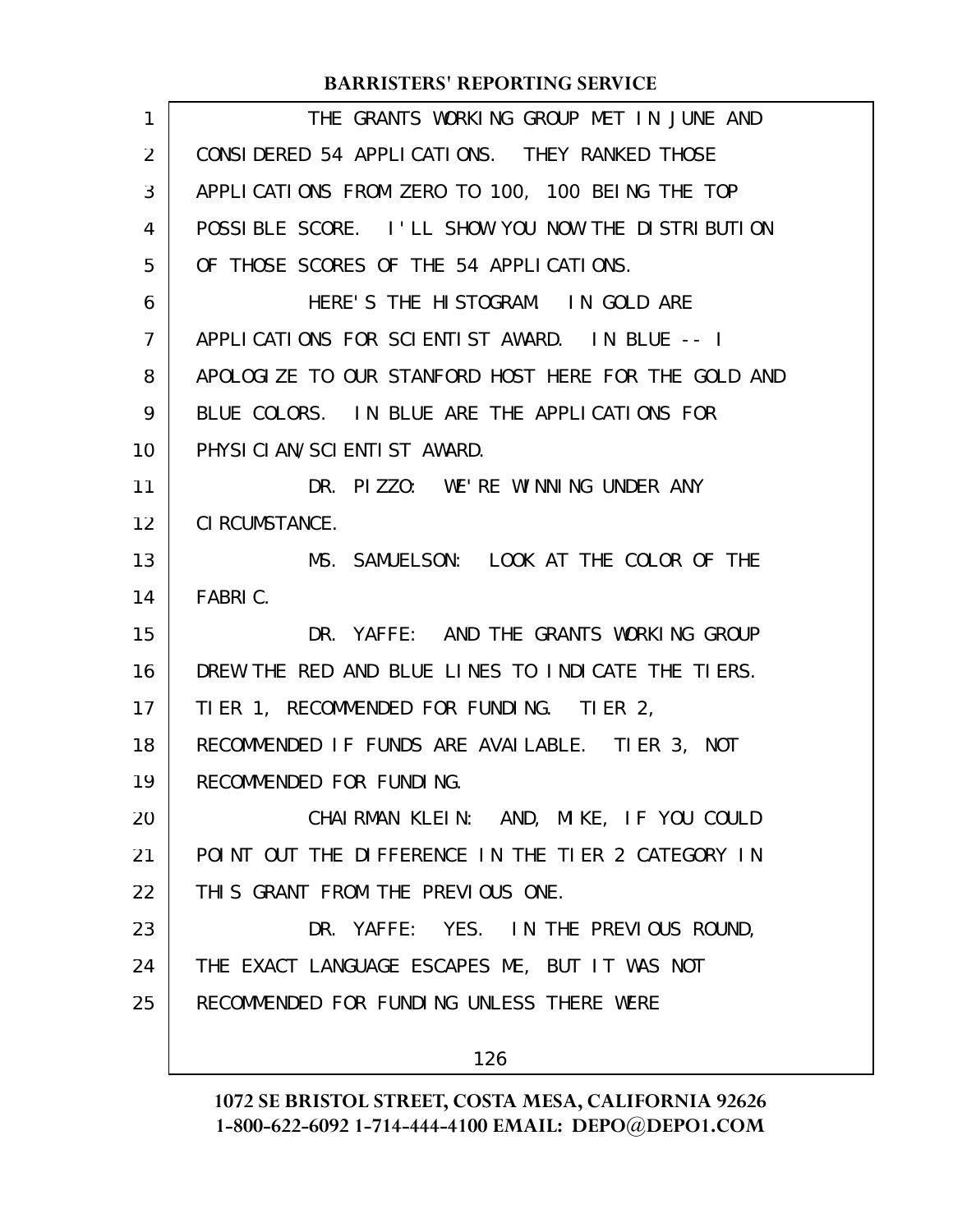| $\mathbf{1}$   | PROGRAMMATIC REASONS TO ADVANCE THEM INTO THE        |
|----------------|------------------------------------------------------|
| 2              | RECOMMENDED.                                         |
| 3              | IN THIS CASE THE GRANTS REVIEW GROUP                 |
| 4              | REVERTED TO THE OLDER DEFINITION FOR TIER 2, WHICH   |
| 5              | IS RECOMMENDED IF FUNDS ARE AVAILABLE.               |
| 6              | IN TIER 1 THERE ARE 20 APPLICATIONS; IN              |
| $\overline{7}$ | TIER 2, 12; AND TIER 3, NOT RECOMMENDED, 22          |
| 8              | APPLICATIONS. FUNDS REQUIRED TO FUND AND SUPPORT     |
| 9              | ALL OF THE APPLICATIONS IN TIER 1 WOULD BE AND IS    |
| 10             | RECOMMENDED BY THE GRANTS WORKING GROUP AT \$51.7    |
| 11             | MILLION. I'LL REMIND YOU 41 MILLION WAS THE          |
| 12             | ORIGINAL AMOUNT BUDGETED FOR THIS PROGRAM.           |
| 13             | IF THE 12 APPLICATIONS IN TIER 2 WERE                |
| 14             | FUNDED IN ADDITION, IT WOULD REQUIRE AN ADDITIONAL   |
| 15             | \$30 MI LLI ON.                                      |
| 16             | IF WE LOOK AT THE 20 RECOMMENDED FOR                 |
| 17             | FUNDING IN TIER 1, TEN OF THESE ARE                  |
| 18             | PHYSICIAN/SCIENTISTS AWARDS. TEN ARE FOR SCIENTIST   |
| 19             | AWARD. FOR YOUR REFERENCE, FROM AN EARLIER RFA, NEW  |
| 20             | FACULTY I, THE YIELD WAS SIX PHYSICIAN/SCIENTIST     |
| 21             | AWARDS AND 16 SCIENTIST AWARDS.                      |
| 22             | TURN IT BACK TO YOU, MR. CHAIRMAN. I'M               |
| 23             | AVAI LABLE FOR QUESTIONS.                            |
| 24             | CHAIRMAN KLEIN: ALL RIGHT. I'D LIKE TO               |
| 25             | TURN THIS OVER TO JOAN SAMUELSON AND JEFF SHEEHY FOR |
|                | 127                                                  |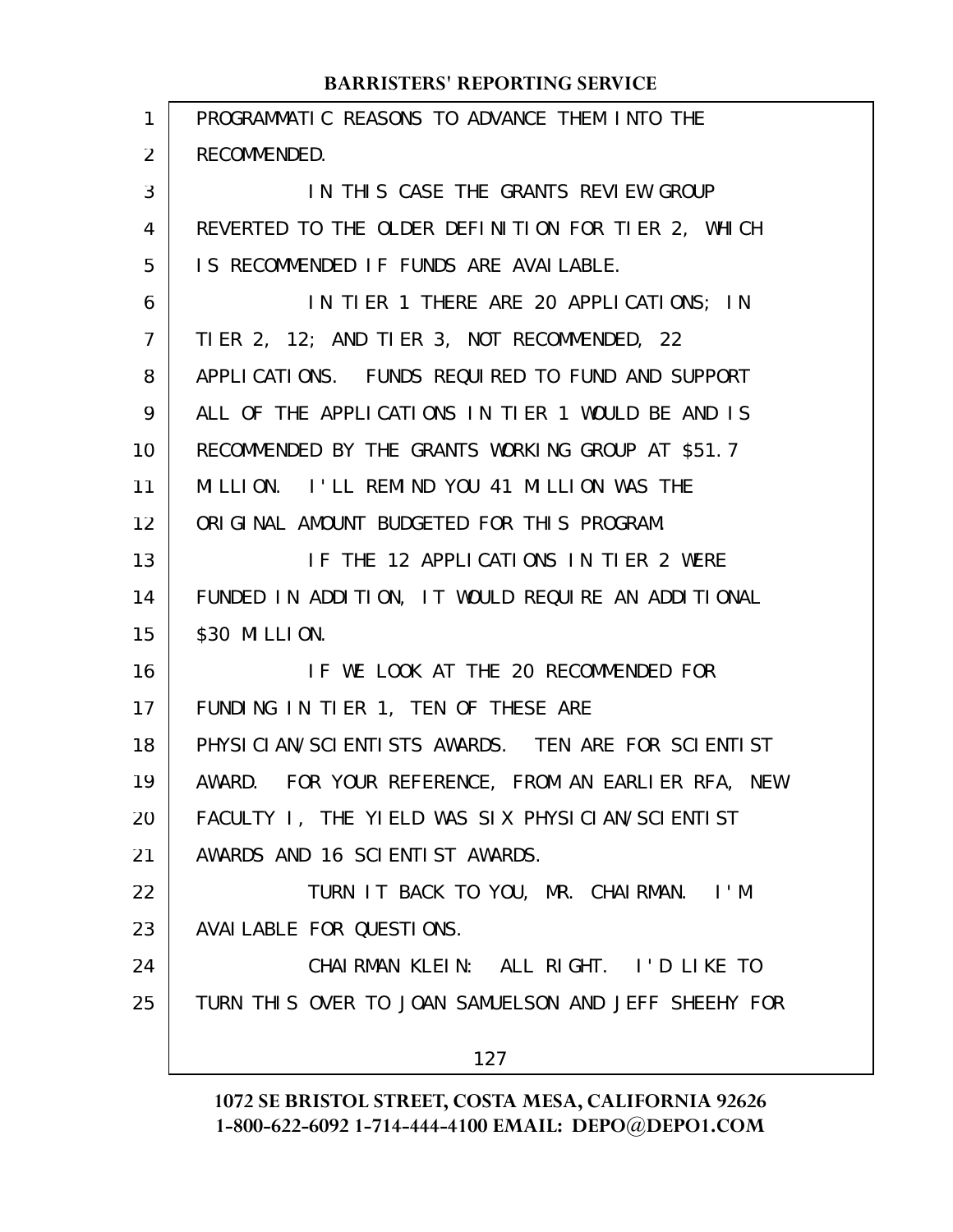| 1              | COMMENTS. AND, JEFF, WHEN THESE COMMENTS ARE         |
|----------------|------------------------------------------------------|
| 2              | CONCLUDED, JUST AS OPENING COMMENTS COMING FROM THE  |
| 3              | PEER REVIEW SIDE, IF YOU COULD LEAD US THROUGH THE   |
| 4              | MOTIONS ON THIS HISTOGRAM, PLEASE.                   |
| 5              | MS. SAMUELSON: I DEFER TO JEFF. JEFF HAS             |
| 6              | BEEN LEADING US VERY ABLY IN THE PROGRAMMATIC REVIEW |
| $\overline{7}$ | ASPECTS OF THE WORKING GROUP. IT'S ALL HIS.          |
| 8              | MR. SHEEHY: WELL, I DON'T REALLY HAVE                |
| 9              | THAT MANY INTRODUCTORY COMMENTS EXCEPT MAYBE I THINK |
| 10             | FOLKS SHOULD REALLY FOCUS ON THE INTENT OF THE RFA,  |
| 11             | WHICH DID HAVE THREE DIFFERENT COMPONENTS. A LOT OF  |
| 12             | TIMES WE TEND TO REALLY FOCUS ON THE SCIENCE. AND I  |
| 13             | THINK STAFF DID AN ADMIRABLE JOB IN THIS PROCESS OF  |
| 14             | REALLY GETTING THE WORKING GROUP TO LOOK AT ALL      |
| 15             | THREE ELEMENTS, WHICH WAS NOT ONLY THE SCIENCE, BUT  |
| 16             | ALSO SUPPORT OF THE INSTITUTION AND ACTUALLY THE     |
| 17             | QUALITY OF THE INDIVIDUAL AND WHAT THEIR FUTURE IS.  |
| 18             | AND PERHAPS FINALLY AN EDITORIAL COMMENT             |
| 19             | IS TO LOOK AT WHAT NIH IS DOING IN TERMS OF FUNDING  |
| 20             | SCIENTISTS AT THE BEGINNING OF THEIR CAREERS. I      |
| 21             | THINK WHATEVER WE END UP DOING HERE TONIGHT, WE ARE  |
| 22             | FILLING A GAP IS THAT INCREASINGLY BEING LEFT AT THE |
| 23             | NIH. I THINK THE MEDIAN AGE OF AN RO1 NOW IS         |
| 24             | ABOUT --                                             |
| 25             | DR. PIZZO: 41.                                       |
|                | 128                                                  |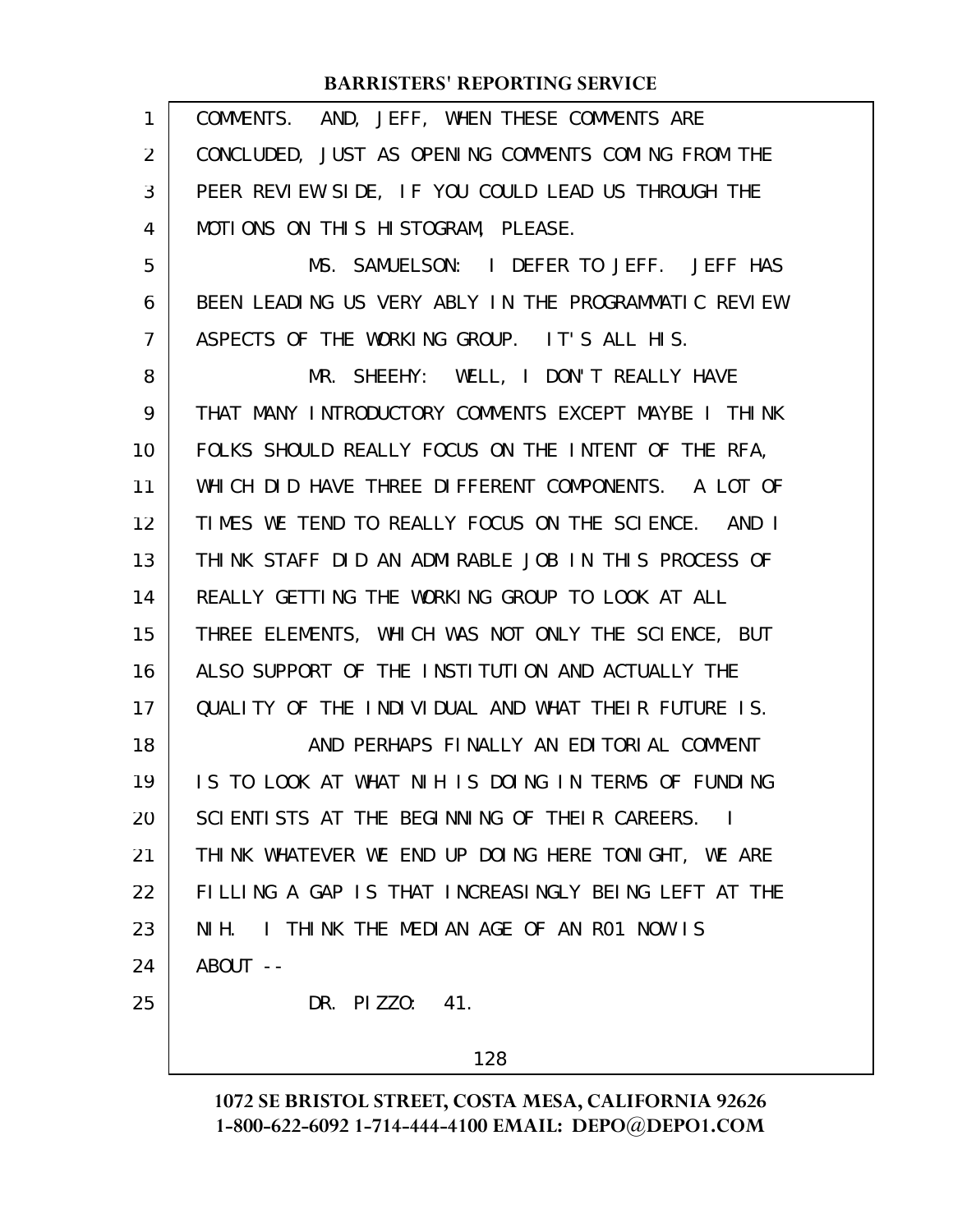| $\mathbf{1}$   | MR. SHEEHY: -- IS 41, EXACTLY. I THINK               |
|----------------|------------------------------------------------------|
| 2              | IF WE CAN GO STRAIGHT TO THE HISTOGRAM. I'M NOT      |
| 3              | SURE -- YOU KNOW, THERE WERE SOME PROGRAMMATIC       |
| 4              | CONSIDERATION, SO I DON'T KNOW IF YOU WANT TO REDRAW |
| 5              | THE LINE OR GO DIRECTLY TO THE CATEGORIES AS THEY    |
| 6              | ARE. SINCE THE HISTOGRAM MAY NOT BE APPROPRIATE      |
| $\overline{7}$ | WITH THE -- WE HAVE ONES THAT SCOREWISE WOULD HAVE   |
| 8              | BEEN IN TIER 1 THAT ARE IN TIER 2, AND SCOREWISE --  |
| 9              | IN OTHER WORDS, THE SCORES AREN'T LINEAR IN THE      |
| 10             | HISTOGRAM FASHION. SO UNLESS SOMEONE WANTS TO DRAW   |
| 11             | LINES JUST LOOKING AT THE HISTOGRAM, THEN MAYBE --   |
| 12             | DR. YAFFE: WE PROBABLY SHOULD GO THEN TO             |
| 13             | THE LIST OF APPLICATIONS.                            |
| 14             | MR. SHEEHY: LIST OF APPLICATIONS. I                  |
| 15             | THINK THE FIRST MOTIONS WILL BE TO TAKE ANY ITEM OUT |
| 16             | OF TIER 1 AND MOVE IT INTO TIER 2 OR TIER 3, AND     |
| 17             | THEN TO TAKE MOTIONS TO MOVE APPLICATIONS OUT OF     |
| 18             | TIER 3, MOVE THEM TO TIER 2 OR TIER 1, AND THEN TAKE |
| 19             | THE LAST CATEGORY OF TIER 2 AND MOVE THOSE INTO TIER |
| 20             | 1 OR LEAVE THEM THERE TO FALL INTO TIER 3.           |
| 21             | CHAIRMAN KLEIN: AND LET ME ASK THIS                  |
| 22             | QUESTION. COUNSEL, SINCE AT THIS POINT WE ARE NOT    |
| 23             | DISCUSSING ANY INDIVIDUAL APPLICATION, CAN I SOLICIT |
| 24             | A GENERAL POSITION FROM THOSE ON THE BOARD WHO CAN   |
| 25             | ADDRESS THE CRITICAL NATURE OF PHYSICIAN/SCIENTIST   |
|                | 129                                                  |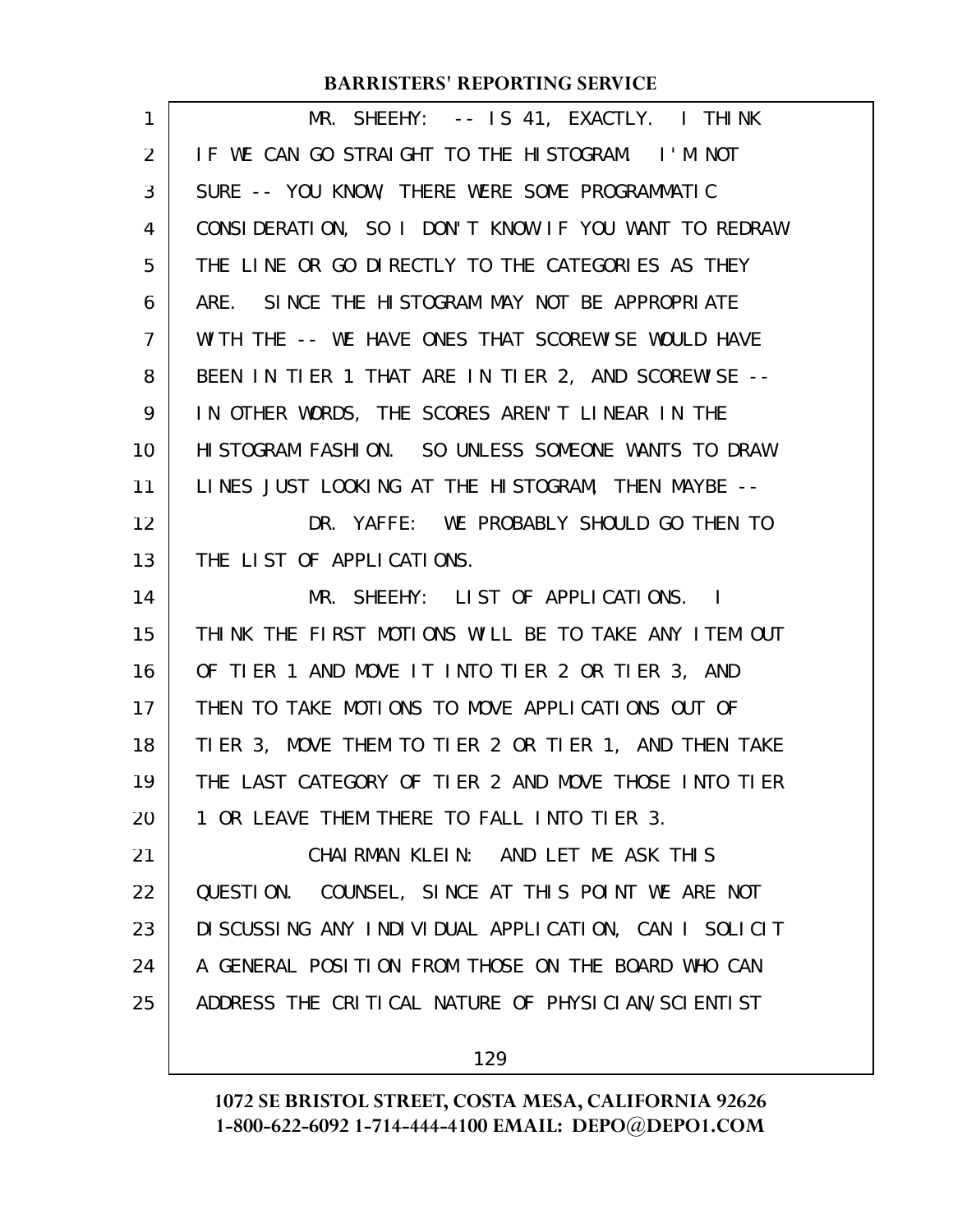| 1              | AND THE SHORTAGE OF PHYSICIAN/SCIENTISTS IN TERMS OF |
|----------------|------------------------------------------------------|
| 2              | DELIVERING ON OUR MISSION. BECAUSE WE'RE NOT         |
| 3              | DI SCUSSING ANY INDIVIDUAL APPLICATION, AS A MATTER  |
| 4              | OF GENERAL POLICY, AS PROGRAM POLICY, I DON'T SEE A  |
| 5              | CONFLICT IN THAT GENERAL DISCUSSION; IS THAT         |
| 6              | CORRECT?                                             |
| $\overline{7}$ | MR. HARRISON: THAT'S CORRECT. AS YOU                 |
| 8              | RECALL, A PART OF THIS RFA WAS INTENDED TO MEET THE  |
| 9              | NEED TO BRING MORE PHYSICIAN/SCIENTISTS INTO THE     |
| 10             | AREA OF STEM CELL RESEARCH.                          |
| 11             | CHAIRMAN KLEIN: FOR THE PUBLIC RECORD, IF            |
| 12             | WE CAN GET SOME COMMENTS SO THE PUBLIC UNDERSTANDS   |
| 13             | HOW CRITICAL THE SHORTAGE IS OF PHYSICIAN/SCIENTISTS |
| 14             | AND HOW VITAL THEY ARE TO REALLY BEING ABLE TO       |
| 15             | DELIVER ON THIS ROLE, I THINK IT MIGHT BE HELPFUL.   |
| 16             | DR. PIZZO: THERE ARE MANY AT THIS TABLE              |
| 17             | QUALIFIED TO SPEAK ON THIS TOPIC. AND I WOULD JUST   |
| 18             | SAY THAT, FIRST OF ALL, IT'S IMPORTANT TO DEFINE     |
| 19             | WHAT A PHYSICLAN/SCLENTIST IS. AND THAT IS SOMEONE   |
| 20             | WHO HAS AT LEAST COMPLETED AN M.D. DEGREE, BUT WHO   |
| 21             | ALSO MAY HAVE DONE AN ADVANCED DEGREE, PH.D. OR      |
| 22             | MASTER'S DEGREE, WHO SPENDS A SIGNIFICANT PROPORTION |
| 23             | OF HER OR HIS TIME IN RESEARCH AS WELL AS IN PATIENT |
| 24             | CARE.                                                |
| 25             | NOW, MANY WOULD IDENTIFY, AND THE NIH DOES           |
|                | 130                                                  |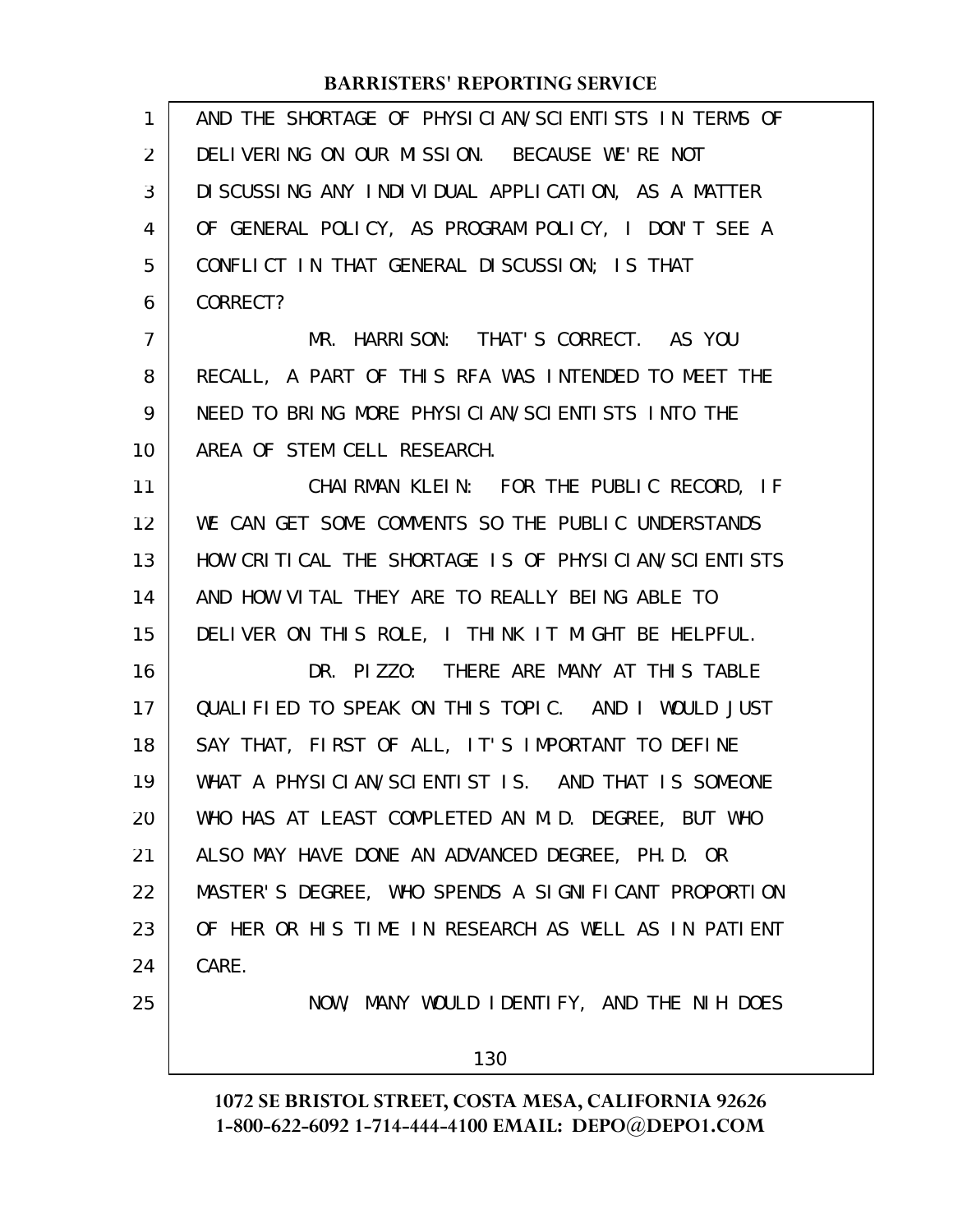| 1              | I DENTI FY PHYSICIAN/SCIENTI ST AS SOMEONE WHO WILL  |
|----------------|------------------------------------------------------|
| 2              | HAVE CONTACT WITH PATIENTS, NOT SIMPLY BE WORKING ON |
| 3              | PATIENT-RELATED SAMPLES. AND IT'S A TOUGH ROLE FOR   |
| 4              | THOSE INDIVIDUALS BECAUSE THEY'RE DRAWN BETWEEN MANY |
| 5              | DIFFERENT DEMANDS. AND, OF COURSE, THERE ARE TWO     |
| 6              | MAJOR PRESSURES THAT ARE IMPACTING THE FUTURE        |
| $\overline{7}$ | DEVELOPMENT OF PHYSICIAN/SCIENTISTS. ONE ALLUDED TO  |
| 8              | BY MANY ALREADY TODAY IS THE DECREASED AMOUNT OF     |
| 9              | FUNDING FROM THE NIH, WHICH PUTS AN ENORMOUS         |
| 10             | PRESSURE ON SUCCESS AND EVEN CREATES AN IMPEDIMENT   |
| 11             | TO MOVING DOWN THIS PATHWAY AS A CAREER OPTION.      |
| 12             | AND THE SECOND, OF COURSE, IS THE                    |
| 13             | MARKETPLACE OF CURRENT MEDICINE, WHICH MEANS THE     |
| 14             | INCREASED DEMANDS ON THESE INDIVIDUALS TO BE         |
| 15             | CLINICALLY PRODUCTIVE AND TO FULFILL THE DEMANDS OF  |
| 16             | CLINICAL PRACTICE IN ORDER TO ACHIEVE COMPENSATION.  |
| 17             | SO PROGRAMS THAT, AS WAS ALLUDED TO IN THE           |
| 18             | PRESENTATION, THAT, IN ESSENCE, BUYS TIME SO THAT    |
| 19             | THESE INDIVIDUALS WHO DO THE CROSSTALK BETWEEN THE   |
| 20             | LABORATORY, WHETHER WET OR DAY, AND THE CLINIC WHERE |
| 21             | PATIENTS ARE AND ALLOWS THEM TO HAVE INCREASED TIME  |
| 22             | FOR RESEARCH ARE OF ESSENTIAL IMPORTANCE.            |
| 23             | THE STARK REALITY IS THAT NOT JUST OVER              |
| 24             | THE LAST FIVE YEARS, TEN YEARS, BUT FOR THE LAST 15  |
| 25             | TO 20 YEARS, THERE HAS BEEN A DEARTH OF              |
|                | 131                                                  |
|                |                                                      |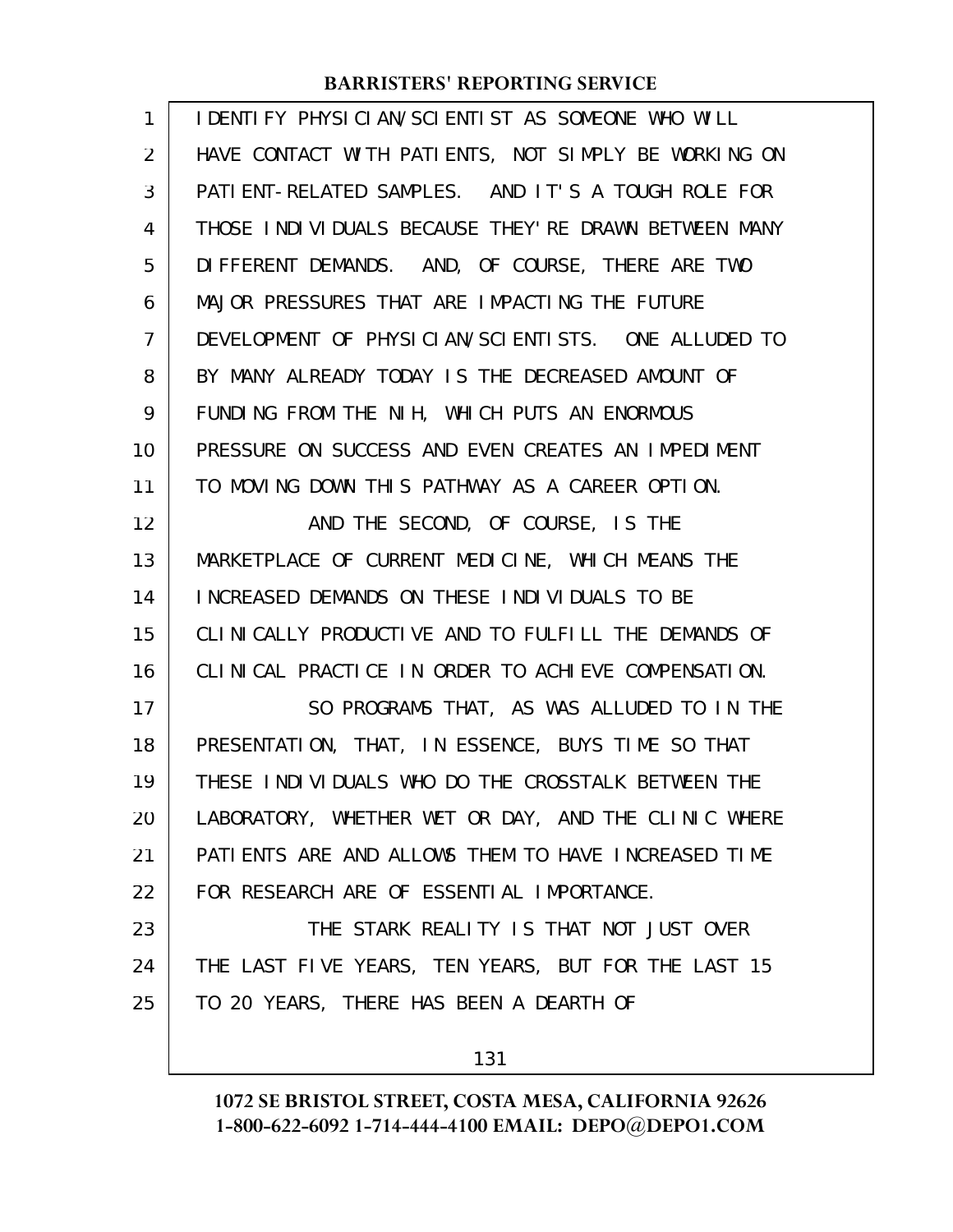PHYSICIAN/SCIENTISTS. AND THE PROBLEM IS ONLY ACCELERATING AT THIS JUNCTURE IN TIME, AND MANY ORGANIZATIONS ARE SPENDING A LOT OF EFFORT IN TRYING TO THINK ABOUT HOW TO TRAIN AND GENERATE MORE INDIVIDUALS WHO ARE CONVERSANT IN BOTH SCIENCE AND MEDICINE. 1 2 3 4 5 6

I WOULD AGREE THAT AWARDS LIKE THIS NEW FACULTY AWARDS THAT HAVE AN ENHANCER FOR THOSE WHO ARE PHYSICIAN/SCIENTISTS WILL FIT A VERY IMPORTANT NICHE IN THEIR DEVELOPMENT. AND I WOULD FURTHER SAY, AS I'VE STATED IN OTHER MEETINGS, AND I CAN SAY IT PARTICULARLY BEING HERE IN THE CARDINAL RED ENVIRONMENT OF STANFORD, THAT WE, LIKE OTHER RESEARCH INTENSIVE SCHOOLS OF MEDICINE, ARE FEELING THE PAIN OF RESEARCH FUNDING FROM THE NIH. AND I WOULD ADD THAT WERE IT NOT FOR CIRM FUNDING, WE WOULD BE SUFFERING CONSIDERABLY MORE AS BROAD BIOMEDICAL INSTITUTIONS ON THE BROADEST LANDSCAPE, AND MORE SPECIFICALLY IN DEVELOPING AND GENERATING THE NEXT GENERATION OF LEADERS IN SCIENCE WHO MIGHT START OUT IN STEM CELL RESEARCH AND THEN, IF YOU WILL, DIFFERENTIATE TO OTHER AREAS, BUT AT LEAST THEY'RE GET THEIR GROUNDING AND THEIR BEGINNING IN THIS AREA. CHAIRMAN KLEIN: THANK YOU VERY MUCH, DR. 7 8 9 10 11 12 13 14 15 16 17 18 19 20 21 22 23 24 25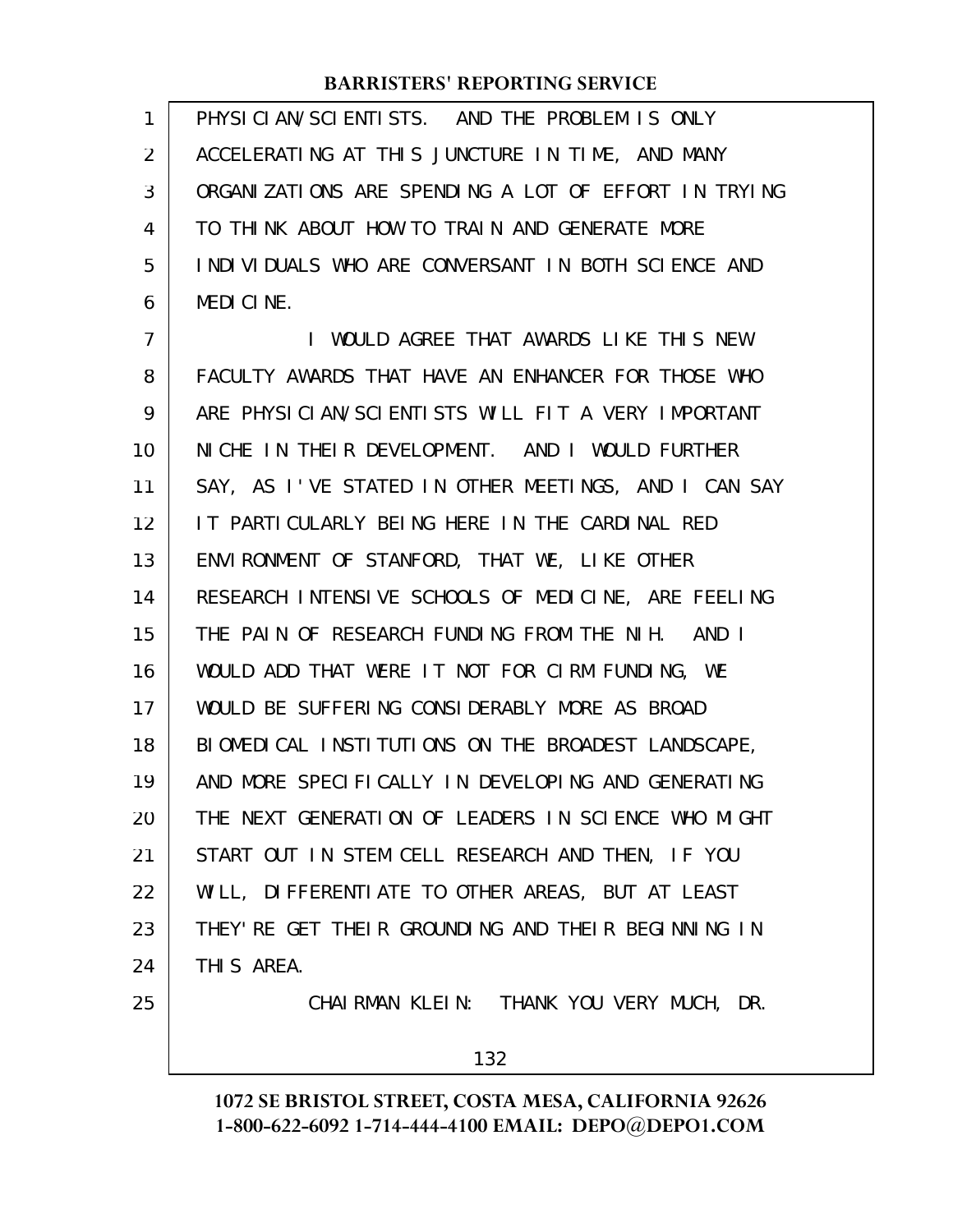| $\mathbf{1}$   | PIZZO. ANY OTHER BOARD MEMBER WOULD LIKE TO ADDRESS  |
|----------------|------------------------------------------------------|
| 2              | THIS ISSUE? I THINK YOU DID AN ELOQUENT JOB IN       |
| 3              | PRESENTING THE ITEM. WITH THAT, SEEING NO OTHER      |
| 4              | COMMENTS -- DR. TROUNSON.                            |
| 5              | DR. TROUNSON: WELL, I AGREE VERY MUCH                |
| 6              | WITH DR. PIZZO. I THINK WE ALSO NEED -- THERE IS     |
| $\overline{7}$ | ALSO A NEED TO SUPPORT THE BASIC SCIENCE AS WELL     |
| 8              | BECAUSE THE PH. D. ONLY IS SUFFERING AT THE HANDS OF |
| 9              | DI FFI CULT GRANTSMANSHIP. SO HAVING A MIXTURE, I    |
| 10             | THINK, IS IN OUR BEST INTEREST. AND THAT SHOULDN'T   |
| 11             | OBSCURE THE NEED TO HAVE REALLY GOOD SCIENCE, GOOD   |
| 12             | INSTITUTIONS, AND SO FORTHWITH IT. WHILE AGREEING    |
| 13             | ABSOLUTELY, I JUST WANTED TO MAKE SURE THAT IT       |
| 14             | WASN'T TOO PRIMARY.                                  |
| 15             | DR. PIZZO: AND I CERTAINLY DIDN'T MEAN TO            |
| 16             | NOT FOCUS ON THAT. I WAS SPECIFICALLY -- ASKED TO    |
| 17             | SPEAK SPECIFICALLY ON PHYSICIAN/SCIENTISTS, BUT I    |
| 18             | WOULD ADD THAT MANY INSTITUTIONS, INCLUDING OURS,    |
| 19             | ARE FOCUSING ON PH. D. SCIENTISTS WHO ARE LEARNING   |
| 20             | FROM TRANSLATIONAL MEDICINE AS WELL.                 |
| 21             | CHAIRMAN KLEIN: THANK YOU. IN FACT, IN               |
| 22             | YOUR NEW BUILDING YOU HAVE CLINICAL BENCHES IN THE   |
| 23             | BASIC SCIENCES LAB SUITE TO GET AN INTEGRATION AND   |
| 24             | CONTRIBUTION FROM BOTH THE BASIC AND CLINICAL SIDE.  |
| 25             | SO WITH THAT, TO GIVE JEFF SHEEHY A SENSE            |
|                | 133                                                  |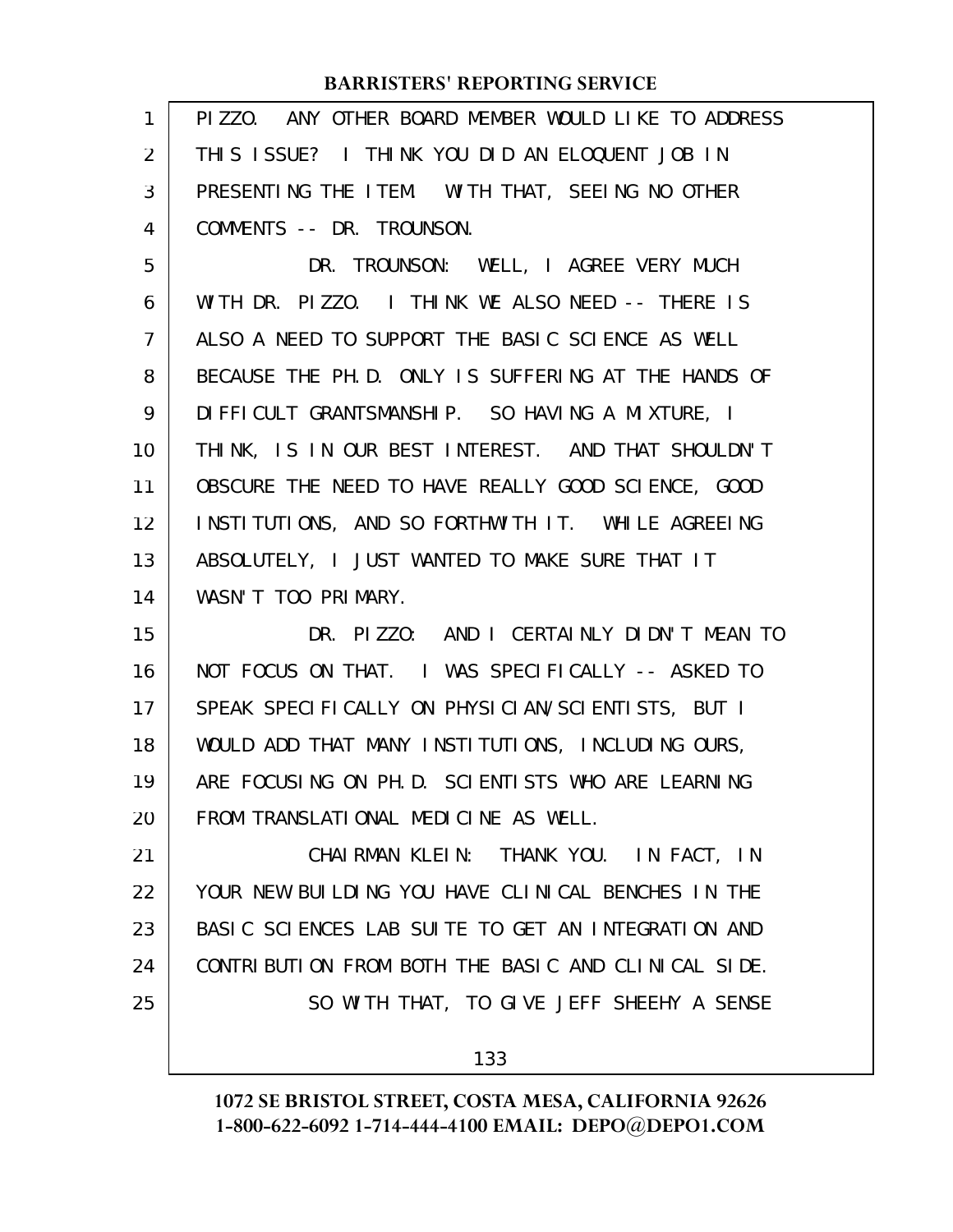| 1  | OF THE TIME TO WORK WITH, IS IT THE SENSE OF THE     |
|----|------------------------------------------------------|
| 2  | BOARD THAT YOU WANT TO QUIT NOW AND GO TOMORROW      |
| 3  | MORNING, OR DO YOU WANT TO GET THROUGH TIER 1, WHICH |
| 4  | HOPEFULLY, I THINK, WE CAN DO PRETTY QUICKLY? WHAT   |
| 5  | IS YOUR SENSE ON TIMING? SHALL WE TRY 15 MINUTES OR  |
| 6  | SO TO GET THROUGH TIER 1? FLOYD IS NODDING HIS       |
| 7  | HEAD. I CAN'T SEE THE OTHER SIDE.                    |
| 8  | GIVEN WHAT WE'VE BEEN THROUGH THUS FAR               |
| 9  | TODAY ABOUT QUORUMS AND MAKING SURE WE'RE INSULATED, |
| 10 | HOW ABOUT GIVING JEFF JUST 15 MINUTES TO SEE IF WE   |
| 11 | CAN GET THROUGH TIER 1? IS THAT ALL RIGHT?           |
| 12 | MR. SHEEHY: AND SO IF WE CAN THROW UP                |
| 13 | TIER 1, AND I THINK, REALLY, WE JUST WANT TO ASK ONE |
| 14 | QUESTION. IS THERE ANY ITEM IN TIER 1, IS THERE A    |
| 15 | MOTION TO MOVE ANY OF THOSE OUT OF TIER 1, EITHER    |
| 16 | INTO TIER 2 OR TIER 3?                               |
| 17 | CHAIRMAN KLEIN: AND THESE ARE PROVISIONAL            |
| 18 | VOTES THAT WILL BE REVISITED -- WE WILL HAVE THE     |
| 19 | OPPORTUNITY TO VISIT TOMORROW; IS THAT CORRECT,      |
| 20 | JEFF?                                                |
| 21 | MR. SHEEHY: RIGHT. RIGHT.                            |
| 22 | CHAIRMAN KLEIN: THIS IS A PROVISIONAL                |
| 23 | APPROVAL, WHICH IF WE DON'T CHANGE IT TOMORROW,      |
| 24 | WOULD STAND AS AN APPROVAL.                          |
| 25 | MS. SAMUELSON: COULD YOU REMIND US OF THE            |
|    | 134                                                  |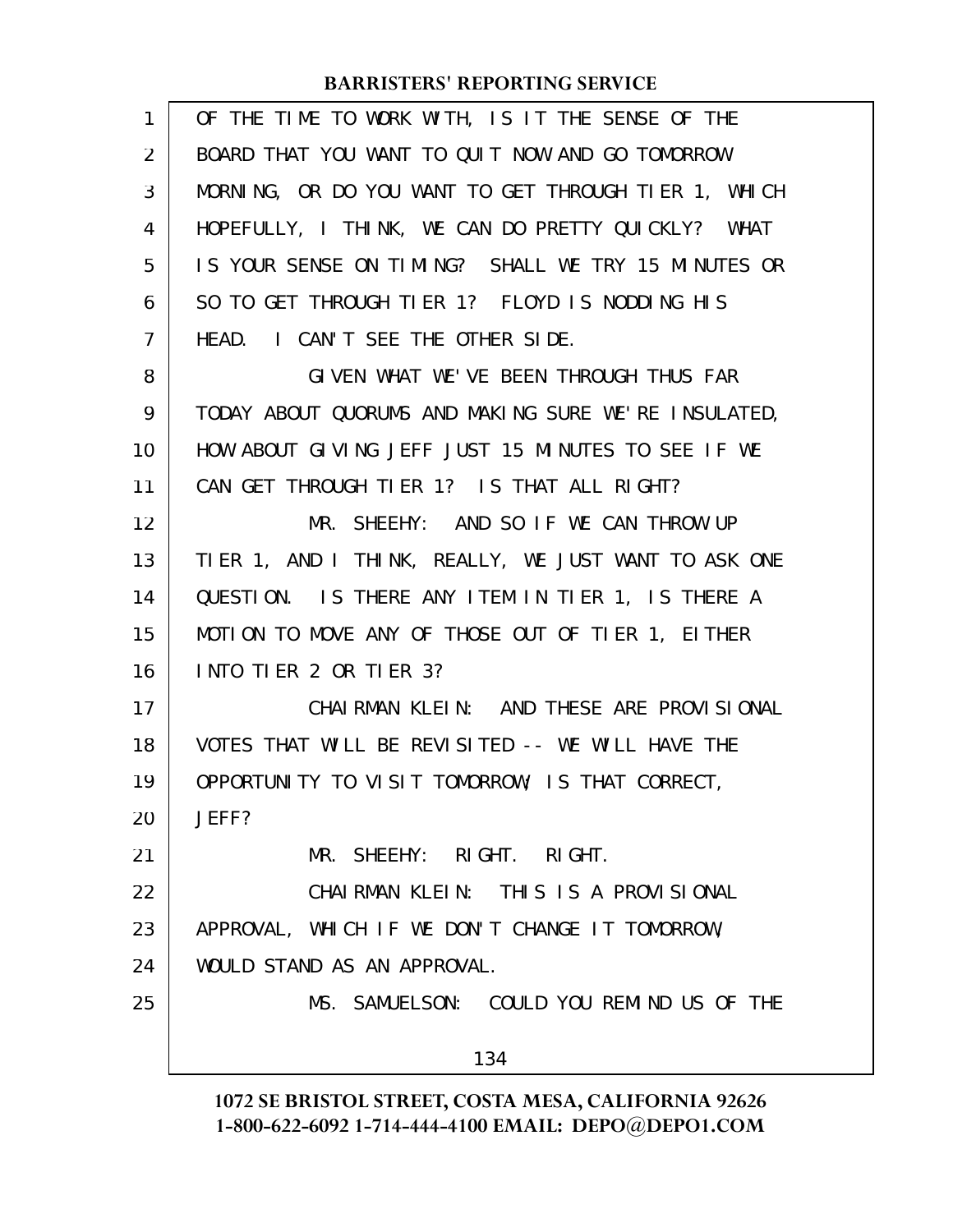| ORIGINALLY APPROVED AMOUNT AND NUMBER OF GRANTS AND  |
|------------------------------------------------------|
| THE AMOUNT AND NUMBER OF GRANTS WE'VE GOT IN TIER 1? |
| CHAIRMAN KLEIN: I'M GOING TO GO TO JEFF              |
| AS SOON AS WE ANSWER THIS QUESTION, IF WE COULD THEN |
| GO TO JAMES HARRISON. IT'S 41 MILLION ORIGINALLY     |
| BUDGETED, AND THERE'S 40 MILLION ORIGINALLY          |
| BUDGETED, 51 MILLION IN TIER 1 AS IT SITS RIGHT NOW. |
| MR. SHEEHY: EVENLY DIVIDED, TEN                      |
| PHYSICIAN/SCIENTISTS AND TEN BASIC SCIENTISTS.       |
| MR. HARRISON: AS LONG AS WE HAVE A QUORUM            |
| THIS EVENING, THE BOARD CAN TAKE ACTION ON MOTIONS   |
| TO MOVE APPLICATIONS FROM TIER 1 TO TIER 3. THE      |
| FINAL VOTE TO APPROVE ALL OF THE APPLICATIONS IN     |
| TIER 1 AND TO NOT FUND THOSE IN TIER 3 GENERALLY     |
| HAPPENS AFTER WE'VE GOTTEN THROUGH ALL OF THE        |
| MOTIONS TO MOVE APPLICATIONS.                        |
| CHAIRMAN KLEIN: I UNDERSTAND THAT, BUT               |
| CAN WE DO A CONDITIONAL PROVISIONAL VOTE ON TIER 1   |
| THAT WOULD STAND IF WE LOSE OUR QUORUM TOMORROW? I   |
| KNOW I'VE NEVER ASKED YOU THE QUESTION BEFORE.       |
| MR. HARRISON: WELL, I SUPPOSE IF THE                 |
| MOTION IS FRAMED THAT WAY, YES.                      |
| CHAIRMAN KLEIN: OKAY. THAT'S WHAT I HAD              |
| EXPECTED AND THANK YOU. IF THAT'S THE DESIRE OF THE  |
| BOARD, AS INSURANCE WE HAVE THE OPTION TO DO THAT.   |
|                                                      |
|                                                      |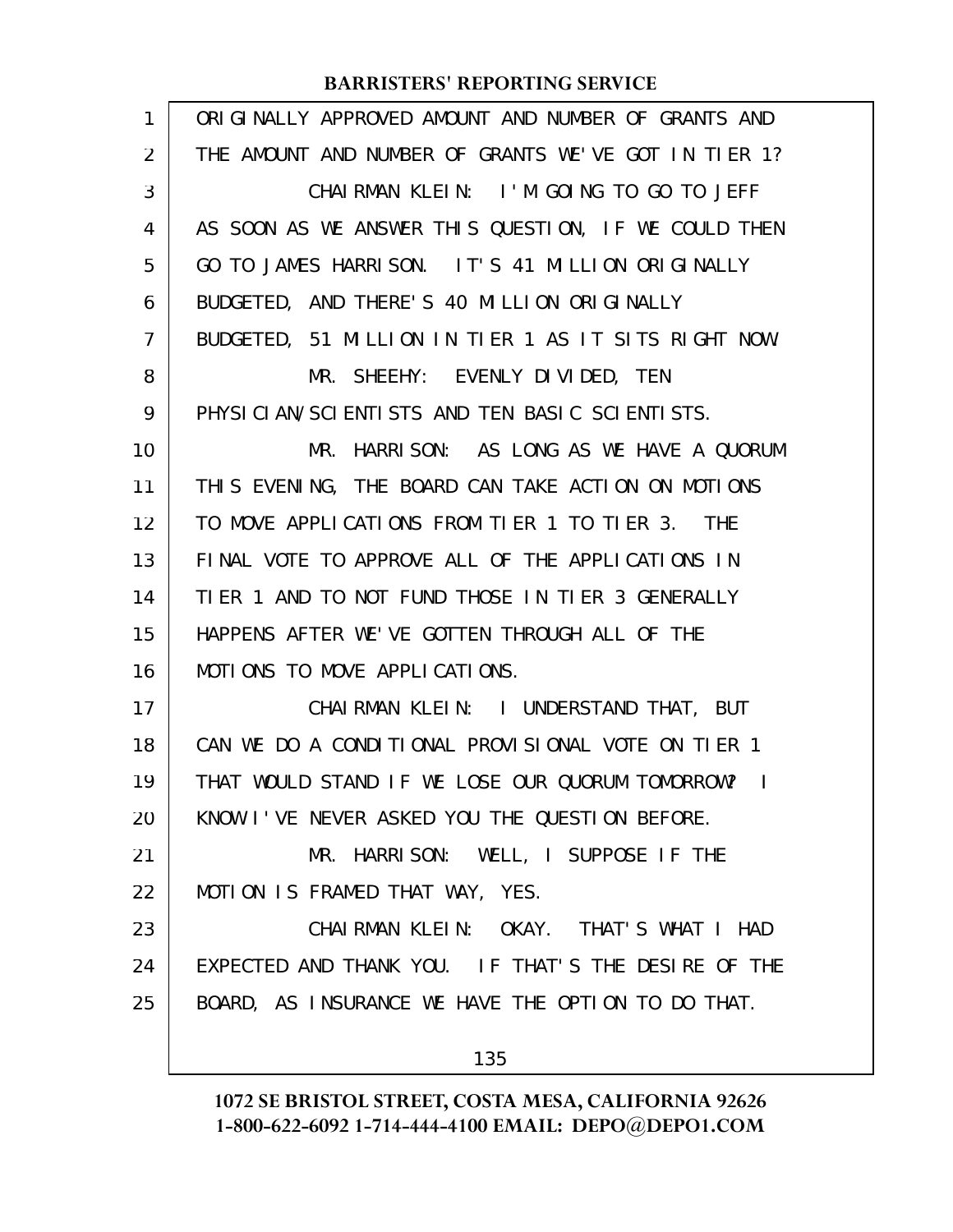THANK YOU. MR. SHEEHY: I KNOW YOU HAVE IT IN YOUR BOOKLETS, AND MAYBE IF WE COULD THROW UP THE EXISTING TIER 1. AND IF THE MEMBER -- MY COLLEAGUES WOULD LIKE TO JUST LOOK AT THOSE IN TIER 1, WHICH WILL BE WHITE IN YOUR BOOK, ARE THERE ANY OF THESE -- IS THERE ANY MOTION TO MOVE ANY OF THESE IN TIER 1 TO TIER 3 BECAUSE WE'RE ALREADY OVER BUDGET? SO WHATEVER WE DON'T LEAVE IN TIER 1 IS NOT GOING TO GET FUNDED. IF THERE IS NO MOTION DO SO, WE'VE DISPENSED WITH TIER 1. CHAIRMAN KLEIN: SO WE CAN DO A CONDITIONAL APPROVAL IN A MOTION, WHICH WE COULD HAVE THE ABILITY TO CHANGE TOMORROW IF WE HAVE A QUORUM. MR. SHEEHY: IS THERE A MOTION TO APPROVE? IF YOU'RE OKAY WITH IT, JAMES. I SEE THAT LOOK. MR. HARRISON: WE NEED TO BE A LITTLE BIT CAREFUL HERE BECAUSE BOARD MEMBERS WHO HAVE AN INTEREST IN APPLICATIONS IN TIER 1 CANNOT PARTICIPATE EITHER IN THE MOTION OR THE DISCUSSION OF IT. CHAIRMAN KLEIN: THAT'S RIGHT. MR. HARRISON: WHICH IS WHY WE TYPICALLY 136 1 2 3 4 5 6 7 8 9 10 11 12 13 14 15 16 17 18 19 20 21 22 23 24 25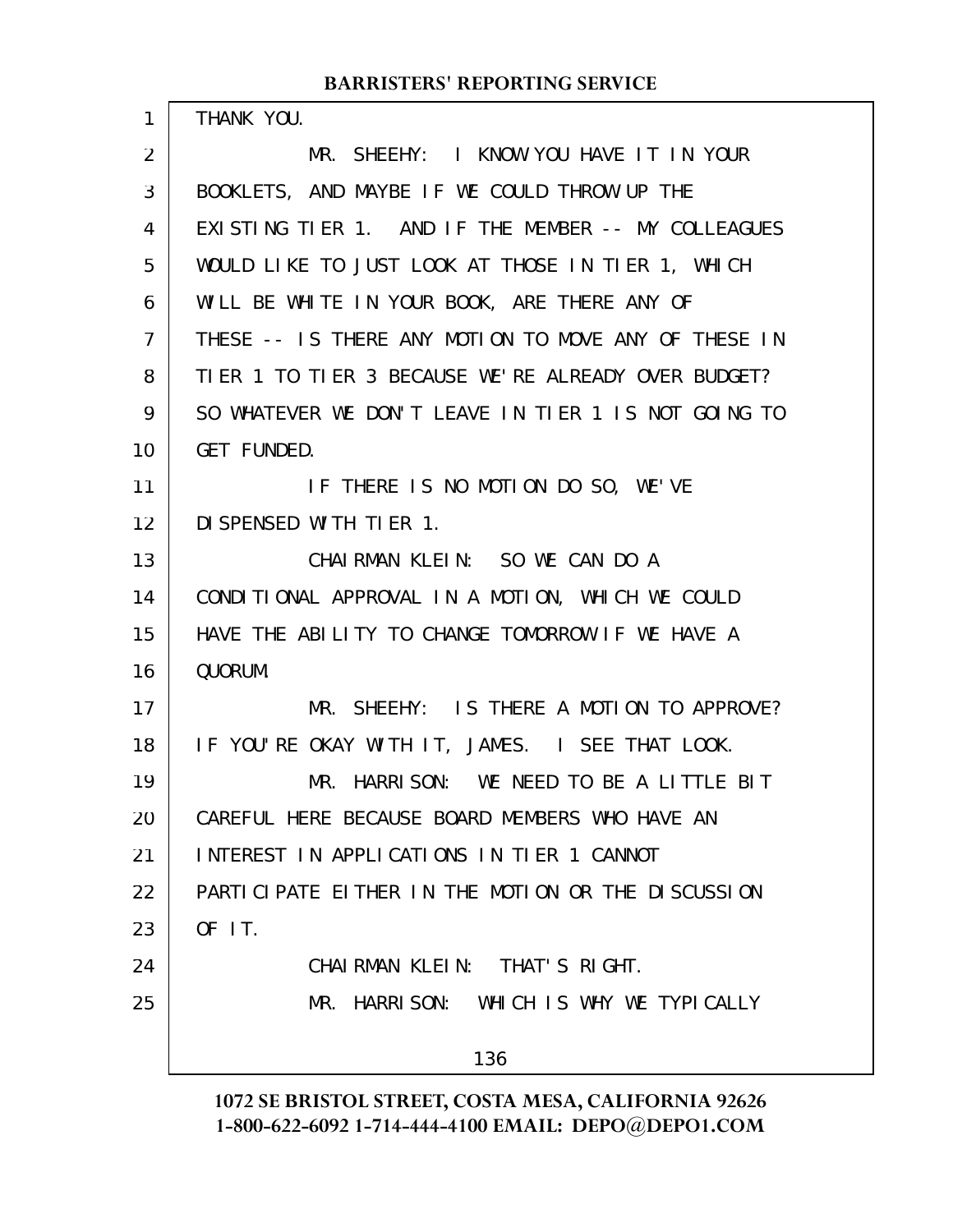| 1  | VOTE INDIVIDUALLY ON MOTIONS TO MOVE APPLICATIONS                 |
|----|-------------------------------------------------------------------|
| 2  | AROUND AND THEN VOTE ON THE ENTIRE CATEGORY.                      |
| 3  | UNDERSTANDING THAT WE'RE GOING TO HAVE TO --                      |
| 4  | CHAIRMAN KLEIN: INNOVATE. SO THE POINT                            |
| 5  | IS THAT, AS SOMEONE WITHOUT A CONFLICT, I, FOR                    |
| 6  | EXAMPLE, COULD MAKE A CONDITIONAL MOTION. SOMEONE                 |
| 7  | ELSE WITHOUT A CONFLICT COULD DO SO. AND THE                      |
| 8  | MEMBERS COULD THEN VOTE TO APPROVE EXCEPT FOR THOSE               |
| 9  | WITH WHICH THEY HAVE A CONFLICT.                                  |
| 10 | MR. HARRISON: CORRECT. I THINK WE WOULD                           |
| 11 | JUST NEED TO MAKE CLEAR THAT THE MOTION WILL BE                   |
| 12 | EFFECTIVE UNLESS THE BOARD TAKES A VOTE TO MODIFY IT              |
| 13 | TOMORROW.                                                         |
| 14 | CHAIRMAN KLEIN: EXACTLY. SO IN THAT                               |
| 15 | SPIRIT, I WOULD MAKE A MOTION TO PROVISIONALLY AND                |
| 16 | CONDITIONALLY APPROVE THIS UNLESS THE BOARD TAKES AN              |
| 17 | ACTION TOMORROW TO MODIFY THE APPROVAL TONIGHT. AND               |
| 18 | SO IN THAT SENSE, IT'S PROVISIONAL, BUT IT WILL                   |
| 19 | STAND IF WE DO NOT MODIFY IT TOMORROW.                            |
| 20 | MR. HARRISON: AGAIN, JUST TO REMIND THE                           |
| 21 | MEMBERS, ONLY THOSE WHO DON'T HAVE AN INTEREST IN                 |
| 22 | ANY APPLICATION IN TIER 1 CAN SECOND THE MOTION.                  |
| 23 | DR. LOVE: I'LL SECOND.                                            |
| 24 | MR. SHEEHY: I BELIEVE ONLY THOSE WITHOUT                          |
| 25 | AN INTEREST IN TIER 1 CAN ENGAGE IN DISCUSSION.<br>S <sub>0</sub> |
|    | 137                                                               |
|    |                                                                   |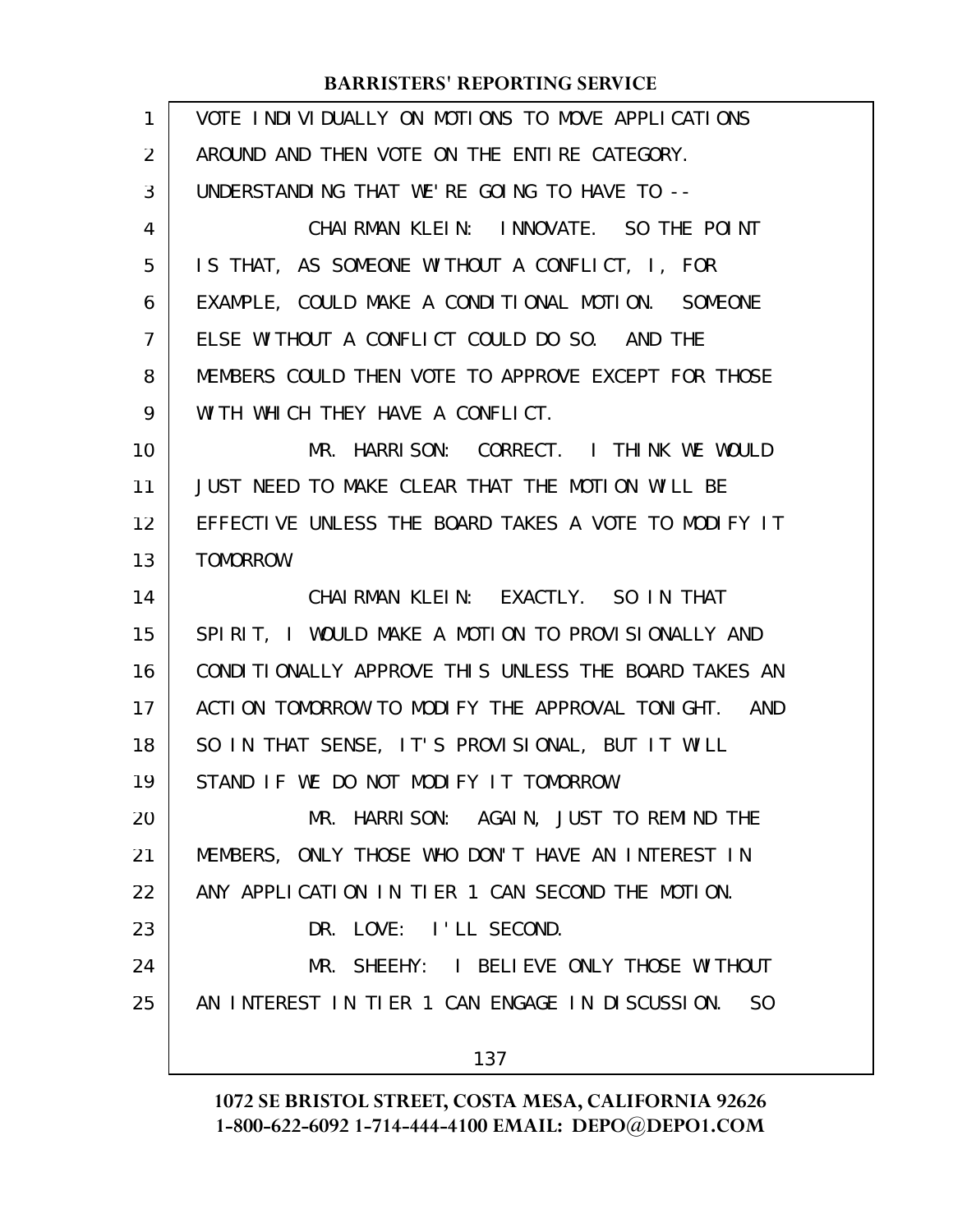| 1                 | IS THERE ANYONE UNCONFLICTED?                        |
|-------------------|------------------------------------------------------|
| $\overline{2}$    | CHAIRMAN KLEIN: SO, JAMES AND SCOTT,                 |
| 3                 | WOULD YOU READ THE NAMES OF THE MEMBERS WHO ARE NOT  |
| 4                 | CONFLICTED, WHO HAVE NO CONFLICTS.                   |
| 5                 | MR. HARRISON: IT'S GOING TO TAKE US A                |
| 6                 | MINUTE BECAUSE WE HAVE THE LIST OF THOSE WHO DO HAVE |
| $\overline{7}$    | CONFLICTS, SO WE HAVE TO EXTRAPOLATE.                |
| 8                 | CHAIRMAN KLEIN: IF YOU READ THE LIST OF              |
| 9                 | THOSE WHO DO HAVE CONFLICTS, BY EXCEPTION WE WILL -- |
| 10                | MR. HARRISON: WE'RE HAPPY TO DO THAT.                |
| 11                | AND I APOLOGIZE. THERE WILL BE SOME REPETITION       |
| $12 \overline{ }$ | BECAUSE WE'LL JUST BE READING THE LIST OF ALL THE    |
| 13                | APPLICATIONS IN TIER 1.                              |
| 14                | DR. PIZZO: WHY NOT JUST GO AROUND THE                |
| 15                | TABLE AND ASK BECAUSE THEY'LL KNOW WHETHER THEY HAVE |
| 16                | CONFLICTS.                                           |
| 17                | CHAIRMAN KLEIN: I THINK THE MORE                     |
| 18                | CONSERVATIVE VIEWPOINT, DR. PIZZO, WOULD BE TO LIST  |
| 19                | THOSE WHO HAVE CONFLICTS.                            |
| 20                | MR. HARRISON: I'LL READ THE LIST. BEAR               |
| 21                | WITH ME. FEIT. THESE ARE THE LIST OF ALL OF THOSE    |
| 22                | MEMBERS WHO HAVE AN INTEREST IN APPLICATIONS IN TIER |
| 23                | 1. AND I WILL TRY TO SKIP OVER NAMES WHERE I CAN.    |
| 24                | FEIT, HAWGOOD, LANSING, SHEEHY, BRYANT, STEWARD,     |
| 25                | PENHOET, PRICE, POMEROY, BLOOM, BRENNER, REED,       |
|                   |                                                      |

138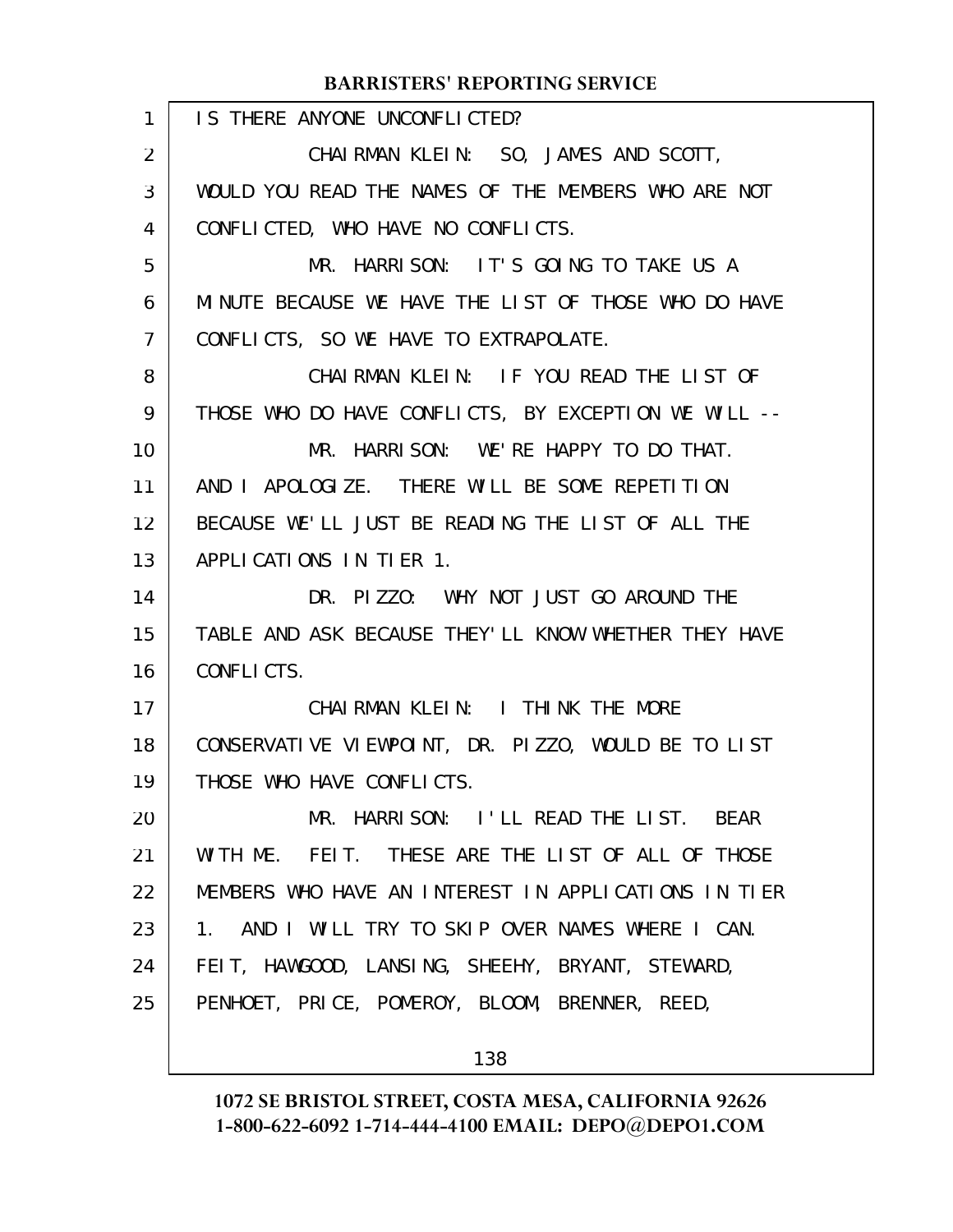#### DAFOE, GOLDBERG, PIZZO. CHAIRMAN KLEIN: WHILE HE'S LOOKING FOR ANY OTHER CONFLICTS, AGAIN, THIS MOTION IS WITHOUT PREJUDICE TO THE ABILITY TO BRING UP AN ITEM IN TIER 1 TOMORROW AND DEBATE IT FULLY. MR. HARRISON: THAT ENCOMPASSES THE NAMES OF ALL THE MEMBERS WHO HAVE AN INTEREST IN AN APPLICATION IN TIER 1 AND WHO ARE PRESENT HERE TONIGHT. MEMBER JACOB LEVIN AS WELL. CHAIRMAN KLEIN: SO IS THERE ANY -- MR. SHEEHY: IS THERE ANY DISCUSSION FROM AN UNCONFLICTED MEMBER? IS THERE ANY PUBLIC COMMENT? DR. LOVE: COULD WE SEE THE ALLOCATION OF DOLLARS ON THE HISTOGRAM SO THAT WE CAN KIND OF SEE WHERE MONEY IS BEING EXPENDED, WHERE WE, LET'S SAY, FOR EXAMPLE, \$40 MILLION. DR. YAFFE: I DON'T BELIEVE YOU CAN SEE THAT ON THE HISTOGRAM. I CAN TELL YOU THAT INFORMATION. ACTUALLY IF WE GO BACK TO THE LIST OF GRANTS, I CAN TELL YOU. WHILE THEY'RE GETTING THIS UP, LET ME CLARIFY THAT THE HISTOGRAM WAS THE STARTING POINT FOR THE WORKING GROUP, AND THEN GRANTS WERE MOVED UP 139 **BARRISTERS' REPORTING SERVICE** 1 2 3 4 5 6 7 8 9 10 11 12 13 14 15 16 17 18 19 20 21 22 23 24 25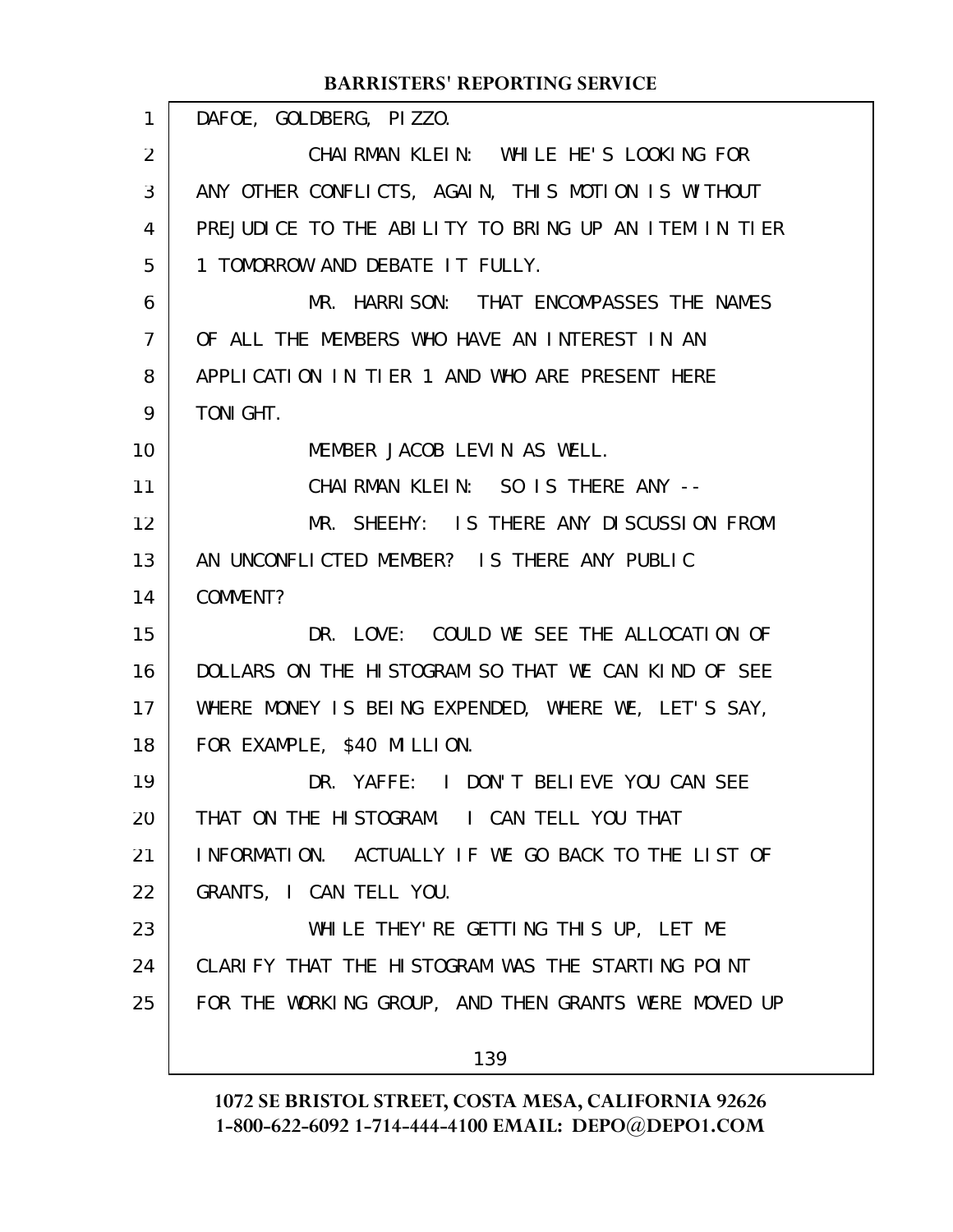| $\mathbf{1}$   | AND DOWN ON THAT HISTOGRAM. SO IT NO LONGER         |
|----------------|-----------------------------------------------------|
| $\overline{2}$ | REPRESENTS ACTUALLY THE RECOMMENDATION. IT          |
| 3              | REPRESENTS THE STARTING POINT.                      |
| 4              | \$40.6 MILLION WOULD INCLUDE 910 AND ABOVE,         |
| 5              | APPLICATION 910 AND ABOVE. THE TITLE STARTS OUT     |
| 6              | "DERIVATION AND CHARACTERIZATION." RIGHT THERE      |
| 7              | WHERE THE POINTER IS.                               |
| 8              | TO INCLUDE THE NEXT TWO GRANTS WOULD TAKE           |
| 9              | US TO \$46.8 MILLION. TO INCLUDE THE NEXT TWO       |
| 10             | GRANTS, WHICH BRINGS US TO THE BOTTOM OF THE        |
| 11             | RECOMMENDED CATEGORY, TAKES US TO 51.7.             |
| 12             | CHAIRMAN KLEIN: MR. SHEEHY, COULD I MAKE            |
| 13             | A COMMENT HERE? I POINT OUT THAT FOUR OF THE        |
| 14             | GRANTS -- FOUR OF THE FIVE GRANTS BELOW THAT \$40   |
| 15             | MILLION CUTOFF ARE PHYSICIAN/SCIENTISTS. AND        |
| 16             | PHYSICIAN/SCIENTISTS ARE COMPETING IN AN AREA WHERE |
| 17             | WE DESPERATELY NEED A REASONABLE DISTRIBUTION OF    |
| 18             | PHYSICIAN/SCIENTISTS, PARTICULARLY BECAUSE, IF YOU  |
| 19             | LOOK AT THE BALANCE ON THE TOTAL SHOWN EARLIER IN   |
| 20             | THE FIRST ROUND, THERE WERE MANY FEWER              |
| 21             | PHYSICIAN/SCIENTISTS. THERE WERE 16 BASIC           |
| 22             | SCIENTISTS AND SIX PHYSICIAN/SCIENTISTS.            |
| 23             | SO WE'RE WORKING ON AN OVERALL PORTFOLIO,           |
| 24             | WE'RE WORKING AT A DEFICIT HERE, AND IT IS VERY     |
| 25             | I MPORTANT PROGRAMMATICALLY TO NOTICE THAT FOUR OUT |
|                | 140                                                 |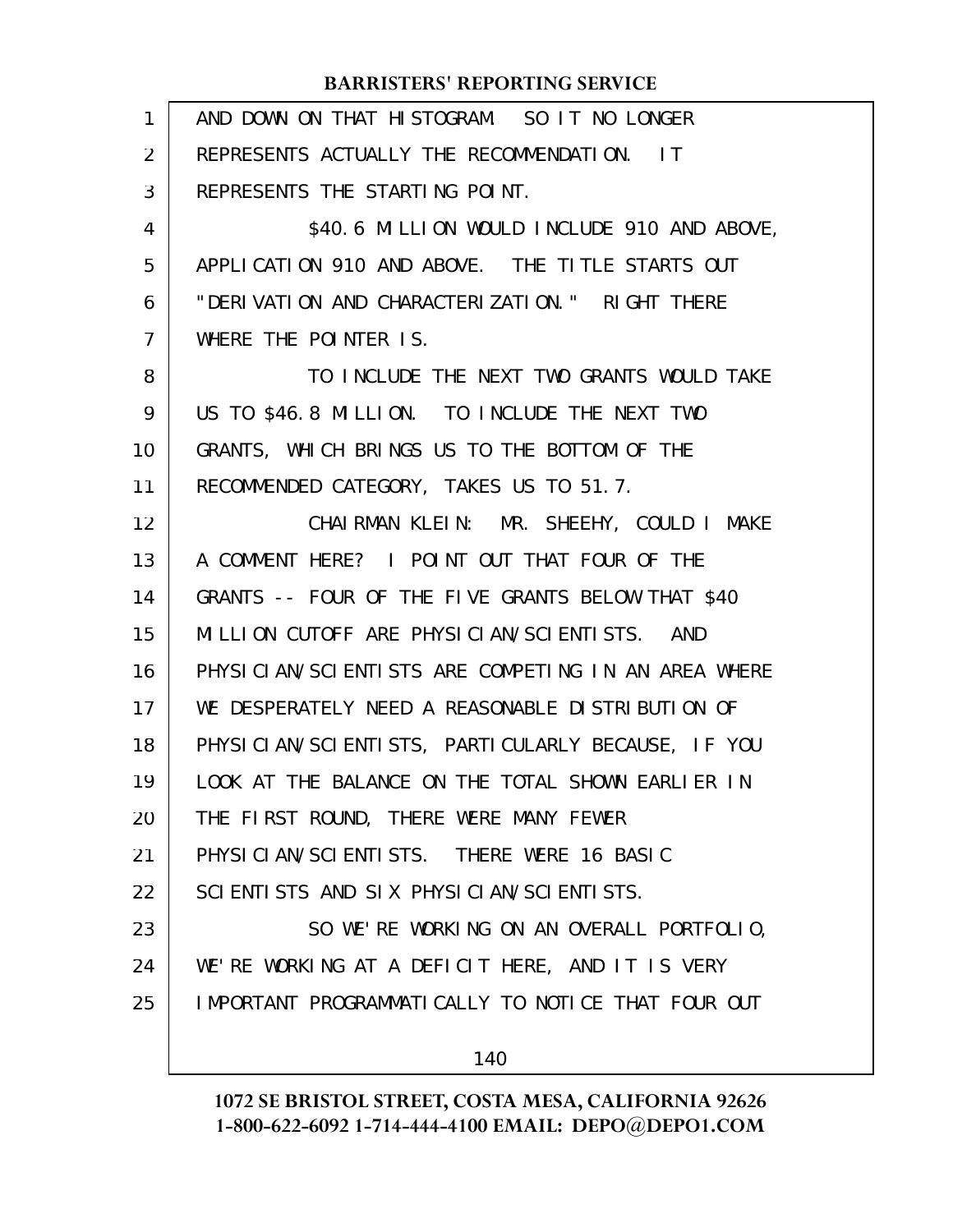| 1  | OF THOSE LAST FIVE ARE PHYSICIAN/SCIENTISTS.         |
|----|------------------------------------------------------|
| 2  | MS. SAMUELSON: WEREN'T THEY ALSO WHERE               |
| 3  | THE GRANTS WENT WHEN THE WORKING GROUP DECIDED TO    |
| 4  | MOVE GRANTS UP INTO THE FUNDABLE RANGE DURING THE    |
| 5  | PROGRAMMATIC REVIEW? SO THOSE WERE THE ONES THAT     |
| 6  | THEY PARTICULARLY SAW. MAY NOT MEAN THEY LIKED THEM  |
| 7  | MORE, BUT THEY CERTAINLY DIDN'T LIKE THEM LESS.      |
| 8  | CHAIRMAN KLEIN: I THINK JOAN IS MAKING               |
| 9  | THE POINT THAT THE BOTTOM TWO OUT OF THAT FIVE ARE   |
| 10 | ONES THAT WERE CLEARLY MOVED UP BY THE PEER REVIEW   |
| 11 | GROUP.                                               |
| 12 | MR. SHEEHY: DO WE HAVE PUBLIC COMMENT?               |
| 13 | MR. SIMPSON: THIS IS JOHN SIMPSON FROM               |
| 14 | CONSUMER WATCHDOG. MORE BY WAY OF A QUESTION, CAN    |
| 15 | YOU GO OVER YOUR BUDGET? CAN YOU -- DO YOU HAVE THE  |
| 16 | EXTRA ELEVEN?                                        |
| 17 | CHAIRMAN KLEIN: YES.                                 |
| 18 | MR. SIMPSON: DO YOU HAVE THE EXTRA 30                |
| 19 | BECAUSE I WOULD MAKE THE CASE THAT YOU MIGHT         |
| 20 | SERIOUSLY BE CONSIDERING MOVING ALL OF TIER 2 UP     |
| 21 | BECAUSE NEW FACULTY ARE CRITICAL. EVERYONE AGREES    |
| 22 | THAT THEY' RE NOT GETTING FUNDED. THIS OUGHT TO BE A |
| 23 | PRI ORI TY.                                          |
| 24 | MR. SHEEHY: SURE. PLEASE ANSWER. I'M                 |
| 25 | REALLY RELUCTANT TO SAY ANYTHING FROM MY CHAIR       |
|    | 141                                                  |
|    |                                                      |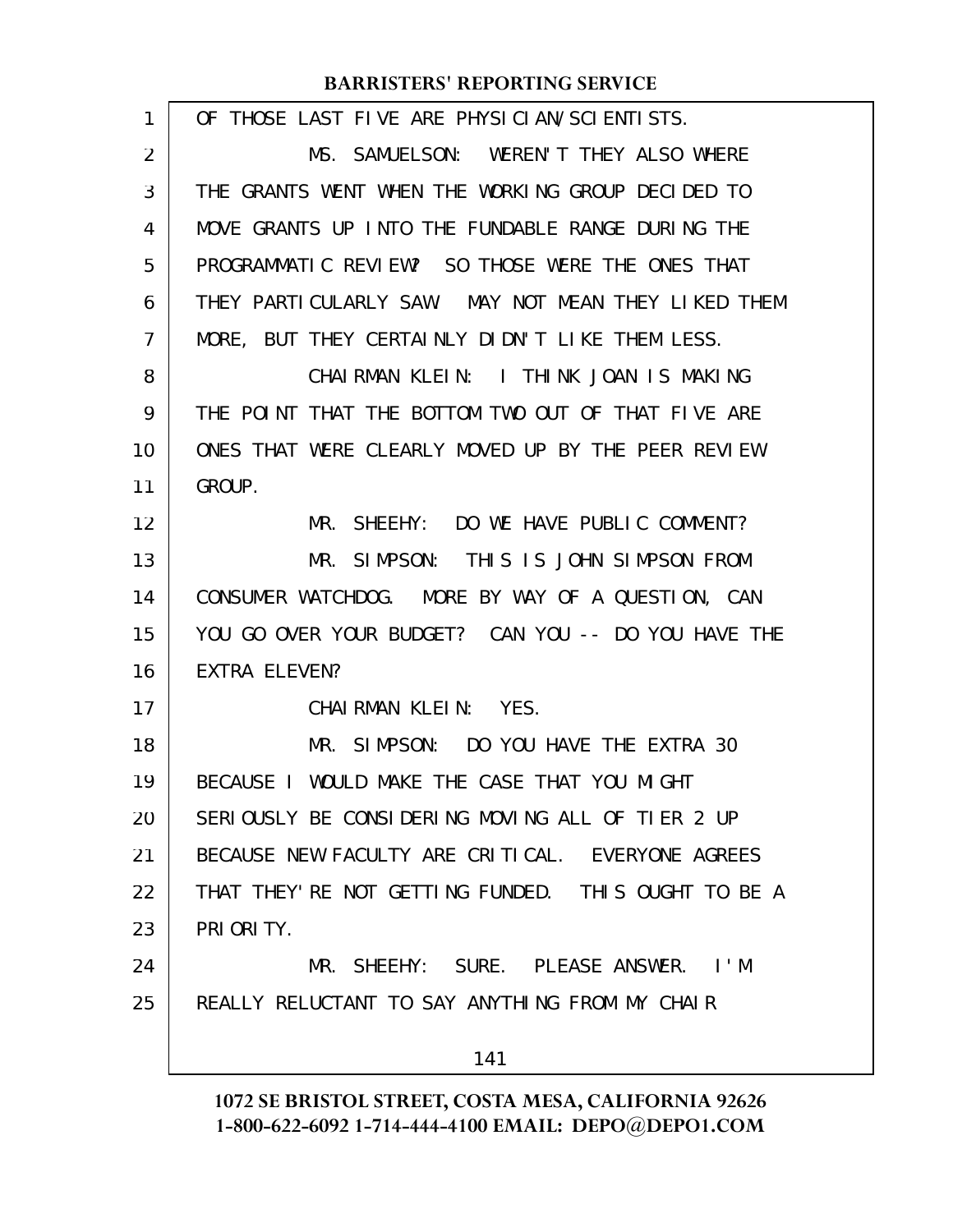| 1              | BECAUSE OF THE CONFLICTS ISSUE OTHER THAN TO JUST   |
|----------------|-----------------------------------------------------|
| 2              | ADMI NI STER.                                       |
| 3              | CHAIRMAN KLEIN: THE WAY THE INITIATIVE IS           |
| 4              | WRITTEN IS FUNDS NOT USED IN ANY YEAR ACCRUE, SO    |
| 5              | THEY' RE PULLED FORWARD. SO WE HAVE, BECAUSE OF THE |
| 6              | TWO YEARS WE LOST IN LITIGATION, WE HAVE A VERY     |
| $\overline{7}$ | LARGE ACCRUED RESERVE THAT CAN BE APPLIED WHERE,    |
| 8              | THROUGH PROPER STEWARDSHIP, WE'RE ADDRESSING REAL   |
| 9              | PRIORITIES FOR SCIENCE AND FOR MEDICINE AND OUR     |
| 10             | MISSION OBJECTIVES.                                 |
| 11             | MR. REED: I WONDER IF WE COULD GO BACK TO           |
| 12             | ONE SLIDE WHICH SHOWED THE TURTLE. THERE'S A        |
| 13             | PICTURE OF A TURTLE UNDER THERE.                    |
| 14             | CHAIRMAN KLEIN: DON, WE CAN VISUALIZE IT.           |
| 15             | MR. REED: OKAY. I AM THE ONLY PERSON IN             |
| 16             | THIS ROOM THAT HAS EXPERTISE IN THIS AREA. THAT'S   |
| 17             | THE SEA TURTLE. THAT'S KNOWN AS THE RIDLEY SEA      |
| 18             | TURTLE. IT WAS CONSIDERED TO BE A                   |
| 19             | ONE-GENERATION-ONLY ANIMAL. IT WAS LIKE THE STERILE |
| 20             | CROSS BREEDING OF A HORSE AND MULE, WHATEVER, IT    |
| 21             | BECOMES A DONKEY AND IT GETS STERILE. WELL, THIS IS |
| 22             | CONSIDERED TO BE -- THE GREEN AND LOGGERHEAD IS A   |
| 23             | STERILE SPECIES. INSTEAD, IT BECAME ONE OF THE MOST |
| 24             | BEAUTIFUL AND SUCCESSFUL REPTILES OF ALL TIME AND   |
| 25             | IT'S STILL AROUND TODAY.                            |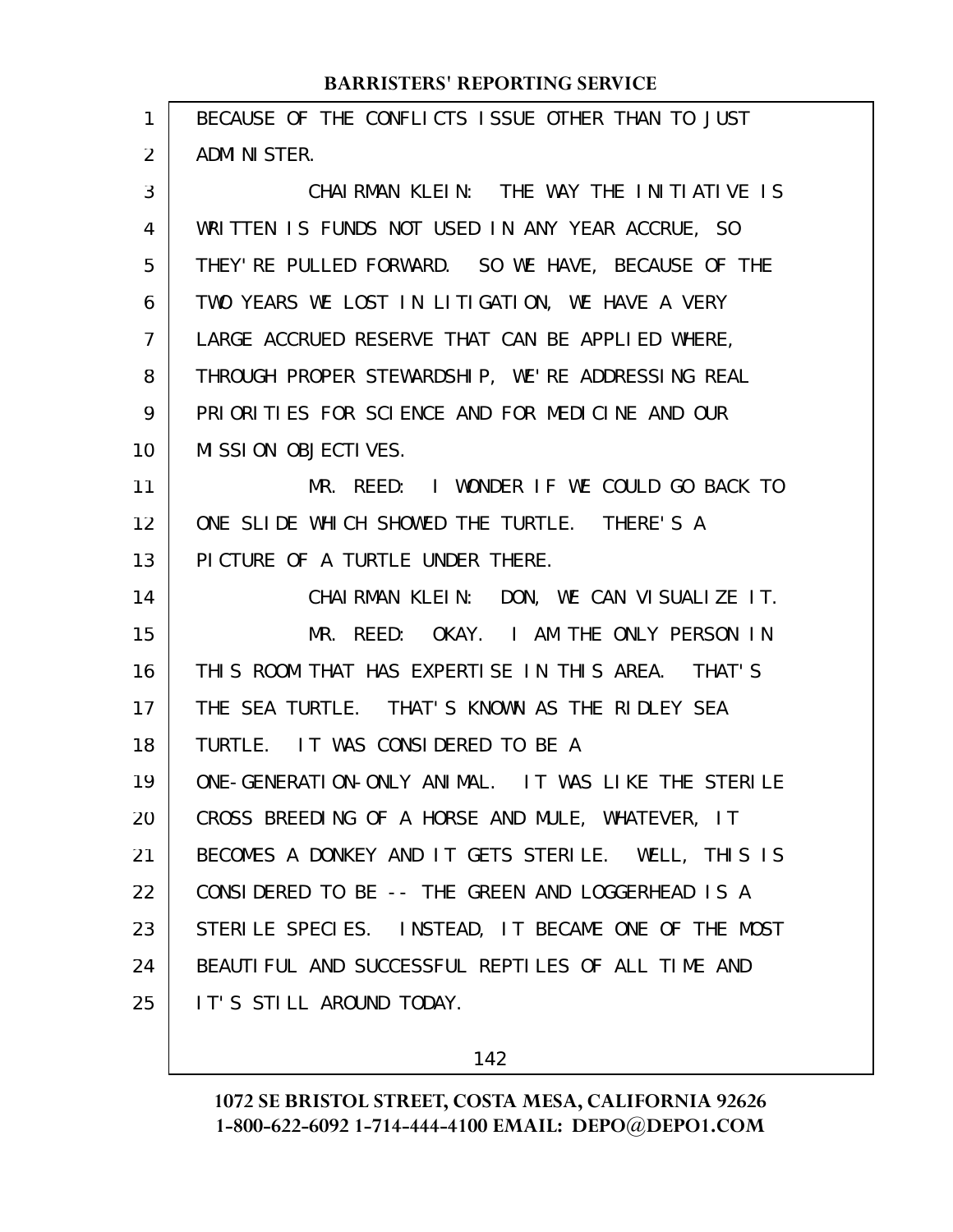| 1              | AND I JUST WOULD SUGGEST THAT WHAT YOU ARE           |
|----------------|------------------------------------------------------|
| 2              | DOING HERE IS NOT JUST FOR THE ONE TIME, BUT IT WILL |
| 3              | ESTABLISH A PATTERN FOR MANY, MANY OTHER PROGRAMS TO |
| 4              | COME. THANK YOU.                                     |
| 5              | MR. SHEEHY: IS THERE ADDITIONAL PUBLIC               |
| 6              | COMMENT? ANY OTHER COMMENTS FROM THE BOARD? I        |
| $\overline{7}$ | THINK WE GO TO A VOTE IF PERHAPS -- I THINK WE NEED  |
| 8              | DAVID SERRANO-SEWELL FOR A QUORUM.                   |
| 9              | MS. KING: HE'S ON HIS WAY. HE'S PROBABLY             |
| 10             | GOING TO BE ABOUT 30 SECONDS. TALK AMONGST           |
| 11             | YOURSELVES.                                          |
| 12             | MR. HARRISON: WHILE DAVID IS COMING BACK,            |
| 13             | I WOULD JUST REMIND MEMBERS WHEN THEY VOTE ON THIS   |
| 14             | LIEM TO MAKE SURE TO VOTE TO APPROVE OR DISAPPROVE   |
| 15             | EXCEPT AS TO THOSE APPLICATIONS IN WHICH YOU HAVE A  |
| 16             | CONFLICT OF INTEREST.                                |
| 17             | MR. SHEEHY: AND, JAMES, YOU WANT TO GO               |
| 18             | AHEAD, AND DO YOU REMIND RESTATING THE MOTION WHILE  |
| 19             | WE'RE WALTING FOR DAVID?                             |
| 20             | MR. HARRISON: YES. THE MOTION IS TO                  |
| 21             | APPROVE THE APPLICATIONS IN TIER 1 CONDITIONALLY.    |
| 22             | THE MOTION WILL BE EFFECTIVE UNLESS THE ICOC TAKES   |
| 23             | ADDITIONAL ACTION WITH RESPECT TO THE APPLICATIONS   |
| 24             | IN TIER 1 TOMORROW.                                  |
| 25             | MR. ROTH: MR. CHAIRMAN, WHILE WE'RE                  |
|                | 143                                                  |
|                |                                                      |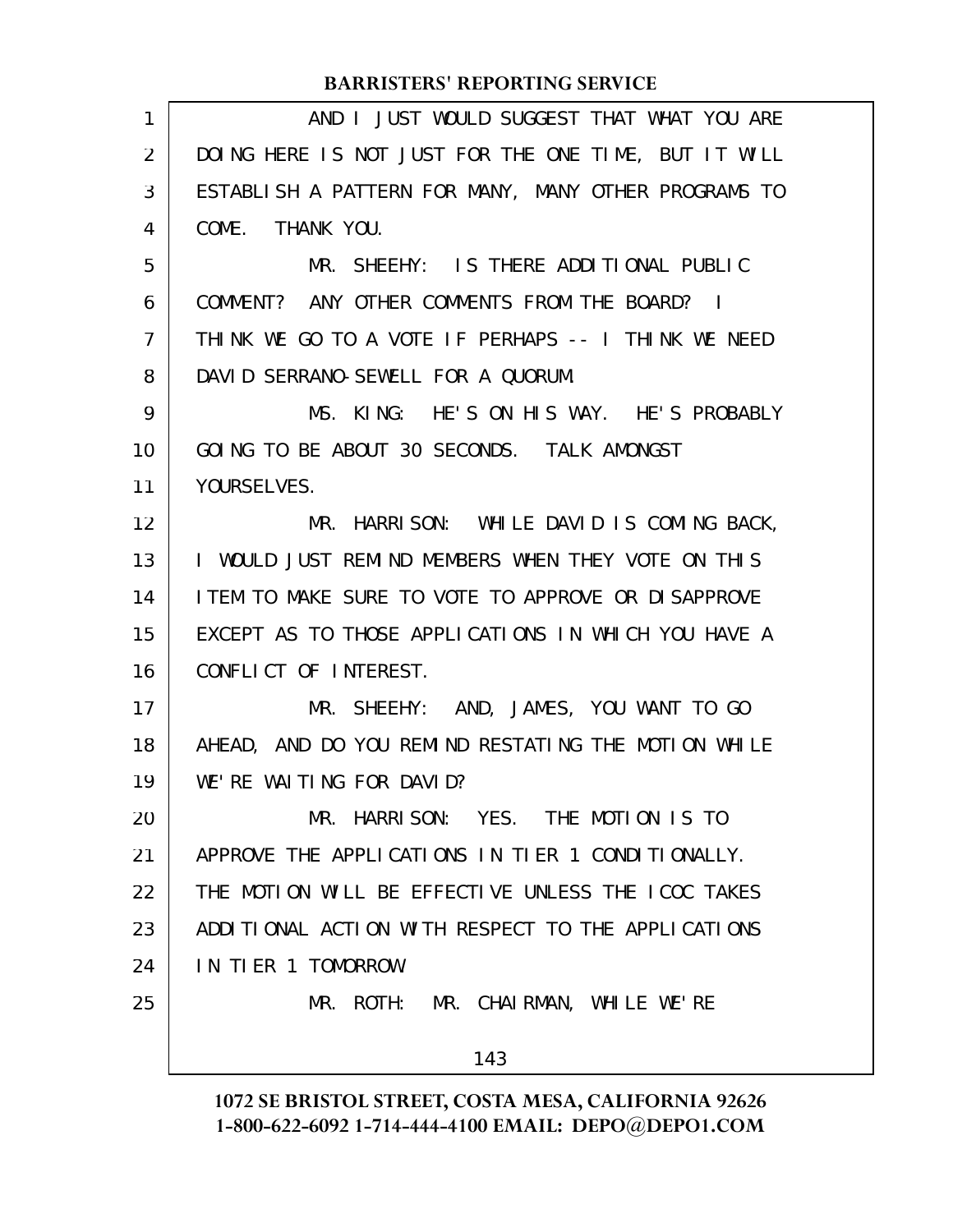| 1              | WAITING, CAN I ASK A QUESTION ABOUT ANY PRECEDENT    |
|----------------|------------------------------------------------------|
| 2              | FOR PARTIAL FUNDING OF GRANTS?                       |
| 3              | CHAIRMAN KLEIN: CERTAINLY. SO, MR.                   |
| 4              | HARRISON, WHAT IS OUR ABILITY, WHETHER TONIGHT OR    |
| 5              | TOMORROW, TO DECIDE THAT WE'RE GOING TO FUND SOME OF |
| 6              | THE GRANTS OR ALL OF THEM AT A LOWER LEVEL THAN THE  |
| $\overline{7}$ | REQUESTED AMOUNT, BUT STILL FUND THE GRANTS?         |
| 8              | MR. HARRISON: THE BOARD, OF COURSE, HAS              |
| 9              | THE ULTIMATE AUTHORITY TO MAKE SUCH A DECISION. I    |
| 10             | WOULD DEFER TO SCIENTIFIC STAFF FOR COMMENT ABOUT    |
| 11             | THE WISDOM OF SUCH A MOVE, BUT LEGALLY YOU'RE        |
| 12             | ENTI TLED TO.                                        |
| 13             | CHAIRMAN KLEIN: JUST AS A VARIATION, SO              |
| 14             | WE CAN GET THE PRESIDENT'S FULL COMMENT,             |
| 15             | THEORETICALLY IN CATEGORY 2, IF WE COULD APPROVE IT  |
| 16             | FOR THREE YEARS INSTEAD OF FIVE YEARS, INSTEAD OF    |
| 17             | CUTTING A PERCENTAGE OFF EACH YEAR.                  |
| 18             | MR. HARRISON: THAT'S CORRECT.                        |
| 19             | DR. TROUNSON: SO, MR. CHAIR, I'D STRONGLY            |
| 20             | ADVISE AGAINST EITHER OF THOSE MOVES. ONE IN WHICH   |
| 21             | THE APPLICANTS HAVE BEEN ASKED TO PROVIDE A BUDGET   |
| 22             | THAT WOULD COVER THE PROGRAM, THAT WE HAVE STARTED   |
| 23             | TO INTERROGATE TO ENSURE THAT THE AMOUNTS THAT THEY  |
| 24             | REQUESTED ARE SUITABLE FOR DOING THE JOB.            |
| 25             | I THINK THE WORST SITUATION FOR                      |
|                | 144                                                  |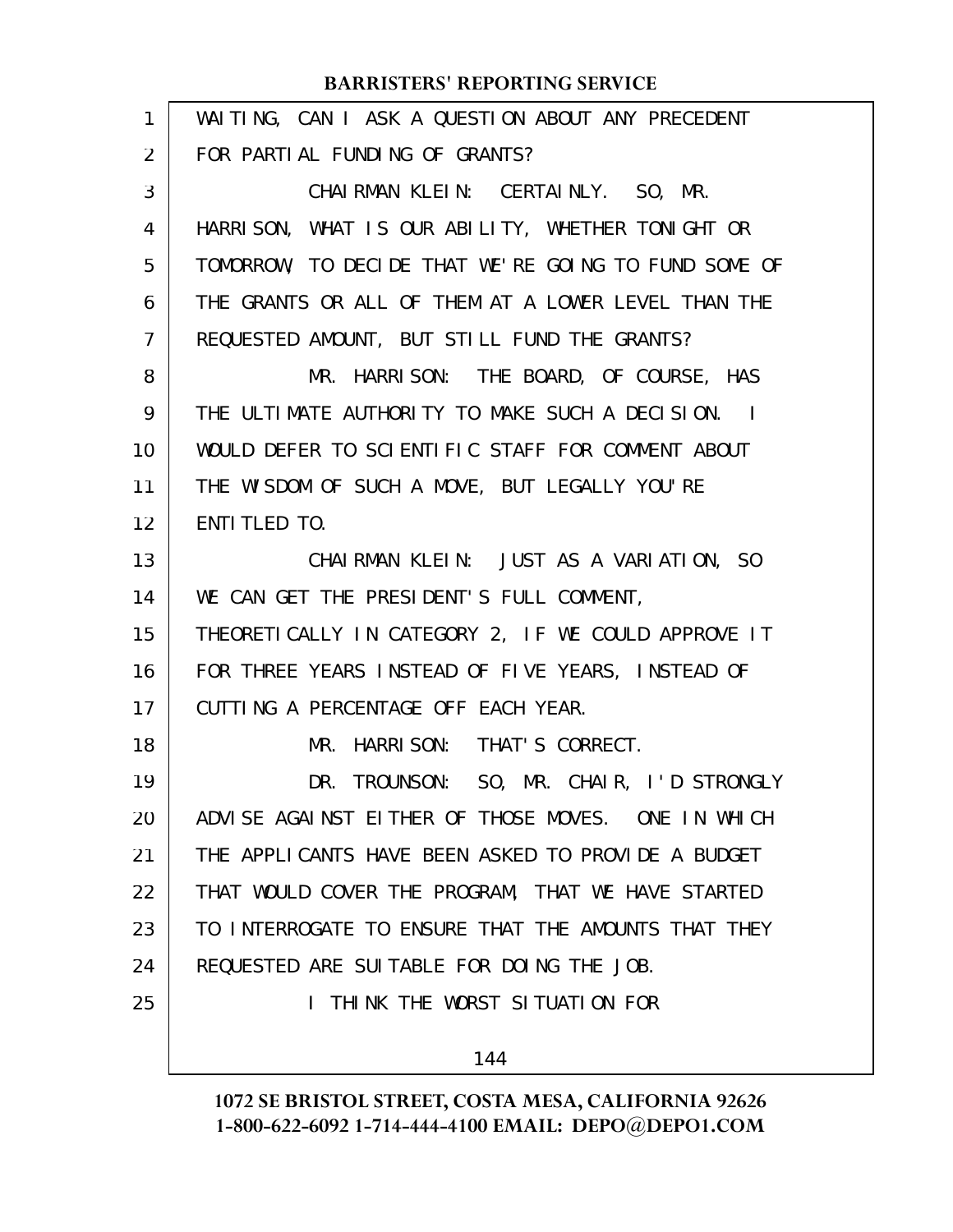## **BARRISTERS' REPORTING SERVICE**

| 1  | RESEARCHERS AT ANY TIME IS TO GET AN INSUFFICIENT    |
|----|------------------------------------------------------|
| 2  | AMOUNT TO DO THE WORK THAT YOU'RE ASKING THEM TO DO. |
| 3  | SO I WOULDN'T BE IN FAVOR OF REDUCING THE AMOUNT, AT |
| 4  | LEAST NOT WITHOUT NEGOTI ATING DIRECTLY WITH THE     |
| 5  | APPLICANTS. AND I THINK THAT WOULD BE -- THAT WOULD  |
| 6  | BE A DIFFICULT NEGOTIATION.                          |
| 7  | SECONDLY, I THINK THE UNDERSTANDING                  |
| 8  | AMONGST THE APPLICANTS IS THAT THE APPOINTMENT IS    |
| 9  | FOR THE LENGTH OF THE FIVE YEARS. AND SO CREATING A  |
| 10 | DIFFERENT SET WILL CERTAINLY CREATE SOME CONCERNS    |
| 11 | ABOUT THE APPLICANTS OF THE INFORMATION THAT WE'RE   |
| 12 | PROVIDING THEM. AND THE INSTITUTIONS, I DARE SAY,    |
| 13 | WOULD HAVE A VERY STRONG VIEW ABOUT THIS, I'D        |
| 14 | I MAGINE.                                            |
| 15 | CHAIRMAN KLEIN: DR. TROUNSON, AS A                   |
| 16 | VARIATION ON THAT, IF IN THE MIDDLE CATEGORY THERE'S |
| 17 | A CONCERN ABOUT WHETHER THE RESULTS ARE ACHIEVABLE,  |
| 18 | IF THAT IS THE CASE, AND YOU HAVE TO LOOK AT EACH    |
| 19 | GRANT, CAN YOU CONDITIONALLY SAY WE'LL APPROVE THREE |
| 20 | YEARS; AND IF YOU HAVE MADE SUFFICIENT PROGRESS, YOU |
| 21 | GET THE OTHER TWO? BUT ESSENTIALLY CREATE A          |
| 22 | MILESTONE WITHOUT CHANGING THE AMOUNTS.              |
| 23 | DR. TROUNSON: WELL, AGAIN, CHAIR, WE                 |
| 24 | DIDN'T ASK THE REVIEWERS FOR THAT ASSESSMENT. SO WE  |
| 25 | WOULD HAVE TO GO BACK TO THE GRANTS WORKING GROUP    |
|    | 145                                                  |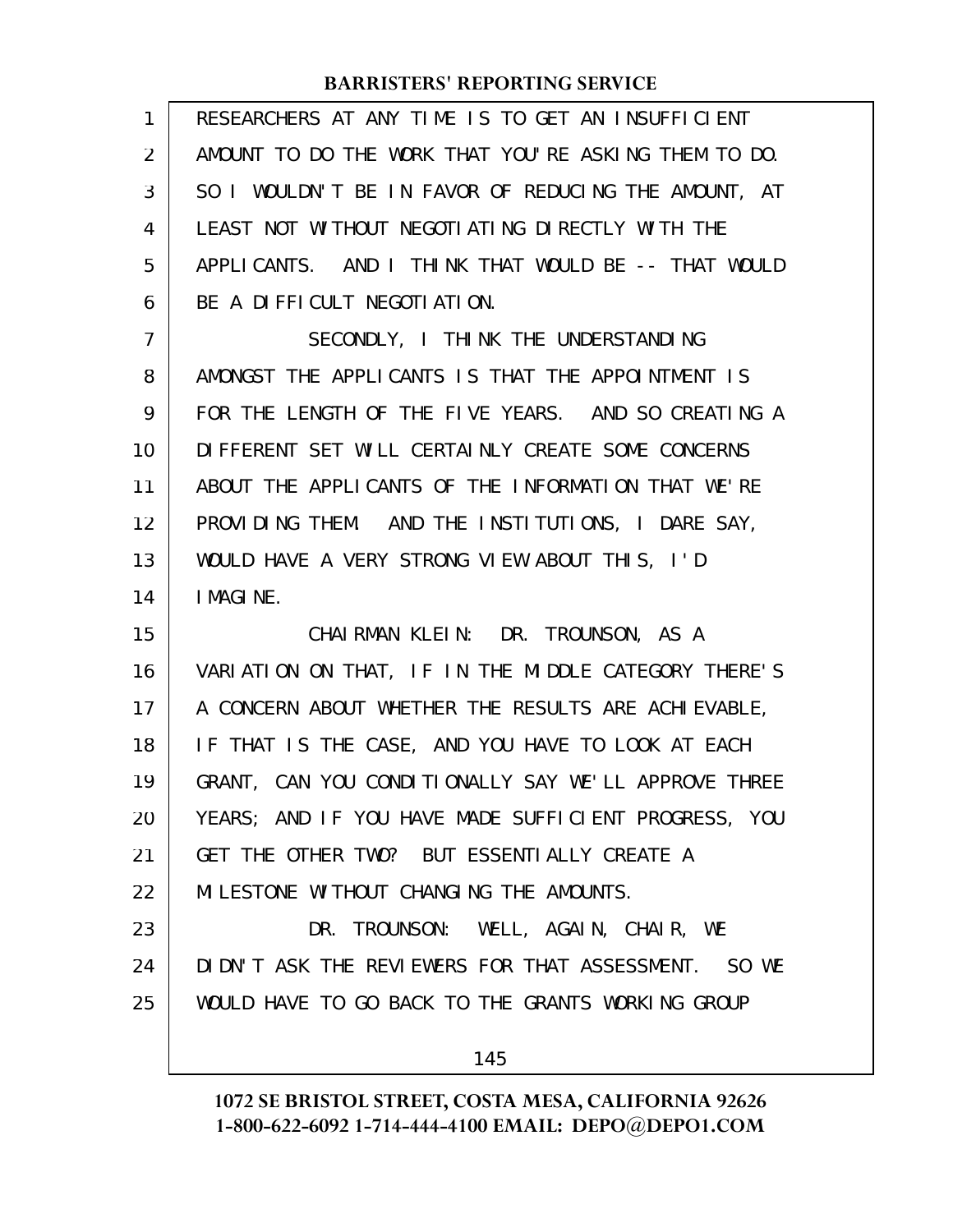## **BARRISTERS' REPORTING SERVICE**

| 1              | UNLESS STAFF ARE CHARGED WITH THAT ISSUE. AND I      |
|----------------|------------------------------------------------------|
| 2              | DON'T THINK THAT'S -- I DON'T THINK THAT'S THE       |
| 3              | INTENTION OF THE ICOC TO DO THAT.                    |
| 4              | SO, AGAIN, THAT WOULD CREATE A MUCH LONGER           |
| 5              | PHASE. I THINK YOU SHOULD, IN MY OWN VIEW, MAKE --   |
| 6              | IF YOU ARE CONSTRAINED BY THE BUDGET, AS WE SHOULD   |
| $\overline{7}$ | BE IN THESE TIMES, PERHAPS THEN GO FOR THE BEST      |
| 8              | QUALITY, THE BEST OUTCOME, YOU KNOW, BASED ON THE    |
| 9              | CRITERIA AND BASED ON THE GRANT WORKING GROUP'S      |
| 10             | RECOMMENDATION AND WHAT YOU HEARD IN CLOSED SESSION. |
| 11             | I'D STRONGLY RECOMMEND YOU TRAVEL ON THAT ROAD, YOU  |
| 12             | KNOW, FOR THE WHOLE OF THE ICOC AND FOR THE SAKE OF  |
| 13             | THE ABILITY OF THE MANAGEMENT TO DEAL WITH THE       |
| 14             | ISSUES AS THEY MAY COME UP.                          |
| 15             | CHAIRMAN KLEIN: JEFF SHEEHY, I THINK                 |
| 16             | WE'RE GOING TO LOSE DAVID UNLESS WE HAVE A MOTION.   |
| 17             | MR. SHEEHY: I THINK WE'RE READY TO CALL              |
| 18             | THE ROLL. DO WE NEED TO REPEAT THE MOTION FOR YOU,   |
| 19             | DAVI D?                                              |
| 20             | MS. KING: DONALD DAFOE.                              |
| 21             | DR. DAFOE: APPROVE EXCEPT FOR THOSE WITH             |
| 22             | WHICH I HAVE A CONFLICT.                             |
| 23             | MS. KING: ROBERT PRICE.                              |
| 24             | DR. PRICE: APPROVE EXCEPT FOR THOSE WITH             |
| 25             | WHICH I HAVE A CONFLICT.                             |
|                | 146                                                  |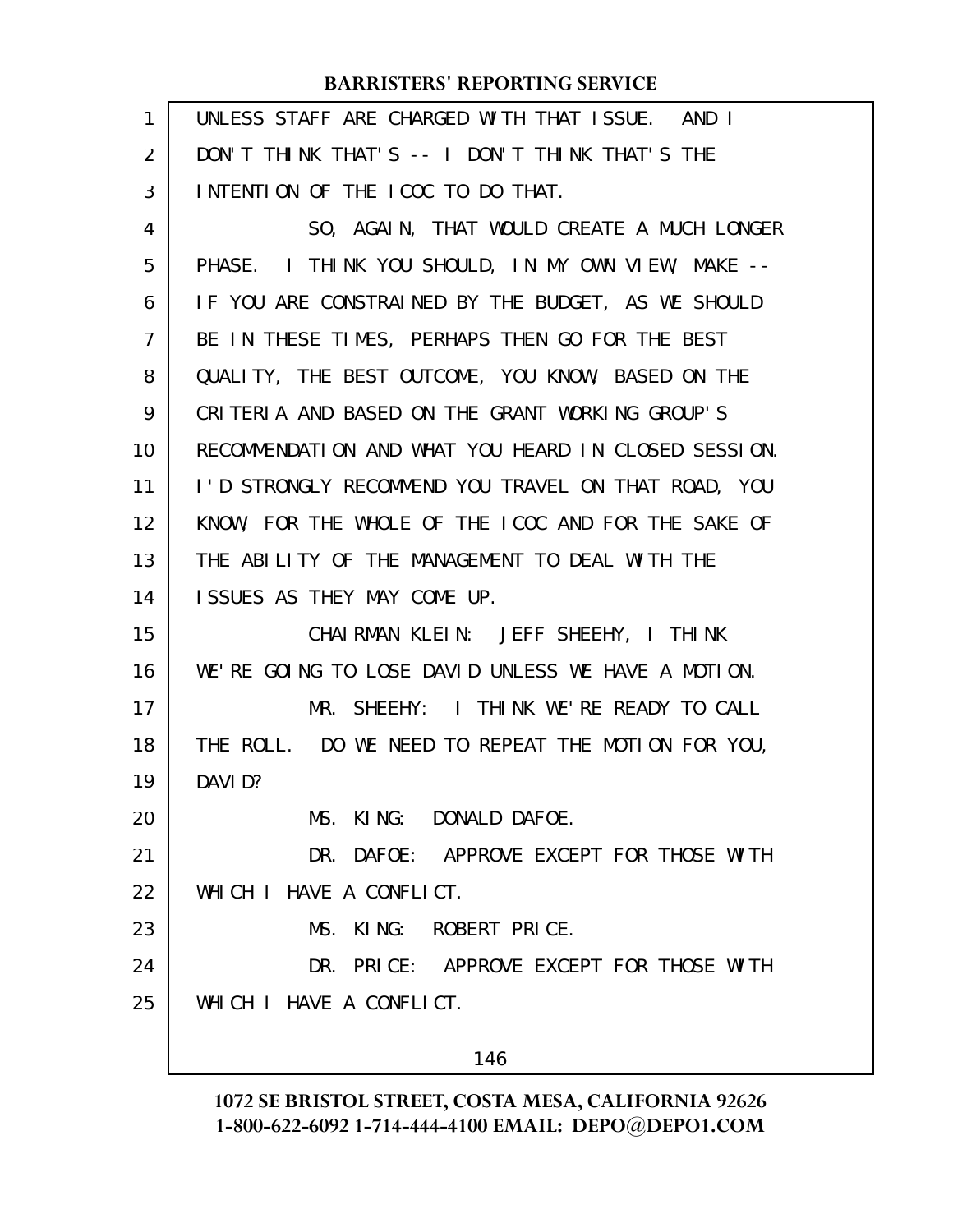| <b>BARRISTERS' REPORTING SERVICE</b>     |
|------------------------------------------|
| MS. KING: FLOYD BLOOM.                   |
| DR. BLOOM: APPROVE EXCEPT FOR THOSE WITH |
| WHICH I HAVE A CONFLICT.                 |
| MS. KING: DAVID BRENNER.                 |
| DR. BRENNER: APPROVE EXCEPT FOR THOSE    |
| WITH WHICH I HAVE A CONFLICT.            |
| MS. KING: JACOB LEVIN.                   |
| DR. LEVIN: APPROVE EXCEPT FOR THOSE WITH |
| WHICH I HAVE A CONFLICT.                 |
| MS. KING: MICHAEL FRIEDMAN.              |
| DR. FRIEDMAN: APPROVE EXCEPT FOR THOSE   |
| WITH WHICH I HAVE A CONFLICT.            |
| MS. KING: MICHAEL GOLDBERG.              |
| MR. GOLDBERG: APPROVE EXCEPT FOR THOSE   |
| WITH WHICH I HAVE A CONFLICT.            |
| MS. KING: BOB KLEIN.                     |
| CHAIRMAN KLEIN: APPROVE.                 |
| MS. KING: SHERRY LANSING.                |
| MS. LANSING: APPROVE EXCEPT FOR THOSE    |
| WITH WHICH I'M CONFLICTED.               |
| MS. KING: TED LOVE.                      |
| DR. LOVE:<br>APPROVED.                   |
| MS.<br>KING: ED PENHOET.                 |
| DR. PENHOET: APPROVE EXCEPT FOR THOSE    |
| WITH WHICH I HAVE A CONFLICT.            |
| 147                                      |
|                                          |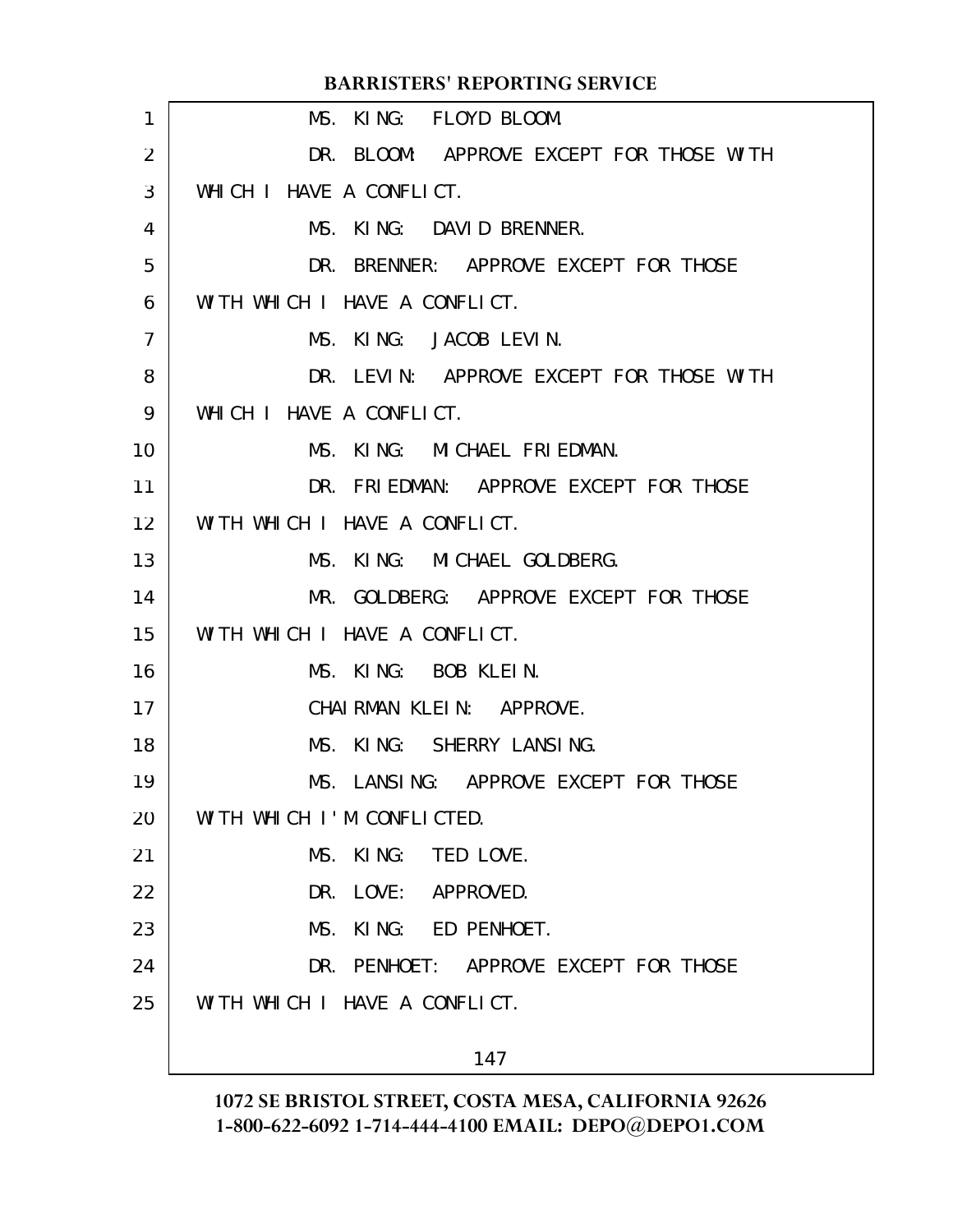|                | <b>BARRISTERS' REPORTING SERVICE</b>        |
|----------------|---------------------------------------------|
| 1              | MS. KING: PHIL PIZZO.                       |
| 2              | DR. PIZZO: APPROVE EXCEPT FOR THOSE WITH    |
| 3              | WHICH I HAVE A CONFLICT.                    |
| 4              | MS. KING: CLAIRE POMEROY.                   |
| 5              | DR. POMEROY: APPROVE EXCEPT FOR THOSE       |
| 6              | WITH WHICH I HAVE A CONFLICT.               |
| $\overline{7}$ | MS. KING:<br>ROBERT QUINT.                  |
| 8              | QUINT: APPROVE.<br>DR.                      |
| 9              | KING: DUANE ROTH.<br>MS.                    |
| 10             | MR.<br>ROTH: APPROVED.                      |
| 11             | MS.<br>KING: JOAN SAMUELSON.                |
| 12             | MS. SAMUELSON: APPROVED.                    |
| 13             | KING: DAVID SERRANO-SEWELL.<br>MS.          |
| 14             | MR. SERRANO-SEWELL: APPROVED.               |
| 15             | MS. KING: JEFF SHEEHY.                      |
| 16             | MR. SHEEHY: APPROVE EXCEPT FOR THOSE WITH   |
| 17             | WHICH I HAVE A CONFLICT.                    |
| 18             | MS. KING: OSWALD STEWARD.                   |
| 19             | DR. STEWARD: APPROVE EXCEPT FOR THOSE       |
| 20             | WITH WHICH I HAVE A CONFLICT.               |
| 21             | MS. KING: MOTION CARRIES.                   |
| 22             | MR. SHEEHY: THANK YOU. TURN IT BACK TO      |
| 23             | BOB.                                        |
| 24             | CHAIRMAN KLEIN: THANK YOU ALL. IT'S BEEN    |
| 25             | AN INNOVATIVE, WONDERFUL EVENING. WE DEEPLY |
|                |                                             |
|                | 148                                         |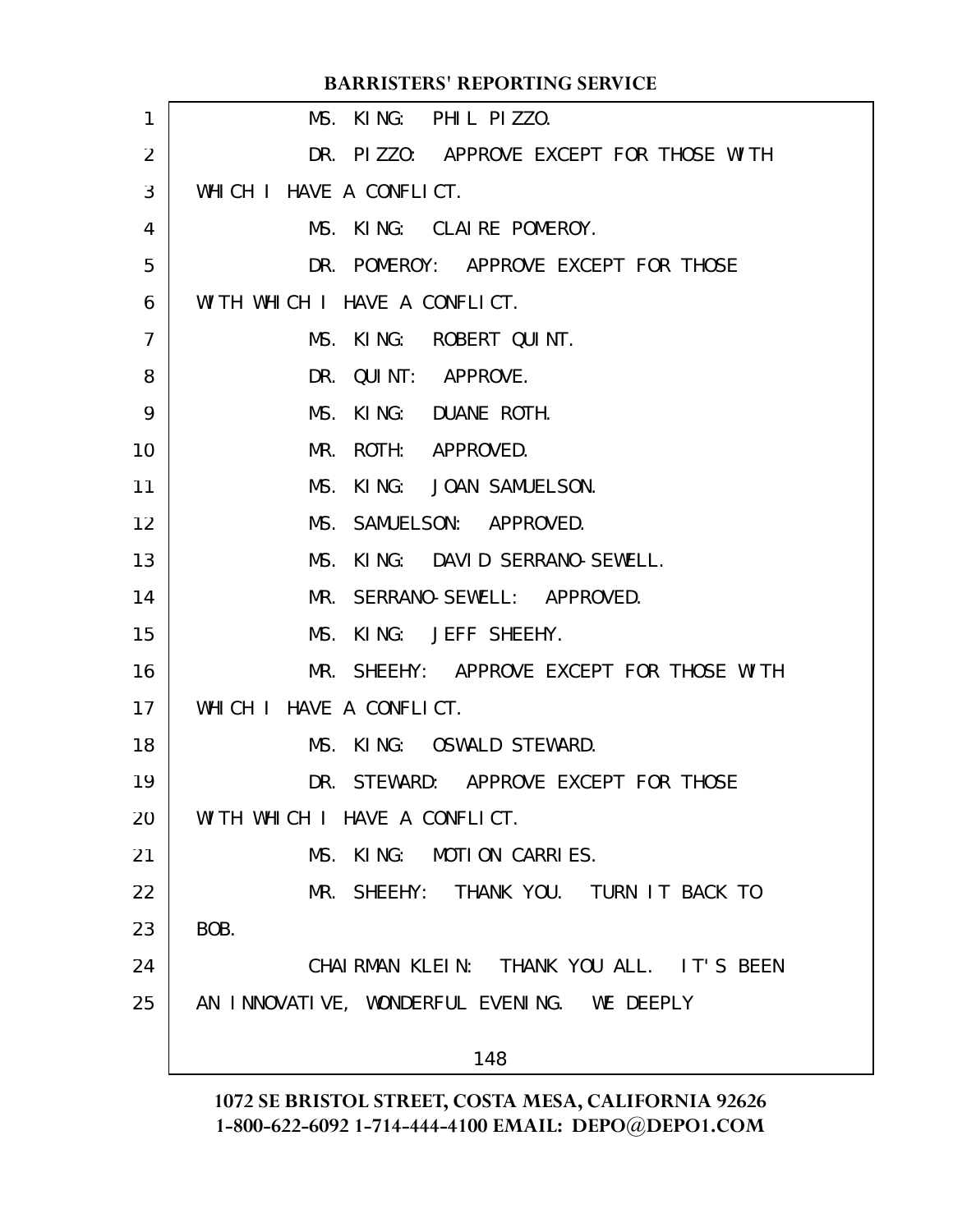## APPRECIATE EVERYONE'S COMMITMENT, AND WE DEEPLY APPRECIATE THE SCIENTISTS AND THE FACULTY AND THE STAFF OF THIS AGENCY FOR THEIR TREMENDOUS COMMITMENT. THANK YOU. GOOD NIGHT. (THE MEETING WAS THEN CONCLUDED AT 09:30 P.M.) **BARRISTERS' REPORTING SERVICE**

**1072 SE BRISTOL STREET, COSTA MESA, CALIFORNIA 92626 1-800-622-6092 1-714-444-4100 EMAIL: DEPO@DEPO1.COM**